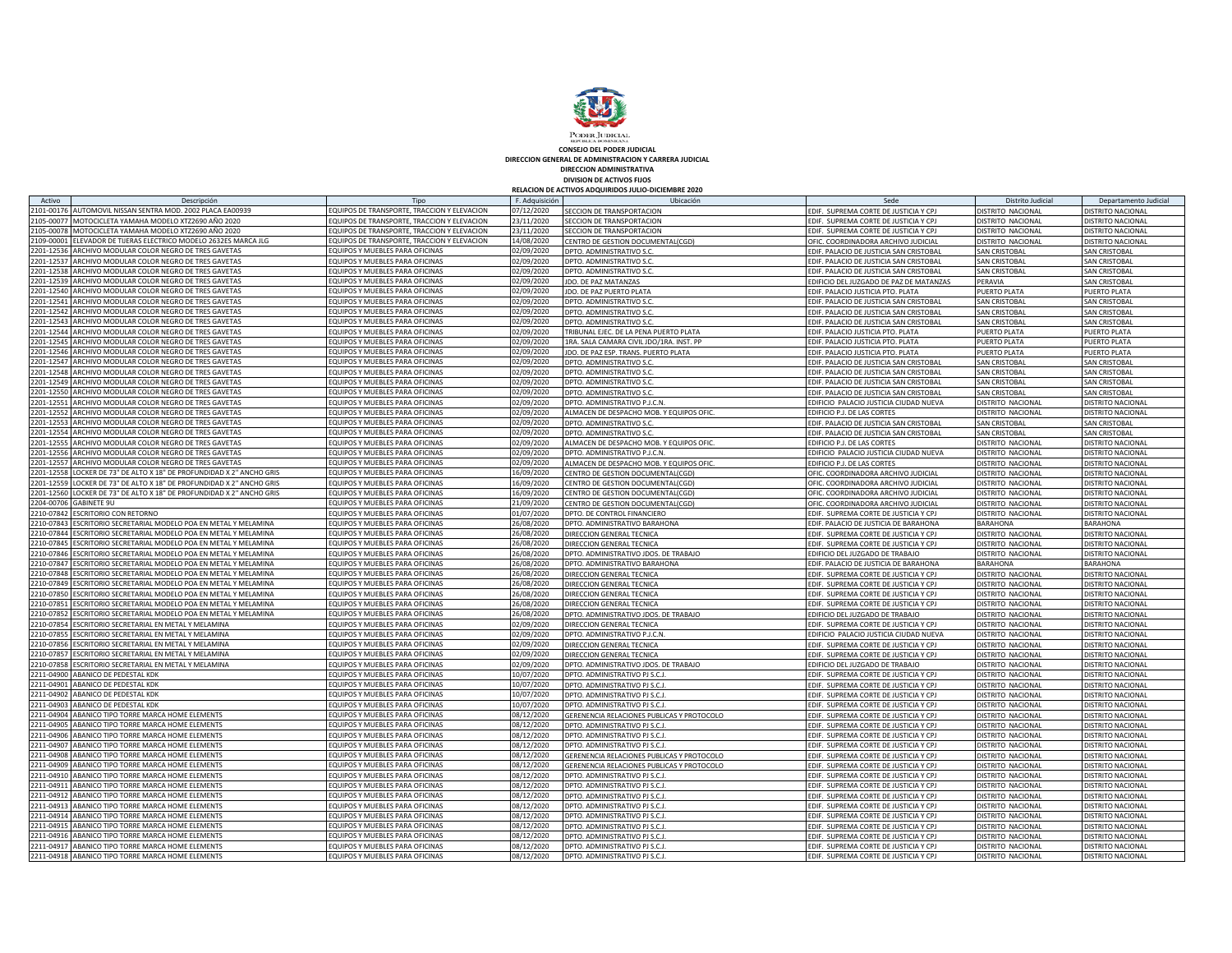|                                                                                                                                                                                                                                                                                                                                             | 2211-04919 ABANICO TIPO TORRE MARCA HOME ELEMENTS                                                                              | EQUIPOS Y MUEBLES PARA OFICINAS                                    | 08/12/2020              | DPTO. ADMINISTRATIVO PJ S.C.J                                                | EDIF. SUPREMA CORTE DE JUSTICIA Y CPJ                                           | DISTRITO NACIONAL                 | DISTRITO NACIONAL                  |
|---------------------------------------------------------------------------------------------------------------------------------------------------------------------------------------------------------------------------------------------------------------------------------------------------------------------------------------------|--------------------------------------------------------------------------------------------------------------------------------|--------------------------------------------------------------------|-------------------------|------------------------------------------------------------------------------|---------------------------------------------------------------------------------|-----------------------------------|------------------------------------|
|                                                                                                                                                                                                                                                                                                                                             | 2211-04920 ABANICO TIPO TORRE MARCA HOME ELEMENTS                                                                              | EQUIPOS Y MUEBLES PARA OFICINAS                                    | 08/12/2020              | DPTO. ADMINISTRATIVO PJ S.C.J.                                               | EDIF. SUPREMA CORTE DE JUSTICIA Y CPJ                                           | DISTRITO NACIONAL                 | DISTRITO NACIONAL                  |
|                                                                                                                                                                                                                                                                                                                                             | 2211-04921 ABANICO TIPO TORRE MARCA HOME ELEMENTS                                                                              | EQUIPOS Y MUEBLES PARA OFICINAS                                    | 08/12/2020              | DPTO. ADMINISTRATIVO TRIBUNALES FAMILIA                                      | EDIFICIO TRIBUNALES ASUNTOS DE FAMILIA                                          | DISTRITO NACIONAL                 | <b>DISTRITO NACIONAL</b>           |
| 2211-04922                                                                                                                                                                                                                                                                                                                                  | ABANICO TIPO TORRE MARCA HOME ELEMENTS                                                                                         | EQUIPOS Y MUEBLES PARA OFICINAS                                    | 08/12/2020              |                                                                              |                                                                                 |                                   |                                    |
|                                                                                                                                                                                                                                                                                                                                             |                                                                                                                                |                                                                    |                         | DPTO. ADMINISTRATIVO PJ S.C.J.                                               | EDIF. SUPREMA CORTE DE JUSTICIA Y CPJ                                           | DISTRITO NACIONAL                 | DISTRITO NACIONAL                  |
| 2211-04923                                                                                                                                                                                                                                                                                                                                  | ABANICO TIPO TORRE MARCA HOME ELEMENTS                                                                                         | EQUIPOS Y MUEBLES PARA OFICINAS                                    | 08/12/2020              | DPTO. ADMINISTRATIVO TRIBUNALES FAMILIA                                      | EDIFICIO TRIBUNALES ASUNTOS DE FAMILIA                                          | DISTRITO NACIONAL                 | <b>DISTRITO NACIONAL</b>           |
| 2211-04924                                                                                                                                                                                                                                                                                                                                  | ABANICO TIPO TORRE MARCA HOME FLEMENTS                                                                                         | FOUIPOS Y MUEBLES PARA OFICINAS                                    | 8/12/2020               | DPTO. ADMINISTRATIVO TRIBUNALES FAMILIA                                      | DIFICIO TRIBUNALES ASUNTOS DE FAMILIA                                           | DISTRITO NACIONAL                 | DISTRITO NACIONAL                  |
| 2211-04925                                                                                                                                                                                                                                                                                                                                  | ABANICO TIPO TORRE MARCA HOME ELEMENTS                                                                                         | EQUIPOS Y MUEBLES PARA OFICINAS                                    | 8/12/2020               | GERENENCIA RELACIONES PUBLICAS Y PROTOCOLO                                   | DIF. SUPREMA CORTE DE JUSTICIA Y CPJ                                            | DISTRITO NACIONAL                 | DISTRITO NACIONAL                  |
| 2211-04926                                                                                                                                                                                                                                                                                                                                  | ABANICO TIPO TORRE MARCA HOME ELEMENTS                                                                                         | EQUIPOS Y MUEBLES PARA OFICINAS                                    | 8/12/2020               | DPTO. ADMINISTRATIVO PJ S.C.J.                                               | DIF. SUPREMA CORTE DE JUSTICIA Y CPJ                                            | <b>ISTRITO NACIONAL</b>           | DISTRITO NACIONAL                  |
| 2211-04927                                                                                                                                                                                                                                                                                                                                  | ABANICO TIPO TORRE MARCA HOME ELEMENTS                                                                                         | EQUIPOS Y MUEBLES PARA OFICINAS                                    | 3/12/2020               | DPTO. ADMINISTRATIVO PJ S.C.J.                                               | EDIF. SUPREMA CORTE DE JUSTICIA Y CPJ                                           | <b>ISTRITO NACIONAL</b>           | DISTRITO NACIONAL                  |
| 2212-03361                                                                                                                                                                                                                                                                                                                                  | AIRE ACONDICIONADO INVERTER AIRMAX 60000 BTU EFICIENCIA 18                                                                     | EQUIPOS Y MUEBLES PARA OFICINAS                                    | 14/08/2020              | CORTE DE TRABAJO SANTIAGO                                                    | DIFICIO DEL PALACIO JUSTICIA SANTIAGO                                           | ANTIAGO                           | SANTIAGO                           |
|                                                                                                                                                                                                                                                                                                                                             | 2212-03362 AIRE ACONDICIONADO INVERTER AIRMAX 60000 BTU EFICIENCIA 18                                                          | EQUIPOS Y MUEBLES PARA OFICINAS                                    | 14/08/2020              | SECRETARIA GENERAL J.P. SANTIAGO                                             | EDIFICIO DEL PALACIO JUSTICIA SANTIAGO                                          | <b>SANTIAGO</b>                   | SANTIAGO                           |
| 2212-03363                                                                                                                                                                                                                                                                                                                                  | AIRE ACONDICIONADO LENOX TIPO MANEJADORA DE 2 TONELADAS                                                                        | EQUIPOS Y MUEBLES PARA OFICINAS                                    | 17/09/2020              | DPTO. ADMINISTRATIVO CORTE DE TRABAJO DN                                     | EDIFICIO DE LA CORTE DE TRABAJO                                                 | DISTRITO NACIONAL                 | DISTRITO NACIONAL                  |
| 2212-03364                                                                                                                                                                                                                                                                                                                                  | AIRE ACONDICIONADO LENOX TIPO MANEJADORA DE 3 TONELADAS                                                                        | EQUIPOS Y MUEBLES PARA OFICINAS                                    | 17/09/2020              | DPTO. ADMINISTRATIVO CORTE DE TRABAJO DN                                     | EDIFICIO DE LA CORTE DE TRABAJO                                                 | <b>DISTRITO NACIONAL</b>          | <b>DISTRITO NACIONAL</b>           |
| 2212-03365                                                                                                                                                                                                                                                                                                                                  | AIRE ACONDICIONADO LENOX TIPO MANEJADORA DE 5 TONELADAS                                                                        | EQUIPOS Y MUEBLES PARA OFICINAS                                    | 17/09/2020              | DPTO. ADMINISTRATIVO CORTE DE TRABAJO DN                                     | DIFICIO DE LA CORTE DE TRABAJO                                                  |                                   | DISTRITO NACIONA                   |
|                                                                                                                                                                                                                                                                                                                                             |                                                                                                                                |                                                                    |                         |                                                                              |                                                                                 | DISTRITO NACIONAL                 |                                    |
| 2212-03366                                                                                                                                                                                                                                                                                                                                  | AIRE ACONDICIONADO LENOX TIPO MANEJADORA DE 5 TONELADAS                                                                        | EQUIPOS Y MUEBLES PARA OFICINAS                                    | 17/09/2020              | DPTO. ADMINISTRATIVO CORTE DE TRABAJO DN                                     | DIFICIO DE LA CORTE DE TRABAJO                                                  | DISTRITO NACIONAL                 | <b>DISTRITO NACIONAL</b>           |
| 2212-03367                                                                                                                                                                                                                                                                                                                                  | AIRE ACONDICIONADO LENOX TIPO MANEJADORA DE 5 TONELADAS                                                                        | EQUIPOS Y MUEBLES PARA OFICINAS                                    | 17/09/2020              | DPTO. ADMINISTRATIVO CORTE DE TRABAJO DN                                     | DIFICIO DE LA CORTE DE TRABAJO                                                  | DISTRITO NACIONAL                 | DISTRITO NACIONAL                  |
| 2212-03368                                                                                                                                                                                                                                                                                                                                  | AIRE ACONDICIONADO TECNOMASTER 12000 BTL                                                                                       | FOUIPOS Y MUFBLES PARA OFICINAS                                    | 05/10/2020              | CENTRO DE GESTION DOCUMENTAL(CGD                                             | OFIC. COORDINADORA ARCHIVO JUDICIAL                                             | DISTRITO NACIONAL                 | DISTRITO NACIONAL                  |
|                                                                                                                                                                                                                                                                                                                                             | 2212-03369 AIRE ACONDICIONADO TECNOMASTER 12000 BTU                                                                            | EQUIPOS Y MUEBLES PARA OFICINAS                                    | 05/10/2020              | CENTRO DE GESTION DOCUMENTAL(CGD)                                            | OFIC. COORDINADORA ARCHIVO JUDICIAL                                             | DISTRITO NACIONAL                 | DISTRITO NACIONAL                  |
| 2212-03370                                                                                                                                                                                                                                                                                                                                  | AIRE ACONDICIONADO TECNOMASTER 12000 BTU                                                                                       | EQUIPOS Y MUEBLES PARA OFICINAS                                    | 05/10/2020              | CENTRO DE GESTION DOCUMENTAL(CGD)                                            | OFIC. COORDINADORA ARCHIVO JUDICIAL                                             | DISTRITO NACIONAL                 | <b>DISTRITO NACIONAL</b>           |
| 2212-03371                                                                                                                                                                                                                                                                                                                                  | AIRE ACONDICIONADO TECNOMASTER 24000 BTU                                                                                       | EQUIPOS Y MUEBLES PARA OFICINAS                                    | 05/10/2020              | CENTRO DE GESTION DOCUMENTAL(CGD)                                            | OFIC. COORDINADORA ARCHIVO JUDICIAL                                             | DISTRITO NACIONAL                 | <b>DISTRITO NACIONAL</b>           |
| 2212-03372                                                                                                                                                                                                                                                                                                                                  | AIRE ACONDICIONADO TECNOMASTER 24000 BTU                                                                                       | EQUIPOS Y MUEBLES PARA OFICINAS                                    | 05/10/2020              | CENTRO DE GESTION DOCUMENTAL(CGD)                                            | OFIC. COORDINADORA ARCHIVO JUDICIAL                                             | DISTRITO NACIONAL                 | DISTRITO NACIONAL                  |
| 2212-03373                                                                                                                                                                                                                                                                                                                                  | AIRE ACONDICIONADO TECNOMASTER 24000 BTU                                                                                       | OUIPOS Y MUEBLES PARA OFICINAS                                     | 5/10/2020               |                                                                              | OFIC, COORDINADORA ARCHIVO JUDICIAL                                             | DISTRITO NACIONAL                 | DISTRITO NACIONAL                  |
|                                                                                                                                                                                                                                                                                                                                             |                                                                                                                                |                                                                    |                         | CENTRO DE GESTION DOCUMENTAL(CGD)                                            |                                                                                 |                                   |                                    |
| 2212-03374                                                                                                                                                                                                                                                                                                                                  | AIRE ACONDICIONADO TECNOMASTER 24000 BTU                                                                                       | OUIPOS Y MUEBLES PARA OFICINAS                                     | 5/10/2020               | CENTRO DE GESTION DOCUMENTAL(CGD)                                            | JEIC, COORDINADORA ARCHIVO IUDICIAI                                             | <b>JISTRITO NACIONAL</b>          | DISTRITO NACIONAL                  |
| 2212-03375                                                                                                                                                                                                                                                                                                                                  | <b>IRE ACONDICIONADO TECNOMASTER 24000 BTU</b>                                                                                 | QUIPOS Y MUEBLES PARA OFICINAS                                     | 5/10/2020               | CENTRO DE GESTION DOCUMENTAL(CGD)                                            | JEIC, COORDINADORA ARCHIVO IUDICIAI                                             | DISTRITO NACIONAL                 | DISTRITO NACIONAL                  |
| 2213-01024                                                                                                                                                                                                                                                                                                                                  | STANTE EN MADERA CON DOS PUERTAS SUPERIOR EN CRISTAL                                                                           | OUIPOS Y MUEBLES PARA OFICINAS                                     | /12/2020                | DIRECCION DE INFRAESTRUCTURA FISICA                                          | DIF. SUPREMA CORTE DE JUSTICIA Y CPJ                                            | <b>ISTRITO NACIONAL</b>           | DISTRITO NACIONAL                  |
| 2213-01025                                                                                                                                                                                                                                                                                                                                  | STANTE EN MADERA CON DOS PUERTAS SUPERIOR EN CRISTAL                                                                           | EQUIPOS Y MUEBLES PARA OFICINAS                                    | 7/12/2020               | DIRECCION DE INFRAESTRUCTURA FISICA                                          | DIF. SUPREMA CORTE DE JUSTICIA Y CPJ                                            | ISTRITO NACIONAL                  | DISTRITO NACIONAL                  |
| 2214-00571                                                                                                                                                                                                                                                                                                                                  | LECTOR DE CODIGO DE BARRAS INALAMBRICO MARCA TERAS                                                                             | EQUIPOS Y MUEBLES PARA OFICINAS                                    | 03/07/2020              | SALA CIVIL TRIBUNAL N.N.A. S.D                                               | EDIF. JURISDICCION NNA SANTO DOMINGO                                            | <b>SANTO DOMINGC</b>              | SANTO DOMINGO                      |
| 2214-00572                                                                                                                                                                                                                                                                                                                                  | LECTOR DE CODIGO DE BARRAS INALAMBRICO MARCA TERAS                                                                             | EQUIPOS Y MUEBLES PARA OFICINAS                                    | 03/07/2020              | CAMARA PENAL CORTE APEL, S.P.M.                                              | EDIF. PALACIO JUSTICIA SAN PEDRO MACORIS                                        | SAN PEDRO DE MACORIS              | SAN PEDRO DE MACORIS               |
| 2214-00573                                                                                                                                                                                                                                                                                                                                  | LECTOR DE CODIGO DE BARRAS INALAMBRICO MARCA TERAS                                                                             | EQUIPOS Y MUEBLES PARA OFICINAS                                    | 03/07/2020              | <b>GERENCIA DE SERVICIOS TIO</b>                                             | EDIF. SUPREMA CORTE DE JUSTICIA Y CPJ                                           | DISTRITO NACIONAL                 | DISTRITO NACIONAL                  |
| 2214-0057                                                                                                                                                                                                                                                                                                                                   | LECTOR DE CODIGO DE BARRAS INALAMBRICO MARCA TERAS                                                                             | <b>FOUIPOS Y MUFBLES PARA OFICINAS</b>                             | 03/07/2020              | DPTO. ADMINISTRATIVO HATO MAYOR                                              | EDIF, PALACIO DE JUSTICIA HATO MAYOR                                            | <b>HATO MAYOR</b>                 | SAN PEDRO DE MACORIS               |
| 2214-0057                                                                                                                                                                                                                                                                                                                                   | LECTOR DE CODIGO DE BARRAS INALAMBRICO MARCA TERAS                                                                             | FOUIPOS Y MUFBLES PARA OFICINAS                                    | 13/07/2020              | IDO. DE PAZ DE LA 1RA. CIRC. S.D. ESTE                                       | EDIF. JUZG. PAZ 1RA CIRC. STO. DGO. ESTE                                        | SANTO DOMINGO                     | SANTO DOMINGO                      |
| 2214-00576                                                                                                                                                                                                                                                                                                                                  | LECTOR DE CODIGO DE BARRAS INALAMBRICO MARCA TERAS                                                                             | EQUIPOS Y MUEBLES PARA OFICINAS                                    | 03/07/2020              | <b>GERENCIA DE SERVICIOS TIO</b>                                             | EDIF. SUPREMA CORTE DE JUSTICIA Y CPJ                                           | DISTRITO NACIONAL                 | DISTRITO NACIONA                   |
|                                                                                                                                                                                                                                                                                                                                             |                                                                                                                                |                                                                    |                         |                                                                              |                                                                                 |                                   |                                    |
| 2214-0057                                                                                                                                                                                                                                                                                                                                   | LECTOR DE CODIGO DE BARRAS INALAMBRICO MARCA TERAS                                                                             | EQUIPOS Y MUEBLES PARA OFICINAS                                    | 03/07/2020              | <b>GERENCIA DE SERVICIOS TIO</b>                                             | EDIF. SUPREMA CORTE DE JUSTICIA Y CPJ                                           | DISTRITO NACIONAL                 | DISTRITO NACIONA                   |
| 2214-00578                                                                                                                                                                                                                                                                                                                                  | LECTOR DE CODIGO DE BARRAS INALAMBRICO MARCA TERAS                                                                             | FOUIPOS Y MUFBLES PARA OFICINAS                                    | 03/07/2020              | <b>GERENCIA DE SERVICIOS TI</b>                                              | EDIF. SUPREMA CORTE DE JUSTICIA Y CPJ                                           | DISTRITO NACIONAL                 | DISTRITO NACIONAL                  |
| 2214-00579                                                                                                                                                                                                                                                                                                                                  | LECTOR DE CODIGO DE BARRAS INALAMBRICO MARCA TERAS                                                                             | EQUIPOS Y MUEBLES PARA OFICINAS                                    | 03/07/2020              | IDO. DE TRABAIO LA ROMANA                                                    | EDIF. PALACIO DE JUSTICIA DE LA ROMANA                                          | LA ROMANA                         | SAN PEDRO DE MACORIS               |
| 2214-00580                                                                                                                                                                                                                                                                                                                                  | LECTOR DE CODIGO DE BARRAS INALAMBRICO MARCA TERAS                                                                             | EQUIPOS Y MUEBLES PARA OFICINAS                                    | 03/07/2020              | 1ER. JDO.DE LA INSTRUCCION LA ALTAGRACIA                                     | EDIFICIO DEL PALACIO DE JUSTICIA HIGUEY                                         | HIGUEY                            | SAN PEDRO DE MACORIS               |
| 2214-00581                                                                                                                                                                                                                                                                                                                                  | LECTOR DE CODIGO DE BARRAS INALAMBRICO MARCA TERAS                                                                             | EQUIPOS Y MUEBLES PARA OFICINAS                                    | 03/07/2020              | JDO. DE PAZ S.D. NORTE                                                       | EDIF. TRIBUNALES SANTO DOMINGO NORTE                                            | SANTO DOMINGO                     | SANTO DOMINGO                      |
| 2214-00582                                                                                                                                                                                                                                                                                                                                  | LECTOR DE CODIGO DE BARRAS INALAMBRICO MARCA TERAS                                                                             | EQUIPOS Y MUEBLES PARA OFICINAS                                    | 03/07/2020              | SALA CIVIL TRIBUNAL N.N.A. S.D.                                              | EDIF. JURISDICCION NNA SANTO DOMINGO                                            | SANTO DOMINGO                     | SANTO DOMINGO                      |
| 2214-00583                                                                                                                                                                                                                                                                                                                                  | LECTOR DE CODIGO DE BARRAS INALAMBRICO MARCA TERAS                                                                             | EQUIPOS Y MUEBLES PARA OFICINAS                                    | 03/07/2020              | <b>GERENCIA DE SERVICIOS TIC</b>                                             | EDIF. SUPREMA CORTE DE JUSTICIA Y CPJ                                           | DISTRITO NACIONAL                 | DISTRITO NACIONAL                  |
| 2214-00584                                                                                                                                                                                                                                                                                                                                  | LECTOR DE CODIGO DE BARRAS INALAMBRICO MARCA TERAS                                                                             | EQUIPOS Y MUEBLES PARA OFICINAS                                    | 03/07/2020              | IDO. DE PAZ HATO MAYOR                                                       | EDIF. PALACIO DE JUSTICIA HATO MAYOR                                            | HATO MAYOR                        | SAN PEDRO DE MACORIS               |
| 2214-00585                                                                                                                                                                                                                                                                                                                                  | LECTOR DE CODIGO DE BARRAS INALAMBRICO MARCA TERAS                                                                             | EQUIPOS Y MUEBLES PARA OFICINAS                                    | 03/07/2020              | PCIA, CAMARA CIVIL CORTE APEL, S.D.                                          | DIF. JURISDICCION CIVIL STO. DGO. ESTE                                          | SANTO DOMINGO                     | SANTO DOMINGO                      |
| 2214-00586                                                                                                                                                                                                                                                                                                                                  |                                                                                                                                |                                                                    |                         |                                                                              |                                                                                 |                                   |                                    |
|                                                                                                                                                                                                                                                                                                                                             | LECTOR DE CODIGO DE BARRAS INALAMBRICO MARCA TERAS                                                                             | EQUIPOS Y MUEBLES PARA OFICINAS                                    | 3/07/2020               | DPTO. ADMINISTRATIVO EL SEIBO                                                | DIFICIO PALACIO DE JUSTICIA DE EL SEIBO                                         | L SEYBO                           | SAN PEDRO DE MACORIS               |
|                                                                                                                                                                                                                                                                                                                                             | 2214-00587 LECTOR DE CODIGO DE BARRAS INALAMBRICO MARCA TERAS                                                                  | EQUIPOS Y MUEBLES PARA OFICINAS                                    | 03/07/2020              | 2DA. SALA CAMARA CIVIL JDO/1RA. INST. SD                                     | EDIF. TRIBUNALES SANTO DOMINGO NORTE                                            | ANTO DOMINGO                      | SANTO DOMINGO                      |
|                                                                                                                                                                                                                                                                                                                                             | 2214-00588 LECTOR DE CODIGO DE BARRAS INALAMBRICO MARCA TERAS                                                                  | EQUIPOS Y MUEBLES PARA OFICINAS                                    | 3/07/2020               | JDO. DE PAZ S.P.M.                                                           | EDIF. PALACIO JUSTICIA SAN PEDRO MACORIS                                        | SAN PEDRO DE MACORIS              | SAN PEDRO DE MACORIS               |
|                                                                                                                                                                                                                                                                                                                                             | 2214-00589 LECTOR DE CODIGO DE BARRAS INALAMBRICO MARCA TERAS                                                                  | EQUIPOS Y MUEBLES PARA OFICINAS                                    | 03/07/2020              | <b>GERENCIA DE SERVICIOS TI</b>                                              | EDIF. SUPREMA CORTE DE JUSTICIA Y CP.                                           | <b>DISTRITO NACIONA</b>           | DISTRITO NACIONA                   |
|                                                                                                                                                                                                                                                                                                                                             | 2214-00590 LECTOR DE CODIGO DE BARRAS INALAMBRICO MARCA TERAS                                                                  | EQUIPOS Y MUEBLES PARA OFICINAS                                    | 03/07/2020              | <b>GERENCIA DE SERVICIOS TIO</b>                                             | EDIF. SUPREMA CORTE DE JUSTICIA Y CPJ                                           | DISTRITO NACIONAL                 |                                    |
| 2214-00591                                                                                                                                                                                                                                                                                                                                  |                                                                                                                                |                                                                    |                         |                                                                              |                                                                                 |                                   | DISTRITO NACIONAL                  |
| 2214-00592                                                                                                                                                                                                                                                                                                                                  | LECTOR DE CODIGO DE BARRAS INALAMBRICO MARCA TERAS                                                                             | EQUIPOS Y MUEBLES PARA OFICINAS                                    | 3/07/2020               | <b>GERENCIA DE SERVICIOS TIO</b>                                             |                                                                                 |                                   | DISTRITO NACIONAL                  |
|                                                                                                                                                                                                                                                                                                                                             |                                                                                                                                | FOUIPOS Y MUEBLES PARA OFICINAS                                    |                         |                                                                              | EDIF. SUPREMA CORTE DE JUSTICIA Y CPJ                                           | DISTRITO NACIONAL                 |                                    |
|                                                                                                                                                                                                                                                                                                                                             | LECTOR DE CODIGO DE BARRAS INALAMBRICO MARCA TERAS                                                                             |                                                                    | 3/07/2020               | OFIC. DE TECNOLOGIAS REGIONAL ZONA SUR                                       | EDIF. PALACIO DE JUSTICIA SAN CRISTOBAL                                         | SAN CRISTOBAL                     | <b>SAN CRISTOBAL</b>               |
|                                                                                                                                                                                                                                                                                                                                             | LECTOR DE CODIGO DE BARRAS INALAMBRICO MARCA TERAS                                                                             | EQUIPOS Y MUEBLES PARA OFICINAS                                    | 03/07/2020              | <b>GERENCIA DE SERVICIOS TI</b>                                              | FDIE. SUPREMA CORTE DE IUSTICIA Y CP                                            | DISTRITO NACIONAL                 | DISTRITO NACIONA                   |
|                                                                                                                                                                                                                                                                                                                                             | LECTOR DE CODIGO DE BARRAS INALAMBRICO MARCA TERAS                                                                             | EQUIPOS Y MUEBLES PARA OFICINAS                                    | 03/07/2020              | <b>GERENCIA DE SERVICIOS TIO</b>                                             | DIF. SUPREMA CORTE DE JUSTICIA Y CPJ                                            | DISTRITO NACIONAL                 | DISTRITO NACIONAL                  |
|                                                                                                                                                                                                                                                                                                                                             | LECTOR DE CODIGO DE BARRAS INALAMBRICO MARCA TERAS                                                                             | EQUIPOS Y MUEBLES PARA OFICINAS                                    | 03/07/2020              | <b>GERENCIA DE SERVICIOS TIC</b>                                             | EDIF. SUPREMA CORTE DE JUSTICIA Y CPJ                                           | DISTRITO NACIONAL                 | <b>DISTRITO NACIONAL</b>           |
|                                                                                                                                                                                                                                                                                                                                             | LECTOR DE CODIGO DE BARRAS INALAMBRICO MARCA TERAS                                                                             | EQUIPOS Y MUEBLES PARA OFICINAS                                    | 03/07/2020              | <b>GERENCIA DE SERVICIOS TIO</b>                                             | EDIF. SUPREMA CORTE DE JUSTICIA Y CPJ                                           | DISTRITO NACIONAL                 | DISTRITO NACIONAL                  |
|                                                                                                                                                                                                                                                                                                                                             | LECTOR DE CODIGO DE BARRAS INALAMBRICO MARCA TERAS                                                                             | EQUIPOS Y MUEBLES PARA OFICINAS                                    | 03/07/2020              | SECRETARIA GENERAL SCJ                                                       | EDIF. SUPREMA CORTE DE JUSTICIA Y CPJ                                           | DISTRITO NACIONAL                 | <b>DISTRITO NACIONAL</b>           |
|                                                                                                                                                                                                                                                                                                                                             | LECTOR DE CODIGO DE BARRAS INALAMBRICO MARCA TERAS                                                                             | EQUIPOS Y MUEBLES PARA OFICINAS                                    | 03/07/2020              | <b>GERENCIA DE SERVICIOS TIC</b>                                             | EDIF. SUPREMA CORTE DE JUSTICIA Y CPJ                                           | DISTRITO NACIONAL                 | DISTRITO NACIONAL                  |
|                                                                                                                                                                                                                                                                                                                                             | LECTOR DE CODIGO DE BARRAS INALAMBRICO MARCA TERAS                                                                             | EQUIPOS Y MUEBLES PARA OFICINAS                                    | 03/07/2020              | <b>GERENCIA DE SERVICIOS TIO</b>                                             | EDIF. SUPREMA CORTE DE JUSTICIA Y CPJ                                           | DISTRITO NACIONAL                 | <b>DISTRITO NACIONAL</b>           |
|                                                                                                                                                                                                                                                                                                                                             | FCTOR DE CODIGO DE BARRAS INALAMBRICO MARCA TERAS                                                                              | OUIPOS Y MUEBLES PARA OFICINAS                                     | 3/07/2020               | SECRETARIA GENERAL SCJ                                                       | EDIF. SUPREMA CORTE DE JUSTICIA Y CPJ                                           | DISTRITO NACIONAL                 | DISTRITO NACIONAL                  |
|                                                                                                                                                                                                                                                                                                                                             | LECTOR DE CODIGO DE BARRAS INALAMBRICO MARCA TERAS                                                                             | QUIPOS Y MUEBLES PARA OFICINAS                                     | 3/07/2020               |                                                                              |                                                                                 | HIGUFY                            | <b>SAN PEDRO DE MACORIS</b>        |
|                                                                                                                                                                                                                                                                                                                                             | LECTOR DE CODIGO DE BARRAS INALAMBRICO MARCA TERAS                                                                             | QUIPOS Y MUEBLES PARA OFICINAS                                     | 3/07/2020               | OFIC. DEL ARCHIVO CENTRAL LA ALTAGRACIA<br><b>GERENCIA DE SERVICIOS TIO</b>  | DIFICIO DEL PALACIO DE JUSTICIA HIGUEY<br>DIF. SUPREMA CORTE DE JUSTICIA Y CPJ  | <b>ISTRITO NACIONAL</b>           | DISTRITO NACIONAL                  |
|                                                                                                                                                                                                                                                                                                                                             |                                                                                                                                |                                                                    |                         |                                                                              |                                                                                 |                                   |                                    |
|                                                                                                                                                                                                                                                                                                                                             | ECTOR DE CODIGO DE BARRAS INALAMBRICO MARCA TERAS                                                                              | OUIPOS Y MUEBLES PARA OFICINAS                                     | 3/07/2020               | <b>GERENCIA DE SERVICIOS TIO</b>                                             | DIF. SUPREMA CORTE DE JUSTICIA Y CPJ                                            | <b>ISTRITO NACIONAL</b>           | DISTRITO NACIONAL                  |
|                                                                                                                                                                                                                                                                                                                                             | 2214-00604 LECTOR DE CODIGO DE BARRAS INALAMBRICO MARCA TERAS                                                                  | EQUIPOS Y MUEBLES PARA OFICINAS                                    | 03/07/2020              | <b>GERENCIA DE SERVICIOS TIO</b>                                             | DIF. SUPREMA CORTE DE JUSTICIA Y CPJ                                            | ISTRITO NACIONAL                  | <b>DISTRITO NACIONAL</b>           |
|                                                                                                                                                                                                                                                                                                                                             | LECTOR DE CODIGO DE BARRAS INALAMBRICO                                                                                         | EQUIPOS Y MUEBLES PARA OFICINAS                                    | 03/07/2020              | <b>GERENCIA DE SERVICIOS TIO</b>                                             | EDIF. SUPREMA CORTE DE JUSTICIA Y CPJ                                           | DISTRITO NACIONAL                 | DISTRITO NACIONAL                  |
|                                                                                                                                                                                                                                                                                                                                             | 2214-00606 LECTOR DE CODIGO DE BARRAS INALAMBRICO MARCA TERAS                                                                  | EQUIPOS Y MUEBLES PARA OFICINAS                                    | 03/07/2020              | <b>GERENCIA DE SERVICIOS TIO</b>                                             | EDIF. SUPREMA CORTE DE JUSTICIA Y CPJ                                           | DISTRITO NACIONAL                 | <b>DISTRITO NACIONAL</b>           |
|                                                                                                                                                                                                                                                                                                                                             | LECTOR DE CODIGO DE BARRAS INALAMBRICO MARCA TERAS                                                                             | FOUIPOS Y MUFBLES PARA OFICINAS                                    | 03/07/2020              | CORTE DE TRABAJO S.P.M.                                                      | EDIF. PALACIO JUSTICIA SAN PEDRO MACORIS                                        | SAN PEDRO DE MACORIS              | SAN PEDRO DE MACORIS               |
|                                                                                                                                                                                                                                                                                                                                             | LECTOR DE CODIGO DE BARRAS INALAMBRICO MARCA TERAS                                                                             | FOUIPOS Y MUFBLES PARA OFICINAS                                    | 10/07/2020              | DPTO. ADMINISTRATIVO JDOS. DE TRABAJO                                        | FDIFICIO DEL IUZGADO DE TRABAIO                                                 | DISTRITO NACIONAL                 | DISTRITO NACIONAL                  |
|                                                                                                                                                                                                                                                                                                                                             | LECTOR DE CODIGO DE BARRAS INALAMBRICO MARCA TERAS                                                                             | FOUIPOS Y MUFBLES PARA OFICINAS                                    | 10/07/2020              | DPTO. ADMINISTRATIVO EL SEIBO                                                | EDIFICIO PALACIO DE JUSTICIA DE EL SEIBO                                        | FI SFYBO                          | SAN PEDRO DE MACORIS               |
|                                                                                                                                                                                                                                                                                                                                             | LECTOR DE CODIGO DE BARRAS INALAMBRICO MARCA TERAS                                                                             | EQUIPOS Y MUEBLES PARA OFICINAS                                    | 10/07/2020              | CORTE DE TRABAJO S.P.M                                                       | FDIE, PALACIO IUSTICIA SAN PEDRO MACORIS                                        | SAN PEDRO DE MACORIS              | SAN PEDRO DE MACORIS               |
|                                                                                                                                                                                                                                                                                                                                             | LECTOR DE CODIGO DE BARRAS INALAMBRICO MARCA TERAS                                                                             | FOUIPOS Y MUFBLES PARA OFICINAS                                    |                         |                                                                              |                                                                                 | <b>HIGUEY</b>                     |                                    |
|                                                                                                                                                                                                                                                                                                                                             |                                                                                                                                |                                                                    | 10/07/2020              | TRIBUNAL COL. C/P JDO. 1RA. INST. LA ALT                                     | DIFICIO DEL PALACIO DE JUSTICIA HIGUEY                                          |                                   | SAN PEDRO DE MACORIS               |
|                                                                                                                                                                                                                                                                                                                                             | LECTOR DE CODIGO DE BARRAS INALAMBRICO MARCA TERAS                                                                             | EQUIPOS Y MUEBLES PARA OFICINAS                                    | 10/07/2020              | DPTO. ADMINISTRATIVO JDOS. DE TRABAJO                                        | EDIFICIO DEL JUZGADO DE TRABAJO                                                 | DISTRITO NACIONAL                 | <b>DISTRITO NACIONAL</b>           |
|                                                                                                                                                                                                                                                                                                                                             | LECTOR DE CODIGO DE BARRAS INALAMBRICO MARCA TERAS                                                                             | EQUIPOS Y MUEBLES PARA OFICINAS                                    | 10/07/2020              | CENTRO DE INFORMACION JUDICIAL PJCN                                          | EDIFICIO PALACIO JUSTICIA CIUDAD NUEVA                                          | DISTRITO NACIONAL                 | <b>DISTRITO NACIONAL</b>           |
|                                                                                                                                                                                                                                                                                                                                             | 2214-00614 LECTOR DE CODIGO DE BARRAS INALAMBRICO MARCA TERAS                                                                  | EQUIPOS Y MUEBLES PARA OFICINAS                                    | 10/07/2020              | <b>GERENCIA DE SERVICIOS TIO</b>                                             | EDIF. SUPREMA CORTE DE JUSTICIA Y CPJ                                           | DISTRITO NACIONAL                 | <b>DISTRITO NACIONAL</b>           |
|                                                                                                                                                                                                                                                                                                                                             | LECTOR DE CODIGO DE BARRAS INALAMBRICO MARCA TERAS                                                                             | EQUIPOS Y MUEBLES PARA OFICINAS                                    | 10/07/2020              | <b>GERENCIA DE SERVICIOS TIO</b>                                             | EDIF. SUPREMA CORTE DE JUSTICIA Y CPJ                                           | DISTRITO NACIONAL                 | DISTRITO NACIONAL                  |
|                                                                                                                                                                                                                                                                                                                                             | LECTOR DE CODIGO DE BARRAS INALAMBRICO MARCA TERAS                                                                             | EQUIPOS Y MUEBLES PARA OFICINAS                                    | 10/07/2020              | DPTO. ADMINISTRATIVO S.D.                                                    | EDIF. JURISDICCION PENAL SANTO DOMINGO                                          | SANTO DOMINGO                     | SANTO DOMINGO                      |
|                                                                                                                                                                                                                                                                                                                                             | LECTOR DE CODIGO DE BARRAS INALAMBRICO MARCA TERAS                                                                             | FOUIPOS Y MUEBLES PARA OFICINAS                                    | 10/07/2020              | DPTO. ADMINISTRATIVO HATO MAYOR                                              | EDIF. PALACIO DE JUSTICIA HATO MAYOR                                            | HATO MAYOR                        | SAN PEDRO DE MACORIS               |
|                                                                                                                                                                                                                                                                                                                                             | LECTOR DE CODIGO DE BARRAS INALAMBRICO MARCA TERAS                                                                             | EQUIPOS Y MUEBLES PARA OFICINAS                                    | 10/07/2020              | <b>GERENCIA DE SERVICIOS TIC</b>                                             | DIF. SUPREMA CORTE DE JUSTICIA Y CPJ                                            | <b>DISTRITO NACIONAL</b>          | DISTRITO NACIONAL                  |
|                                                                                                                                                                                                                                                                                                                                             | LECTOR DE CODIGO DE BARRAS INALAMBRICO MARCA TERAS                                                                             | EQUIPOS Y MUEBLES PARA OFICINAS                                    | 0/07/2020               | <b>GERENCIA DE SERVICIOS TIO</b>                                             | DIF. SUPREMA CORTE DE JUSTICIA Y CPJ                                            | <b>DISTRITO NACIONAL</b>          | DISTRITO NACIONAL                  |
|                                                                                                                                                                                                                                                                                                                                             |                                                                                                                                |                                                                    |                         |                                                                              |                                                                                 |                                   |                                    |
| 2214-00593<br>2214-00594<br>2214-00595<br>2214-00596<br>2214-00597<br>2214-00598<br>2214-0059<br>2214-00600<br>2214-00601<br>2214-00602<br>2214-00603<br>2214-00605<br>2214-00607<br>2214-00608<br>2214-00609<br>2214-00610<br>2214-00611<br>2214-00612<br>2214-00613<br>2214-00615<br>2214-00616<br>2214-00617<br>2214-00618<br>2214-00619 | 2214-00620 LECTOR DE CODIGO DE BARRAS INALAMBRICO MARCA TERAS<br>2214-00621 LECTOR DE CODIGO DE BARRAS INALAMBRICO MARCA TERAS | EQUIPOS Y MUEBLES PARA OFICINAS<br>EQUIPOS Y MUEBLES PARA OFICINAS | 0/07/2020<br>10/07/2020 | CENTRO INF. ORIENT. CIUDADANA P.J. S.D.E<br><b>GERENCIA DE SERVICIOS TIO</b> | EDIF. JURISDICCION PENAL SANTO DOMINGO<br>EDIF. SUPREMA CORTE DE JUSTICIA Y CPJ | ANTO DOMINGO<br>DISTRITO NACIONAL | SANTO DOMINGO<br>DISTRITO NACIONAL |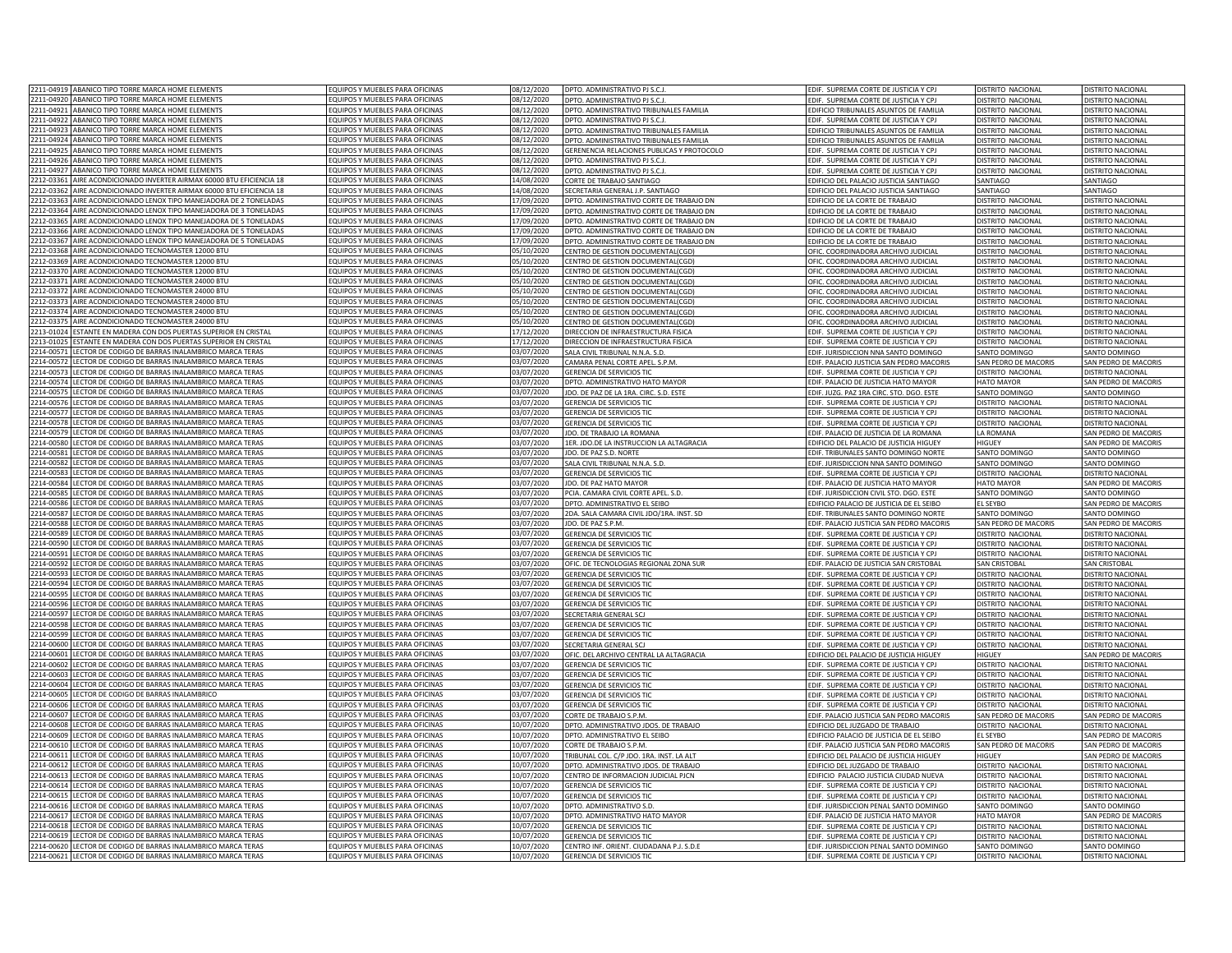| 2214-00622 | LECTOR DE CODIGO DE BARRAS INALAMBRICO MARCA TERAS            | FOUIPOS Y MUFBLES PARA OFICINAS        | 10/07/2020 | JDO. DE PAZ ASUNTOS MUNIC. S.D. NORTE        | EDIF. JUZG. P. ASUN. M. STO DGO NORTE     | SANTO DOMINGO          | SANTO DOMINGO            |
|------------|---------------------------------------------------------------|----------------------------------------|------------|----------------------------------------------|-------------------------------------------|------------------------|--------------------------|
| 2214-00623 | LECTOR DE CODIGO DE BARRAS INALAMBRICO MARCA TERAS            | FOUIPOS Y MUEBLES PARA OFICINAS        | 10/07/2020 | <b>GERENCIA DE SERVICIOS TIO</b>             | FDIE. SUPREMA CORTE DE IUSTICIA Y CP      | DISTRITO NACIONAL      | <b>DISTRITO NACIONA</b>  |
|            | 2214-00624 LECTOR DE CODIGO DE BARRAS INALAMBRICO MARCA TERAS | EQUIPOS Y MUEBLES PARA OFICINAS        | 10/07/2020 |                                              |                                           |                        |                          |
|            |                                                               |                                        |            | OFIC. DE TECNOLOGIAS REGIONAL ZONA SUR       | EDIF. PALACIO DE JUSTICIA SAN CRISTOBAL   | SAN CRISTOBAL          | <b>SAN CRISTOBAL</b>     |
|            | 2214-00625 LECTOR DE CODIGO DE BARRAS INALAMBRICO MARCA TERAS | EQUIPOS Y MUEBLES PARA OFICINAS        | 10/07/2020 | SECRETARIA GENERAL J.P. S.D.                 | EDIF. JURISDICCION PENAL SANTO DOMINGO    | SANTO DOMINGO          | SANTO DOMINGO            |
| 2214-00626 | LECTOR DE CODIGO DE BARRAS INALAMBRICO MARCA TERAS            | EQUIPOS Y MUEBLES PARA OFICINAS        | 10/07/2020 | JDO. 1RA. INST. BAHORUCO                     | EDIF. PALACIO DE JUSTICIA DE NEIBA        | BAHORUCO               | <b>BARAHONA</b>          |
| 2214-00627 | LECTOR DE CODIGO DE BARRAS INALAMBRICO MARCA TERAS            | FOUIPOS Y MUEBLES PARA OFICINAS        | 10/07/2020 | SECRETARIA GENERAL L.P. BARAHONA             | EDIF. PALACIO DE JUSTICIA DE BARAHONA     | <b>BARAHONA</b>        | <b>BARAHONA</b>          |
| 2214-00628 | <b>FCTOR DE CODIGO DE BARRAS INALAMBRICO MARCA TERAS</b>      | FOUIPOS Y MUEBLES PARA OFICINAS        | 10/07/2020 | IDO. DE 1RA. INST. INDEPENDENCIA             | FDIF. PALACIO DE IUSTICIA DE IIMANI       | INDEPENDENCIA          | <b>BARAHONA</b>          |
| 2214-00629 | LECTOR DE CODIGO DE BARRAS INALAMBRICO MARCA TERAS            | EQUIPOS Y MUEBLES PARA OFICINAS        | 10/07/2020 | SECRETARIA GENERAL I. P. BARAHONA            | FDIF. PALACIO DE IUSTICIA DE BARAHONA     | BARAHONA               | <b>BARAHONA</b>          |
| 2214-00630 | LECTOR DE CODIGO DE BARRAS INALAMBRICO MARCA TERAS            | EQUIPOS Y MUEBLES PARA OFICINAS        | 10/07/2020 | SECRETARIA GENERAL J. P. BARAHONA            | EDIF. PALACIO DE JUSTICIA DE BARAHONA     | <b>BARAHONA</b>        | <b>BARAHONA</b>          |
| 2214-00631 | ECTOR DE CODIGO DE BARRAS INALAMBRICO MARCA TERAS             | FOUIPOS Y MUEBLES PARA OFICINAS        | 0/07/2020  | <b>GERENCIA DE SERVICIOS TIC</b>             | EDIF. SUPREMA CORTE DE JUSTICIA Y CPJ     | DISTRITO NACIONAL      | <b>ISTRITO NACIONAL</b>  |
|            | 2214-00632 LECTOR DE CODIGO DE BARRAS INALAMBRICO MARCA TERAS | EQUIPOS Y MUEBLES PARA OFICINAS        | 10/07/2020 | JDO. DE 1RA. INST. INDEPENDENCIA             | EDIF. PALACIO DE JUSTICIA DE JIMANI       | INDEPENDENCIA          | <b>BARAHONA</b>          |
|            | 2214-00633 LECTOR DE CODIGO DE BARRAS INALAMBRICO MARCA TERAS | EQUIPOS Y MUEBLES PARA OFICINAS        | 10/07/2020 | JDO. DE LA INSTRUCCION ELIAS PIÑA            | EDIF. PALACIO DE JUSTICIA EL COMENDADOR   | ELIAS PIÑA             | SAN JUAN DE LA MAGUANA   |
|            |                                                               |                                        |            |                                              |                                           |                        |                          |
|            | 2214-00634 LECTOR DE CODIGO DE BARRAS INALAMBRICO MARCA TERAS | EQUIPOS Y MUEBLES PARA OFICINAS        | 10/07/2020 | DPTO. ADMINISTRATIVO AZUA                    | EDIFICIO PALACIO DE JUSTICIA DE AZUA      | <b>AZUA</b>            | <b>SAN CRISTOBAL</b>     |
| 2214-00635 | LECTOR DE CODIGO DE BARRAS INALAMBRICO MARCA TERAS            | EQUIPOS Y MUEBLES PARA OFICINAS        | 10/07/2020 | JDO. DE LA INSTRUCCION ELIAS PIÑA            | EDIF. PALACIO DE JUSTICIA EL COMENDADOF   | ELIAS PIÑA             | SAN JUAN DE LA MAGUANA   |
| 2214-00636 | LECTOR DE CODIGO DE BARRAS INALAMBRICO MARCA TERAS            | EQUIPOS Y MUEBLES PARA OFICINAS        | 10/07/2020 | <b>GERENCIA DE SERVICIOS TIO</b>             | EDIF. SUPREMA CORTE DE JUSTICIA Y CPJ     | DISTRITO NACIONAL      | <b>DISTRITO NACIONA</b>  |
| 2214-00637 | LECTOR DE CODIGO DE BARRAS INALAMBRICO MARCA TERAS            | EQUIPOS Y MUEBLES PARA OFICINAS        | 10/07/2020 | IDO. DE 1RA. INST. LAS MATAS DE FAREAN       | EDIFICIO PJ LAS MATAS DE FARFAN           | LAS MATAS DE FARFAN    | SAN JUAN DE LA MAGUANA   |
| 2214-00638 | LECTOR DE CODIGO DE BARRAS INALAMBRICO MARCA TERAS            | FOUIPOS Y MUEBLES PARA OFICINAS        | 10/07/2020 | DPTO. ADMINISTRATIVO AZUA                    | EDIFICIO PALACIO DE IUSTICIA DE AZUA      | Δ711 Δ                 | <b>SAN CRISTOBAL</b>     |
| 2214-00639 | LECTOR DE CODIGO DE BARRAS INALAMBRICO MARCA TERAS            | EQUIPOS Y MUEBLES PARA OFICINAS        | 10/07/2020 | JDO. DE 1RA. INST. PEDERNALES                | EDIF. PALACIO DE JUSTICIA DE PEDERNALES   | PEDERNALES             | <b>BARAHONA</b>          |
| 2214-00640 | LECTOR DE CODIGO DE BARRAS INALAMBRICO MARCA TERAS            | EQUIPOS Y MUEBLES PARA OFICINAS        | 10/07/2020 | DPTO, ADMINISTRATIVO AZUA                    | EDIFICIO PALACIO DE JUSTICIA DE AZUA      | <b>AZUA</b>            | <b>SAN CRISTOBAL</b>     |
| 2214-00641 | LECTOR DE CODIGO DE BARRAS INALAMBRICO MARCA TERAS            | EQUIPOS Y MUEBLES PARA OFICINAS        | 10/07/2020 | <b>GERENCIA DE SERVICIOS TIC</b>             | EDIF. SUPREMA CORTE DE JUSTICIA Y CPJ     | DISTRITO NACIONAL      | DISTRITO NACIONAL        |
| 2214-00642 | LECTOR DE CODIGO DE BARRAS INALAMBRICO MARCA TERAS            | EQUIPOS Y MUEBLES PARA OFICINAS        | 10/07/2020 | <b>GERENCIA DE SERVICIOS TIC</b>             | EDIF. SUPREMA CORTE DE JUSTICIA Y CPJ     | DISTRITO NACIONAL      | DISTRITO NACIONAL        |
| 2214-00643 | LECTOR DE CODIGO DE BARRAS INALAMBRICO MARCA TERAS            | EQUIPOS Y MUEBLES PARA OFICINAS        | 10/07/2020 | DPTO, ADMINISTRATIVO S.J.M                   | EDIF, PALACIO JUSTICIA SAN JUAN MAGUANA   |                        |                          |
|            |                                                               |                                        |            |                                              |                                           | SAN JUAN DE LA MAGUANA | SAN JUAN DE LA MAGUANA   |
| 2214-00644 | <b>FCTOR DE CODIGO DE BARRAS INALAMBRICO MARCA TERAS</b>      | FOUIPOS Y MUEBLES PARA OFICINAS        | 10/07/2020 | JDO. DE 1RA. INST. VILLA ALTAGRACIA          | EDIF. PALACIO JUSTICIA VILLA ALTAGRACIA   | VII LA ALTAGRACIA      | SAN CRISTOBAL            |
| 2214-00645 | ECTOR DE CODIGO DE BARRAS INALAMBRICO MARCA TERAS             | QUIPOS Y MUEBLES PARA OFICINAS         | 0/07/2020  | IDO DE 1RA INST. VII LA ALTAGRACIA           | EDIF. PALACIO JUSTICIA VILLA ALTAGRACIA   | VILLA ALTAGRACIA       | SAN CRISTORAL            |
| 2214-00646 | ECTOR DE CODIGO DE BARRAS INALAMBRICO MARCA TERAS             | QUIPOS Y MUEBLES PARA OFICINAS         | 0/07/2020  | <b>GERENCIA DE SERVICIOS TIC</b>             | EDIF. SUPREMA CORTE DE JUSTICIA Y CPJ     | DISTRITO NACIONAL      | <b>ISTRITO NACIONAL</b>  |
| 2214-00647 | <b>FCTOR DE CODIGO DE BARRAS INALAMBRICO MARCA TERAS</b>      | OUIPOS Y MUEBLES PARA OFICINAS         | 0/07/2020  | DPTO. ADMINISTRATIVO S.I.M                   | EDIF. PALACIO JUSTICIA SAN JUAN MAGUANA   | SAN JUAN DE LA MAGUANA | AN JUAN DE LA MAGUANA    |
| 2214-00648 | ECTOR DE CODIGO DE BARRAS INALAMBRICO MARCA TERAS             | EQUIPOS Y MUEBLES PARA OFICINAS        | 10/07/2020 | JDO. DE 1RA. INST. LAS MATAS DE FARFAN       | EDIFICIO PJ LAS MATAS DE FARFAN           | AS MATAS DE FARFAN     | AN JUAN DE LA MAGUANA    |
| 2214-00649 | LECTOR DE CODIGO DE BARRAS INALAMBRICO MARCA TERAS            | EQUIPOS Y MUEBLES PARA OFICINAS        | 10/07/2020 | SECRETARIA GENERAL J. P. BARAHONA            | EDIF, PALACIO DE JUSTICIA DE BARAHONA     | <b>BARAHONA</b>        | BARAHONA                 |
| 2214-00650 | LECTOR DE CODIGO DE BARRAS INALAMBRICO MARCA TERAS            | EQUIPOS Y MUEBLES PARA OFICINAS        | 10/07/2020 | DPTO. ADMINISTRATIVO MONTE CRISTI            | EDIF. PALACIO DE JUSTICIA DE MONTE CRIST  | <b>MONTECRISTI</b>     | <b>MONTE CRISTI</b>      |
| 2214-0065  | LECTOR DE CODIGO DE BARRAS INALAMBRICO MARCA TERAS            | EQUIPOS Y MUEBLES PARA OFICINAS        | 10/07/2020 | <b>GERENCIA DE SERVICIOS TIC</b>             | EDIF. SUPREMA CORTE DE JUSTICIA Y CPJ     | DISTRITO NACIONAL      | <b>DISTRITO NACIONAL</b> |
| 2214-00652 | LECTOR DE CODIGO DE BARRAS INALAMBRICO MARCA TERAS            | <b>FOUIPOS Y MUFBLES PARA OFICINAS</b> | 10/07/2020 | <b>GERENCIA DE SERVICIOS TI</b>              | EDIF. SUPREMA CORTE DE JUSTICIA Y CP.     | DISTRITO NACIONAL      | <b>DISTRITO NACIONA</b>  |
| 2214-00653 | LECTOR DE CODIGO DE BARRAS INALAMBRICO MARCA TERAS            | EQUIPOS Y MUEBLES PARA OFICINAS        | 10/07/2020 | OFIC. DE TECNOLOGIAS REGIONAL ZONA SUR       | EDIF. PALACIO DE JUSTICIA SAN CRISTOBAI   | SAN CRISTORA           | SAN CRISTOBAL            |
| 2214-00654 | <b>FCTOR DE CODIGO DE BARRAS INALAMBRICO MARCA TERAS</b>      | <b>FOUIPOS Y MUFBLES PARA OFICINAS</b> | 10/07/2020 | SALA PENAL 2DO. TRIBUNAL N.N.A. S.C          | EDIFICIO TRIBUNAL NNA SAN CRISTOBAL       | SAN CRISTOBAL          | <b>SAN CRISTOBAI</b>     |
|            |                                                               |                                        |            |                                              |                                           |                        |                          |
| 2214-00655 | <b>FCTOR DE CODIGO DE BARRAS INALAMBRICO MARCA TERAS</b>      | FOUIPOS Y MUEBLES PARA OFICINAS        | 10/07/2020 | OFIC. DE TECNOLOGIAS REGIONAL ZONA SUR       | EDIE, PALACIO DE IUSTICIA SAN CRISTOBAL   | SAN CRISTOBAL          | <b>SAN CRISTOBAI</b>     |
| 2214-00656 | LECTOR DE CODIGO DE BARRAS INALAMBRICO MARCA TERAS            | EQUIPOS Y MUEBLES PARA OFICINAS        | 10/07/2020 | <b>GERENCIA DE SERVICIOS TIC</b>             | FDIE. SUPREMA CORTE DE IUSTICIA Y CP      | DISTRITO NACIONA       | DISTRITO NACIONAL        |
| 2214-00657 | LECTOR DE CODIGO DE BARRAS INALAMBRICO MARCA TERAS            | EQUIPOS Y MUEBLES PARA OFICINAS        | 10/07/2020 | OFIC. DE TECNOLOGIAS REGIONAL ZONA SUR       | EDIF. PALACIO DE JUSTICIA SAN CRISTOBAL   | <b>SAN CRISTOBAL</b>   | <b>SAN CRISTOBAL</b>     |
| 2214-00658 | LECTOR DE CODIGO DE BARRAS INALAMBRICO MARCA TERAS            | EQUIPOS Y MUEBLES PARA OFICINAS        | 10/07/2020 | 1RA.CAMARA PENAL JDO.1RA.INST.S.C.           | EDIF. PALACIO DE JUSTICIA SAN CRISTOBAL   | SAN CRISTOBAL          | <b>SAN CRISTOBAL</b>     |
| 2214-00659 | <b>FCTOR DE CODIGO DE BARRAS INALAMBRICO MARCA TERAS</b>      | FOUIPOS Y MUFBLES PARA OFICINAS        | 10/07/2020 | 1RA.CAMARA PENAL JDO.1RA.INST.S.C            | EDIF. PALACIO DE JUSTICIA SAN CRISTOBAL   | SAN CRISTOBAL          | <b>SAN CRISTOBAL</b>     |
| 2214-00660 | <b>FCTOR DE CODIGO DE BARRAS INALAMBRICO MARCA TERAS</b>      | FOUIPOS Y MUEBLES PARA OFICINAS        | 10/07/2020 | IDO. DE 1RA. INST. SAN JOSE DE OCOA          | EDIF. PALACIO JUSTICIA SAN JOSE DE OCOA   | SAN JOSE DE OCOA       | <b>SAN CRISTOBAL</b>     |
| 2214-00661 | LECTOR DE CODIGO DE BARRAS INALAMBRICO MARCA TERAS            | EQUIPOS Y MUEBLES PARA OFICINAS        | 10/07/2020 | IDO. DE 1RA. INST. SAN JOSE DE OCOA          | EDIE, PALACIO JUSTICIA SAN JOSE DE OCOA   | SAN JOSE DE OCOA       | <b>SAN CRISTOBAL</b>     |
| 2214-00662 | LECTOR DE CODIGO DE BARRAS INALAMBRICO MARCA TERAS            | EQUIPOS Y MUEBLES PARA OFICINAS        | 10/07/2020 | OFIC. DE TECNOLOGIAS REGIONAL ZONA SUR       | EDIF. PALACIO DE JUSTICIA SAN CRISTOBAL   | SAN CRISTOBAL          | SAN CRISTOBAL            |
| 2214-00663 | FCTOR DE CODIGO DE BARRAS INALAMBRICO MARCA TERAS             | FOUIPOS Y MUEBLES PARA OFICINAS        | 0/07/2020  | SALA PENAL 2DO. TRIBUNAL N.N.A. S.C          | EDIFICIO TRIBUNAL NNA SAN CRISTOBAL       | SAN CRISTOBAL          | <b>SAN CRISTOBAL</b>     |
|            | 2214-00664 LECTOR DE CODIGO DE BARRAS INALAMBRICO MARCA TERAS | EQUIPOS Y MUEBLES PARA OFICINAS        | 10/07/2020 | 1RA. SALA JDO. DE PAZ ESP. TRANS. PERAVI     | EDIFICIO PALACIO DE JUSTICIA DE BANI      | PFRAVIA                | AN CRISTOBAL             |
|            |                                                               |                                        |            |                                              |                                           |                        |                          |
| 2214-00665 | LECTOR DE CODIGO DE BARRAS INALAMBRICO MARCA TERAS            | EQUIPOS Y MUEBLES PARA OFICINAS        | 10/07/2020 | <b>GERENCIA DE SERVICIOS TIC</b>             | EDIF. SUPREMA CORTE DE JUSTICIA Y CPJ     | DISTRITO NACIONAL      | DISTRITO NACIONAL        |
|            | 2214-00666 LECTOR DE CODIGO DE BARRAS INALAMBRICO MARCA TERAS | EQUIPOS Y MUEBLES PARA OFICINAS        | 10/07/2020 | 1RA.CAMARA PENAL JDO.1RA.INST.S.C            | EDIF. PALACIO DE JUSTICIA SAN CRISTOBAI   | SAN CRISTOBAL          | <b>SAN CRISTOBAL</b>     |
| 2214-00667 | LECTOR DE CODIGO DE BARRAS INALAMBRICO MARCA TERAS            | EQUIPOS Y MUEBLES PARA OFICINAS        | 10/07/2020 | OFIC. DE TECNOLOGIAS REGIONAL ZONA SUR       | EDIF. PALACIO DE JUSTICIA SAN CRISTOBAL   | <b>SAN CRISTOBA</b>    | <b>SAN CRISTOBA</b>      |
| 2214-00668 | LECTOR DE CODIGO DE BARRAS INALAMBRICO MARCA TERAS            | EQUIPOS Y MUEBLES PARA OFICINAS        | 10/07/2020 | 1RA.CAMARA PENAL JDO.1RA.INST.S.C            | EDIF. PALACIO DE JUSTICIA SAN CRISTOBAL   | SAN CRISTOBAL          | SAN CRISTOBAI            |
| 2214-00669 | LECTOR DE CODIGO DE BARRAS INALAMBRICO MARCA TERAS            | EQUIPOS Y MUEBLES PARA OFICINAS        | 10/07/2020 | TRIBUNAL COL, C/P JDO, 1RA, INST, PERAVI     | EDIFICIO PALACIO DE JUSTICIA DE BANI      | PERAVIA                | <b>SAN CRISTOBAL</b>     |
| 2214-00670 | LECTOR DE CODIGO DE BARRAS INALAMBRICO MARCA TERAS            | EQUIPOS Y MUEBLES PARA OFICINAS        | 10/07/2020 | <b>GERENCIA DE SERVICIOS TIO</b>             | EDIF. SUPREMA CORTE DE JUSTICIA Y CPJ     | DISTRITO NACIONAL      | DISTRITO NACIONA         |
| 2214-0067  | LECTOR DE CODIGO DE BARRAS INALAMBRICO MARCA TERAS            | EQUIPOS Y MUEBLES PARA OFICINAS        | 10/07/2020 | OFIC. DE TECNOLOGIAS REGIONAL ZONA NORTI     | EDIFICIO DEL PALACIO JUSTICIA SANTIAGO    | SANTIAGO               | SANTIAGO                 |
| 2214-0067  | LECTOR DE CODIGO DE BARRAS INALAMBRICO MARCA TERAS            | EQUIPOS Y MUEBLES PARA OFICINAS        | 10/07/2020 | OFIC. DE TECNOLOGIAS REGIONAL ZONA NORTE     | EDIFICIO DEL PALACIO JUSTICIA SANTIAGO    | SANTIAGO               | SANTIAGO                 |
| 2214-00673 | LECTOR DE CODIGO DE BARRAS INALAMBRICO MARCA TERAS            | EQUIPOS Y MUEBLES PARA OFICINAS        | 10/07/2020 | SECRETARIA GENERAL PJ MONSEÑOR NOUEL         | EDIFICIO PALACIO DE JUSTICIA MONS. NOUE   | MONSEÑOR NOUEL         | LA VEGA                  |
| 2214-00674 | LECTOR DE CODIGO DE BARRAS INALAMBRICO MARCA TERAS            | EQUIPOS Y MUEBLES PARA OFICINAS        | 10/07/2020 | OFIC. DE TECNOLOGIAS REGIONAL ZONA NORTE     | EDIFICIO DEL PALACIO JUSTICIA SANTIAGO    | SANTIAGO               | SANTIAGO                 |
| 2214-00675 | LECTOR DE CODIGO DE BARRAS INALAMBRICO MARCA TERAS            | EQUIPOS Y MUEBLES PARA OFICINAS        | 10/07/2020 | SECRETARIA GENERAL J.P. SANCHEZ RAMIREZ      | EDIFICIO DEL PALACIO DE JUSTICIA COTUI    | SANCHEZ RAMIREZ        | LA VEGA                  |
| 2214-00676 | <b>FCTOR DE CODIGO DE BARRAS INALAMBRICO MARCA TERAS</b>      | FOUIPOS Y MUEBLES PARA OFICINAS        | 10/07/2020 | SECRETARIA GENERAL PJ MONSEÑOR NOUEL         | EDIFICIO PALACIO DE JUSTICIA MONS. NOUEI  | MONSFÑOR NOUFI         | <b>IA VFGA</b>           |
| 2214-00677 | ECTOR DE CODIGO DE BARRAS INALAMBRICO MARCA TERAS             | QUIPOS Y MUEBLES PARA OFICINAS         | 0/07/2020  | <b>SECRETARIA GENERAL PI MONSEÑOR NOLIEI</b> |                                           |                        |                          |
|            | FCTOR DE CODIGO DE BARRAS INALAMBRICO MARCA TERAS             | OUIPOS Y MUEBLES PARA OFICINAS         |            |                                              | EDIFICIO PALACIO DE JUSTICIA MONS. NOUEI  | MONSEÑOR NOUEL         | A VEGA                   |
| 2214-00678 |                                                               |                                        | 0/07/2020  | SECRETARIA GENERAL J.P. SANCHEZ RAMIREZ      | DIFICIO DEL PALACIO DE JUSTICIA COTUI     | SANCHEZ RAMIREZ        | A VEGA                   |
| 2214-00679 | ECTOR DE CODIGO DE BARRAS INALAMBRICO MARCA TERAS             | OUIPOS Y MUEBLES PARA OFICINAS         | 0/07/2020  | OFIC. DE TECNOLOGIAS REGIONAL ZONA NORTE     | EDIFICIO DEL PALACIO JUSTICIA SANTIAGO    | SANTIAGO               | <b>ANTIAGO</b>           |
| 2214-00680 | ECTOR DE CODIGO DE BARRAS INALAMBRICO MARCA TERAS             | QUIPOS Y MUEBLES PARA OFICINAS         | 10/07/2020 | OFICINA ARCHIVO JUDICIAL PJ ESPAILLAT        | EDIF, PALACIO JUSTICIA ESPAILLAT          | ESPAILLAT              | A VEGA                   |
| 2214-00681 | LECTOR DE CODIGO DE BARRAS INALAMBRICO MARCA TERAS            | EQUIPOS Y MUEBLES PARA OFICINAS        | 10/07/2020 | OFIC. DE TECNOLOGIAS REGIONAL ZONA NORTI     | EDIFICIO DEL PALACIO JUSTICIA SANTIAGO    | SANTIAGO               | <b>SANTIAGO</b>          |
| 2214-00682 | LECTOR DE CODIGO DE BARRAS INALAMBRICO MARCA TERAS            | EQUIPOS Y MUEBLES PARA OFICINAS        | 10/07/2020 | OFIC. DE TECNOLOGIAS REGIONAL ZONA NORTI     | EDIFICIO DEL PALACIO JUSTICIA SANTIAGO    | SANTIAGO               | SANTIAGO                 |
| 2214-00683 | LECTOR DE CODIGO DE BARRAS INALAMBRICO MARCA TERAS            | <b>FOUIPOS Y MUFBLES PARA OFICINAS</b> | 10/07/2020 | OFIC. DE TECNOLOGIAS REGIONAL ZONA NORTE     | EDIFICIO DEL PALACIO JUSTICIA SANTIAGO    | SANTIAGO               | SANTIAGO                 |
| 2214-00684 | LECTOR DE CODIGO DE BARRAS INALAMBRICO MARCA TERAS            | FOUIPOS Y MUEBLES PARA OFICINAS        | 10/07/2020 | OFIC. DE TECNOLOGIAS REGIONAL ZONA NORTE     | EDIFICIO DEL PALACIO JUSTICIA SANTIAGO    | SANTIAGO               | SANTIAGO                 |
| 2214-00685 | LECTOR DE CODIGO DE BARRAS INALAMBRICO MARCA TERAS            | EQUIPOS Y MUEBLES PARA OFICINAS        | 10/07/2020 | OFIC. DE TECNOLOGIAS REGIONAL ZONA NORTI     | EDIFICIO DEL PALACIO JUSTICIA SANTIAGO    | SANTIAGO               | SANTIAGO                 |
| 2214-00686 | LECTOR DE CODIGO DE BARRAS INALAMBRICO MARCA TERAS            | EQUIPOS Y MUEBLES PARA OFICINAS        | 10/07/2020 | OFIC. DE TECNOLOGIAS REGIONAL ZONA NORTE     | EDIFICIO DEL PALACIO JUSTICIA SANTIAGO    | SANTIAGO               | SANTIAGO                 |
| 2214-00687 | LECTOR DE CODIGO DE BARRAS INALAMBRICO MARCA TERAS            | <b>FOUIPOS Y MUFBLES PARA OFICINAS</b> | 10/07/2020 | OFICINA DE TECNOLOGIA PUERTO PLATA           | EDIF, PALACIO JUSTICIA PTO, PLATA         | PUERTO PLATA           | PUERTO PLATA             |
| 2214-00688 | LECTOR DE CODIGO DE BARRAS INALAMBRICO MARCA TERAS            | EQUIPOS Y MUEBLES PARA OFICINAS        | 10/07/2020 | OFIC. DE TECNOLOGIAS REGIONAL ZONA NORTE     | EDIFICIO DEL PALACIO JUSTICIA SANTIAGO    | SANTIAGO               | SANTIAGO                 |
| 2214-00689 | LECTOR DE CODIGO DE BARRAS INALAMBRICO MARCA TERAS            | EQUIPOS Y MUEBLES PARA OFICINAS        | 10/07/2020 | OFICINA ARCHIVO JUDICIAL PJ ESPAILLAT        | EDIF. PALACIO JUSTICIA ESPAILLAT          | <b>ESPAILLAT</b>       | LA VEGA                  |
|            |                                                               |                                        |            |                                              |                                           |                        |                          |
| 2214-00690 | LECTOR DE CODIGO DE BARRAS INALAMBRICO MARCA TERAS            | EQUIPOS Y MUEBLES PARA OFICINAS        | 10/07/2020 | DPTO, ADMINISTRATIVO MONTE CRISTI            | EDIF. PALACIO DE JUSTICIA DE MONTE CRISTI | <b>MONTECRIST</b>      | <b>MONTE CRISTI</b>      |
| 2214-00691 | LECTOR DE CODIGO DE BARRAS INALAMBRICO MARCA TERAS            | FOUIPOS Y MUEBLES PARA OFICINAS        | 10/07/2020 | DPTO. ADMINISTRATIVO MONTE CRISTI            | EDIF. PALACIO DE JUSTICIA DE MONTE CRISTI | <b>MONTECRISTI</b>     | <b>MONTE CRISTI</b>      |
| 2214-00692 | <b>FCTOR DE CODIGO DE BARRAS INALAMBRICO MARCA TERAS</b>      | FOUIPOS Y MUEBLES PARA OFICINAS        | 10/07/2020 | DPTO. ADMINISTRATIVO MONTE CRISTI            | EDIF. PALACIO DE JUSTICIA DE MONTE CRISTI | <b>MONTECRISTI</b>     | <b>MONTE CRISTI</b>      |
| 2214-00693 | LECTOR DE CODIGO DE BARRAS INALAMBRICO MARCA TERAS            | FOUIPOS Y MUEBLES PARA OFICINAS        | 10/07/2020 | OFIC. DE TECNOLOGIAS REGIONAL ZONA NORTE     | EDIFICIO DEL PALACIO JUSTICIA SANTIAGO    | SANTIAGO               | SANTIAGO                 |
| 2214-00694 | LECTOR DE CODIGO DE BARRAS INALAMBRICO MARCA TERAS            | EQUIPOS Y MUEBLES PARA OFICINAS        | 0/07/2020  | DPTO. ADMINISTRATIVO MONTE CRISTI            | EDIF. PALACIO DE JUSTICIA DE MONTE CRISTI | MONTECRISTI            | MONTE CRISTI             |
| 2214-0069  | ECTOR DE CODIGO DE BARRAS INALAMBRICO MARCA TERAS             | <b>QUIPOS Y MUEBLES PARA OFICINAS</b>  | 0/07/2020  | OFIC. DEL ARCHIVO CENTRAL PJ LA VEGA         | EDIFICIO PALACIO DE JUSTICIA DE LA VEGA   | LA VEGA                | A VEGA                   |
| 2214-00696 | LECTOR DE CODIGO DE BARRAS INALAMBRICO MARCA TERAS            | EQUIPOS Y MUEBLES PARA OFICINAS        | 10/07/2020 | OFIC. DEL ARCHIVO CENTRAL PLLA VEGA          | EDIFICIO PALACIO DE ILISTICIA DE LA VEGA  | A VFGA                 | A VFGA                   |
|            | 2214-00697 LECTOR DE CODIGO DE BARRAS INALAMBRICO MARCA TERAS | EQUIPOS Y MUEBLES PARA OFICINAS        | 10/07/2020 | OFICINA DE TECNOLOGIA LA VEGA                | EDIFICIO PALACIO DE JUSTICIA DE LA VEGA   | LA VEGA                | A VEGA                   |
|            | 2214-00698 LECTOR DE CODIGO DE BARRAS INALAMBRICO MARCA TERAS | EQUIPOS Y MUEBLES PARA OFICINAS        | 10/07/2020 | OFIC. DEL ARCHIVO CENTRAL PJ LA VEGA         | EDIFICIO PALACIO DE JUSTICIA DE LA VEGA   | LA VEGA                | LA VEGA                  |
|            |                                                               |                                        |            |                                              |                                           |                        |                          |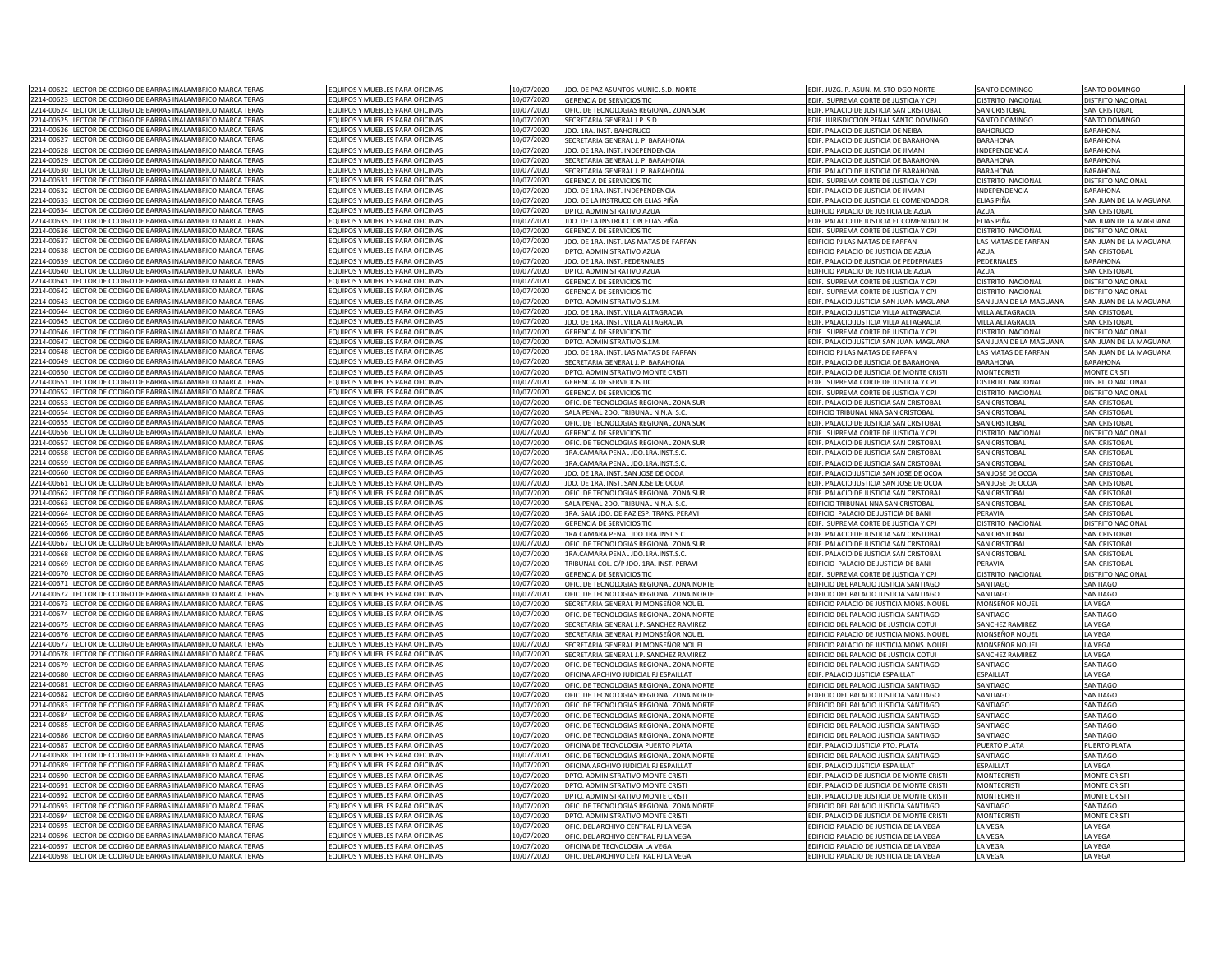| 2214-00699<br>LECTOR DE CODIGO DE BARRAS INALAMBRICO MARCA TERAS                                                                   | EQUIPOS Y MUEBLES PARA OFICINAS                                          | 10/07/2020              | DPTO. ADMINISTRATIVO TRIBUNALES FAMILIA                               | EDIFICIO TRIBUNALES ASUNTOS DE FAMILIA        | DISTRITO NACIONAL        | DISTRITO NACIONAL        |
|------------------------------------------------------------------------------------------------------------------------------------|--------------------------------------------------------------------------|-------------------------|-----------------------------------------------------------------------|-----------------------------------------------|--------------------------|--------------------------|
| 2214-00700<br>LECTOR DE CODIGO DE BARRAS INALAMBRICO MARCA TERAS                                                                   | EQUIPOS Y MUEBLES PARA OFICINAS                                          | 10/07/2020              | DPTO. ADMINISTRATIVO TRIBUNALES FAMILIA                               | EDIFICIO TRIBUNALES ASUNTOS DE FAMILIA        | DISTRITO NACIONAL        | DISTRITO NACIONAL        |
| 2214-00701<br>LECTOR DE CODIGO DE BARRAS INALAMBRICO MARCA TERAS                                                                   | EQUIPOS Y MUEBLES PARA OFICINAS                                          | 10/07/2020              | OFIC. DE TECNOLOGIAS REGIONAL ZONA NORTE                              | EDIFICIO DEL PALACIO JUSTICIA SANTIAGO        | SANTIAGO                 | SANTIAGO                 |
| ECTOR DE CODIGO DE BARRAS INALAMBRICO MARCA TERAS<br>2214-00702                                                                    | EQUIPOS Y MUEBLES PARA OFICINAS                                          | 10/07/2020              |                                                                       |                                               | LA VEGA                  | LA VEGA                  |
|                                                                                                                                    |                                                                          |                         | OFIC. DEL ARCHIVO CENTRAL PJ LA VEGA                                  | EDIFICIO PALACIO DE JUSTICIA DE LA VEGA       |                          |                          |
| 2214-00703<br>ECTOR DE CODIGO DE BARRAS INALAMBRICO MARCA TERAS                                                                    | QUIPOS Y MUEBLES PARA OFICINAS                                           | 0/07/2020               | OFIC. DE TECNOLOGIAS REGIONAL ZONA NORTE                              | EDIFICIO DEL PALACIO JUSTICIA SANTIAGO        | SANTIAGO                 | SANTIAGO                 |
| ECTOR DE CODIGO DE BARRAS INALAMBRICO MARCA TERAS<br>2214-00704                                                                    | <b>COUIPOS Y MUEBLES PARA OFICINAS</b>                                   | 0/07/2020               | SERENCIA DE SERVICIOS TIC                                             | EDIF. SUPREMA CORTE DE JUSTICIA Y CPJ         | <b>DISTRITO NACIONAL</b> | <b>DISTRITO NACIONAL</b> |
| 2214-00705<br>ECTOR DE CODIGO DE BARRAS INALAMBRICO MARCA TERAS                                                                    | <b>QUIPOS Y MUEBLES PARA OFICINAS</b>                                    | 0/07/2020               | <b>GERENCIA DE SERVICIOS TIC</b>                                      | EDIF. SUPREMA CORTE DE JUSTICIA Y CPJ         | <b>JISTRITO NACIONAL</b> | <b>ISTRITO NACIONAL</b>  |
| 2214-0070<br>ECTOR DE CODIGO DE BARRAS INALAMBRICO MARCA TERAS                                                                     | <b>COUIPOS Y MUEBLES PARA OFICINAS</b>                                   | 0/07/2020               | <b>GERENCIA DE SERVICIOS TIC</b>                                      | EDIF. SUPREMA CORTE DE JUSTICIA Y CPJ         | <b>ISTRITO NACIONAL</b>  | <b>ISTRITO NACIONAL</b>  |
| 2214-00707<br>ECTOR DE CODIGO DE BARRAS INALAMBRICO MARCA TERAS                                                                    | EQUIPOS Y MUEBLES PARA OFICINAS                                          | 0/07/2020               | <b>GERENCIA DE SERVICIOS TIO</b>                                      | EDIF. SUPREMA CORTE DE JUSTICIA Y CPJ         | <b>ISTRITO NACIONAL</b>  | <b>ISTRITO NACIONAL</b>  |
| LECTOR DE CODIGO DE BARRAS INALAMBRICO MARCA TERAS<br>2214-00708                                                                   | EQUIPOS Y MUEBLES PARA OFICINAS                                          | 10/07/2020              | GERENCIA DE SERVICIOS TIC                                             | EDIF. SUPREMA CORTE DE JUSTICIA Y CPJ         | <b>ISTRITO NACIONAL</b>  | <b>DISTRITO NACIONAL</b> |
| LECTOR DE CODIGO DE BARRAS INALAMBRICO MARCA TERAS<br>2214-00709                                                                   | EQUIPOS Y MUEBLES PARA OFICINAS                                          | 10/07/2020              | <b>GERENCIA DE SERVICIOS TIO</b>                                      | EDIF. SUPREMA CORTE DE JUSTICIA Y CPJ         | <b>ISTRITO NACIONAL</b>  | DISTRITO NACIONAL        |
| LECTOR DE CODIGO DE BARRAS INALAMBRICO MARCA TERAS<br>2214-0071                                                                    | EQUIPOS Y MUEBLES PARA OFICINAS                                          | 10/07/2020              | <b>GERENCIA DE SERVICIOS TIO</b>                                      | EDIF. SUPREMA CORTE DE JUSTICIA Y CPJ         | <b>DISTRITO NACIONAL</b> | DISTRITO NACIONA         |
| ECTOR DE CODIGO DE BARRAS INALAMBRICO MARCA TERAS<br>2214-0071                                                                     | EQUIPOS Y MUEBLES PARA OFICINAS                                          | 10/07/2020              | <b>GERENCIA DE SERVICIOS TIO</b>                                      | EDIF. SUPREMA CORTE DE JUSTICIA Y CPJ         | DISTRITO NACIONAL        | DISTRITO NACIONA         |
| 2214-0071<br>ECTOR DE CODIGO DE BARRAS INALAMBRICO MARCA TERAS                                                                     | EQUIPOS Y MUEBLES PARA OFICINAS                                          | 0/07/2020               | <b>GERENCIA DE SERVICIOS TIO</b>                                      | EDIF. SUPREMA CORTE DE JUSTICIA Y CPJ         | ISTRITO NACIONAL         | <b>DISTRITO NACIONAL</b> |
| 2214-0071<br>ECTOR DE CODIGO DE BARRAS INALAMBRICO MARCA TERAS                                                                     | <b>QUIPOS Y MUEBLES PARA OFICINAS</b>                                    | 0/07/2020               | <b>SERENCIA DE SERVICIOS TIC</b>                                      | EDIF. SUPREMA CORTE DE JUSTICIA Y CPJ         | <b>ISTRITO NACIONAL</b>  | <b>DISTRITO NACIONAL</b> |
| 2214-0071<br>ECTOR DE CODIGO DE BARRAS INALAMBRICO MARCA TERAS                                                                     | EQUIPOS Y MUEBLES PARA OFICINAS                                          | 0/07/2020               | <b>GERENCIA DE SERVICIOS TIC</b>                                      | EDIF. SUPREMA CORTE DE JUSTICIA Y CPJ         | <b>ISTRITO NACIONAL</b>  | <b>DISTRITO NACIONAL</b> |
| ECTOR DE CODIGO DE BARRAS INALAMBRICO MARCA TERAS<br>2214-00715                                                                    | EQUIPOS Y MUEBLES PARA OFICINAS                                          | 10/07/2020              | GERENCIA DE SERVICIOS TIC                                             | DIF. SUPREMA CORTE DE JUSTICIA Y CPJ          | <b>ISTRITO NACIONAL</b>  | <b>DISTRITO NACIONAL</b> |
| 2214-00716<br>LECTOR DE CODIGO DE BARRAS INALAMBRICO MARCA TERAS                                                                   | EQUIPOS Y MUEBLES PARA OFICINAS                                          | 10/07/2020              | <b>GERENCIA DE SERVICIOS TIC</b>                                      | EDIF. SUPREMA CORTE DE JUSTICIA Y CPJ         | DISTRITO NACIONAL        | DISTRITO NACIONAL        |
| ECTOR DE CODIGO DE BARRAS INALAMBRICO MARCA TERAS<br>2214-0071                                                                     | EQUIPOS Y MUEBLES PARA OFICINAS                                          | 10/07/2020              | GERENCIA DE SERVICIOS TIC                                             | EDIF. SUPREMA CORTE DE JUSTICIA Y CPJ         | DISTRITO NACIONAL        | DISTRITO NACIONAL        |
| 2214-00718<br>ECTOR DE CODIGO DE BARRAS INALAMBRICO MARCA TERAS                                                                    | EQUIPOS Y MUEBLES PARA OFICINAS                                          |                         | <b>GERENCIA DE SERVICIOS TIO</b>                                      | EDIF. SUPREMA CORTE DE JUSTICIA Y CPJ         | DISTRITO NACIONAL        | DISTRITO NACIONAL        |
| 2214-00719<br>FCTOR DE CODIGO DE BARRAS INALAMBRICO MARCA TERAS                                                                    | <b>COUIPOS Y MUEBLES PARA OFICINAS</b>                                   | 10/07/2020<br>0/07/2020 |                                                                       |                                               |                          |                          |
|                                                                                                                                    |                                                                          |                         | GERENCIA DE SERVICIOS TIC                                             | EDIF. SUPREMA CORTE DE JUSTICIA Y CPJ         | <b>ISTRITO NACIONAL</b>  | DISTRITO NACIONAL        |
| 2214-00720<br>ECTOR DE CODIGO DE BARRAS INALAMBRICO MARCA TERAS                                                                    | <b>QUIPOS Y MUEBLES PARA OFICINAS</b>                                    | 0/07/2020               | <b>GERENCIA DE SERVICIOS TIC</b>                                      | EDIF. SUPREMA CORTE DE JUSTICIA Y CPJ         | <b>JISTRITO NACIONAL</b> | <b>JISTRITO NACIONAL</b> |
| 2214-00721<br>ECTOR DE CODIGO DE BARRAS INALAMBRICO MARCA TERAS                                                                    | QUIPOS Y MUEBLES PARA OFICINAS                                           | 0/07/2020               | <b>GERENCIA DE SERVICIOS TIC</b>                                      | DIF. SUPREMA CORTE DE JUSTICIA Y CPJ          | <b>ISTRITO NACIONAL</b>  | <b>ISTRITO NACIONAL</b>  |
| 2214-00723<br><b>ECTOR DE CODIGO DE BARRAS INALAMBRICO MARCA TERAS</b>                                                             | <b>QUIPOS Y MUEBLES PARA OFICINAS</b>                                    | 0/07/2020               | <b>GERENCIA DE SERVICIOS TIC</b>                                      | DIF. SUPREMA CORTE DE JUSTICIA Y CPJ          | <b>JISTRITO NACIONAL</b> | <b>ISTRITO NACIONAL</b>  |
| ECTOR DE CODIGO DE BARRAS INALAMBRICO MARCA TERAS<br>2214-00723                                                                    | EQUIPOS Y MUEBLES PARA OFICINAS                                          | 10/07/2020              | <b>SERENCIA DE SERVICIOS TIO</b>                                      | DIF. SUPREMA CORTE DE JUSTICIA Y CPJ          | <b>ISTRITO NACIONAL</b>  | <b>ISTRITO NACIONAL</b>  |
| ECTOR DE CODIGO DE BARRAS INALAMBRICO MARCA TERAS<br>2214-00724                                                                    | EQUIPOS Y MUEBLES PARA OFICINAS                                          | 10/07/2020              | <b>GERENCIA DE SERVICIOS TIO</b>                                      | EDIF. SUPREMA CORTE DE JUSTICIA Y CPJ         | DISTRITO NACIONAL        | DISTRITO NACIONAL        |
| 2214-00725<br>LECTOR DE CODIGO DE BARRAS INALAMBRICO MARCA TERAS                                                                   | EQUIPOS Y MUEBLES PARA OFICINAS                                          | 10/07/2020              | GERENCIA DE SERVICIOS TIC                                             | EDIF. SUPREMA CORTE DE JUSTICIA Y CPJ         | <b>DISTRITO NACIONAL</b> | DISTRITO NACIONAL        |
| ECTOR DE CODIGO DE BARRAS INALAMBRICO MARCA TERAS<br>2214-00726                                                                    | EQUIPOS Y MUEBLES PARA OFICINAS                                          | 0/07/2020               | <b>GERENCIA DE SERVICIOS TI</b>                                       | EDIF. SUPREMA CORTE DE JUSTICIA Y CP.         | <b>ISTRITO NACIONA</b>   | <b>DISTRITO NACIONA</b>  |
| ECTOR DE CODIGO DE BARRAS INALAMBRICO MARCA TERAS<br>2214-00727                                                                    | EQUIPOS Y MUEBLES PARA OFICINAS                                          | 0/07/2020               | GERENCIA DE SERVICIOS TIC                                             | EDIF. SUPREMA CORTE DE JUSTICIA Y CPJ         | <b>ISTRITO NACIONAL</b>  | DISTRITO NACIONAL        |
| LECTOR DE CODIGO DE BARRAS INALAMBRICO MARCA TERAS<br>2214-00728                                                                   | FOUIPOS Y MUFBLES PARA OFICINAS                                          | 10/07/2020              | <b>GERENCIA DE SERVICIOS TIC</b>                                      | FDIE. SUPREMA CORTE DE IUSTICIA Y CPI         | DISTRITO NACIONAL        | DISTRITO NACIONA         |
| 2214-0072<br>ECTOR DE CODIGO DE BARRAS INALAMBRICO MARCA TERAS                                                                     | FOUIPOS Y MUFBLES PARA OFICINAS                                          | 10/07/2020              | DPTO. ADMINISTRATIVO TRIBUNALES FAMILIA                               | <b>EDIFICIO TRIBUNALES ASUNTOS DE FAMILIA</b> | DISTRITO NACIONAL        | DISTRITO NACIONA         |
| ECTOR DE CODIGO DE BARRAS INALAMBRICO MARCA TERAS<br>2214-0073                                                                     | EQUIPOS Y MUEBLES PARA OFICINAS                                          | 10/07/2020              | OFIC. DE TECNOLOGIAS REGIONAL ZONA NORTE                              | EDIFICIO DEL PALACIO JUSTICIA SANTIAGO        | SANTIAGO                 | SANTIAGO                 |
| 2214-00731<br>ECTOR DE CODIGO DE BARRAS INALAMBRICO MARCA TERAS                                                                    | EQUIPOS Y MUEBLES PARA OFICINAS                                          | 10/07/2020              | OFIC. DE TECNOLOGIAS REGIONAL ZONA NORTE                              | EDIFICIO DEL PALACIO JUSTICIA SANTIAGO        | SANTIAGO                 | SANTIAGO                 |
| 2214-00732<br>LECTOR DE CODIGO DE BARRAS INALAMBRICO MARCA TERAS                                                                   | EQUIPOS Y MUEBLES PARA OFICINAS                                          | 10/07/2020              | OFIC. DE TECNOLOGIAS REGIONAL ZONA NORTE                              | EDIFICIO DEL PALACIO JUSTICIA SANTIAGO        | SANTIAGO                 | SANTIAGO                 |
| 2214-00733<br>LECTOR DE CODIGO DE BARRAS INALAMBRICO MARCA TERAS                                                                   | EQUIPOS Y MUEBLES PARA OFICINAS                                          | 10/07/2020              | OFIC. DE TECNOLOGIAS REGIONAL ZONA NORTE                              | EDIFICIO DEL PALACIO JUSTICIA SANTIAGO        | SANTIAGO                 | SANTIAGO                 |
| 2214-00734<br>ECTOR DE CODIGO DE BARRAS INALAMBRICO MARCA TERAS                                                                    | EQUIPOS Y MUEBLES PARA OFICINAS                                          |                         |                                                                       |                                               |                          |                          |
|                                                                                                                                    |                                                                          | 10/07/2020              | CENTRO DE INFORMACION JUDICIAL PJCN                                   | EDIFICIO PALACIO JUSTICIA CIUDAD NUEVA        | DISTRITO NACIONAL        | DISTRITO NACIONAL        |
| 2214-00735<br>ECTOR DE CODIGO DE BARRAS INALAMBRICO MARCA TERAS                                                                    | EQUIPOS Y MUEBLES PARA OFICINAS                                          | 0/07/2020               | OFIC. DE TECNOLOGIAS REGIONAL ZONA NORTE                              | EDIFICIO DEL PALACIO JUSTICIA SANTIAGO        | SANTIAGO                 | SANTIAGO                 |
| 2214-00736<br>ECTOR DE CODIGO DE BARRAS INALAMBRICO MARCA TERAS                                                                    | <b>COUIPOS Y MUEBLES PARA OFICINAS</b>                                   | 10/07/2020              | OFIC. DE TECNOLOGIAS REGIONAL ZONA NORTE                              | DIFICIO DEL PALACIO JUSTICIA SANTIAGO         | SANTIAGO                 | SANTIAGO                 |
| 2214-0073<br>ECTOR DE CODIGO DE BARRAS INALAMBRICO MARCA TERAS                                                                     | <b>QUIPOS Y MUEBLES PARA OFICINAS</b>                                    | 0/07/2020               | OFIC. DE TECNOLOGIAS REGIONAL ZONA NORTE                              | DIFICIO DEL PALACIO JUSTICIA SANTIAGO         | SANTIAGO                 | SANTIAGO                 |
| 2214-00738<br>ECTOR DE CODIGO DE BARRAS INALAMBRICO MARCA TERAS                                                                    | EQUIPOS Y MUEBLES PARA OFICINAS                                          | 0/07/2020               | OFIC. DE TECNOLOGIAS REGIONAL ZONA NORTE                              | DIFICIO DEL PALACIO JUSTICIA SANTIAGO         | SANTIAGO                 | <b>ANTIAGO</b>           |
| 2214-00739<br>ECTOR DE CODIGO DE BARRAS INALAMBRICO MARCA TERAS                                                                    | <b>EQUIPOS Y MUEBLES PARA OFICINAS</b>                                   | 0/07/2020               | OFIC. DE TECNOLOGIAS REGIONAL ZONA NORTE                              | DIFICIO DEL PALACIO JUSTICIA SANTIAGO         | ANTIAGO                  | SANTIAGO                 |
| LECTOR DE CODIGO DE BARRAS INALAMBRICO MARCA TERAS<br>2214-00740                                                                   | EQUIPOS Y MUEBLES PARA OFICINAS                                          | 10/07/2020              | CENTRO DE INFORMACIÓN IUDICIAL PICN                                   | DIFICIO PALACIO JUSTICIA CIUDAD NUEVA         | ISTRITO NACIONAL         | <b>DISTRITO NACIONAL</b> |
| LECTOR DE CODIGO DE BARRAS INALAMBRICO MARCA TERAS<br>2214-00741                                                                   | EQUIPOS Y MUEBLES PARA OFICINAS                                          | 10/07/2020              | OFIC. DE TECNOLOGIAS REGIONAL ZONA NORTE                              | EDIFICIO DEL PALACIO JUSTICIA SANTIAGO        | SANTIAGO                 | SANTIAGO                 |
| LECTOR DE CODIGO DE BARRAS INALAMBRICO MARCA TERAS<br>2214-00742                                                                   | EQUIPOS Y MUEBLES PARA OFICINAS                                          | 10/07/2020              | OFICINA DE TECNOLOGIA PUERTO PLATA                                    | EDIF. PALACIO JUSTICIA PTO. PLATA             | PUERTO PLATA             | PUERTO PLATA             |
| ECTOR DE CODIGO DE BARRAS INALAMBRICO MARCA TERAS<br>2214-00743                                                                    | EQUIPOS Y MUEBLES PARA OFICINAS                                          | 0/07/2020               | OFIC. DE TECNOLOGIAS REGIONAL ZONA NORTE                              | EDIFICIO DEL PALACIO JUSTICIA SANTIAGO        | SANTIAGO                 | SANTIAGO                 |
| 2214-00744<br>ECTOR DE CODIGO DE BARRAS INALAMBRICO MARCA TERAS                                                                    | EQUIPOS Y MUEBLES PARA OFICINAS                                          | 0/07/2020               | OFIC. DE TECNOLOGIAS REGIONAL ZONA SUR                                | EDIF. PALACIO DE JUSTICIA SAN CRISTOBAL       | SAN CRISTOBAL            | SAN CRISTORA             |
| 2214-0074<br>ECTOR DE CODIGO DE BARRAS INALAMBRICO MARCA TERAS                                                                     | EQUIPOS Y MUEBLES PARA OFICINAS                                          | 0/07/2020               | <b>GERENCIA DE SERVICIOS TIC</b>                                      | EDIF. SUPREMA CORTE DE JUSTICIA Y CPJ         | <b>DISTRITO NACIONAL</b> | <b>DISTRITO NACIONAL</b> |
| 2214-0074<br>ECTOR DE CODIGO DE BARRAS INALAMBRICO MARCA TERAS                                                                     | EQUIPOS Y MUEBLES PARA OFICINAS                                          | 0/07/2020               | OFICINA DE INFORMATICA P.J.C.N                                        | DIFICIO PALACIO JUSTICIA CIUDAD NUEVA         | <b>ISTRITO NACIONAL</b>  | <b>DISTRITO NACIONAL</b> |
| ECTOR DE CODIGO DE BARRAS INALAMBRICO MARCA TERAS<br>2214-00747                                                                    | EQUIPOS Y MUEBLES PARA OFICINAS                                          | 10/07/2020              | DPTO. ADMINISTRATIVO S.D.                                             | DIF. JURISDICCION PENAL SANTO DOMINGO         | SANTO DOMINGO            | SANTO DOMINGO            |
| 2214-00748<br>LECTOR DE CODIGO DE BARRAS INALAMBRICO MARCA TERAS                                                                   | EQUIPOS Y MUEBLES PARA OFICINAS                                          | 10/07/2020              | OFIC. DEL ARCHIVO CENTRAL PJ LA VEGA                                  | EDIFICIO PALACIO DE JUSTICIA DE LA VEGA       | LA VEGA                  | LA VEGA                  |
| 2214-00749<br>LECTOR DE CODIGO DE BARRAS INALAMBRICO MARCA TERAS                                                                   | EQUIPOS Y MUEBLES PARA OFICINAS                                          | 10/07/2020              | OFIC. DE TECNOLOGIAS REGIONAL ZONA NORTE                              | EDIFICIO DEL PALACIO JUSTICIA SANTIAGO        | SANTIAGO                 | SANTIAGO                 |
| ECTOR DE CODIGO DE BARRAS INALAMBRICO MARCA TERAS<br>2214-00750                                                                    | EQUIPOS Y MUEBLES PARA OFICINAS                                          |                         |                                                                       |                                               |                          |                          |
| 2214-00751<br>FCTOR DE CODIGO DE BARRAS INALAMBRICO MARCA TERAS                                                                    | OUIPOS Y MUEBLES PARA OFICINAS                                           | 10/07/2020<br>0/07/2020 | GERENCIA DE SERVICIOS TIC                                             | EDIF. SUPREMA CORTE DE JUSTICIA Y CPJ         | DISTRITO NACIONAL        | DISTRITO NACIONAL        |
|                                                                                                                                    |                                                                          |                         | SECRETARIA GENERAL J.P. S.D.                                          | DIF. JURISDICCION PENAL SANTO DOMINGO         | SANTO DOMINGO            | SANTO DOMINGO            |
| 2214-00752<br>ECTOR DE CODIGO DE BARRAS INALAMBRICO MARCA TERAS<br>2214-00753<br>ECTOR DE CODIGO DE BARRAS INALAMBRICO MARCA TERAS | <b>QUIPOS Y MUEBLES PARA OFICINAS</b><br>OLIIPOS Y MUERLES PARA OFICINAS | 0/07/2020               | SECRETARIA GENERAL J.P. S.D.                                          | DIE. IURISDICCION PENAL SANTO DOMINGO         | SANTO DOMINGO            | <b>SANTO DOMINGO</b>     |
|                                                                                                                                    |                                                                          | 0/07/2020               | <b>GERENCIA DE SERVICIOS TIC</b>                                      | DIF. SUPREMA CORTE DE JUSTICIA Y CPJ          | <b>ISTRITO NACIONAL</b>  | <b>ISTRITO NACIONAL</b>  |
| 2214-00754<br>CTOR DE CODIGO DE BARRAS INALAMBRICO MARCA TERAS                                                                     | OUIPOS Y MUEBLES PARA OFICINAS                                           | 0/07/2020               | CORTE DE TRABAJO S.D.                                                 | DIFICIO CORTE DE TRABAJO SANTO DOMINGO        | <b>SANTO DOMINGO</b>     | ANTO DOMINGO             |
| ECTOR DE CODIGO DE BARRAS INALAMBRICO MARCA TERAS<br>2214-0075                                                                     | EQUIPOS Y MUEBLES PARA OFICINAS                                          | 10/07/2020              | OFICINA DE TECNOLOGIA PUERTO PLATA                                    | DIF. PALACIO JUSTICIA PTO. PLATA              | UERTO PLATA              | <b>UFRTO PLATA</b>       |
| 2214-0075<br>ECTOR DE CODIGO DE BARRAS INALAMBRICO MARCA TERAS                                                                     | EQUIPOS Y MUEBLES PARA OFICINAS                                          | 10/07/2020              | <b>GERENCIA DE SERVICIOS TIO</b>                                      | EDIF. SUPREMA CORTE DE JUSTICIA Y CP.         | DISTRITO NACIONAL        | DISTRITO NACIONAL        |
| 2214-0075<br>ECTOR DE CODIGO DE BARRAS INALAMBRICO MARCA TERAS                                                                     | EQUIPOS Y MUEBLES PARA OFICINAS                                          | 10/07/2020              | DPTO, ADMINISTRATIVO MONTE CRISTI                                     | EDIF. PALACIO DE JUSTICIA DE MONTE CRIST      | <b>MONTECRIST</b>        | <b>MONTE CRISTI</b>      |
| 2214-00758<br><b>FCTOR DE CODIGO DE BARRAS INALAMBRICO MARCA TERAS</b>                                                             | FOUIPOS Y MUFBLES PARA OFICINAS                                          | 10/07/2020              | <b>GERENCIA DE SERVICIOS TIO</b>                                      | EDIF. SUPREMA CORTE DE JUSTICIA Y CP.         | <b>ISTRITO NACIONAL</b>  | <b>DISTRITO NACIONA</b>  |
| LECTOR DE CODIGO DE BARRAS INALAMBRICO MARCA TERAS<br>2214-00759                                                                   | EQUIPOS Y MUEBLES PARA OFICINAS                                          | 0/07/2020               | DPTO. ADMINISTRATIVO S.D.                                             | EDIF. JURISDICCION PENAL SANTO DOMINGO        | <b>SANTO DOMINGO</b>     | SANTO DOMINGO            |
| 2214-00760<br>LECTOR DE CODIGO DE BARRAS INALAMBRICO MARCA TERAS                                                                   | EQUIPOS Y MUEBLES PARA OFICINAS                                          | 10/07/2020              | <b>GERENCIA DE SERVICIOS TIC</b>                                      | EDIF. SUPREMA CORTE DE JUSTICIA Y CP.         | <b>DISTRITO NACIONAL</b> | <b>DISTRITO NACIONA</b>  |
| 2214-0076<br>ECTOR DE CODIGO DE BARRAS INALAMBRICO MARCA TERAS                                                                     | EQUIPOS Y MUEBLES PARA OFICINAS                                          | 10/07/2020              | <b>SERENCIA DE SERVICIOS TIO</b>                                      | EDIF. SUPREMA CORTE DE JUSTICIA Y CP.         | <b>JISTRITO NACIONA</b>  | <b>DISTRITO NACIONA</b>  |
| ECTOR DE CODIGO DE BARRAS INALAMBRICO MARCA TERAS<br>2214-0076                                                                     | EQUIPOS Y MUEBLES PARA OFICINAS                                          | 10/07/2020              | <b>GERENCIA DE SERVICIOS TIO</b>                                      | EDIF. SUPREMA CORTE DE JUSTICIA Y CP.         | DISTRITO NACIONAL        | DISTRITO NACIONAL        |
| ECTOR DE CODIGO DE BARRAS INALAMBRICO MARCA TERAS<br>2214-00763                                                                    | FOUIPOS Y MUFBLES PARA OFICINAS                                          | 10/07/2020              | <b>GERENCIA DE SERVICIOS TIC</b>                                      | EDIF. SUPREMA CORTE DE JUSTICIA Y CPJ         | DISTRITO NACIONAL        | DISTRITO NACIONAL        |
| 2214-00764<br>LECTOR DE CODIGO DE BARRAS INALAMBRICO MARCA TERAS                                                                   | EQUIPOS Y MUEBLES PARA OFICINAS                                          | 10/07/2020              | <b>GERENCIA DE SERVICIOS TIO</b>                                      | EDIF. SUPREMA CORTE DE JUSTICIA Y CPJ         | <b>JISTRITO NACIONAL</b> | DISTRITO NACIONA         |
| 2214-00765<br>LECTOR DE CODIGO DE BARRAS INALAMBRICO MARCA TERAS                                                                   | EQUIPOS Y MUEBLES PARA OFICINAS                                          | 10/07/2020              | GERENCIA DE SERVICIOS TIC                                             | EDIF. SUPREMA CORTE DE JUSTICIA Y CPJ         | DISTRITO NACIONAL        | DISTRITO NACIONAL        |
| ECTOR DE CODIGO DE BARRAS INALAMBRICO MARCA TERAS<br>2214-00766                                                                    | EQUIPOS Y MUEBLES PARA OFICINAS                                          | 10/07/2020              | <b>GERENCIA DE SERVICIOS TIO</b>                                      | EDIF. SUPREMA CORTE DE JUSTICIA Y CPJ         | DISTRITO NACIONAL        | DISTRITO NACIONAL        |
| 2214-00767<br>ECTOR DE CODIGO DE BARRAS INALAMBRICO MARCA TERAS                                                                    | EQUIPOS Y MUEBLES PARA OFICINAS                                          | 10/07/2020              | <b>GERENCIA DE SERVICIOS TIC</b>                                      | EDIF. SUPREMA CORTE DE JUSTICIA Y CPJ         | <b>DISTRITO NACIONAL</b> | DISTRITO NACIONAL        |
| ECTOR DE CODIGO DE BARRAS INALAMBRICO MARCA TERAS<br>2214-00768                                                                    | OUIPOS Y MUEBLES PARA OFICINAS                                           | 0/07/2020               |                                                                       |                                               | SANTIAGO                 | <b>SANTIAGO</b>          |
| 2214-00769<br>ECTOR DE CODIGO DE BARRAS INALAMBRICO MARCA TERAS                                                                    | <b>QUIPOS Y MUEBLES PARA OFICINAS</b>                                    | 0/07/2020               | OFIC. DE TECNOLOGIAS REGIONAL ZONA NORTE<br>DPTO. ADMINISTRATIVO S.D. | <b>EDIFICIO DEL PALACIO JUSTICIA SANTIAGO</b> | SANTO DOMINGO            | SANTO DOMINGO            |
|                                                                                                                                    |                                                                          |                         |                                                                       | DIF. JURISDICCION PENAL SANTO DOMINGO         |                          |                          |
| 2214-00770<br>ECTOR DE CODIGO DE BARRAS INALAMBRICO MARCA TERAS                                                                    | <b>QUIPOS Y MUEBLES PARA OFICINAS</b>                                    | 0/07/2020               | OFICINA DE INFORMATICA P.J.C.N                                        | DIFICIO PALACIO JUSTICIA CIUDAD NUEVA         | <b>ISTRITO NACIONAL</b>  | <b>ISTRITO NACIONAL</b>  |
| 2215-2425<br>ILLA DE VISITA BUTACA CON BRAZOS EN PIELINA COLOR NEGRO                                                               | EQUIPOS Y MUEBLES PARA OFICINAS                                          | 18/08/2020              | ALMACEN DE DESPACHO MOB. Y EQUIPOS OFIC                               | DIFICIO P.J. DE LAS CORTES                    | <b>ISTRITO NACIONAL</b>  | <b>ISTRITO NACIONA</b>   |
| SILLA DE VISITA BUTACA CON BRAZOS EN PIELINA COLOR NEGRO<br>2215-24256                                                             | EQUIPOS Y MUEBLES PARA OFICINAS                                          | 28/08/2020              | ALMACEN DE DESPACHO MOB. Y EQUIPOS OFIC                               | EDIFICIO P.J. DE LAS CORTES                   | <b>ISTRITO NACIONAL</b>  | DISTRITO NACIONAL        |
| SILLA DE VISITA BUTACA CON BRAZOS EN PIELINA COLOR NEGRO<br>2215-24257                                                             | EQUIPOS Y MUEBLES PARA OFICINAS                                          | 28/08/2020              | DPTO. ADMINISTRATIVO JDOS. DE TRABAJO                                 | EDIFICIO DEL JUZGADO DE TRABAJO               | DISTRITO NACIONAL        | <b>DISTRITO NACIONAL</b> |
| SILLA DE VISITA BUTACA CON BRAZOS EN PIELINA COLOR NEGRO<br>2215-24258                                                             | EQUIPOS Y MUEBLES PARA OFICINAS                                          | 28/08/2020              | DPTO. ADMINISTRATIVO JDOS. DE TRABAJO                                 | EDIFICIO DEL JUZGADO DE TRABAJO               | DISTRITO NACIONAL        | DISTRITO NACIONA         |
| 2215-24259 SILLA DE VISITA BUTACA CON BRAZOS EN PIELINA COLOR NEGRO                                                                | EQUIPOS Y MUEBLES PARA OFICINAS                                          | 28/08/2020              | DPTO. ADMINISTRATIVO JDOS. DE TRABAJO                                 | EDIFICIO DEL JUZGADO DE TRABAJO               | DISTRITO NACIONAL        | <b>DISTRITO NACIONAL</b> |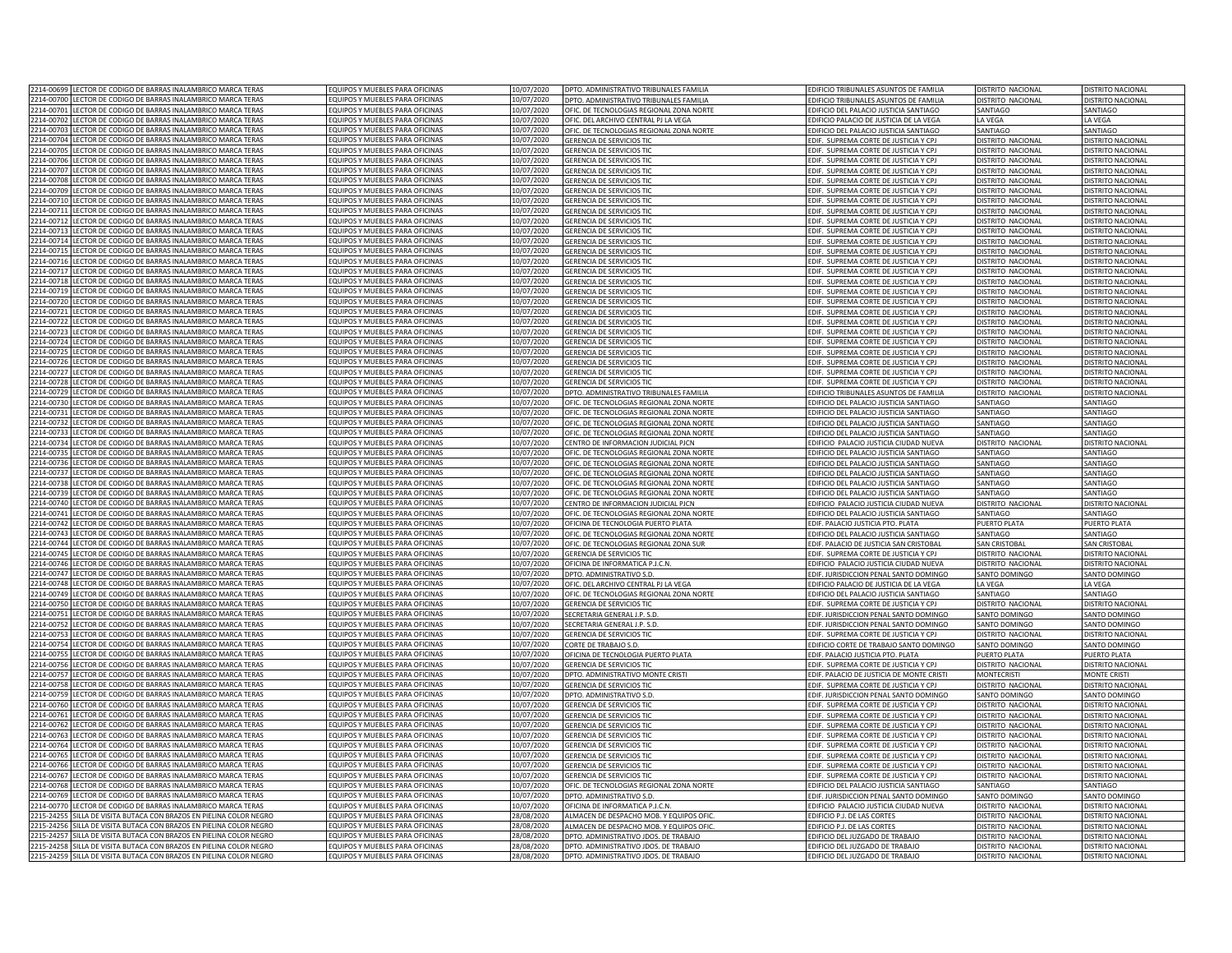| SILLA DE VISITA BUTACA CON BRAZOS EN PIELINA COLOR NEGRO<br>2215-24260                                                           | QUIPOS Y MUEBLES PARA OFICINAS                                          | 28/08/2020               | DPTO. ADMINISTRATIVO JDOS. DE TRABAJO    | EDIFICIO DEL JUZGADO DE TRABAJO         | DISTRITO NACIONAL        | DISTRITO NACIONAL        |
|----------------------------------------------------------------------------------------------------------------------------------|-------------------------------------------------------------------------|--------------------------|------------------------------------------|-----------------------------------------|--------------------------|--------------------------|
| 2215-24261<br>SILLA DE VISITA BUTACA CON BRAZOS EN PIELINA COLOR NEGRO                                                           | QUIPOS Y MUEBLES PARA OFICINAS                                          | 28/08/2020               | DPTO. ADMINISTRATIVO JDOS. DE TRABAJO    | EDIFICIO DEL JUZGADO DE TRABAJO         | DISTRITO NACIONAL        | DISTRITO NACIONAL        |
| 2215-24262 SILLA DE VISITA BUTACA CON BRAZOS EN PIELINA COLOR NEGRO                                                              | EQUIPOS Y MUEBLES PARA OFICINAS                                         | 28/08/2020               | DPTO. ADMINISTRATIVO JDOS. DE TRABAJO    | EDIFICIO DEL JUZGADO DE TRABAJO         | DISTRITO NACIONAL        | DISTRITO NACIONAL        |
| 2215-24263<br>SILLA DE VISITA BUTACA CON BRAZOS EN PIELINA COLOR NEGRO                                                           | QUIPOS Y MUEBLES PARA OFICINAS                                          | 28/08/2020               |                                          |                                         |                          |                          |
| 2215-24264                                                                                                                       |                                                                         |                          | ALMACEN DE DESPACHO MOB. Y EQUIPOS OFI   | EDIFICIO P.J. DE LAS CORTES             | DISTRITO NACIONAL        | <b>DISTRITO NACIONAL</b> |
| ILLA DE VISITA BUTACA CON BRAZOS EN PIELINA COLOR NEGRO                                                                          | QUIPOS Y MUEBLES PARA OFICINAS                                          | 28/08/2020               | ALMACEN DE DESPACHO MOB. Y EQUIPOS OFIC  | EDIFICIO P.J. DE LAS CORTES             | DISTRITO NACIONAL        | <b>ISTRITO NACIONAL</b>  |
| 2215-24265<br><b>ILLA DE VISITA BUTACA CON BRAZOS EN PIELINA COLOR NEGRO</b>                                                     | QUIPOS Y MUEBLES PARA OFICINAS                                          | 28/08/2020               | DPTO, ADMINISTRATIVO JDOS, DE TRABAJO    | EDIFICIO DEL JUZGADO DE TRABAJO         | DISTRITO NACIONAL        | <b>ISTRITO NACIONAL</b>  |
| 2215-24266<br>ILLA DE VISITA BUTACA CON BRAZOS EN PIELINA COLOR NEGRO                                                            | QUIPOS Y MUEBLES PARA OFICINAS                                          | 28/08/2020               | ALMACEN DE DESPACHO MOB. Y FOUIPOS OFIC  | EDIFICIO P.J. DE LAS CORTES             | DISTRITO NACIONAL        | <b>JISTRITO NACIONAL</b> |
| 2215-2439<br><b>ILLA AERON GRIS</b>                                                                                              | QUIPOS Y MUEBLES PARA OFICINAS                                          | 30/09/2020               | ALMACEN DE DESPACHO MOB. Y EQUIPOS OFIC  | EDIFICIO P.J. DE LAS CORTES             | DISTRITO NACIONAL        | <b>ISTRITO NACIONAL</b>  |
| 2215-24397<br><b>ILLA AERON GRIS</b>                                                                                             | QUIPOS Y MUEBLES PARA OFICINAS                                          | 0/09/2020                | ALMACEN DE DESPACHO MOB. Y EQUIPOS OFIC  | EDIFICIO P.J. DE LAS CORTES             | <b>DISTRITO NACIONAL</b> | <b>ISTRITO NACIONAL</b>  |
| SILLON TECNICO CON BRAZOS AJUSTABLES MODELO 613 COLOR NEGRO<br>2218-13966                                                        | EQUIPOS Y MUEBLES PARA OFICINAS                                         | 26/08/2020               | JDO. DE 1RA. INST. SAN JOSE DE OCOA      | EDIF. PALACIO JUSTICIA SAN JOSE DE OCOA | SAN JOSE DE OCOA         | <b>SAN CRISTOBAL</b>     |
| 2218-13967<br>SILLON TECNICO CON BRAZOS AJUSTABLES MODELO 613 COLOR NEGRO                                                        | EQUIPOS Y MUEBLES PARA OFICINAS                                         | 26/08/2020               | TRIBUNAL EJEC. DE LA PENA SANTIAGO       | EDIFICIO DEL PALACIO JUSTICIA SANTIAGO  | SANTIAGO                 | SANTIAGO                 |
| SILLON TECNICO CON BRAZOS AJUSTABLES MODELO 613 COLOR NEGRO<br>2218-13968                                                        | EQUIPOS Y MUEBLES PARA OFICINAS                                         | 26/08/2020               | ALMACEN DE DESPACHO MOB. Y EQUIPOS OFIC. | EDIFICIO P.J. DE LAS CORTES             | DISTRITO NACIONAL        | DISTRITO NACIONAL        |
|                                                                                                                                  |                                                                         |                          |                                          |                                         |                          |                          |
| SILLON TECNICO CON BRAZOS AJUSTABLES MODELO 613 COLOR NEGRO<br>2218-13969                                                        | QUIPOS Y MUEBLES PARA OFICINAS                                          | 26/08/2020               | 1RA.SALA JDO.DE PAZ ESP.TRANS.S.C        | EDIFICIO TRIBUNAL DE TRANSITO S.C       | <b>SAN CRISTOBAL</b>     | <b>SAN CRISTOBA</b>      |
| ILLON TECNICO CON BRAZOS AJUSTABLES MODELO 613 COLOR NEGRO<br>2218-1397                                                          | QUIPOS Y MUEBLES PARA OFICINAS                                          | 26/08/2020               | ALMACEN DE DESPACHO MOB. Y EQUIPOS OFIC  | EDIFICIO P.J. DE LAS CORTES             | DISTRITO NACIONA         | <b>ISTRITO NACIONA</b>   |
| 2218-1397<br>ILLON TECNICO CON BRAZOS AJUSTABLES MODELO 613 COLOR NEGRO                                                          | QUIPOS Y MUEBLES PARA OFICINAS                                          | 26/08/2020               | JDO, DE 1RA, INST, SAN JOSE DE OCOA      | EDIF, PALACIO JUSTICIA SAN JOSE DE OCOA | SAN JOSE DE OCOA         | <b>SAN CRISTOBAL</b>     |
| 2218-1397<br>ILLON TECNICO CON BRAZOS AJUSTABLES MODELO 613 COLOR NEGRO                                                          | OUIPOS Y MUEBLES PARA OFICINAS                                          | 26/08/2020               | ALMACEN DE DESPACHO MOB. Y EQUIPOS OFIC  | EDIFICIO P.J. DE LAS CORTES             | DISTRITO NACIONAL        | <b>DISTRITO NACIONAL</b> |
| ILLON TECNICO CON BRAZOS AJUSTABLES MODELO 613 COLOR NEGRO<br>2218-1397                                                          | QUIPOS Y MUEBLES PARA OFICINAS                                          | 26/08/2020               | ALMACEN DE DESPACHO MOB. Y EQUIPOS OFIC  | EDIFICIO P.J. DE LAS CORTES             | DISTRITO NACIONAL        | <b>DISTRITO NACIONAL</b> |
| 2218-13974<br>SILLON TECNICO CON BRAZOS AJUSTABLES MODELO 613 COLOR NEGRO                                                        | QUIPOS Y MUEBLES PARA OFICINAS                                          | 26/08/2020               | DPTO. ADMVO. N.N.A. S.C                  | EDIFICIO TRIBUNAL NNA SAN CRISTOBAL     | SAN CRISTOBAL            | <b>SAN CRISTOBAL</b>     |
| 2218-13975<br>SILLON TECNICO CON BRAZOS AJUSTABLES MODELO 613 COLOR NEGRO                                                        | EQUIPOS Y MUEBLES PARA OFICINAS                                         | 26/08/2020               | DPTO. ADMVO. N.N.A. S.C                  | EDIFICIO TRIBUNAL NNA SAN CRISTOBAL     | <b>SAN CRISTOBAL</b>     | <b>SAN CRISTOBAL</b>     |
| 2218-13976                                                                                                                       | <b>QUIPOS Y MUEBLES PARA OFICINAS</b>                                   |                          |                                          |                                         |                          |                          |
| SILLON TECNICO CON BRAZOS AJUSTABLES MODELO 613 COLOR NEGRO<br><b>ILLON TECNICO CON BRAZOS AIUSTABLES MODELO 613 COLOR NEGRO</b> | OUIPOS Y MUEBLES PARA OFICINAS                                          | 26/08/2020               | OFIC. DE ARCHIVO JUDICIAL PJ S.C         | EDIF. PALACIO DE JUSTICIA SAN CRISTOBAL | <b>SAN CRISTOBAL</b>     | <b>SAN CRISTOBAL</b>     |
| 2218-13977                                                                                                                       |                                                                         | 26/08/2020               | JDO. DE PAZ CAMBITA GARABITO             | EDIF. JDO. DE PAZ DE CAMBITA GARABITO   | SAN CRISTOBAL            | SAN CRISTOBAL            |
| 2218-13978<br>ILLON TECNICO CON BRAZOS AJUSTABLES MODELO 613 COLOR NEGRO                                                         | QUIPOS Y MUEBLES PARA OFICINAS                                          | 26/08/2020               | ALMACEN DE DESPACHO MOB. Y EQUIPOS OFIC. | EDIFICIO P.J. DE LAS CORTES             | DISTRITO NACIONAL        | <b>DISTRITO NACIONAL</b> |
| 2218-13979<br>ILLON TECNICO CON BRAZOS AJUSTABLES MODELO 613 COLOR NEGRO                                                         | QUIPOS Y MUEBLES PARA OFICINAS                                          | 26/08/2020               | CENTRO DE ENTREVISTA SANTIAGO            | EDIFICIO TRIBUNAL NNA SANTIAGO          | SANTIAGO                 | SANTIAGO                 |
| 2218-1398<br>ILLON TECNICO CON BRAZOS ALUSTABLES MODELO 613 COLOR NEGRO                                                          | <b>OUIPOS Y MUEBLES PARA OFICINAS</b>                                   | 26/08/2020               | ALMACEN DE DESPACHO MOB. Y EQUIPOS OFIC  | EDIFICIO P.J. DE LAS CORTES             | DISTRITO NACIONAL        | <b>ISTRITO NACIONAL</b>  |
| ILLON TECNICO CON BRAZOS AJUSTABLES MODELO 613 COLOR NEGRO<br>2218-13981                                                         | QUIPOS Y MUEBLES PARA OFICINAS                                          | 26/08/2020               | ALMACEN DE DESPACHO MOB. Y EQUIPOS OFIC  | EDIFICIO P.J. DE LAS CORTES             | DISTRITO NACIONAL        | <b>ISTRITO NACIONAL</b>  |
| ILLON TECNICO CON BRAZOS AJUSTABLES MODELO 613 COLOR NEGRO<br>2218-13982                                                         | QUIPOS Y MUEBLES PARA OFICINAS                                          | 26/08/2020               | CAMARA CIVIL JDO, 1RA, INST, S.C         | EDIF. PALACIO DE JUSTICIA SAN CRISTOBAL | <b>SAN CRISTOBAL</b>     | <b>SAN CRISTOBA</b>      |
| 2218-13983<br>ILLON TECNICO CON BRAZOS AJUSTABLES MODELO 613 COLOR NEGRO                                                         | QUIPOS Y MUEBLES PARA OFICINAS                                          | 26/08/2020               | ALMACEN DE DESPACHO MOB. Y EQUIPOS OFIC  | EDIFICIO P.J. DE LAS CORTES             | DISTRITO NACIONAL        | DISTRITO NACIONAL        |
| 2218-13984<br><b>ILLON TECNICO CON BRAZOS AIUSTABLES MODELO 613 COLOR NEGRO</b>                                                  | OUIPOS Y MUEBLES PARA OFICINAS                                          | 26/08/2020               |                                          |                                         |                          |                          |
| ILLON TECNICO CON BRAZOS AJUSTABLES MODELO 613 COLOR NEGRO<br>2218-1398                                                          |                                                                         |                          | ALMACEN DE DESPACHO MOB. Y EQUIPOS OFI   | EDIFICIO P.J. DE LAS CORTES             | DISTRITO NACIONAL        | <b>DISTRITO NACIONAL</b> |
|                                                                                                                                  | QUIPOS Y MUEBLES PARA OFICINAS                                          | 26/08/2020               | ALMACEN DE DESPACHO MOB. Y EQUIPOS OFIC  | EDIFICIO P.J. DE LAS CORTES             | DISTRITO NACIONAL        | <b>ISTRITO NACIONAL</b>  |
| ILLON TECNICO CON BRAZOS AJUSTABLES MODELO 613 COLOR NEGRO<br>2218-13986                                                         | QUIPOS Y MUEBLES PARA OFICINAS                                          | 26/08/2020               | ALMACEN DE DESPACHO MOB. Y EQUIPOS OFIC  | <b>EDIFICIO P.I. DE LAS CORTES</b>      | DISTRITO NACIONAL        | <b>JISTRITO NACIONAL</b> |
| 2218-1398<br>ILLON TECNICO CON BRAZOS AJUSTABLES MODELO 613 COLOR NEGRO                                                          | QUIPOS Y MUEBLES PARA OFICINAS                                          | 26/08/2020               | OFIC, COORD, JDO, DE LA INSTRUCCION STGO | EDIFICIO DEL PALACIO ILISTICIA SANTIAGO | SANTIAGO                 | SANTIAGO                 |
| 2218-13988<br>ILLON TECNICO CON BRAZOS AJUSTABLES MODELO 613 COLOR NEGRO                                                         | QUIPOS Y MUEBLES PARA OFICINAS                                          | 26/08/2020               | ALMACEN DE DESPACHO MOB. Y EQUIPOS OFI   | EDIFICIO P.J. DE LAS CORTES             | DISTRITO NACIONAL        | <b>DISTRITO NACIONAL</b> |
| 2218-13989<br>SILLON TECNICO CON BRAZOS AJUSTABLES MODELO 613 COLOR NEGRO                                                        | QUIPOS Y MUEBLES PARA OFICINAS                                          | 26/08/2020               | SECRETARIA GENERAL JUR. LABORAL SANTIAGO | EDIFICIO DEL PALACIO JUSTICIA SANTIAGO  | SANTIAGO                 | SANTIAGO                 |
| 2218-13990<br>SILLON TECNICO CON BRAZOS AJUSTABLES MODELO 613 COLOR NEGRO                                                        | QUIPOS Y MUEBLES PARA OFICINAS                                          | 26/08/2020               | CAMARA CIVIL JDO. 1RA. INST. S.C.        | EDIF. PALACIO DE JUSTICIA SAN CRISTOBAL | <b>SAN CRISTOBAL</b>     | <b>SAN CRISTOBAL</b>     |
| 2218-13991<br>SILLON TECNICO CON BRAZOS AJUSTABLES MODELO 613 COLOR NEGRO                                                        | EQUIPOS Y MUEBLES PARA OFICINAS                                         | 26/08/2020               | ALMACEN DE DESPACHO MOB. Y EQUIPOS OFIC. | EDIFICIO P.J. DE LAS CORTES             | DISTRITO NACIONAL        | DISTRITO NACIONAL        |
| 2218-13992<br>ILLON TECNICO CON BRAZOS AJUSTABLES MODELO 613 COLOR NEGRO                                                         | QUIPOS Y MUEBLES PARA OFICINAS                                          | 26/08/2020               |                                          |                                         |                          |                          |
|                                                                                                                                  |                                                                         |                          | CAMARA CIVIL CORTE APEL. S.C.            | EDIF. PALACIO DE JUSTICIA SAN CRISTOBAL | <b>SAN CRISTOBAL</b>     | <b>SAN CRISTOBAL</b>     |
| 2218-13993<br>ILLON TECNICO CON BRAZOS AJUSTABLES MODELO 613 COLOR NEGRO                                                         | QUIPOS Y MUEBLES PARA OFICINAS                                          | 26/08/2020               | ALMACEN DE DESPACHO MOB. Y EQUIPOS OFIC. | EDIFICIO P.J. DE LAS CORTES             | DISTRITO NACIONAL        | <b>DISTRITO NACIONAL</b> |
| ILLON TECNICO CON BRAZOS AJUSTABLES MODELO 613 COLOR NEGRO<br>2218-13994                                                         | QUIPOS Y MUEBLES PARA OFICINAS                                          | 26/08/2020               | RA.SALA JDO.DE PAZ ESP.TRANS.S.C         | EDIFICIO TRIBUNAL DE TRANSITO S.C       | SAN CRISTOBAL            | <b>SAN CRISTOBAL</b>     |
| 2218-1399<br>ILLON TECNICO CON BRAZOS AJUSTABLES MODELO 613 COLOR NEGRO                                                          | QUIPOS Y MUEBLES PARA OFICINAS                                          | 26/08/2020               | ALMACEN DE DESPACHO MOB. Y FOUIPOS OFIC  | EDIFICIO P.J. DE LAS CORTES             | DISTRITO NACIONAL        | <b>JISTRITO NACIONAL</b> |
| 2218-1399<br>ILLON TECNICO CON BRAZOS AJUSTABLES MODELO 613 COLOR NEGRO                                                          | QUIPOS Y MUEBLES PARA OFICINAS                                          | 26/08/2020               | ALMACEN DE DESPACHO MOB. Y EQUIPOS OFIC  | EDIFICIO P.J. DE LAS CORTES             | DISTRITO NACIONAL        | <b>ISTRITO NACIONAL</b>  |
| 2218-1399<br>ILLON TECNICO CON BRAZOS AJUSTABLES MODELO 613 COLOR NEGRO                                                          | QUIPOS Y MUEBLES PARA OFICINAS                                          | 26/08/2020               | ALMACEN DE DESPACHO MOB. Y EQUIPOS OFIC  | EDIFICIO P.J. DE LAS CORTES             | DISTRITO NACIONAL        | <b>ISTRITO NACIONAL</b>  |
| SILLON TECNICO CON BRAZOS AJUSTABLES MODELO 613 COLOR NEGRO<br>2218-13998                                                        | EQUIPOS Y MUEBLES PARA OFICINAS                                         | 26/08/2020               | DPTO. ADMINISTRATIVO S.C                 | EDIF. PALACIO DE JUSTICIA SAN CRISTOBAL | SAN CRISTOBAL            | <b>SAN CRISTOBAL</b>     |
| 2218-13999<br>SILLON TECNICO CON BRAZOS AJUSTABLES MODELO 613 COLOR NEGRO                                                        | EQUIPOS Y MUEBLES PARA OFICINAS                                         | 26/08/2020               | ALMACEN DE DESPACHO MOB. Y EQUIPOS OFIC  | EDIFICIO P.J. DE LAS CORTES             | DISTRITO NACIONAL        | DISTRITO NACIONAL        |
|                                                                                                                                  |                                                                         |                          |                                          |                                         |                          |                          |
| SILLON TECNICO CON BRAZOS AJUSTABLES MODELO 613 COLOR NEGRO<br>2218-14000                                                        | EQUIPOS Y MUEBLES PARA OFICINAS                                         | 26/08/2020               | ALMACEN DE DESPACHO MOB. Y EQUIPOS OFIC  | EDIFICIO P.J. DE LAS CORTES             | DISTRITO NACIONAL        | DISTRITO NACIONAL        |
| SILLON TECNICO CON BRAZOS AJUSTABLES MODELO 613 COLOR NEGRO<br>2218-14001                                                        | QUIPOS Y MUEBLES PARA OFICINAS                                          | 26/08/2020               | ALMACEN DE DESPACHO MOB. Y EQUIPOS OFIC  | EDIFICIO P.J. DE LAS CORTES             | DISTRITO NACIONAL        | <b>ISTRITO NACIONA</b>   |
| SILLON TECNICO CON BRAZOS AJUSTABLES MODELO 613 COLOR NEGRO<br>2218-14002                                                        | QUIPOS Y MUEBLES PARA OFICINAS                                          | 26/08/2020               | IDO. DE 1RA. INST. SAN JOSE DE OCOA      | EDIF. PALACIO JUSTICIA SAN JOSE DE OCOA | SAN JOSE DE OCOA         | SAN CRISTOBA             |
| 2218-1400<br>ILLON TECNICO CON BRAZOS AJUSTABLES MODELO 613 COLOR NEGRO                                                          | QUIPOS Y MUEBLES PARA OFICINAS                                          | 26/08/2020               | 1RA.CAMARA PENAL JDO.1RA.INST.S.C        | EDIF, PALACIO DE JUSTICIA SAN CRISTOBAL | SAN CRISTOBAL            | <b>SAN CRISTOBAL</b>     |
| 2218-14004<br>ILLON TECNICO CON BRAZOS AJUSTABLES MODELO 613 COLOR NEGRO                                                         | OUIPOS Y MUEBLES PARA OFICINAS                                          | 26/08/2020               | ALMACEN DE DESPACHO MOB. Y EQUIPOS OFIC  | EDIFICIO P.J. DE LAS CORTES             | DISTRITO NACIONAL        | DISTRITO NACIONAL        |
| ILLON TECNICO CON BRAZOS AJUSTABLES MODELO 613 COLOR NEGRO<br>2218-14005                                                         | QUIPOS Y MUEBLES PARA OFICINAS                                          | 26/08/2020               | 1RA. SALA CAMARA CIVIL CORTE APEL. STGO  | EDIFICIO DEL PALACIO JUSTICIA SANTIAGO  | SANTIAGO                 | SANTIAGO                 |
| 2218-14006<br>SILLON EJECUTIVO MODLEO 2153 EN PIELINA COLOR NEGRO                                                                | QUIPOS Y MUEBLES PARA OFICINAS                                          | 26/08/2020               | 4TA. SALA CAMARA CIVIL JDO/1RA INST STGO | EDIFICIO DEL PALACIO JUSTICIA SANTIAGO  | SANTIAGO                 | SANTIAGO                 |
| 2218-14007<br>SILLON EJECUTIVO MODLEO 2153 EN PIELINA COLOR NEGRO                                                                | QUIPOS Y MUEBLES PARA OFICINAS                                          | 26/08/2020               | 4TA. SALA CAMARA CIVIL JDO/1RA INST STGO | EDIFICIO DEL PALACIO JUSTICIA SANTIAGO  | SANTIAGO                 | SANTIAGO                 |
| 2218-14008<br>ILLON EJECUTIVO MODLEO 2153 EN PIELINA COLOR NEGRO                                                                 | QUIPOS Y MUEBLES PARA OFICINAS                                          | 26/08/2020               | JDO. DE PAZ TAMBORIL                     | EDIFICIO JDO. DE PAZ TAMBORIL           | SANTIAGO                 | SANTIAGO                 |
|                                                                                                                                  |                                                                         |                          |                                          |                                         |                          |                          |
| 2218-14009<br>JI LON EJECUTIVO MODLEO 2153 EN PIELINA COLOR NEGRO                                                                | <b>OUIPOS Y MUEBLES PARA OFICINAS</b>                                   | 26/08/2020               | INSPECTOR GENERAL P.J. SANTIAGO          | EDIFICIO DEL PALACIO JUSTICIA SANTIAGO  | SANTIAGO                 | SANTIAGO                 |
| 2218-14010<br>ILLON EJECUTIVO MODLEO 2153 EN PIELINA COLOR NEGRO                                                                 | QUIPOS Y MUEBLES PARA OFICINAS                                          | 26/08/2020               | 4TO. JDO. DE LA INSTRUCCION SANTIAGO     | EDIFICIO DEL PALACIO JUSTICIA SANTIAGO  | SANTIAGO                 | SANTIAGO                 |
| 2218-14011<br>ILLON EJECUTIVO MODLEO 2153 EN PIELINA COLOR NEGRO                                                                 | QUIPOS Y MUEBLES PARA OFICINAS                                          | 26/08/2020               | BER. TRIBUNAL COLEG.C/P JDO/1RA INST STG | EDIFICIO DEL PALACIO JUSTICIA SANTIAGO  | SANTIAGO                 | ANTIAGO                  |
| 2218-14012<br>JI LON EJECUTIVO MODLEO 2153 EN PIELINA COLOR NEGRO                                                                | QUIPOS Y MUEBLES PARA OFICINAS                                          | 26/08/2020               | BER. TRIBUNAL COLEG.C/P JDO/1RA INST STG | EDIFICIO DEL PALACIO ILISTICIA SANTIAGO | SANTIAGO                 | ANTIAGO                  |
| 2218-14013<br>ILLON EJECUTIVO MODLEO 2153 EN PIELINA COLOR NEGRO                                                                 | QUIPOS Y MUEBLES PARA OFICINAS                                          | 26/08/2020               | 3ER. TRIBUNAL COLEG.C/P JDO/1RA INST STG | EDIFICIO DEL PALACIO JUSTICIA SANTIAGO  | SANTIAGO                 | <b>ANTIAGO</b>           |
| ILLON EJECUTIVO MODLEO 2153 EN PIELINA COLOR NEGRO<br>2218-1401                                                                  | QUIPOS Y MUEBLES PARA OFICINAS                                          | 26/08/2020               | CAMARA CIVIL CORTE APEL. S.C.            | EDIF, PALACIO DE JUSTICIA SAN CRISTOBAL | <b>SAN CRISTOBAL</b>     | <b>SAN CRISTOBAL</b>     |
| 2218-14015<br>ILLON EJECUTIVO MODLEO 2153 EN PIELINA COLOR NEGRO                                                                 | QUIPOS Y MUEBLES PARA OFICINAS                                          | 26/08/2020               | 1ER. TRIBUNAL COL. C/P JDO/1RA INST STGO | EDIFICIO DEL PALACIO JUSTICIA SANTIAGO  | <b>SANTIAGO</b>          | SANTIAGO                 |
| JLLON EJECUTIVO MODLEO 2153 EN PIELINA COLOR NEGRO<br>2218-14016                                                                 | OUIPOS Y MUEBLES PARA OFICINAS                                          | 26/08/2020               | 1ER. TRIBUNAL COL. C/P JDO/1RA INST STGO | EDIFICIO DEL PALACIO JUSTICIA SANTIAGO  | SANTIAGO                 | SANTIAGO                 |
| ILLON EJECUTIVO MODLEO 2153 EN PIELINA COLOR NEGRO<br>2218-14011                                                                 | QUIPOS Y MUEBLES PARA OFICINAS                                          | 26/08/2020               | CAMARA CIVIL CORTE APEL. S.C             | EDIF. PALACIO DE JUSTICIA SAN CRISTOBAL | SAN CRISTOBAI            | SAN CRISTOBA             |
| SILLON EJECUTIVO MODLEO 2153 EN PIELINA COLOR NEGRO<br>2218-14018                                                                | QUIPOS Y MUEBLES PARA OFICINAS                                          | 26/08/2020               | CAMARA CIVIL CORTE APEL, S.C             | FDIF. PALACIO DE IUSTICIA SAN CRISTOBAL | SAN CRISTOBAL            | <b>SAN CRISTOBAL</b>     |
|                                                                                                                                  |                                                                         |                          |                                          |                                         |                          |                          |
| 2218-14019<br>ILLON EJECUTIVO MODLEO 2153 EN PIELINA COLOR NEGRO                                                                 | QUIPOS Y MUEBLES PARA OFICINAS                                          | 26/08/2020               | CAMARA CIVIL CORTE APEL, S.C             | EDIF, PALACIO DE JUSTICIA SAN CRISTOBAL | SAN CRISTOBA             | SAN CRISTOBAL            |
| 2218-1402<br>ILLON EJECUTIVO MODLEO 2153 EN PIELINA COLOR NEGRO                                                                  | QUIPOS Y MUEBLES PARA OFICINAS                                          | 26/08/2020               | CAMARA CIVIL CORTE APEL. S.C             | EDIF. PALACIO DE JUSTICIA SAN CRISTOBAL | SAN CRISTOBAI            | SAN CRISTOBA             |
| ILLON EJECUTIVO MODLEO 2153 EN PIELINA COLOR NEGRO<br>2218-14021                                                                 | QUIPOS Y MUEBLES PARA OFICINAS                                          | 26/08/2020               | CAMARA CIVIL CORTE APEL. S.C.            | EDIF. PALACIO DE JUSTICIA SAN CRISTOBAL | SAN CRISTOBAL            | SAN CRISTORAL            |
| 2218-14022<br>SILLON EJECUTIVO MODLEO 2153 EN PIELINA COLOR NEGRO                                                                | QUIPOS Y MUEBLES PARA OFICINAS                                          | 26/08/2020               | CAMARA CIVIL CORTE APEL. S.C             | EDIF. PALACIO DE JUSTICIA SAN CRISTOBAL | <b>SAN CRISTOBAL</b>     | <b>SAN CRISTOBAL</b>     |
| 2218-14023<br>SILLON EJECUTIVO MODLEO 2153 EN PIELINA COLOR NEGRO                                                                | QUIPOS Y MUEBLES PARA OFICINAS                                          | 26/08/2020               | CAMARA CIVIL CORTE APEL. S.C             | EDIF. PALACIO DE JUSTICIA SAN CRISTOBAL | <b>SAN CRISTOBAL</b>     | <b>SAN CRISTOBAL</b>     |
| 2218-14024<br>SILLON EJECUTIVO MODLEO 2153 EN PIELINA COLOR NEGRO                                                                | QUIPOS Y MUEBLES PARA OFICINAS                                          | 26/08/2020               | CAMARA CIVIL CORTE APEL. S.C.            | EDIF. PALACIO DE JUSTICIA SAN CRISTOBAL | <b>SAN CRISTOBAL</b>     | <b>SAN CRISTOBAL</b>     |
| 2218-14025                                                                                                                       |                                                                         |                          |                                          |                                         |                          | SAN CRISTOBAL            |
| ILLON EJECUTIVO MODLEO 2153 EN PIELINA COLOR NEGRO<br>2218-14026<br><b>ILLON EIFCUTIVO MODLEO 2153 EN PIELINA COLOR NEGRO</b>    | QUIPOS Y MUEBLES PARA OFICINAS<br><b>OUIPOS Y MUEBLES PARA OFICINAS</b> | 26/08/2020<br>26/08/2020 | CAMARA CIVIL CORTE APEL. S.C.            | EDIF. PALACIO DE JUSTICIA SAN CRISTOBAL | SAN CRISTOBAL            |                          |
|                                                                                                                                  |                                                                         |                          | DPTO. ADMVO. N.N.A. S.C                  | EDIFICIO TRIBUNAL NNA SAN CRISTOBAL     | SAN CRISTOBAL            | SAN CRISTOBAL            |
| 2218-14027<br>ILLON EJECUTIVO MODLEO 2153 EN PIELINA COLOR NEGRO                                                                 | QUIPOS Y MUEBLES PARA OFICINAS                                          | 26/08/2020               | DPTO, ADMVO, N.N.A. S.C.                 | EDIFICIO TRIBUNAL NNA SAN CRISTOBAL     | SAN CRISTOBAL            | SAN CRISTOBAL            |
| 2218-14028<br>ILLON EJECUTIVO MODLEO 2153 EN PIELINA COLOR NEGRO                                                                 | QUIPOS Y MUEBLES PARA OFICINAS                                          | 26/08/2020               | DPTO, ADMVO, N.N.A. S.C                  | EDIFICIO TRIBUNAL NNA SAN CRISTOBAL     | SAN CRISTOBAL            | <b>SAN CRISTOBAL</b>     |
| 2218-14029<br>ILLON EJECUTIVO MODLEO 2153 EN PIELINA COLOR NEGRO                                                                 | QUIPOS Y MUEBLES PARA OFICINAS                                          | 26/08/2020               | ALMACEN DE DESPACHO MOB. Y EQUIPOS OFIC  | EDIFICIO P.J. DE LAS CORTES             | <b>DISTRITO NACIONAL</b> | <b>ISTRITO NACIONAL</b>  |
| SILLON EJECUTIVO MODLEO 2153 EN PIELINA COLOR NEGRO<br>2218-14030                                                                | QUIPOS Y MUEBLES PARA OFICINAS                                          | 26/08/2020               | CAMARA CIVIL JDO, 1RA, INST, S.C         | EDIF. PALACIO DE JUSTICIA SAN CRISTOBAL | SAN CRISTOBAI            | SAN CRISTOBAL            |
| SILLON EJECUTIVO MODLEO 2153 EN PIELINA COLOR NEGRO<br>2218-14031                                                                | EQUIPOS Y MUEBLES PARA OFICINAS                                         | 26/08/2020               | 1ER. TRIBUNAL COL. C/P JDO/1RA INST STGO | EDIFICIO DEL PALACIO JUSTICIA SANTIAGO  | SANTIAGO                 | SANTIAGO                 |
| SILLON EJECUTIVO MODLEO 2153 EN PIELINA COLOR NEGRO<br>2218-14032                                                                | QUIPOS Y MUEBLES PARA OFICINAS                                          | 26/08/2020               | 1RA.CAMARA PENAL JDO.1RA.INST.S.C.       | EDIF. PALACIO DE JUSTICIA SAN CRISTOBAL | <b>SAN CRISTOBAL</b>     | <b>SAN CRISTORAL</b>     |
| 2218-14033 SILLON EJECUTIVO MODLEO 2153 EN PIELINA COLOR NEGRO                                                                   | QUIPOS Y MUEBLES PARA OFICINAS                                          | 26/08/2020               | ALMACEN DE DESPACHO MOB. Y EQUIPOS OFIC  | EDIFICIO P.J. DE LAS CORTES             | DISTRITO NACIONAL        | DISTRITO NACIONAL        |
|                                                                                                                                  |                                                                         |                          |                                          |                                         |                          |                          |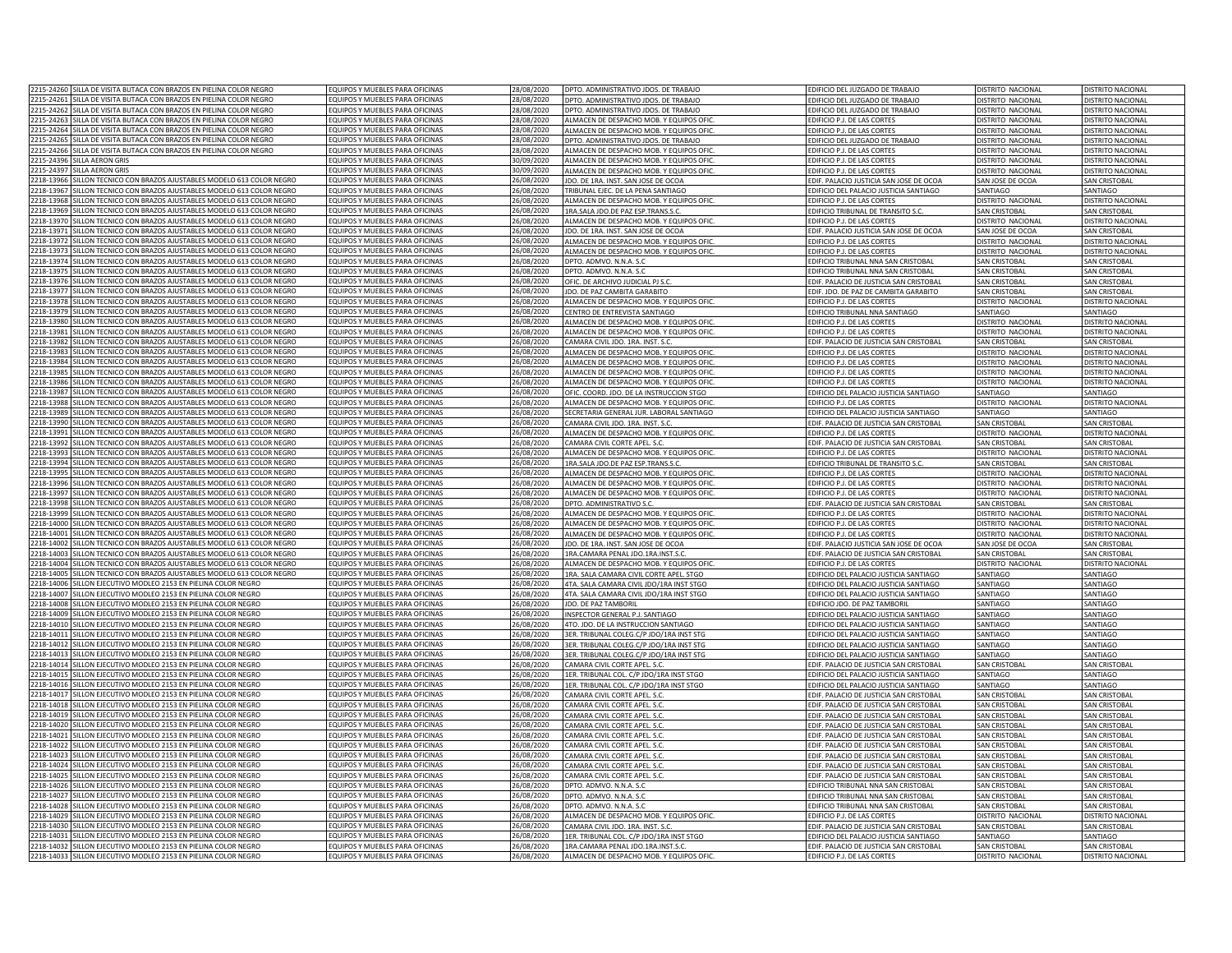|           | 2218-14034 SILLON EJECUTIVO MODLEO 2153 EN PIELINA COLOR NEGRO                                      | EQUIPOS Y MUEBLES PARA OFICINAS                                   | 26/08/2020 | ALMACEN DE DESPACHO MOB. Y EQUIPOS OFIC  | EDIFICIO P.J. DE LAS CORTES                    | DISTRITO NACIONAL    | DISTRITO NACIONAL           |
|-----------|-----------------------------------------------------------------------------------------------------|-------------------------------------------------------------------|------------|------------------------------------------|------------------------------------------------|----------------------|-----------------------------|
|           | 2218-14035 SILLON EJECUTIVO MODLEO 2153 EN PIELINA COLOR NEGRO                                      | EQUIPOS Y MUEBLES PARA OFICINAS                                   | 26/08/2020 | JDO. DE PAZ S.C.                         | EDIF. PALACIO DE JUSTICIA SAN CRISTOBAL        | SAN CRISTOBAL        | <b>SAN CRISTOBAL</b>        |
|           | 218-14036 SILLON SEMIEJECUTIVO CON BRAZOS EN TELA COLOR NEGRO                                       | EQUIPOS Y MUEBLES PARA OFICINAS                                   | 26/08/2020 | CAMARA CIVIL CORTE APEL. S.C             | EDIF. PALACIO DE JUSTICIA SAN CRISTOBAL        | <b>SAN CRISTOBAL</b> | <b>SAN CRISTOBAL</b>        |
| 218-14037 | SILLON SEMIEJECUTIVO CON BRAZOS EN TELA COLOR NEGRO                                                 | EQUIPOS Y MUEBLES PARA OFICINAS                                   | 26/08/2020 |                                          |                                                |                      |                             |
| 218-14038 |                                                                                                     |                                                                   |            | CAMARA CIVIL CORTE APEL. S.C             | EDIF. PALACIO DE JUSTICIA SAN CRISTOBAL        | SAN CRISTOBAL        | <b>SAN CRISTOBAL</b>        |
|           | ILLON SEMIEJECUTIVO CON BRAZOS EN TELA COLOR NEGRO                                                  | EQUIPOS Y MUEBLES PARA OFICINAS                                   | 6/08/2020  | OPTO. ADMINISTRATIVO S.C                 | EDIF. PALACIO DE JUSTICIA SAN CRISTOBAL        | SAN CRISTOBAL        | SAN CRISTOBAL               |
| 218-14039 | LLON SEMIFIECUTIVO CON BRAZOS EN TELA COLOR NEGRO                                                   | OUIPOS Y MUEBLES PARA OFICINAS                                    | 16/08/2020 | PTO, ADMINISTRATIVO S.C                  | DIF, PALACIO DE JUSTICIA SAN CRISTOBAL         | <b>SAN CRISTOBAL</b> | SAN CRISTOBAL               |
| 218-14040 | LLON SEMIEJECUTIVO CON BRAZOS EN TELA COLOR NEGRO                                                   | EQUIPOS Y MUEBLES PARA OFICINAS                                   | 6/08/2020  | DPTO, ADMINISTRATIVO S.C.                | DIF, PALACIO DE JUSTICIA SAN CRISTOBAL         | SAN CRISTOBAL        | SAN CRISTOBAL               |
| 218-1404  | LLON SEMIEJECUTIVO CON BRAZOS EN TELA COLOR NEGRO                                                   | EQUIPOS Y MUEBLES PARA OFICINAS                                   | 6/08/2020  | JDO. DE PAZ SOSUA                        | DIFICIO DEL JUZGADO DE PAZ DE SOSUA            | PUERTO PLATA         | UERTO PLATA                 |
| 18-14042  | LLON SEMIEJECUTIVO CON BRAZOS EN TELA COLOR NEGRO                                                   | EQUIPOS Y MUEBLES PARA OFICINAS                                   | 6/08/2020  | PTO. ADMINISTRATIVO P.J.C.N.             | DIFICIO PALACIO JUSTICIA CIUDAD NUEVA          | DISTRITO NACIONAL    | <b>ISTRITO NACIONAL</b>     |
| 218-14043 | SILLON SEMIEJECUTIVO CON BRAZOS EN TELA COLOR NEGRO                                                 | EQUIPOS Y MUEBLES PARA OFICINAS                                   | 16/08/2020 | ALMACEN DE DESPACHO MOB. Y EQUIPOS OFIC  | DIFICIO P.J. DE LAS CORTES                     | DISTRITO NACIONAL    | <b>ISTRITO NACIONAL</b>     |
| 218-14044 | SILLON SEMIEJECUTIVO CON BRAZOS EN TELA COLOR NEGRO                                                 | EQUIPOS Y MUEBLES PARA OFICINAS                                   | 26/08/2020 | CAMARA CIVIL JDO. 1RA. INST. S.C         | EDIF. PALACIO DE JUSTICIA SAN CRISTOBAL        | SAN CRISTOBAL        | <b>SAN CRISTOBAL</b>        |
| 218-14045 | SILLON SEMIEJECUTIVO CON BRAZOS EN TELA COLOR NEGRO                                                 | EQUIPOS Y MUEBLES PARA OFICINAS                                   | 26/08/2020 | DPTO. ADMINISTRATIVO P.J.C.N             | EDIFICIO PALACIO JUSTICIA CIUDAD NUEVA         | DISTRITO NACIONAL    | DISTRITO NACIONAL           |
| 218-14046 | ILLON TECNICO CON BRAZOS AJUSTABLES EN TELA NEGRA                                                   | EQUIPOS Y MUEBLES PARA OFICINAS                                   | 28/08/2020 | SECRETARIA GENERAL J.P. SANTIAGO         | EDIFICIO DEL PALACIO JUSTICIA SANTIAGO         | SANTIAGO             | SANTIAGO                    |
| 18-1404   | ILLON TECNICO CON BRAZOS AJUSTABLES EN TELA NEGRA                                                   | EQUIPOS Y MUEBLES PARA OFICINAS                                   | 28/08/2020 | 1RA. SALA CAMARA CIVIL JDO/1RA INST STGO | <b>EDIFICIO DEL PALACIO ILISTICIA SANTIAGO</b> | SANTIAGO             | SANTIAGO                    |
| 218-1404  |                                                                                                     |                                                                   |            |                                          |                                                |                      |                             |
|           | ILLON TECNICO CON BRAZOS AJUSTABLES EN TELA NEGRA                                                   | EQUIPOS Y MUEBLES PARA OFICINAS                                   | 18/08/2020 | SECRETARIA GENERAL JUR. LABORAL SANTIAGO | EDIFICIO DEL PALACIO JUSTICIA SANTIAGO         | SANTIAGO             | SANTIAGO                    |
| 18-1404   | ILLON TECNICO CON BRAZOS AJUSTABLES EN TELA NEGRA                                                   | EQUIPOS Y MUEBLES PARA OFICINAS                                   | 28/08/2020 | ALMACEN DE DESPACHO MOB. Y EQUIPOS OFIC  | EDIFICIO P.J. DE LAS CORTES                    | DISTRITO NACIONAL    | DISTRITO NACIONAL           |
| 218-1405  | ILLON TECNICO CON BRAZOS AJUSTABLES EN TELA NEGRA                                                   | EQUIPOS Y MUEBLES PARA OFICINAS                                   | 28/08/2020 | JDO. DE PAZ TAMBORII                     | DIFICIO JDO. DE PAZ TAMBORII                   | SANTIAGO             | SANTIAGO                    |
|           | 218-14051 SILLON TECNICO CON BRAZOS AJUSTABLES EN TELA NEGRA                                        | EQUIPOS Y MUEBLES PARA OFICINAS                                   | 28/08/2020 | ALMACEN DE DESPACHO MOB. Y EQUIPOS OFIC  | EDIFICIO P.J. DE LAS CORTES                    | DISTRITO NACIONAL    | DISTRITO NACIONAL           |
|           | 218-14052 SILLON TECNICO CON BRAZOS AJUSTABLES EN TELA NEGRA                                        | EQUIPOS Y MUEBLES PARA OFICINAS                                   | 28/08/2020 | 2DA. SALA CAMARA CIVIL JDO/1RA INST STGO | EDIFICIO DEL PALACIO JUSTICIA SANTIAGO         | SANTIAGO             | SANTIAGO                    |
|           | 218-14053 SILLON TECNICO CON BRAZOS AJUSTABLES EN TELA NEGRA                                        | EQUIPOS Y MUEBLES PARA OFICINAS                                   | 28/08/2020 | PCIA, CAMARA PENAL CORTE APEL, STGO.     | EDIFICIO DEL PALACIO JUSTICIA SANTIAGO         | SANTIAGO             | SANTIAGO                    |
| 218-14054 | ILLON TECNICO CON BRAZOS AJUSTABLES EN TELA NEGRA                                                   | FOUIPOS Y MUEBLES PARA OFICINAS                                   | 28/08/2020 | 3RA. SALA CAMARA CIVIL JDO/1RA INST STGO | DIFICIO DEL PALACIO JUSTICIA SANTIAGO          | SANTIAGO             | SANTIAGO                    |
| 218-14055 | ILLON TECNICO CON BRAZOS AJUSTABLES EN TELA NEGRA                                                   | QUIPOS Y MUEBLES PARA OFICINAS                                    | 18/08/2020 | OPTO. ADMINISTRATIVO S.C.                | DIF. PALACIO DE JUSTICIA SAN CRISTOBAL         | SAN CRISTOBAL        | SAN CRISTOBAL               |
| 218-14056 | ILLON TECNICO CON BRAZOS AJUSTABLES EN TELA NEGRA                                                   | QUIPOS Y MUEBLES PARA OFICINAS                                    | 28/08/2020 | ALMACEN DE DESPACHO MOB. Y EQUIPOS OFIC. | DIFICIO P.J. DE LAS CORTES                     | DISTRITO NACIONAL    | <b>DISTRITO NACIONAL</b>    |
| 18-1405   | LION TECNICO CON BRAZOS AIUSTABLES EN TELA NEGRA                                                    | FOUIPOS Y MUEBLES PARA OFICINAS                                   |            |                                          |                                                |                      |                             |
|           |                                                                                                     |                                                                   | 18/08/2020 | JDO. DE PAZ S.C.                         | DIF, PALACIO DE JUSTICIA SAN CRISTOBAL         | SAN CRISTOBAL        | AN CRISTOBAL                |
| 18-1405   | LLON TECNICO CON BRAZOS AJUSTABLES EN TELA NEGRA                                                    | EQUIPOS Y MUEBLES PARA OFICINAS                                   | 18/08/2020 | 2DA. SALA CAMARA CIVIL JDO/1RA INST STGO | DIFICIO DEL PALACIO JUSTICIA SANTIAGO          | SANTIAGO             | SANTIAGO                    |
| 218-1405  | LLON TECNICO CON BRAZOS AJUSTABLES EN TELA NEGRA                                                    | EQUIPOS Y MUEBLES PARA OFICINAS                                   | 18/08/2020 | 1RA. SALA CAMARA CIVIL JDO/1RA INST STGO | DIFICIO DEL PALACIO JUSTICIA SANTIAGO          | SANTIAGO             | SANTIAGO                    |
| 18-14060  | LLON TECNICO CON BRAZOS AJUSTABLES EN TELA NEGRA                                                    | EQUIPOS Y MUEBLES PARA OFICINAS                                   | 28/08/2020 | 3RA. SALA CAMARA CIVIL JDO/1RA INST STGO | EDIFICIO DEL PALACIO JUSTICIA SANTIAGO         | SANTIAGO             | SANTIAGO                    |
| 18-1406   | ILLON TECNICO CON BRAZOS AJUSTABLES EN TELA NEGRA                                                   | EQUIPOS Y MUEBLES PARA OFICINAS                                   | 28/08/2020 | SECRETARIA GENERAL JUR. LABORAL SANTIAGO | EDIFICIO DEL PALACIO JUSTICIA SANTIAGO         | SANTIAGO             | SANTIAGO                    |
| 218-1406  | ILLON TECNICO CON BRAZOS AJUSTABLES EN TELA NEGRA                                                   | FOUIPOS Y MUFBLES PARA OFICINAS                                   | 28/08/2020 | 1RA, SALA CAMARA CIVIL JDO/1RA INST STGO | EDIFICIO DEL PALACIO JUSTICIA SANTIAGO         | SANTIAGO             | SANTIAGO                    |
| 18-1406   | LLON TECNICO CON BRAZOS AJUSTABLES EN TELA NEGRA                                                    | EQUIPOS Y MUEBLES PARA OFICINAS                                   | 28/08/2020 | ALMACEN DE DESPACHO MOB. Y EQUIPOS OFI   | EDIFICIO P.J. DE LAS CORTES                    | DISTRITO NACIONAL    | <b>DISTRITO NACIONA</b>     |
| 218-14064 | ILLON TECNICO CON BRAZOS AJUSTABLES EN TELA NEGRA                                                   | EQUIPOS Y MUEBLES PARA OFICINAS                                   | 28/08/2020 | ALMACEN DE DESPACHO MOB. Y EQUIPOS OFIC  | EDIFICIO P.J. DE LAS CORTES                    | DISTRITO NACIONAL    | <b>ISTRITO NACIONAL</b>     |
| 18-14065  | SILLON TECNICO CON BRAZOS AJUSTABLES EN TELA NEGRA                                                  | FOUIPOS Y MUFBLES PARA OFICINAS                                   | 28/08/2020 | DPTO, ADMVO, N.N.A. S.C                  | EDIFICIO TRIBUNAL NNA SAN CRISTOBAL            | <b>SAN CRISTOBAL</b> | SAN CRISTOBAL               |
| 218-14066 | ILLON TECNICO CON BRAZOS AJUSTABLES EN TELA NEGRA                                                   | EQUIPOS Y MUEBLES PARA OFICINAS                                   | 28/08/2020 | ALMACEN DE DESPACHO MOB. Y EQUIPOS OFIC. | EDIFICIO P.J. DE LAS CORTES                    | DISTRITO NACIONAL    | DISTRITO NACIONAL           |
|           |                                                                                                     |                                                                   |            |                                          |                                                |                      |                             |
| 218-14067 | SILLON TECNICO CON BRAZOS AJUSTABLES EN TELA NEGRA                                                  | EQUIPOS Y MUEBLES PARA OFICINAS                                   | 28/08/2020 | <b>BIBLIOTECA PJ S.C</b>                 | EDIF. PALACIO DE JUSTICIA SAN CRISTOBAL        | SAN CRISTOBAL        | <b>SAN CRISTOBAL</b>        |
|           | 218-14068 SILLON TECNICO CON BRAZOS AJUSTABLES EN TELA NEGRA                                        | EQUIPOS Y MUEBLES PARA OFICINAS                                   | 28/08/2020 | 1RA. SALA JDO. DE PAZ ESP. TRANS. STGO   | EDIF. DEL JUZGADO PAZ TRANSITO G1 STGO         | SANTIAGO             | SANTIAGO                    |
| 218-14069 | ILLON TECNICO CON BRAZOS AJUSTABLES EN TELA NEGRA                                                   | EQUIPOS Y MUEBLES PARA OFICINAS                                   | 28/08/2020 | ALMACEN DE DESPACHO MOB. Y EQUIPOS OFIC  | EDIFICIO P.J. DE LAS CORTES                    | DISTRITO NACIONAL    | DISTRITO NACIONAL           |
| 218-14070 | ILLON TECNICO CON BRAZOS AJUSTABLES EN TELA NEGRA                                                   | EQUIPOS Y MUEBLES PARA OFICINAS                                   | 28/08/2020 | 1RA. SALA JDO. DE PAZ ESP. TRANS. STGO   | EDIF. DEL JUZGADO PAZ TRANSITO G1 STGO         | SANTIAGO             | SANTIAGO                    |
| 218-14071 | ILLON TECNICO CON BRAZOS AJUSTABLES EN TELA NEGRA                                                   | EQUIPOS Y MUEBLES PARA OFICINAS                                   | 28/08/2020 | DPTO. ADMINISTRATIVO S.C                 | EDIF. PALACIO DE JUSTICIA SAN CRISTOBAL        | SAN CRISTOBAL        | SAN CRISTOBAL               |
| 218-14072 | ILLON TECNICO CON BRAZOS AJUSTABLES EN TELA NEGRA                                                   | EQUIPOS Y MUEBLES PARA OFICINAS                                   | 28/08/2020 | 1RA. SALA JDO. DE PAZ ESP. TRANS. STGO   | DIF. DEL JUZGADO PAZ TRANSITO G1 STGO          | SANTIAGO             | <b>SANTIAGO</b>             |
| 18-1407   | ILLON TECNICO CON BRAZOS AJUSTABLES EN TELA NEGRA                                                   | EQUIPOS Y MUEBLES PARA OFICINAS                                   | 28/08/2020 | IRA.SALA JDO.DE PAZ ESP.TRANS.S.C.       | DIFICIO TRIBUNAL DE TRANSITO S.C.              | SAN CRISTOBAL        | <b>SAN CRISTOBAL</b>        |
| 18-14074  | ILLON TECNICO CON BRAZOS AJUSTABLES EN TELA NEGRA                                                   | EQUIPOS Y MUEBLES PARA OFICINAS                                   | 18/08/2020 | ALMACEN DE DESPACHO MOB. Y EQUIPOS OFIC. | DIFICIO P.J. DE LAS CORTES                     | DISTRITO NACIONAL    | DISTRITO NACIONAL           |
| 218-14075 | ILLON TECNICO CON BRAZOS AJUSTABLES EN TELA NEGRA                                                   | EQUIPOS Y MUEBLES PARA OFICINAS                                   | 28/08/2020 | CAMARA CIVIL CORTE APEL. S.C             | DIF. PALACIO DE JUSTICIA SAN CRISTOBAL         | SAN CRISTOBAL        | <b>SAN CRISTOBAL</b>        |
| 218-14076 |                                                                                                     |                                                                   |            |                                          |                                                |                      |                             |
|           | SILLON TECNICO CON BRAZOS AJUSTABLES EN TELA NEGRA                                                  | EQUIPOS Y MUEBLES PARA OFICINAS                                   | 28/08/2020 | 1RA. SALA JDO. DE PAZ ESP. TRANS. STGO   | EDIF. DEL JUZGADO PAZ TRANSITO G1 STGO         | SANTIAGO             | SANTIAGO                    |
| 18-1407   | SILLON TECNICO CON BRAZOS AJUSTABLES EN TELA NEGRA                                                  | EQUIPOS Y MUEBLES PARA OFICINAS                                   | 28/08/2020 | JDO. DE PAZ S.C.                         | EDIF. PALACIO DE JUSTICIA SAN CRISTOBAL        | SAN CRISTOBAL        | <b>SAN CRISTOBAL</b>        |
| 18-1407   | ILLON TECNICO CON BRAZOS AJUSTABLES EN TELA NEGRA                                                   | EQUIPOS Y MUEBLES PARA OFICINAS                                   | 28/08/2020 | 1RA. SALA JDO. DE PAZ ESP. TRANS. STGO   | EDIF. DEL JUZGADO PAZ TRANSITO G1 STGO         | SANTIAGO             | SANTIAGO                    |
| 18-1407   | ILLON TECNICO CON BRAZOS AJUSTABLES EN TELA NEGRA                                                   | EQUIPOS Y MUEBLES PARA OFICINAS                                   | 28/08/2020 | ALMACEN DE DESPACHO MOB. Y EQUIPOS OFIC  | EDIFICIO P.J. DE LAS CORTES                    | DISTRITO NACIONAL    | DISTRITO NACIONAL           |
| 218-1408  | ILLON TECNICO CON BRAZOS AJUSTABLES EN TELA NEGRA                                                   | EQUIPOS Y MUEBLES PARA OFICINAS                                   | 28/08/2020 | CAMARA CIVIL CORTE APEL, S.C             | EDIF. PALACIO DE JUSTICIA SAN CRISTOBAL        | <b>SAN CRISTOBAI</b> | SAN CRISTOBAL               |
| 18-1408   | ILLON TECNICO CON BRAZOS AJUSTABLES EN TELA NEGRA                                                   | EQUIPOS Y MUEBLES PARA OFICINAS                                   | 28/08/2020 | ALMACEN DE DESPACHO MOB. Y EQUIPOS OFIC  | EDIFICIO P.J. DE LAS CORTES                    | DISTRITO NACIONAL    | <b>DISTRITO NACIONAL</b>    |
| 218-1408  | ILLON TECNICO CON BRAZOS AJUSTABLES EN TELA NEGRA                                                   | EQUIPOS Y MUEBLES PARA OFICINAS                                   | 18/08/2020 | JDO. DE PAZ CAMBITA GARABITO             | EDIF, JDO, DE PAZ DE CAMBITA GARABITO          | SAN CRISTOBAL        | SAN CRISTOBAL               |
|           | 218-14084 SILLON TECNICO CON BRAZOS AJUSTABLES EN TELA NEGRA                                        | EQUIPOS Y MUEBLES PARA OFICINAS                                   | 28/08/2020 | ALMACEN DE DESPACHO MOB. Y EQUIPOS OFIC  | DIFICIO P.J. DE LAS CORTES                     | DISTRITO NACIONAL    | <b>DISTRITO NACIONAL</b>    |
| 218-14085 | SILLON TECNICO CON BRAZOS AJUSTABLES EN TELA NEGRA                                                  | EQUIPOS Y MUEBLES PARA OFICINAS                                   | 28/08/2020 | ALMACEN DE DESPACHO MOB. Y EQUIPOS OFIC. | EDIFICIO P.J. DE LAS CORTES                    | DISTRITO NACIONAL    | DISTRITO NACIONAL           |
|           | 218-14086 SILLON EJECUTIVO EN PIELINA COLOR NEGRO                                                   | EQUIPOS Y MUEBLES PARA OFICINAS                                   | 02/09/2020 | JDO. DE PAZ CAMBITA GARABITO             | EDIF. JDO. DE PAZ DE CAMBITA GARABITO          | SAN CRISTOBAL        | <b>SAN CRISTOBAL</b>        |
| 224-03632 |                                                                                                     |                                                                   |            |                                          |                                                |                      |                             |
| 224-0363  | MESA PLEGABLE IMPORTADA 30X73 TOPE EN RESINA<br><b>IESA PLEGABLE IMPORTADA 30X73 TOPE EN RESINA</b> | EQUIPOS Y MUEBLES PARA OFICINAS<br>QUIPOS Y MUEBLES PARA OFICINAS | 11/09/2020 | CENTRO DE GESTION DOCUMENTAL(CGD)        | OFIC. COORDINADORA ARCHIVO JUDICIAL            | DISTRITO NACIONAL    | DISTRITO NACIONAL           |
|           |                                                                                                     |                                                                   | 1/09/2020  | CENTRO DE GESTION DOCUMENTAL(CGD)        | OFIC. COORDINADORA ARCHIVO JUDICIAL            | DISTRITO NACIONAL    | <b>DISTRITO NACIONAL</b>    |
| 224-03634 | MESA PLEGABLE IMPORTADA 30X73 TOPE EN RESINA                                                        | EQUIPOS Y MUEBLES PARA OFICINAS                                   | 1/09/2020  | CENTRO DE GESTION DOCUMENTAL (CGD)       | OFIC, COORDINADORA ARCHIVO IUDICIAI            | DISTRITO NACIONAL    | <b>DISTRITO NACIONAL</b>    |
| 224-0363  | <b>IESA PLEGABLE IMPORTADA 30X73 TOPE EN RESINA</b>                                                 | QUIPOS Y MUEBLES PARA OFICINAS                                    | 1/09/2020  | CENTRO DE GESTION DOCUMENTAL (CGD)       | OFIC, COORDINADORA ARCHIVO IUDICIAI            | DISTRITO NACIONAL    | <b>ISTRITO NACIONAL</b>     |
| 224-0363  | <b>IFSA PLEGABLE IMPORTADA 30X73 TOPE EN RESINA</b>                                                 | OUIPOS Y MUEBLES PARA OFICINAS                                    | 1/09/2020  | CENTRO DE GESTION DOCUMENTAL(CGD)        | OFIC. COORDINADORA ARCHIVO JUDICIAL            | DISTRITO NACIONAL    | <b>ISTRITO NACIONAL</b>     |
| 224-0363  | <b>IFSA PLEGABLE IMPORTADA 30X73 TOPE EN RESINA</b>                                                 | FOUIPOS Y MUEBLES PARA OFICINAS                                   | 11/09/2020 | CENTRO DE GESTION DOCUMENTAL(CGD)        | JEIC, COORDINADORA ARCHIVO IUDICIAI            | DISTRITO NACIONAL    | <b>ISTRITO NACIONAL</b>     |
| 224-03638 | MESA PLEGABLE IMPORTADA 30X73 TOPE EN RESINA                                                        | EQUIPOS Y MUEBLES PARA OFICINAS                                   | 11/09/2020 | CENTRO DE GESTION DOCUMENTAL(CGD)        | OFIC. COORDINADORA ARCHIVO JUDICIAL            | DISTRITO NACIONAL    | <b>ISTRITO NACIONAL</b>     |
| 224-03639 | MESA PLEGABLE IMPORTADA 30X73 TOPE EN RESINA                                                        | EQUIPOS Y MUEBLES PARA OFICINAS                                   | 11/09/2020 | CENTRO DE GESTION DOCUMENTAL(CGD)        | OFIC. COORDINADORA ARCHIVO JUDICIAI            | DISTRITO NACIONAL    | <b>ISTRITO NACIONAL</b>     |
| 224-03640 | MESA PLEGABLE IMPORTADA 30X73 TOPE EN RESINA                                                        | EQUIPOS Y MUEBLES PARA OFICINAS                                   | 11/09/2020 | CENTRO DE GESTION DOCUMENTAL(CGD)        | OFIC. COORDINADORA ARCHIVO JUDICIAL            | DISTRITO NACIONAL    | <b>DISTRITO NACIONAL</b>    |
| 224-0364  | MESA PLEGABLE IMPORTADA 30X73 TOPE EN RESINA                                                        | EQUIPOS Y MUEBLES PARA OFICINAS                                   | 11/09/2020 | CENTRO DE GESTION DOCUMENTALICGD         | OFIC. COORDINADORA ARCHIVO JUDICIAL            | DISTRITO NACIONAL    | <b>JISTRITO NACIONAL</b>    |
| 236-0031  | VERIFICACION DE ASISTENCIA ZKTECO K20/PT600                                                         | FOUIPOS Y MUFBLES PARA OFICINAS                                   | 21/09/2020 |                                          |                                                |                      | <b>ISTRITO NACIONA</b>      |
| 236-0031  |                                                                                                     |                                                                   |            | CENTRO DE GESTION DOCUMENTAL(CGD)        | OFIC. COORDINADORA ARCHIVO JUDICIAL            | DISTRITO NACIONAL    |                             |
|           | ONTROL DE ACCESO F19 ZKTECO K20/PT600                                                               | EQUIPOS Y MUEBLES PARA OFICINAS                                   | 1/09/2020  | CENTRO DE GESTION DOCUMENTALICGD         | OFIC, COORDINADORA ARCHIVO IUDICIAI            | DISTRITO NACIONAL    | <b>JISTRITO NACIONAL</b>    |
| 237-0058  | STRADO EN PINO Y PLAYWOOD                                                                           | EQUIPOS Y MUEBLES PARA OFICINAS                                   | 17/07/2020 | JDO. DE 1RA. INST. INDEPENDENCIA         | EDIF. PALACIO DE JUSTICIA DE JIMANI            | INDEPENDENCIA        | BARAHONA                    |
| 237-0058  | STRADO EN PINO Y PI AYWOOD                                                                          | FOUIPOS Y MUFBLES PARA OFICINAS                                   | 17/07/2020 | JDO. DE 1RA. INST. INDEPENDENCIA         | EDIF. PALACIO DE JUSTICIA DE JIMANI            | INDEPENDENCIA        | <b>BARAHONA</b>             |
| 301-14711 | COMPUTADORA DE 27" IMAC RETINA 5K DISPLAY                                                           | EQUIPOS DE COMPUTACION                                            | 06/07/2020 | PRESIDENCIA S.C.I.                       | EDIF. SUPREMA CORTE DE JUSTICIA Y CPJ          | DISTRITO NACIONAL    | DISTRITO NACIONAL           |
| 303-00391 | LAPTOP DELL LATITUDE 3400 14" INTEL CORE I3                                                         | EQUIPOS DE COMPUTACION                                            | 02/07/2020 | JDO. DE PAZ DAJABON                      | EDIFICIO PALACIO DE JUSTICIA DAJABON           | <b>DAJABON</b>       | <b>MONTE CRISTI</b>         |
|           | 303-00392 LAPTOP DELL LATITUDE 3400 14" INTEL CORE I3                                               | EQUIPOS DE COMPUTACION                                            | 02/07/2020 | PRIMERA SALA S.C.J.                      | EDIF. SUPREMA CORTE DE JUSTICIA Y CPJ          | DISTRITO NACIONAL    | DISTRITO NACIONAL           |
| 303-0039  | LAPTOP DELL LATITUDE 3400 14" INTEL CORE I3                                                         | EQUIPOS DE COMPUTACION                                            | 02/07/2020 | GERENCIA DE SERVICIOS TIC                | EDIF. SUPREMA CORTE DE JUSTICIA Y CPJ          | DISTRITO NACIONAL    | DISTRITO NACIONAL           |
| 303-00394 | APTOP DELL LATITUDE 3400 14" INTEL CORE I3                                                          | FOUIPOS DE COMPUTACION                                            | 02/07/2020 | SEGUNDA SALA S.C.J.                      | EDIF. SUPREMA CORTE DE JUSTICIA Y CPJ          | DISTRITO NACIONAL    | <b>DISTRITO NACIONAL</b>    |
| 303-0039  | APTOP DELL LATITUDE 3400 14" INTEL CORE I3                                                          | <b>EQUIPOS DE COMPUTACION</b>                                     | 02/07/2020 | SEGUNDA SALA S.C.L                       | EDIF. SUPREMA CORTE DE JUSTICIA Y CPJ          | DISTRITO NACIONAL    | <b>DISTRITO NACIONAL</b>    |
|           |                                                                                                     |                                                                   |            |                                          |                                                |                      |                             |
| 303-00396 | APTOP DELL LATITUDE 3400 14" INTEL CORE I3                                                          | <b>EQUIPOS DE COMPUTACION</b>                                     | 02/07/2020 | JDO. DE PAZ LOS RIOS                     | EDIFICIO DEL JUZGADO DE PAZ DE LOS RIOS        | <b>BAHORUCO</b>      | <b>BARAHONA</b>             |
| 303-0039  | APTOP DELL LATITUDE 3400 14" INTEL CORE IE                                                          | QUIPOS DE COMPUTACION                                             | 02/07/2020 | 2DA. SALA CAMARA PENAL CORTE APEL. D.N.  | DIFICIO P.J. DE LAS CORTES                     | DISTRITO NACIONAL    | <b>ISTRITO NACIONAL</b>     |
| 303-00398 | LAPTOP DELL LATITUDE 3400 14" INTEL CORE I3                                                         | EQUIPOS DE COMPUTACION                                            | 02/07/2020 | IDO. DE PAZ EL VALLE                     | FDIF. IUZGADO DE PAZ DE FL VALLI               | <b>HATO MAYOR</b>    | <b>SAN PEDRO DE MACORIS</b> |
|           | 303-00399 LAPTOP DELL LATITUDE 3400 14" INTEL CORE I3                                               | EQUIPOS DE COMPUTACION                                            | 02/07/2020 | TERCERA SALA S.C.J.                      | EDIF. SUPREMA CORTE DE JUSTICIA Y CPJ          | DISTRITO NACIONAL    | DISTRITO NACIONAL           |
|           |                                                                                                     |                                                                   |            |                                          |                                                |                      |                             |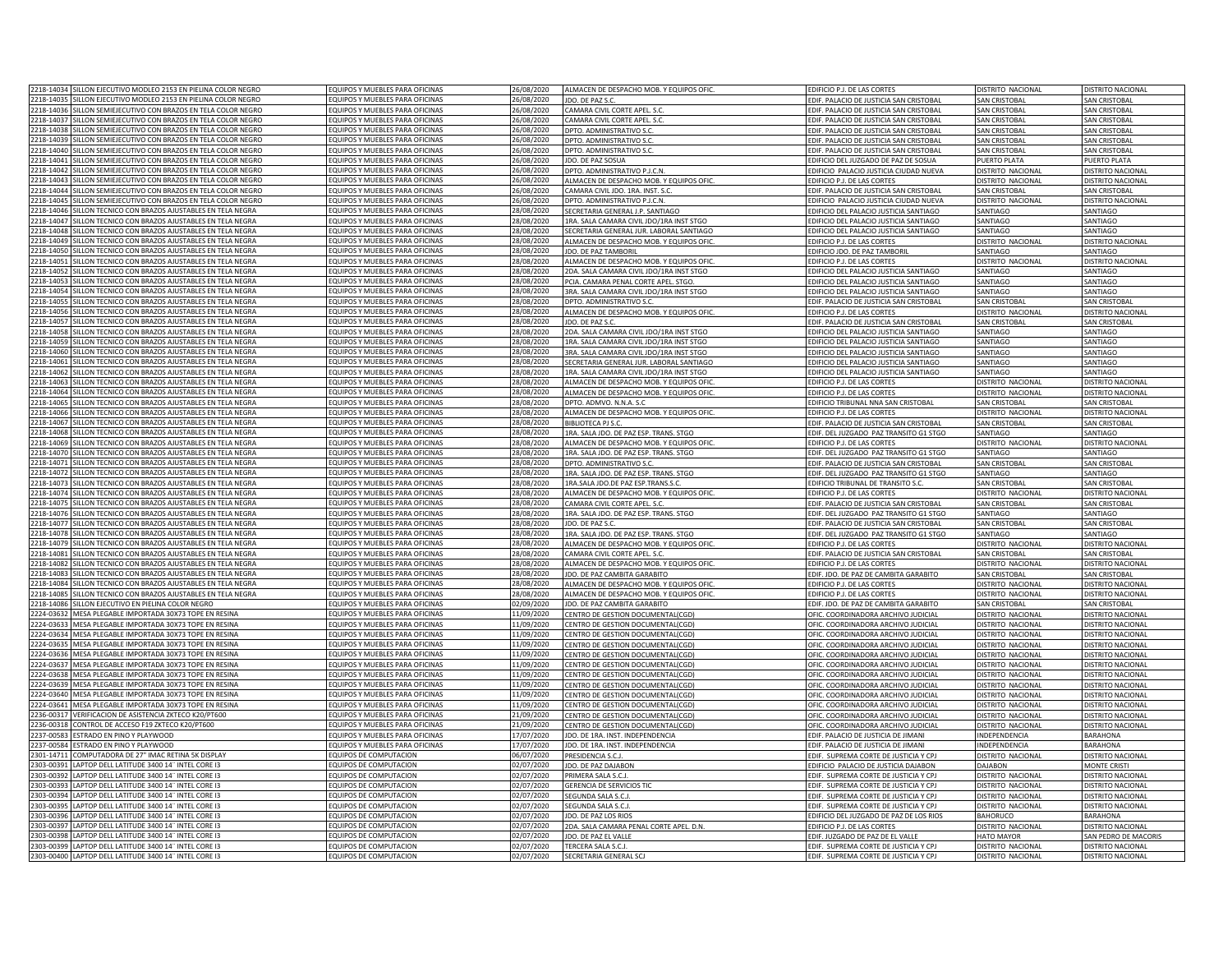| LAPTOP DELL LATITUDE 3400 14" INTEL CORE I5<br>2303-00355                                                             | EQUIPOS DE COMPUTACION                           | 03/07/2020 | 1RA. SALA JDO. DE PAZ ESP. TRANS. S.J.M.                  | EDIF. PALACIO JUSTICIA SAN JUAN MAGUANA  | SAN JUAN DE LA MAGUANA   | SAN JUAN DE LA MAGUANA   |
|-----------------------------------------------------------------------------------------------------------------------|--------------------------------------------------|------------|-----------------------------------------------------------|------------------------------------------|--------------------------|--------------------------|
| 2303-00356<br>LAPTOP DELL LATITUDE 3400 14" INTEL CORE I5                                                             | EQUIPOS DE COMPUTACION                           | 03/07/2020 | CENTRO DE INFORM. Y ORIENTAC. CIUDADANA                   | EDIF. SUPREMA CORTE DE JUSTICIA Y CPJ    | DISTRITO NACIONAL        | DISTRITO NACIONAL        |
| 2303-00357<br>LAPTOP DELL LATITUDE 3400 14" INTEL CORE I5                                                             | EQUIPOS DE COMPUTACION                           | 03/07/2020 | IDO. DE LA INSTRUCCION LAS MATAS DE FARF                  | EDIFICIO PJ LAS MATAS DE FARFAN          | LAS MATAS DE FARFAN      | SAN JUAN DE LA MAGUANA   |
| 2303-00358<br>APTOP DELL LATITUDE 3400 14" INTEL CORE I5                                                              | EQUIPOS DE COMPUTACION                           | 03/07/2020 | CENTRO DE INFORM. Y ORIENTAC. CIUDADANA                   | EDIF. SUPREMA CORTE DE JUSTICIA Y CPJ    | DISTRITO NACIONAL        | DISTRITO NACIONAL        |
| 2303-0035<br>APTOP DELL LATITUDE 3400 14" INTEL CORE I5                                                               | EQUIPOS DE COMPUTACION                           | 03/07/2020 | DO. DE 1RA. INST. LAS MATAS DE FARFAN                     | EDIFICIO PJ LAS MATAS DE FARFAN          | AS MATAS DE FARFAN       | SAN JUAN DE LA MAGUANA   |
| 2303-00360<br>APTOP DELL LATITUDE 3400 14" INTEL CORE IS                                                              | FOUIPOS DE COMPUTACION                           | 03/07/2020 | INIDAD SERV. 1RA. INST. IUR. P. LA VEGA                   | EDIFICIO PALACIO DE JUSTICIA DE LA VEGA  | A VFGA                   | <b>A VEGA</b>            |
| 2303-00361<br>APTOP DELL LATITUDE 3400 14" INTEL CORE I5                                                              | EQUIPOS DE COMPUTACION                           | 03/07/2020 | ENTRO DE INFORM. Y ORIENTAC. CIUDADANA                    | FDIE. SUPREMA CORTE DE JUSTICIA Y CPI    | <b>DISTRITO NACIONAL</b> | DISTRITO NACIONAL        |
| 2303-0036<br>APTOP DELL LATITUDE 3400 14" INTEL CORE I5                                                               | EQUIPOS DE COMPUTACION                           | 03/07/2020 | DO. DE TRABAJO EL SEIBO                                   | EDIFICIO PALACIO DE JUSTICIA DE EL SEIBO | L SEYBO                  | AN PEDRO DE MACORIS      |
|                                                                                                                       |                                                  |            |                                                           |                                          |                          |                          |
| 2303-0036<br>APTOP DELL LATITUDE 3400 14" INTEL CORE I5                                                               | EQUIPOS DE COMPUTACION                           | 03/07/2020 | OFIC. DE ACCESO A LA INFORM. PUBLICA                      | EDIF. SUPREMA CORTE DE JUSTICIA Y CPJ    | ISTRITO NACIONAL         | <b>DISTRITO NACIONAL</b> |
| APTOP DELL LATITUDE 3400 14" INTEL CORE I5<br>2303-00364                                                              | EQUIPOS DE COMPUTACION                           | 03/07/2020 | OFIC. DE ACCESO A LA INFORM. PUBLICA                      | EDIF. SUPREMA CORTE DE JUSTICIA Y CPJ    | ISTRITO NACIONAL         | <b>DISTRITO NACIONAL</b> |
| LAPTOP DELL LATITUDE 3400 14" INTEL CORE I5<br>2303-0036                                                              | EQUIPOS DE COMPUTACION                           | 03/07/2020 | OFIC. DE TECNOLOGIAS REGIONAL ZONA ESTI                   | EDIF. JURISDICCION PENAL SANTO DOMINGO   | SANTO DOMINGO            | SANTO DOMINGO            |
| APTOP DELL LATITUDE 3400 14" INTEL CORE I5<br>2303-0036                                                               | EQUIPOS DE COMPUTACION                           | 03/07/2020 | OFIC. DE ACCESO A LA INFORM. PUBLICA                      | EDIF. SUPREMA CORTE DE JUSTICIA Y CPJ    | DISTRITO NACIONAL        | <b>DISTRITO NACIONAL</b> |
| LAPTOP DELL LATITUDE 3400 14" INTEL CORE I5<br>2303-0036                                                              | EQUIPOS DE COMPUTACION                           | 03/07/2020 | OFIC. DE ACCESO A LA INFORM. PUBLICA                      | EDIF. SUPREMA CORTE DE JUSTICIA Y CPJ    | DISTRITO NACIONAL        | <b>DISTRITO NACIONA</b>  |
| 2303-0036<br>APTOP DELL LATITUDE 3400 14" INTEL CORE I5                                                               | EQUIPOS DE COMPUTACION                           | 03/07/2020 | JDO. DE PAZ SAN RAFAEL DEL YUMA                           | EDIF. JUZG. DE PAZ SAN RAFAEL DEL YUMA   | HIGHEY                   | SAN PEDRO DE MACORIS     |
| 303-0036<br>APTOP DELL LATITUDE 3400 14" INTEL CORE I5                                                                | EQUIPOS DE COMPUTACION                           | 03/07/2020 | <b>GERENCIA DE SERVICIOS MULTICANAL</b>                   | EDIF. SUPREMA CORTE DE JUSTICIA Y CPJ    | <b>DISTRITO NACIONAL</b> | <b>DISTRITO NACIONAL</b> |
| 303-0037<br>APTOP DELL LATITUDE 3400 14" INTEL CORE I5                                                                | EQUIPOS DE COMPUTACION                           | 03/07/2020 | OFIC. DE ACCESO A LA INFORM. PUBLICA                      | EDIF. SUPREMA CORTE DE JUSTICIA Y CPJ    | ISTRITO NACIONAL         | <b>DISTRITO NACIONAL</b> |
| LAPTOP DELL LATITUDE 3400 14" INTEL CORE I5<br>2303-0037                                                              | EQUIPOS DE COMPUTACION                           | 03/07/2020 | OFIC. DE ACCESO A LA INFORM. PUBLICA                      | EDIF. SUPREMA CORTE DE JUSTICIA Y CPJ    | <b>ISTRITO NACIONAL</b>  | DISTRITO NACIONAL        |
| 2303-00372<br>LAPTOP DELL LATITUDE 3400 14" INTEL CORE I5                                                             | EQUIPOS DE COMPUTACION                           | 03/07/2020 | GERENCIA DE SERVICIOS TIC                                 | EDIF. SUPREMA CORTE DE JUSTICIA Y CPJ    | DISTRITO NACIONAL        | DISTRITO NACIONAL        |
| 2303-00373<br>LAPTOP DELL LATITUDE 3400 14" INTEL CORE I5                                                             | EQUIPOS DE COMPUTACION                           | 03/07/2020 | GERENCIA DE SERVICIOS TIC                                 | EDIF. SUPREMA CORTE DE JUSTICIA Y CPJ    | DISTRITO NACIONAL        | DISTRITO NACIONAL        |
| 2303-00374<br>LAPTOP DELL LATITUDE 3400 14" INTEL CORE I5                                                             | EQUIPOS DE COMPUTACION                           | 03/07/2020 | OFIC. DE TECNOLOGIAS REGIONAL ZONA NORTE                  | EDIFICIO DEL PALACIO JUSTICIA SANTIAGO   | SANTIAGO                 | SANTIAGO                 |
| 2303-0037<br>APTOP DELL LATITUDE 3400 14" INTEL CORE I5                                                               | FOUIPOS DE COMPUTACION                           | 03/07/2020 | <b>GERENCIA DE SERVICIOS TIC</b>                          | EDIF. SUPREMA CORTE DE JUSTICIA Y CPJ    | <b>DISTRITO NACIONAL</b> | DISTRITO NACIONAL        |
| 2303-0037<br>APTOP DELL LATITUDE 3400 14" INTEL CORE I5                                                               | <b>QUIPOS DE COMPUTACION</b>                     | 03/07/2020 | <b>GERENCIA DE SERVICIOS TIC</b>                          | EDIF. SUPREMA CORTE DE JUSTICIA Y CPJ    | <b>JISTRITO NACIONAL</b> | DISTRITO NACIONAL        |
| 2303-0037<br>APTOP DELL LATITUDE 3400 14" INTEL CORE I5                                                               | EQUIPOS DE COMPUTACION                           | 03/07/2020 | <b>SERENCIA DE SERVICIOS TIC</b>                          | EDIF. SUPREMA CORTE DE JUSTICIA Y CPJ    | <b>ISTRITO NACIONAL</b>  | DISTRITO NACIONAL        |
| 2303-0037<br>APTOP DELL LATITUDE 3400 14" INTEL CORE I5                                                               | OUIPOS DE COMPUTACION                            | 03/07/2020 | OFIC. DE ACCESO A LA INFORM. PUBLICA                      | EDIF. SUPREMA CORTE DE JUSTICIA Y CPJ    | <b>ISTRITO NACIONAL</b>  | <b>DISTRITO NACIONAL</b> |
| APTOP DELL LATITUDE 3400 14" INTEL CORE I5<br>2303-0037                                                               | <b>QUIPOS DE COMPUTACION</b>                     | 03/07/2020 | ERENCIA DE SERVICIOS TIC                                  | EDIF. SUPREMA CORTE DE JUSTICIA Y CPJ    | <b>ISTRITO NACIONAL</b>  | <b>DISTRITO NACIONAL</b> |
| APTOP DELL LATITUDE 3400 14" INTEL CORE I5<br>2303-0038                                                               | EQUIPOS DE COMPUTACION                           | 03/07/2020 | OFIC. DE ACCESO A LA INFORM. PUBLICA                      | EDIF. SUPREMA CORTE DE JUSTICIA Y CP.    | <b>DISTRITO NACIONAL</b> | DISTRITO NACIONAL        |
| 2303-0038<br>LAPTOP DELL LATITUDE 3400 14" INTEL CORE I5                                                              | EQUIPOS DE COMPUTACION                           | 03/07/2020 | OFIC. DE TECNOLOGIAS REGIONAL ZONA NORTE                  | EDIFICIO DEL PALACIO JUSTICIA SANTIAGO   | SANTIAGO                 | SANTIAGO                 |
| LAPTOP DELL LATITUDE 3400 14" INTEL CORE I5<br>2303-00382                                                             | EQUIPOS DE COMPUTACION                           | 03/07/2020 | GERENCIA DE SERVICIOS TIO                                 | EDIF. SUPREMA CORTE DE JUSTICIA Y CP.    | ISTRITO NACIONAL         | DISTRITO NACIONAL        |
| 2303-0038<br>LAPTOP DELL LATITUDE 3400 14" INTEL CORE I5                                                              | FOUIPOS DE COMPUTACION                           | 03/07/2020 | OFIC. DE ACCESO A LA INFORM. PUBLICA                      | EDIF. SUPREMA CORTE DE JUSTICIA Y CPJ    | DISTRITO NACIONAL        | DISTRITO NACIONA         |
| LAPTOP DELL LATITUDE 3400 14" INTEL CORE I5<br>2303-00384                                                             | FOUIPOS DE COMPUTACION                           | 03/07/2020 | OFIC. DE ACCESO A LA INFORM. PUBLICA                      | FDIE. SUPREMA CORTE DE IUSTICIA Y CP     | DISTRITO NACIONAL        | DISTRITO NACIONA         |
| 2303-0038<br>LAPTOP DELL LATITUDE 3400 14" INTEL CORE I5                                                              | EQUIPOS DE COMPUTACION                           | 03/07/2020 | CENTRO DE INFORM, Y ORIENTAC, CIUDADANA                   | EDIF. SUPREMA CORTE DE JUSTICIA Y CP.    | <b>JISTRITO NACIONAL</b> | DISTRITO NACIONA         |
| LAPTOP DELL LATITUDE 3400 14" INTEL CORE I5<br>2303-0038                                                              | EQUIPOS DE COMPUTACION                           | 03/07/2020 | OFIC. DE ACCESO A LA INFORM. PUBLICA                      | EDIF. SUPREMA CORTE DE JUSTICIA Y CP.    | DISTRITO NACIONAL        | <b>DISTRITO NACIONAL</b> |
| 2303-00387<br>LAPTOP DELL LATITUDE 3400 14" INTEL CORE I5                                                             | EQUIPOS DE COMPUTACION                           | 03/07/2020 | OFIC. DE ACCESO A LA INFORM. PUBLICA                      | EDIF. SUPREMA CORTE DE JUSTICIA Y CPJ    | DISTRITO NACIONAL        | DISTRITO NACIONAL        |
| 2303-00388<br>LAPTOP DELL LATITUDE 3400 14" INTEL CORE I5                                                             | EQUIPOS DE COMPUTACION                           | 03/07/2020 | DIRECCION DE PLANIFICACION S.C.J                          | EDIF. SUPREMA CORTE DE JUSTICIA Y CPJ    | DISTRITO NACIONAL        | DISTRITO NACIONAL        |
| 2303-00389                                                                                                            |                                                  |            |                                                           |                                          |                          |                          |
| LAPTOP DELL LATITUDE 3400 14" INTEL CORE I5<br>2303-00390                                                             | EQUIPOS DE COMPUTACION                           | 03/07/2020 | OFIC. DE ACCESO A LA INFORM. PUBLICA                      | EDIF. SUPREMA CORTE DE JUSTICIA Y CPJ    | DISTRITO NACIONAL        | <b>DISTRITO NACIONAL</b> |
| APTOP DELL LATITUDE 3400 14" INTEL CORE I5                                                                            | EQUIPOS DE COMPUTACION                           | 03/07/2020 | OFIC. DE ACCESO A LA INFORM. PUBLICA                      | EDIF. SUPREMA CORTE DE JUSTICIA Y CPJ    | DISTRITO NACIONAL        | DISTRITO NACIONAL        |
| 2303-00401<br>LAPTOP DELL LATITUDE 3400 14" INTEL CORE I5<br>2303-00402<br>APTOP DELL LATITUDE 3400 14" INTEL CORE I5 | EQUIPOS DE COMPUTACION<br>FOUIPOS DE COMPUTACION | 08/07/2020 | DIRECCION INNOVACION Y CALIDAD JUSTICIA                   | EDIF. SUPREMA CORTE DE JUSTICIA Y CPJ    | <b>DISTRITO NACIONAL</b> | DISTRITO NACIONAL        |
|                                                                                                                       |                                                  | 08/07/2020 | PTO. ADMINISTRATIVO MONSEÑOR NOUEL                        | EDIFICIO PALACIO DE JUSTICIA MONS. NOUE  | MONSEÑOR NOUEL           | LA VEGA                  |
| 2303-00403<br>APTOP DELL LATITUDE 3400 14" INTEL CORE I5                                                              | EQUIPOS DE COMPUTACION                           | 08/07/2020 | ENTRO DE INFORM. Y ORIENTAC. CIUDADANA                    | EDIF. SUPREMA CORTE DE JUSTICIA Y CPJ    | DISTRITO NACIONAL        | DISTRITO NACIONAL        |
| 2303-00404<br>APTOP DELL LATITUDE 3400 14" INTEL CORE I5                                                              | EQUIPOS DE COMPUTACION                           | 08/07/2020 | DPTO. ADMINISTRATIVO PERAVIA                              | EDIFICIO PALACIO DE JUSTICIA DE BANI     | PERAVIA                  | <b>AN CRISTOBAL</b>      |
| 2303-0040<br>APTOP DELL LATITUDE 3400 14" INTEL CORE I5                                                               | EQUIPOS DE COMPUTACION                           | 08/07/2020 | <b>SERENCIA DE SERVICIOS TIC</b>                          | EDIF. SUPREMA CORTE DE JUSTICIA Y CPJ    | ISTRITO NACIONAL         | <b>DISTRITO NACIONAL</b> |
| 2303-00406<br>APTOP DELL LATITUDE 3400 14" INTEL CORE I5                                                              | EQUIPOS DE COMPUTACION                           | 08/07/2020 | ENTRO DE INFORM. Y ORIENTAC. CIUDADANA                    | EDIF. SUPREMA CORTE DE JUSTICIA Y CP.    | ISTRITO NACIONAL         | DISTRITO NACIONAL        |
| 2303-0040<br>APTOP DELL LATITUDE 3400 14" INTEL CORE I5                                                               | EQUIPOS DE COMPUTACION                           | 08/07/2020 | CENTRO DE INFORM. Y ORIENTAC. CIUDADANA                   | EDIF. SUPREMA CORTE DE JUSTICIA Y CP.    | DISTRITO NACIONAL        | DISTRITO NACIONAL        |
| APTOP DELL LATITUDE 3400 14" INTEL CORE I5<br>2303-0040                                                               | EQUIPOS DE COMPUTACION                           | 08/07/2020 | CENTRO DE INFORM. Y ORIENTAC. CIUDADANA                   | EDIF. SUPREMA CORTE DE JUSTICIA Y CPJ    | DISTRITO NACIONAL        | <b>DISTRITO NACIONA</b>  |
| APTOP DELL LATITUDE 3400 14" INTEL CORE I5<br>2303-0040                                                               | EQUIPOS DE COMPUTACION                           | 08/07/2020 | CENTRO DE INFORM. Y ORIENTAC. CIUDADANA                   | EDIF. SUPREMA CORTE DE JUSTICIA Y CP.    | <b>DISTRITO NACIONAL</b> | DISTRITO NACIONA         |
| APTOP DELL LATITUDE 3400 14" INTEL CORE I5<br>303-004                                                                 | EQUIPOS DE COMPUTACION                           | 08/07/2020 | GERENCIA DE OPERACIONES TIC (INFRAESTRUCTURA TECNOLOGICA) | EDIF. SUPREMA CORTE DE JUSTICIA Y CPJ    | <b>ISTRITO NACIONAL</b>  | <b>DISTRITO NACIONAL</b> |
| 303-0041<br>LAPTOP DELL LATITUDE 3400 14" INTEL CORE I5                                                               | EQUIPOS DE COMPUTACION                           | 08/07/2020 | ENTRO DE INFORM, Y ORIENTAC, CIUDADANA                    | EDIF. SUPREMA CORTE DE JUSTICIA Y CPJ    | <b>DISTRITO NACIONAL</b> | <b>DISTRITO NACIONAL</b> |
| 303-0041<br>APTOP DELL LATITUDE 3400 14" INTEL CORE I5                                                                | EQUIPOS DE COMPUTACION                           | 08/07/2020 | ENTRO DE INFORM. Y ORIENTAC. CIUDADANA                    | EDIF. SUPREMA CORTE DE JUSTICIA Y CPJ    | <b>ISTRITO NACIONAL</b>  | DISTRITO NACIONAL        |
| LAPTOP DELL LATITUDE 3400 14" INTEL CORE I5<br>2303-0041                                                              | EQUIPOS DE COMPUTACION                           | 08/07/2020 | ENTRO DE INFORM. Y ORIENTAC. CIUDADANA                    | EDIF. SUPREMA CORTE DE JUSTICIA Y CPJ    | <b>ISTRITO NACIONAL</b>  | DISTRITO NACIONAL        |
| 2303-00414<br>LAPTOP DELL LATITUDE 3400 14" INTEL CORE I5                                                             | EQUIPOS DE COMPUTACION                           | 08/07/2020 | OFIC. DE TECNOLOGIAS REGIONAL ZONA NORTE                  | EDIFICIO DEL PALACIO JUSTICIA SANTIAGO   | SANTIAGO                 | SANTIAGO                 |
| 2303-00415<br>LAPTOP DELL LATITUDE 3400 14" INTEL CORE I5                                                             | EQUIPOS DE COMPUTACION                           | 08/07/2020 | CENTRO DE INFORM. Y ORIENTAC. CIUDADANA                   | EDIF. SUPREMA CORTE DE JUSTICIA Y CPJ    | DISTRITO NACIONAL        | <b>DISTRITO NACIONAL</b> |
| LAPTOP DELL LATITUDE 3400 14" INTEL CORE I5<br>2303-00416                                                             | EQUIPOS DE COMPUTACION                           | 08/07/2020 | DIV. DE GESTION INTERNA DEL TALENTO                       | EDIFICIO P.J. DE LAS CORTES              | DISTRITO NACIONAL        | <b>DISTRITO NACIONAL</b> |
| 2303-00411<br>APTOP DELL LATITUDE 3400 14" INTEL CORE I5                                                              | FOUIPOS DE COMPUTACION                           | 08/07/2020 | <b>GERENCIA DE SERVICIOS TIC</b>                          | EDIF. SUPREMA CORTE DE JUSTICIA Y CPJ    | <b>DISTRITO NACIONAL</b> | <b>DISTRITO NACIONAL</b> |
| 2303-0041<br>APTOP DELL LATITUDE 3400 14" INTEL CORE I5                                                               | <b>QUIPOS DE COMPUTACION</b>                     | 08/07/2020 | ENTRO DE INFORM. Y ORIENTAC. CIUDADANA                    | EDIF. SUPREMA CORTE DE JUSTICIA Y CPJ    | <b>JISTRITO NACIONAL</b> | DISTRITO NACIONAL        |
| 2303-0041<br>APTOP DELL LATITUDE 3400 14" INTEL CORE I5                                                               | <b>QUIPOS DE COMPUTACION</b>                     | 08/07/2020 | ENTRO DE INFORM. Y ORIENTAC. CIUDADANA                    | EDIF. SUPREMA CORTE DE JUSTICIA Y CPJ    | <b>ISTRITO NACIONAL</b>  | DISTRITO NACIONAL        |
| 2303-00420<br>APTOP DELL LATITUDE 3400 14" INTEL CORE I5                                                              | <b>QUIPOS DE COMPUTACION</b>                     | 08/07/2020 | <b>FRENCIA DE SERVICIOS TIC</b>                           | FDIE. SUPREMA CORTE DE IUSTICIA Y CPI    | <b>ISTRITO NACIONAL</b>  | <b>JISTRITO NACIONAL</b> |
| APTOP DELL LATITUDE 3400 14" INTEL CORE I5<br>2303-0042                                                               | EQUIPOS DE COMPUTACION                           | 08/07/2020 | ENTRO DE INFORM. Y ORIENTAC. CIUDADANA                    | EDIF. SUPREMA CORTE DE JUSTICIA Y CPJ    | <b>ISTRITO NACIONAL</b>  | <b>ISTRITO NACIONAL</b>  |
| 2303-00422<br>APTOP DELL LATITUDE 3400 14" INTEL CORE I5                                                              | EQUIPOS DE COMPUTACION                           | 15/07/2020 | <b>GERENCIA DE SERVICIOS TIO</b>                          | EDIF. SUPREMA CORTE DE JUSTICIA Y CPJ    | DISTRITO NACIONAL        | DISTRITO NACIONAL        |
| 2303-00423<br>APTOP DELL LATITUDE 3400 14" INTEL CORE I5                                                              | EQUIPOS DE COMPUTACION                           | 15/07/2020 | CENTRO DE CONTACTO                                        | EDIF. SUPREMA CORTE DE JUSTICIA Y CPJ    | <b>DISTRITO NACIONAL</b> | DISTRITO NACIONAL        |
| 2303-00424<br>APTOP DELL LATITUDE 3400 14" INTEL CORE I5                                                              | EQUIPOS DE COMPUTACION                           | 15/07/2020 | CENTRO DE INFORM. Y ORIENTAC. CIUDADANA                   | EDIF. SUPREMA CORTE DE JUSTICIA Y CP.    | ISTRITO NACIONAL         | DISTRITO NACIONA         |
| 2303-0042<br>APTOP DELL LATITUDE 3400 14" INTEL CORE I5                                                               | <b>EQUIPOS DE COMPUTACION</b>                    | 15/07/2020 | CENTRO DE INFORM. Y ORIENTAC. CIUDADANA                   | EDIF. SUPREMA CORTE DE JUSTICIA Y CPJ    | ISTRITO NACIONAL         | DISTRITO NACIONAL        |
| LAPTOP DELL LATITUDE 3400 14" INTEL CORE I5<br>2303-0042                                                              | FOUIPOS DE COMPUTACION                           | 15/07/2020 | CENTRO DE CONTACTO                                        | FDIE. SUPREMA CORTE DE IUSTICIA Y CPI    | DISTRITO NACIONAL        | DISTRITO NACIONAL        |
| 303-0042<br>LAPTOP DELL LATITUDE 3400 14" INTEL CORE I5                                                               | EQUIPOS DE COMPUTACION                           | 15/07/2020 | CENTRO DE INFORM, Y ORIENTAC, CIUDADANA                   | EDIF. SUPREMA CORTE DE JUSTICIA Y CP.    | DISTRITO NACIONAL        | DISTRITO NACIONA         |
| 2303-0042<br>APTOP DELL LATITUDE 3400 14" INTEL CORE I5                                                               | EQUIPOS DE COMPUTACION                           | 15/07/2020 | <b>ENTRO DE CONTACTO</b>                                  | EDIF. SUPREMA CORTE DE JUSTICIA Y CP.    | DISTRITO NACIONAL        | DISTRITO NACIONAL        |
| LAPTOP DELL LATITUDE 3400 14" INTEL CORE I5<br>2303-00429                                                             | FOUIPOS DE COMPUTACION                           | 15/07/2020 | <b>GERENCIA DE SERVICIOS TIC</b>                          | EDIF. SUPREMA CORTE DE JUSTICIA Y CPJ    | <b>JISTRITO NACIONAL</b> | DISTRITO NACIONA         |
| 2303-00430<br>LAPTOP DELL LATITUDE 3400 14" INTEL CORE I5                                                             | EQUIPOS DE COMPUTACION                           | 15/07/2020 | GERENCIA DE OPERACIONES TIC (INFRAESTRUCTURA TECNOLOGICA) | EDIF. SUPREMA CORTE DE JUSTICIA Y CPJ    | DISTRITO NACIONAL        | DISTRITO NACIONAL        |
| 2303-00431<br>LAPTOP DELL LATITUDE 3400 14" INTEL CORE I5                                                             | EQUIPOS DE COMPUTACION                           | 15/07/2020 | TERCERA SALA S.C.J.                                       | EDIF. SUPREMA CORTE DE JUSTICIA Y CPJ    | DISTRITO NACIONAL        | <b>DISTRITO NACIONAL</b> |
| 2303-00432<br>LAPTOP DELL LATITUDE 3400 14" INTEL CORE I5                                                             | EQUIPOS DE COMPUTACION                           | 15/07/2020 | SECRETARIA GENERAL J.P. S.D.                              | EDIF. JURISDICCION PENAL SANTO DOMINGO   | SANTO DOMINGO            | SANTO DOMINGO            |
| 2303-00433<br>APTOP DELL LATITUDE 3410 14" INTEL CORE I5                                                              | EQUIPOS DE COMPUTACION                           | 16/07/2020 | IDO. DE PAZ SAN VICTOR                                    | EDIFICIO DEL JUZGADO DE PAZ SAN VICTOR   | ESPAILLAT                | LA VEGA                  |
| APTOP DELL LATITUDE 3410 14" INTEL CORE I5 (CODIGO 19535)<br>2303-00434                                               | FOUIPOS DE COMPUTACION                           | 16/07/2020 | PDA. SALA JDO. DE PAZ ESP. TRANS. ESPAIL                  | <b>EDIF. PALACIO JUSTICIA ESPAILLAT</b>  | SPAILLAT                 | LA VEGA                  |
| 2303-0043<br>APTOP DELL LATITUDE 3410 14" INTEL CORE I5                                                               | <b>EQUIPOS DE COMPUTACION</b>                    | 16/07/2020 | RIBUNAL COL. C/P JDO. 1RA. INST. MONS                     | EDIFICIO PALACIO DE JUSTICIA MONS. NOUEL | MONSEÑOR NOUEL           | LA VEGA                  |
| 2303-00436<br>APTOP DELL LATITUDE 3410 14" INTEL CORE I5                                                              | <b>EQUIPOS DE COMPUTACION</b>                    | 16/07/2020 | AMARA CIVIL JDO. 1RA. INST. SANCHEZ R.                    | EDIFICIO DEL PALACIO DE JUSTICIA COTUI   | <b>SANCHEZ RAMIREZ</b>   | LA VEGA                  |
| 2303-00437<br>APTOP DELL LATITUDE 3410 14" INTEL CORE I5 (CODIGO 19543)                                               | EQUIPOS DE COMPUTACION                           | 16/07/2020 | CORTE DE APEL. PUERTO PLATA                               | EDIF. PALACIO JUSTICIA PTO. PLATA        | UERTO PLATA              | PUERTO PLATA             |
| 2303-00438<br>APTOP DELL LATITUDE 3410 14" INTEL CORE I5                                                              | EQUIPOS DE COMPUTACION                           | 16/07/2020 | DO. DE PAZ LOS HIDALGOS                                   | EDIFICIO DEL JUZ.DE PAZ DE LOS HIDALGOS  | PUERTO PLATA             | UERTO PLATA              |
| LAPTOP DELL LATITUDE 3410 14" INTEL CORE I5<br>2303-00439                                                             | EQUIPOS DE COMPUTACION                           | 16/07/2020 | 1RA. SALA CAMARA CIVIL JDO/1RA. INST. PP                  | EDIF. PALACIO JUSTICIA PTO. PLATA        | PUERTO PLATA             | PUERTO PLATA             |
| LAPTOP DELL LATITUDE 3410 14" INTEL CORE I5 (CODIGO 18228)<br>2303-00440                                              | EQUIPOS DE COMPUTACION                           | 16/07/2020 | 1ER. JDO. DE LA INSTRUCCION PUERTO PLATA                  | EDIF. PALACIO JUSTICIA PTO. PLATA        | PUERTO PLATA             | <b>PUERTO PLATA</b>      |
| 2303-00441 LAPTOP DELL LATITUDE 3410 14" INTEL CORE I5                                                                | EQUIPOS DE COMPUTACION                           | 16/07/2020 | TRIBUNAL COL. C/P JDO/1RA. INST. PP                       | EDIF. PALACIO JUSTICIA PTO. PLATA        | PUERTO PLATA             | PUERTO PLATA             |
|                                                                                                                       |                                                  |            |                                                           |                                          |                          |                          |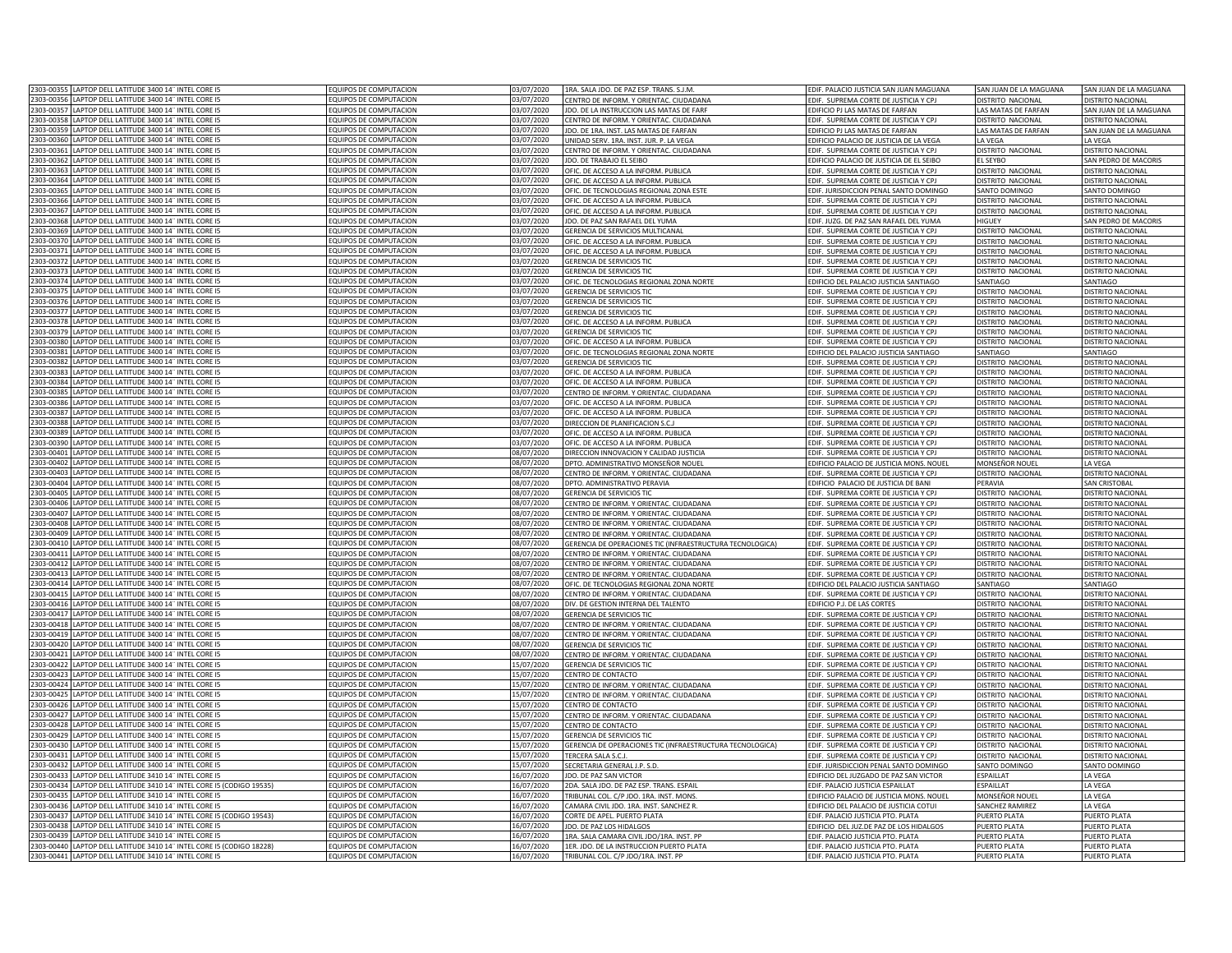|                          | 2303-00442 LAPTOP DELL LATITUDE 3410 14" INTEL CORE I5                                    | EQUIPOS DE COMPUTACION                         | 16/07/2020              | 2DO. JDO. DE LA INSTRUCCION PTO. PLATA         | EDIF. PALACIO JUSTICIA PTO. PLATA         | PUERTO PLATA             | PUERTO PLATA             |
|--------------------------|-------------------------------------------------------------------------------------------|------------------------------------------------|-------------------------|------------------------------------------------|-------------------------------------------|--------------------------|--------------------------|
|                          | 2303-00443 LAPTOP DELL LATITUDE 3410 14" INTEL CORE I5                                    | EQUIPOS DE COMPUTACION                         | 16/07/2020              | CORTE DE APEL. N.N.A. LA VEGA                  | EDIFICIO CORTE NNA LA VEGA                | LA VEGA                  | LA VEGA                  |
|                          |                                                                                           |                                                |                         |                                                |                                           |                          |                          |
|                          | 2303-00444 LAPTOP DELL LATITUDE 3410 14" INTEL CORE I5                                    | EQUIPOS DE COMPUTACION                         | 16/07/2020              | TRIBUNAL N.N.A. SANCHEZ RAMIREZ                | EDIF. TRIBUNAL N.N.A COTUI                | SANCHEZ RAMIREZ          | LA VEGA                  |
| 2303-00445               | LAPTOP DELL LATITUDE 3410 14" INTEL CORE I5                                               | EQUIPOS DE COMPUTACION                         | 16/07/2020              | TRIBUNAL COL. C/P JDO/1RA. INST. PP            | EDIF. PALACIO JUSTICIA PTO. PLATA         | PUERTO PLATA             | PUERTO PLATA             |
| 2303-00446               | LAPTOP DELL LATITUDE 3410 14" INTEL CORE I5                                               | <b>QUIPOS DE COMPUTACION</b>                   | 6/07/2020               | CAMARA PENAL CORTE APEL. LA VEGA               | EDIFICIO PALACIO DE JUSTICIA DE LA VEGA   | LA VEGA                  | LA VEGA                  |
| 2303-00447               | APTOP DELL LATITUDE 3410 14" INTEL CORE I5 (18451)                                        | OUIPOS DE COMPUTACION                          | 6/07/2020               | OFIC. DE TECNOLOGIA SAN FCO. MACORIS           | EDIF. PALACIO JUSTICIA SAN FCO. MACORIS   | SAN FRANCISCO DE MACORIS | <b>DUARTE</b>            |
| 2303-00448               | APTOP DELL LATITUDE 3410 14" INTEL CORE I5                                                | QUIPOS DE COMPUTACION                          | 6/07/2020               | <b>FCRETARIA GENERAL L.P. BARAHONA</b>         | EDIF. PALACIO DE JUSTICIA DE BARAHONA     | BARAHONA                 | <b>BARAHONA</b>          |
| 2303-00449               | APTOP DELL LATITUDE 3410 14" INTEL CORE I5                                                | QUIPOS DE COMPUTACION                          | 16/07/2020              | DO. DE 1RA. INST. PEDERNALES                   | EDIF. PALACIO DE JUSTICIA DE PEDERNALES   | PEDERNALES               | <b>BARAHONA</b>          |
| 2303-00450               | APTOP DELL LATITUDE 3410 14" INTEL CORE I5                                                | QUIPOS DE COMPUTACION                          | 6/07/2020               | OFICINA DE TECNOLOGIA MONTE CRISTI             | EDIF. PALACIO DE JUSTICIA DE MONTE CRISTI | MONTECRISTI              | <b>MONTE CRISTI</b>      |
| 2303-00451               | LAPTOP DELL LATITUDE 3410 14" INTEL CORE I5                                               | EQUIPOS DE COMPUTACION                         | 6/07/2020               | DO. DE PAZ FANTINO                             | DIFICIO DEL JUZGADO DE PAZ DE FANTINO     | <b>SANCHEZ RAMIREZ</b>   | A VEGA                   |
| 2303-00452               | LAPTOP DELL LATITUDE 3410 14" INTEL CORE I5                                               | EQUIPOS DE COMPUTACION                         | 16/07/2020              | JDO. DE PAZ JARABACOA                          | EDIFICIO JUZGADO DE PAZ DE JARABACOA      | CONSTANZA                | LA VEGA                  |
|                          |                                                                                           |                                                |                         |                                                |                                           |                          |                          |
| 2303-00453               | LAPTOP DELL LATITUDE 3410 14" INTEL CORE I5                                               | EQUIPOS DE COMPUTACION                         | 16/07/2020              | TRIBUNAL COLEGIADO C/P JDO/1RA. INST. LV       | EDIFICIO PALACIO DE JUSTICIA DE LA VEGA   | LA VEGA                  | LA VEGA                  |
| 2303-00454               | LAPTOP DELL LATITUDE 3410 14" INTEL CORE I5                                               | EQUIPOS DE COMPUTACION                         | 16/07/2020              | 3RA. SALA JDO. DE PAZ ESP/TRANS. LA VEGA       | EDIF JDO PAZ 1ERA. CIRC. Y TRANSITO LV    | LA VEGA                  | LA VEGA                  |
| 2303-0045                | APTOP DELL LATITUDE 3410 14" INTEL CORE I5                                                | <b>QUIPOS DE COMPUTACION</b>                   | 6/07/2020               | TRIBUNAL N.N.A 1RA. SALA PENAL LA VEGA         | EDIFICIO SALA PENAL NNA LA VEGA           | LA VEGA                  | LA VEGA                  |
| 2303-00456               | APTOP DELL LATITUDE 3410 14" INTEL CORE I5                                                | QUIPOS DE COMPUTACION                          | 6/07/2020               | CAMARA PENAL JDO/1RA. INST. MONSEÑOR NOU       | EDIFICIO PALACIO DE JUSTICIA MONS. NOUEL  | MONSEÑOR NOUEL           | LA VEGA                  |
| 2303-00457               | APTOP DELL LATITUDE 3410 14" INTEL CORE I5                                                | QUIPOS DE COMPUTACION                          | 6/07/2020               | CORTE DE TRABAJO LA VEGA                       | EDIFICIO PALACIO DE JUSTICIA DE LA VEGA   | LA VEGA                  | LA VEGA                  |
| 2303-00458               | APTOP DELLI ATITUDE 3410 14" INTEL CORE IS                                                | OUIPOS DE COMPUTACION                          | 16/07/2020              | IRA. SALA JDO. DE PAZ ESP. TRANS. ESPAIL       | EDIF. PALACIO JUSTICIA ESPAILLAT          | ESPAILLAT                | LA VEGA                  |
| 2303-00459               | LAPTOP DELL LATITUDE 3410 14" INTEL CORE I5                                               | <b>QUIPOS DE COMPUTACION</b>                   | 16/07/2020              | CORTE DE TRABAJO LA VEGA                       | EDIFICIO PALACIO DE JUSTICIA DE LA VEGA   | LA VEGA                  | LA VEGA                  |
| 2303-00460               | LAPTOP DELL LATITUDE 3410 14" INTEL CORE I5                                               | <b>QUIPOS DE COMPUTACION</b>                   | 16/07/2020              | TRIBUNAL N.N.A. MONSEÑOR NOUEL                 | EDIFICIO TRIBUNAL NNA MONSEÑOR NOUEL      | MONSEÑOR NOUEL           | LA VEGA                  |
| 2303-00461               | LAPTOP DELL LATITUDE 3410 14" INTEL CORE I5                                               | <b>QUIPOS DE COMPUTACION</b>                   | 16/07/2020              | CAMARA PENAL CORTE APEL. LA VEGA               | EDIFICIO PALACIO DE JUSTICIA DE LA VEGA   | LA VEGA                  | LA VEGA                  |
| 2303-00462               | LAPTOP DELL LATITUDE 3410 14" INTEL CORE I5                                               | <b>EQUIPOS DE COMPUTACION</b>                  | 6/07/2020               | CAMARA PENAL JDO. 1RA. INST. SANCHEZ RAM       | EDIFICIO DEL PALACIO DE JUSTICIA COTUI    | SANCHEZ RAMIREZ          | LA VEGA                  |
| 2303-00463               | APTOP DELLI ATITUDE 3410 14" INTEL CORE IS                                                | <b>COUIPOS DE COMPUTACION</b>                  | 6/07/2020               | <b>FRIBUNAL N.N.A. ESPAILLAT</b>               | EDIF. TRIB. NIÑOS, NIÑAS Y ADOLESC. MOCA  | <b>FSPAILLAT</b>         | LA VEGA                  |
| 2303-00464               | LAPTOP DELL LATITUDE 3410 14" INTEL CORE IS (CODIGO 19512)                                | <b>COUIPOS DE COMPUTACION</b>                  | 6/07/2020               | DO. DE PAZ DE LA 2DA. CIRC. LA VEGA            | EDIF, JUZGADO DE PAZ DE LA 2DA, CIRC, LV  | <b>A VFGA</b>            | LA VEGA                  |
| 2303-00465               | APTOP DELL LATITUDE 3410 14" INTEL CORE I5                                                | QUIPOS DE COMPUTACION                          | 6/07/2020               | DO. DE TRABAJO ESPAILLAT                       | DIE, PALACIO JUSTICIA ESPAILLAT           | ESPAILLAT                | A VEGA                   |
| 2303-00468               | APTOP DELL LATITUDE 3410 14" INTEL CORE I5                                                | OUIPOS DE COMPUTACION                          | 6/07/2020               | RIBUNAL COL. C/P JDO. 1RA. INST. MONTE         | DIF. PALACIO DE JUSTICIA DE MONTE CRISTI  | MONTECRISTI              | <b>MONTE CRIST</b>       |
| 2303-00469               | APTOP DELL LATITUDE 3410 14" INTEL CORE IS                                                | OUIPOS DE COMPUTACION                          |                         | ORTE DE APEL. N.N.A. D.N.                      |                                           | <b>JISTRITO NACIONA</b>  | <b>ISTRITO NACIONA</b>   |
|                          |                                                                                           |                                                | 6/07/2020               |                                                | EDIFICIO CORTE NNA DISTRITO NACIONAL      |                          |                          |
| 2303-00470               | APTOP DELL LATITUDE 3410 14" INTEL CORE I5                                                | <b>QUIPOS DE COMPUTACION</b>                   | 6/07/2020               | GERENCIA DE SERVICIOS TIC                      | EDIF. SUPREMA CORTE DE JUSTICIA Y CPJ     | DISTRITO NACIONAL        | DISTRITO NACIONAL        |
| 2303-00471               | LAPTOP DELL LATITUDE 3410 14" INTEL CORE I5                                               | EQUIPOS DE COMPUTACION                         | 16/07/2020              | JDO. DE PAZ LA ISABELA                         | EDIFICIO JUZGADO DE PAZ DE LA ISABELA     | PUERTO PLATA             | PUERTO PLATA             |
| 2303-00472               | LAPTOP DELL LATITUDE 3410 14" INTEL CORE I5                                               | EQUIPOS DE COMPUTACION                         | 16/07/2020              | JDO. DE TRABAJO SANCHEZ RAMIREZ                | EDIFICIO DEL PALACIO DE JUSTICIA COTUI    | <b>SANCHEZ RAMIREZ</b>   | LA VEGA                  |
| 2303-0047                | APTOP DELL LATITUDE 3410 14" INTEL CORE I5                                                | EQUIPOS DE COMPUTACION                         | 16/07/2020              | CORTE DE TRABAJO LA VEGA                       | EDIFICIO PALACIO DE JUSTICIA DE LA VEGA   | <b>IA VFGA</b>           | LA VEGA                  |
| 2303-0047                | APTOP DELLI ATITUDE 3410 14" INTEL CORE IS                                                | OUIPOS DE COMPUTACION                          | 16/07/2020              | CORTE DE APEL. PUERTO PLATA                    | EDIF. PALACIO JUSTICIA PTO. PLATA         | PUFRTO PLATA             | PUERTO PLATA             |
| 2303-0047                | APTOP DELL LATITUDE 3410 14" INTEL CORE I5                                                | OUIPOS DE COMPUTACION                          | 16/07/2020              | TRIBUNAL N.N.A. PUFRTO PLATA                   | FDIFICIO TRIB. N.N.A. PUFRTO PLATA        | PUFRTO PLATA             | PUERTO PLATA             |
| 2303-0047                | APTOP DELL LATITUDE 3410 14" INTEL CORE I5                                                | <b>COUIPOS DE COMPUTACION</b>                  | 16/07/2020              | <b>JDO. DE PAZ CEVICOS</b>                     | EDIFICIO JUZGADO DE PAZ DE CEVICOS        | SANCHEZ RAMIREZ          | LA VEGA                  |
| 2303-0047                | APTOP DELL LATITUDE 3410 14" INTEL CORE I!                                                | OUIPOS DE COMPUTACION                          | 16/07/2020              | 1ER. IDO. DE LA INSTRUCCION MONSEÑOR NOU       | EDIFICIO PALACIO DE IUSTICIA MONS. NOUFI  | MONSEÑOR NOUE            | <b>IA VEGA</b>           |
| 2303-00478               | LAPTOP DELL LATITUDE 3410 14" INTEL CORE I5                                               | EQUIPOS DE COMPUTACION                         | 16/07/2020              | CORTE DE APEL. PUERTO PLATA                    | EDIF. PALACIO JUSTICIA PTO. PLATA         | PUERTO PLATA             | PUFRTO PLATA             |
| 2303-00479               | LAPTOP DELL LATITUDE 3410 14" INTEL CORE I5 (19070)                                       | EQUIPOS DE COMPUTACION                         | 16/07/2020              | 2DA. SALA CAMARA CIVIL JDO/1RA. INST. PP       | EDIF. PALACIO JUSTICIA PTO. PLATA         | PUERTO PLATA             | <b>PUERTO PLATA</b>      |
| 2303-00480               | LAPTOP DELL LATITUDE 3410 14" INTEL CORE I5 (19101)                                       | EQUIPOS DE COMPUTACION                         | 16/07/2020              | 3ER. JDO. DE LA INSTRUCCION PUERTO PLATA       | EDIF. PALACIO JUSTICIA PTO. PLATA         | PUERTO PLATA             | PUERTO PLATA             |
| 2303-00483               | APTOP DELL LATITUDE 3410 14" INTEL CORE I5                                                | EQUIPOS DE COMPUTACION                         |                         |                                                |                                           |                          |                          |
|                          | APTOP DELL LATITUDE 3410 14" INTEL CORE I5                                                | OUIPOS DE COMPUTACION                          | 16/07/2020<br>6/07/2020 | TRIBUNAL EJEC. SANCION ADOLES. LA VEGA         | EDIF.SALA CIVIL Y TRIB. EJEC PENA NNA LV  | LA VEGA                  | LA VEGA                  |
| 2303-00484               |                                                                                           |                                                |                         | DO. DE 1RA. INST. SANTIAGO RODRIGUEZ           | EDIF. PALACIO JUST. SANTIAGO RODRIGUEZ    | SANTIAGO RODRIGUEZ       | MONTE CRISTI             |
| 2303-00485               | APTOP DELL LATITUDE 3410 14" INTEL CORE I5                                                | <b>QUIPOS DE COMPUTACION</b>                   | 6/07/2020               | <b>GERENCIA DE SERVICIOS TIC</b>               | EDIF. SUPREMA CORTE DE JUSTICIA Y CPJ     | DISTRITO NACIONAL        | DISTRITO NACIONAL        |
| 2303-00486               | APTOP DELL LATITUDE 3410 14" INTEL CORE I5                                                | <b>QUIPOS DE COMPUTACION</b>                   | 6/07/2020               | 6TO. JDO. DE LA INSTRUCCION D.N                | EDIFICIO PALACIO JUSTICIA CIUDAD NUEVA    | DISTRITO NACIONAL        | <b>ISTRITO NACIONAL</b>  |
| 2303-00487               | APTOP DELL LATITUDE 3410 14" INTEL CORE I5                                                | <b>QUIPOS DE COMPUTACION</b>                   | 6/07/2020               | PCIA. CAMARA CIVIL JDO/1RA. INST. DN           | EDIFICIO P.J. DE LAS CORTES               | DISTRITO NACIONAL        | <b>ISTRITO NACIONAL</b>  |
| 2303-00488               | APTOP DELL LATITUDE 3410 14" INTEL CORE I5                                                | EQUIPOS DE COMPUTACION                         | 6/07/2020               | 3RA. SALA CAMARA CIVIL CORTE APEL. D. N.       | EDIFICIO P.J. DE LAS CORTES               | DISTRITO NACIONAL        | <b>ISTRITO NACIONAL</b>  |
| 2303-00489               | LAPTOP DELL LATITUDE 3410 14" INTEL CORE I5                                               | <b>QUIPOS DE COMPUTACION</b>                   | 6/07/2020               | 7MA. SALA CAMARA CIVIL JDO/1RA. INST. DN       | EDIFICIO TRIBUNALES ASUNTOS DE FAMILIA    | DISTRITO NACIONAL        | <b>DISTRITO NACIONAL</b> |
| 2303-00490               | LAPTOP DELL LATITUDE 3410 14" INTEL CORE I5                                               | EQUIPOS DE COMPUTACION                         | 16/07/2020              | 1ER. JDO. DE LA INSTRUCCION D.N.               | EDIFICIO PALACIO JUSTICIA CIUDAD NUEVA    | <b>DISTRITO NACIONAL</b> | DISTRITO NACIONAL        |
| 2303-00491               | LAPTOP DELL LATITUDE 3410 14" INTEL CORE I5                                               | EQUIPOS DE COMPUTACION                         | 16/07/2020              | 2DA. SALA CORTE DE TRABAJO D.N                 | EDIFICIO DE LA CORTE DE TRABAJO           | DISTRITO NACIONAL        | DISTRITO NACIONA         |
| 2303-00492               | APTOP DELL LATITUDE 3410 14" INTEL CORE I5                                                | QUIPOS DE COMPUTACION                          | 6/07/2020               | 3RA. SALA CAMARA CIVIL JDO/1RA. INST. DN       | EDIFICIO P.J. DE LAS CORTES               | DISTRITO NACIONAL        | DISTRITO NACIONAL        |
| 2303-0049                | APTOP DELL LATITUDE 3410 14" INTEL CORE IS (CODIGO 19289)                                 | OUIPOS DE COMPUTACION                          | 16/07/2020              | PCIA. JDO. DE TRABAJO D.N                      | EDIFICIO DEL JUZGADO DE TRABAJO           | DISTRITO NACIONAL        | DISTRITO NACIONA         |
| 2303-00494               | APTOP DELL LATITUDE 3410 14" INTEL CORE I5                                                | QUIPOS DE COMPUTACION                          | 6/07/2020               | 4TO. JDO. DE LA INSTRUCCION D.N                | FDIFICIO PALACIO IUSTICIA CIUDAD NUFVA    | DISTRITO NACIONAL        | <b>DISTRITO NACIONAL</b> |
| 2303-0049                | APTOP DELL LATITUDE 3410 14" INTEL CORE I5                                                | QUIPOS DE COMPUTACION                          | 16/07/2020              | JDO. DE 1RA. INST. SANTIAGO RODRIGUEZ          | EDIF. PALACIO JUST. SANTIAGO RODRIGUEZ    | SANTIAGO RODRIGUEZ       | MONTE CRISTI             |
| 2303-00497               | LAPTOP DELL LATITUDE 3410 14" INTEL CORE I5                                               | <b>QUIPOS DE COMPUTACION</b>                   | 6/07/2020               | JDO. DE 1RA. INST. INDEPENDENCIA               | EDIF. PALACIO DE JUSTICIA DE JIMANI       | INDEPENDENCIA            | <b>BARAHONA</b>          |
| 2303-00498               | LAPTOP DELL LATITUDE 3410 14" INTEL CORE I5                                               | <b>QUIPOS DE COMPUTACION</b>                   | 6/07/2020               | <b>GERENCIA DE SERVICIOS TIC</b>               | EDIF. SUPREMA CORTE DE JUSTICIA Y CPJ     | DISTRITO NACIONAL        | DISTRITO NACIONAL        |
| 2303-00499               | LAPTOP DELL LATITUDE 3410 14" INTEL CORE I5                                               | EQUIPOS DE COMPUTACION                         | 16/07/2020              | SECRETARIA GENERAL J.P. S.J.M.                 | EDIF. PALACIO JUSTICIA SAN JUAN MAGUANA   | SAN JUAN DE LA MAGUANA   | SAN JUAN DE LA MAGUANA   |
| 2303-00500               | LAPTOP DELL LATITUDE 3410 14" INTEL CORE I5                                               | <b>EQUIPOS DE COMPUTACION</b>                  | 16/07/2020              |                                                |                                           |                          |                          |
|                          |                                                                                           |                                                |                         | 2DO. TRIB. COLEG. C/P JDO/1RA. INST. DN        | EDIFICIO PALACIO JUSTICIA CIUDAD NUEVA    | DISTRITO NACIONAL        | DISTRITO NACIONAL        |
| 2303-00501<br>2303-00502 | LAPTOP DELL LATITUDE 3410 14" INTEL CORE I5<br>APTOP DELL LATITUDE 3410 14" INTEL CORE IS | QUIPOS DE COMPUTACION<br>OUIPOS DE COMPUTACION | 6/07/2020<br>6/07/2020  | <b>GERENCIA DE SERVICIOS TIC</b>               | EDIF. SUPREMA CORTE DE JUSTICIA Y CPJ     | DISTRITO NACIONAL        | DISTRITO NACIONAL        |
|                          |                                                                                           |                                                |                         | TA. SALA CAMARA CIVIL JDO/1RA. INST. DN        | EDIFICIO P.J. DE LAS CORTES               | DISTRITO NACIONAL        | <b>DISTRITO NACIONAL</b> |
| 2303-00503               | APTOP DELL LATITUDE 3410 14" INTEL CORE I5                                                | QUIPOS DE COMPUTACION                          | 6/07/2020               | <b>2DA, SALA CAMARA PENAL CORTE APEL, D.N.</b> | DIFICIO P. L DE LAS CORTES                | <b>JISTRITO NACIONAL</b> | <b>ISTRITO NACIONAL</b>  |
| 2303-00504               | APTOP DELL LATITUDE 3410 14" INTEL CORE I5                                                | QUIPOS DE COMPUTACION                          | 6/07/2020               | <b>GERENCIA DE SERVICIOS TIC</b>               | DIF. SUPREMA CORTE DE JUSTICIA Y CPJ      | <b>ISTRITO NACIONAL</b>  | <b>ISTRITO NACIONAL</b>  |
| 2303-0050                | APTOP DELL LATITUDE 3410 14" INTEL CORE I5                                                | OUIPOS DE COMPUTACION                          | 6/07/2020               | <b>GERENCIA DE SERVICIOS TIO</b>               | EDIF. SUPREMA CORTE DE JUSTICIA Y CPJ     | <b>ISTRITO NACIONAL</b>  | <b>ISTRITO NACIONAL</b>  |
| 2303-00506               | APTOP DELL LATITUDE 3410 14" INTEL CORE I5                                                | EQUIPOS DE COMPUTACION                         | 6/07/2020               | 1RA. SALA CORTE DE TRABAJO D.N                 | DIFICIO DE LA CORTE DE TRABAJO            | ISTRITO NACIONAL         | <b>ISTRITO NACIONAL</b>  |
| 2303-00507               | LAPTOP DELL LATITUDE 3410 14" INTEL CORE I5                                               | EQUIPOS DE COMPUTACION                         | 16/07/2020              | 4TA. SALA CAMARA PENAL JDO/1RA. INST. DN       | EDIFICIO PALACIO JUSTICIA CIUDAD NUEVA    | DISTRITO NACIONAL        | DISTRITO NACIONAL        |
| 2303-00508               | LAPTOP DELL LATITUDE 3410 14" INTEL CORE I5 (CODIGO 20323)                                | EQUIPOS DE COMPUTACION                         | 16/07/2020              | TERCERA SALA S.C.J.                            | EDIF. SUPREMA CORTE DE JUSTICIA Y CPJ     | DISTRITO NACIONAL        | DISTRITO NACIONAL        |
| 2303-0051                | APTOP DELL LATITUDE 3410 14" INTEL CORE I5                                                | EQUIPOS DE COMPUTACION                         | 16/07/2020              | PCIA. CAMARA PENAL JDO. 1RA. INST. D.N         | EDIFICIO PALACIO JUSTICIA CIUDAD NUEVA    | DISTRITO NACIONAL        | <b>DISTRITO NACIONAL</b> |
| 2303-00511               | APTOP DELL LATITUDE 3410 14" INTEL CORE I5                                                | OUIPOS DE COMPUTACION                          | 6/07/2020               | 1RA, SALA CAMARA CIVIL CORTE APEL, D.N.        | <b>EDIFICIO P.I. DE LAS CORTES</b>        | DISTRITO NACIONAL        | DISTRITO NACIONA         |
| 2303-00512               | APTOP DELLI ATITUDE 3410 14" INTEL CORE IS                                                | OUIPOS DE COMPUTACION                          | 6/07/2020               | JDO. DE PAZ GASPAR HERNANDEZ                   | EDIF. JUZG. DE PAZ DE GASPAR HERNANDEZ    | <b>FSPAILLAT</b>         | <b>IA VFGA</b>           |
| 2303-0051                | APTOP DELL LATITUDE 3410 14" INTEL CORE I5                                                | <b>QUIPOS DE COMPUTACION</b>                   | 16/07/2020              | IDO. DE PAZ EL CERCADO                         | EDIFICIO JDO, DE PAZ DE EL CERCADO        | SAN JUAN DE LA MAGUANA   | SAN IUAN DE LA MAGUANA   |
| 2303-00514               | APTOP DELL LATITUDE 3410 14" INTEL CORE IS                                                | OUIPOS DE COMPUTACION                          | 16/07/2020              | <b>GERENCIA DE SERVICIOS TIO</b>               | EDIF. SUPREMA CORTE DE JUSTICIA Y CPJ     | DISTRITO NACIONAL        | DISTRITO NACIONAL        |
| 2303-00515               | LAPTOP DELL LATITUDE 3410 14" INTEL CORE I5                                               | EQUIPOS DE COMPUTACION                         | 16/07/2020              | JDO. DE PAZ JAMAO AL NORTE                     | EDIFICIO JUZGADO DE PAZ JAMAO AL NORTE    | <b>FSPAILLAT</b>         | LA VEGA                  |
| 2303-00516               | LAPTOP DELL LATITUDE 3410 14" INTEL CORE I5                                               | EQUIPOS DE COMPUTACION                         | 16/07/2020              | DO. DE PAZ PADRE LAS CASAS                     | EDIF. JUZGADO DE PAZ PADRE DE LAS CASAS   | AZUA                     | <b>SAN CRISTOBAL</b>     |
|                          | LAPTOP DELL LATITUDE 3410 14" INTEL CORE I5                                               |                                                |                         |                                                |                                           |                          |                          |
| 2303-00517               |                                                                                           | EQUIPOS DE COMPUTACION                         | 16/07/2020              | JDO. DE PAZ BOHECHIO                           | EDIFICIO DEL JDO. DE PAZ DE BOHECHIO      | SAN JUAN DE LA MAGUANA   | SAN JUAN DE LA MAGUANA   |
| 2303-00518               | APTOP DELL LATITUDE 3410 14" INTEL CORE I5                                                | EQUIPOS DE COMPUTACION                         | 16/07/2020              | 1RA. SALA CAMARA PENAL CORTE APEL.S.D.         | EDIF. CORTE PENAL STO. DGO. (LOS MAMEYES) | SANTO DOMINGO            | SANTO DOMINGO            |
| 2303-00519               | APTOP DELL LATITUDE 3410 14" INTEL CORE I5                                                | <b>QUIPOS DE COMPUTACION</b>                   | 6/07/2020               | 1RA. SALA CAMARA CIVIL CORTE APEL. S.D.        | EDIF. JURISDICCION CIVIL STO. DGO. ESTE   | SANTO DOMINGO            | SANTO DOMINGO            |
| 2303-00520               | APTOP DELL LATITUDE 3410 14" INTEL CORE I5 (CODIGO 14247)                                 | OUIPOS DE COMPUTACION                          | 6/07/2020               | DO. DE PAZ YAMASA                              | EDIFICIO JUZGADO DE PAZ YAMASA            | <b>MONTE PLATA</b>       | <b>SANTO DOMINGO</b>     |
| 2303-00521               | APTOP DELL LATITUDE 3410 14" INTEL CORE I5                                                | QUIPOS DE COMPUTACION                          | 6/07/2020               | ORTE DE TRABAJO S.D.                           | EDIFICIO CORTE DE TRABAJO SANTO DOMINGO   | SANTO DOMINGO            | <b>SANTO DOMINGO</b>     |
| 2303-00522               | APTOP DELL LATITUDE 3410 14" INTEL CORE I5 (CODIGO 12750)                                 | OUIPOS DE COMPUTACION                          | 6/07/2020               | RIBUNAL N.N.A. 1RA. SALA PENAL SD.             | EDIF. JURISDICCION NNA SANTO DOMINGO      | SANTO DOMINGO            | <b>SANTO DOMINGO</b>     |
| 2303-00523               | LAPTOP DELL LATITUDE 3410 14" INTEL CORE I5 (CODIGO 12747)                                | <b>QUIPOS DE COMPUTACION</b>                   | 6/07/2020               | OFICJUEZ COORD.JDO.DE LA INSTRUCCION SD        | EDIF. JURISDICCION PENAL SANTO DOMINGO    | SANTO DOMINGO            | ANTO DOMINGO             |
|                          | 2303-00524 LAPTOP DELL LATITUDE 3410 14" INTEL CORE I5                                    | EQUIPOS DE COMPUTACION                         | 16/07/2020              | 2DA. SALA C. C. CORTE APLE. S. D.              | EDIF. JURISDICCION CIVIL STO. DGO. ESTE   | SANTO DOMINGO            | SANTO DOMINGO            |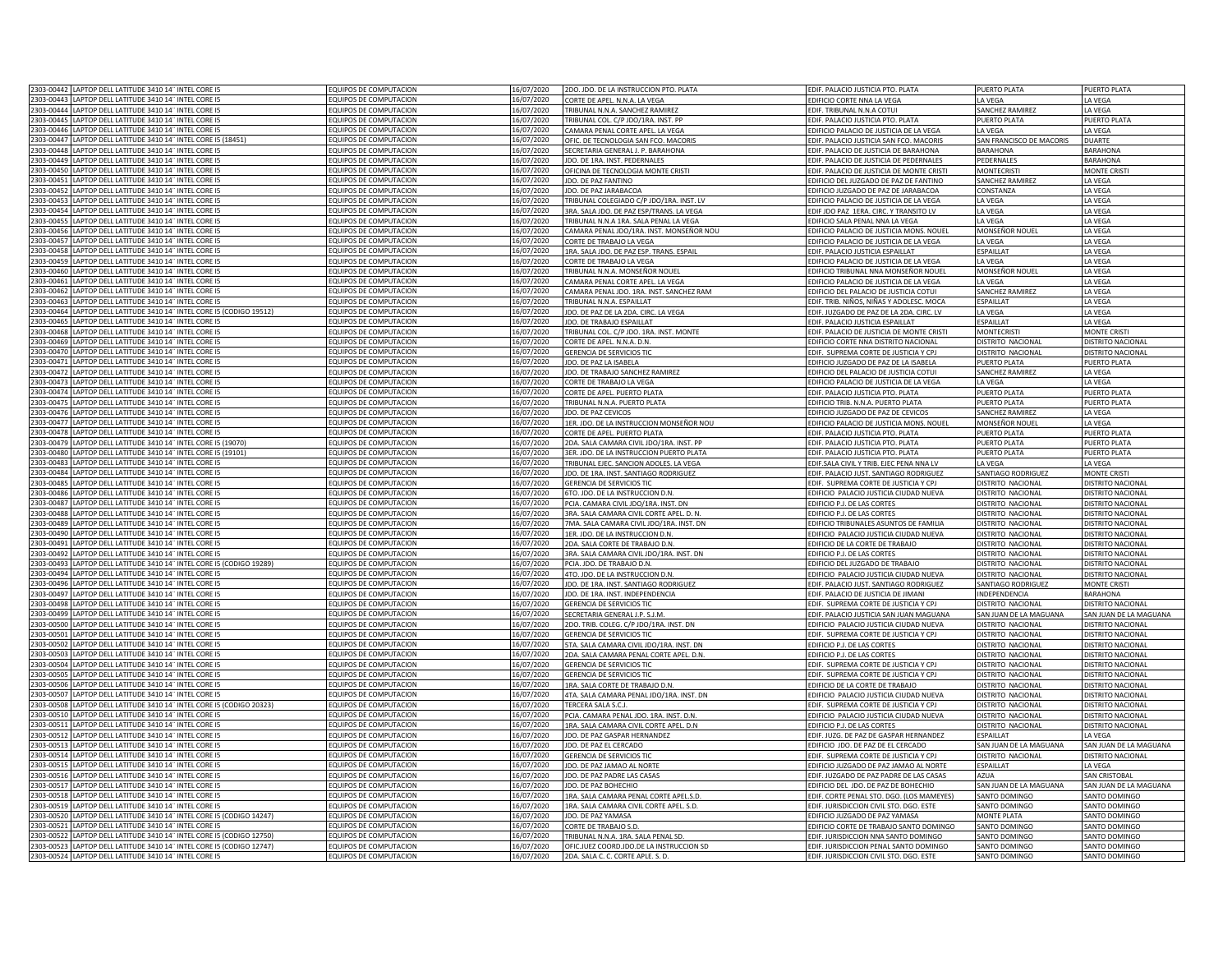| 2303-00526 | LAPTOP DELL LATITUDE 3410 14" INTEL CORE I5                | EQUIPOS DE COMPUTACION                                 | 16/07/2020 | TRIBUNAL EJEC. DE LA PENA S.D.                    | EDIF. JURISDICCION PENAL SANTO DOMINGO        | SANTO DOMINGO                      | SANTO DOMINGO            |
|------------|------------------------------------------------------------|--------------------------------------------------------|------------|---------------------------------------------------|-----------------------------------------------|------------------------------------|--------------------------|
|            | LAPTOP DELL LATITUDE 3410 14" INTEL CORE I5                | EQUIPOS DE COMPUTACION                                 | 16/07/2020 | 1RA. SALA CAMARA CIVIL CORTE APEL. S.D.           | EDIF. JURISDICCION CIVIL STO. DGO. ESTE       | SANTO DOMINGO                      | SANTO DOMINGO            |
| 2303-00527 | LAPTOP DELL LATITUDE 3410 14" INTEL CORE I5                | EQUIPOS DE COMPUTACION                                 | 16/07/2020 | 3RA. SALA CAMARA CIVIL JDO/1RA. INST. SD          | EDIF. TRIBUNALES STO. DGO. OESTE              | SANTO DOMINGO                      | SANTO DOMINGO            |
| 303-00528  | LAPTOP DELL LATITUDE 3410 14" INTEL CORE I5                | EQUIPOS DE COMPUTACION                                 | 16/07/2020 |                                                   |                                               |                                    |                          |
|            |                                                            |                                                        |            | 3RA. SALA CAMARA PENAL CORTE APEL.S.D.            | EDIF. TRIBUNALES STO. DGO. OESTE              | SANTO DOMINGO                      | SANTO DOMINGO            |
| 303-00529  | LAPTOP DELL LATITUDE 3410 14" INTEL CORE I5                | EQUIPOS DE COMPUTACION                                 | 16/07/2020 | 2DO. JDO. DE LA INSTRUCCION S.D.                  | EDIF. JURISDICCION PENAL SANTO DOMINGO        | SANTO DOMINGO                      | SANTO DOMINGO            |
| 303-00530  | APTOP DELL LATITUDE 3410 14" INTEL CORE IS                 | FOUIPOS DE COMPUTACION                                 | 16/07/2020 | 2DA. SALA C. C. CORTE APLE. S. D.                 | EDIF. JURISDICCION CIVIL STO. DGO. ESTE       | SANTO DOMINGO                      | SANTO DOMINGO            |
| 303-00531  | LAPTOP DELL LATITUDE 3410 14" INTEL CORE I5 (CODIGO 19299) | EQUIPOS DE COMPUTACION                                 | 16/07/2020 | PCIA. CAMARA PENAL JDO/1RA. INST. SD              | EDIF. JURISDICCION PENAL SANTO DOMINGO        | <b>SANTO DOMINGO</b>               | SANTO DOMINGO            |
| 303-0053   | APTOP DELL LATITUDE 3410 14" INTEL CORE I5 (CODIGO 15927)  | <b>QUIPOS DE COMPUTACION</b>                           | 16/07/2020 | IDO. DE PAZ S.D. OESTE                            | EDIF. TRIBUNALES STO. DGO. OESTE              | <b>SANTO DOMINGO</b>               | <b>ANTO DOMINGO</b>      |
| 303-0053   | APTOP DELL LATITUDE 3410 14" INTEL CORE I5                 | <b>QUIPOS DE COMPUTACION</b>                           | 16/07/2020 | LER. TRIBUNAL COL. C/P JDO/1RA. INST. SD          | EDIF. JURISDICCION PENAL SANTO DOMINGO        | ANTO DOMINGO                       | ANTO DOMINGO             |
| 303-00534  | LAPTOP DELL LATITUDE 3410 14" INTEL CORE I5                | EQUIPOS DE COMPUTACION                                 | 16/07/2020 | ER. TRIBUNAL COL.C/P JDO. 1RA. INST. SD           | EDIF. TRIBUNALES STO. DGO. OESTE              | ANTO DOMINGO                       | ANTO DOMINGO             |
| 303-00535  | LAPTOP DELL LATITUDE 3410 14" INTEL CORE I5                | EQUIPOS DE COMPUTACION                                 | 16/07/2020 | 7MO. JDO. DE LA INSTRUCCION S.D.                  | EDIF. 2DA. SALA JDO. TRABAJO S.D. OESTE       | SANTO DOMINGO                      | SANTO DOMINGO            |
| 303-00536  | LAPTOP DELL LATITUDE 3410 14" INTEL CORE I5                | EQUIPOS DE COMPUTACION                                 | 16/07/2020 | JDO. DE PAZ ASUNTOS MUNIC. S.D. NORTE             | EDIF. JUZG. P. ASUN. M. STO DGO NORTE         | SANTO DOMINGO                      | SANTO DOMINGO            |
| 303-00537  | LAPTOP DELL LATITUDE 3410 14" INTEL CORE I5                | EQUIPOS DE COMPUTACION                                 | 16/07/2020 | SALA CIVIL TRIBUNAL N.N.A. S.D.                   | EDIF. JURISDICCION NNA SANTO DOMINGO          | SANTO DOMINGO                      | SANTO DOMINGO            |
| 303-0053   | LAPTOP DELL LATITUDE 3410 14" INTEL CORE I5                | <b>EQUIPOS DE COMPUTACION</b>                          | 16/07/2020 | OFICJUEZ COORD.JDO.DE LA INSTRUCCION SD           | EDIF. JURISDICCION PENAL SANTO DOMINGO        | <b>ANTO DOMINGO</b>                | SANTO DOMINGO            |
| 303-00539  | LAPTOP DELL LATITUDE 3410 14" INTEL CORE I5                | <b>EQUIPOS DE COMPUTACION</b>                          | 16/07/2020 |                                                   |                                               | SANTO DOMINGC                      | SANTO DOMINGO            |
|            |                                                            |                                                        |            | 1RA. SALA CAMARA PENAL JDO. 1RA. INST. S          | EDIF. JURISDICCION PENAL SANTO DOMINGO        |                                    |                          |
| 303-0054   | LAPTOP DELL LATITUDE 3410 14" INTEL CORE I5                | <b>EQUIPOS DE COMPUTACION</b>                          | 16/07/2020 | 3ER. TRIB. COLEG. C/P JDO/1RA. INST. DN           | EDIFICIO PALACIO JUSTICIA CIUDAD NUEVA        | DISTRITO NACIONAL                  | DISTRITO NACIONA         |
| 303-0054   | LAPTOP DELL LATITUDE 3410 14" INTEL CORE I5                | EQUIPOS DE COMPUTACION                                 | 16/07/2020 | GERENCIA DE SERVICIOS TIO                         | EDIF. SUPREMA CORTE DE JUSTICIA Y CP.         | <b>DISTRITO NACIONAL</b>           | DISTRITO NACIONA         |
| 303-00542  | LAPTOP DELL LATITUDE 3410 14" INTEL CORE I5                | EQUIPOS DE COMPUTACION                                 | 16/07/2020 | 2DA. SALA CAMARA PENAL JDO/1RA. INST. SD          | EDIF. JURISDICCION PENAL SANTO DOMINGO        | SANTO DOMINGO                      | SANTO DOMINGO            |
| 303-00543  | LAPTOP DELL LATITUDE 3410 14" INTEL CORE I5                | EQUIPOS DE COMPUTACION                                 | 16/07/2020 | PCIA. CAMARA CIVIL JDO. 1RA. INST. S.D.           | EDIF. JURISDICCION CIVIL STO. DGO. ESTE       | SANTO DOMINGO                      | SANTO DOMINGO            |
| 303-00544  | LAPTOP DELL LATITUDE 3410 14" INTEL CORE I5                | EQUIPOS DE COMPUTACION                                 | 16/07/2020 | JDO. DE PAZ LOMA DE CABRERA                       | EDIF. JDO. PAZ DE LOMA DE CABRERA             | DAJABON                            | <b>MONTE CRISTI</b>      |
| 303-00545  | LAPTOP DELL LATITUDE 3410 14" INTEL CORE I5                | EQUIPOS DE COMPUTACION                                 | 16/07/2020 | GERENCIA DE SERVICIOS TIC                         | EDIF. SUPREMA CORTE DE JUSTICIA Y CPJ         | DISTRITO NACIONAL                  | DISTRITO NACIONAL        |
| 303-00546  | LAPTOP DELL LATITUDE 3410 14" INTEL CORE I5                | <b>COUIPOS DE COMPUTACION</b>                          | 16/07/2020 | JDO. DE PAZ TAMBORIL                              | EDIFICIO JDO. DE PAZ TAMBORIL                 | SANTIAGO                           | SANTIAGO                 |
| 303-00547  | LAPTOP DELL LATITUDE 3410 14" INTEL CORE I5                | OUIPOS DE COMPUTACION                                  | 6/07/2020  | IDO. DE PAZ SAN JOSE DE OCOA                      | EDIF. PALACIO JUSTICIA SAN JOSE DE OCOA       | AN JOSE DE OCOA                    | SAN CRISTORAL            |
| 303-00548  | LAPTOP DELL LATITUDE 3410 14" INTEL CORE I5                | <b>QUIPOS DE COMPUTACION</b>                           | 16/07/2020 | SECRETARIA GENERAL J.P. S.J.M.                    | DIF. PALACIO JUSTICIA SAN JUAN MAGUANA        |                                    |                          |
| 303-0054   |                                                            | <b>OUIPOS DE COMPUTACION</b>                           |            |                                                   |                                               | AN JUAN DE LA MAGUANA              | SAN JUAN DE LA MAGUANA   |
|            | APTOP DELL LATITUDE 3410 14" INTEL CORE I5                 |                                                        | 6/07/2020  | AMARA PENAL CORTE APEL. S.J.M.                    | EDIF. PALACIO JUSTICIA SAN JUAN MAGUANA       | AN JUAN DE LA MAGUANA              | SAN JUAN DE LA MAGUANA   |
| 303-0055   | APTOP DELL LATITUDE 3410 14" INTEL CORE I5                 | <b>OUIPOS DE COMPUTACION</b>                           | 16/07/2020 | <b>IDO. DE PAZ HOSTOS</b>                         | EDIFICIO JUZGADO DE PAZ DE HOSTOS             | <b>SAN FRANCISCO DE MACORIS</b>    | DUARTE                   |
| 303-00551  | LAPTOP DELL LATITUDE 3410 14" INTEL CORE I5                | <b>EQUIPOS DE COMPUTACION</b>                          | 16/07/2020 | IDO. DE PAZ CASTAÑUELAS                           | EDIFICIO JUZGADO DE PAZ DE CASTAÑUELA         | <b>MONTECRISTI</b>                 | MONTE CRISTI             |
| 303-00552  | LAPTOP DELL LATITUDE 3410 14" INTEL CORE I5                | EQUIPOS DE COMPUTACION                                 | 16/07/2020 | 4TO. TRIB. COLEG. C/P JDO/1RA. INST. DN           | EDIFICIO PALACIO JUSTICIA CIUDAD NUEVA        | ISTRITO NACIONAL                   | DISTRITO NACIONA         |
| 303-00553  | LAPTOP DELL LATITUDE 3410 14" INTEL CORE I5 (CODIGO 19291) | EQUIPOS DE COMPUTACION                                 | 16/07/2020 | JDO, DE PAZ S.P.M                                 | EDIF. PALACIO JUSTICIA SAN PEDRO MACORIS      | SAN PEDRO DE MACORIS               | SAN PEDRO DE MACORIS     |
| 303-00554  | LAPTOP DELL LATITUDE 3410 14" INTEL CORE I5                | FOUIPOS DE COMPUTACION                                 | 16/07/2020 | 1ER. TRIB. COLEG. C/P JDO/1RA. INST. DN           | EDIFICIO PALACIO JUSTICIA CIUDAD NUEVA        | <b>JISTRITO NACIONA</b>            | DISTRITO NACIONA         |
| 303-0055   | LAPTOP DELL LATITUDE 3410 14" INTEL CORE IS                | EQUIPOS DE COMPUTACION                                 | 16/07/2020 | 2DA, SALA CAMARA PENAL JDO/1RA, INST, DN          | EDIFICIO PALACIO JUSTICIA CIUDAD NUEVA        | <b>ISTRITO NACIONAL</b>            | DISTRITO NACIONA         |
| 303-0055   | LAPTOP DELL LATITUDE 3410 14" INTEL CORE I5 (CODIGO 19520) | <b>EQUIPOS DE COMPUTACION</b>                          | 16/07/2020 | 5TA. SALA JDO. DE PAZ ESP. TRANS. D.N             | EDIFICIO TRIBUNAL DE TRANSITO                 | <b>ISTRITO NACIONAL</b>            | DISTRITO NACIONA         |
| 303-0055   | LAPTOP DELL LATITUDE 3410 14" INTEL CORE I5                | EQUIPOS DE COMPUTACION                                 | 16/07/2020 | <b>GERENCIA DE SERVICIOS TIO</b>                  | EDIF. SUPREMA CORTE DE JUSTICIA Y CPJ         | DISTRITO NACIONAL                  | DISTRITO NACIONAL        |
|            |                                                            |                                                        |            |                                                   |                                               |                                    |                          |
| 303-0055   | LAPTOP DELL LATITUDE 3410 14" INTEL CORE I5                | EQUIPOS DE COMPUTACION                                 | 16/07/2020 | PCIA. JDO. DE TRABAJO D.N.                        | EDIFICIO DEL JUZGADO DE TRABAJO               | DISTRITO NACIONAL                  | DISTRITO NACIONAL        |
| 1303-00560 | LAPTOP DELL LATITUDE 3410 14" INTEL CORE I5                | EQUIPOS DE COMPUTACION                                 | 16/07/2020 | 6TO. JDO. DE LA INSTRUCCIÓN PJ. SD                | EDIF. JURISDICCION PENAL SANTO DOMINGO        | SANTO DOMINGO                      | SANTO DOMINGO            |
| 1303-00561 | LAPTOP DELL LATITUDE 3410 14" INTEL CORE I5                | EQUIPOS DE COMPUTACION                                 | 16/07/2020 | 2DO. TRIBUNAL COL. C/P JDO/1RA. INST. SD          | EDIF. JURISDICCION PENAL SANTO DOMINGO        | SANTO DOMINGO                      | SANTO DOMINGO            |
| 303-00562  | LAPTOP DELL LATITUDE 3410 14" INTEL CORE I5                | EQUIPOS DE COMPUTACION                                 | 16/07/2020 | 1RA. SALA CAMARA PENAL CORTE APEL.S.D.            | EDIF. CORTE PENAL STO. DGO. (LOS MAMEYES)     | SANTO DOMINGO                      | SANTO DOMINGO            |
| 303-00563  | LAPTOP DELL LATITUDE 3410 14" INTEL CORE I5                | EQUIPOS DE COMPUTACION                                 | 16/07/2020 | 1RA. SALA CAMARA PENAL CORTE APEL. D.N            | EDIFICIO P.J. DE LAS CORTES                   | DISTRITO NACIONAL                  | <b>DISTRITO NACIONAL</b> |
| 303-00564  | LAPTOP DELL LATITUDE 3410 14" INTEL CORE I5                | EQUIPOS DE COMPUTACION                                 | 16/07/2020 | CAMARA PENAL JDO. 1RA. INST. MONTE PLATA          | EDIF. PALACIO DE JUSTICIA DE MONTE PLATA      | MONTE PLATA                        | SANTO DOMINGO            |
| 303-00565  | LAPTOP DELL LATITUDE 3410 14" INTEL CORE I5                | EQUIPOS DE COMPUTACION                                 | 16/07/2020 | TRIBUNAL N.N.A. LA ROMANA                         | EDIF. TRIBNUNAL N.N.A LA ROMANA               | A ROMANA                           | SAN PEDRO DE MACORIS     |
| 303-00567  | LAPTOP DELL LATITUDE 3410 14" INTEL CORE I5                | EQUIPOS DE COMPUTACION                                 | 16/07/2020 | RIBUNAL N.N.A. 1RA. SALA PENAL SD.                | EDIF. JURISDICCION NNA SANTO DOMINGO          | <b>ANTO DOMINGO</b>                | <b>ANTO DOMINGO</b>      |
| 303-00568  | APTOP DELL LATITUDE 3410 14" INTEL CORE I5                 | EQUIPOS DE COMPUTACION                                 | 16/07/2020 | ER. TRIBUNAL COL.C/P JDO. 1RA. INST. SD           | EDIF. TRIBUNALES STO. DGO. OESTE              | ANTO DOMINGO                       | ANTO DOMINGO             |
| 303-00569  | LAPTOP DELL LATITUDE 3410 14" INTEL CORE I5 (CODIGO 19294) | EQUIPOS DE COMPUTACION                                 | 16/07/2020 | DO. DE PAZ LOS ALCARRIZOS                         | EDF. JDO. DE PAZ LOS ALCARRIZOS               | ANTO DOMINGO                       | ANTO DOMINGO             |
|            |                                                            |                                                        |            |                                                   |                                               |                                    |                          |
| 303-0057   | LAPTOP DELL LATITUDE 3410 14" INTEL CORE I5                | <b>QUIPOS DE COMPUTACION</b>                           | 16/07/2020 | 7MA. SALA CAMARA CIVIL JDO/1RA. INST. SD          | EDIF. TRIBUNALES SANTO DOMINGO NORTE          | SANTO DOMINGO                      | SANTO DOMINGO            |
| 303-00571  | LAPTOP DELL LATITUDE 3410 14" INTEL CORE I5                | EQUIPOS DE COMPUTACION                                 | 16/07/2020 | OFICJUEZ COORD.JDO.DE LA INSTRUCCION SD           | EDIF. JURISDICCION PENAL SANTO DOMINGO        | <b>SANTO DOMINGO</b>               | SANTO DOMINGO            |
| 303-00572  | LAPTOP DELL LATITUDE 3410 14" INTEL CORE I5 (CODIGO 20512) | EQUIPOS DE COMPUTACION                                 | 16/07/2020 | JDO. DE 1RA. INST. ELIAS PIÑA                     | EDIF. PALACIO DE JUSTICIA EL COMENDADOR       | ELIAS PIÑA                         | SAN JUAN DE LA MAGUANA   |
| 303-0057   | LAPTOP DELL LATITUDE 3410 14" INTEL CORE I5 (CODIGO 11441) | EQUIPOS DE COMPUTACION                                 | 16/07/2020 | JDO. DE PAZ ELIAS PIÑA                            | EDIF. PALACIO DE JUSTICIA EL COMENDADOR       | ELIAS PIÑA                         | SAN JUAN DE LA MAGUANA   |
| 303-0057   | LAPTOP DELL LATITUDE 3410 14" INTEL CORE I5                | FOUIPOS DE COMPUTACION                                 | 16/07/2020 |                                                   |                                               |                                    |                          |
| 303-0057   |                                                            |                                                        |            | JDO. DE LA INSTRUCCION AZUA                       | EDIFICIO PALACIO DE JUSTICIA DE AZUA          | A7UA                               | SAN CRISTOBAL            |
| 303-0057   | LAPTOP DELL LATITUDE 3410 14" INTEL CORE I5                | <b>EQUIPOS DE COMPUTACION</b>                          | 16/07/2020 | SALA CIVIL TRIBUNAL N.N.A. S.P.M                  |                                               |                                    |                          |
|            |                                                            |                                                        |            |                                                   | EDIFICIO TRIBUNAL NNA S.P.M.                  | SAN PEDRO DE MACORIS               | SAN PEDRO DE MACORIS     |
|            | LAPTOP DELL LATITUDE 3410 14" INTEL CORE I5                | EQUIPOS DE COMPUTACION                                 | 16/07/2020 | JDO. DE PAZ VILLA ALTAGRACIA                      | EDIF. JUZG. DE PAZ DE VILLA ALTAGRACIA        | VILLA ALTAGRACIA                   | <b>SAN CRISTOBA</b>      |
| 303-00577  | LAPTOP DELL LATITUDE 3410 14" INTEL CORE I5                | <b>QUIPOS DE COMPUTACION</b>                           | 16/07/2020 | TRIBUNAL COL. C/P JDO. 1RA INST. AZUA             | EDIFICIO PALACIO DE JUSTICIA DE AZUA          | A7UA                               | <b>SAN CRISTOBAL</b>     |
| 303-00578  | LAPTOP DELL LATITUDE 3410 14" INTEL CORE I5 (CODIGO 5421)  | EQUIPOS DE COMPUTACION                                 | 16/07/2020 | 1RA. SALA JDO. DE PAZ ESP. TRANS. STGO            | EDIF. DEL JUZGADO PAZ TRANSITO G1 STGO        | SANTIAGO                           | SANTIAGO                 |
| 303-00580  | LAPTOP DELL LATITUDE 3410 14" INTEL CORE I5                | EQUIPOS DE COMPUTACION                                 | 16/07/2020 | 2DA. SALA PENAL TRIBUNAL N.N.A. STGO.             | EDIFICIO TRIBUNAL NNA SANTIAGO                | SANTIAGO                           | SANTIAGO                 |
| 303-00581  | LAPTOP DELL LATITUDE 3410 14" INTEL CORE I5                | EQUIPOS DE COMPUTACION                                 | 16/07/2020 | 3ER. TRIBUNAL COLEG.C/P JDO/1RA INST STG          | EDIFICIO DEL PALACIO JUSTICIA SANTIAGO        | SANTIAGO                           | SANTIAGO                 |
| 303-0058   | LAPTOP DELL LATITUDE 3410 14" INTEL CORE I5                | EQUIPOS DE COMPUTACION                                 | 16/07/2020 | CAMARA CIVIL CORTE APEL.S.F.M.                    | EDIF. PALACIO JUSTICIA SAN FCO. MACORIS       | SAN FRANCISCO DE MACORIS           | <b>DUARTE</b>            |
| 303-00584  | APTOP DELL LATITUDE 3410 14" INTEL CORE IS                 | OUIPOS DE COMPUTACION                                  | 16/07/2020 | CORTE DE APELACION N.N.A. SANTIAGO                | FDIFICIO TRIBUNAL NNA SANTIAGO                | SANTIAGO                           | SANTIAGO                 |
| 303-00585  | APTOP DELL LATITUDE 3410 14" INTEL CORE I5 (CODIGO 9558)   | <b>QUIPOS DE COMPUTACION</b>                           | 16/07/2020 | 4TA. SALA CAMARA PENAL JDO/1RA.INST. STG          | EDIFICIO DEL PALACIO JUSTICIA SANTIAGO        | <b>ANTIAGO</b>                     | SANTIAGO                 |
| 303-00586  | APTOP DELL LATITUDE 3410 14" INTEL CORE I5                 | <b>QUIPOS DE COMPUTACION</b>                           | 16/07/2020 | CAMARA CIVIL CORTE APEL.S.F.M.                    | EDIF. PALACIO JUSTICIA SAN FCO. MACORIS       | AN FRANCISCO DE MACORIS            | <b>DUARTE</b>            |
| 303-0058   |                                                            |                                                        |            |                                                   |                                               |                                    | <b>JUARTE</b>            |
| 303-00588  | APTOP DELL LATITUDE 3410 14" INTEL CORE I5                 | <b>QUIPOS DE COMPUTACION</b><br>EQUIPOS DE COMPUTACION | 16/07/2020 | ORTE DE APEL. N.N.A. S.F.M.<br>DO. DE PAZ TENARES | EDIF. TRIBUNAL NNA DUARTE                     | AN FRANCISCO DE MACORIS<br>AI CEDC | <b>UARTE</b>             |
|            | LAPTOP DELL LATITUDE 3410 14" INTEL CORE I5                |                                                        | 16/07/2020 |                                                   | <b>EDIFICIO DEL JUZGADO DE PAZ DE TENARES</b> |                                    |                          |
| 303-00589  | LAPTOP DELL LATITUDE 3410 14" INTEL CORE I5                | EQUIPOS DE COMPUTACION                                 | 16/07/2020 | 2DA. SALA CAMARA PENAL JDO/1RA. INST. SF          | EDIF. PALACIO JUSTICIA SAN FCO. MACORIS       | SAN FRANCISCO DE MACORIS           | <b>DUARTE</b>            |
| 303-00590  | LAPTOP DELL LATITUDE 3410 14" INTEL CORE I5                | EQUIPOS DE COMPUTACION                                 | 16/07/2020 | TRIB. COLEG C/P JDO 1RA INST MARIA T SAN          | EDIFICIO PALACIO DE JUSTICIA DE NAGUA         | MARIA TRINIDAD SANCHEZ             | <b>DUARTE</b>            |
| 303-00591  | LAPTOP DELL LATITUDE 3410 14" INTEL CORE I5                | FOUIPOS DE COMPUTACION                                 | 16/07/2020 | CAMARA CIVIL JDO. 1RA. INST. MARIA T. SA          | EDIFICIO PALACIO DE JUSTICIA DE NAGUA         | MARIA TRINIDAD SANCHEZ             | <b>DUARTE</b>            |
| 303-0059   | LAPTOP DELL LATITUDE 3410 14" INTEL CORE I5 (CODIGO 19287) | <b>COUIPOS DE COMPUTACION</b>                          | 16/07/2020 | IDO. DE PAZ VAI VERDI                             | EDIFICIO PALACIO IUSTICIA VALVERDE MAC        | <b>VAI VERDI</b>                   | SANTIAGO                 |
| 303-0059   | LAPTOP DELL LATITUDE 3410 14" INTEL CORE IS                | <b>EQUIPOS DE COMPUTACION</b>                          | 16/07/2020 | CORTE DE APEL. N.N.A. S.F.M.                      | FDIF. TRIBUNAL NNA DUARTI                     | SAN FRANCISCO DE MACORIS           | <b>DUARTE</b>            |
| 303-0059   | LAPTOP DELL LATITUDE 3410 14" INTEL CORE I5 (CODIGO 14849) | <b>EQUIPOS DE COMPUTACION</b>                          | 16/07/2020 | 2DO. IDO. DE LA INSTRUCCION S.E.M.                | EDIF, PALACIO JUSTICIA SAN FCO, MACORIS       | SAN FRANCISCO DE MACORIS           | DUARTE                   |
| 303-0059   | LAPTOP DELL LATITUDE 3410 14" INTEL CORE I5                | FOUIPOS DE COMPUTACION                                 | 16/07/2020 | CORTE DE TRABAJO S.F.M                            | EDIF. PALACIO JUSTICIA SAN FCO. MACORIS       | SAN FRANCISCO DE MACORIS           | DUARTE                   |
| 303-00596  | LAPTOP DELL LATITUDE 3410 14" INTEL CORE I5                | EQUIPOS DE COMPUTACION                                 | 16/07/2020 | 1RA.SALA JDO.DE PAZ ESP.TRANS.S.C.                | EDIFICIO TRIBUNAL DE TRANSITO S.C.            | <b>SAN CRISTOBAL</b>               | <b>SAN CRISTOBAL</b>     |
|            |                                                            |                                                        |            |                                                   |                                               |                                    |                          |
| 303-00597  | LAPTOP DELL LATITUDE 3410 14" INTEL CORE I5                | EQUIPOS DE COMPUTACION                                 | 16/07/2020 | TRIBUNAL COL. C/P JDO. 1RA. INST. S.C             | EDIF. PALACIO DE JUSTICIA SAN CRISTOBAL       | <b>SAN CRISTOBAL</b>               | <b>SAN CRISTOBAL</b>     |
| 1303-00598 | LAPTOP DELL LATITUDE 3410 14" INTEL CORE I5                | EQUIPOS DE COMPUTACION                                 | 16/07/2020 | 1RA. SALA CAMARA PENAL CORTE APEL. S.C.           | EDIF. PALACIO DE JUSTICIA SAN CRISTOBAL       | <b>SAN CRISTOBAL</b>               | <b>SAN CRISTOBAL</b>     |
| 303-0059   | LAPTOP DELL LATITUDE 3410 14" INTEL CORE I5                | EQUIPOS DE COMPUTACION                                 | 16/07/2020 | CORTE DE APEL. N.N.A. S.C.                        | EDIFICIO TRIBUNAL NNA SAN CRISTOBAL           | <b>SAN CRISTOBAL</b>               | <b>SAN CRISTOBAL</b>     |
| 303-00600  | LAPTOP DELL LATITUDE 3410 14" INTEL CORE I5                | EQUIPOS DE COMPUTACION                                 | 16/07/2020 | 2DA. SALA CAMARA PENAL CORTE APEL. S.C.           | EDIF. PALACIO DE JUSTICIA SAN CRISTOBAL       | SAN CRISTOBAL                      | SAN CRISTOBAL            |
| 303-00601  | LAPTOP DELL LATITUDE 3410 14" INTEL CORE I5                | FOUIPOS DE COMPUTACION                                 | 16/07/2020 | CORTE DE APEL. N.N.A. S.C.                        | FDIFICIO TRIBUNAL NNA SAN CRISTOBAL           | SAN CRISTORAL                      | SAN CRISTORAL            |
| 303-00602  | LAPTOP DELL LATITUDE 3410 14" INTEL CORE I5                | <b>COUIPOS DE COMPUTACION</b>                          | 16/07/2020 | 2DO. JDO. DE LA INSTRUCCION S.C.                  | EDIF. PALACIO DE JUSTICIA SAN CRISTOBAL       | SAN CRISTOBAL                      | SAN CRISTOBAL            |
| 303-00603  | APTOP DELL LATITUDE 3410 14" INTEL CORE I5 (CODIGO 19523)  | EQUIPOS DE COMPUTACION                                 | 16/07/2020 | <b>DO. DE PAZ AZUA</b>                            | EDIFICIO PALACIO DE JUSTICIA DE AZUA          | AZUA                               | SAN CRISTOBAL            |
| 303-00604  | LAPTOP DELL LATITUDE 3410 14" INTEL CORE I5                | <b>EQUIPOS DE COMPUTACION</b>                          | 16/07/2020 | JDO. DE TRABAJO S.C                               | EDIF. PALACIO DE JUSTICIA SAN CRISTOBAL       | SAN CRISTOBAL                      | <b>AN CRISTOBAL</b>      |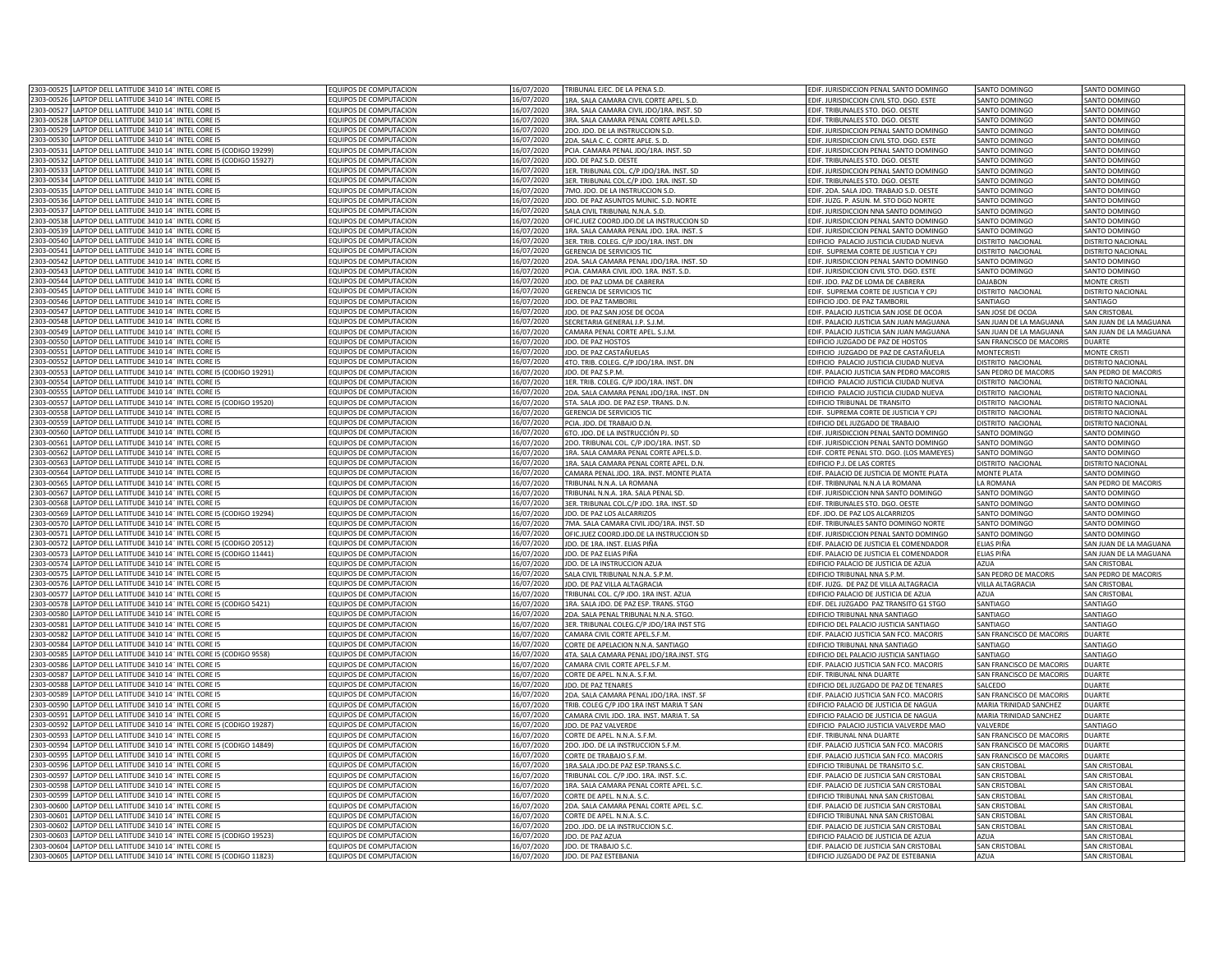| 2303-00606 LAPTOP DELL LATITUDE 3410 14" INTEL CORE I5<br>2303-00607 LAPTOP DELL LATITUDE 3410 14" INTEL CORE I5                                                                                                                                                                                                            | EQUIPOS DE COMPUTACION                           | 16/07/2020               | TRIBUNAL EJEC. SANCION ADOLES. S.C                                        | EDIFICIO TRIBUNAL NNA SAN CRISTOBAL                                                | SAN CRISTOBAL                                        | <b>SAN CRISTOBAL</b>                        |
|-----------------------------------------------------------------------------------------------------------------------------------------------------------------------------------------------------------------------------------------------------------------------------------------------------------------------------|--------------------------------------------------|--------------------------|---------------------------------------------------------------------------|------------------------------------------------------------------------------------|------------------------------------------------------|---------------------------------------------|
|                                                                                                                                                                                                                                                                                                                             | EQUIPOS DE COMPUTACION                           | 16/07/2020               | 2DA. SALA CAMARA PENAL CORTE APEL. S.C.                                   | EDIF. PALACIO DE JUSTICIA SAN CRISTOBAL                                            | SAN CRISTOBAL                                        | <b>SAN CRISTOBAL</b>                        |
| 2303-00608 LAPTOP DELL LATITUDE 3410 14" INTEL CORE I5                                                                                                                                                                                                                                                                      | EQUIPOS DE COMPUTACION                           | 16/07/2020               | JDO. DE PAZ CAMBITA GARABITO                                              | EDIF. JDO. DE PAZ DE CAMBITA GARABITO                                              | SAN CRISTOBAL                                        | <b>SAN CRISTOBAL</b>                        |
|                                                                                                                                                                                                                                                                                                                             |                                                  |                          |                                                                           |                                                                                    |                                                      |                                             |
| 2303-00609 LAPTOP DELL LATITUDE 3410 14" INTEL CORE I5 (CODIGO 10172)                                                                                                                                                                                                                                                       | EQUIPOS DE COMPUTACION                           | 16/07/2020               | 1RA. SALA JDO. DE PAZ ESP. TRANS. PERAVI                                  | EDIFICIO PALACIO DE JUSTICIA DE BANI                                               | PERAVIA                                              | <b>SAN CRISTOBAL</b>                        |
| 2303-00610 LAPTOP DELL LATITUDE 3410 14" INTEL CORE I5                                                                                                                                                                                                                                                                      | EQUIPOS DE COMPUTACION                           | 16/07/2020               | 1ER. JDO. DE LA INSTRUCCION S.C.                                          | EDIF. PALACIO DE JUSTICIA SAN CRISTOBAL                                            | SAN CRISTOBAL                                        | SAN CRISTOBAL                               |
| 2303-00611 LAPTOP DELL LATITUDE 3410 14" INTEL CORE IS                                                                                                                                                                                                                                                                      | FOUIPOS DE COMPUTACION                           | 16/07/2020               | DPTO. ADMINISTRATIVO S.C.                                                 | DIF. PALACIO DE JUSTICIA SAN CRISTOBAL                                             | AN CRISTOBAL                                         | SAN CRISTOBAL                               |
| 2303-00612 LAPTOP DELL LATITUDE 3410 14" INTEL CORE I5                                                                                                                                                                                                                                                                      | EQUIPOS DE COMPUTACION                           | 16/07/2020               | CAMARA PENAL CORTE APEL. BARAHONA                                         | DIF. PALACIO DE JUSTICIA DE BARAHONA                                               | BARAHONA                                             | BARAHONA                                    |
| 2303-00613<br>LAPTOP DELL LATITUDE 3410 14" INTEL CORE I5 (CODIGO 20523)                                                                                                                                                                                                                                                    | EQUIPOS DE COMPUTACION                           | 16/07/2020               | JDO. DE PAZ LAS CHARCAS                                                   | DIFICIO JUZGADO DE PAZ DE LAS CHARCAS                                              | ZUA                                                  | <b>AN CRISTOBA</b>                          |
| 2303-00614<br>LAPTOP DELL LATITUDE 3410 14" INTEL CORE I5                                                                                                                                                                                                                                                                   | EQUIPOS DE COMPUTACION                           | 16/07/2020               | <b>GERENCIA DE SERVICIOS TIO</b>                                          | EDIF. SUPREMA CORTE DE JUSTICIA Y CPJ                                              | <b>DISTRITO NACIONAL</b>                             | <b>ISTRITO NACIONAL</b>                     |
| LAPTOP DELL LATITUDE 3410 14" INTEL CORE I5<br>2303-00615                                                                                                                                                                                                                                                                   | EQUIPOS DE COMPUTACION                           | 16/07/2020               | <b>GERENCIA DE SERVICIOS TIO</b>                                          | DIF. SUPREMA CORTE DE JUSTICIA Y CPJ                                               | <b>ISTRITO NACIONAL</b>                              | <b>JISTRITO NACIONAL</b>                    |
| 2303-00616 LAPTOP DELL LATITUDE 3410 14" INTEL CORE I5                                                                                                                                                                                                                                                                      | <b>EQUIPOS DE COMPUTACION</b>                    | 16/07/2020               | SALA CIVIL TRIBUNAL N.N.A. S.F.M.                                         | EDIF. TRIBUNAL NNA DUARTE                                                          | SAN FRANCISCO DE MACORIS                             | <b>DUARTE</b>                               |
|                                                                                                                                                                                                                                                                                                                             |                                                  |                          |                                                                           |                                                                                    |                                                      |                                             |
| LAPTOP DELL LATITUDE 3410 14" INTEL CORE I5<br>2303-00617                                                                                                                                                                                                                                                                   | EQUIPOS DE COMPUTACION                           | 16/07/2020               | SECRETARIA GENERAL P. J. DE PUERTO PLATA                                  | EDIF. PALACIO JUSTICIA PTO. PLATA                                                  | PUERTO PLATA                                         | PUERTO PLATA                                |
| 2303-00618 LAPTOP DELL LATITUDE 3410 14" INTEL CORE I5                                                                                                                                                                                                                                                                      | EQUIPOS DE COMPUTACION                           | 16/07/2020               | 2DA. SALA JDO. DE PAZ ESP. TRANS. S.F.M.                                  | EDIF. PALACIO JUSTICIA SAN FCO. MACORIS                                            | SAN FRANCISCO DE MACORIS                             | <b>DUARTE</b>                               |
| 2303-00619<br>LAPTOP DELL LATITUDE 3410 14" INTEL CORE I5                                                                                                                                                                                                                                                                   | EQUIPOS DE COMPUTACION                           | 16/07/2020               | TRIB. COLEG C/P JDO 1RA INST MARIA T SAN                                  | DIFICIO PALACIO DE JUSTICIA DE NAGUA                                               | MARIA TRINIDAD SANCHEZ                               | <b>DUARTE</b>                               |
| 2303-00621<br>LAPTOP DELL LATITUDE 3410 14" INTEL CORE I5                                                                                                                                                                                                                                                                   | EQUIPOS DE COMPUTACION                           | 16/07/2020               | JDO. DE TRABAJO VALVERDE                                                  | DIFICIO PALACIO JUSTICIA VALVERDE MAO                                              | VALVERDE                                             | SANTIAGO                                    |
| 2303-00622 LAPTOP DELL LATITUDE 3410 14" INTEL CORE I5                                                                                                                                                                                                                                                                      | EQUIPOS DE COMPUTACION                           | 16/07/2020               | 2DA. SALA CAMARA CIVIL CORTE APEL. STGO                                   | DIFICIO DEL PALACIO JUSTICIA SANTIAGO                                              | SANTIAGO                                             | SANTIAGO                                    |
| 2303-00623 LAPTOP DELL LATITUDE 3410 14" INTEL CORE I5                                                                                                                                                                                                                                                                      | EQUIPOS DE COMPUTACION                           | 16/07/2020               | 4TA. SALA CAMARA CIVIL JDO/1RA INST STGO                                  | DIFICIO DEL PALACIO JUSTICIA SANTIAGO                                              | SANTIAGO                                             | SANTIAGO                                    |
| 2303-00624 LAPTOP DELL LATITUDE 3410 14" INTEL CORE I5                                                                                                                                                                                                                                                                      | EQUIPOS DE COMPUTACION                           | 16/07/2020               | 2DO. TRIB. COLEG. C/P JDO/1RA. INST. SFM                                  | EDIF. PALACIO JUSTICIA SAN FCO. MACORIS                                            | SAN FRANCISCO DE MACORIS                             | <b>DUARTE</b>                               |
| 2303-00625<br>LAPTOP DELL LATITUDE 3410 14" INTEL CORE IS                                                                                                                                                                                                                                                                   | EQUIPOS DE COMPUTACION                           | 16/07/2020               | CAMARA CIVIL CORTE APEL.S.F.M.                                            | EDIF. PALACIO JUSTICIA SAN FCO. MACORIS                                            | SAN FRANCISCO DE MACORIS                             | <b>DUARTE</b>                               |
| 2303-00626<br>LAPTOP DELL LATITUDE 3410 14" INTEL CORE IS                                                                                                                                                                                                                                                                   | EQUIPOS DE COMPUTACION                           |                          |                                                                           |                                                                                    | MARIA TRINIDAD SANCHEZ                               | <b>DUARTE</b>                               |
|                                                                                                                                                                                                                                                                                                                             |                                                  | 16/07/2020               | TRIB. COLEG C/P JDO 1RA INST MARIA T SAN                                  | EDIFICIO PALACIO DE JUSTICIA DE NAGUA                                              |                                                      |                                             |
| LAPTOP DELL LATITUDE 3410 14" INTEL CORE I5 (CODIGO 20517)<br>2303-00628                                                                                                                                                                                                                                                    | FOUIPOS DE COMPUTACION                           | 16/07/2020               | JDO. DE PAZ VILLA TAPIA                                                   | DIFICIO DEL JUZGADO DE PAZ VILLA TAPIA                                             | SALCEDO                                              | DUARTE                                      |
| 2303-00629<br>LAPTOP DELL LATITUDE 3410 14" INTEL CORE I5                                                                                                                                                                                                                                                                   | EQUIPOS DE COMPUTACION                           | 16/07/2020               | CAMARA CIVIL CORTE APEL. SANTIAGO                                         | DIFICIO DEL PALACIO JUSTICIA SANTIAGO                                              | <b>ANTIAGO</b>                                       | SANTIAGO                                    |
| 2303-00630<br>LAPTOP DELL LATITUDE 3410 14" INTEL CORE I5                                                                                                                                                                                                                                                                   | EQUIPOS DE COMPUTACION                           | 16/07/2020               | PCIA. CAMARA CIVIL JDO. 1RA. INST. STGO                                   | DIFICIO DEL PALACIO JUSTICIA SANTIAGO                                              | <b>ANTIAGO</b>                                       | <b>ANTIAGO</b>                              |
| 2303-00631<br>APTOP DELL LATITUDE 3410 14" INTEL CORE I5                                                                                                                                                                                                                                                                    | FOUIPOS DE COMPUTACION                           | 6/07/2020                | 2DA. SALA CAMARA PENAL CORTE APEL. STGO                                   | DIFICIO DEL PALACIO JUSTICIA SANTIAGO                                              | ANTIAGO                                              | ANTIAGO                                     |
| LAPTOP DELL LATITUDE 3410 14" INTEL CORE I5<br>2303-00632                                                                                                                                                                                                                                                                   | EQUIPOS DE COMPUTACION                           | 16/07/2020               | 2DA. SALA CAMARA PENAL CORTE APEL. STGO                                   | DIFICIO DEL PALACIO JUSTICIA SANTIAGO                                              | ANTIAGO                                              | <b>ANTIAGO</b>                              |
| LAPTOP DELL LATITUDE 3410 14" INTEL CORE I5<br>2303-00633                                                                                                                                                                                                                                                                   | EQUIPOS DE COMPUTACION                           | 16/07/2020               | 2DO. TRIB. COLEG C/P JDO/1RA INST STGO                                    | EDIFICIO DEL PALACIO JUSTICIA SANTIAGO                                             | SANTIAGO                                             | SANTIAGO                                    |
| 2303-00634<br>LAPTOP DELL LATITUDE 3410 14" INTEL CORE I5                                                                                                                                                                                                                                                                   | EQUIPOS DE COMPUTACION                           | 16/07/2020               | 2DA. SALA TRIB. EJEC. PENA S.C. (BANI)                                    | EDIFICIO PALACIO DE JUSTICIA DE BANI                                               | PERAVIA                                              | <b>SAN CRISTOBA</b>                         |
| 2303-00635 LAPTOP DELL LATITUDE 3410 14" INTEL CORE I5                                                                                                                                                                                                                                                                      | EQUIPOS DE COMPUTACION                           | 16/07/2020               | SALA PENAL 2DO, TRIBUNAL N.N.A. S.                                        |                                                                                    | <b>SAN CRISTOBA</b>                                  | <b>SAN CRISTOBA</b>                         |
|                                                                                                                                                                                                                                                                                                                             |                                                  |                          |                                                                           | EDIFICIO TRIBUNAL NNA SAN CRISTOBAL                                                |                                                      |                                             |
| 2303-00636 LAPTOP DELL LATITUDE 3410 14" INTEL CORE I5                                                                                                                                                                                                                                                                      | EQUIPOS DE COMPUTACION                           | 16/07/2020               | 1RA. SALA CAMARA CIVIL JDO.1RA.INST. S.                                   | EDIF. PALACIO DE JUSTICIA SAN CRISTOBAL                                            | <b>SAN CRISTORAL</b>                                 | SAN CRISTORAL                               |
| LAPTOP DELL LATITUDE 3410 14" INTEL CORE IS<br>2303-00637                                                                                                                                                                                                                                                                   | EQUIPOS DE COMPUTACION                           | 16/07/2020               | 1RA. SALA CAMARA PENAL CORTE APEL. S.C                                    | FDIF. PALACIO DE IUSTICIA SAN CRISTOBAL                                            | <b>SAN CRISTORAL</b>                                 | <b>SAN CRISTOBAL</b>                        |
| 2303-00638 LAPTOP DELL LATITUDE 3410 14" INTEL CORE I5                                                                                                                                                                                                                                                                      | EQUIPOS DE COMPUTACION                           | 16/07/2020               | CORTE DE APFL. N.N.A. S.F.M                                               | FDIF. TRIBUNAL NNA DUART                                                           | AN FRANCISCO DE MACORIS                              | <b>DUARTE</b>                               |
| 2303-00640 LAPTOP DELL LATITUDE 3410 14" INTEL CORE IS                                                                                                                                                                                                                                                                      | <b>EQUIPOS DE COMPUTACION</b>                    | 16/07/2020               | SECRETARIA GENERAL SCJ                                                    | EDIF. SUPREMA CORTE DE JUSTICIA Y CPJ                                              | DISTRITO NACIONAL                                    | DISTRITO NACIONAL                           |
| 2303-00641 LAPTOP DELL LATITUDE 3410 14" INTEL CORE I5                                                                                                                                                                                                                                                                      | EQUIPOS DE COMPUTACION                           | 16/07/2020               | IDO. DE TRABAIO S.E.M.                                                    | EDIF. PALACIO JUSTICIA SAN FCO. MACORIS                                            | SAN FRANCISCO DE MACORIS                             | <b>DUARTE</b>                               |
| 2303-00642 LAPTOP DELL LATITUDE 3410 14" INTEL CORE I5                                                                                                                                                                                                                                                                      | EQUIPOS DE COMPUTACION                           | 16/07/2020               | CORTE DE TRABAJO S.F.M.                                                   | EDIF. PALACIO JUSTICIA SAN FCO. MACORIS                                            | SAN FRANCISCO DE MACORIS                             | <b>DUARTE</b>                               |
| 2303-00643 LAPTOP DELL LATITUDE 3410 14" INTEL CORE I5                                                                                                                                                                                                                                                                      | EQUIPOS DE COMPUTACION                           | 16/07/2020               | JDO. DE PAZ LAS TERRENAS                                                  | EDIFICIO DEL JUZGADO PAZ LAS TERRENAS                                              | SAMANA                                               | <b>DUARTE</b>                               |
| 2303-00644 LAPTOP DELL LATITUDE 3410 14" INTEL CORE I5 (CODIGO 19732)                                                                                                                                                                                                                                                       | EQUIPOS DE COMPUTACION                           | 16/07/2020               | JDO. DE PAZ VILLA RIVAS                                                   | DIFICIO DEL JUZGADO DE PAZ VILLA RIVAS                                             | SAN FRANCISCO DE MACORIS                             | <b>DUARTE</b>                               |
|                                                                                                                                                                                                                                                                                                                             |                                                  |                          |                                                                           |                                                                                    | SANTIAGO                                             | SANTIAGO                                    |
| 2303-00645 LAPTOP DELL LATITUDE 3410 14" INTEL CORE I5                                                                                                                                                                                                                                                                      | EQUIPOS DE COMPUTACION                           | 16/07/2020               | 1ER. TRIBUNAL COL. C/P JDO/1RA INST STGO                                  | DIFICIO DEL PALACIO JUSTICIA SANTIAGO                                              |                                                      |                                             |
| 2303-00646 LAPTOP DELL LATITUDE 3410 14" INTEL CORE IS                                                                                                                                                                                                                                                                      | FOUIPOS DE COMPUTACION                           | 16/07/2020               | CORTE DE TRABAJO SANTIAGO                                                 | DIFICIO DEL PALACIO JUSTICIA SANTIAGO                                              | ANTIAGO                                              | SANTIAGO                                    |
| 2303-00647<br>LAPTOP DELL LATITUDE 3410 14" INTEL CORE I5 (CODIGO 14098)                                                                                                                                                                                                                                                    | EQUIPOS DE COMPUTACION                           | 16/07/2020               | PCIA. CAMARA CIVIL JDO. 1RA. INST. STGO                                   | DIFICIO DEL PALACIO JUSTICIA SANTIAGO                                              | ANTIAGO                                              | <b>ANTIAGO</b>                              |
| 2303-00648<br>LAPTOP DELL LATITUDE 3410 14" INTEL CORE I5                                                                                                                                                                                                                                                                   | EQUIPOS DE COMPUTACION                           | 16/07/2020               | CAMARA PENAL CORTE APEL. S.P.M.                                           | DIF. PALACIO JUSTICIA SAN PEDRO MACORIS                                            | SAN PEDRO DE MACORIS                                 | SAN PEDRO DE MACORIS                        |
| 2303-00649<br>LAPTOP DELL LATITUDE 3410 14" INTEL CORE I5                                                                                                                                                                                                                                                                   | EQUIPOS DE COMPUTACION                           | 16/07/2020               | 1ER. JDO. DE LA INSTRUCCION PERAVIA                                       | DIFICIO PALACIO DE JUSTICIA DE BANI                                                | <b>ERAVIA</b>                                        | <b>AN CRISTOBAL</b>                         |
| 2303-00650 LAPTOP DELL LATITUDE 3410 14" INTEL CORE I5                                                                                                                                                                                                                                                                      | EQUIPOS DE COMPUTACION                           | 16/07/2020               | TRIBUNAL COL. C/P JDO. 1RA. INST. S.C                                     | DIF. PALACIO DE JUSTICIA SAN CRISTOBAL                                             | AN CRISTOBAL                                         | SAN CRISTOBAL                               |
| 2303-00651 LAPTOP DELL LATITUDE 3410 14" INTEL CORE I5 (CODIGO 19526)                                                                                                                                                                                                                                                       | EQUIPOS DE COMPUTACION                           | 16/07/2020               | 2DA. SALA JDO. DE PAZ ESP. TRANS. S. C                                    | EDIFICIO TRIBUNAL DE TRANSITO S.C                                                  | SAN CRISTOBAL                                        | <b>SAN CRISTOBAL</b>                        |
| 2303-00652 LAPTOP DELL LATITUDE 3410 14" INTEL CORE I5 (CODIGO 20525)                                                                                                                                                                                                                                                       | <b>EQUIPOS DE COMPUTACION</b>                    | 16/07/2020               | JDO. DE PAZ VILLA FUNDACION                                               | EDIFICIO DEL JUZGADO DE PAZ DE FUNDACION                                           | PFRAVIA                                              | <b>SAN CRISTOBAL</b>                        |
| 2303-00653 LAPTOP DELL LATITUDE 3410 14" INTEL CORE I5                                                                                                                                                                                                                                                                      | EQUIPOS DE COMPUTACION                           | 16/07/2020               | CAMARA PENAL CORTE APEL. S.J.M.                                           | DIF. PALACIO JUSTICIA SAN JUAN MAGUANA                                             | SAN JUAN DE LA MAGUANA                               | SAN JUAN DE LA MAGUANA                      |
| 2303-00654 LAPTOP DELL LATITUDE 3410 14" INTEL CORE I5                                                                                                                                                                                                                                                                      | EQUIPOS DE COMPUTACION                           | 16/07/2020               | JDO. DE 1RA. INST. VILLA ALTAGRACIA                                       | DIF. PALACIO JUSTICIA VILLA ALTAGRACIA                                             | <b>VILLA ALTAGRACIA</b>                              | SAN CRISTOBAL                               |
|                                                                                                                                                                                                                                                                                                                             | EQUIPOS DE COMPUTACION                           | 16/07/2020               | SALA PENAL 1ER, TRIBUNAL N.N.A. S.C                                       | DIFICIO TRIBUNAL NNA SAN CRISTOBAL                                                 | SAN CRISTOBAL                                        | <b>SAN CRISTOBAL</b>                        |
|                                                                                                                                                                                                                                                                                                                             |                                                  |                          |                                                                           |                                                                                    |                                                      |                                             |
| 2303-00655<br>LAPTOP DELL LATITUDE 3410 14" INTEL CORE I5                                                                                                                                                                                                                                                                   |                                                  |                          |                                                                           |                                                                                    |                                                      |                                             |
| LAPTOP DELL LATITUDE 3410 14" INTEL CORE I5                                                                                                                                                                                                                                                                                 | EQUIPOS DE COMPUTACION                           | 16/07/2020               | JDO. DE TRABAJO S.C                                                       | DIF. PALACIO DE JUSTICIA SAN CRISTOBAL                                             | <b>SAN CRISTOBAL</b>                                 | <b>SAN CRISTOBAL</b>                        |
|                                                                                                                                                                                                                                                                                                                             | EQUIPOS DE COMPUTACION                           | 16/07/2020               | 1RA. SALA CAMARA PENAL CORTE APEL. S.C                                    | DIF. PALACIO DE JUSTICIA SAN CRISTOBAL                                             | <b>SAN CRISTOBAL</b>                                 | <b>SAN CRISTOBAL</b>                        |
|                                                                                                                                                                                                                                                                                                                             | EQUIPOS DE COMPUTACION                           | 16/07/2020               | TRIBUNAL COL. C/P JDO. 1RA INST. AZUA                                     | EDIFICIO PALACIO DE JUSTICIA DE AZUA                                               | <b>AZUA</b>                                          | <b>SAN CRISTOBAL</b>                        |
| LAPTOP DELL LATITUDE 3410 14" INTEL CORE I5                                                                                                                                                                                                                                                                                 | EQUIPOS DE COMPUTACION                           | 16/07/2020               | JDO. DE PAZ S.C.                                                          | EDIF. PALACIO DE JUSTICIA SAN CRISTOBAL                                            | SAN CRISTOBAL                                        | <b>SAN CRISTOBAL</b>                        |
|                                                                                                                                                                                                                                                                                                                             |                                                  |                          |                                                                           |                                                                                    |                                                      |                                             |
| LAPTOP DELL LATITUDE 3410 14" INTEL CORE IS                                                                                                                                                                                                                                                                                 | EQUIPOS DE COMPUTACION<br>FOUIPOS DE COMPUTACION | 16/07/2020<br>16/07/2020 | CORTE DE APEL. N.N.A. S.C<br>JDO. DE PAZ NIGUA                            | EDIFICIO TRIBUNAL NNA SAN CRISTOBAL                                                | SAN CRISTOBAL<br>SAN CRISTOBAL                       | <b>SAN CRISTOBAL</b>                        |
|                                                                                                                                                                                                                                                                                                                             |                                                  |                          |                                                                           | DIFICIO DEL JUZGADO DE PAZ DE NIGUA                                                |                                                      | <b>SAN CRISTOBAL</b><br><b>AN CRISTOBAL</b> |
| LAPTOP DELL LATITUDE 3410 14" INTEL CORE I5                                                                                                                                                                                                                                                                                 | EQUIPOS DE COMPUTACION                           | 16/07/2020               | TRIBUNAL COL. C/P JDO. 1RA. INST. PERAVI                                  | DIFICIO PALACIO DE JUSTICIA DE BANI                                                | PERAVIA                                              |                                             |
| LAPTOP DELL LATITUDE 3410 14" INTEL CORE I5                                                                                                                                                                                                                                                                                 | EQUIPOS DE COMPUTACION                           | 16/07/2020               | GERENCIA DE SERVICIOS TIC                                                 | DIF. SUPREMA CORTE DE JUSTICIA Y CPJ                                               | DISTRITO NACIONAL                                    | <b>ISTRITO NACIONAL</b>                     |
| APTOP DELL LATITUDE 3410 14" INTEL CORE IS                                                                                                                                                                                                                                                                                  | FOUIPOS DE COMPUTACION                           | 6/07/2020                | 2DA.SAI A TSA                                                             | DIFICIO P.J. DE LAS CORTES                                                         | <b>ISTRITO NACIONAL</b>                              | <b>ISTRITO NACIONAL</b>                     |
| LAPTOP DELL LATITUDE 3410 14" INTEL CORE I5<br>2303-00666                                                                                                                                                                                                                                                                   | EQUIPOS DE COMPUTACION                           | 16/07/2020               | 3RA. SALA CAMARA CIVIL CORTE APEL. D. N.                                  | DIFICIO P.J. DE LAS CORTES                                                         | <b>ISTRITO NACIONAL</b>                              | <b>ISTRITO NACIONAL</b>                     |
| LAPTOP DELL LATITUDE 3410 14" INTEL CORE I5<br>2303-00667                                                                                                                                                                                                                                                                   | EQUIPOS DE COMPUTACION                           | 16/07/2020               | CORTE DE APEL. N.N.A. D.N.                                                | EDIFICIO CORTE NNA DISTRITO NACIONAL                                               | DISTRITO NACIONAL                                    | DISTRITO NACIONAL                           |
| 2303-00656<br>2303-00657 LAPTOP DELL LATITUDE 3410 14" INTEL CORE I5<br>2303-00658 LAPTOP DELL LATITUDE 3410 14" INTEL CORE I5<br>2303-00659<br>2303-00660 LAPTOP DELL LATITUDE 3410 14" INTEL CORE I5<br>2303-00662<br>2303-00663<br>2303-00664<br>2303-00665<br>2303-00668<br>LAPTOP DELL LATITUDE 3410 14" INTEL CORE IS | <b>EQUIPOS DE COMPUTACION</b>                    | 16/07/2020               | 2DA, SALA C. C. CORTE APLE, S. D.                                         | EDIF. JURISDICCION CIVIL STO. DGO. ESTE                                            | SANTO DOMINGC                                        | SANTO DOMINGO                               |
| LAPTOP DELL LATITUDE 3410 14" INTEL CORE I5 (CODIGO 19538)                                                                                                                                                                                                                                                                  | EQUIPOS DE COMPUTACION                           | 16/07/2020               | JDO, DE PAZ NIGUA                                                         | DIFICIO DEL JUZGADO DE PAZ DE NIGUA                                                | <b>AN CRISTOBAL</b>                                  | <b>SAN CRISTOBAL</b>                        |
|                                                                                                                                                                                                                                                                                                                             | EQUIPOS DE COMPUTACION                           | 16/07/2020               | OFICJUEZ COORD.JDO.DE LA INSTRUCCION SD                                   | EDIF. JURISDICCION PENAL SANTO DOMINGO                                             | <b>SANTO DOMINGO</b>                                 | SANTO DOMINGO                               |
| 2303-00669<br>2303-00670 LAPTOP DELL LATITUDE 3410 14" INTEL CORE I5<br>2303-00671 LAPTOP DELL LATITUDE 3410 14" INTEL CORE I5                                                                                                                                                                                              | EQUIPOS DE COMPUTACION                           | 16/07/2020               | <b>GERENCIA DE SERVICIOS TIO</b>                                          | FDIE. SUPREMA CORTE DE IUSTICIA Y CPI                                              | DISTRITO NACIONAL                                    | <b>JISTRITO NACIONA</b>                     |
|                                                                                                                                                                                                                                                                                                                             |                                                  |                          |                                                                           |                                                                                    |                                                      |                                             |
| 2303-00672 LAPTOP DELL LATITUDE 3410 14" INTEL CORE I5                                                                                                                                                                                                                                                                      | EQUIPOS DE COMPUTACION                           | 16/07/2020               | 2DA, SALA JDO, DE PAZ ESP, TRANS, D.N                                     | DIFICIO TRIBUNAL DE TRANSITO                                                       | DISTRITO NACIONAL                                    | <b>JISTRITO NACIONA</b>                     |
| LAPTOP DELL LATITUDE 3410 14" INTEL CORE I5                                                                                                                                                                                                                                                                                 | <b>EQUIPOS DE COMPUTACION</b>                    | 16/07/2020               | OFIC. COORD. JDO. DE LA INSTRUCCION D.N                                   | EDIFICIO PALACIO JUSTICIA CIUDAD NUEVA                                             | <b>DISTRITO NACIONAL</b>                             | DISTRITO NACIONAL                           |
| 2303-00673<br>LAPTOP DELL LATITUDE 3410 14" INTEL CORE I5<br>2303-00675                                                                                                                                                                                                                                                     | <b>FOUIPOS DE COMPUTACION</b>                    | 16/07/2020               | <b>GERENCIA DE SERVICIOS TIC</b>                                          | EDIF. SUPREMA CORTE DE JUSTICIA Y CPJ                                              | DISTRITO NACIONAL                                    | DISTRITO NACIONAL                           |
| 2303-00676 LAPTOP DELL LATITUDE 3410 14" INTEL CORE I5                                                                                                                                                                                                                                                                      | EQUIPOS DE COMPUTACION                           | 16/07/2020               | PCIA. CAMARA PENAL CORTE APEL. D.N.                                       | <b>EDIFICIO P.I. DE LAS CORTES</b>                                                 | DISTRITO NACIONAL                                    | DISTRITO NACIONAL                           |
| 2303-00677 LAPTOP DELL LATITUDE 3410 14" INTEL CORE I5                                                                                                                                                                                                                                                                      | EQUIPOS DE COMPUTACION                           | 16/07/2020               | 1RA. SALA CIVIL TRIBUNAL N.N.A. D.N                                       | EDIFICIO CORTE NNA DISTRITO NACIONAL                                               | DISTRITO NACIONAL                                    | DISTRITO NACIONAL                           |
| LAPTOP DELL LATITUDE 3410 14" INTEL CORE I5                                                                                                                                                                                                                                                                                 | EQUIPOS DE COMPUTACION                           | 16/07/2020               | GERENCIA DE SERVICIOS TIC                                                 | EDIF. SUPREMA CORTE DE JUSTICIA Y CPJ                                              | DISTRITO NACIONAL                                    | DISTRITO NACIONAL                           |
| 2303-00678<br>2303-00679<br>LAPTOP DELL LATITUDE 3410 14" INTEL CORE I5                                                                                                                                                                                                                                                     | EQUIPOS DE COMPUTACION                           | 16/07/2020               | 3RA.SALA TSA                                                              | EDIFICIO P.J. DE LAS CORTES                                                        | DISTRITO NACIONAL                                    | <b>DISTRITO NACIONAL</b>                    |
| 2303-00680<br>LAPTOP DELL LATITUDE 3410 14" INTEL CORE IS                                                                                                                                                                                                                                                                   | FOUIPOS DE COMPUTACION                           | 16/07/2020               |                                                                           | DIFICIO DE LA CORTE DE TRABAJO                                                     |                                                      | <b>DISTRITO NACIONAL</b>                    |
| APTOP DELL LATITUDE 3410 14" INTEL CORE I5                                                                                                                                                                                                                                                                                  | EQUIPOS DE COMPUTACION                           | 16/07/2020               | 2DA. SALA CORTE DE TRABAJO D.N.<br>2DA. SALA CAMARA CIVIL CORTE APEL. D.N | DIFICIO P.J. DE LAS CORTES                                                         | <b>JISTRITO NACIONAL</b><br><b>DISTRITO NACIONAL</b> | <b>JISTRITO NACIONAL</b>                    |
|                                                                                                                                                                                                                                                                                                                             |                                                  |                          |                                                                           |                                                                                    | <b>DISTRITO NACIONAL</b>                             |                                             |
| LAPTOP DELL LATITUDE 3410 14" INTEL CORE I5                                                                                                                                                                                                                                                                                 | EQUIPOS DE COMPUTACION                           | 6/07/2020                | GERENCIA DE SERVICIOS TIC                                                 | EDIF. SUPREMA CORTE DE JUSTICIA Y CPJ                                              |                                                      | <b>ISTRITO NACIONAL</b>                     |
| 2303-00682<br>2303-00683<br>2303-00684<br>LAPTOP DELL LATITUDE 3410 14" INTEL CORE I5                                                                                                                                                                                                                                       | EQUIPOS DE COMPUTACION                           | 16/07/2020               | 3RA. SALA CAMARA CIVIL CORTE APEL. D. N.                                  | DIFICIO P.J. DE LAS CORTES                                                         | ISTRITO NACIONAL                                     | <b>ISTRITO NACIONAL</b>                     |
| 2303-00685<br>LAPTOP DELL LATITUDE 3410 14" INTEL CORE I5                                                                                                                                                                                                                                                                   | EQUIPOS DE COMPUTACION                           | 16/07/2020               | 2DA. SALA CAMARA CIVIL JDO/1RA. INST. DN                                  | EDIFICIO P.J. DE LAS CORTES                                                        | <b>DISTRITO NACIONAL</b>                             | DISTRITO NACIONAL                           |
| 2303-00686 LAPTOP DELL LATITUDE 3410 14" INTEL CORE I5                                                                                                                                                                                                                                                                      | <b>EQUIPOS DE COMPUTACION</b>                    | 16/07/2020               | 4TA. SALA JDO. DE TRABAJO D.N.                                            | EDIFICIO DEL JUZGADO DE TRABAJO                                                    | DISTRITO NACIONAL                                    | DISTRITO NACIONAL                           |
| 2303-00687 LAPTOP DELL LATITUDE 3410 14" INTEL CORE I5<br>2303-00688 LAPTOP DELL LATITUDE 3410 14" INTEL CORE I5                                                                                                                                                                                                            | EQUIPOS DE COMPUTACION<br>EQUIPOS DE COMPUTACION | 16/07/2020<br>16/07/2020 | CAMARA CIVIL CORTE APEL. S.J.M.<br>PCIA. CAMARA CIVIL CORTE APEL. S.D.    | EDIF. PALACIO JUSTICIA SAN JUAN MAGUANA<br>EDIF. JURISDICCION CIVIL STO. DGO. ESTE | SAN JUAN DE LA MAGUANA<br>SANTO DOMINGO              | SAN JUAN DE LA MAGUANA<br>SANTO DOMINGO     |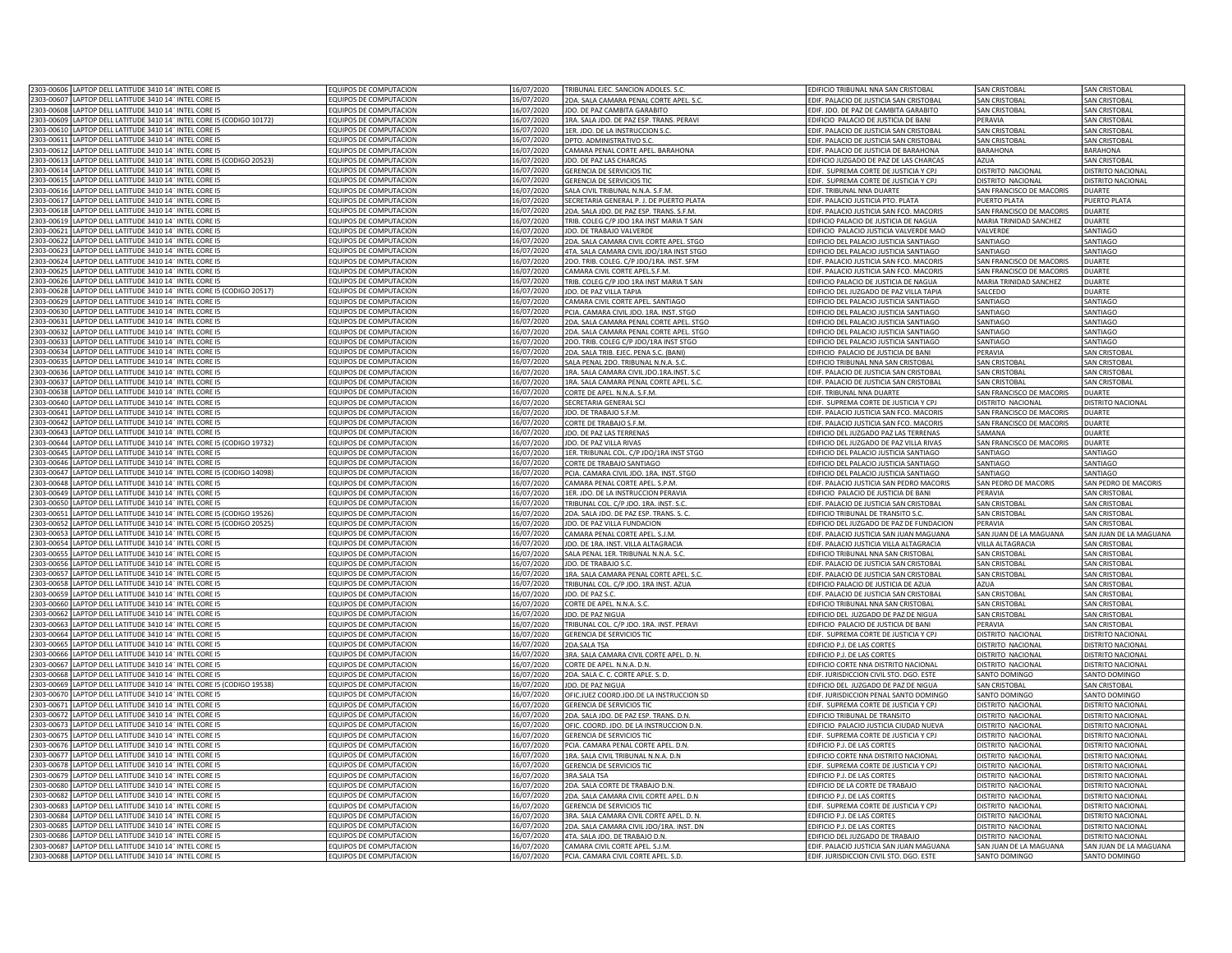| 2303-00689 LAPTOP DELL LATITUDE 3410 14" INTEL CORE I5                   | <b>EQUIPOS DE COMPUTACION</b> | 16/07/2020 | 1ER. TRIBUNAL COL. C/P JDO/1RA. INST. SD | EDIF. JURISDICCION PENAL SANTO DOMINGO     | SANTO DOMINGO          | SANTO DOMINGO               |
|--------------------------------------------------------------------------|-------------------------------|------------|------------------------------------------|--------------------------------------------|------------------------|-----------------------------|
| 2303-00690 LAPTOP DELL LATITUDE 3410 14" INTEL CORE I5                   | EQUIPOS DE COMPUTACION        | 16/07/2020 | 1ERA. SALA C/CIVIL JDO.1RA. INST. S.P.M. | EDIF. PALACIO JUSTICIA SAN PEDRO MACORIS   | SAN PEDRO DE MACORIS   | SAN PEDRO DE MACORIS        |
| 2303-00691 LAPTOP DELL LATITUDE 3410 14" INTEL CORE I5                   | EQUIPOS DE COMPUTACION        | 16/07/2020 | CAMARA PENAL CORTE APEL. S.P.M.          | EDIF. PALACIO JUSTICIA SAN PEDRO MACORIS   | SAN PEDRO DE MACORIS   | SAN PEDRO DE MACORIS        |
| 2303-00692<br>LAPTOP DELL LATITUDE 3410 14" INTEL CORE I5                | <b>EQUIPOS DE COMPUTACION</b> | 16/07/2020 |                                          |                                            | SAN PEDRO DE MACORIS   |                             |
| 2303-00693                                                               |                               |            | CAMARA CIVIL CORTE APEL. S.P.M.          | EDIF. PALACIO JUSTICIA SAN PEDRO MACORIS   |                        | SAN PEDRO DE MACORIS        |
| LAPTOP DELL LATITUDE 3410 14" INTEL CORE I5                              | EQUIPOS DE COMPUTACION        | 16/07/2020 | DO. DE TRABAJO EL SEIBO                  | EDIFICIO PALACIO DE JUSTICIA DE EL SEIBO   | EL SEYBO               | SAN PEDRO DE MACORIS        |
| 2303-00694<br>APTOP DELL LATITUDE 3410 14" INTEL CORE IS                 | <b>COUIPOS DE COMPUTACION</b> | 16/07/2020 | 2DA. SALA CAMARA CIVIL CORTE APEL. D.N   | EDIFICIO P.J. DE LAS CORTES                | DISTRITO NACIONAL      | <b>ISTRITO NACIONAL</b>     |
| 2303-00696<br>APTOP DELL LATITUDE 3410 14" INTEL CORE I5                 | <b>EQUIPOS DE COMPUTACION</b> | 16/07/2020 | PRESIDENCIA DEL TSA                      | EDIFICIO P.J. DE LAS CORTES                | DISTRITO NACIONAL      | <b>ISTRITO NACIONAL</b>     |
| 2303-00697<br>APTOP DELL LATITUDE 3410 14" INTEL CORE I5                 | EQUIPOS DE COMPUTACION        | 16/07/2020 | JDO. DE PAZ DE LA 2DA. CIRC. D.N.        | EDIFICIO JDO. DE PAZ DE LA 2DA. CIRC. D.N. | DISTRITO NACIONAL      | <b>STRITO NACIONAL</b>      |
| 2303-00698<br>APTOP DELL LATITUDE 3410 14" INTEL CORE I5                 | EQUIPOS DE COMPUTACION        | 16/07/2020 | PCIA. CAMARA CIVIL JDO/1RA. INST. DN     | EDIFICIO P.J. DE LAS CORTES                | DISTRITO NACIONAL      | <b>STRITO NACIONAL</b>      |
| APTOP DELL LATITUDE 3410 14" INTEL CORE I5<br>2303-00699                 | <b>EQUIPOS DE COMPUTACION</b> | 16/07/2020 | <b>GERENCIA DE SERVICIOS TIC</b>         | EDIF. SUPREMA CORTE DE JUSTICIA Y CPJ      | DISTRITO NACIONAL      | <b>STRITO NACIONAL</b>      |
| 2303-00700<br>LAPTOP DELL LATITUDE 3410 14" INTEL CORE I5                | EQUIPOS DE COMPUTACION        | 16/07/2020 | JDO. DE 1RA. INST. DAJABON               | EDIFICIO PALACIO DE JUSTICIA DAJABON       | DAJABON                | <b>MONTE CRISTI</b>         |
| 2303-00701<br>LAPTOP DELL LATITUDE 3410 14" INTEL CORE I5                | EQUIPOS DE COMPUTACION        | 16/07/2020 | TRIBUNAL COL. C/P JDO. 1RA INST. DAJABON | EDIFICIO PALACIO DE JUSTICIA DAJABON       | DAJABON                | <b>MONTE CRISTI</b>         |
| 2303-0070<br>APTOP DELL LATITUDE 3410 14" INTEL CORE I5                  | EQUIPOS DE COMPUTACION        | 16/07/2020 | 2DA. SALA CAMARA PENAL CORTE APEL.S.D.   | EDIF. CORTE PENAL STO. DGO. (LOS MAMEYES)  | SANTO DOMINGO          | SANTO DOMINGO               |
| APTOP DELL LATITUDE 3410 14" INTEL CORE I5<br>2303-0070                  | <b>EQUIPOS DE COMPUTACION</b> | 16/07/2020 | PCIA. JDO, DE TRABAJO STO. DGO           | EDIFICIO CORTE DE TRABAJO SANTO DOMINGO    | SANTO DOMINGO          | <b>SANTO DOMINGO</b>        |
| 2303-0070-<br>LAPTOP DELL LATITUDE 3410 14" INTEL CORE I5 (CODIGO 18223) | <b>EQUIPOS DE COMPUTACION</b> | 16/07/2020 | 4TA, SALA JDO, DE TRABAJO S.D. OESTE     | EDIF, TRIBUNALES STO, DGO, OESTE           | SANTO DOMINGO          | SANTO DOMINGO               |
| 303-0070<br>APTOP DELL LATITUDE 3410 14" INTEL CORE I5                   | <b>EQUIPOS DE COMPUTACION</b> | 16/07/2020 | 2DA. SALA C. C. CORTE APLE. S. D.        | EDIF. JURISDICCION CIVIL STO. DGO. ESTE    | SANTO DOMINGO          | <b>SANTO DOMINGO</b>        |
| 303-0070<br>APTOP DELL LATITUDE 3410 14" INTEL CORE I5                   | EQUIPOS DE COMPUTACION        | 16/07/2020 | <b>EGUNDA SALA S.C.J</b>                 | EDIF. SUPREMA CORTE DE JUSTICIA Y CPJ      | DISTRITO NACIONAL      | <b>ISTRITO NACIONAL</b>     |
| 2303-00707<br>LAPTOP DELL LATITUDE 3410 14" INTEL CORE I5                | <b>EQUIPOS DE COMPUTACION</b> | 16/07/2020 | 2DA. SALA CAMARA PENAL CORTE APEL. D.N   | EDIFICIO P.J. DE LAS CORTES                | DISTRITO NACIONAL      | <b>ISTRITO NACIONAL</b>     |
| 2303-00708<br>LAPTOP DELL LATITUDE 3410 14" INTEL CORE I5                | EQUIPOS DE COMPUTACION        | 16/07/2020 | 1ER. TRIBUNAL COL. C/P JDO/1RA. INST. SD | EDIF. JURISDICCION PENAL SANTO DOMINGO     | SANTO DOMINGO          | SANTO DOMINGO               |
|                                                                          |                               |            |                                          |                                            |                        |                             |
| LAPTOP DELL LATITUDE 3410 14" INTEL CORE I5<br>2303-00709<br>2303-00710  | <b>EQUIPOS DE COMPUTACION</b> | 16/07/2020 | 1ER. JDO. DE LA INSTRUCCION DAJABON      | EDIFICIO PALACIO DE JUSTICIA DAJABON       | DAJABON                | <b>MONTE CRISTI</b>         |
| LAPTOP DELL LATITUDE 3410 14" INTEL CORE I5                              | EQUIPOS DE COMPUTACION        | 16/07/2020 | FRIBUNAL COL. C/P JDO. 1RA. INST. S.J.M  | EDIF. PALACIO JUSTICIA SAN JUAN MAGUANA    | SAN JUAN DE LA MAGUANA | SAN JUAN DE LA MAGUANA      |
| APTOP DELL LATITUDE 3410 14" INTEL CORE I5<br>2303-0071                  | QUIPOS DE COMPUTACION         | 16/07/2020 | DO. DE PAZ LAS MATAS DE FARFAN           | EDIFICIO PJ LAS MATAS DE FARFAN            | LAS MATAS DE FARFAN    | AN JUAN DE LA MAGUANA       |
| 2303-00712<br>APTOP DELL LATITUDE 3410 14" INTEL CORE IS (CODIGO 19718)  | <b>EQUIPOS DE COMPUTACION</b> | 16/07/2020 | JDO. DE PAZ VALLEJUELO                   | EDIFICIO JDO, DE PAZ DE VALLEJUELO         | LAS MATAS DE FARFAN    | SAN JUAN DE LA MAGUANA      |
| 2303-0071<br>APTOP DELL LATITUDE 3410 14" INTEL CORE I5                  | QUIPOS DE COMPUTACION         | 6/07/2020  | JDO. DE PAZ JUAN DE HERRERA              | EDIFICIO JDO. DE PAZ DE JUAN HERRERA       | SAN JUAN DE LA MAGUANA | AN JUAN DE LA MAGUANA       |
| 2303-0071<br>APTOP DELL LATITUDE 3410 14" INTEL CORE I5                  | <b>QUIPOS DE COMPUTACION</b>  | 6/07/2020  | AMARA CIVIL CORTE APEL. S.J.M.           | EDIF. PALACIO JUSTICIA SAN JUAN MAGUANA    | SAN JUAN DE LA MAGUANA | AN JUAN DE LA MAGUANA       |
| 2303-0071<br>APTOP DELL LATITUDE 3410 14" INTEL CORE I5                  | OUIPOS DE COMPUTACION         | 6/07/2020  | <b>SERENCIA DE SERVICIOS TIC</b>         | EDIF. SUPREMA CORTE DE JUSTICIA Y CPJ      | DISTRITO NACIONAL      | <b>STRITO NACIONAL</b>      |
| APTOP DELL LATITUDE 3410 14" INTEL CORE I5<br>2303-0071                  | <b>EQUIPOS DE COMPUTACION</b> | 16/07/2020 | <b>GERENCIA DE SERVICIOS TIC</b>         | EDIF. SUPREMA CORTE DE JUSTICIA Y CPJ      | DISTRITO NACIONAL      | <b>ISTRITO NACIONAL</b>     |
| 2303-0071<br>APTOP DELL LATITUDE 3410 14" INTEL CORE I5                  | <b>EQUIPOS DE COMPUTACION</b> | 16/07/2020 | FRIBUNAL COL. C/P JDO. 1RA. INST. S.P.M. | EDIF. PALACIO JUSTICIA SAN PEDRO MACORIS   | SAN PEDRO DE MACORIS   | <b>SAN PEDRO DE MACORIS</b> |
| 2303-00719<br>APTOP DELL LATITUDE 3410 14" INTEL CORE I5                 | EQUIPOS DE COMPUTACION        | 16/07/2020 | 2DA. SALA CAMARA CIVIL JDO. 1RA. INST. B | EDIF. PALACIO DE JUSTICIA DE BARAHONA      | <b>BARAHONA</b>        | <b>BARAHONA</b>             |
| 2303-00720<br>APTOP DELL LATITUDE 3410 14" INTEL CORE I5                 | EQUIPOS DE COMPUTACION        | 16/07/2020 | CAMARA CIVIL JDO. 1RA. INST. S.C.        | EDIF. PALACIO DE JUSTICIA SAN CRISTOBAL    | SAN CRISTOBAL          | <b>SAN CRISTOBAL</b>        |
| 2303-0072<br>LAPTOP DELL LATITUDE 3410 14" INTEL CORE IS                 | FOUIPOS DE COMPUTACION        | 16/07/2020 | JDO. DE LA INSTRUCCION VILLA ALTAGRACIA  | EDIF. PALACIO JUSTICIA VILLA ALTAGRACIA    | VILLA ALTAGRACIA       | <b>SAN CRISTOBA</b>         |
| 303-0072<br>APTOP DELL LATITUDE 3410 14" INTEL CORE I5                   | <b>EQUIPOS DE COMPUTACION</b> | 16/07/2020 | 1RA, SALA JDO, DE PAZ ESP, TRANS, VILLA  | FDIF. PALACIO IUSTICIA VII LA ALTAGRACIA   | VII LA ALTAGRACIA      | SAN CRISTORAL               |
| APTOP DELL LATITUDE 3410 14" INTEL CORE I5 (CODIGO 18221)<br>303-0072    | EQUIPOS DE COMPUTACION        | 16/07/2020 | CAMARA CIVIL JDO. 1RA. INST. PERAVIA     | EDIFICIO PALACIO DE JUSTICIA DE BANI       | PERAVIA                | <b>SAN CRISTOBAI</b>        |
| 2303-0072<br>APTOP DELL LATITUDE 3410 14" INTEL CORE IS                  | FOUIPOS DE COMPUTACION        | 16/07/2020 | DO. DE PAZ PERAVIA                       | EDIFICIO PALACIO DE IUSTICIA DE BAN        | PFRAVIA                | <b>SAN CRISTORA</b>         |
| 2303-00727<br>LAPTOP DELL LATITUDE 3410 14" INTEL CORE I5                | <b>EQUIPOS DE COMPUTACION</b> | 16/07/2020 |                                          |                                            |                        |                             |
|                                                                          |                               |            | TRIBUNAL COL. C/P JDO. 1RA. INST. PERAVI | EDIFICIO PALACIO DE JUSTICIA DE BANI       | PERAVIA                | <b>SAN CRISTOBAL</b>        |
| 2303-00728<br>LAPTOP DELL LATITUDE 3410 14" INTEL CORE I5 (CODIGO 8164)  | EQUIPOS DE COMPUTACION        | 16/07/2020 | JDO. DE PAZ SABANA YEGUA                 | EDIF. JUZGADO DE PAZ DE SABANA YEGUA       | AZUA                   | <b>SAN CRISTOBAL</b>        |
| 2303-00729<br>LAPTOP DELL LATITUDE 3410 14" INTEL CORE I5                | EQUIPOS DE COMPUTACION        | 16/07/2020 | JDO. DE PAZ NIZAO                        | EDIF. JUZGADO DE PAZ DE NIZAO              | PERAVIA                | <b>SAN CRISTOBAL</b>        |
| LAPTOP DELL LATITUDE 3410 14" INTEL CORE I5<br>2303-00730                | EQUIPOS DE COMPUTACION        | 16/07/2020 | JDO. DE PAZ SABANA BUEY                  | EDIF. JUZGADO DE PAZ DE SABANA BUEY        | PERAVIA                | <b>SAN CRISTOBAL</b>        |
| LAPTOP DELL LATITUDE 3410 14" INTEL CORE I5 (CODIGO 20511)<br>2303-00731 | FOUIPOS DE COMPUTACION        | 16/07/2020 | DO. DE PAZ MATANZAS                      | EDIFICIO DEL JUZGADO DE PAZ DE MATANZAS    | PERAVIA                | <b>SAN CRISTOBAL</b>        |
| 2303-00732<br>APTOP DELL LATITUDE 3410 14" INTEL CORE I5                 | <b>QUIPOS DE COMPUTACION</b>  | 16/07/2020 | <b>CAMARA CIVIL CORTE APEL, S.C.</b>     | FDIE, PALACIO DE JUSTICIA SAN CRISTOBAL    | SAN CRISTOBAL          | <b>SAN CRISTOBAL</b>        |
| 2303-00733<br>APTOP DELL LATITUDE 3410 14" INTEL CORE I5                 | <b>EQUIPOS DE COMPUTACION</b> | 16/07/2020 | JDO. DE 1RA. INST. SAN JOSE DE OCOA      | EDIF. PALACIO JUSTICIA SAN JOSE DE OCOA    | SAN JOSE DE OCOA       | <b>SAN CRISTOBAL</b>        |
| 2303-00734<br>APTOP DELL LATITUDE 3410 14" INTEL CORE I5                 | EQUIPOS DE COMPUTACION        | 16/07/2020 | RIBUNAL EJEC. DE LA PENA S.P.M.          | EDIF. PALACIO JUSTICIA SAN PEDRO MACORIS   | SAN PEDRO DE MACORIS   | AN PEDRO DE MACORIS         |
| APTOP DELL LATITUDE 3410 14" INTEL CORE I5<br>2303-0073                  | <b>EQUIPOS DE COMPUTACION</b> | 16/07/2020 | ORTE DE TRABAJO S.P.M.                   | EDIF. PALACIO JUSTICIA SAN PEDRO MACORIS   | SAN PEDRO DE MACORIS   | AN PEDRO DE MACORIS         |
| APTOP DELL LATITUDE 3410 14" INTEL CORE I5<br>2303-0073                  | <b>EQUIPOS DE COMPUTACION</b> | 16/07/2020 | CAMARA PENAL JDO. 1RA. INST. S.P.M       | EDIF. PALACIO JUSTICIA SAN PEDRO MACORIS   | SAN PEDRO DE MACORIS   | SAN PEDRO DE MACORIS        |
| 2303-0073<br>LAPTOP DELL LATITUDE 3410 14" INTEL CORE I5                 | EQUIPOS DE COMPUTACION        | 16/07/2020 | CAMARA PENAL JDO. 1RA. INST. S.P.M       | EDIF. PALACIO JUSTICIA SAN PEDRO MACORIS   | SAN PEDRO DE MACORIS   | SAN PEDRO DE MACORIS        |
| APTOP DELL LATITUDE 3410 14" INTEL CORE I5<br>2303-0073                  | EQUIPOS DE COMPUTACION        | 16/07/2020 | TRIBUNAL COL. C/P JDO. 1RA INST. LA ROMA | EDIF. PALACIO DE JUSTICIA DE LA ROMANA     | LA ROMANA              | SAN PEDRO DE MACORIS        |
| 2303-0073<br>LAPTOP DELL LATITUDE 3410 14" INTEL CORE I5                 | <b>EQUIPOS DE COMPUTACION</b> | 16/07/2020 | <b>GERENCIA DE SERVICIOS TIC</b>         | EDIF. SUPREMA CORTE DE JUSTICIA Y CPJ      | DISTRITO NACIONAL      | <b>DISTRITO NACIONAL</b>    |
| LAPTOP DELL LATITUDE 3410 14" INTEL CORE I5<br>2303-0074                 | <b>EQUIPOS DE COMPUTACION</b> | 16/07/2020 | <b>GERENCIA DE SERVICIOS TIC</b>         | EDIF. SUPREMA CORTE DE JUSTICIA Y CPJ      | DISTRITO NACIONAL      | <b>ISTRITO NACIONAL</b>     |
| 2303-0074<br>APTOP DELL LATITUDE 3410 14" INTEL CORE I5 (CODIGO 6729)    | <b>EQUIPOS DE COMPUTACION</b> | 16/07/2020 | PRIMERA SALA S.C.                        | EDIF. SUPREMA CORTE DE JUSTICIA Y CPJ      | DISTRITO NACIONAL      | <b>ISTRITO NACIONAL</b>     |
| 303-0074<br>LAPTOP DELL LATITUDE 3410 14" INTEL CORE I5                  | <b>EQUIPOS DE COMPUTACION</b> | 16/07/2020 | CAMARA PENAL CORTE APEL. BARAHONA        | EDIF. PALACIO DE JUSTICIA DE BARAHONA      | <b>BARAHONA</b>        | BARAHONA                    |
| LAPTOP DELL LATITUDE 3410 14" INTEL CORE I5 (CODIGO 19719)<br>303-0074   | EQUIPOS DE COMPUTACION        | 16/07/2020 | DO. DE PAZ ESPERANZA                     | EDIFICIO JDO. DE PAZ ESPERANZA             | VALVERDE               | SANTIAGO                    |
|                                                                          |                               |            |                                          |                                            |                        |                             |
| 2303-00744<br>LAPTOP DELL LATITUDE 3410 14" INTEL CORE I5                | <b>EQUIPOS DE COMPUTACION</b> | 16/07/2020 | CAMARA PENAL JDO. 1RA. INST. EL SEIBO    | EDIFICIO PALACIO DE JUSTICIA DE EL SEIBO   | EL SEYBO               | SAN PEDRO DE MACORIS        |
| LAPTOP DELL LATITUDE 3410 14" INTEL CORE I5<br>2303-00745                | EQUIPOS DE COMPUTACION        | 16/07/2020 | CAMARA PENAL CORTE APEL. S.P.M.          | EDIF. PALACIO JUSTICIA SAN PEDRO MACORIS   | SAN PEDRO DE MACORIS   | SAN PEDRO DE MACORIS        |
| 2303-0074<br>LAPTOP DELL LATITUDE 3410 14" INTEL CORE I5                 | EQUIPOS DE COMPUTACION        | 16/07/2020 | CAMARA CIVIL JDO. 1RA. INST. VALVERDE    | EDIFICIO PALACIO JUSTICIA VALVERDE MAO     | VALVERDE               | SANTIAGO                    |
| 2303-0074<br>APTOP DELL LATITUDE 3410 14" INTEL CORE I5                  | EQUIPOS DE COMPUTACION        | 16/07/2020 | LER. TRIBUNAL COL. C/P JDO/1RA INST STGO | EDIFICIO DEL PALACIO JUSTICIA SANTIAGO     | SANTIAGO               | SANTIAGO                    |
| APTOP DELL LATITUDE 3410 14" INTEL CORE I5<br>2303-0074                  | <b>COUIPOS DE COMPUTACION</b> | 16/07/2020 | LER. TRIB. COLEG. C/P JDO/1RA. INST. DN  | EDIFICIO PALACIO JUSTICIA CIUDAD NUEVA     | DISTRITO NACIONAL      | <b>DISTRITO NACIONAL</b>    |
| 2303-00750<br>APTOP DELL LATITUDE 3410 14" INTEL CORE I5                 | <b>QUIPOS DE COMPUTACION</b>  | 16/07/2020 | DO. DE LA INSTRUCCION BARAHONA           | EDIF. PALACIO DE JUSTICIA DE BARAHONA      | <b>BARAHONA</b>        | ARAHONA                     |
| 2303-0075<br>APTOP DELL LATITUDE 3410 14" INTEL CORE I5                  | <b>QUIPOS DE COMPUTACION</b>  | 6/07/2020  | CORTE DE APELACION N.N.A. SANTIAGO       | EDIFICIO TRIBUNAL NNA SANTIAGO             | SANTIAGO               | ANTIAGO                     |
| 2303-0075<br>APTOP DELL LATITUDE 3410 14" INTEL CORE IS                  | <b>QUIPOS DE COMPUTACION</b>  | 6/07/2020  | 2DA. SALA CAMARA CIVIL CORTE APEL. STGO  | EDIFICIO DEL PALACIO JUSTICIA SANTIAGO     | ANTIAGO                | ANTIAGO                     |
| APTOP DELL LATITUDE 3410 14" INTEL CORE I5<br>2303-0075                  | <b>QUIPOS DE COMPUTACION</b>  | 16/07/2020 | MA. SALA CAM. CIVIL JDO/1RA INST STGO    | EDIFICIO DEL PALACIO JUSTICIA SANTIAGO     | <b>ANTIAGO</b>         | ANTIAGO                     |
| 2303-0075<br>APTOP DELL LATITUDE 3410 14" INTEL CORE I5                  | <b>EQUIPOS DE COMPUTACION</b> | 16/07/2020 | 1RA. SALA CAMARA CIVIL JDO/1RA INST STGO | EDIFICIO DEL PALACIO JUSTICIA SANTIAGO     | SANTIAGO               | SANTIAGO                    |
| 2303-0075<br>APTOP DELL LATITUDE 3410 14" INTEL CORE I5                  | <b>EQUIPOS DE COMPUTACION</b> | 16/07/2020 | GERENCIA DE SERVICIOS TIC                | EDIF. SUPREMA CORTE DE JUSTICIA Y CPJ      | DISTRITO NACIONAL      | <b>DISTRITO NACIONAL</b>    |
| 2303-0075<br>LAPTOP DELL LATITUDE 3410 14" INTEL CORE I5                 | EQUIPOS DE COMPUTACION        | 16/07/2020 | 2DA, SALA CAMARA PENAL CORTE APEL, D.N.  | <b>EDIFICIO P.I. DE LAS CORTES</b>         | DISTRITO NACIONA       | <b>ISTRITO NACIONA</b>      |
| APTOP DELL LATITUDE 3410 14" INTEL CORE I5<br>2303-0075                  | <b>EQUIPOS DE COMPUTACION</b> | 16/07/2020 | GERENCIA DE SERVICIOS TIO                | EDIF. SUPREMA CORTE DE JUSTICIA Y CPJ      | DISTRITO NACIONA       | <b>STRITO NACIONAL</b>      |
| LAPTOP DELL LATITUDE 3410 14" INTEL CORE IS<br>2303-0075                 | <b>EQUIPOS DE COMPUTACION</b> | 16/07/2020 | <b>GERENCIA DE SERVICIOS TI</b>          | EDIF. SUPREMA CORTE DE JUSTICIA Y CPJ      | DISTRITO NACIONA       | <b>ISTRITO NACIONAL</b>     |
| 2303-0076<br>LAPTOP DELL LATITUDE 3410 14" INTEL CORE I5                 | <b>EQUIPOS DE COMPUTACION</b> | 16/07/2020 | <b>GERENCIA DE SERVICIOS TIO</b>         | EDIF. SUPREMA CORTE DE JUSTICIA Y CPJ      | DISTRITO NACIONA       | <b>ISTRITO NACIONAL</b>     |
| 303-0076<br>APTOP DELL LATITUDE 3410 14" INTEL CORE IS                   | FOUIPOS DE COMPUTACION        | 16/07/2020 | <b>GERENCIA DE SERVICIOS TIC</b>         | EDIF. SUPREMA CORTE DE JUSTICIA Y CPJ      | DISTRITO NACIONAL      | <b>DISTRITO NACIONAL</b>    |
| 2303-00762<br>LAPTOP DELL LATITUDE 3410 14" INTEL CORE I5                | EQUIPOS DE COMPUTACION        | 16/07/2020 | TERCERA SALA S.C.L                       | EDIF. SUPREMA CORTE DE JUSTICIA Y CPJ      | DISTRITO NACIONAL      | <b>DISTRITO NACIONAL</b>    |
| 2303-00763<br>LAPTOP DELL LATITUDE 3410 14" INTEL CORE I5                | EQUIPOS DE COMPUTACION        | 16/07/2020 | GERENCIA DE SERVICIOS TIC                | EDIF. SUPREMA CORTE DE JUSTICIA Y CPJ      | DISTRITO NACIONAL      | DISTRITO NACIONAL           |
|                                                                          |                               |            |                                          |                                            |                        |                             |
| 2303-00764<br>LAPTOP DELL LATITUDE 3410 14" INTEL CORE I5                | EQUIPOS DE COMPUTACION        | 16/07/2020 | 1RA. SALA CAMARA CIVIL CORTE APEL. S.D.  | EDIF. JURISDICCION CIVIL STO. DGO. ESTE    | SANTO DOMINGO          | SANTO DOMINGO               |
| 2303-0076<br>APTOP DELL LATITUDE 3410 14" INTEL CORE I5                  | EQUIPOS DE COMPUTACION        | 16/07/2020 | GERENCIA DE SERVICIOS TIC                | EDIF. SUPREMA CORTE DE JUSTICIA Y CPJ      | DISTRITO NACIONAL      | DISTRITO NACIONAL           |
| 2303-00766<br>LAPTOP DELL LATITUDE 3410 14" INTEL CORE I5                | <b>EQUIPOS DE COMPUTACION</b> | 16/07/2020 | <b>GERENCIA DE SERVICIOS TIC</b>         | EDIF. SUPREMA CORTE DE JUSTICIA Y CPJ      | DISTRITO NACIONAL      | <b>ISTRITO NACIONAL</b>     |
| 2303-00767<br>APTOP DELL LATITUDE 3410 14" INTEL CORE IS                 | FOUIPOS DE COMPUTACION        | 16/07/2020 | <b>SERENCIA DE SERVICIOS TIC</b>         | FDIE. SUPREMA CORTE DE JUSTICIA Y CPI      | DISTRITO NACIONAL      | <b>ISTRITO NACIONAL</b>     |
| 2303-00768<br>APTOP DELL LATITUDE 3410 14" INTEL CORE I5                 | <b>EQUIPOS DE COMPUTACION</b> | 16/07/2020 | CIA. CAMARA PENAL JDO/1RA. INST. SD      | EDIF. JURISDICCION PENAL SANTO DOMINGO     | SANTO DOMINGO          | <b>SANTO DOMINGO</b>        |
| 2303-00769<br>APTOP DELL LATITUDE 3410 14" INTEL CORE I5                 | EQUIPOS DE COMPUTACION        | 16/07/2020 | SALA CIVIL TRIBUNAL N.N.A. S.D.          | EDIF. JURISDICCION NNA SANTO DOMINGO       | SANTO DOMINGO          | <b>SANTO DOMINGO</b>        |
| 2303-00770<br>LAPTOP DELL LATITUDE 3410 14" INTEL CORE I5                | <b>EQUIPOS DE COMPUTACION</b> | 16/07/2020 | 2DA. SALA C. C. CORTE APLE. S. D.        | EDIF. JURISDICCION CIVIL STO. DGO. ESTE    | SANTO DOMINGO          | ANTO DOMINGO                |
| 2303-00771 LAPTOP DELL LATITUDE 3410 14" INTEL CORE I5                   | EQUIPOS DE COMPUTACION        | 16/07/2020 | 1ER. JDO. DE LA INSTRUCCION S.D. ESTE    | EDIF. JURISDICCION PENAL SANTO DOMINGO     | SANTO DOMINGO          | SANTO DOMINGO               |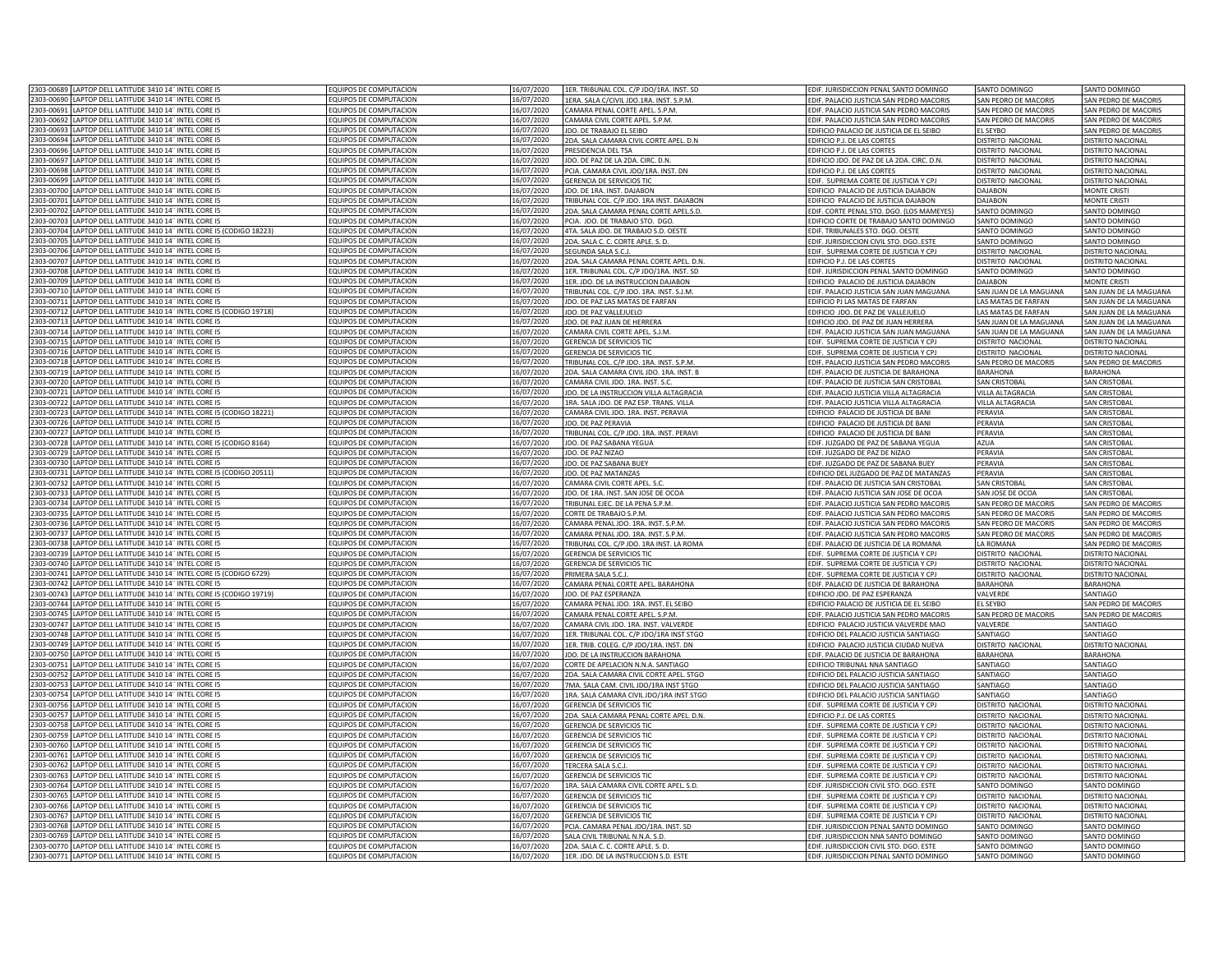| 2303-00772 LAPTOP DELL LATITUDE 3410 14" INTEL CORE I5                   | EQUIPOS DE COMPUTACION        | 16/07/2020 | CORTE DE TRABAJO S.D.                                     | EDIFICIO CORTE DE TRABAJO SANTO DOMINGO   | SANTO DOMINGO            | SANTO DOMINGO                    |
|--------------------------------------------------------------------------|-------------------------------|------------|-----------------------------------------------------------|-------------------------------------------|--------------------------|----------------------------------|
| 2303-00773 LAPTOP DELL LATITUDE 3410 14" INTEL CORE I5                   | EQUIPOS DE COMPUTACION        | 16/07/2020 | BVA. SALA CAMARA CIVIL JDO/1RA. INST. DN                  | EDIFICIO TRIBUNALES ASUNTOS DE FAMILIA    | DISTRITO NACIONAL        | DISTRITO NACIONAL                |
| 2303-00774 LAPTOP DELL LATITUDE 3410 14" INTEL CORE I5                   | EQUIPOS DE COMPUTACION        | 16/07/2020 | GERENCIA DE SERVICIOS TIC                                 | EDIF. SUPREMA CORTE DE JUSTICIA Y CPJ     | DISTRITO NACIONAL        | DISTRITO NACIONAL                |
| 2303-0077<br>APTOP DELL LATITUDE 3410 14" INTEL CORE I5                  | EQUIPOS DE COMPUTACION        | 16/07/2020 | 1RA. SALA JDO. DE TRABAJO D.N.                            | EDIFICIO DEL JUZGADO DE TRABAJO           | DISTRITO NACIONAL        | DISTRITO NACIONAL                |
| 2303-00776<br>LAPTOP DELL LATITUDE 3410 14" INTEL CORE I5                | EQUIPOS DE COMPUTACION        | 16/07/2020 | IRA. SALA CAMARA CIVIL JDO/1RA. INST. DN                  | EDIFICIO P.J. DE LAS CORTES               | ISTRITO NACIONAL         | DISTRITO NACIONAL                |
| 2303-00777<br>APTOP DELL LATITUDE 3410 14" INTEL CORE IS                 | FOUIPOS DE COMPUTACION        | 16/07/2020 | RA, SALA CAMARA CIVIL CORTE APEL, D. N.                   | <b>EDIFICIO P.J. DE LAS CORTES</b>        | <b>ISTRITO NACIONAL</b>  | <b>DISTRITO NACIONAL</b>         |
| 2303-00778<br>APTOP DELL LATITUDE 3410 14" INTEL CORE I5                 | EQUIPOS DE COMPUTACION        | 16/07/2020 | RA. SALA CAMARA CIVIL CORTE APEL. D.N                     | EDIFICIO P.J. DE LAS CORTES               | <b>ISTRITO NACIONAL</b>  | DISTRITO NACIONAL                |
|                                                                          |                               |            |                                                           |                                           |                          |                                  |
| 2303-0077<br>APTOP DELL LATITUDE 3410 14" INTEL CORE I5                  | EQUIPOS DE COMPUTACION        | 16/07/2020 | ERENCIA DE SERVICIOS TIC                                  | EDIF. SUPREMA CORTE DE JUSTICIA Y CPJ     | ISTRITO NACIONAL         | <b>DISTRITO NACIONAL</b>         |
| 2303-0078<br>APTOP DELL LATITUDE 3410 14" INTEL CORE I5                  | EQUIPOS DE COMPUTACION        | 16/07/2020 | TA. SALA JDO. DE TRABAJO D.N.                             | EDIFICIO DEL JUZGADO DE TRABAJO           | ISTRITO NACIONAL         | <b>ISTRITO NACIONAL</b>          |
| APTOP DELL LATITUDE 3410 14" INTEL CORE I5<br>2303-0078                  | <b>EQUIPOS DE COMPUTACION</b> | 16/07/2020 | CIA. CAMARA PENAL JDO. 1RA. INST. D.N                     | EDIFICIO PALACIO JUSTICIA CIUDAD NUEVA    | ISTRITO NACIONAL         | <b>ISTRITO NACIONAL</b>          |
| 2303-00784<br>LAPTOP DELL LATITUDE 3410 14" INTEL CORE I5                | EQUIPOS DE COMPUTACION        | 16/07/2020 | 2DO. TRIB. COLEG. C/P JDO/1RA. INST. DN                   | EDIFICIO PALACIO JUSTICIA CIUDAD NUEVA    | DISTRITO NACIONAL        | <b>DISTRITO NACIONAL</b>         |
| 2303-0078<br>LAPTOP DELL LATITUDE 3410 14" INTEL CORE I5                 | EQUIPOS DE COMPUTACION        | 16/07/2020 | JDO. DE PAZ MONSEÑOR NOUEI                                | EDIFICIO JDO. DE PAZ MONSEÑOR NOUEL       | MONSEÑOR NOUEL           | LA VEGA                          |
| 2303-0078<br>APTOP DELL LATITUDE 3410 14" INTEL CORE I5                  | EQUIPOS DE COMPUTACION        | 16/07/2020 | CORTE DE APEL. N.N.A. D.N.                                | EDIFICIO CORTE NNA DISTRITO NACIONAL      | DISTRITO NACIONAL        | DISTRITO NACIONAL                |
| APTOP DELL LATITUDE 3410 14" INTEL CORE I5<br>2303-0078                  | EQUIPOS DE COMPUTACION        | 16/07/2020 | GERENCIA DE SERVICIOS TIC                                 | EDIF. SUPREMA CORTE DE JUSTICIA Y CPJ     | <b>DISTRITO NACIONAL</b> | DISTRITO NACIONA                 |
| 2303-0078<br>APTOP DELL LATITUDE 3410 14" INTEL CORE I5 (CODIGO 18345)   | EQUIPOS DE COMPUTACION        | 16/07/2020 | 3RA. SALA CAMARA PENAL JDO/1RA. INST. SD                  | EDIF. 2DA. SALA JDO. TRABAJO S.D. OESTE   | SANTO DOMINGO            | SANTO DOMINGO                    |
| 303-0078<br>APTOP DELL LATITUDE 3410 14" INTEL CORE I5                   | EQUIPOS DE COMPUTACION        | 16/07/2020 | 9NA. SALA CAMARA CIVIL JDO/1RA. INST. DN                  | <b>EDIFICIO P.J. DE LAS CORTES</b>        | ISTRITO NACIONAL         | DISTRITO NACIONAL                |
| 303-0079<br>APTOP DELL LATITUDE 3410 14" INTEL CORE I5                   | EQUIPOS DE COMPUTACION        | 16/07/2020 | GERENCIA DE OPERACIONES TIC (INFRAESTRUCTURA TECNOLOGICA) | EDIF. SUPREMA CORTE DE JUSTICIA Y CPJ     | <b>ISTRITO NACIONAL</b>  | DISTRITO NACIONA                 |
| 2303-00791<br>LAPTOP DELL LATITUDE 3410 14" INTEL CORE I5                | EQUIPOS DE COMPUTACION        | 16/07/2020 | IRA. SALA CAMARA PENAL CORTE APEL. D.N.                   | EDIFICIO P.J. DE LAS CORTES               | <b>ISTRITO NACIONAL</b>  | DISTRITO NACIONAL                |
| 2303-0079<br>LAPTOP DELL LATITUDE 3410 14" INTEL CORE I5                 | EQUIPOS DE COMPUTACION        | 16/07/2020 | <b>GERENCIA DE SERVICIOS TIC</b>                          | EDIF. SUPREMA CORTE DE JUSTICIA Y CPJ     | DISTRITO NACIONAL        | DISTRITO NACIONAL                |
| 2303-00793<br>LAPTOP DELL LATITUDE 3410 14" INTEL CORE I5                | EQUIPOS DE COMPUTACION        | 16/07/2020 | IDO. DE 1RA. INST. CONSTANZA                              | EDIFICIO PALACIO DE JUSTICIA CONSTANZA    | CONSTANZA                | LA VEGA                          |
| 2303-0079<br>APTOP DELL LATITUDE 3410 14" INTEL CORE I5 (CODIGO 18219)   | EQUIPOS DE COMPUTACION        | 16/07/2020 | IDO. DE LA INSTRUCCION SANCHEZ RAMIREZ                    | EDIFICIO DEL PALACIO DE JUSTICIA COTUI    | SANCHEZ RAMIREZ          | LA VEGA                          |
| 2303-0079<br>APTOP DELL LATITUDE 3410 14" INTEL CORE I5                  | QUIPOS DE COMPUTACION         | 16/07/2020 | CORTE DE APEL. N.N.A. LA VEGA                             | EDIFICIO CORTE NNA LA VEGA                | A VEGA                   | LA VEGA                          |
| 2303-00798<br>APTOP DELL LATITUDE 3410 14" INTEL CORE IS                 | EQUIPOS DE COMPUTACION        | 16/07/2020 | IDO. DE TRABAJO LA VEGA                                   | EDIFICIO PALACIO DE JUSTICIA DE LA VEGA   | A VFGA                   | LA VEGA                          |
| 2303-0079<br>APTOP DELL LATITUDE 3410 14" INTEL CORE I5                  | <b>QUIPOS DE COMPUTACION</b>  | 16/07/2020 | ORTE DE TRABAJO LA VEGA                                   | EDIFICIO PALACIO DE JUSTICIA DE LA VEGA   | A VEGA                   | LA VEGA                          |
| 2303-0080<br>APTOP DELL LATITUDE 3410 14" INTEL CORE I5                  | <b>QUIPOS DE COMPUTACION</b>  | 16/07/2020 | AMARA CIVIL CORTE APEL. BARAHONA                          | EDIF. PALACIO DE JUSTICIA DE BARAHONA     | BARAHONA                 | BARAHONA                         |
| 2303-0080                                                                |                               |            |                                                           |                                           |                          |                                  |
| APTOP DELL LATITUDE 3410 14" INTEL CORE I5                               | <b>QUIPOS DE COMPUTACION</b>  | 16/07/2020 | ERENCIA DE SERVICIOS TIC                                  | EDIF. SUPREMA CORTE DE JUSTICIA Y CPJ     | ISTRITO NACIONAL         | <b>DISTRITO NACIONAL</b>         |
| APTOP DELL LATITUDE 3410 14" INTEL CORE I5<br>2303-0080                  | <b>EQUIPOS DE COMPUTACION</b> | 16/07/2020 | DO. DE LA INSTRUCCION 1RA/CIRC. LA VEGA                   | EDIFICIO PALACIO DE JUSTICIA DE LA VEGA   | A VEGA                   | LA VEGA                          |
| 2303-00803<br>APTOP DELL LATITUDE 3410 14" INTEL CORE I5                 | EQUIPOS DE COMPUTACION        | 16/07/2020 | DO. DE PAZ JOSE CONTRERAS                                 | EDIF. JUZGADO DE PAZ DE JOSE CONTRERAS    | SPAILLAT                 | LA VEGA                          |
| 2303-00804<br>APTOP DELL LATITUDE 3410 14" INTEL CORE I5                 | EQUIPOS DE COMPUTACION        | 16/07/2020 | 1RA. SALA CAMARA PENAL CORTE APEL. STGO                   | EDIFICIO DEL PALACIO JUSTICIA SANTIAGO    | SANTIAGO                 | SANTIAGO                         |
| APTOP DELL LATITUDE 3410 14" INTEL CORE I5 (CODIGO 14517)<br>2303-0080   | EQUIPOS DE COMPUTACION        | 16/07/2020 | 1ER. TRIBUNAL COL. C/P JDO/1RA INST STGO                  | EDIFICIO DEL PALACIO JUSTICIA SANTIAGO    | SANTIAGO                 | SANTIAGO                         |
| 2303-0080<br>APTOP DELL LATITUDE 3410 14" INTEL CORE IS                  | FOUIPOS DE COMPUTACION        | 16/07/2020 | SECRETARIA GENERAL JUR. LABORAL SANTIAGO                  | EDIFICIO DEL PALACIO JUSTICIA SANTIAGO    | SANTIAGC                 | SANTIAGO                         |
| 303-0081<br>APTOP DELL LATITUDE 3410 14" INTEL CORE I5                   | EQUIPOS DE COMPUTACION        | 16/07/2020 | <b>GERENCIA DE SERVICIOS TIO</b>                          | FDIE. SUPREMA CORTE DE IUSTICIA Y CP      | DISTRITO NACIONAL        | DISTRITO NACIONAL                |
| 303-0081<br>APTOP DELL LATITUDE 3410 14" INTEL CORE I5                   | EQUIPOS DE COMPUTACION        | 16/07/2020 | IRA. SALA CAMARA PENAL CORTE APEL. STGO                   | EDIFICIO DEL PALACIO JUSTICIA SANTIAGO    | SANTIAGO                 | SANTIAGO                         |
| 2303-0081<br>APTOP DELL LATITUDE 3410 14" INTEL CORE IS                  | FOUIPOS DE COMPUTACION        | 16/07/2020 | TA, SALA IDO, DE TRABAIO D.N                              | EDIFICIO DEL JUZGADO DE TRABAJO           | DISTRITO NACIONAL        | DISTRITO NACIONA                 |
| 2303-0081<br>LAPTOP DELL LATITUDE 3410 14" INTEL CORE I5                 | EQUIPOS DE COMPUTACION        | 16/07/2020 | 1ER. JDO.DE LA INSTRUCCION LA ALTAGRACIA                  | EDIFICIO DEL PALACIO DE JUSTICIA HIGUEY   | HIGUEY                   | SAN PEDRO DE MACORIS             |
| 2303-00816<br>LAPTOP DELL LATITUDE 3410 14" INTEL CORE I5                | EQUIPOS DE COMPUTACION        | 16/07/2020 | 1RA. SALA CAMARA CIVIL CORTE APEL. D.N                    | EDIFICIO P.J. DE LAS CORTES               | DISTRITO NACIONAL        | DISTRITO NACIONAL                |
| 2303-00818<br>LAPTOP DELL LATITUDE 3410 14" INTEL CORE I5                | EQUIPOS DE COMPUTACION        | 16/07/2020 | CORTE DE APEL. MONTE CRISTI                               | EDIF. PALACIO DE JUSTICIA DE MONTE CRISTI | <b>MONTECRISTI</b>       | <b>MONTE CRISTI</b>              |
| 2303-00819<br>LAPTOP DELL LATITUDE 3410 14" INTEL CORE I5                | EQUIPOS DE COMPUTACION        | 16/07/2020 | ORTE DE APEL. MONTE CRISTI                                | EDIF. PALACIO DE JUSTICIA DE MONTE CRISTI | <b>MONTECRISTI</b>       | <b>MONTE CRISTI</b>              |
| 2303-00820<br>LAPTOP DELL LATITUDE 3410 14" INTEL CORE I5                | FOUIPOS DE COMPUTACION        | 16/07/2020 | RA. SALA CAMARA PENAL JDO/1RA. INST. LV                   | EDIFICIO PALACIO DE JUSTICIA DE LA VEGA   | A VEGA                   | LA VEGA                          |
| 2303-00821<br>APTOP DELL LATITUDE 3410 14" INTEL CORE I5                 | EQUIPOS DE COMPUTACION        | 16/07/2020 | AMARA CIVIL CORTE APEL. LA VEGA                           | EDIFICIO PALACIO DE JUSTICIA DE LA VEGA   | A VEGA                   | LA VEGA                          |
| 2303-00822<br>APTOP DELL LATITUDE 3410 14" INTEL CORE I5                 | <b>EQUIPOS DE COMPUTACION</b> | 16/07/2020 | ORTE DE APEL. MONTE CRISTI                                | EDIF. PALACIO DE JUSTICIA DE MONTE CRISTI | MONTECRISTI              | MONTE CRISTI                     |
| 2303-00823<br>APTOP DELL LATITUDE 3410 14" INTEL CORE I5                 | EQUIPOS DE COMPUTACION        | 16/07/2020 | RIBUNAL COLEGIADO C/P JDO/1RA. INST. LV                   | EDIFICIO PALACIO DE JUSTICIA DE LA VEGA   | A VEGA                   | LA VEGA                          |
| APTOP DELL LATITUDE 3410 14" INTEL CORE I5<br>2303-00824                 | <b>EQUIPOS DE COMPUTACION</b> | 16/07/2020 | RIBUNAL COL. C/P JDO/1RA. INST. PP                        | EDIF. PALACIO JUSTICIA PTO. PLATA         | UERTO PLATA              | PUERTO PLATA                     |
| APTOP DELL LATITUDE 3410 14" INTEL CORE I5<br>2303-0082                  | EQUIPOS DE COMPUTACION        | 16/07/2020 | <b>GERENCIA DE SERVICIOS TIC</b>                          | EDIF. SUPREMA CORTE DE JUSTICIA Y CPJ     | DISTRITO NACIONAL        | DISTRITO NACIONAL                |
| 2303-0082                                                                |                               |            |                                                           |                                           |                          |                                  |
| LAPTOP DELL LATITUDE 3410 14" INTEL CORE I5                              | EQUIPOS DE COMPUTACION        | 16/07/2020 | 2DA. SALA CAMARA CIVIL JDO/1RA. INST. PP                  | EDIF. PALACIO JUSTICIA PTO. PLATA         | PUERTO PLATA             | PUERTO PLATA                     |
| LAPTOP DELL LATITUDE 3410 14" INTEL CORE I5<br>2303-0082<br>2303-0082    | EQUIPOS DE COMPUTACION        | 16/07/2020 | GERENCIA DE SERVICIOS TIC                                 | EDIF. SUPREMA CORTE DE JUSTICIA Y CPJ     | <b>DISTRITO NACIONAL</b> | DISTRITO NACIONA                 |
| APTOP DELL LATITUDE 3410 14" INTEL CORE I5                               | EQUIPOS DE COMPUTACION        | 16/07/2020 | JDO. DE PAZ PUERTO PLATA                                  | EDIF. PALACIO JUSTICIA PTO. PLATA         | PUERTO PLATA             | PUERTO PLATA                     |
| LAPTOP DELL LATITUDE 3410 14" INTEL CORE I5<br>2303-0082                 | EQUIPOS DE COMPUTACION        | 16/07/2020 | TRIBUNAL EJEC. DE LA PENA LA VEGA                         | EDIFICIO PALACIO DE JUSTICIA DE LA VEGA   | A VFGA                   | LA VEGA                          |
| 2303-0083<br>APTOP DELL LATITUDE 3410 14" INTEL CORE I5                  | <b>EQUIPOS DE COMPUTACION</b> | 16/07/2020 | DO. DE PAZ LAS CUEVAS                                     | DIFICIO JUZGADO DE PAZ DE LAS CUEVAS      | <b>SANCHEZ RAMIREZ</b>   | <b>LA VEGA</b>                   |
| 303-0083<br>LAPTOP DELL LATITUDE 3410 14" INTEL CORE I5                  | FOUIPOS DE COMPUTACION        | 16/07/2020 | AMARA CIVIL CORTE APEL. LA VEGA                           |                                           |                          |                                  |
| LAPTOP DELL LATITUDE 3410 14" INTEL CORE I5<br>303-0083                  |                               |            |                                                           | DIFICIO PALACIO DE JUSTICIA DE LA VEGA    | A VEGA                   | LA VEGA                          |
| 2303-00833<br>LAPTOP DELL LATITUDE 3410 14" INTEL CORE I5 (CODIGO 19533) | <b>EQUIPOS DE COMPUTACION</b> | 16/07/2020 | CAMARA CIVIL JDO. 1RA. INST. MONSEÑOR NO                  | EDIFICIO PALACIO DE JUSTICIA MONS. NOUEL  | MONSEÑOR NOUEL           | LA VEGA                          |
|                                                                          | EQUIPOS DE COMPUTACION        | 16/07/2020 | DO. DE PAZ JIMA ABAJO                                     | DIFICIO JUZGADO DE PAZ DE JIMA ABAJO      | CONSTANZA                | LA VEGA                          |
| 2303-00834<br>LAPTOP DELL LATITUDE 3410 14" INTEL CORE I5                | EQUIPOS DE COMPUTACION        | 16/07/2020 | IDO. DE PAZ DE LA 2DA. CIRC. LA VEGA                      | EDIF. JUZGADO DE PAZ DE LA 2DA. CIRC. LV  | LA VEGA                  | LA VEGA                          |
| 2303-0083<br>APTOP DELL LATITUDE 3410 14" INTEL CORE I5                  | EQUIPOS DE COMPUTACION        | 16/07/2020 | 1RA. SALA CAMARA CIVIL JDO/1RA. INST. LV                  | EDIFICIO PALACIO DE JUSTICIA DE LA VEGA   | LA VEGA                  | LA VEGA                          |
| 2303-0083<br>APTOP DELL LATITUDE 3410 14" INTEL CORE I5                  | EQUIPOS DE COMPUTACION        | 16/07/2020 | 2DA. SALA CAMARA CIVIL JDO/1RA. INST. LV                  | EDIFICIO PALACIO DE JUSTICIA DE LA VEGA   | LA VEGA                  | LA VEGA                          |
| APTOP DELL LATITUDE 3410 14" INTEL CORE I5 (14515)<br>2303-0083          | FOUIPOS DE COMPUTACION        | 16/07/2020 | ECRETARIA GENERAL P. J. DE PUERTO PLATA                   | <b>EDIF. PALACIO JUSTICIA PTO. PLATA</b>  | PUERTO PLATA             | PUERTO PLATA                     |
| 2303-0083<br>APTOP DELL LATITUDE 3410 14" INTEL CORE I5                  | <b>QUIPOS DE COMPUTACION</b>  | 16/07/2020 | RIBUNAL COLEG CP JDO 1RA INST ESPAILLAT                   | DIF. PALACIO JUSTICIA ESPAILLAT           | SPAILLAT                 | <b>IA VFGA</b>                   |
| 2303-00839<br>APTOP DELL LATITUDE 3410 14" INTEL CORE I5                 | <b>QUIPOS DE COMPUTACION</b>  | 16/07/2020 | DO. DE PAZ CAYETANO GERMOSEN                              | DIF. JUZGADO PAZ CAYETANO GERMOSEN        | SPAILLAT                 | LA VEGA                          |
| 2303-0084<br>PTOP DELLI ATITUDE 3410 14" INTEL CORE IS                   | <b>QUIPOS DE COMPUTACION</b>  | 16/07/2020 | ECRETARIA GENERAL P. J. DE PUERTO PLATA                   | <b>EDIF. PALACIO JUSTICIA PTO. PLATA</b>  | <b>UFRTO PLATA</b>       | PUERTO PLATA                     |
| APTOP DELL LATITUDE 3410 14" INTEL CORE I5 (21086)<br>2303-00841         | <b>QUIPOS DE COMPUTACION</b>  | 16/07/2020 |                                                           |                                           |                          |                                  |
|                                                                          |                               |            | DO. DE LA INSTRUCCION LAS MATAS DE FARF                   | <b>DIFICIO PJ LAS MATAS DE FARFAN</b>     | AS MATAS DE FARFAN       | AN JUAN DE LA MAGUANA<br>LA VEGA |
| 2303-00842<br>APTOP DELL LATITUDE 3410 14" INTEL CORE I5                 | EQUIPOS DE COMPUTACION        | 16/07/2020 | TRIBUNAL COL. C/P JDO. 1RA. INST. MONS                    | EDIFICIO PALACIO DE JUSTICIA MONS. NOUEL  | MONSEÑOR NOUEL           |                                  |
| 2303-0084<br>APTOP DELL LATITUDE 3410 14" INTEL CORE I5                  | EQUIPOS DE COMPUTACION        | 16/07/2020 | CAMARA CIVIL JDO. 1RA. INST. ESPAILLAT                    | EDIF. PALACIO JUSTICIA ESPAILLAT          | ESPAILLAT                | LA VEGA                          |
| 2303-00844<br>APTOP DELL LATITUDE 3410 14" INTEL CORE I5                 | EQUIPOS DE COMPUTACION        | 16/07/2020 | SECRETARIA GENERAL J P S.F.M.                             | EDIF. PALACIO JUSTICIA SAN FCO. MACORIS   | SAN FRANCISCO DE MACORIS | <b>DUARTE</b>                    |
| 2303-0084<br>APTOP DELL LATITUDE 3410 14" INTEL CORE I5                  | EQUIPOS DE COMPUTACION        | 16/07/2020 | GERENCIA DE SERVICIOS TIO                                 | EDIF. SUPREMA CORTE DE JUSTICIA Y CP.     | <b>ISTRITO NACIONAL</b>  | DISTRITO NACIONAL                |
| APTOP DELL LATITUDE 3410 14" INTEL CORE I5<br>2303-0084                  | <b>EQUIPOS DE COMPUTACION</b> | 16/07/2020 | ORTE DE TRABAJO S.P.M.                                    | EDIF. PALACIO JUSTICIA SAN PEDRO MACORIS  | SAN PEDRO DE MACORIS     | SAN PEDRO DE MACORIS             |
| 2303-00848<br>APTOP DELL LATITUDE 3410 14" INTEL CORE I5                 | EQUIPOS DE COMPUTACION        | 16/07/2020 | 2DA. SALA JDO. DE PAZ ESP. TRANS. LA ROM                  | EDIF, PALACIO DE JUSTICIA DE LA ROMANA    | A ROMANA                 | SAN PEDRO DE MACORIS             |
| 303-0084<br>LAPTOP DELL LATITUDE 3410 14" INTEL CORE I5                  | FOUIPOS DE COMPUTACION        | 16/07/2020 | PCIA. CAMARA CIVIL JDO. 1RA. INST. S.D.                   | EDIF. JURISDICCION CIVIL STO. DGO. ESTE   | SANTO DOMINGO            | SANTO DOMINGO                    |
| 2303-00850<br>LAPTOP DELL LATITUDE 3410 14" INTEL CORE I5                | EQUIPOS DE COMPUTACION        | 16/07/2020 | 2DO. TRIBUNAL COL. C/P JDO/1RA. INST. SD                  | EDIF. JURISDICCION PENAL SANTO DOMINGO    | SANTO DOMINGO            | SANTO DOMINGO                    |
| 2303-00851<br>LAPTOP DELL LATITUDE 3410 14" INTEL CORE I5 (CODIGO 18229) | EQUIPOS DE COMPUTACION        | 16/07/2020 | 2DA. SALA CAMARA CIVIL JDO/1RA. INST. SD                  | EDIF. TRIBUNALES SANTO DOMINGO NORTE      | SANTO DOMINGO            | SANTO DOMINGO                    |
| 2303-00852<br>LAPTOP DELL LATITUDE 3410 14" INTEL CORE I5                | EQUIPOS DE COMPUTACION        | 16/07/2020 | TRIBUNAL COL. C/P JDO. 1RA INST. DAJABON                  | EDIFICIO PALACIO DE JUSTICIA DAJABON      | DAJABON                  | <b>MONTE CRISTI</b>              |
| 2303-0085<br>APTOP DELL LATITUDE 3410 14" INTEL CORE I5                  | EQUIPOS DE COMPUTACION        | 16/07/2020 | 1ER. JDO. DE LA INSTRUCCION STGO RDGUEZ                   | EDIF. PALACIO JUST. SANTIAGO RODRIGUEZ    | SANTIAGO RODRIGUEZ       | MONTE CRISTI                     |
| 2303-00854<br>LAPTOP DELL LATITUDE 3410 14" INTEL CORE I5                | EQUIPOS DE COMPUTACION        | 16/07/2020 | DO. DE PAZ SANCHEZ RAMIREZ                                | EDIFICIO DEL PALACIO DE JUSTICIA COTUI    | SANCHEZ RAMIREZ          | LA VEGA                          |
| 2303-0085<br>APTOP DELL LATITUDE 3410 14" INTEL CORE I5 (CODIGO 20524)   | FOUIPOS DE COMPUTACION        | 16/07/2020 | DO. DE PAZ DE LA 1RA. CIRC. LA VEGA                       | EDIF JDO PAZ 1ERA. CIRC. Y TRANSITO LV    | A VEGA                   | LA VEGA                          |
| 2303-00856<br>APTOP DELL LATITUDE 3410 14" INTEL CORE I5                 | EQUIPOS DE COMPUTACION        | 16/07/2020 | ORTE DE TRABAJO LA VEGA                                   | EDIFICIO PALACIO DE JUSTICIA DE LA VEGA   | A VEGA                   | LA VEGA                          |
| 2303-00857<br>APTOP DELL LATITUDE 3410 14" INTEL CORE I5                 | EQUIPOS DE COMPUTACION        | 16/07/2020 | DO. DE PAZ GUAYUBIN                                       | EDIFICIO DEL JUZGADO DE PAZ DE GUAYUBIN   | MONTECRIST               | MONTE CRISTI                     |
| 2303-00858<br>LAPTOP DELL LATITUDE 3410 14" INTEL CORE I5                | EQUIPOS DE COMPUTACION        | 16/07/2020 | AMARA CIVIL CORTE APEL. LA VEGA                           | EDIFICIO PALACIO DE JUSTICIA DE LA VEGA   | A VEGA                   | LA VEGA                          |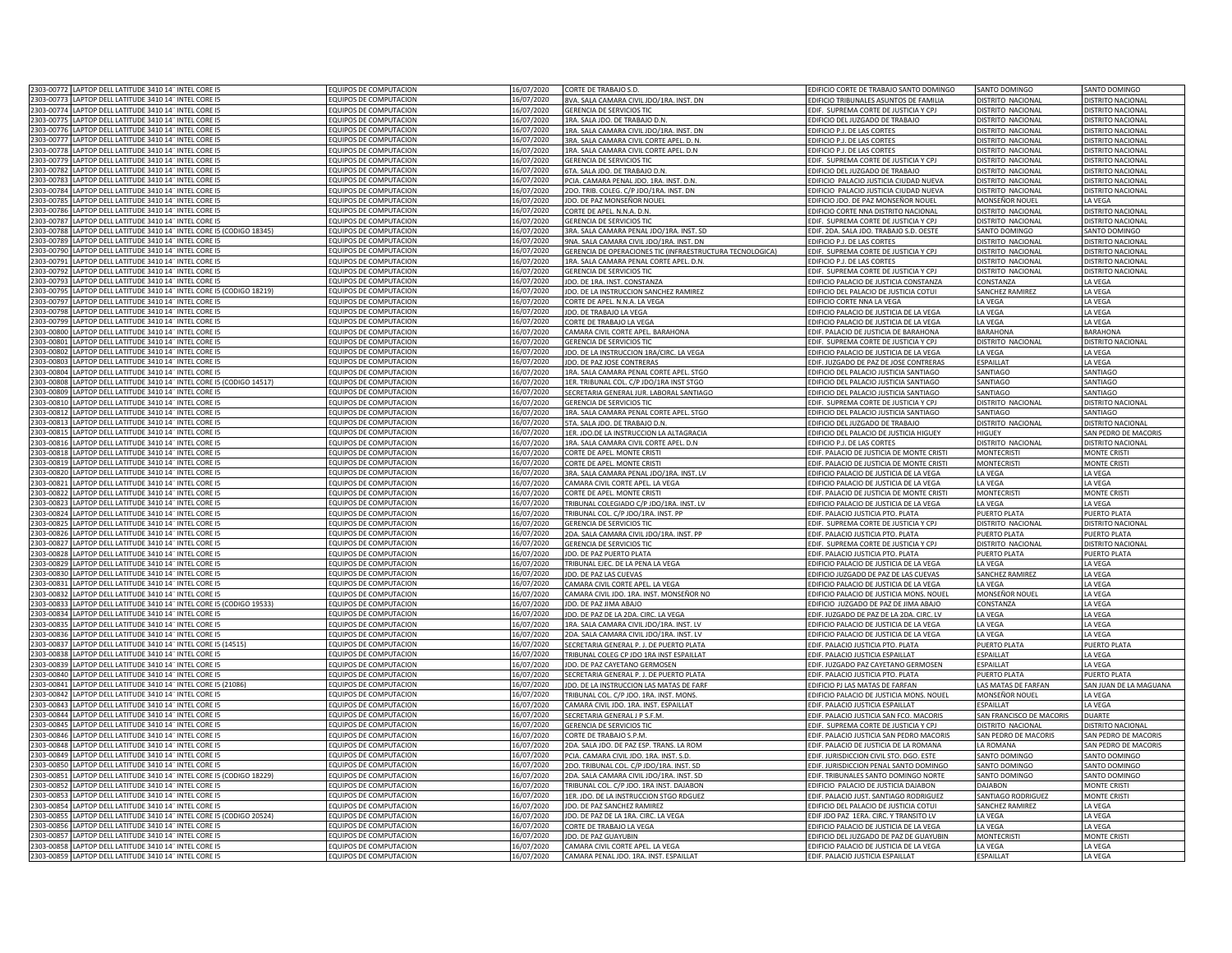|            | 2303-00860 LAPTOP DELL LATITUDE 3410 14" INTEL CORE I5                | EQUIPOS DE COMPUTACION        | 6/07/2020  | GERENCIA DE SERVICIOS TIC                | EDIF. SUPREMA CORTE DE JUSTICIA Y CPJ     | DISTRITO NACIONAL        | DISTRITO NACIONAL      |
|------------|-----------------------------------------------------------------------|-------------------------------|------------|------------------------------------------|-------------------------------------------|--------------------------|------------------------|
|            | 2303-00861 LAPTOP DELL LATITUDE 3410 14" INTEL CORE I5                | EQUIPOS DE COMPUTACION        | 16/07/2020 | TRIBUNAL COLEG. C/P JDO. 1RA.INST. SANCH | EDIFICIO DEL PALACIO DE JUSTICIA COTUI    | SANCHEZ RAMIREZ          | LA VEGA                |
|            | 2303-00862 LAPTOP DELL LATITUDE 3410 14" INTEL CORE I5 (CODIGO 19714) | EQUIPOS DE COMPUTACION        | 16/07/2020 | JDO. DE PAZ ESPAILLAT                    | EDIF. PALACIO JUSTICIA ESPAILLAT          | ESPAILLAT                | LA VEGA                |
| 2303-00863 | LAPTOP DELL LATITUDE 3410 14" INTEL CORE I5                           | EQUIPOS DE COMPUTACION        | 16/07/2020 |                                          |                                           | SANCHEZ RAMIREZ          |                        |
|            |                                                                       |                               |            | TRIBUNAL COLEG. C/P JDO. 1RA.INST. SANCH | EDIFICIO DEL PALACIO DE JUSTICIA COTUI    |                          | LA VEGA                |
| 2303-00864 | LAPTOP DELL LATITUDE 3410 14" INTEL CORE I5                           | EQUIPOS DE COMPUTACION        | 6/07/2020  | AMARA PENAL CORTE APEL. LA VEGA          | EDIFICIO PALACIO DE JUSTICIA DE LA VEGA   | LA VEGA                  | LA VEGA                |
| 2303-00865 | LAPTOP DELL LATITUDE 3410 14" INTEL CORE IS                           | FOUIPOS DE COMPUTACION        | 6/07/2020  | RIBUNAL COLEG. C/P JDO. 1RA.INST. SANCH  | EDIFICIO DEL PALACIO DE IUSTICIA COTUI    | SANCHEZ RAMIREZ          | LA VEGA                |
| 2303-00866 | LAPTOP DELL LATITUDE 3410 14" INTEL CORE I5                           | <b>QUIPOS DE COMPUTACION</b>  | 6/07/2020  | ERENCIA DE SERVICIOS TIC                 | EDIF. SUPREMA CORTE DE JUSTICIA Y CPJ     | DISTRITO NACIONAL        | DISTRITO NACIONAL      |
| 2303-00867 | LAPTOP DELL LATITUDE 3410 14" INTEL CORE I5                           | <b>QUIPOS DE COMPUTACION</b>  | 16/07/2020 | ORTE DE APEL. N.N.A. LA VEGA             | EDIFICIO CORTE NNA LA VEGA                | A VEGA                   | LA VEGA                |
| 2303-00868 | APTOP DELL LATITUDE 3410 14" INTEL CORE I5 (CODIGO 19759)             | <b>QUIPOS DE COMPUTACION</b>  | 6/07/2020  | DO. DE PAZ ARENOSO                       | EDIFICIO DEL JUZGADO DE PAZ DE ARENOSO    | SAN FRANCISCO DE MACORIS | DUARTE                 |
| 2303-00869 | LAPTOP DELL LATITUDE 3410 14" INTEL CORE I5                           | EQUIPOS DE COMPUTACION        | 6/07/2020  | 1ER. JDO. DE LA INSTRUCCION DUARTE       | EDIF. PALACIO JUSTICIA SAN FCO. MACORIS   | SAN FRANCISCO DE MACORIS | DUARTE                 |
|            | 2303-00870 LAPTOP DELL LATITUDE 3410 14" INTEL CORE I5                | EQUIPOS DE COMPUTACION        | 16/07/2020 | CAMARA CIVIL CORTE APEL. LA VEGA         | EDIFICIO PALACIO DE JUSTICIA DE LA VEGA   | LA VEGA                  | LA VEGA                |
| 2303-00871 | LAPTOP DELL LATITUDE 3410 14" INTEL CORE I5                           | EQUIPOS DE COMPUTACION        | 16/07/2020 | 1RA. SALA JDO. DE PAZ ESP/TRANS. JARABAC | EDIFICIO JUZGADO DE PAZ DE JARABACOA      | CONSTANZA                | LA VEGA                |
|            |                                                                       |                               |            |                                          |                                           | SANTIAGO                 | SANTIAGO               |
| 2303-00873 | LAPTOP DELL LATITUDE 3410 14" INTEL CORE I5 (CODIGO 8815)             | EQUIPOS DE COMPUTACION        | 16/07/2020 | JDO. DE PAZ SAN JOSE DE LAS MATAS        | EDIFICIO JUZG. PAZ SAN JOSE DE LAS MATAS  |                          |                        |
| 2303-00874 | LAPTOP DELL LATITUDE 3410 14" INTEL CORE I5                           | EQUIPOS DE COMPUTACION        | 16/07/2020 | IDO. DE PAZ HERMANAS MIRABAL             | EDIFICIO DEL PALACIO DE JUSTICIA SALCEDO  | SALCEDO                  | DUARTE                 |
| 2303-00875 | LAPTOP DELL LATITUDE 3410 14" INTEL CORE I5                           | <b>QUIPOS DE COMPUTACION</b>  | 16/07/2020 | 1ER. TRIB. COLEG. C/P JDO/1RA. INST. SFM | EDIF. PALACIO JUSTICIA SAN FCO. MACORIS   | SAN FRANCISCO DE MACORIS | DUARTE                 |
| 2303-00876 | LAPTOP DELL LATITUDE 3410 14" INTEL CORE I5                           | <b>QUIPOS DE COMPUTACION</b>  | 16/07/2020 | 1ER. TRIB. COLEG. C/P JDO/1RA. INST. SFM | EDIF. PALACIO JUSTICIA SAN FCO. MACORIS   | SAN FRANCISCO DE MACORIS | DUARTE                 |
| 2303-00877 | LAPTOP DELL LATITUDE 3410 14" INTEL CORE I5                           | OUIPOS DE COMPUTACION         | 6/07/2020  | TRIBUNAL EJEC. SANCION ADOLES. S.F.M.    | EDIF. PALACIO JUSTICIA SAN FCO. MACORIS   | SAN FRANCISCO DE MACORIS | DUARTE                 |
| 2303-00878 | LAPTOP DELL LATITUDE 3410 14" INTEL CORE I5                           | EQUIPOS DE COMPUTACION        | 6/07/2020  | ORTE DE TRABAJO S.F.M.                   | EDIF. PALACIO JUSTICIA SAN FCO. MACORIS   | SAN FRANCISCO DE MACORIS | DUARTE                 |
|            | 2303-00879 LAPTOP DELL LATITUDE 3410 14" INTEL CORE I5                | EQUIPOS DE COMPUTACION        | 16/07/2020 | CAMARA PENAL CORTE APEL. S.J.M.          | EDIF. PALACIO JUSTICIA SAN JUAN MAGUANA   | SAN JUAN DE LA MAGUANA   | SAN JUAN DE LA MAGUANA |
|            |                                                                       |                               |            |                                          |                                           |                          |                        |
| 2303-00880 | LAPTOP DELL LATITUDE 3410 14" INTEL CORE I5                           | EQUIPOS DE COMPUTACION        | 16/07/2020 | TRIBUNAL N.N.A. S.J.M.                   | EDIFICIO TRIBUNAL NNA S.J.M.              | SAN JUAN DE LA MAGUANA   | SAN JUAN DE LA MAGUANA |
| 2303-00881 | LAPTOP DELL LATITUDE 3410 14" INTEL CORE I5 (CODIGO 15107)            | EQUIPOS DE COMPUTACION        | 16/07/2020 | IDO. DE PAZ LAS GUARANAS                 | EDIF. JUZGADO DE PAZ DE LAS GUARANAS      | SAN FRANCISCO DE MACORIS | DUARTE                 |
| 2303-00882 | LAPTOP DELL LATITUDE 3410 14" INTEL CORE I5                           | <b>QUIPOS DE COMPUTACION</b>  | 6/07/2020  | AMARA CIVIL CORTE APEL. S.J.M.           | EDIF. PALACIO JUSTICIA SAN JUAN MAGUANA   | SAN JUAN DE LA MAGUANA   | SAN JUAN DE LA MAGUANA |
| 2303-00883 | LAPTOP DELL LATITUDE 3410 14" INTEL CORE I5                           | <b>COUIPOS DE COMPUTACION</b> | 6/07/2020  | AMARA PENAL CORTE APEL, S.F.M.           | FDIE, PALACIO ILISTICIA SAN FCO, MACORIS  | SAN FRANCISCO DE MACORIS | <b>DUARTE</b>          |
| 2303-00886 | APTOP DELL LATITUDE 3410 14" INTEL CORE I5                            | QUIPOS DE COMPUTACION         | 6/07/2020  | 1ER. TRIB. COLEG. C/P JDO/1RA. INST. SFM | EDIE, PALACIO JUSTICIA SAN ECO, MACORIS   | SAN FRANCISCO DE MACORIS | DUARTE                 |
| 2303-00887 | APTOP DELL LATITUDE 3410 14" INTEL CORE I5 (CODIGO 16407)             | OUIPOS DE COMPUTACION         | 6/07/2020  | DO. DE PAZ QUISQUEYA                     | EDIFICIO JUZGADO DE PAZ DE QUISQUEYA      | SAN PEDRO DE MACORIS     | SAN PEDRO DE MACORIS   |
| 2303-00888 | APTOP DELL LATITUDE 3410 14" INTEL CORE I5                            | OUIPOS DE COMPUTACION         | 6/07/2020  | ORTE DE APEL. N.N.A. S.P.M.              | FDIFICIO TRIBUNAL NNA S.P.M.              | SAN PEDRO DE MACORIS     | SAN PEDRO DE MACORIS   |
| 2303-00889 | LAPTOP DELL LATITUDE 3410 14" INTEL CORE I5                           | EQUIPOS DE COMPUTACION        | 6/07/2020  | GERENCIA DE SERVICIOS TIC                | EDIF. SUPREMA CORTE DE JUSTICIA Y CPJ     | DISTRITO NACIONAL        | DISTRITO NACIONAL      |
| 2303-00890 |                                                                       | EQUIPOS DE COMPUTACION        |            |                                          |                                           |                          |                        |
|            | LAPTOP DELL LATITUDE 3410 14" INTEL CORE I5                           |                               | 16/07/2020 | DO. DE PAZ LOS LLANO:                    | EDIFICIO JUZGADO DE PAZ DE LOS LLANOS     | SAN PEDRO DE MACORIS     | SAN PEDRO DE MACORIS   |
| 2303-00891 | LAPTOP DELL LATITUDE 3410 14" INTEL CORE I5 (CODIGO 5196)             | EQUIPOS DE COMPUTACION        | 16/07/2020 | 4TO. TRIBUNAL COLEG.C/P JDO/1RA INST STG | EDIFICIO DEL PALACIO JUSTICIA SANTIAGO    | SANTIAGO                 | SANTIAGO               |
| 2303-0089  | LAPTOP DELL LATITUDE 3410 14" INTEL CORE I5 (CODIGO 18346)            | EQUIPOS DE COMPUTACION        | 16/07/2020 | 5TA, SALA CAMARA CIVIL JDO/1RA INST STGC | EDIFICIO DEL PALACIO JUSTICIA SANTIAGO    | SANTIAGO                 | SANTIAGO               |
| 2303-0089  | LAPTOP DELL LATITUDE 3410 14" INTEL CORE IS                           | FOUIPOS DE COMPUTACION        | 16/07/2020 | TRIBUNAL FIFC, SANCION ADOLES, SANTIAGO  | <b>EDIFICIO TRIBUNAL NNA SANTIAGO</b>     | SANTIAGO                 | SANTIAGO               |
| 2303-00896 | LAPTOP DELL LATITUDE 3410 14" INTEL CORE I5                           | EQUIPOS DE COMPUTACION        | 16/07/2020 | <b>GERENCIA DE SERVICIOS TIC</b>         | EDIF. SUPREMA CORTE DE JUSTICIA Y CP.     | DISTRITO NACIONAL        | DISTRITO NACIONAL      |
| 2303-0089  | LAPTOP DELL LATITUDE 3410 14" INTEL CORE IS                           | EQUIPOS DE COMPUTACION        | 16/07/2020 | GERENCIA DE SERVICIOS TIC                | EDIF. SUPREMA CORTE DE JUSTICIA Y CP.     | DISTRITO NACIONAL        | DISTRITO NACIONAL      |
| 2303-0089  | LAPTOP DELL LATITUDE 3410 14" INTEL CORE I5                           | FOUIPOS DE COMPUTACION        | 16/07/2020 | GERENCIA DE SERVICIOS TIO                | EDIF. SUPREMA CORTE DE JUSTICIA Y CPJ     | DISTRITO NACIONAL        | DISTRITO NACIONAL      |
| 2303-00899 | LAPTOP DELL LATITUDE 3410 14" INTEL CORE I5                           | EQUIPOS DE COMPUTACION        | 16/07/2020 | <b>GERENCIA DE SERVICIOS TIC</b>         |                                           |                          | DISTRITO NACIONAL      |
|            |                                                                       |                               |            |                                          | EDIF. SUPREMA CORTE DE JUSTICIA Y CPJ     | DISTRITO NACIONAL        |                        |
| 2303-00900 | LAPTOP DELL LATITUDE 3410 14" INTEL CORE I5                           | EQUIPOS DE COMPUTACION        | 16/07/2020 | CAMARA CIVIL CORTE APEL. S.J.M.          | EDIF. PALACIO JUSTICIA SAN JUAN MAGUANA   | SAN JUAN DE LA MAGUANA   | SAN JUAN DE LA MAGUANA |
| 2303-00901 | LAPTOP DELL LATITUDE 3410 14" INTEL CORE I5                           | EQUIPOS DE COMPUTACION        | 16/07/2020 | 1ER. JDO. DE LA INSTRUCCION S.P.M.       | EDIF. PALACIO JUSTICIA SAN PEDRO MACORIS  | SAN PEDRO DE MACORIS     | SAN PEDRO DE MACORIS   |
| 2303-00902 | LAPTOP DELL LATITUDE 3410 14" INTEL CORE I5                           | EQUIPOS DE COMPUTACION        | 16/07/2020 | CAMARA PENAL CORTE APEL. S.P.M.          | EDIF. PALACIO JUSTICIA SAN PEDRO MACORIS  | SAN PEDRO DE MACORIS     | SAN PEDRO DE MACORIS   |
| 2303-00903 | LAPTOP DELL LATITUDE 3410 14" INTEL CORE I5                           | <b>QUIPOS DE COMPUTACION</b>  | 6/07/2020  | AMARA PENAL JDO. 1RA. INST. S.J.M.       | EDIF. PALACIO JUSTICIA SAN JUAN MAGUANA   | SAN JUAN DE LA MAGUANA   | SAN JUAN DE LA MAGUANA |
| 2303-00904 | LAPTOP DELL LATITUDE 3410 14" INTEL CORE I5                           | EQUIPOS DE COMPUTACION        | 6/07/2020  | AMARA PENAL CORTE APEL. S.J.M.           | EDIF. PALACIO JUSTICIA SAN JUAN MAGUANA   | SAN JUAN DE LA MAGUANA   | SAN JUAN DE LA MAGUANA |
| 2303-00905 | LAPTOP DELL LATITUDE 3410 14" INTEL CORE I5 (CODIGO 19295)            | <b>QUIPOS DE COMPUTACION</b>  | 6/07/2020  | CIA. JDO. DE TRABAJO SANTIAGO            | EDIFICIO DEL PALACIO JUSTICIA SANTIAGO    | SANTIAGO                 | SANTIAGO               |
| 2303-00906 | APTOP DELL LATITUDE 3410 14" INTEL CORE I5                            | <b>QUIPOS DE COMPUTACION</b>  | 6/07/2020  | IRA. SALA CAMARA PENAL CORTE APEL. STGO  | EDIFICIO DEL PALACIO JUSTICIA SANTIAGO    | SANTIAGO                 | SANTIAGO               |
| 2303-00907 | LAPTOP DELL LATITUDE 3410 14" INTEL CORE I5                           | EQUIPOS DE COMPUTACION        | 6/07/2020  |                                          |                                           |                          |                        |
|            |                                                                       |                               |            | 1RA. SALA TRIBUNAL EJEC. DE LA PENA STGO | EDIFICIO DEL PALACIO JUSTICIA SANTIAGO    | SANTIAGO                 | SANTIAGO               |
| 2303-00908 | LAPTOP DELL LATITUDE 3410 14" INTEL CORE I5                           | EQUIPOS DE COMPUTACION        | 6/07/2020  | <b>IDO. DE PAZ TAMAYO</b>                | EDIFICIO DEL JUZGADO DE PAZ DE TAMAYO     | <b>BAHORUCO</b>          | <b>BARAHONA</b>        |
|            | 2303-00909 LAPTOP DELL LATITUDE 3410 14" INTEL CORE I5                | EQUIPOS DE COMPUTACION        | 16/07/2020 | CAMARA CIVIL CORTE APEL. BARAHONA        | EDIF. PALACIO DE JUSTICIA DE BARAHONA     | <b>BARAHONA</b>          | <b>BARAHONA</b>        |
|            | 2303-00910 LAPTOP DELL LATITUDE 3410 14" INTEL CORE I5                | EQUIPOS DE COMPUTACION        | 16/07/2020 | 2DA. SALA CAMARA PENAL JDO. 1RA. INST. B | EDIF. PALACIO DE JUSTICIA DE BARAHONA     | <b>BARAHONA</b>          | BARAHONA               |
| 2303-00911 | LAPTOP DELL LATITUDE 3410 14" INTEL CORE I5                           | EQUIPOS DE COMPUTACION        | 16/07/2020 | JDO. DE PAZ PEDERNALES                   | EDIFICIO DEL JUZGADO DE PAZ PEDERNALES    | PEDERNALES               | BARAHONA               |
| 2303-00912 | LAPTOP DELL LATITUDE 3410 14" INTEL CORE I5 (CODIGO 12772)            | EQUIPOS DE COMPUTACION        | 6/07/2020  | 2DA, SALA JDO, DE PAZ ESP, TRANS, VILLA  | EDIF. PALACIO JUSTICIA VILLA ALTAGRACIA   | <b>VILLA ALTAGRACIA</b>  | SAN CRISTOBA           |
| 2303-00913 | LAPTOP DELL LATITUDE 3410 14" INTEL CORE I5 (CODIGO 9562)             | <b>QUIPOS DE COMPUTACION</b>  | 16/07/2020 | DO. DE PAZ PARAISO                       | EDIFICIO DEL JUZGADO DE PAZ DE PARAISO    | <b>BARAHONA</b>          | BARAHONA               |
| 2303-00914 | LAPTOP DELL LATITUDE 3410 14" INTEL CORE I5                           | OUIPOS DE COMPUTACION         | 6/07/2020  | DO. JDO. DE LA INSTRUCCION PERAVIA       | EDIFICIO PALACIO DE JUSTICIA DE BANI      | PERAVIA                  | SAN CRISTOBA           |
| 2303-00915 | LAPTOP DELL LATITUDE 3410 14" INTEL CORE I5                           | EQUIPOS DE COMPUTACION        | 6/07/2020  | DA. SALA CAMARA PENAL CORTE APEL. S.C.   | EDIF. PALACIO DE JUSTICIA SAN CRISTOBAL   | <b>SAN CRISTOBAL</b>     | SAN CRISTOBAL          |
| 2303-00916 | LAPTOP DELL LATITUDE 3410 14" INTEL CORE I5                           | EQUIPOS DE COMPUTACION        | 6/07/2020  |                                          |                                           |                          |                        |
|            |                                                                       |                               |            | GERENCIA DE SERVICIOS TIC                | EDIF. SUPREMA CORTE DE JUSTICIA Y CPJ     | DISTRITO NACIONAL        | DISTRITO NACIONAL      |
| 2303-00917 | LAPTOP DELL LATITUDE 3410 14" INTEL CORE I5                           | EQUIPOS DE COMPUTACION        | 16/07/2020 | 1RA. SALA JDO. DE PAZ ESP. TRANS. S.J.M. | EDIF. PALACIO JUSTICIA SAN JUAN MAGUANA   | SAN JUAN DE LA MAGUANA   | SAN JUAN DE LA MAGUANA |
| 2303-00918 | LAPTOP DELL LATITUDE 3410 14" INTEL CORE I5 (CODIGO 19733)            | EQUIPOS DE COMPUTACION        | 16/07/2020 | JDO. DE PAZ S.J.M.                       | EDIF. PALACIO JUSTICIA SAN JUAN MAGUANA   | SAN JUAN DE LA MAGUANA   | SAN JUAN DE LA MAGUANA |
| 2303-00919 | LAPTOP DELL LATITUDE 3410 14" INTEL CORE I5                           | EQUIPOS DE COMPUTACION        | 6/07/2020  | 3ER. TRIBUNAL COLEG.C/P JDO/1RA INST STG | EDIFICIO DEL PALACIO JUSTICIA SANTIAGO    | SANTIAGO                 | SANTIAGO               |
| 2303-00920 | APTOP DELL LATITUDE 3410 14" INTEL CORE IS (CODIGO 18353)             | OUIPOS DE COMPUTACION         | 6/07/2020  | RA. SALA JDO. DE TRABAJO SANTIAGO        | EDIFICIO DEL PALACIO JUSTICIA SANTIAGO    | SANTIAGO                 | SANTIAGO               |
| 2303-00921 | APTOP DELL LATITUDE 3410 14" INTEL CORE I5                            | QUIPOS DE COMPUTACION         | 6/07/2020  | 1RA. SALA CAMARA CIVIL CORTE APEL. STGO  | DIFICIO DEL PALACIO ILISTICIA SANTIAGO    | SANTIAGO                 | SANTIAGO               |
| 2303-00922 | LAPTOP DELL LATITUDE 3410 14" INTEL CORE I5                           | <b>COUIPOS DE COMPUTACION</b> | 6/07/2020  | 2DA. SALA CAMARA PENAL CORTE APEL. STGO  | EDIFICIO DEL PALACIO JUSTICIA SANTIAGO    | SANTIAGO                 | SANTIAGO               |
| 2303-00923 | APTOP DELL LATITUDE 3410 14" INTEL CORE I5                            | OUIPOS DE COMPUTACION         | 6/07/2020  | AMARA PENAL JDO. 1RA. INST. VALVERDE     | EDIFICIO PALACIO JUSTICIA VALVERDE MAO    | <b>VAI VERDI</b>         | ANTIAGO                |
| 2303-00924 | LAPTOP DELL LATITUDE 3410 14" INTEL CORE I5                           | EQUIPOS DE COMPUTACION        | 6/07/2020  | DO. DE PAZ DE LA 1RA. CIRC. SANTIAGO     | EDIFICIO DEL PALACIO JUSTICIA SANTIAGO    | SANTIAGO                 | SANTIAGO               |
| 2303-00925 | LAPTOP DELL LATITUDE 3410 14" INTEL CORE I5                           | EQUIPOS DE COMPUTACION        | 16/07/2020 | <b>GERENCIA DE SERVICIOS TIC</b>         | EDIF. SUPREMA CORTE DE JUSTICIA Y CPJ     | DISTRITO NACIONAL        | DISTRITO NACIONAL      |
|            |                                                                       |                               |            |                                          |                                           |                          |                        |
| 2303-00926 | LAPTOP DELL LATITUDE 3410 14" INTEL CORE I5 (CODIGO 18352)            | EQUIPOS DE COMPUTACION        | 16/07/2020 | TRIBUNAL COL. C/P JDO. 1RA. INST. LA ALT | EDIFICIO DEL PALACIO DE JUSTICIA HIGUEY   | HIGUEY                   | SAN PEDRO DE MACORIS   |
| 2303-00927 | LAPTOP DELL LATITUDE 3410 14" INTEL CORE IS                           | <b>EQUIPOS DE COMPUTACION</b> | 16/07/2020 | CAMARA CIVIL CORTE APEL. BARAHONA        | FDIF. PALACIO DE IUSTICIA DE BARAHONA     | <b>BARAHONA</b>          | RARAHONA               |
| 2303-00928 | LAPTOP DELL LATITUDE 3410 14" INTEL CORE I5                           | <b>FOUIPOS DE COMPUTACION</b> | 16/07/2020 | <b>CAMARA CIVIL CORTE APEL. BARAHONA</b> | FDIF. PALACIO DE IUSTICIA DE BARAHONA     | <b>BARAHONA</b>          | <b>BARAHONA</b>        |
| 2303-00929 | LAPTOP DELL LATITUDE 3410 14" INTEL CORE I5                           | FOUIPOS DE COMPUTACION        | 16/07/2020 | 1ER. JDO. DE LA INSTRUCCION LA ROMANA    | EDIF. PALACIO DE JUSTICIA DE LA ROMANA    | <b>I A ROMANA</b>        | SAN PEDRO DE MACORIS   |
| 2303-00930 | LAPTOP DELL LATITUDE 3410 14" INTEL CORE I5 (CODIGO 18220)            | EQUIPOS DE COMPUTACION        | 16/07/2020 | AMARA CIVIL IDO, 1RA, INST. LA ALTAGRA   | EDIFICIO DEL PALACIO DE IUSTICIA HIGUEY   | HIGUFY                   | SAN PEDRO DE MACORIS   |
| 2303-00931 | LAPTOP DELL LATITUDE 3410 14" INTEL CORE I5 (CODIGO 20514)            | <b>FOUIPOS DE COMPUTACION</b> | 16/07/2020 | DO. DE PAZ LAGUNA DE NISIBON             | EDIFICIO JUZG. DE PAZ LAGUNA DE NISIBON   | HIGUEY                   | SAN PEDRO DE MACORIS   |
| 2303-00933 | LAPTOP DELL LATITUDE 3410 14" INTEL CORE I5 (CODIGO 19290)            | EQUIPOS DE COMPUTACION        | 16/07/2020 | 3RA. SALA JDO. DE PAZ ESP. TRANS. LA ALT | EDIF. JUZGADO PAZ DE TRANSITO LA ALTAG    | HIGUEY                   | SAN PEDRO DE MACORIS   |
|            |                                                                       |                               |            |                                          |                                           |                          |                        |
| 2303-00934 | LAPTOP DELL LATITUDE 3410 14" INTEL CORE I5                           | EQUIPOS DE COMPUTACION        | 16/07/2020 | CAMARA CIVIL JDO. 1RA. INST. LA ROMANA   | EDIF. PALACIO DE JUSTICIA DE LA ROMANA    | LA ROMANA                | SAN PEDRO DE MACORIS   |
| 2303-00935 | LAPTOP DELL LATITUDE 3410 14" INTEL CORE IS (CODIGO 20510)            | <b>EQUIPOS DE COMPUTACION</b> | 16/07/2020 | <b>DO. DE PAZ EL SEIBO</b>               | EDIFICIO PALACIO DE JUSTICIA DE EL SEIBO  | EL SEYBO                 | SAN PEDRO DE MACORIS   |
| 2303-00936 | LAPTOP DELL LATITUDE 3410 14" INTEL CORE I5 (CODIGO 18348)            | EQUIPOS DE COMPUTACION        | 16/07/2020 | IDO. DE LA INSTRUCCION HATO MAYOR        | EDIF. PALACIO DE JUSTICIA HATO MAYOR      | <b>HATO MAYOR</b>        | SAN PEDRO DE MACORIS   |
| 2303-00938 | LAPTOP DELL LATITUDE 3410 14" INTEL CORE I5                           | EQUIPOS DE COMPUTACION        | 6/07/2020  | 1RA. SALA CAMARA PENAL CORTE APEL.S.D.   | EDIF. CORTE PENAL STO. DGO. (LOS MAMEYES) | SANTO DOMINGO            | SANTO DOMINGO          |
| 2303-00939 | LAPTOP DELL LATITUDE 3410 14" INTEL CORE IS (CODIGO 19296)            | FOUIPOS DE COMPUTACION        | 6/07/2020  | CIA. JDO, DE TRABAJO STO. DGO.           | EDIFICIO CORTE DE TRABAJO SANTO DOMINGO   | SANTO DOMINGO            | SANTO DOMINGO          |
| 2303-00940 | LAPTOP DELL LATITUDE 3410 14" INTEL CORE I5                           | <b>QUIPOS DE COMPUTACION</b>  | 6/07/2020  | ORTE DE TRABAJO S.P.M.                   | EDIF. PALACIO JUSTICIA SAN PEDRO MACORIS  | SAN PEDRO DE MACORIS     | SAN PEDRO DE MACORIS   |
| 2303-00941 | LAPTOP DELL LATITUDE 3410 14" INTEL CORE I5                           | OUIPOS DE COMPUTACION         | 6/07/2020  | AMARA CIVIL CORTE APEL. S.P.M.           | EDIF. PALACIO JUSTICIA SAN PEDRO MACORIS  | SAN PEDRO DE MACORIS     | SAN PEDRO DE MACORIS   |
|            | 2303-00942 LAPTOP DELL LATITUDE 3410 14" INTEL CORE I5                | <b>QUIPOS DE COMPUTACION</b>  | 6/07/2020  | CAMARA CIVIL CORTE APEL. S.P.M.          | EDIF. PALACIO JUSTICIA SAN PEDRO MACORIS  | SAN PEDRO DE MACORIS     | SAN PEDRO DE MACORIS   |
|            | 2303-00943 LAPTOP DELL LATITUDE 3410 14" INTEL CORE I5                | EQUIPOS DE COMPUTACION        | 16/07/2020 | TRIBUNAL N.N.A. 1RA. SALA PENAL S.P.M.   | EDIFICIO TRIBUNAL NNA S.P.M.              | SAN PEDRO DE MACORIS     | SAN PEDRO DE MACORIS   |
|            |                                                                       |                               |            |                                          |                                           |                          |                        |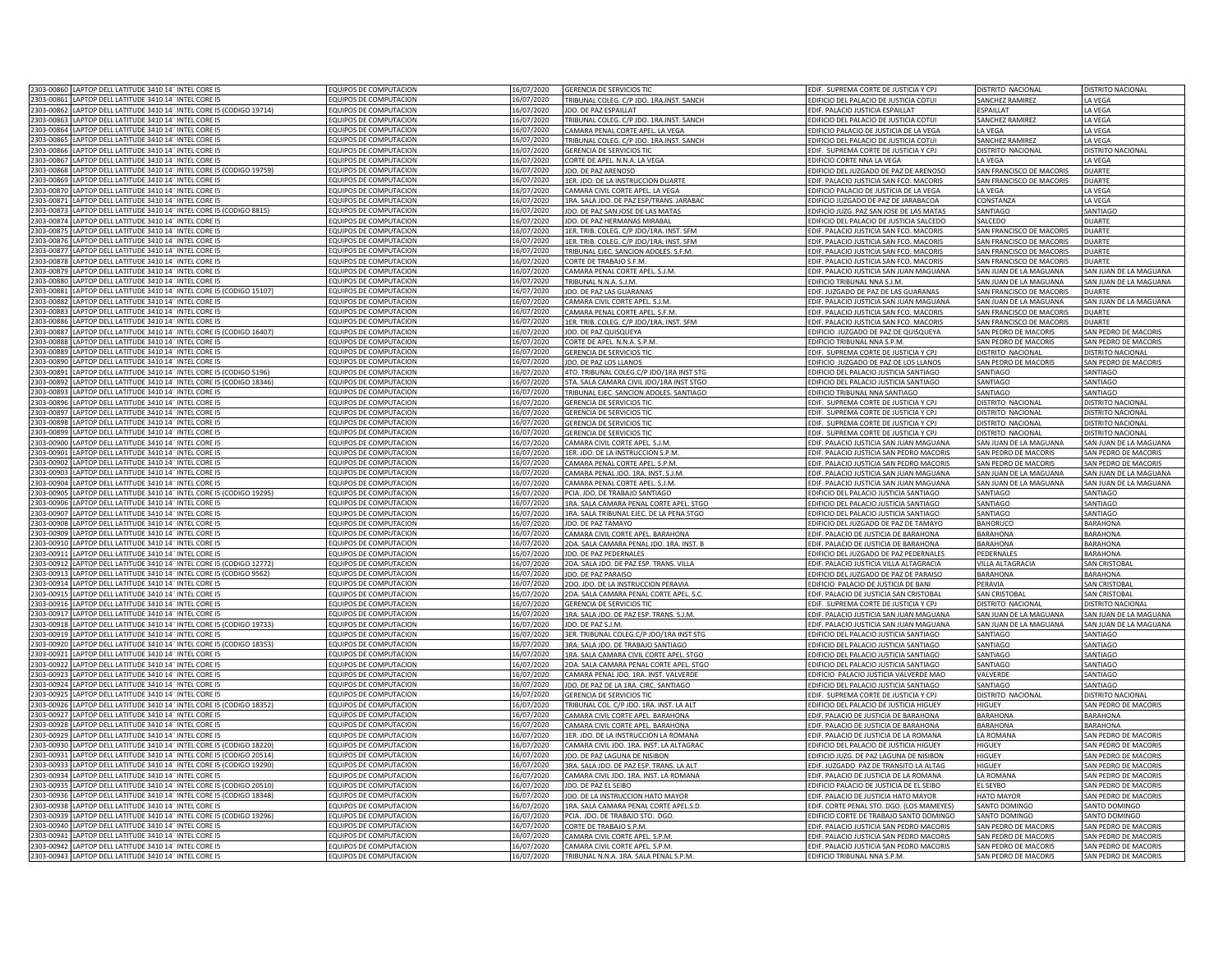| 2303-00944 LAPTOP DELL LATITUDE 3410 14" INTEL CORE I5                   | EQUIPOS DE COMPUTACION        | 16/07/2020 | 2DA. SALA CAMARA PENAL CORTE APEL.S.D    | EDIF. CORTE PENAL STO. DGO. (LOS MAMEYES) | SANTO DOMINGO           | SANTO DOMINGO            |
|--------------------------------------------------------------------------|-------------------------------|------------|------------------------------------------|-------------------------------------------|-------------------------|--------------------------|
| 2303-00945 LAPTOP DELL LATITUDE 3410 14" INTEL CORE I5                   | EQUIPOS DE COMPUTACION        | 16/07/2020 | JDO. DE PAZ OVIEDO                       | EDIFICIO JUZGADO DE PAZ DE OVIEDO         | PEDERNALES              | <b>BARAHONA</b>          |
|                                                                          |                               |            |                                          |                                           |                         |                          |
| 2303-00946 LAPTOP DELL LATITUDE 3410 14" INTEL CORE I5                   | EQUIPOS DE COMPUTACION        | 16/07/2020 | 1ER. JDO. DE LA INSTRUCCION STGO RDGUEZ  | EDIF. PALACIO JUST. SANTIAGO RODRIGUEZ    | SANTIAGO RODRIGUEZ      | <b>MONTE CRISTI</b>      |
| 2303-00947 LAPTOP DELL LATITUDE 3410 14" INTEL CORE I5                   | EQUIPOS DE COMPUTACION        | 16/07/2020 | CAMARA PENAL JDO. 1RA. INST. LA ROMANA   | EDIF. PALACIO DE JUSTICIA DE LA ROMANA    | LA ROMANA               | SAN PEDRO DE MACORIS     |
| 2303-00948 LAPTOP DELL LATITUDE 3410 14" INTEL CORE I5                   | EQUIPOS DE COMPUTACION        | 16/07/2020 | IDO. DE PAZ GUAYMATE                     | EDIFICIO DEL JUZGADO DE PAZ DE GUAYMATE   | A ROMANA                | SAN PEDRO DE MACORIS     |
| 2303-00949 LAPTOP DELL LATITUDE 3410 14" INTEL CORE I5 (CODIGO 19292)    | FOUIPOS DE COMPUTACION        | 16/07/2020 | JDO. DE PAZ HATO MAYOR                   | EDIF, PALACIO DE JUSTICIA HATO MAYOR      | <b>HATO MAYOR</b>       | SAN PEDRO DE MACORIS     |
| 2303-00950 LAPTOP DELL LATITUDE 3410 14" INTEL CORE I5                   | EQUIPOS DE COMPUTACION        | 16/07/2020 | 4TO. TRIBUNAL COLEG.C/P JDO/1RA INST STG | EDIFICIO DEL PALACIO JUSTICIA SANTIAGO    | SANTIAGO                | SANTIAGO                 |
| 2303-00951<br>APTOP DELL LATITUDE 3410 14" INTEL CORE I5                 | EQUIPOS DE COMPUTACION        | 6/07/2020  | CAMARA PENAL CORTE APEL. BARAHONA        | EDIF. PALACIO DE JUSTICIA DE BARAHONA     | <b>BARAHONA</b>         | <b>BARAHONA</b>          |
| 2303-00953<br>APTOP DELL LATITUDE 3410 14" INTEL CORE I5 (CODIGO 19285)  | EQUIPOS DE COMPUTACION        | 6/07/2020  | JDO. DE PAZ SABANA DE LA MAR             | EDIF. JUZGADO PAZ DE SABANA DE LA MAR     | ΙΑΤΟ ΜΑΥΩΡ              | AN PEDRO DE MACORIS      |
| 2303-00954 LAPTOP DELL LATITUDE 3410 14" INTEL CORE I5                   | EQUIPOS DE COMPUTACION        | 16/07/2020 | JDO. 1RA. INST. BAHORUCO                 | EDIF. PALACIO DE JUSTICIA DE NEIBA        | AHORUCO                 | <b>BARAHONA</b>          |
|                                                                          | EQUIPOS DE COMPUTACION        |            |                                          |                                           |                         |                          |
| 2303-00955 LAPTOP DELL LATITUDE 3410 14" INTEL CORE I5                   |                               | 16/07/2020 | CAMARA CIVIL CORTE APEL. S.P.M.          | EDIF. PALACIO JUSTICIA SAN PEDRO MACORIS  | SAN PEDRO DE MACORIS    | SAN PEDRO DE MACORIS     |
| LAPTOP DELL LATITUDE 3410 14" INTEL CORE I5<br>2303-00956                | EQUIPOS DE COMPUTACION        | 16/07/2020 | JDO. DE PAZ TABARA ARRIBA                | EDIF. JUZGADO DE PAZ DE TABARA ARRIBA     | A7UA                    | <b>SAN CRISTOBAL</b>     |
| 2303-00957<br>LAPTOP DELL LATITUDE 3410 14" INTEL CORE I5                | EQUIPOS DE COMPUTACION        | 16/07/2020 | CAMARA CIVIL CORTE APEL. S.J.M.          | EDIF. PALACIO JUSTICIA SAN JUAN MAGUANA   | SAN JUAN DE LA MAGUANA  | SAN JUAN DE LA MAGUANA   |
| LAPTOP DELL LATITUDE 3410 14" INTEL CORE IS<br>2303-00958                | EQUIPOS DE COMPUTACION        | 16/07/2020 | 2DA. SALA JDO. DE TRABAJO S.P.M.         | EDIF. PALACIO JUSTICIA SAN PEDRO MACORIS  | SAN PEDRO DE MACORIS    | SAN PEDRO DE MACORIS     |
| 2303-00959<br>LAPTOP DELL LATITUDE 3410 14" INTEL CORE I5                | EQUIPOS DE COMPUTACION        | 16/07/2020 | OFICJUEZ COORDJDO.DE LA INSTRUCCION SD   | EDIF, JURISDICCION PENAL SANTO DOMINGO    | <b>SANTO DOMINGO</b>    | SANTO DOMINGO            |
| 2303-00960<br>LAPTOP DELL LATITUDE 3410 14" INTEL CORE I5                | EQUIPOS DE COMPUTACION        | 16/07/2020 | 2DO. TRIBUNAL COL. C/P JDO/1RA. INST. SD | EDIF. JURISDICCION PENAL SANTO DOMINGO    | <b>SANTO DOMINGO</b>    | SANTO DOMINGO            |
| LAPTOP DELL LATITUDE 3410 14" INTEL CORE I5<br>2303-00961                | EQUIPOS DE COMPUTACION        | 16/07/2020 | 3RA.SALA TSA                             | EDIFICIO P.J. DE LAS CORTES               | DISTRITO NACIONAL       | DISTRITO NACIONAL        |
| 2303-00962 LAPTOP DELL LATITUDE 3410 14" INTEL CORE I5                   | EQUIPOS DE COMPUTACION        | 16/07/2020 | 2DA. SALA CAMARA PENAL CORTE APEL.S.D.   | EDIF. CORTE PENAL STO. DGO. (LOS MAMEYES) | SANTO DOMINGO           | SANTO DOMINGO            |
| LAPTOP DELL LATITUDE 3410 14" INTEL CORE I5 (CODIGO 10242)<br>2303-00963 | EQUIPOS DE COMPUTACION        | 16/07/2020 | OFIC. COORD. JDO. DE LA INSTRUCCION D.N. | EDIFICIO PALACIO JUSTICIA CIUDAD NUEVA    | DISTRITO NACIONAL       | <b>DISTRITO NACIONAL</b> |
| 2303-00964                                                               |                               |            |                                          |                                           |                         |                          |
| LAPTOP DELL LATITUDE 3410 14" INTEL CORE I5                              | EQUIPOS DE COMPUTACION        | 16/07/2020 | CORTE DE APELACION N. N. A. STO. DGO.    | EDIF. JURISDICCION NNA SANTO DOMINGO      | SANTO DOMINGO           | SANTO DOMINGO            |
| 2303-00965<br>LAPTOP DELL LATITUDE 3410 14" INTEL CORE I5                | EQUIPOS DE COMPUTACION        | 16/07/2020 | <b>GERENCIA DE SERVICIOS TIC</b>         | EDIF. SUPREMA CORTE DE JUSTICIA Y CPJ     | DISTRITO NACIONAL       | DISTRITO NACIONAL        |
| 2303-00966<br>LAPTOP DELL LATITUDE 3410 14" INTEL CORE I5                | QUIPOS DE COMPUTACION         | 16/07/2020 | OFIC. COORD. JDO. DE LA INSTRUCCION D.N. | EDIFICIO PALACIO JUSTICIA CIUDAD NUEVA    | DISTRITO NACIONAL       | <b>JISTRITO NACIONAL</b> |
| 2303-00967<br>LAPTOP DELL LATITUDE 3410 14" INTEL CORE IS (CODIGO 18224) | <b>COUIPOS DE COMPUTACION</b> | 16/07/2020 | 8VO, JDO, DE LA INSTRUCCION D.N.         | EDIFICIO PALACIO JUSTICIA CIUDAD NUEVA    | DISTRITO NACIONAL       | <b>ISTRITO NACIONAL</b>  |
| 2303-00968<br>APTOP DELL LATITUDE 3410 14" INTEL CORE I5                 | OUIPOS DE COMPUTACION         | 6/07/2020  | IRA, SALA CAMARA PENAL CORTE APEL.S.D.   | EDIF, CORTE PENAL STO, DGO, (LOS MAMEYES) | SANTO DOMINGO           | <b>ANTO DOMINGO</b>      |
| 2303-00969<br>APTOP DELL LATITUDE 3410 14" INTEL CORE I5                 | <b>COUIPOS DE COMPUTACION</b> | 6/07/2020  | GERENCIA DE SERVICIOS TIC                | EDIF. SUPREMA CORTE DE JUSTICIA Y CPJ     | DISTRITO NACIONAL       | <b>ISTRITO NACIONAL</b>  |
| 2303-00970<br>APTOP DELL LATITUDE 3410 14" INTEL CORE I5 (CODIGO 7726)   | <b>COUIPOS DE COMPUTACION</b> | 6/07/2020  | 4TO, JDO, DE LA INSTRUCCION S.D.         | EDIF. JURISDICCION PENAL SANTO DOMINGO    | <b>SANTO DOMINGO</b>    | <b>SANTO DOMINGO</b>     |
| 2303-00972<br>LAPTOP DELL LATITUDE 3410 14" INTEL CORE I5                | EQUIPOS DE COMPUTACION        | 16/07/2020 | TRIBUNAL NNA HATO MAYOR                  | EDIFICIO TRIBUNAL NNA HATO MAYOR          | HATO MAYOR              | SAN PEDRO DE MACORIS     |
| LAPTOP DELL LATITUDE 3410 14" INTEL CORE I5<br>2303-00973                | EQUIPOS DE COMPUTACION        | 16/07/2020 | JDO. DE PAZ RANCHO ARRIBA                | EDIFICIO JDO. DE PAZ DE RANCHO ARRIBA     | SAN JOSE DE OCOA        | SAN CRISTOBAL            |
| 2303-00974<br>LAPTOP DELL LATITUDE 3410 14" INTEL CORE IS                | EQUIPOS DE COMPUTACION        | 16/07/2020 | 1RA, SALA JDO, DE PAZ ESP, TRANS, LA ALT | EDIF, JUZGADO PAZ DE TRANSITO LA ALTAC    | HIGUEY                  | SAN PEDRO DE MACORIS     |
| 2303-00976<br>LAPTOP DELL LATITUDE 3410 14" INTEL CORE IS (CODIGO 9252)  | EQUIPOS DE COMPUTACION        | 16/07/2020 | JDO. DE LA INSTRUCCION EL SEIBO          | EDIFICIO PALACIO DE JUSTICIA DE EL SEIBO  | EL SEYBO                | SAN PEDRO DE MACORIS     |
| 2303-00977<br>LAPTOP DELL LATITUDE 3410 14" INTEL CORE I5 (CODIGO 18351  | EQUIPOS DE COMPUTACION        | 16/07/2020 |                                          |                                           | SAN PEDRO DE MACORIS    |                          |
|                                                                          |                               |            | 1RA. SALA JDO. DE TRABAJO S.P.M.         | EDIF. PALACIO JUSTICIA SAN PEDRO MACORIS  |                         | SAN PEDRO DE MACORIS     |
| 2303-00978<br>LAPTOP DELL LATITUDE 3410 14" INTEL CORE IS (CODIGO 19297) | FOUIPOS DE COMPUTACION        | 16/07/2020 | JDO. DE PAZ LA OTRA BANDA                | EDIFICIO JDO. DE PAZ LA OTRA BANDA        | HIGUEY                  | SAN PEDRO DE MACORIS     |
| LAPTOP DELL LATITUDE 3410 14" INTEL CORE I5<br>2303-00979                | EQUIPOS DE COMPUTACION        | 16/07/2020 | <b>GERENCIA DE SERVICIOS TIC</b>         | EDIF. SUPREMA CORTE DE JUSTICIA Y CPJ     | DISTRITO NACIONAL       | DISTRITO NACIONAL        |
| 2303-00980<br>LAPTOP DELL LATITUDE 3410 14" INTEL CORE I5                | EQUIPOS DE COMPUTACION        | 16/07/2020 | CORTE DE TRABAJO S.P.M.                  | EDIF. PALACIO JUSTICIA SAN PEDRO MACORIS  | SAN PEDRO DE MACORIS    | SAN PEDRO DE MACORIS     |
| 2303-00981 LAPTOP DELL LATITUDE 3410 14" INTEL CORE I5                   | EQUIPOS DE COMPUTACION        | 16/07/2020 | CAMARA CIVIL JDO. 1RA. INST. HATO MAYOR  | EDIF. PALACIO DE JUSTICIA HATO MAYOR      | <b>HATO MAYOR</b>       | SAN PEDRO DE MACORIS     |
| 2303-00982 LAPTOP DELL LATITUDE 3410 14" INTEL CORE I5                   | EQUIPOS DE COMPUTACION        | 16/07/2020 | JDO. DE TRABAJO LA ROMANA                | EDIF. PALACIO DE JUSTICIA DE LA ROMANA    | LA ROMANA               | SAN PEDRO DE MACORIS     |
| 2303-00983<br>LAPTOP DELL LATITUDE 3410 14" INTEL CORE IS                | EQUIPOS DE COMPUTACION        | 16/07/2020 | RIBUNAL COL. C/P JDO. 1RA. INST. LA ALT  | EDIFICIO DEL PALACIO DE JUSTICIA HIGUEY   | HIGUEY                  | SAN PEDRO DE MACORIS     |
| 2303-00984<br>LAPTOP DELL LATITUDE 3410 14" INTEL CORE IS                | FOUIPOS DE COMPUTACION        | 16/07/2020 | IDO. DE LA INSTRUCCION INDEPENDENCIA     | EDIF. PALACIO DE JUSTICIA DE JIMANI       | NDEPENDENCIA            | <b>BARAHONA</b>          |
| 2303-00985<br>LAPTOP DELL LATITUDE 3410 14" INTEL CORE I5                | EQUIPOS DE COMPUTACION        | 16/07/2020 | AMARA CIVIL CORTE APFL. BARAHONA         | EDIF. PALACIO DE JUSTICIA DE BARAHONA     | <b>BARAHONA</b>         | <b>BARAHONA</b>          |
| 2303-00986<br>APTOP DELL LATITUDE 3410 14" INTEL CORE I5                 | EQUIPOS DE COMPUTACION        | 6/07/2020  | CAMARA PENAL CORTE APEL. BARAHONA        | FDIF. PALACIO DE IUSTICIA DE BARAHONA     | <b>BARAHONA</b>         | BARAHONA                 |
| 2303-00987<br>LAPTOP DELL LATITUDE 3410 14" INTEL CORE I5                | EQUIPOS DE COMPUTACION        | 6/07/2020  | PCIA. CAMARA PENAL CORTE APEL.S.D.       | EDIF. CORTE PENAL STO. DGO. (LOS MAMEYES) | <b>SANTO DOMINGO</b>    | <b>ANTO DOMINGO</b>      |
|                                                                          |                               |            |                                          |                                           |                         |                          |
| 2303-00988<br>LAPTOP DELL LATITUDE 3410 14" INTEL CORE I5                | EQUIPOS DE COMPUTACION        | 16/07/2020 | CAMARA CIVIL JDO. 1RA. INST. EL SEIBO    | EDIFICIO PALACIO DE JUSTICIA DE EL SEIBO  | L SEYBO                 | AN PEDRO DE MACORIS      |
| 2303-00989 LAPTOP DELL LATITUDE 3410 14" INTEL CORE I5                   | EQUIPOS DE COMPUTACION        | 16/07/2020 | TRIBUNAL COL. C/P JDO. 1RA. INST. S.P.M  | EDIF. PALACIO JUSTICIA SAN PEDRO MACORIS  | SAN PEDRO DE MACORIS    | SAN PEDRO DE MACORIS     |
| 2303-00990 LAPTOP DELL LATITUDE 3410 14" INTEL CORE I5                   | EQUIPOS DE COMPUTACION        | 16/07/2020 | TRIBUNAL COL. C/P JDO. 1RA. INST. BARAHO | EDIF. PALACIO DE JUSTICIA DE BARAHONA     | <b>BARAHONA</b>         | <b>BARAHONA</b>          |
| 2303-00991 LAPTOP DELL LATITUDE 3410 14" INTEL CORE I5                   | EQUIPOS DE COMPUTACION        | 16/07/2020 | PCIA. CAMARA CIVIL JDO. 1RA. INST. S.D   | EDIF. JURISDICCION CIVIL STO. DGO. ESTE   | SANTO DOMINGO           | SANTO DOMINGO            |
| 2303-00992 LAPTOP DELL LATITUDE 3410 14" INTEL CORE I5                   | EQUIPOS DE COMPUTACION        | 16/07/2020 | TRIBUNAL N.N.A. 1RA. SALA PENAL SD       | EDIF. JURISDICCION NNA SANTO DOMINGO      | SANTO DOMINGO           | SANTO DOMINGO            |
| 2303-00993<br>LAPTOP DELL LATITUDE 3410 14" INTEL CORE I5                | EQUIPOS DE COMPUTACION        | 16/07/2020 | 1RA. SALA CAMARA CIVIL CORTE APEL. S.D   | EDIF. JURISDICCION CIVIL STO. DGO. ESTE   | <b>SANTO DOMINGO</b>    | SANTO DOMINGO            |
| 2303-00994<br>LAPTOP DELL LATITUDE 3410 14" INTEL CORE I5                | EQUIPOS DE COMPUTACION        | 16/07/2020 | PCIA. CAMARA PENAL CORTE APEL.S.D        | EDIF. CORTE PENAL STO. DGO. (LOS MAMEYES) | SANTO DOMINGO           | SANTO DOMINGO            |
| 2303-00995<br>LAPTOP DELL LATITUDE 3410 14" INTEL CORE I5                | EQUIPOS DE COMPUTACION        | 16/07/2020 | 2DA, SALA CAMARA PENAL CORTE APEL, S.C   | EDIF, PALACIO DE JUSTICIA SAN CRISTOBAL   | SAN CRISTOBAL           | <b>SAN CRISTOBAL</b>     |
| 2303-00996 LAPTOP DELL LATITUDE 3410 14" INTEL CORE I5                   | EQUIPOS DE COMPUTACION        | 16/07/2020 | 1RA. SALA CAMARA PENAL CORTE APEL. S.C   | EDIF. PALACIO DE JUSTICIA SAN CRISTOBAL   | <b>SAN CRISTOBAL</b>    | <b>SAN CRISTOBAL</b>     |
| 2303-00997 LAPTOP DELL LATITUDE 3410 14" INTEL CORE I5                   | EQUIPOS DE COMPUTACION        | 16/07/2020 | TRIBUNAL COL. C/P JDO. 1RA. INST. S.C.   | EDIF. PALACIO DE JUSTICIA SAN CRISTOBAL   | SAN CRISTOBAL           | <b>SAN CRISTOBAL</b>     |
| 2303-00999<br>LAPTOP DELL LATITUDE 3410 14" INTEL CORE I5                | EQUIPOS DE COMPUTACION        | 16/07/2020 | JDO. DE PAZ ESP. TRANS. BARAHONA         | EDIF. PALACIO DE JUSTICIA DE BARAHONA     | BARAHONA                | <b>BARAHONA</b>          |
| 2303-01001<br>LAPTOP DELL LATITUDE 3410 14" INTEL CORE I5                | EQUIPOS DE COMPUTACION        |            |                                          |                                           |                         |                          |
| 2303-01002                                                               |                               | 16/07/2020 | CORTE DE APEL. N.N.A. S.C.               | EDIFICIO TRIBUNAL NNA SAN CRISTOBAL       | SAN CRISTOBAL           | SAN CRISTOBAL            |
| APTOP DELL LATITUDE 3410 14" INTEL CORE I5                               | QUIPOS DE COMPUTACION         | 6/07/2020  | RIBUNAL COL. C/P JDO. 1RA. INST. S.C.    | EDIF. PALACIO DE JUSTICIA SAN CRISTOBAL   | SAN CRISTOBAL           | SAN CRISTOBAL            |
| LAPTOP DELL LATITUDE 3410 14" INTEL CORE I5<br>2303-01003                | EQUIPOS DE COMPUTACION        | 16/07/2020 | <b>GERENCIA DE SERVICIOS TIC</b>         | FDIE. SUPREMA CORTE DE IUSTICIA Y CPI     | DISTRITO NACIONAL       | <b>DISTRITO NACIONAL</b> |
| 2303-01004<br>APTOP DELL LATITUDE 3410 14" INTEL CORE I5                 | <b>QUIPOS DE COMPUTACION</b>  | 6/07/2020  | 5TO. IDO. DE LA INSTRUCCION D.N.         | EDIFICIO PALACIO JUSTICIA CIUDAD NUEVA    | DISTRITO NACIONAL       | <b>ISTRITO NACIONAL</b>  |
| 2303-01005<br>APTOP DELL LATITUDE 3410 14" INTEL CORE I5                 | OUIPOS DE COMPUTACION         | 5/07/2020  | RA. SALA CAMARA PENAL CORTE APEL. D.N.   | <b>EDIFICIO P.J. DE LAS CORTES</b>        | DISTRITO NACIONAL       | <b>ISTRITO NACIONAL</b>  |
| 2303-01006<br>APTOP DELL LATITUDE 3410 14" INTEL CORE I5                 | OUIPOS DE COMPUTACION         | 6/07/2020  | 2DA. SALA CAMARA PENAL CORTE APEL. D.N.  | EDIFICIO P.J. DE LAS CORTES               | DISTRITO NACIONAL       | <b>ISTRITO NACIONAL</b>  |
| LAPTOP DELL LATITUDE 3410 14" INTEL CORE I5<br>2303-01007                | EQUIPOS DE COMPUTACION        | 16/07/2020 | PCIA. CAMARA CIVIL JDO/1RA. INST. DN     | EDIFICIO P.J. DE LAS CORTES               | DISTRITO NACIONAL       | <b>DISTRITO NACIONAL</b> |
| 2303-01008 LAPTOP DELL LATITUDE 3410 14" INTEL CORE I5                   | EQUIPOS DE COMPUTACION        | 16/07/2020 | <b>GERENCIA DE SERVICIOS TIO</b>         | EDIF. SUPREMA CORTE DE JUSTICIA Y CPJ     | <b>DISTRITO NACIONA</b> | <b>ISTRITO NACIONA</b>   |
| 2303-01009<br>LAPTOP DELL LATITUDE 3410 14" INTEL CORE I5                | EQUIPOS DE COMPUTACION        | 16/07/2020 | <b>GERENCIA DE SERVICIOS TIO</b>         | EDIF. SUPREMA CORTE DE JUSTICIA Y CPJ     | DISTRITO NACIONAL       | DISTRITO NACIONAL        |
| 2303-01010<br>LAPTOP DELL LATITUDE 3410 14" INTEL CORE IS                | EQUIPOS DE COMPUTACION        | 16/07/2020 | <b>GERENCIA DE SERVICIOS TIO</b>         | EDIF. SUPREMA CORTE DE JUSTICIA Y CPJ     | DISTRITO NACIONAL       | <b>DISTRITO NACIONA</b>  |
| 2303-01011<br>LAPTOP DELL LATITUDE 3410 14" INTEL CORE IS                | EQUIPOS DE COMPUTACION        | 16/07/2020 | CORTE DE TRABAJO S.P.M.                  | EDIE, PALACIO ILISTICIA SAN PEDRO MACORIS | SAN PEDRO DE MACORIS    | SAN PEDRO DE MACORIS     |
| 2303-01012<br>LAPTOP DELL LATITUDE 3410 14" INTEL CORE I5                | EQUIPOS DE COMPUTACION        | 16/07/2020 | <b>GERENCIA DE SERVICIOS TIO</b>         | FDIE. SUPREMA CORTE DE IUSTICIA Y CPI     | DISTRITO NACIONAL       | DISTRITO NACIONAL        |
| 2303-01013<br>LAPTOP DELL LATITUDE 3410 14" INTEL CORE I5                | EQUIPOS DE COMPUTACION        | 16/07/2020 | 2DO. JDO.DE LA INSTRUCCION LA ALTAGRACIA | EDIFICIO DEL PALACIO DE JUSTICIA HIGUEY   | HIGUEY                  | SAN PEDRO DE MACORIS     |
| 2303-01014 LAPTOP DELL LATITUDE 3410 14" INTEL CORE I5                   | FOUIPOS DE COMPUTACION        | 16/07/2020 | CAMARA PENAL CORTE APEL. S.P.M.          | EDIF. PALACIO JUSTICIA SAN PEDRO MACORIS  | SAN PEDRO DE MACORIS    | SAN PEDRO DE MACORIS     |
|                                                                          |                               |            |                                          |                                           |                         |                          |
| 2303-01015 LAPTOP DELL LATITUDE 3410 14" INTEL CORE I5                   | EQUIPOS DE COMPUTACION        | 16/07/2020 | TRIBUNAL EJEC. DE LA PENA BARAHONA       | EDIF. PALACIO DE JUSTICIA DE BARAHONA     | <b>BARAHONA</b>         | <b>BARAHONA</b>          |
| 2303-01016 LAPTOP DELL LATITUDE 3410 14" INTEL CORE I5 (CODIGO 14332)    | EQUIPOS DE COMPUTACION        | 16/07/2020 | JUZGADO DE PAZ BARAHONA                  | EDIF. PALACIO DE JUSTICIA DE BARAHONA     | <b>BARAHONA</b>         | <b>BARAHONA</b>          |
| 2303-01017 LAPTOP DELL LATITUDE 3410 14" INTEL CORE I5                   | EQUIPOS DE COMPUTACION        | 16/07/2020 | TRIBUNAL N.N.A. LA ALTAGRACIA            | EDIF. TRIBUNAL DE NNA LA ALTAGRACIA       | HIGUEY                  | SAN PEDRO DE MACORIS     |
| 2303-01018 LAPTOP DELL LATITUDE 3410 14" INTEL CORE I5                   | EQUIPOS DE COMPUTACION        | 16/07/2020 | TRIBUNAL COL. C/P JDO. 1RA. INST. BARAHO | EDIF. PALACIO DE JUSTICIA DE BARAHONA     | <b>BARAHONA</b>         | <b>BARAHONA</b>          |
| 2303-01019 LAPTOP DELL LATITUDE 3410 14" INTEL CORE I5                   | FOUIPOS DE COMPUTACION        | 16/07/2020 | GERENCIA DE SERVICIOS TIC                | EDIF. SUPREMA CORTE DE JUSTICIA Y CPJ     | DISTRITO NACIONAL       | DISTRITO NACIONAL        |
| 2303-01020 LAPTOP DELL LATITUDE 3410 14" INTEL CORE I5                   | FOUIPOS DE COMPUTACION        | 16/07/2020 | IDO. DE PAZ FUNDACION                    | EDIFICIO JDO. DE PAZ FUNDACION            | BARAHONA                | <b>BARAHONA</b>          |
| 2303-01021 LAPTOP DELL LATITUDE 3410 14" INTEL CORE I5                   | EQUIPOS DE COMPUTACION        | 16/07/2020 | GERENCIA DE SERVICIOS TIC                | EDIF. SUPREMA CORTE DE JUSTICIA Y CPJ     | DISTRITO NACIONAL       | <b>DISTRITO NACIONAL</b> |
| 2303-01022<br>APTOP DELL LATITUDE 3410 14" INTEL CORE I5                 | <b>QUIPOS DE COMPUTACION</b>  | 6/07/2020  | <b>CAMARA CIVIL CORTE APEL. BARAHONA</b> | EDIF. PALACIO DE JUSTICIA DE BARAHONA     | <b>BARAHONA</b>         | ARAHONA                  |
| LAPTOP DELL LATITUDE 3410 14" INTEL CORE I5 (CODIGO 18227)<br>2303-01023 | EQUIPOS DE COMPUTACION        | 16/07/2020 | TRIBUNAL COL. C/P JDO. 1RA INST. LA ROMA | FDIE, PALACIO DE IUSTICIA DE LA ROMANA    | A ROMANA                | AN PEDRO DE MACORIS      |
| 2303-01024 LAPTOP DELL LATITUDE 3410 14" INTEL CORE I5                   | EQUIPOS DE COMPUTACION        | 16/07/2020 | TRIBUNAL COL. C/P JDO. 1RA. INST. BARAHO | EDIF. PALACIO DE JUSTICIA DE BARAHONA     | BARAHONA                | <b>BARAHONA</b>          |
| 2303-01025 LAPTOP DELL LATITUDE 3410 14" INTEL CORE I5                   | EQUIPOS DE COMPUTACION        | 16/07/2020 | CAMARA PENAL JDO. 1RA. INST. HATO MAYOR  | EDIF. PALACIO DE JUSTICIA HATO MAYOR      | <b>HATO MAYOR</b>       | SAN PEDRO DE MACORIS     |
|                                                                          |                               |            |                                          |                                           |                         |                          |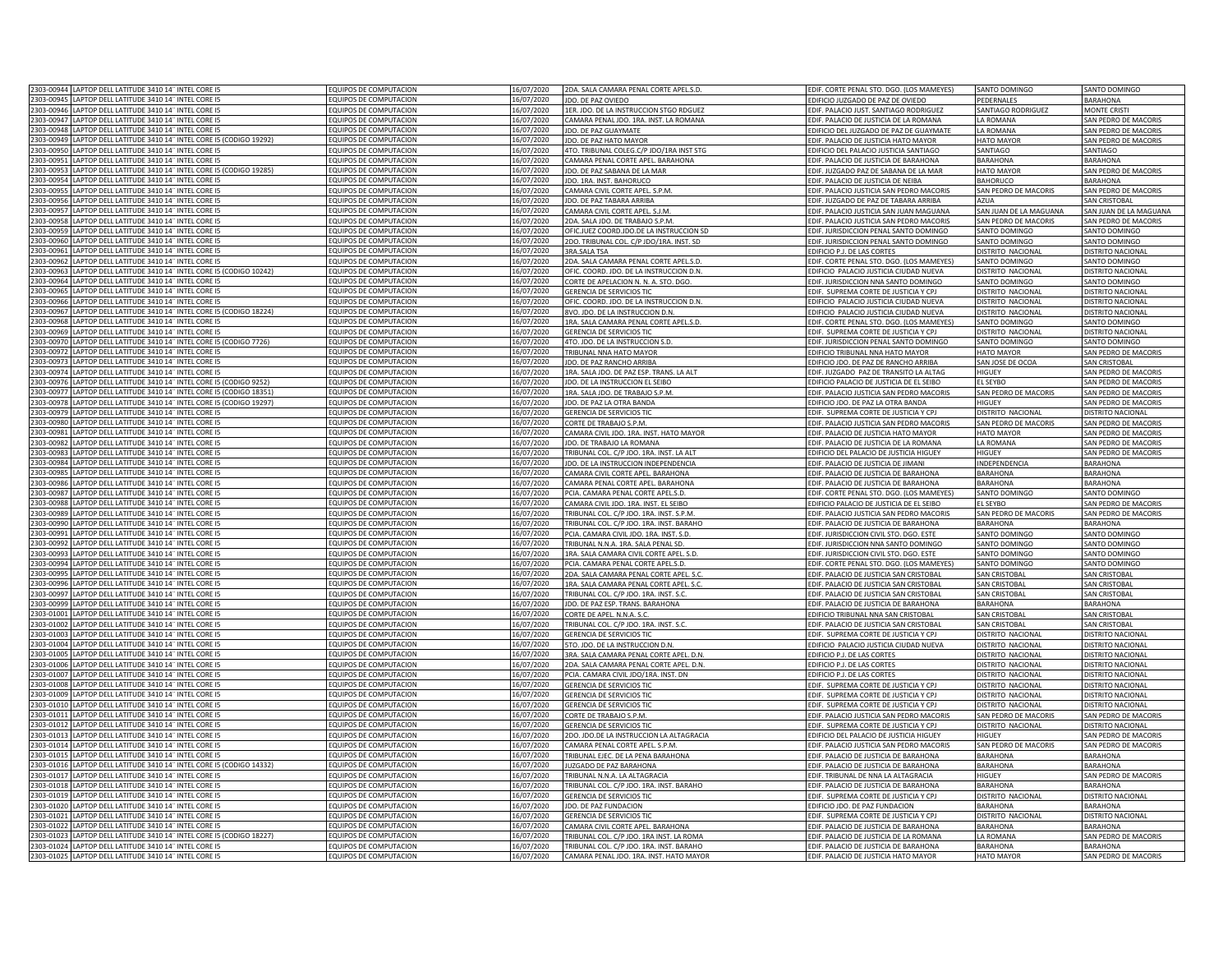|                                                                                  | 2303-01026 LAPTOP DELL LATITUDE 3410 14" INTEL CORE I5                | EQUIPOS DE COMPUTACION        | 6/07/2020  | CAMARA PENAL CORTE APEL. BARAHONA        | EDIF. PALACIO DE JUSTICIA DE BARAHONA          | <b>BARAHONA</b>          | BARAHONA                 |
|----------------------------------------------------------------------------------|-----------------------------------------------------------------------|-------------------------------|------------|------------------------------------------|------------------------------------------------|--------------------------|--------------------------|
|                                                                                  | 2303-01027 LAPTOP DELL LATITUDE 3410 14" INTEL CORE I5                | EQUIPOS DE COMPUTACION        | 16/07/2020 | TRIBUNAL N.N.A. BARAHONA                 | EDIFICIO TRIBUNAL N.N.A. BARAHONA              | <b>BARAHONA</b>          | <b>BARAHONA</b>          |
|                                                                                  | 2303-01028 LAPTOP DELL LATITUDE 3410 14" INTEL CORE I5 (CODIGO 19301) | EQUIPOS DE COMPUTACION        | 16/07/2020 | JDO. DE PAZ BOCA CHICA                   | EDIF. JUZGADO DE PAZ BOCA CHICA                | SANTO DOMINGO            | SANTO DOMINGO            |
|                                                                                  |                                                                       |                               |            |                                          |                                                |                          |                          |
| 2303-01029                                                                       | LAPTOP DELL LATITUDE 3410 14" INTEL CORE I5                           | EQUIPOS DE COMPUTACION        | 16/07/2020 | TRIB. EJEC. DE LA SANCION N.N.A. S. D.   | EDIF. JURISDICCION NNA SANTO DOMINGO           | SANTO DOMINGO            | SANTO DOMINGO            |
|                                                                                  | 2303-01030 LAPTOP DELL LATITUDE 3410 14" INTEL CORE I5 (CODIGO 18226) | EQUIPOS DE COMPUTACION        | 6/07/2020  | IDO. DE LA INSTRUCCION MONTE PLATA       | EDIF. PALACIO DE JUSTICIA DE MONTE PLATA       | MONTE PLATA              | SANTO DOMINGO            |
| 2303-01031                                                                       | LAPTOP DELL LATITUDE 3410 14" INTEL CORE IS                           | OUIPOS DE COMPUTACION         | 6/07/2020  | 1RA, SALA CAMARA CIVIL CORTE APEL, S.D.  | FDIE, IURISDICCION CIVIL STO, DGO, ESTE        | SANTO DOMINGO            | SANTO DOMINGO            |
| 2303-01032                                                                       | LAPTOP DELL LATITUDE 3410 14" INTEL CORE I5                           | EQUIPOS DE COMPUTACION        | 6/07/2020  | AMARA PENAL CORTE APEL. LA VEGA          | EDIFICIO PALACIO DE JUSTICIA DE LA VEGA        | LA VEGA                  | LA VEGA                  |
| 2303-01033                                                                       | LAPTOP DELL LATITUDE 3410 14" INTEL CORE I5                           | <b>COUIPOS DE COMPUTACION</b> | 16/07/2020 | RIBUNAL COLEG CP JDO 1RA INST ESPAILLAT  | EDIF. PALACIO JUSTICIA ESPAILLAT               | ESPAILLAT                | LA VEGA                  |
| 2303-01034                                                                       | LAPTOP DELL LATITUDE 3410 14" INTEL CORE I5 (18343)                   | <b>QUIPOS DE COMPUTACION</b>  | 6/07/2020  | IRA. SALA JDO. DE PAZ ESP/TRANS. LA VEGA | EDIF JDO PAZ 1ERA. CIRC. Y TRANSITO LV         | A VEGA                   | LA VEGA                  |
| 2303-01035                                                                       | LAPTOP DELL LATITUDE 3410 14" INTEL CORE I5 (CODIGO 15004)            | EQUIPOS DE COMPUTACION        | 6/07/2020  | DO. DE PAZ IMBERT                        | EDIFICIO DEL JDO. DE PAZ DE IMBERT             | PUERTO PLATA             | PUERTO PLATA             |
|                                                                                  | 2303-01036 LAPTOP DELL LATITUDE 3410 14" INTEL CORE I5                | EQUIPOS DE COMPUTACION        | 16/07/2020 | JDO. DE PAZ DE VILLA LA MATA             | EDIFICIO JUZGADO DE PAZ DE LAS MATAS           | SANCHEZ RAMIREZ          | LA VEGA                  |
|                                                                                  | 2303-01037 LAPTOP DELL LATITUDE 3410 14" INTEL CORE I5 (CODIGO 18222) |                               |            |                                          |                                                | ESPAILLAT                |                          |
|                                                                                  |                                                                       | EQUIPOS DE COMPUTACION        | 16/07/2020 | 1ER. JDO. DE LA INSTRUCCION ESPAILLAT    | EDIF. PALACIO JUSTICIA ESPAILLAT               |                          | LA VEGA                  |
| 2303-01038                                                                       | LAPTOP DELL LATITUDE 3410 14" INTEL CORE I5                           | EQUIPOS DE COMPUTACION        | 16/07/2020 | SECRETARIA GENERAL P. J. DE PUERTO PLATA | EDIF. PALACIO JUSTICIA PTO. PLATA              | PUERTO PLATA             | PUERTO PLATA             |
| 2303-01039                                                                       | LAPTOP DELL LATITUDE 3410 14" INTEL CORE I5                           | FOUIPOS DE COMPUTACION        | 16/07/2020 | DO. DE LA INSTRUCCION CONSTANZA          | EDIFICIO PALACIO DE JUSTICIA CONSTANZA         | CONSTANZA                | LA VEGA                  |
| 2303-01040                                                                       | LAPTOP DELL LATITUDE 3410 14" INTEL CORE I5                           | <b>QUIPOS DE COMPUTACION</b>  | 16/07/2020 | TRIBUNAL COLEGIADO C/P JDO/1RA. INST. LV | EDIFICIO PALACIO DE JUSTICIA DE LA VEGA        | <b>I A VFGA</b>          | LA VEGA                  |
| 2303-01041                                                                       | LAPTOP DELL LATITUDE 3410 14" INTEL CORE I5                           | <b>QUIPOS DE COMPUTACION</b>  | 16/07/2020 | ORTE DE TRABAJO S.F.M                    | EDIF. PALACIO JUSTICIA SAN FCO. MACORIS        | SAN FRANCISCO DE MACORIS | <b>DUARTE</b>            |
| 2303-01042                                                                       | LAPTOP DELL LATITUDE 3410 14" INTEL CORE I5                           | OUIPOS DE COMPUTACION         | 6/07/2020  | DA. SALA CAMARA CIVIL JDO/1RA. INST. SF  | EDIF. PALACIO JUSTICIA SAN FCO. MACORIS        | SAN FRANCISCO DE MACORIS | DUARTE                   |
|                                                                                  | 2303-01043 LAPTOP DELL LATITUDE 3410 14" INTEL CORE I5                | EQUIPOS DE COMPUTACION        | 6/07/2020  | CAMARA CIVIL CORTE APEL.S.F.M.           | EDIF. PALACIO JUSTICIA SAN FCO. MACORIS        | SAN FRANCISCO DE MACORIS | DUARTE                   |
|                                                                                  | 2303-01044 LAPTOP DELL LATITUDE 3410 14" INTEL CORE I5                | EQUIPOS DE COMPUTACION        | 16/07/2020 | IDO. DE PAZ S.F.M.                       | EDIF. PALACIO JUSTICIA SAN FCO. MACORIS        | SAN FRANCISCO DE MACORIS | <b>DUARTE</b>            |
|                                                                                  | 2303-01045 LAPTOP DELL LATITUDE 3410 14" INTEL CORE I5                | EQUIPOS DE COMPUTACION        | 16/07/2020 | SALA CIVIL TRIBUNAL N.N.A. LA VEGA       | EDIF.SALA CIVIL Y TRIB. EJEC PENA NNA LV       | LA VEGA                  | LA VEGA                  |
| 2303-01046                                                                       | LAPTOP DELL LATITUDE 3410 14" INTEL CORE I5                           | <b>EQUIPOS DE COMPUTACION</b> | 16/07/2020 |                                          |                                                |                          |                          |
| 2303-01047                                                                       | LAPTOP DELL LATITUDE 3410 14" INTEL CORE I5                           | QUIPOS DE COMPUTACION         | 6/07/2020  | IDO. DE PAZ ASUNTOS MUNIC. LA VEGA       | EDIFICIO PALACIO DE JUSTICIA DE LA VEGA        | LA VEGA                  | LA VEGA<br><b>DUARTE</b> |
|                                                                                  |                                                                       |                               |            | AMARA PENAL CORTE APEL. S.F.M.           | EDIF. PALACIO JUSTICIA SAN FCO. MACORIS        | SAN FRANCISCO DE MACORIS |                          |
| 2303-01049                                                                       | LAPTOP DELL LATITUDE 3410 14" INTEL CORE I5                           | <b>COUIPOS DE COMPUTACION</b> | 6/07/2020  | IDO. DE LA INSTRUCCION HERMANAS MIRABAL  | EDIFICIO DEL PALACIO DE JUSTICIA SALCEDO       | SALCEDO                  | <b>DUARTE</b>            |
| 2303-01050                                                                       | APTOP DELL LATITUDE 3410 14" INTEL CORE I5 (CODIGO 19300)             | <b>QUIPOS DE COMPUTACION</b>  | 6/07/2020  | IDO. DE PAZ RIO SAN ILIAN                | EDIFICIO ILIZGADO DE PAZ DE RIO SAN ILIAN      | MARIA TRINIDAD SANCHEZ   | DUARTE                   |
| 2303-01051                                                                       | APTOP DELL LATITUDE 3410 14" INTEL CORE I5                            | <b>QUIPOS DE COMPUTACION</b>  | 6/07/2020  | DO. TRIB. COLEG. C/P JDO/1RA. INST. SFM  | EDIF. PALACIO JUSTICIA SAN FCO. MACORIS        | SAN FRANCISCO DE MACORIS | DUARTE                   |
| 2303-01052                                                                       | LAPTOP DELL LATITUDE 3410 14" INTEL CORE I5                           | OUIPOS DE COMPUTACION         | 6/07/2020  | ORTE DE APEL. N.N.A. LA VEGA             | EDIFICIO CORTE NNA LA VEGA                     | A VFGA                   | LA VEGA                  |
| 2303-01053                                                                       | LAPTOP DELL LATITUDE 3410 14" INTEL CORE I5                           | EQUIPOS DE COMPUTACION        | 6/07/2020  | CAMARA CIVIL CORTE APEL. LA VEGA         | EDIFICIO PALACIO DE JUSTICIA DE LA VEGA        | LA VEGA                  | LA VEGA                  |
|                                                                                  | 2303-01054 LAPTOP DELL LATITUDE 3410 14" INTEL CORE I5                | EQUIPOS DE COMPUTACION        | 16/07/2020 | DO. DE PAZ SANCHEZ                       | EDIFICIO JUZGADO DE PAZ DE SANCHEZ             | SAMANA                   | DUARTE                   |
| 2303-01055                                                                       | LAPTOP DELL LATITUDE 3410 14" INTEL CORE I5                           | EQUIPOS DE COMPUTACION        | 16/07/2020 | CAMARA CIVIL JDO. 1RA. INST. MONTE PLATA | EDIF. PALACIO DE JUSTICIA DE MONTE PLATA       | MONTE PLATA              | SANTO DOMINGO            |
| 2303-01056                                                                       | LAPTOP DELL LATITUDE 3410 14" INTEL CORE I5                           | EQUIPOS DE COMPUTACION        | 16/07/2020 | 2DO. JDO. DE LA INSTRUCCION D.N          | EDIFICIO PALACIO JUSTICIA CIUDAD NUEVA         | DISTRITO NACIONAL        | DISTRITO NACIONA         |
| 2303-01057                                                                       | LAPTOP DELL LATITUDE 3410 14" INTEL CORE IS                           | FOUIPOS DE COMPUTACION        | 16/07/2020 | TRIBUNAL N.N.A. 2DA. SALA PENAL S.D      | EDIF. JURISDICCION NNA SANTO DOMINGO           | SANTO DOMINGO            | SANTO DOMINGO            |
| 2303-01058                                                                       | LAPTOP DELL LATITUDE 3410 14" INTEL CORE I5                           | EQUIPOS DE COMPUTACION        | 16/07/2020 | 2DA, SALA CORTE DE TRABAIO D.N           | EDIFICIO DE LA CORTE DE TRABAJO                | DISTRITO NACIONAL        | DISTRITO NACIONA         |
| 2303-01059                                                                       | LAPTOP DELL LATITUDE 3410 14" INTEL CORE IS                           | EQUIPOS DE COMPUTACION        | 16/07/2020 | 2DA. SALA CORTE DE TRABAJO D.N           | EDIFICIO DE LA CORTE DE TRABAJO                | DISTRITO NACIONAL        | DISTRITO NACIONAL        |
|                                                                                  |                                                                       | FOUIPOS DE COMPUTACION        |            |                                          | EDIFICIO DEL PALACIO ILISTICIA SANTIAGO        |                          |                          |
| 2303-01061                                                                       | LAPTOP DELL LATITUDE 3410 14" INTEL CORE I5                           |                               | 16/07/2020 | 3ER. TRIBUNAL COLEG.C/P JDO/1RA INST STG |                                                | SANTIAGO                 | SANTIAGO                 |
| 2303-01062                                                                       | LAPTOP DELL LATITUDE 3410 14" INTEL CORE I5                           | EQUIPOS DE COMPUTACION        | 16/07/2020 | AMARA PENAL JDO. 1RA. INST. HERMANAS MI  | EDIFICIO DEL PALACIO DE JUSTICIA SALCEDO       | SALCEDO                  | DUARTE                   |
| 2303-01063                                                                       | LAPTOP DELL LATITUDE 3410 14" INTEL CORE I5                           | EQUIPOS DE COMPUTACION        | 16/07/2020 | JDO. DE PAZ PEPILLO SALCEDO              | EDIFICIO JUZGADO PAZ PEPILLO SALCEDO           | <b>MONTECRISTI</b>       | MONTE CRISTI             |
| 2303-01064                                                                       | LAPTOP DELL LATITUDE 3410 14" INTEL CORE I5                           | EQUIPOS DE COMPUTACION        | 16/07/2020 | CAMARA PENAL CORTE APEL. S.F.M           | EDIF. PALACIO JUSTICIA SAN FCO. MACORIS        | SAN FRANCISCO DE MACORIS | DUARTE                   |
| 2303-01065                                                                       | LAPTOP DELL LATITUDE 3410 14" INTEL CORE I5 (CODIGO 1065)             | EQUIPOS DE COMPUTACION        | 16/07/2020 | PCIA. CAMARA PENAL JDO/1RA. INST. SD     | EDIF. JURISDICCION PENAL SANTO DOMINGO         | SANTO DOMINGO            | SANTO DOMINGO            |
| 2303-01066                                                                       | LAPTOP DELL LATITUDE 3410 14" INTEL CORE I5                           | <b>QUIPOS DE COMPUTACION</b>  | 6/07/2020  | DO. JDO. DE LA INSTRUCCION S.P.M.        | EDIF. PALACIO JUSTICIA SAN PEDRO MACORIS       | SAN PEDRO DE MACORIS     | SAN PEDRO DE MACORIS     |
| 2303-01067                                                                       | LAPTOP DELL LATITUDE 3410 14" INTEL CORE I5                           | EQUIPOS DE COMPUTACION        | 6/07/2020  | IDO. DE TRABAJO LA ALTAGRACIA            | EDIFICIO DEL PALACIO DE JUSTICIA HIGUEY        | HIGUEY                   | SAN PEDRO DE MACORIS     |
| 2303-01068                                                                       | LAPTOP DELL LATITUDE 3410 14" INTEL CORE I5                           | <b>QUIPOS DE COMPUTACION</b>  | 6/07/2020  | 3ER. JDO. DE LA INSTRUCCION S.D.         | EDIF. JURISDICCION PENAL SANTO DOMINGO         | SANTO DOMINGO            | SANTO DOMINGO            |
| 2303-01069                                                                       | LAPTOP DELL LATITUDE 3410 14" INTEL CORE I5                           | EQUIPOS DE COMPUTACION        | 6/07/2020  | DO. DE PAZ DON JUAN                      | EDIFICIO JUZGADO DE PAZ DE DON JUAN            | MONTE PLATA              | SANTO DOMINGO            |
| 2303-01071                                                                       | LAPTOP DELL LATITUDE 3410 14" INTEL CORE I5                           | EQUIPOS DE COMPUTACION        | 6/07/2020  | 2DO. JDO.DE LA INSTRUCCION LA ALTAGRACIA | EDIFICIO DEL PALACIO DE JUSTICIA HIGUEY        | HIGUFY                   | AN PEDRO DE MACORIS      |
| 2303-01072                                                                       | LAPTOP DELL LATITUDE 3410 14" INTEL CORE I5                           | <b>COUIPOS DE COMPUTACION</b> | 6/07/2020  | 1RA. SALA CAMARA PENAL CORTE APEL.S.D.   |                                                | SANTO DOMINGO            | SANTO DOMINGO            |
|                                                                                  |                                                                       |                               |            |                                          | EDIF. CORTE PENAL STO. DGO. (LOS MAMEYES)      |                          |                          |
|                                                                                  | 2303-01073 LAPTOP DELL LATITUDE 3410 14" INTEL CORE I5                | EQUIPOS DE COMPUTACION        | 16/07/2020 | 4TO. TRIB. COLEG. C/P JDO/1RA. INST. DN  | EDIFICIO PALACIO JUSTICIA CIUDAD NUEVA         | DISTRITO NACIONAL        | DISTRITO NACIONAL        |
|                                                                                  | 2303-01074 LAPTOP DELL LATITUDE 3410 14" INTEL CORE I5                | EQUIPOS DE COMPUTACION        | 16/07/2020 | <b>GERENCIA DE SERVICIOS TIC</b>         | EDIF. SUPREMA CORTE DE JUSTICIA Y CPJ          | DISTRITO NACIONAL        | DISTRITO NACIONA         |
|                                                                                  | 2303-01075 LAPTOP DELL LATITUDE 3410 14" INTEL CORE I5                | EQUIPOS DE COMPUTACION        | 16/07/2020 | 2DA. SALA CORTE DE TRABAJO D.N           | EDIFICIO DE LA CORTE DE TRABAJO                | DISTRITO NACIONAL        | <b>DISTRITO NACIONAL</b> |
| 2303-01076                                                                       | LAPTOP DELL LATITUDE 3410 14" INTEL CORE IS                           | OUIPOS DE COMPUTACION         | 16/07/2020 | 1RA. SALA PENALTRIBUNAL N.N.A. D.N.      | EDIFICIO CORTE NNA DISTRITO NACIONAL           | DISTRITO NACIONAL        | DISTRITO NACIONA         |
| 2303-01077                                                                       | LAPTOP DELL LATITUDE 3410 14" INTEL CORE I5                           | <b>QUIPOS DE COMPUTACION</b>  | 6/07/2020  | <b>IRA, SALA CORTE DE TRABAJO D.N</b>    | <b>EDIFICIO DE LA CORTE DE TRABAJO</b>         | DISTRITO NACIONAL        | <b>DISTRITO NACIONAL</b> |
| 2303-01078                                                                       | LAPTOP DELL LATITUDE 3410 14" INTEL CORE I5                           | <b>QUIPOS DE COMPUTACION</b>  | 6/07/2020  | 3RA. SALA JDO. DE PAZ ESP. TRANS. ESPAIL | EDIF. PALACIO JUSTICIA ESPAILLAT               | ESPAILLAT                | LA VEGA                  |
| 2303-01079                                                                       | LAPTOP DELL LATITUDE 3410 14" INTEL CORE I5                           | <b>QUIPOS DE COMPUTACION</b>  | 6/07/2020  | CAMARA PENAL CORTE APEL. LA VEGA         | EDIFICIO PALACIO DE JUSTICIA DE LA VEGA        | LA VEGA                  | LA VEGA                  |
|                                                                                  | 2303-01080 LAPTOP DELL LATITUDE 3410 14" INTEL CORE I5                | EQUIPOS DE COMPUTACION        | 6/07/2020  | <b>CORTE DE TRABAJO SANTIAGO</b>         | EDIFICIO DEL PALACIO JUSTICIA SANTIAGO         | <b>SANTIAGO</b>          | SANTIAGO                 |
|                                                                                  | 2303-01081 LAPTOP DELL LATITUDE 3410 14" INTEL CORE I5                | EQUIPOS DE COMPUTACION        | 16/07/2020 | JDO. DE PAZ EL LLANO                     | EDIFICIO JDO. DE PAZ DE EL LLANO               | ELIAS PIÑA               | SAN JUAN DE LA MAGUANA   |
| 2303-01082                                                                       | LAPTOP DELL LATITUDE 3410 14" INTEL CORE I5                           | <b>EQUIPOS DE COMPUTACION</b> | 16/07/2020 | CORTE DE TRABAJO S.D                     | EDIFICIO CORTE DE TRABAJO SANTO DOMINGO        | SANTO DOMINGO            | SANTO DOMINGO            |
| 2303-01083                                                                       | LAPTOP DELL LATITUDE 3410 14" INTEL CORE I5                           | EQUIPOS DE COMPUTACION        | 6/07/2020  | 3RA SALA JDO. DE TRABAJO S.D. NORTE      | EDIF. TRIBUNALES SANTO DOMINGO NORTE           | SANTO DOMINGO            | SANTO DOMINGO            |
| 2303-01084                                                                       | LAPTOP DELL LATITUDE 3410 14" INTEL CORE IS                           | OUIPOS DE COMPUTACION         | 6/07/2020  | ORTE DE APELACION N. N. A. STO. DGO.     | EDIF. JURISDICCION NNA SANTO DOMINGO           | SANTO DOMINGO            | SANTO DOMINGO            |
| 2303-01085                                                                       | APTOP DELL LATITUDE 3410 14" INTEL CORE I5                            | QUIPOS DE COMPUTACION         | 6/07/2020  | ORTE DE TRABAJO S.D.                     |                                                |                          | SANTO DOMINGO            |
|                                                                                  |                                                                       |                               |            |                                          | <b>EDIFICIO CORTE DE TRABAJO SANTO DOMINGO</b> | SANTO DOMINGO            |                          |
| 2303-01086                                                                       | LAPTOP DELL LATITUDE 3410 14" INTEL CORE I5                           | <b>QUIPOS DE COMPUTACION</b>  | 6/07/2020  | <b>IDO. DE PAZ PERALVILLO</b>            | EDIFICIO JUZGADO DE PAZ PERALVILLO             | MONTE PLATA              | SANTO DOMINGO            |
| 2303-01088                                                                       | APTOP DELL LATITUDE 3410 14" INTEL CORE IS                            | OUIPOS DE COMPUTACION         | 6/07/2020  | DA. SALA CAMARA PENAL CORTE APEL.S.D.    | EDIF. CORTE PENAL STO. DGO. (LOS MAMEYES)      | SANTO DOMINGO            | <b>ANTO DOMINGO</b>      |
| 2303-01089                                                                       | LAPTOP DELL LATITUDE 3410 14" INTEL CORE I5                           | EQUIPOS DE COMPUTACION        | 6/07/2020  | GERENCIA DE SERVICIOS TIC                | EDIF. SUPREMA CORTE DE JUSTICIA Y CPJ          | DISTRITO NACIONAL        | <b>JISTRITO NACIONAL</b> |
| 2303-01090                                                                       | LAPTOP DELL LATITUDE 3410 14" INTEL CORE I5                           | EQUIPOS DE COMPUTACION        | 16/07/2020 | 6TA. SALA CAMARA CIVIL JDO. 1RA. INST.SD | EDIF. TRIBUNALES STO. DGO. OESTE               | SANTO DOMINGO            | SANTO DOMINGO            |
|                                                                                  | 2303-01091 LAPTOP DELL LATITUDE 3410 14" INTEL CORE I5                | EQUIPOS DE COMPUTACION        | 16/07/2020 | <b>GERENCIA DE SERVICIOS TIC</b>         | EDIF. SUPREMA CORTE DE JUSTICIA Y CPJ          | <b>DISTRITO NACIONAL</b> | DISTRITO NACIONAL        |
|                                                                                  | 2303-01092 LAPTOP DELL LATITUDE 3410 14" INTEL CORE I5                | EQUIPOS DE COMPUTACION        | 16/07/2020 | <b>GERENCIA DE SERVICIOS TIC</b>         | EDIF. SUPREMA CORTE DE JUSTICIA Y CP.          | DISTRITO NACIONAL        | DISTRITO NACIONA         |
| 2303-01093                                                                       | LAPTOP DELL LATITUDE 3410 14" INTEL CORE IS                           | FOUIPOS DE COMPUTACION        | 16/07/2020 | <b>GERENCIA DE SERVICIOS TIO</b>         | EDIF. SUPREMA CORTE DE JUSTICIA Y CPJ          | DISTRITO NACIONA         | DISTRITO NACIONA         |
| 2303-01094                                                                       | LAPTOP DELL LATITUDE 3410 14" INTEL CORE IS                           | FOUIPOS DE COMPUTACION        | 16/07/2020 | <b>GERENCIA DE SERVICIOS TIO</b>         | EDIF. SUPREMA CORTE DE JUSTICIA Y CPJ          | DISTRITO NACIONAL        | DISTRITO NACIONAL        |
| 2303-01095                                                                       |                                                                       | EQUIPOS DE COMPUTACION        | 16/07/2020 | TRIBUNAL N.N.A. MONTE CRIST              | EDIFICIO TRIBUNAL NNA MONTE CRIST              | <b>MONTFCRIST</b>        | <b>MONTE CRIST</b>       |
| 2303-01096                                                                       |                                                                       |                               |            | <b>GERENCIA DE SERVICIOS TIO</b>         | EDIF. SUPREMA CORTE DE JUSTICIA Y CP.          | DISTRITO NACIONAL        | DISTRITO NACIONAL        |
|                                                                                  | LAPTOP DELL LATITUDE 3410 14" INTEL CORE I5                           | <b>FOUIPOS DE COMPUTACION</b> |            |                                          |                                                |                          |                          |
|                                                                                  | LAPTOP DELL LATITUDE 3410 14" INTEL CORE IS                           |                               | 16/07/2020 |                                          |                                                |                          |                          |
|                                                                                  | LAPTOP DELL LATITUDE 3410 14" INTEL CORE I5                           | EQUIPOS DE COMPUTACION        | 16/07/2020 | ORTE DE APEL. MONTE CRISTI               | EDIF. PALACIO DE JUSTICIA DE MONTE CRISTI      | <b>MONTFCRIST</b>        | MONTE CRISTI             |
|                                                                                  | LAPTOP DELL LATITUDE 3410 14" INTEL CORE I5                           | EQUIPOS DE COMPUTACION        | 16/07/2020 | TRIBUNAL EJEC. DE LA PENA MONTE CRISTI   | EDIF. PALACIO DE JUSTICIA DE MONTE CRISTI      | <b>MONTECRISTI</b>       | MONTE CRISTI             |
|                                                                                  | 2303-01099 LAPTOP DELL LATITUDE 3410 14" INTEL CORE I5                | EQUIPOS DE COMPUTACION        | 16/07/2020 | <b>IDO. DE PAZ EL FACTOR</b>             | EDIFICIO DEL JUZGADO DE PAZ DE EL FACTOR       | MARIA TRINIDAD SANCHEZ   | <b>DUARTE</b>            |
|                                                                                  | LAPTOP DELL LATITUDE 3410 14" INTEL CORE I5                           | EQUIPOS DE COMPUTACION        | 16/07/2020 | ORTE DE APEL. N.N.A. S.F.M.              | EDIF. TRIBUNAL NNA DUARTE                      | SAN FRANCISCO DE MACORIS | DUARTE                   |
|                                                                                  | LAPTOP DELL LATITUDE 3410 14" INTEL CORE I5 (CODIGO 18349)            | EQUIPOS DE COMPUTACION        | 6/07/2020  | AMARA PENAL JDO. 1RA. INST. SAMANA       | EDIFICIO DEL PALACIO DE JUSTICIA SAMANA        | SAMANA                   | DUARTE                   |
|                                                                                  | LAPTOP DELL LATITUDE 3410 14" INTEL CORE I5                           | OUIPOS DE COMPUTACION         | 6/07/2020  | DO. TRIB. COLEG. C/P IDO/1RA. INST. SEM  | EDIF. PALACIO JUSTICIA SAN FCO. MACORIS        | SAN FRANCISCO DE MACORIS | DUARTE                   |
| 2303-01097<br>2303-01098<br>2303-01100<br>2303-01101<br>2303-01102<br>2303-01104 | LAPTOP DELL LATITUDE 3410 14" INTEL CORE I5                           | <b>QUIPOS DE COMPUTACION</b>  | 6/07/2020  | FIC. DE TECNOLOGIAS REGIONAL ZONA NORTE  | EDIFICIO DEL PALACIO JUSTICIA SANTIAGO         | SANTIAGO                 | SANTIAGO                 |
| 2303-01105                                                                       | LAPTOP DELL LATITUDE 3410 14" INTEL CORE I5                           | OUIPOS DE COMPUTACION         | 6/07/2020  | DA. SALA CAMARA PENAL CORTE APEL. S.C.   | EDIF. PALACIO DE JUSTICIA SAN CRISTOBAL        | SAN CRISTOBAL            | SAN CRISTOBAL            |
|                                                                                  | 2303-01107 LAPTOP DELL LATITUDE 3410 14" INTEL CORE I5 (CODIGO 20516) | EQUIPOS DE COMPUTACION        | 6/07/2020  | AMARA CIVIL JDO. 1RA. INST. S.C          | EDIF. PALACIO DE JUSTICIA SAN CRISTOBAL        | SAN CRISTOBAL            | SAN CRISTOBA             |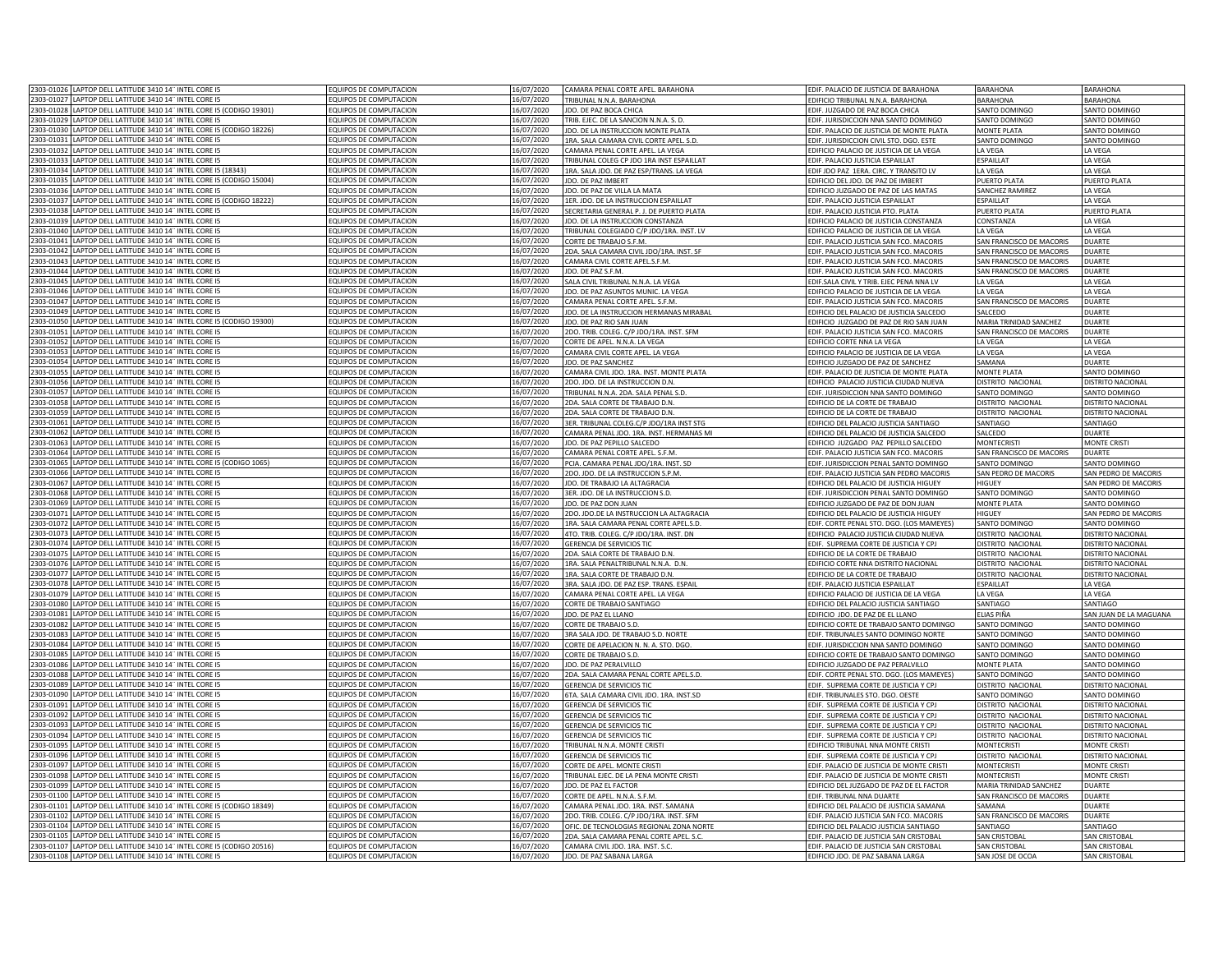|                        | 2303-01109 LAPTOP DELL LATITUDE 3410 14" INTEL CORE I5                | <b>EQUIPOS DE COMPUTACION</b>                    | 16/07/2020               | 1RA. SALA CAMARA PENAL CORTE APEL. S.C.                          | EDIF. PALACIO DE JUSTICIA SAN CRISTOBAL     | <b>SAN CRISTOBAL</b>     | SAN CRISTOBAL            |
|------------------------|-----------------------------------------------------------------------|--------------------------------------------------|--------------------------|------------------------------------------------------------------|---------------------------------------------|--------------------------|--------------------------|
|                        | 2303-01110 LAPTOP DELL LATITUDE 3410 14" INTEL CORE I5 (CODIGO 20518) | EQUIPOS DE COMPUTACION                           | 16/07/2020               | JDO. DE PAZ PUEBLO VIEJO                                         | EDIF. JDO. DE PAZ DE PUEBLO VIEJO           | AZUA                     | <b>SAN CRISTOBAL</b>     |
|                        | 2303-01111 LAPTOP DELL LATITUDE 3410 14" INTEL CORE I5 (CODIGO 14747) | EQUIPOS DE COMPUTACION                           | 16/07/2020               | 1RA. SALA JDO. DE PAZ ESP. TRANS. S.F.M.                         | EDIF. PALACIO JUSTICIA SAN FCO. MACORIS     | SAN FRANCISCO DE MACORIS | <b>DUARTE</b>            |
|                        | 2303-01112 LAPTOP DELL LATITUDE 3410 14" INTEL CORE I5                | <b>QUIPOS DE COMPUTACION</b>                     | 16/07/2020               | GERENCIA DE SERVICIOS TIC                                        | EDIF. SUPREMA CORTE DE JUSTICIA Y CPJ       | DISTRITO NACIONAL        | DISTRITO NACIONAL        |
| 2303-01113             | LAPTOP DELL LATITUDE 3410 14" INTEL CORE I5 (CODIGO 19305)            | QUIPOS DE COMPUTACION                            | 16/07/2020               | IDO. DE PAZ CASTILLO                                             | DIFICIO DEL JUZGADO DE PAZ DE CASTILLO      | SAN FRANCISCO DE MACORIS | <b>DUARTE</b>            |
| 2303-01114             | LAPTOP DELL LATITUDE 3410 14" INTEL CORE IS (CODIGO 18350)            | <b>OUIPOS DE COMPUTACION</b>                     | 16/07/2020               | CAMARA CIVIL JDO. 1RA. INST. SAMANA                              | DIFICIO DEL PALACIO DE JUSTICIA SAMANA      | SAMANA                   | <b>DUARTE</b>            |
| 2303-01115             | LAPTOP DELL LATITUDE 3410 14" INTEL CORE I5                           | QUIPOS DE COMPUTACION                            | 16/07/2020               | CORTE DE TRABAJO SANTIAGO                                        | DIFICIO DEL PALACIO JUSTICIA SANTIAGO       | SANTIAGO                 | SANTIAGO                 |
| 2303-0111              |                                                                       | QUIPOS DE COMPUTACION                            |                          |                                                                  |                                             |                          | <b>ANTIAGO</b>           |
| 2303-0111              | APTOP DELL LATITUDE 3410 14" INTEL CORE I5                            |                                                  | 16/07/2020               | RA. SALA CAMARA CIVIL CORTE APEL. STGO<br>ORTE DE TRABAJO S.E.M. | DIFICIO DEL PALACIO JUSTICIA SANTIAGO       | SANTIAGO                 |                          |
|                        | APTOP DELL LATITUDE 3410 14" INTEL CORE I5                            | QUIPOS DE COMPUTACION                            | 16/07/2020               |                                                                  | DIF. PALACIO JUSTICIA SAN FCO. MACORIS      | SAN FRANCISCO DE MACORIS | <b>DUARTE</b>            |
| 2303-01119             | LAPTOP DELL LATITUDE 3410 14" INTEL CORE I5 (CODIGO 9558)             | <b>EQUIPOS DE COMPUTACION</b>                    | 16/07/2020               | ORTE DE APELACION N.N.A. SANTIAGO                                | <b>IFICIO TRIBUNAL NNA SANTIAGO</b>         | SANTIAGO                 | ANTIAGO                  |
| 2303-01120             | LAPTOP DELL LATITUDE 3410 14" INTEL CORE I5                           | EQUIPOS DE COMPUTACION                           | 16/07/2020               | 2DA. SALA CAMARA CIVIL JDO/1RA INST STGO                         | DIFICIO DEL PALACIO JUSTICIA SANTIAGO       | SANTIAGO                 | SANTIAGO                 |
| 2303-01121             | LAPTOP DELL LATITUDE 3410 14" INTEL CORE I5 (CODIGO 7143)             | EQUIPOS DE COMPUTACION                           | 16/07/2020               | 2DA. SALA CAMARA PENAL JDO/1RA INST STGO                         | EDIFICIO DEL PALACIO JUSTICIA SANTIAGO      | SANTIAGO                 | SANTIAGO                 |
| 303-0112               | LAPTOP DELL LATITUDE 3410 14" INTEL CORE I5                           | EQUIPOS DE COMPUTACION                           | 16/07/2020               | 1RA. SALA PENAL TRIBUNAL N.N.A. STGO                             | DIFICIO TRIBUNAL NNA SANTIAGO               | <b>SANTIAGO</b>          | <b>SANTIAGO</b>          |
| 303-0112               | LAPTOP DELL LATITUDE 3410 14" INTEL CORE I5                           | QUIPOS DE COMPUTACION                            | 16/07/2020               | 2DA. SALA JDO. DE TRABAJO SANTIAGO                               | DIFICIO DEL PALACIO JUSTICIA SANTIAGO       | SANTIAGO                 | SANTIAGO                 |
| 303-0112               | LAPTOP DELL LATITUDE 3410 14" INTEL CORE I5                           | QUIPOS DE COMPUTACION                            | 16/07/2020               | 2DO. TRIB. COLEG C/P JDO/1RA INST STGO                           | DIFICIO DEL PALACIO ILISTICIA SANTIAGO      | SANTIAGO                 | SANTIAGO                 |
| 303-0112               | LAPTOP DELL LATITUDE 3410 14" INTEL CORE I5                           | QUIPOS DE COMPUTACION                            | 16/07/2020               | IRA. SALA CAMARA PENAL CORTE APEL. STGO                          | DIFICIO DEL PALACIO JUSTICIA SANTIAGO       | SANTIAGO                 | SANTIAGO                 |
| 303-0112               | LAPTOP DELL LATITUDE 3410 14" INTEL CORE I5                           | QUIPOS DE COMPUTACION                            | 16/07/2020               | <b>FRIBUNAL N.N.A. VALVERDI</b>                                  | DIFICIO TRIBUNAL NNA VALVERDI               | VALVERDE                 | SANTIAGO                 |
|                        | 303-01128 LAPTOP DELL LATITUDE 3410 14" INTEL CORE I5                 | QUIPOS DE COMPUTACION                            | 16/07/2020               | CORTE DE TRABAJO SANTIAGO                                        | DIFICIO DEL PALACIO JUSTICIA SANTIAGO       | SANTIAGO                 | SANTIAGO                 |
|                        | 2303-01129 LAPTOP DELL LATITUDE 3410 14" INTEL CORE I5                | EQUIPOS DE COMPUTACION                           | 16/07/2020               | JDO. DE PAZ LA ALTAGRACIA                                        | DIFICIO DEL PALACIO DE JUSTICIA HIGUEY      | HIGUEY                   | SAN PEDRO DE MACORIS     |
|                        | 2303-01130 LAPTOP DELL LATITUDE 3410 14" INTEL CORE I5 (CODIGO 20513) | <b>EQUIPOS DE COMPUTACION</b>                    | 16/07/2020               | 4TA. SALA JDO. DE PAZ ESP. TRANS. STGO                           | EDIF. JUZG. DE PAZ ESP TRANSITO G4 STGO     | SANTIAGO                 | SANTIAGO                 |
| 303-01131              | LAPTOP DELL LATITUDE 3410 14" INTEL CORE I5 (CODIGO 13798)            | QUIPOS DE COMPUTACION                            | 16/07/2020               | JDO. DE PAZ MICHES                                               | DIFICIO JUZGADO DE PAZ DE MICHES            | L SEYBO                  | SAN PEDRO DE MACORIS     |
| 303-01132              | APTOP DELL LATITUDE 3410 14" INTEL CORE I5                            | <b>QUIPOS DE COMPUTACION</b>                     | 6/07/2020                | CORTE DE TRABAJO S.D.                                            | DIFICIO CORTE DE TRABAJO SANTO DOMINGO      | <b>SANTO DOMINGO</b>     | <b>ANTO DOMINGO</b>      |
| 2303-01133             | LAPTOP DELL LATITUDE 3410 14" INTEL CORE IS                           | QUIPOS DE COMPUTACION                            | 16/07/2020               | <b>GERENCIA DE SERVICIOS TIC</b>                                 | DIF. SUPREMA CORTE DE JUSTICIA Y CPJ        | <b>DISTRITO NACIONAL</b> | DISTRITO NACIONAL        |
| 2303-01134             | APTOP DELL LATITUDE 3410 14" INTEL CORE I5                            | QUIPOS DE COMPUTACION                            | 16/07/2020               | <b>GERENCIA DE SERVICIOS TIC</b>                                 | DIF. SUPREMA CORTE DE JUSTICIA Y CPJ        | <b>JISTRITO NACIONAL</b> | DISTRITO NACIONAL        |
| 303-0113               | APTOP DELL LATITUDE 3410 14" INTEL CORE I5                            | <b>OUIPOS DE COMPUTACION</b>                     | 16/07/2020               | <b>GERENCIA DE SERVICIOS TIC</b>                                 | DIF. SUPREMA CORTE DE JUSTICIA Y CPJ        | <b>ISTRITO NACIONAL</b>  | <b>DISTRITO NACIONAL</b> |
| 303-0113               | APTOP DELL LATITUDE 3410 14" INTEL CORE I5                            | <b>OUIPOS DE COMPUTACION</b>                     | 16/07/2020               | CAMARA PENAL JDO. 1RA. INST. HIGUEY                              | DIFICIO DEL PALACIO DE JUSTICIA HIGUEY      | <b>IIGUEY</b>            | AN PEDRO DE MACORIS      |
| 2303-0113              | LAPTOP DELL LATITUDE 3410 14" INTEL CORE I5                           | QUIPOS DE COMPUTACION                            | 16/07/2020               | <b>GERENCIA DE SERVICIOS TIC</b>                                 | DIF. SUPREMA CORTE DE JUSTICIA Y CPJ        | <b>ISTRITO NACIONAL</b>  | DISTRITO NACIONAL        |
|                        | 2303-01138 LAPTOP DELL LATITUDE 3410 14" INTEL CORE I5                | EQUIPOS DE COMPUTACION                           | 16/07/2020               | <b>GERENCIA DE SERVICIOS TIO</b>                                 | DIF. SUPREMA CORTE DE JUSTICIA Y CPJ        | <b>ISTRITO NACIONAL</b>  | DISTRITO NACIONAL        |
| 2303-01139             | LAPTOP DELL LATITUDE 3410 14" INTEL CORE I5                           | EQUIPOS DE COMPUTACION                           | 16/07/2020               | CAMARA CIVIL JDO. 1RA. INST. MONTE CRIST                         | EDIF. PALACIO DE JUSTICIA DE MONTE CRIST    | MONTECRISTI              | <b>MONTE CRISTI</b>      |
| 303-01140              | LAPTOP DELL LATITUDE 3410 14" INTEL CORE I5 (CODIGO 19303)            | <b>QUIPOS DE COMPUTACION</b>                     | 16/07/2020               | JDO. DE PAZ MUNICIPAL PRIMERA SALA D.N.                          | DIFICIO JDO, DE PAZ DE LA 2DA, CIRC, D.N.   | DISTRITO NACIONAL        | DISTRITO NACIONAL        |
| 303-01141              | LAPTOP DELL LATITUDE 3410 14" INTEL CORE IS                           | FOUIPOS DE COMPUTACION                           | 16/07/2020               | 1RA. SALA CORTE DE TRABAJO D.N                                   | DIFICIO DE LA CORTE DE TRABAJO              | <b>JISTRITO NACIONAL</b> | DISTRITO NACIONA         |
| 303-01142              | LAPTOP DELL LATITUDE 3410 14" INTEL CORE I5                           | QUIPOS DE COMPUTACION                            | 16/07/2020               | CORTE DE APEL, N.N.A. D.N                                        | DIFICIO CORTE NNA DISTRITO NACIONA          | DISTRITO NACIONAL        | DISTRITO NACIONA         |
| 303-0114               | LAPTOP DELL LATITUDE 3410 14" INTEL CORE IS                           | <b>QUIPOS DE COMPUTACION</b>                     | 16/07/2020               | GERENCIA DE SERVICIOS TIC                                        | EDIF. SUPREMA CORTE DE JUSTICIA Y CP.       | DISTRITO NACIONAL        | DISTRITO NACIONAL        |
| 303-01144              | LAPTOP DELL LATITUDE 3410 14" INTEL CORE IS                           | <b>OUIPOS DE COMPUTACION</b>                     | 16/07/2020               | <b>PRIMERA SALA S.C.I</b>                                        | FDIE. SUPREMA CORTE DE IUSTICIA Y CP        | <b>JISTRITO NACIONAL</b> | DISTRITO NACIONA         |
|                        | 303-01145 LAPTOP DELL LATITUDE 3410 14" INTEL CORE I5                 | QUIPOS DE COMPUTACION                            | 16/07/2020               | CORTE DE APELACION N. N. A. STO. DGO.                            | EDIF. JURISDICCION NNA SANTO DOMINGO        | SANTO DOMINGO            | SANTO DOMINGO            |
|                        | 2303-01146 LAPTOP DELL LATITUDE 3410 14" INTEL CORE I5                | <b>EQUIPOS DE COMPUTACION</b>                    | 16/07/2020               | 5TA. SALA CAMARA CIVIL JDO/1RA. INST. SD                         | EDIF. JURISDICCION CIVIL STO. DGO. ESTE     | SANTO DOMINGO            | SANTO DOMINGO            |
|                        | 2303-01147 LAPTOP DELL LATITUDE 3410 14" INTEL CORE I5                | EQUIPOS DE COMPUTACION                           | 16/07/2020               | 3RA. SALA CAMARA PENAL CORTE APEL.S.D.                           | EDIF. TRIBUNALES STO. DGO. OESTE            | SANTO DOMINGO            | SANTO DOMINGO            |
| 2303-01148             | LAPTOP DELL LATITUDE 3410 14" INTEL CORE IS                           | <b>QUIPOS DE COMPUTACION</b>                     | 16/07/2020               | OFIC. DE TECNOLOGIAS REGIONAL ZONA ESTE                          | DIF. JURISDICCION PENAL SANTO DOMINGO       | SANTO DOMINGO            | SANTO DOMINGO            |
| 2303-01149             | LAPTOP DELL LATITUDE 3410 14" INTEL CORE IS (CODIGO 12773)            | OUIPOS DE COMPUTACION                            | 16/07/2020               | PCIA. CAMARA PENAL JDO. 1RA. INST. D.N.                          | DIFICIO PALACIO JUSTICIA CIUDAD NUEVA       | DISTRITO NACIONAL        | DISTRITO NACIONAL        |
| 2303-01150             | LAPTOP DELL LATITUDE 3410 14" INTEL CORE I5                           | QUIPOS DE COMPUTACION                            | 16/07/2020               | FRIBUNAL COL. C/P JDO. 1RA. INST. LA ALT                         | DIFICIO DEL PALACIO DE JUSTICIA HIGUEY      | <b>IIGUEY</b>            | SAN PEDRO DE MACORIS     |
| 2303-01151             | LAPTOP DELL LATITUDE 3410 14" INTEL CORE I5                           | QUIPOS DE COMPUTACION                            | 16/07/2020               | CORTE DE APEL. N.N.A. D.N.                                       | DIFICIO CORTE NNA DISTRITO NACIONAL         | DISTRITO NACIONAL        | <b>DISTRITO NACIONAL</b> |
| 2303-01152             | LAPTOP DELL LATITUDE 3410 14" INTEL CORE I5                           | QUIPOS DE COMPUTACION                            | 16/07/2020               | GERENCIA DE SERVICIOS TIC                                        | DIF. SUPREMA CORTE DE JUSTICIA Y CPJ        | <b>DISTRITO NACIONAL</b> | <b>DISTRITO NACIONAL</b> |
| 2303-0115              | LAPTOP DELL LATITUDE 3410 14" INTEL CORE I5                           | QUIPOS DE COMPUTACION                            | 16/07/2020               | OFICJUEZ COORD.JDO.DE LA INSTRUCCION SD                          | DIF. JURISDICCION PENAL SANTO DOMINGO       | ANTO DOMINGO             | ANTO DOMINGO             |
| 2303-01155             | LAPTOP DELL LATITUDE 3410 14" INTEL CORE I5                           | QUIPOS DE COMPUTACION                            | 16/07/2020               | IDO. DE PAZ SABANA GRANDE DE BOYA                                | DIF. JUZGADO PAZ SABANA GRANDE DE BOYA      | MONTE PLATA              | <b>ANTO DOMINGO</b>      |
| 2303-01156             | LAPTOP DELL LATITUDE 3410 14" INTEL CORE I5                           | QUIPOS DE COMPUTACION                            | 16/07/2020               | 3ER. TRIBUNAL COL.C/P JDO. 1RA. INST. SD                         | EDIF. TRIBUNALES STO. DGO. OESTE            | <b>SANTO DOMINGO</b>     | <b>ANTO DOMINGO</b>      |
| 303-0115               | LAPTOP DELL LATITUDE 3410 14" INTEL CORE I5                           | QUIPOS DE COMPUTACION                            | 16/07/2020               | 1RA. SALA CAMARA CIVIL JDO/1RA. INST. SD                         | DIF. JURISDICCION CIVIL STO. DGO. ESTE      | SANTO DOMINGO            | SANTO DOMINGO            |
| 303-01158              | LAPTOP DELL LATITUDE 3410 14" INTEL CORE I5                           | QUIPOS DE COMPUTACION                            | 16/07/2020               | PCIA. JDO. DE TRABAJO S.P.M.                                     | DIF. PALACIO JUSTICIA SAN PEDRO MACORIS     | SAN PEDRO DE MACORIS     | SAN PEDRO DE MACORIS     |
| 303-0115               | LAPTOP DELL LATITUDE 3410 14" INTEL CORE I5                           | QUIPOS DE COMPUTACION                            | 16/07/2020               | TRIBUNAL COL. C/P JDO. 1RA. INST. S.P.M.                         | EDIF. PALACIO JUSTICIA SAN PEDRO MACORIS    | SAN PEDRO DE MACORIS     | SAN PEDRO DE MACORIS     |
| 303-01160              | LAPTOP DELL LATITUDE 3410 14" INTEL CORE I5                           | QUIPOS DE COMPUTACION                            | 16/07/2020               | PCIA, CAMARA CIVIL JDO, 1RA, INST, S.D                           | DIF, JURISDICCION CIVIL STO, DGO, ESTI      | <b>SANTO DOMINGO</b>     | SANTO DOMINGO            |
| 303-0116               | LAPTOP DELL LATITUDE 3410 14" INTEL CORE I5                           | OUIPOS DE COMPUTACION                            | 16/07/2020               | TRIBUNAL COL. C/P JDO. 1RA INST. LA ROMA                         | DIF. PALACIO DE JUSTICIA DE LA ROMANA       | A ROMANA                 | SAN PEDRO DE MACORIS     |
| 303-01162              | LAPTOP DELL LATITUDE 3410 14" INTEL CORE I5 (CODIGO 20522)            | QUIPOS DE COMPUTACION                            | 16/07/2020               | IDO. DE PAZ MARIA TRINIDAD SANCHEZ                               | DIFICIO PALACIO DE JUSTICIA DE NAGUA        | MARIA TRINIDAD SANCHEZ   | <b>DUARTE</b>            |
| 303-01163              | LAPTOP DELL LATITUDE 3410 14" INTEL CORE I5                           | QUIPOS DE COMPUTACION                            | 16/07/2020               | CAMARA PENAL CORTE APEL. S.F.M.                                  | DIF. PALACIO JUSTICIA SAN FCO. MACORIS      | SAN FRANCISCO DE MACORIS | <b>DUARTE</b>            |
| 2303-01165             | LAPTOP DELL LATITUDE 3410 14" INTEL CORE I5                           | QUIPOS DE COMPUTACION                            | 16/07/2020               | CAMARA CIVIL CORTE APEL.S.F.M.                                   | EDIF. PALACIO JUSTICIA SAN FCO. MACORIS     | SAN FRANCISCO DE MACORIS | <b>DUARTE</b>            |
| 2303-01166             | LAPTOP DELL LATITUDE 3410 14" INTEL CORE I5                           | <b>EQUIPOS DE COMPUTACION</b>                    | 16/07/2020               | CAMARA PENAL CORTE APEL. S.J.M.                                  | EDIF. PALACIO JUSTICIA SAN JUAN MAGUANA     | SAN JUAN DE LA MAGUANA   | SAN JUAN DE LA MAGUANA   |
| 2303-01167             | LAPTOP DELL LATITUDE 3410 14" INTEL CORE I5                           | QUIPOS DE COMPUTACION                            | 16/07/2020               | CAMARA PENAL CORTE APEL. S.J.M.                                  | DIF. PALACIO JUSTICIA SAN JUAN MAGUANA      | SAN JUAN DE LA MAGUANA   | SAN JUAN DE LA MAGUANA   |
| 2303-01169             | APTOP DELLI ATITUDE 3410 14" INTEL CORE IS                            | QUIPOS DE COMPUTACION                            | 16/07/2020               | 2DO. TRIB. COLEG C/P JDO/1RA INST STGO                           | DIFICIO DEL PALACIO JUSTICIA SANTIAGO       | SANTIAGO                 | SANTIAGO                 |
| 2303-01170             | APTOP DELL LATITUDE 3410 14" INTEL CORE I5 (CODIGO 19713)             | QUIPOS DE COMPUTACION                            | 16/07/2020               | DO, DE PAZ DE LA 3RA, CIRC, SANTIAGO                             | DIFICIO DEL PALACIO JUSTICIA SANTIAGO       | SANTIAGO                 | SANTIAGO                 |
| 1303-01171             | LAPTOP DELL LATITUDE 3410 14" INTEL CORE I5                           | QUIPOS DE COMPUTACION                            | 16/07/2020               | IRA. SALA CAMARA PENAL CORTE APEL. STGO                          | DIFICIO DEL PALACIO JUSTICIA SANTIAGO       | SANTIAGO                 | <b>ANTIAGO</b>           |
| 303-0117               | APTOP DELL LATITUDE 3410 14" INTEL CORE IS                            | <b>QUIPOS DE COMPUTACION</b>                     | 6/07/2020                |                                                                  |                                             | <b>ANTIAGO</b>           | ANTIAGO                  |
| 303-01173              | LAPTOP DELL LATITUDE 3410 14" INTEL CORE I5                           | QUIPOS DE COMPUTACION                            | 16/07/2020               | OFIC. COORD. JDO. DE LA INSTRUCCION STGO                         | DIFICIO DEL PALACIO JUSTICIA SANTIAGO       | SANTIAGC                 |                          |
| 303-0117               |                                                                       |                                                  |                          | 2DA. SALA TRIBUNAL EJEC. DE LA PENA STGO                         | <b>IFICIO DEL PALACIO JUSTICIA SANTIAGO</b> |                          | ANTIAGO                  |
|                        | LAPTOP DELL LATITUDE 3410 14" INTEL CORE I5                           | EQUIPOS DE COMPUTACION                           | 16/07/2020               | 2DA. SALA CAMARA PENAL CORTE APEL. STGO                          | DIFICIO DEL PALACIO JUSTICIA SANTIAGO       | SANTIAGO                 | SANTIAGO                 |
| 2303-0117<br>303-01176 | LAPTOP DELL LATITUDE 3410 14" INTEL CORE I5                           | EQUIPOS DE COMPUTACION<br>FOUIPOS DE COMPUTACION | 16/07/2020<br>16/07/2020 | 4TO. TRIBUNAL COLEG.C/P JDO/1RA INST STG                         | EDIFICIO DEL PALACIO JUSTICIA SANTIAGO      | SANTIAGO                 | SANTIAGO                 |
| 303-0117               | LAPTOP DELL LATITUDE 3410 14" INTEL CORE I5 (CODIGO 9093)             | QUIPOS DE COMPUTACION                            | 16/07/2020               | 6TA. SALA CAMARA CIVIL JDO/1RA INST STGO                         | DIFICIO DEL PALACIO JUSTICIA SANTIAGO       | SANTIAGO                 | SANTIAGO                 |
|                        | LAPTOP DELL LATITUDE 3410 14" INTEL CORE I5                           |                                                  |                          | TRIBUNAL N.N.A. 1RA. SALA CIVIL STGO                             | DIF. SALA CIVIL TRIB. N.N.A. SANTIAGO       | SANTIAGO                 | SANTIAGO                 |
| 303-01178              | LAPTOP DELL LATITUDE 3410 14" INTEL CORE I5 (CODIGO 19716)            | OUIPOS DE COMPUTACION                            | 16/07/2020               | 1RA. SALA JDO. DE TRABAJO SANTIAGO                               | DIFICIO DEL PALACIO JUSTICIA SANTIAGO       | SANTIAGO                 | SANTIAGO                 |
| 303-01179              | LAPTOP DELL LATITUDE 3410 14" INTEL CORE I5                           | QUIPOS DE COMPUTACION                            | 16/07/2020               | CORTE DE APELACION N.N.A. SANTIAGO                               | DIFICIO TRIBUNAL NNA SANTIAGO               | SANTIAGO                 | SANTIAGO                 |
| 103-01180              | LAPTOP DELL LATITUDE 3410 14" INTEL CORE IS (CODIGO 19015)            | OUIPOS DE COMPUTACION                            | 16/07/2020               | IDO. DE PAZ LAGUNA SALADA                                        | DIFICIO JUZGADO PAZ DE LAGUNA SALADA        | VALVERDE                 | SANTIAGO                 |
|                        | 303-01181 LAPTOP DELL LATITUDE 3410 14" INTEL CORE I5                 | QUIPOS DE COMPUTACION                            | 16/07/2020               | CAMARA CIVIL JDO. 1RA. INST. SALCEDO                             | DIFICIO DEL PALACIO DE JUSTICIA SALCEDO     | SALCEDO                  | DUARTE                   |
| 2303-01182             | LAPTOP DELL LATITUDE 3410 14" INTEL CORE I5                           | <b>EQUIPOS DE COMPUTACION</b>                    | 16/07/2020               | CAMARA PENAL CORTE APEL. S.F.M.                                  | EDIF. PALACIO JUSTICIA SAN FCO. MACORIS     | SAN FRANCISCO DE MACORIS | <b>DUARTE</b>            |
|                        | 2303-01183 LAPTOP DELL LATITUDE 3410 14" INTEL CORE I5 (CODIGO 18225) | <b>EQUIPOS DE COMPUTACION</b>                    | 16/07/2020               | 2DA. SALA JDO. DE PAZ ESP/TRANS. LA VEGA                         | EDIF JDO PAZ 1ERA. CIRC. Y TRANSITO LV      | LA VEGA                  | LA VEGA                  |
|                        | 2303-01184 LAPTOP DELL LATITUDE 3410 14" INTEL CORE I5                | QUIPOS DE COMPUTACION                            | 16/07/2020               | JDO. DE PAZ VILLA VASQUEZ                                        | DIFICIO JDO. DE PAZ VILLA VASQUEZ           | <b>MONTECRIST</b>        | <b>MONTE CRISTI</b>      |
| 2303-01185             | LAPTOP DELL LATITUDE 3410 14" INTEL CORE I5                           | QUIPOS DE COMPUTACION                            | 16/07/2020               | CAMARA PENAL CORTE APEL. LA VEGA                                 | DIFICIO PALACIO DE JUSTICIA DE LA VEGA      | LA VEGA                  | LA VEGA                  |
| 2303-01187             | LAPTOP DELL LATITUDE 3410 14" INTEL CORE IS                           | <b>OUIPOS DE COMPUTACION</b>                     | 16/07/2020               | 2DA, SALA CAMARA PENAL CORTE APEL, STGO                          | DIFICIO DEL PALACIO JUSTICIA SANTIAGO       | <b>SANTIAGO</b>          | SANTIAGO                 |
| 2303-01188             | LAPTOP DELL LATITUDE 3410 14" INTEL CORE I5                           | QUIPOS DE COMPUTACION                            | 16/07/2020               | 3RA. SALA CAMARA CIVIL JDO/1RA INST STGO                         | DIFICIO DEL PALACIO JUSTICIA SANTIAGO       | SANTIAGO                 | <b>ANTIAGO</b>           |
| 2303-01189             | APTOP DELL LATITUDE 3410 14" INTEL CORE I5 (CODIGO 8432)              | <b>OUIPOS DE COMPUTACION</b>                     | 16/07/2020               | 4TA. SALA JDO. DE TRABAJO SANTIAGO                               | DIFICIO DEL PALACIO JUSTICIA SANTIAGO       | SANTIAGO                 | <b>ANTIAGO</b>           |
| 2303-01190             | LAPTOP DELL LATITUDE 3410 14" INTEL CORE I5                           | QUIPOS DE COMPUTACION                            | 16/07/2020               | TRIBUNAL COL. C/P JDO. 1RA INST. LA ROMA                         | DIF. PALACIO DE JUSTICIA DE LA ROMANA       | A ROMANA                 | AN PEDRO DE MACORIS      |
|                        | 2303-01191 LAPTOP DELL LATITUDE 3410 14" INTEL CORE I5                | EQUIPOS DE COMPUTACION                           | 16/07/2020               | 3RA. SALA CAMARA PENAL CORTE APEL.S.D                            | DIF. TRIBUNALES STO. DGO. OESTE             | SANTO DOMINGO            | <b>ANTO DOMINGO</b>      |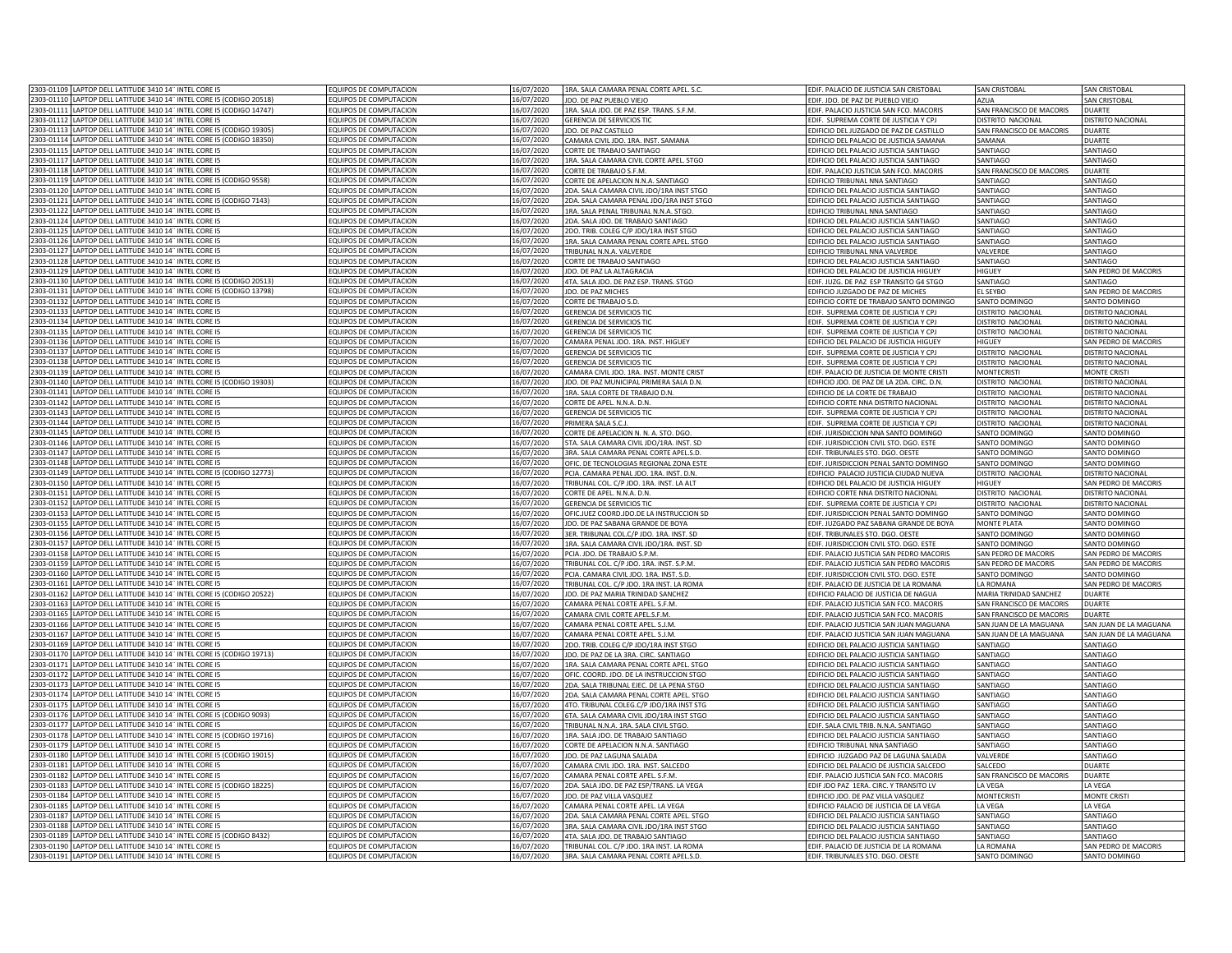| 2303-01192 LAPTOP DELL LATITUDE 3410 14" INTEL CORE I5                                                                      | EQUIPOS DE COMPUTACION                                  | 16/07/2020 | OFIC. DE TECNOLOGIAS REGIONAL ZONA ESTE    | EDIF. JURISDICCION PENAL SANTO DOMINGO   | SANTO DOMINGO            | SANTO DOMINGO            |
|-----------------------------------------------------------------------------------------------------------------------------|---------------------------------------------------------|------------|--------------------------------------------|------------------------------------------|--------------------------|--------------------------|
| 2303-01193 LAPTOP DELL LATITUDE 3410 14" INTEL CORE I5 (CODIGO 14274)                                                       | EQUIPOS DE COMPUTACION                                  | 16/07/2020 | JDO. DE PAZ DE LA 2DA. CIRC. S.D. ESTE     | EDIF. JUZG. PAZ 2DA. CIRC.STO. DGO. ESTE | SANTO DOMINGO            | SANTO DOMINGO            |
| 2303-01194 LAPTOP DELL LATITUDE 3410 14" INTEL CORE I5                                                                      | EQUIPOS DE COMPUTACION                                  | 16/07/2020 | 3RA. SALA CAMARA PENAL CORTE APEL.S.D.     | EDIF. TRIBUNALES STO. DGO. OESTE         | SANTO DOMINGO            | SANTO DOMINGO            |
| 2303-01195<br>LAPTOP DELL LATITUDE 3410 14" INTEL CORE I5                                                                   | EQUIPOS DE COMPUTACION                                  | 16/07/2020 |                                            |                                          |                          |                          |
| 2303-01196                                                                                                                  |                                                         |            | OFICINA DE INFORMATICA P.J.C.N.            | EDIFICIO PALACIO JUSTICIA CIUDAD NUEVA   | DISTRITO NACIONAL        | DISTRITO NACIONAL        |
| LAPTOP DELL LATITUDE 3410 14" INTEL CORE I5                                                                                 | EQUIPOS DE COMPUTACION                                  | 6/07/2020  | GERENCIA DE SERVICIOS TIC                  | DIF. SUPREMA CORTE DE JUSTICIA Y CPJ     | DISTRITO NACIONAL        | <b>DISTRITO NACIONAL</b> |
| 2303-01197<br>LAPTOP DELL LATITUDE 3410 14" INTEL CORE I5                                                                   | FOUIPOS DE COMPUTACION                                  | 6/07/2020  | SERENCIA DE SERVICIOS TIC                  | DIE. SUPREMA CORTE DE JUSTICIA Y CPI     | <b>JISTRITO NACIONAL</b> | <b>DISTRITO NACIONAL</b> |
| 2303-01198<br>LAPTOP DELL LATITUDE 3410 14" INTEL CORE I5                                                                   | EQUIPOS DE COMPUTACION                                  | 6/07/2020  | 2DA. SALA CAMARA CIVIL CORTE APEL. D.N     | DIFICIO P.J. DE LAS CORTES               | DISTRITO NACIONAL        | <b>DISTRITO NACIONAL</b> |
| 2303-0119<br>APTOP DELL LATITUDE 3410 14" INTEL CORE I5                                                                     | EQUIPOS DE COMPUTACION                                  | 16/07/2020 | 8VA. SALA CAMARA CIVIL JDO/1RA. INST. SD   | DIF. JUZGADO DE PAZ BOCA CHICA           | <b>SANTO DOMINGO</b>     | ANTO DOMINGO             |
| 2303-01200<br>APTOP DELL LATITUDE 3410 14" INTEL CORE I5                                                                    | EQUIPOS DE COMPUTACION                                  | 6/07/2020  | GERENCIA DE SERVICIOS TIC                  | DIF. SUPREMA CORTE DE JUSTICIA Y CPJ     | DISTRITO NACIONAL        | <b>ISTRITO NACIONAL</b>  |
| LAPTOP DELL LATITUDE 3410 14" INTEL CORE I5<br>2303-01201                                                                   | EQUIPOS DE COMPUTACION                                  | 16/07/2020 | 4TA. SALA CAMARA CIVIL JDO/1RA. INST. DN   | DIFICIO P.J. DE LAS CORTES               | <b>ISTRITO NACIONAL</b>  | <b>ISTRITO NACIONAL</b>  |
| 2303-01202<br>LAPTOP DELL LATITUDE 3410 14" INTEL CORE I5                                                                   | EQUIPOS DE COMPUTACION                                  | 16/07/2020 | GERENCIA DE SERVICIOS TIC                  | DIF. SUPREMA CORTE DE JUSTICIA Y CPJ     | DISTRITO NACIONAL        | <b>DISTRITO NACIONAL</b> |
| 2303-01203<br>LAPTOP DELL LATITUDE 3410 14" INTEL CORE I5                                                                   | EQUIPOS DE COMPUTACION                                  | 16/07/2020 | GERENCIA DE SERVICIOS TIC                  | EDIF. SUPREMA CORTE DE JUSTICIA Y CPJ    | DISTRITO NACIONAL        | DISTRITO NACIONAL        |
| LAPTOP DELL LATITUDE 3410 14" INTEL CORE I5<br>2303-01204                                                                   | EQUIPOS DE COMPUTACION                                  | 16/07/2020 | 2DA.SAI A TSA                              | EDIFICIO P.J. DE LAS CORTES              | DISTRITO NACIONAL        | <b>DISTRITO NACIONAL</b> |
| LAPTOP DELL LATITUDE 3410 14" INTEL CORE I5<br>2303-0120                                                                    | EQUIPOS DE COMPUTACION                                  | 16/07/2020 | GERENCIA DE SERVICIOS TIC                  | DIF. SUPREMA CORTE DE JUSTICIA Y CPJ     | DISTRITO NACIONAL        | DISTRITO NACIONA         |
| LAPTOP DELL LATITUDE 3410 14" INTEL CORE I5<br>2303-0120                                                                    | EQUIPOS DE COMPUTACION                                  |            |                                            |                                          |                          | DISTRITO NACIONA         |
|                                                                                                                             |                                                         | 16/07/2020 | GERENCIA DE SERVICIOS TIC                  | DIF. SUPREMA CORTE DE JUSTICIA Y CPJ     | DISTRITO NACIONAL        |                          |
| 2303-0120<br>LAPTOP DELL LATITUDE 3410 14" INTEL CORE I5                                                                    | EQUIPOS DE COMPUTACION                                  | 16/07/2020 | PRIMERA SALA S.C.J                         | DIF. SUPREMA CORTE DE JUSTICIA Y CPJ     | DISTRITO NACIONAL        | DISTRITO NACIONAL        |
| 2303-0120<br>LAPTOP DELL LATITUDE 3410 14" INTEL CORE I5                                                                    | EQUIPOS DE COMPUTACION                                  | 16/07/2020 | CORTE DE APELACION N. N. A. STO. DGO.      | DIF. JURISDICCION NNA SANTO DOMINGO      | SANTO DOMINGO            | <b>ANTO DOMINGO</b>      |
| LAPTOP DELL LATITUDE 3410 14" INTEL CORE I5 (CODIGO 7735)<br>2303-01209                                                     | EQUIPOS DE COMPUTACION                                  | 16/07/2020 | PCIA. CAMARA PENAL JDO/1RA. INST. SD       | DIF. JURISDICCION PENAL SANTO DOMINGO    | SANTO DOMINGO            | <b>ANTO DOMINGO</b>      |
| 2303-01210<br>LAPTOP DELL LATITUDE 3410 14" INTEL CORE I5                                                                   | EQUIPOS DE COMPUTACION                                  | 16/07/2020 | 1RA. SALA CAMARA PENAL CORTE APEL. D.N.    | DIFICIO P.J. DE LAS CORTES               | DISTRITO NACIONAL        | DISTRITO NACIONAL        |
| 2303-01211 LAPTOP DELL LATITUDE 3410 14" INTEL CORE I5                                                                      | EQUIPOS DE COMPUTACION                                  | 16/07/2020 | <b>GERENCIA DE SERVICIOS TIC</b>           | EDIF. SUPREMA CORTE DE JUSTICIA Y CPJ    | DISTRITO NACIONAL        | DISTRITO NACIONAL        |
| LAPTOP DELL LATITUDE 3410 14" INTEL CORE I5<br>2303-01212                                                                   | EQUIPOS DE COMPUTACION                                  | 16/07/2020 | OFICINA DE TECNOLOGIA LA VEGA              | DIFICIO PALACIO DE JUSTICIA DE LA VEGA   | LA VEGA                  | LA VEGA                  |
| 2303-01213<br>LAPTOP DELL LATITUDE 3410 14" INTEL CORE I5                                                                   | EQUIPOS DE COMPUTACION                                  | 6/07/2020  | JDO. DE 1RA. INST. SAN JOSE DE OCOA        | DIF. PALACIO JUSTICIA SAN JOSE DE OCOA   | SAN JOSE DE OCOA         | SAN CRISTOBAL            |
| 2303-01214<br>LAPTOP DELL LATITUDE 3410 14" INTEL CORE I5 (20936)                                                           | FOUIPOS DE COMPUTACION                                  | 6/07/2020  | JNIDAD DE AUDIENCIAS JURISDICCION PENAL    | DIFICIO PALACIO DE JUSTICIA DE LA VEGA   | <b>I A VFGA</b>          | <b>IA VEGA</b>           |
| APTOP DELL LATITUDE 3410 14" INTEL CORE I5<br>2303-0121                                                                     | EQUIPOS DE COMPUTACION                                  | 6/07/2020  | 1ER. JDO. DE LA INSTRUCCION STGO RDGUEZ    | DIE PALACIO JUST, SANTIAGO RODRIGUEZ     | SANTIAGO RODRIGUEZ       | MONTE CRISTI             |
|                                                                                                                             |                                                         |            |                                            |                                          |                          |                          |
| 2303-0121<br>APTOP DELL LATITUDE 3410 14" INTEL CORE I5                                                                     | EQUIPOS DE COMPUTACION                                  | 6/07/2020  | <b>GERENCIA DE SERVICIOS TIC</b>           | DIF. SUPREMA CORTE DE JUSTICIA Y CPJ     | DISTRITO NACIONAL        | <b>DISTRITO NACIONAL</b> |
| 2303-0121<br>LAPTOP DELL LATITUDE 3410 14" INTEL CORE I5                                                                    | <b>EQUIPOS DE COMPUTACION</b>                           | 6/07/2020  | JDO. DE PAZ JUAN SANTIAGO                  | DIFICIO JDO. DE PAZ JUAN SANTIAGO        | I IAS PIÑA               | AN JUAN DE LA MAGUANA    |
| 2303-0121<br>LAPTOP DELL LATITUDE 3410 14" INTEL CORE I5                                                                    | EQUIPOS DE COMPUTACION                                  | 16/07/2020 | GERENCIA DE SERVICIOS TIC                  | DIF. SUPREMA CORTE DE JUSTICIA Y CP.     | <b>ISTRITO NACIONAL</b>  | <b>DISTRITO NACIONAL</b> |
| LAPTOP DELL LATITUDE 3410 14" INTEL CORE I5<br>2303-01219                                                                   | EQUIPOS DE COMPUTACION                                  | 16/07/2020 | <b>GERENCIA DE SERVICIOS TIO</b>           | DIF. SUPREMA CORTE DE JUSTICIA Y CP.     | <b>DISTRITO NACIONAL</b> | <b>DISTRITO NACIONAL</b> |
| 2303-01220<br>LAPTOP DELL LATITUDE 3410 14" INTEL CORE IS                                                                   | <b>EQUIPOS DE COMPUTACION</b>                           | 16/07/2020 | JDO. DE LA INSTRUCCION AZUA                | DIFICIO PALACIO DE JUSTICIA DE AZUA      | AZUA                     | SAN CRISTOBAL            |
| LAPTOP DELL LATITUDE 3410 14" INTEL CORE I5<br>2303-01221                                                                   | EQUIPOS DE COMPUTACION                                  | 16/07/2020 | <b>GERENCIA DE SERVICIOS TIC</b>           | EDIF. SUPREMA CORTE DE JUSTICIA Y CPJ    | DISTRITO NACIONAL        | DISTRITO NACIONAL        |
| LAPTOP DELL LATITUDE 3410 14" INTEL CORE I5<br>2303-01223                                                                   | EQUIPOS DE COMPUTACION                                  | 16/07/2020 | <b>JDO. DE PAZ GALVAN</b>                  | DIFICIO DEL JUZGADO DE PAZ DE GALVAN     | <b>BAHORUCO</b>          | <b>BARAHONA</b>          |
| 303-01223<br>LAPTOP DELL LATITUDE 3410 14" INTEL CORE I5 (20978)                                                            | EQUIPOS DE COMPUTACION                                  | 16/07/2020 | 1RA CAMARA PENAL IDO 1RA INST S.           | DIE PALACIO DE ILISTICIA SAN CRISTORA    | SAN CRISTORA             | <b>SAN CRISTOBA</b>      |
| 303-0122<br>LAPTOP DELL LATITUDE 3410 14" INTEL CORE I5                                                                     | EQUIPOS DE COMPUTACION                                  | 16/07/2020 | <b>GERENCIA DE SERVICIOS TIC</b>           | EDIF. SUPREMA CORTE DE JUSTICIA Y CPJ    | DISTRITO NACIONAL        | DISTRITO NACIONAL        |
| 2303-0122                                                                                                                   |                                                         |            |                                            |                                          |                          |                          |
| LAPTOP DELL LATITUDE 3410 14" INTEL CORE I5                                                                                 | EQUIPOS DE COMPUTACION                                  | 16/07/2020 | CAMARA CIVIL JDO. 1RA. INST. S.J.M.        | EDIF. PALACIO JUSTICIA SAN JUAN MAGUANA  | SAN JUAN DE LA MAGUANA   | SAN JUAN DE LA MAGUANA   |
| LAPTOP DELL LATITUDE 3410 14" INTEL CORE I5<br>2303-0122                                                                    | EQUIPOS DE COMPUTACION                                  | 16/07/2020 | JDO. DE LA INSTRUCCION ELIAS PIÑA          | DIF. PALACIO DE JUSTICIA EL COMENDADOR   | ELIAS PIÑA               | SAN JUAN DE LA MAGUANA   |
| 2303-01227 LAPTOP DELL LATITUDE 3410 14" INTEL CORE I5                                                                      | EQUIPOS DE COMPUTACION                                  | 16/07/2020 | <b>GERENCIA DE SERVICIOS TIC</b>           | EDIF. SUPREMA CORTE DE JUSTICIA Y CPJ    | DISTRITO NACIONAL        | DISTRITO NACIONAL        |
| 2303-01228 LAPTOP DELL LATITUDE 3410 14" INTEL CORE I5                                                                      | EQUIPOS DE COMPUTACION                                  | 16/07/2020 | 1ER. JDO. DE LA INSTRUCCION DAJABON        | EDIFICIO PALACIO DE JUSTICIA DAJABON     | DAJABON                  | MONTE CRISTI             |
| 2303-01229 LAPTOP DELL LATITUDE 3410 14" INTEL CORE I5                                                                      | EQUIPOS DE COMPUTACION                                  | 16/07/2020 | JDO. DE PAZ CONSTANZA                      | EDIFICIO PALACIO DE JUSTICIA CONSTANZA   | CONSTANZA                | LA VEGA                  |
|                                                                                                                             |                                                         |            |                                            |                                          |                          |                          |
| 2303-01230                                                                                                                  | <b>EQUIPOS DE COMPUTACION</b>                           |            |                                            |                                          |                          |                          |
| LAPTOP DELL LATITUDE 3410 14" INTEL CORE I5<br>2303-01231<br>LAPTOP DELL LATITUDE 3410 14" INTEL CORE I5                    |                                                         | 16/07/2020 | <b>JDO. DE PAZ GUANANICO</b>               | DIFICIO DEL JDO. DE PAZ DE GUANANICO     | PUERTO PLATA             | PUERTO PLATA             |
|                                                                                                                             | EQUIPOS DE COMPUTACION                                  | 16/07/2020 | GERENCIA DE SERVICIOS TIC                  | DIF. SUPREMA CORTE DE JUSTICIA Y CPJ     | DISTRITO NACIONAL        | <b>JISTRITO NACIONAL</b> |
| 2303-01232<br>LAPTOP DELL LATITUDE 3410 14" INTEL CORE I5 (18032)                                                           | EQUIPOS DE COMPUTACION                                  | 16/07/2020 | CORTE DE TRABAJO S.D.                      | DIFICIO CORTE DE TRABAJO SANTO DOMINGO   | SANTO DOMINGO            | <b>ANTO DOMINGO</b>      |
| 2303-01233<br>LAPTOP DELL LATITUDE 3410 14" INTEL CORE I5                                                                   | EQUIPOS DE COMPUTACION                                  | 6/07/2020  | <b>UIRECCION DE PLANIFICACION S.C.J</b>    | DIF. SUPREMA CORTE DE JUSTICIA Y CPJ     | DISTRITO NACIONAL        | <b>DISTRITO NACIONAL</b> |
| 2303-0123<br>LAPTOP DELL LATITUDE 3410 14" INTEL CORE I5                                                                    | EQUIPOS DE COMPUTACION                                  | 16/07/2020 | <b>GERENCIA DE SERVICIOS TIC</b>           | DIF. SUPREMA CORTE DE JUSTICIA Y CPJ     | DISTRITO NACIONAL        | <b>DISTRITO NACIONAL</b> |
| 2303-0123<br>LAPTOP DELL LATITUDE 3410 14" INTEL CORE I5                                                                    | EQUIPOS DE COMPUTACION                                  | 6/07/2020  | <b>GERENCIA DE SERVICIOS TIC</b>           | DIF. SUPREMA CORTE DE JUSTICIA Y CPJ     | <b>ISTRITO NACIONAL</b>  | <b>ISTRITO NACIONAL</b>  |
| LAPTOP DELL LATITUDE 3410 14" INTEL CORE I5<br>2303-0123                                                                    | EQUIPOS DE COMPUTACION                                  | 16/07/2020 | GERENCIA DE SERVICIOS TIC                  | DIF. SUPREMA CORTE DE JUSTICIA Y CPJ     | DISTRITO NACIONAL        | <b>DISTRITO NACIONAL</b> |
| 2303-0123<br>LAPTOP DELL LATITUDE 3410 14" INTEL CORE I5                                                                    | EQUIPOS DE COMPUTACION                                  | 16/07/2020 | <b>GERENCIA DE SERVICIOS TIC</b>           | EDIF. SUPREMA CORTE DE JUSTICIA Y CPJ    | DISTRITO NACIONAL        | DISTRITO NACIONAL        |
| 2303-0123<br>LAPTOP DELL LATITUDE 3410 14" INTEL CORE I5                                                                    | EQUIPOS DE COMPUTACION                                  | 16/07/2020 | JDO. DE PAZ CABRERA                        | EDIFICIO JDO. DE PAZ CABRERA             | MARIA TRINIDAD SANCHEZ   | <b>DUARTE</b>            |
| LAPTOP DELL LATITUDE 3410 14" INTEL CORE I5<br>2303-0123                                                                    | EQUIPOS DE COMPUTACION                                  | 16/07/2020 | JDO. DE PAZ PERALTA                        |                                          | <b>A711A</b>             | SAN CRISTOBAL            |
| 2303-0124                                                                                                                   |                                                         | 16/07/2020 |                                            | DIFICIO DEL JUZGADO DE PAZ DE PERALTA    |                          |                          |
| LAPTOP DELL LATITUDE 3410 14" INTEL CORE I5                                                                                 | EQUIPOS DE COMPUTACION                                  |            | GERENCIA DE SERVICIOS TI                   | DIF. SUPREMA CORTE DE JUSTICIA Y CP.     | <b>DISTRITO NACIONAL</b> | <b>DISTRITO NACIONAL</b> |
| 2303-0124<br>LAPTOP DELL LATITUDE 3410 14" INTEL CORE I5                                                                    | EQUIPOS DE COMPUTACION                                  | 16/07/2020 | JDO. DE PAZ VILLA BISONO                   | DIFICIO DEL JUZGADO DE PAZ VILLA BISONO  | SANTIAGO                 | SANTIAGO                 |
| 303-01242<br>LAPTOP DELL LATITUDE 3410 14" INTEL CORE I5                                                                    | EQUIPOS DE COMPUTACION                                  | 16/07/2020 | GERENCIA DE SERVICIOS TIC                  | DIF. SUPREMA CORTE DE JUSTICIA Y CPJ     | DISTRITO NACIONAL        | DISTRITO NACIONAL        |
| 303-01243<br>LAPTOP DELL LATITUDE 3410 14" INTEL CORE I5                                                                    | EQUIPOS DE COMPUTACION                                  | 16/07/2020 | GERENENCIA RELACIONES PUBLICAS Y PROTOCOLO | DIF. SUPREMA CORTE DE JUSTICIA Y CPJ     | <b>DISTRITO NACIONAL</b> | DISTRITO NACIONAL        |
| 2303-01244 LAPTOP DELL LATITUDE 3410 14" INTEL CORE I5                                                                      | EQUIPOS DE COMPUTACION                                  | 16/07/2020 | SALA CIVIL TRIBUNAL N.N.A. S.F.M.          | DIF. TRIBUNAL NNA DUARTE                 | SAN FRANCISCO DE MACORIS | DUARTE                   |
| 2303-01245<br>LAPTOP DELL LATITUDE 3410 14" INTEL CORE I5                                                                   | EQUIPOS DE COMPUTACION                                  | 16/07/2020 | JDO. DE LA INSTRUCCION PEDERNALES          | EDIF. JUZGADO DE INSTRUCCION PEDERNALES  | PEDERNALES               | <b>BARAHONA</b>          |
| 2303-01246<br>LAPTOP DELL LATITUDE 3410 14" INTEL CORE I5                                                                   | EQUIPOS DE COMPUTACION                                  | 16/07/2020 | GERENCIA DE SERVICIOS TIC                  | EDIF. SUPREMA CORTE DE JUSTICIA Y CPJ    | DISTRITO NACIONAL        | DISTRITO NACIONAL        |
| 2303-01247<br>LAPTOP DELL LATITUDE 3410 14" INTEL CORE I5                                                                   | EQUIPOS DE COMPUTACION                                  | 16/07/2020 | 2DA. SALA CAMARA CIVIL JDO.1RA.INST. S.C   | DIF. PALACIO DE JUSTICIA SAN CRISTOBAL   | <b>SAN CRISTOBAL</b>     | SAN CRISTOBAL            |
| LAPTOP DELL LATITUDE 3410 14" INTEL CORE I5<br>2303-01248                                                                   | <b>FOUIPOS DE COMPUTACION</b>                           | 6/07/2020  | GERENCIA DE SERVICIOS TIC                  | DIF. SUPREMA CORTE DE JUSTICIA Y CPJ     | DISTRITO NACIONAL        | DISTRITO NACIONAL        |
| 2303-01249<br>LAPTOP DELL LATITUDE 3410 14" INTEL CORE I5                                                                   | FOUIPOS DE COMPUTACION                                  | 6/07/2020  | <b>JDO, DE PAZ PARTIDO</b>                 | DIFICIO JUZGADO DE PAZ DE EL PARTIDO     | <b>DAJABON</b>           | MONTE CRISTI             |
|                                                                                                                             |                                                         |            |                                            |                                          |                          |                          |
| 2303-01250<br>APTOP DELL LATITUDE 3410 14" INTEL CORE I5 (20508)<br>2303-0125<br>APTOP DELL LATITUDE 3410 14" INTEL CORE IS | <b>EQUIPOS DE COMPUTACION</b><br>FOUIPOS DE COMPUTACION | 6/07/2020  | INIDAD DE AUDIENCIAS JURISDICCION PENAL    | DIFICIO PALACIO DE JUSTICIA DE LA VEGA   | A VEGA                   | LA VEGA                  |
|                                                                                                                             |                                                         | 6/07/2020  | <b>GERENCIA DE SERVICIOS TIC</b>           | DIF. SUPREMA CORTE DE JUSTICIA Y CPJ     | <b>ISTRITO NACIONAL</b>  | <b>DISTRITO NACIONAL</b> |
| LAPTOP DELL LATITUDE 3410 14" INTEL CORE I5<br>2303-0125                                                                    | EQUIPOS DE COMPUTACION                                  | 16/07/2020 | 2DA. SALA CAMARA CIVIL JDO.1RA.INST. S.C   | DIF. PALACIO DE JUSTICIA SAN CRISTOBAL   | SAN CRISTOBAL            | AN CRISTOBAL             |
| LAPTOP DELL LATITUDE 3410 14" INTEL CORE I5<br>2303-0125                                                                    | EQUIPOS DE COMPUTACION                                  | 6/07/2020  | GERENCIA DE SERVICIOS TIC                  | DIF. SUPREMA CORTE DE JUSTICIA Y CPJ     | DISTRITO NACIONAL        | <b>DISTRITO NACIONAL</b> |
| 2303-0125<br>LAPTOP DELL LATITUDE 3410 14" INTEL CORE I5                                                                    | EQUIPOS DE COMPUTACION                                  | 16/07/2020 | CAMARA PENAL JDO, 1RA INST, AZUA           | DIFICIO PALACIO DE JUSTICIA DE AZU       | AZUA                     | <b>AN CRISTOBAL</b>      |
| 2303-0125<br>LAPTOP DELL LATITUDE 3410 14" INTEL CORE IS                                                                    | <b>FOUIPOS DE COMPUTACION</b>                           | 16/07/2020 | IDO. DE PAZ GUAYABAI                       | DIFICIO JUZGADO DE PAZ DE EL GUAYABAL    | A7UA                     | SAN CRISTOBAL            |
| LAPTOP DELL LATITUDE 3410 14" INTEL CORE I5<br>2303-0125                                                                    | EQUIPOS DE COMPUTACION                                  | 16/07/2020 | SECRETARIA GENERAL J.P. S.J.M.             | DIF. PALACIO JUSTICIA SAN JUAN MAGUANA   | SAN JUAN DE LA MAGUANA   | AN JUAN DE LA MAGUANA    |
| 2303-0125<br>LAPTOP DELL LATITUDE 3410 14" INTEL CORE IS                                                                    | <b>FOUIPOS DE COMPUTACION</b>                           | 16/07/2020 | <b>GERENCIA DE SERVICIOS TI</b>            | DIF. SUPREMA CORTE DE JUSTICIA Y CP.     | DISTRITO NACIONAL        | DISTRITO NACIONA         |
| 2303-01259<br>LAPTOP DELL LATITUDE 3410 14" INTEL CORE I5                                                                   | EQUIPOS DE COMPUTACION                                  | 16/07/2020 | <b>GERENCIA DE SERVICIOS TI</b>            | DIF. SUPREMA CORTE DE JUSTICIA Y CPJ     | DISTRITO NACIONAL        | DISTRITO NACIONA         |
| 2303-01260<br>LAPTOP DELL LATITUDE 3410 14" INTEL CORE IS                                                                   |                                                         |            |                                            |                                          |                          |                          |
| 2303-01261                                                                                                                  | EQUIPOS DE COMPUTACION                                  | 16/07/2020 | JDO. DE TRABAJO PUERTO PLATA               | DIF. PALACIO JUSTICIA PTO. PLATA         | PUERTO PLATA             | PUERTO PLATA             |
| LAPTOP DELL LATITUDE 3410 14" INTEL CORE I5                                                                                 | EQUIPOS DE COMPUTACION                                  | 16/07/2020 | <b>GERENCIA DE SERVICIOS TI</b>            | DIF. SUPREMA CORTE DE JUSTICIA Y CPJ     | DISTRITO NACIONAL        | DISTRITO NACIONAL        |
| LAPTOP DELL LATITUDE 3410 14" INTEL CORE I5 (19462)<br>2303-01262                                                           | EQUIPOS DE COMPUTACION                                  | 16/07/2020 | <b>JDO. DE TRABAJO PUERTO PLATA</b>        | DIF. PALACIO JUSTICIA PTO. PLATA         | PUERTO PLATA             | PUERTO PLATA             |
| 2303-01263 LAPTOP DELL LATITUDE 3410 14" INTEL CORE I5                                                                      | EQUIPOS DE COMPUTACION                                  | 16/07/2020 | 1RA. SALA C/CIVIL JDO.1RA.INST. BARAHONA   | DIF. PALACIO DE JUSTICIA DE BARAHONA     | <b>BARAHONA</b>          | <b>BARAHONA</b>          |
| 2303-01264 LAPTOP DELL LATITUDE 3410 14" INTEL CORE I5                                                                      | EQUIPOS DE COMPUTACION                                  | 16/07/2020 | JDO. DE LA INSTRUCCION CONSTANZA           | EDIFICIO PALACIO DE JUSTICIA CONSTANZA   | CONSTANZA                | LA VEGA                  |
| 2303-01265 LAPTOP DELL LATITUDE 3410 14" INTEL CORE I5                                                                      | EQUIPOS DE COMPUTACION                                  | 16/07/2020 | JDO. DE 1RA. INST. DAJABON                 | EDIFICIO PALACIO DE JUSTICIA DAJABON     | DAJABON                  | MONTE CRISTI             |
| 2303-01266<br>LAPTOP DELL LATITUDE 3410 14" INTEL CORE IS                                                                   | FOUIPOS DE COMPUTACION                                  | 16/07/2020 | SECRETARIA GENERAL JUR. PENAL LA VEGA      | DIFICIO PALACIO DE JUSTICIA DE LA VEGA   | <b>A VEGA</b>            | LA VEGA                  |
| 2303-01267<br>LAPTOP DELL LATITUDE 3410 14" INTEL CORE I5                                                                   | EQUIPOS DE COMPUTACION                                  | 16/07/2020 | 1ER. JDO. DE LA INSTRUCCION MONTE CRISTI   | DIF, PALACIO DE JUSTICIA DE MONTE CRIST  | <b>MONTFCRIST</b>        | <b>MONTE CRISTI</b>      |
| 2303-01268 LAPTOP DELL LATITUDE 3410 14" INTEL CORE I5<br>2303-01269 LAPTOP DELL LATITUDE 3410 14" INTEL CORE I5            | EQUIPOS DE COMPUTACION                                  | 6/07/2020  | JDO. DE PAZ LAS MATAS DE SANTA CRUZ        | DIF, JUZG, PAZ LAS MATAS DE SANTA CRUZ   | <b>MONTECRISTI</b>       | <b>MONTE CRISTI</b>      |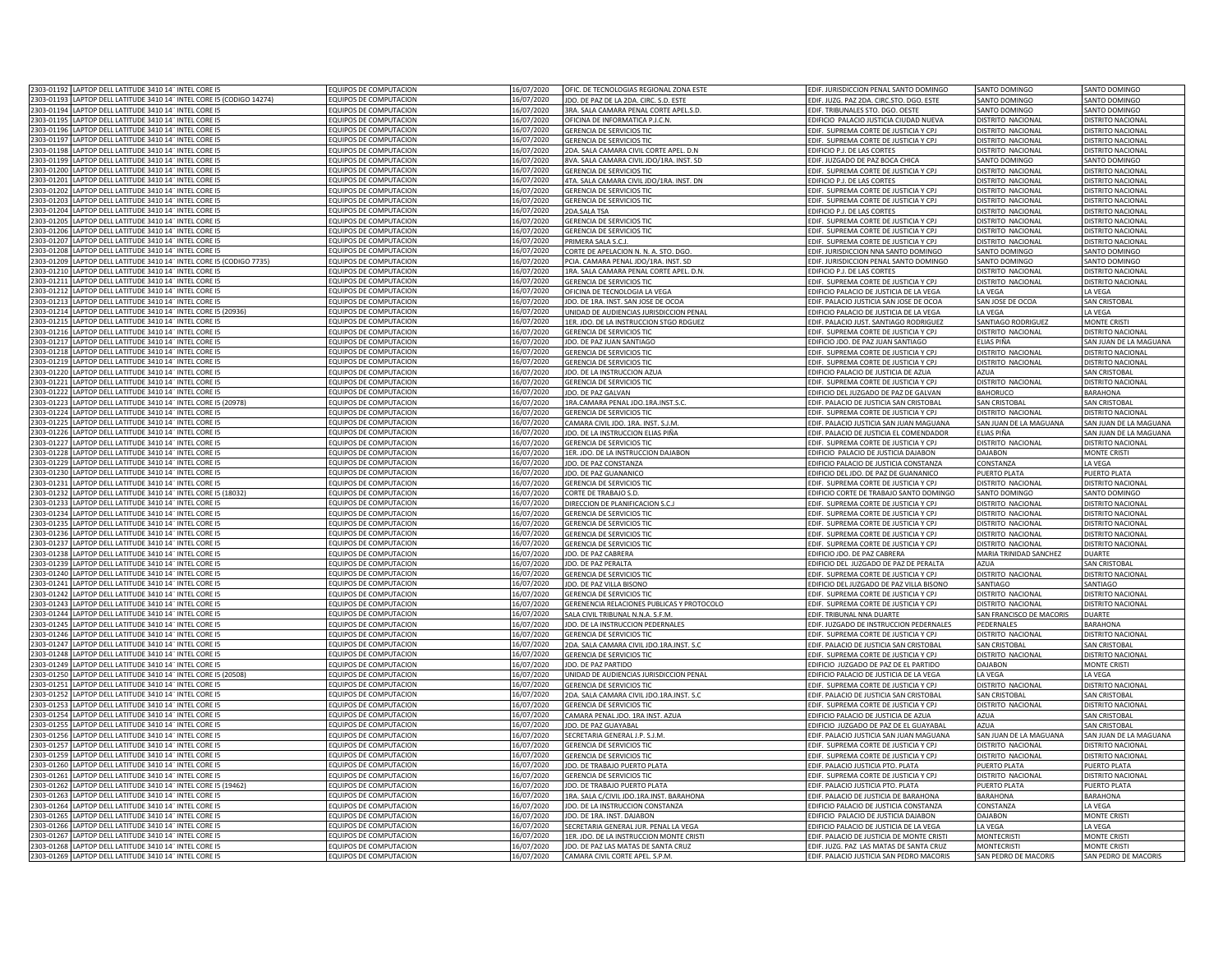| 2303-01270 LAPTOP DELL LATITUDE 3410 14" INTEL CORE I5                   | <b>EQUIPOS DE COMPUTACION</b> | 16/07/2020 | JDO. DE 1RA. INST. ELIAS PIÑA            | EDIF. PALACIO DE JUSTICIA EL COMENDADOR   | FI IAS PIÑA              | SAN JUAN DE LA MAGUANA   |
|--------------------------------------------------------------------------|-------------------------------|------------|------------------------------------------|-------------------------------------------|--------------------------|--------------------------|
| 2303-01271 LAPTOP DELL LATITUDE 3410 14" INTEL CORE I5                   | <b>EQUIPOS DE COMPUTACION</b> | 16/07/2020 | JDO. DE LA INSTRUCCION SAN JOSE DE OCOA  | EDIF. PALACIO JUSTICIA SAN JOSE DE OCOA   | SAN JOSE DE OCOA         | <b>SAN CRISTOBAL</b>     |
| 2303-01272 LAPTOP DELL LATITUDE 3410 14" INTEL CORE I5                   | EQUIPOS DE COMPUTACION        | 16/07/2020 | JDO. DE 1RA. INST. VILLA ALTAGRACIA      | EDIF. PALACIO JUSTICIA VILLA ALTAGRACIA   | VILLA ALTAGRACIA         | <b>SAN CRISTOBAL</b>     |
| 2303-01273<br>APTOP DELL LATITUDE 3410 14" INTEL CORE I5                 | <b>EQUIPOS DE COMPUTACION</b> |            |                                          |                                           |                          |                          |
|                                                                          |                               | 16/07/2020 | GERENCIA DE SERVICIOS TIC                | EDIF. SUPREMA CORTE DE JUSTICIA Y CPJ     | DISTRITO NACIONAL        | DISTRITO NACIONAL        |
| 2303-01274<br>APTOP DELL LATITUDE 3410 14" INTEL CORE I5                 | QUIPOS DE COMPUTACION         | 16/07/2020 | CENTRO DE SERVICIOS COMUNES N.N.A. SD    | EDIFICIO CORTE DE TRABAJO SANTO DOMINGO   | ANTO DOMINGO             | SANTO DOMINGO            |
| 2303-01275<br>APTOP DELL LATITUDE 3410 14" INTEL CORE IS                 | QUIPOS DE COMPUTACION         | 16/07/2020 | ORTE DE TRABAJO S.D.                     | EDIFICIO CORTE DE TRABAJO SANTO DOMINGO   | ANTO DOMINGO             | SANTO DOMINGO            |
| 2303-0127<br>APTOP DELL LATITUDE 3410 14" INTEL CORE I5                  | QUIPOS DE COMPUTACION         | 16/07/2020 | <b>GERENCIA DE SERVICIOS TIC</b>         | EDIF. SUPREMA CORTE DE JUSTICIA Y CPJ     | <b>DISTRITO NACIONAL</b> | DISTRITO NACIONAL        |
| 2303-0127<br>APTOP DELL LATITUDE 3410 14" INTEL CORE I5                  | EQUIPOS DE COMPUTACION        | 16/07/2020 | 2DO. JDO.DE LA INSTRUCCION LA ROMANA     | EDIF. PALACIO DE JUSTICIA DE LA ROMANA    | A ROMANA                 | SAN PEDRO DE MACORIS     |
| 2303-0127<br>APTOP DELL LATITUDE 3410 14" INTEL CORE I5                  | QUIPOS DE COMPUTACION         | 16/07/2020 | <b>SERENCIA DE SERVICIOS TIC</b>         | EDIF. SUPREMA CORTE DE JUSTICIA Y CPJ     | ISTRITO NACIONAL         | <b>DISTRITO NACIONAL</b> |
| APTOP DELL LATITUDE 3410 14" INTEL CORE I5<br>2303-0127                  | <b>EQUIPOS DE COMPUTACION</b> | 16/07/2020 | 1RA. SALA CAMARA CIVIL CORTE APEL. S.D.  | EDIF. JURISDICCION CIVIL STO. DGO. ESTE   | ANTO DOMINGO             | SANTO DOMINGO            |
| LAPTOP DELL LATITUDE 3410 14" INTEL CORE I5 (CODIGO 19293)<br>2303-01280 | EQUIPOS DE COMPUTACION        | 16/07/2020 | JDO. DE PAZ SAMANA                       | EDIFICIO DEL PALACIO DE JUSTICIA SAMANA   | SAMANA                   | <b>DUARTE</b>            |
|                                                                          |                               |            |                                          |                                           |                          |                          |
| 2303-01281<br>LAPTOP DELL LATITUDE 3410 14" INTEL CORE I5                | EQUIPOS DE COMPUTACION        | 16/07/2020 | <b>GERENCIA DE SERVICIOS TIC</b>         | EDIF. SUPREMA CORTE DE JUSTICIA Y CPJ     | DISTRITO NACIONAL        | DISTRITO NACIONAL        |
| 2303-01282<br>APTOP DELL LATITUDE 3410 14" INTEL CORE I5 (20087)         | EQUIPOS DE COMPUTACION        | 16/07/2020 | UNIDAD DE SERVICIO CIVIL C.S.C. NNA SD   | EDIFICIO CORTE DE TRABAJO SANTO DOMINGO   | SANTO DOMINGC            | SANTO DOMINGO            |
| APTOP DELL LATITUDE 3410 14" INTEL CORE I5<br>2303-0128                  | EQUIPOS DE COMPUTACION        | 16/07/2020 | <b>GERENCIA DE SERVICIOS TIC</b>         | EDIF. SUPREMA CORTE DE JUSTICIA Y CPJ     | DISTRITO NACIONAL        | DISTRITO NACIONAL        |
| 2303-01284<br>APTOP DELL LATITUDE 3410 14" INTEL CORE I5                 | QUIPOS DE COMPUTACION         | 16/07/2020 | 1RA. SALA CAMARA CIVIL JDO/1RA. INST. SP | EDIF, PALACIO JUSTICIA SAN FCO, MACORIS   | AN FRANCISCO DE MACORIS  | <b>DUARTE</b>            |
| 2303-0128<br>APTOP DELL LATITUDE 3410 14" INTEL CORE I5                  | <b>EQUIPOS DE COMPUTACION</b> | 16/07/2020 | GERENCIA DE SERVICIOS TIC                | EDIF. SUPREMA CORTE DE JUSTICIA Y CPJ     | DISTRITO NACIONAL        | <b>DISTRITO NACIONAL</b> |
| 2303-0128<br>APTOP DELL LATITUDE 3410 14" INTEL CORE I5                  | FOUIPOS DE COMPUTACION        | 16/07/2020 | JDO. DE PAZ LICEY AL MEDIO               | EDIFICIO JUZGADO DE PAZ LICEY AL MEDIO    | SANTIAGO                 | SANTIAGO                 |
| 2303-01287<br>LAPTOP DELL LATITUDE 3410 14" INTEL CORE I5                | <b>EQUIPOS DE COMPUTACION</b> | 16/07/2020 | GERENCIA DE SERVICIOS TIC                | EDIF. SUPREMA CORTE DE JUSTICIA Y CPJ     | DISTRITO NACIONAL        | DISTRITO NACIONAL        |
| 2303-01288<br>LAPTOP DELL LATITUDE 3410 14" INTEL CORE I5                | EQUIPOS DE COMPUTACION        | 16/07/2020 | <b>GERENCIA DE SERVICIOS TIC</b>         | EDIF. SUPREMA CORTE DE JUSTICIA Y CPJ     | DISTRITO NACIONAL        | <b>DISTRITO NACIONAL</b> |
|                                                                          |                               |            |                                          |                                           |                          |                          |
| 2303-01289<br>LAPTOP DELL LATITUDE 3410 14" INTEL CORE I5                | EQUIPOS DE COMPUTACION        | 16/07/2020 | GERENCIA DE SERVICIOS TIC                | EDIF. SUPREMA CORTE DE JUSTICIA Y CPJ     | DISTRITO NACIONAL        | DISTRITO NACIONAL        |
| 2303-01290<br>LAPTOP DELL LATITUDE 3410 14" INTEL CORE I5                | EQUIPOS DE COMPUTACION        | 16/07/2020 | GERENCIA DE SERVICIOS TIC                | EDIF. SUPREMA CORTE DE JUSTICIA Y CPJ     | DISTRITO NACIONAL        | DISTRITO NACIONAL        |
| 2303-01291<br>LAPTOP DELL LATITUDE 3410 14" INTEL CORE I5                | <b>EQUIPOS DE COMPUTACION</b> | 16/07/2020 | 1RA.CAMARA PENAL JDO.1RA.INST.S.C.       | EDIF. PALACIO DE JUSTICIA SAN CRISTOBAL   | <b>SAN CRISTOBAL</b>     | <b>SAN CRISTOBAL</b>     |
| 2303-01292<br>LAPTOP DELL LATITUDE 3410 14" INTEL CORE I5                | QUIPOS DE COMPUTACION         | 16/07/2020 | <b>GERENCIA DE SERVICIOS TIC</b>         | EDIF. SUPREMA CORTE DE JUSTICIA Y CPJ     | DISTRITO NACIONAL        | DISTRITO NACIONAL        |
| 2303-0129<br>APTOP DELL LATITUDE 3410 14" INTEL CORE I5                  | QUIPOS DE COMPUTACION         | 6/07/2020  | IDO. DE PAZ VII LA GONZALEZ              | DIFICIO JUZGADO DE PAZ VILLA GONZALEZ     | <b>ANTIAGO</b>           | SANTIAGO                 |
| 2303-0129<br>APTOP DELL LATITUDE 3410 14" INTEL CORE IS                  | <b>OUIPOS DE COMPUTACION</b>  | 6/07/2020  | <b>GERENCIA DE SERVICIOS TIC</b>         | EDIF. SUPREMA CORTE DE JUSTICIA Y CPJ     | <b>ISTRITO NACIONAL</b>  | DISTRITO NACIONAL        |
| 2303-0129<br>APTOP DELL LATITUDE 3410 14" INTEL CORE IS                  | OUIPOS DE COMPUTACION         | 6/07/2020  | <b>FRENCIA DE SERVICIOS TIO</b>          | FDIE. SUPREMA CORTE DE IUSTICIA Y CPI     | <b>ISTRITO NACIONAL</b>  | DISTRITO NACIONAL        |
|                                                                          |                               |            |                                          |                                           |                          |                          |
| APTOP DELL LATITUDE 3410 14" INTEL CORE I5<br>2303-0129                  | QUIPOS DE COMPUTACION         | 16/07/2020 | OFICINA DE INFORMATICA P.J.C.N.          | EDIFICIO PALACIO JUSTICIA CIUDAD NUEVA    | DISTRITO NACIONAL        | DISTRITO NACIONAL        |
| 2303-01297<br>APTOP DELL LATITUDE 3410 14" INTEL CORE I5                 | EQUIPOS DE COMPUTACION        | 16/07/2020 | <b>GERENCIA DE SERVICIOS TIC</b>         | EDIF. SUPREMA CORTE DE JUSTICIA Y CPJ     | DISTRITO NACIONAL        | DISTRITO NACIONAL        |
| 2303-01298<br>APTOP DELL LATITUDE 3410 14" INTEL CORE I5 (16449)         | EQUIPOS DE COMPUTACION        | 16/07/2020 | JDO. DE LA INSTRUCCION VILLA ALTAGRACIA  | EDIF. PALACIO JUSTICIA VILLA ALTAGRACIA   | VILLA ALTAGRACIA         | <b>SAN CRISTOBAL</b>     |
| 2303-01299<br>APTOP DELL LATITUDE 3410 14" INTEL CORE I5 (16949)         | <b>EQUIPOS DE COMPUTACION</b> | 16/07/2020 | SECRETARIA GENERAL LP. S.D.              | EDIF. JURISDICCION PENAL SANTO DOMINGO    | SANTO DOMINGO            | SANTO DOMINGO            |
| LAPTOP DELL LATITUDE 3410 14" INTEL CORE IS (CODIGO 19545)<br>2303-0130  | <b>EQUIPOS DE COMPUTACION</b> | 16/07/2020 | <b>IDO. DE PAZ SOSUA</b>                 | EDIFICIO DEL JUZGADO DE PAZ DE SOSUA      | PUFRTO PLATA             | PUERTO PLATA             |
| 2303-0130<br>LAPTOP DELL LATITUDE 3410 14" INTEL CORE I5 (21676)         | <b>EQUIPOS DE COMPUTACION</b> | 16/07/2020 | 1RA, SALA CAMARA CIVIL JDO/1RA, INST, PI | EDIF, PALACIO JUSTICIA PTO, PLATA         | PUFRTO PLATA             | PUERTO PLATA             |
| 2303-0130<br>APTOP DELL LATITUDE 3410 14" INTEL CORE I5                  | EQUIPOS DE COMPUTACION        | 16/07/2020 | TRIBUNAL EJEC. DE LA PENA PUERTO PLATA   | EDIF. PALACIO JUSTICIA PTO. PLATA         | PUERTO PLATA             | <b>PUERTO PLATA</b>      |
|                                                                          |                               |            |                                          |                                           |                          |                          |
| 2303-0130<br>LAPTOP DELL LATITUDE 3410 14" INTEL CORE I5                 | FOUIPOS DE COMPUTACION        | 16/07/2020 | IDO, 1RA, INST, BAHORUCO                 | EDIF. PALACIO DE JUSTICIA DE NEIBA        | <b>BAHORUCO</b>          | <b>BARAHONA</b>          |
| 2303-01304<br>LAPTOP DELL LATITUDE 3410 14" INTEL CORE I5                | EQUIPOS DE COMPUTACION        | 16/07/2020 | CORTE DE APEL. N.N.A. S.F.M.             | EDIF. TRIBUNAL NNA DUARTE                 | SAN FRANCISCO DE MACORIS | <b>DUARTE</b>            |
| 2303-01305<br>LAPTOP DELL LATITUDE 3410 14" INTEL CORE I5                | EQUIPOS DE COMPUTACION        | 16/07/2020 | TRIBUNAL COL. C/P JDO/1RA. INST. PP      | EDIF. PALACIO JUSTICIA PTO. PLATA         | PUERTO PLATA             | PUERTO PLATA             |
| 2303-01306<br>LAPTOP DELL LATITUDE 3410 14" INTEL CORE I5 (18920)        | EQUIPOS DE COMPUTACION        | 16/07/2020 | SECRETARIA GENERAL J P S.F.M.            | EDIF. PALACIO JUSTICIA SAN FCO. MACORIS   | SAN FRANCISCO DE MACORIS | <b>DUARTE</b>            |
| 2303-01307<br>APTOP DELL LATITUDE 3410 14" INTEL CORE I5                 | EQUIPOS DE COMPUTACION        | 16/07/2020 | SECRETARIA GENERAL J. P. BARAHONA        | EDIF. PALACIO DE JUSTICIA DE BARAHONA     | BARAHONA                 | <b>BARAHONA</b>          |
| 2303-01308<br>APTOP DELL LATITUDE 3410 14" INTEL CORE I5                 | OUIPOS DE COMPUTACION         | 16/07/2020 | CORTE DE APEL, PUERTO PLATA              | EDIF. PALACIO JUSTICIA PTO. PLATA         | PUFRTO PI ATA            | PUERTO PLATA             |
| 2303-01309<br>LAPTOP DELL LATITUDE 3410 14" INTEL CORE I5                | <b>EQUIPOS DE COMPUTACION</b> | 16/07/2020 | <b>GERENCIA DE SERVICIOS TIC</b>         | EDIF. SUPREMA CORTE DE JUSTICIA Y CPJ     | DISTRITO NACIONAL        | <b>DISTRITO NACIONAL</b> |
|                                                                          |                               |            |                                          |                                           |                          |                          |
| 2303-01310<br>APTOP DELL LATITUDE 3410 14" INTEL CORE I5                 | QUIPOS DE COMPUTACION         | 16/07/2020 | ORTE DE APEL. PUERTO PLATA               | EDIF. PALACIO JUSTICIA PTO. PLATA         | UERTO PLATA              | PUERTO PLATA             |
| 2303-0131<br>APTOP DELL LATITUDE 3410 14" INTEL CORE I5                  | EQUIPOS DE COMPUTACION        | 16/07/2020 | <b>SERENCIA DE SERVICIOS TIC</b>         | EDIF. SUPREMA CORTE DE JUSTICIA Y CPJ     | <b>ISTRITO NACIONAL</b>  | DISTRITO NACIONAL        |
| 2303-01312<br>APTOP DELL LATITUDE 3410 14" INTEL CORE I5                 | <b>EQUIPOS DE COMPUTACION</b> | 16/07/2020 | <b>SERENCIA DE SERVICIOS TIC</b>         | EDIF. SUPREMA CORTE DE JUSTICIA Y CPJ     | <b>ISTRITO NACIONAL</b>  | DISTRITO NACIONAL        |
| APTOP DELL LATITUDE 3410 14" INTEL CORE I5<br>2303-0131                  | QUIPOS DE COMPUTACION         | 16/07/2020 | <b>GERENCIA DE SERVICIOS TIC</b>         | EDIF. SUPREMA CORTE DE JUSTICIA Y CPJ     | DISTRITO NACIONAL        | DISTRITO NACIONAL        |
| 2303-01314<br>LAPTOP DELL LATITUDE 3410 14" INTEL CORE I5 (20196)        | EQUIPOS DE COMPUTACION        | 16/07/2020 | SECRETARIA GENERAL PJ. S.D OESTE         | EDIF. TRIBUNALES STO. DGO. OESTE          | ANTO DOMINGO             | SANTO DOMINGO            |
| 2303-0131<br>APTOP DELL LATITUDE 3410 14" INTEL CORE I5                  | EQUIPOS DE COMPUTACION        | 16/07/2020 | <b>GERENCIA DE SERVICIOS TIC</b>         | EDIF. SUPREMA CORTE DE JUSTICIA Y CPJ     | DISTRITO NACIONAL        | DISTRITO NACIONA         |
| APTOP DELL LATITUDE 3410 14" INTEL CORE I5<br>2303-0131                  | QUIPOS DE COMPUTACION         | 16/07/2020 | <b>GERENCIA DE SERVICIOS TIC</b>         | EDIF. SUPREMA CORTE DE JUSTICIA Y CPJ     | DISTRITO NACIONAL        | <b>DISTRITO NACIONAL</b> |
| APTOP DELL LATITUDE 3410 14" INTEL CORE I5<br>2303-0131                  | FOUIPOS DE COMPUTACION        |            | <b>GERENCIA DE SERVICIOS TIO</b>         |                                           | DISTRITO NACIONAL        | DISTRITO NACIONAL        |
|                                                                          |                               | 16/07/2020 |                                          | EDIF. SUPREMA CORTE DE JUSTICIA Y CPJ     |                          |                          |
| 303-0131<br>APTOP DELL LATITUDE 3410 14" INTEL CORE I5 (21119)           | QUIPOS DE COMPUTACION         | 16/07/2020 | 2DA, SALA TRIB, EJEC, PENA S.C. (BANI)   | EDIFICIO PALACIO DE JUSTICIA DE BANI      | PERAVIA                  | <b>SAN CRISTOBAL</b>     |
| 2303-0132<br>APTOP DELL LATITUDE 3410 14" INTEL CORE I5                  | EQUIPOS DE COMPUTACION        | 16/07/2020 | 1RA. SALA PENAL TRIBUNAL N.N.A. STGO     | EDIFICIO TRIBUNAL NNA SANTIAGO            | SANTIAGO                 | SANTIAGO                 |
| LAPTOP DELL LATITUDE 3410 14" INTEL CORE I5<br>2303-0132                 | <b>EQUIPOS DE COMPUTACION</b> | 16/07/2020 | JDO. DE PAZ S.J.M.                       | EDIF. PALACIO JUSTICIA SAN JUAN MAGUANA   | SAN JUAN DE LA MAGUANA   | SAN JUAN DE LA MAGUANA   |
| 2303-0132<br>LAPTOP DELL LATITUDE 3410 14" INTEL CORE I5 (18059)         | <b>EQUIPOS DE COMPUTACION</b> | 16/07/2020 | CAMARA CIVIL CORTE APEL. LA VEGA         | EDIFICIO PALACIO DE JUSTICIA DE LA VEGA   | A VEGA                   | LA VEGA                  |
| 2303-01323<br>LAPTOP DELL LATITUDE 3410 14" INTEL CORE I5                | EQUIPOS DE COMPUTACION        | 16/07/2020 | SECRETARIA GENERAL JUR. LABORAL SANTIAGO | EDIFICIO DEL PALACIO JUSTICIA SANTIAGO    | SANTIAGO                 | SANTIAGO                 |
| 2303-01324<br>LAPTOP DELL LATITUDE 3410 14" INTEL CORE I5                | EQUIPOS DE COMPUTACION        | 16/07/2020 | CAMARA CIVIL JDO. 1RA. INST. MONTE CRIST | EDIF. PALACIO DE JUSTICIA DE MONTE CRISTI | MONTECRIST               | <b>MONTE CRISTI</b>      |
| 2303-0132                                                                |                               |            |                                          |                                           | SAMANA                   | <b>DUARTE</b>            |
| APTOP DELL LATITUDE 3410 14" INTEL CORE I5 (19637)                       | EQUIPOS DE COMPUTACION        | 16/07/2020 | 1ER. JDO. DE LA INSTRUCCION SAMANA       | EDIFICIO DEL PALACIO DE JUSTICIA SAMANA   |                          |                          |
| 2303-01326<br>APTOP DELL LATITUDE 3410 14" INTEL CORE IS                 | OUIPOS DE COMPUTACION         | 6/07/2020  | CAMARA PENAL CORTE APEL. S.C.            | EDIF. PALACIO DE JUSTICIA SAN CRISTOBAL   | <b>SAN CRISTOBAL</b>     | <b>SAN CRISTOBAL</b>     |
| 2303-0132<br>APTOP DELL LATITUDE 3410 14" INTEL CORE I5 (19927)          | QUIPOS DE COMPUTACION         | 16/07/2020 | ENTRO DE MEDIACION JUDICIAL S.D.         | DIE. IURISDICCION PENAL SANTO DOMINGO     | <b>ANTO DOMINGO</b>      | SANTO DOMINGO            |
| 2303-01328<br>APTOP DELL LATITUDE 3410 14" INTEL CORE I5                 | QUIPOS DE COMPUTACION         | 6/07/2020  | <b>GERENCIA DE SERVICIOS TIC</b>         | EDIF. SUPREMA CORTE DE JUSTICIA Y CPJ     | <b>DISTRITO NACIONAL</b> | <b>DISTRITO NACIONAL</b> |
| 2303-0132<br>APTOP DELL LATITUDE 3410 14" INTEL CORE I5                  | OUIPOS DE COMPUTACION         | 6/07/2020  | ERENCIA DE SERVICIOS TIO                 | EDIF. SUPREMA CORTE DE JUSTICIA Y CPJ     | <b>ISTRITO NACIONAL</b>  | <b>JISTRITO NACIONAL</b> |
| APTOP DELL LATITUDE 3410 14" INTEL CORE I5 (19204)<br>2303-0133          | <b>EQUIPOS DE COMPUTACION</b> | 16/07/2020 | 8VA. SALA CAMARA CIVIL JDO/1RA. INST. SD | EDIF. JUZGADO DE PAZ BOCA CHICA           | ANTO DOMINGC             | SANTO DOMINGO            |
| 2303-01331<br>LAPTOP DELL LATITUDE 3410 14" INTEL CORE I5                | EQUIPOS DE COMPUTACION        | 16/07/2020 | SECRETARIA GENERAL J.P. S.D.             | EDIF. JURISDICCION PENAL SANTO DOMINGO    | ANTO DOMINGO             | SANTO DOMINGO            |
| 2303-01332<br>LAPTOP DELL LATITUDE 3410 14" INTEL CORE I5                | EQUIPOS DE COMPUTACION        | 16/07/2020 | SECRETARIA GENERAL J P S.F.M             | EDIF. PALACIO JUSTICIA SAN FCO. MACORIS   | SAN FRANCISCO DE MACORIS | <b>DUARTE</b>            |
|                                                                          |                               |            |                                          |                                           |                          |                          |
| 2303-01333<br>APTOP DELL LATITUDE 3410 14" INTEL CORE I5                 | EQUIPOS DE COMPUTACION        | 16/07/2020 | 1RA. SALA JDO. DE TRABAJO S.D            | EDIFICIO CORTE DE TRABAJO SANTO DOMINGO   | SANTO DOMINGC            | SANTO DOMINGO            |
| LAPTOP DELL LATITUDE 3410 14" INTEL CORE IS<br>2303-01334                | <b>EQUIPOS DE COMPUTACION</b> | 16/07/2020 | <b>GERENCIA DE SERVICIOS TIO</b>         | EDIF. SUPREMA CORTE DE JUSTICIA Y CPJ     | <b>JISTRITO NACIONAL</b> | DISTRITO NACIONA         |
| 2303-0133<br>APTOP DELL LATITUDE 3410 14" INTEL CORE I5                  | QUIPOS DE COMPUTACION         | 16/07/2020 | <b>GERENCIA DE SERVICIOS TIO</b>         | FDIE. SUPREMA CORTE DE IUSTICIA Y CPI     | DISTRITO NACIONAL        | DISTRITO NACIONA         |
| 2303-0133<br>LAPTOP DELL LATITUDE 3410 14" INTEL CORE I5 (19564)         | EQUIPOS DE COMPUTACION        | 16/07/2020 | JNIDAD DE SERVICIO PENAL C.S.C. NNA SD   | EDIFICIO CORTE DE TRABAJO SANTO DOMINGO   | <b>SANTO DOMINGO</b>     | SANTO DOMINGO            |
| 2303-0133<br>APTOP DELL LATITUDE 3410 14" INTEL CORE IS                  | FOUIPOS DE COMPUTACION        | 16/07/2020 | SEGUNDA SALA S.C.J                       | EDIF. SUPREMA CORTE DE JUSTICIA Y CPJ     | DISTRITO NACIONAL        | <b>DISTRITO NACIONAL</b> |
| 2303-01338<br>LAPTOP DELL LATITUDE 3410 14" INTEL CORE I5                | <b>EQUIPOS DE COMPUTACION</b> | 16/07/2020 | GERENCIA DE SERVICIOS TIC                | EDIF. SUPREMA CORTE DE JUSTICIA Y CPJ     | DISTRITO NACIONAL        | <b>DISTRITO NACIONAL</b> |
| 2303-01339<br>LAPTOP DELL LATITUDE 3410 14" INTEL CORE I5                | <b>EQUIPOS DE COMPUTACION</b> | 16/07/2020 | SECRETARIA GENERAL J P S.F.M.            | EDIF. PALACIO JUSTICIA SAN FCO. MACORIS   | SAN FRANCISCO DE MACORIS | <b>DUARTE</b>            |
|                                                                          |                               |            |                                          |                                           |                          |                          |
| 2303-01340<br>LAPTOP DELL LATITUDE 3410 14" INTEL CORE I5                | EQUIPOS DE COMPUTACION        | 16/07/2020 | DIRECCION ADMINISTRATIVA                 | EDIF. SUPREMA CORTE DE JUSTICIA Y CPJ     | DISTRITO NACIONAL        | DISTRITO NACIONAL        |
| 2303-01341<br>LAPTOP DELL LATITUDE 3410 14" INTEL CORE I5                | <b>EQUIPOS DE COMPUTACION</b> | 16/07/2020 | CORTE DE TRABAJO LA VEGA                 | EDIFICIO PALACIO DE JUSTICIA DE LA VEGA   | LA VEGA                  | LA VEGA                  |
| 2303-01342<br>LAPTOP DELL LATITUDE 3410 14" INTEL CORE I5                | <b>EQUIPOS DE COMPUTACION</b> | 16/07/2020 | <b>GERENCIA DE SERVICIOS TIC</b>         | EDIF. SUPREMA CORTE DE JUSTICIA Y CPJ     | DISTRITO NACIONAL        | <b>DISTRITO NACIONAL</b> |
| 2303-01343<br>APTOP DELL LATITUDE 3410 14" INTEL CORE IS                 | OUIPOS DE COMPUTACION         | 16/07/2020 | <b>SERENCIA DE SERVICIOS TIC</b>         | FDIE. SUPREMA CORTE DE JUSTICIA Y CPI     | DISTRITO NACIONAL        | DISTRITO NACIONAL        |
| 2303-01344<br>APTOP DELL LATITUDE 3410 14" INTEL CORE I5                 | QUIPOS DE COMPUTACION         | 16/07/2020 | <b>SERENCIA DE SERVICIOS TIC</b>         | EDIF. SUPREMA CORTE DE JUSTICIA Y CPJ     | <b>DISTRITO NACIONAL</b> | DISTRITO NACIONAL        |
| 2303-0134<br>APTOP DELL LATITUDE 3410 14" INTEL CORE I5                  | EQUIPOS DE COMPUTACION        | 16/07/2020 | <b>SERENCIA DE SERVICIOS TIC</b>         | EDIF. SUPREMA CORTE DE JUSTICIA Y CPJ     | <b>ISTRITO NACIONAL</b>  | DISTRITO NACIONAL        |
| 2303-01346<br>LAPTOP DELL LATITUDE 3410 14" INTEL CORE I5 (19380)        | <b>EQUIPOS DE COMPUTACION</b> | 16/07/2020 | SECRETARIA GENERAL PJ. S.D OESTE         | EDIF. TRIBUNALES STO. DGO. OESTE          | ANTO DOMINGO             | SANTO DOMINGO            |
|                                                                          |                               | 16/07/2020 |                                          |                                           |                          |                          |
| 2303-01347 LAPTOP DELL LATITUDE 3410 14" INTEL CORE I5                   | EQUIPOS DE COMPUTACION        |            | JDO. DE PAZ INDEPENDENCIA                | EDIF. PALACIO DE JUSTICIA DE JIMANI       | NDEPENDENCIA             | BARAHONA                 |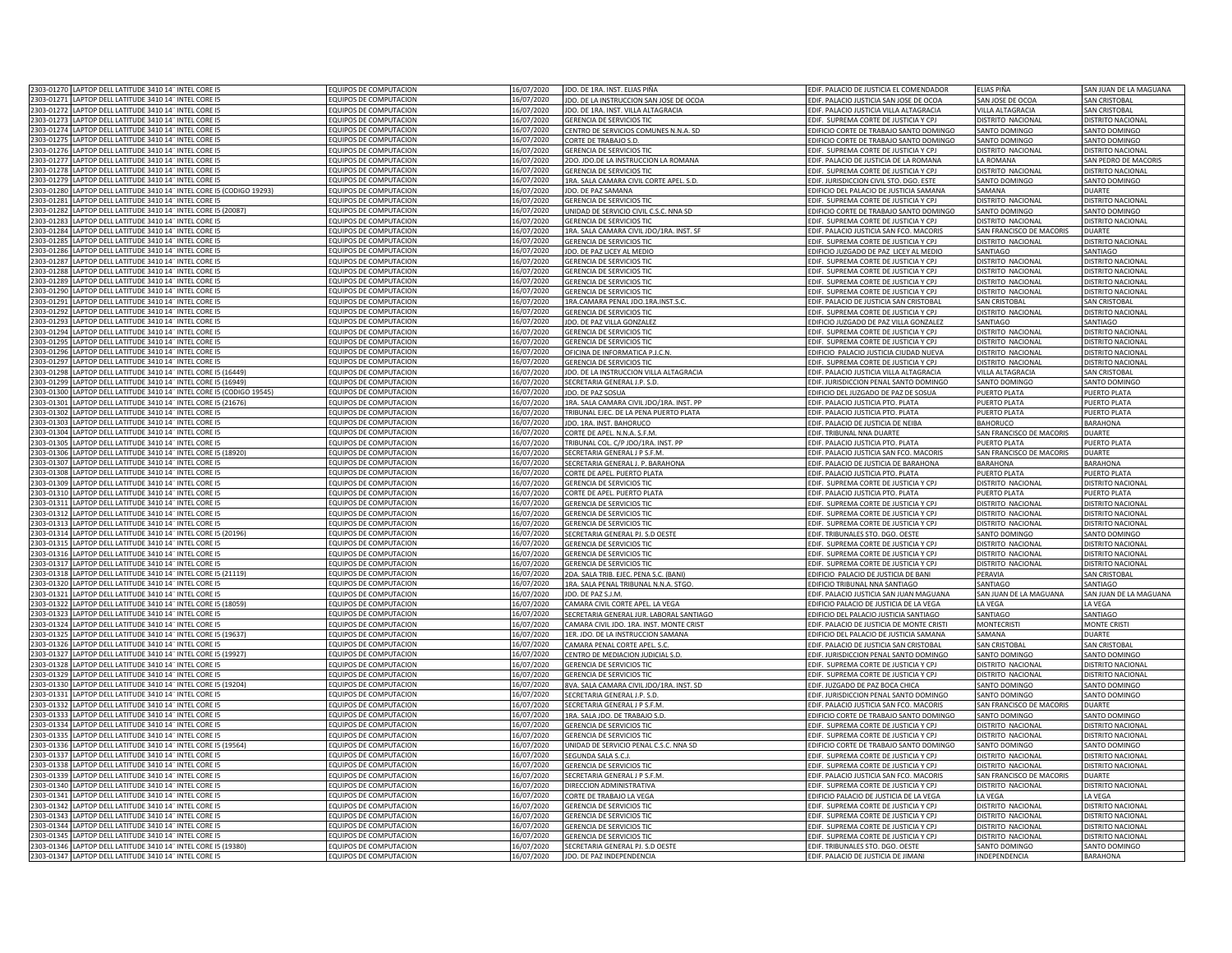| 2303-01348<br>LAPTOP DELL LATITUDE 3410 14" INTEL CORE I5                                                        | EQUIPOS DE COMPUTACION                           | 16/07/2020               | <b>GERENCIA DE SERVICIOS TIO</b>                              | EDIF. SUPREMA CORTE DE JUSTICIA Y CP.                                          | DISTRITO NACIONAL                      | <b>DISTRITO NACIONAL</b>                      |
|------------------------------------------------------------------------------------------------------------------|--------------------------------------------------|--------------------------|---------------------------------------------------------------|--------------------------------------------------------------------------------|----------------------------------------|-----------------------------------------------|
| 2303-01349<br>LAPTOP DELL LATITUDE 3410 14" INTEL CORE I5                                                        | FOUIPOS DE COMPUTACION                           | 16/07/2020               | PCIA. JDO. DE TRABAJO STO. DGO.                               | EDIFICIO CORTE DE TRABAJO SANTO DOMINGO                                        | SANTO DOMINGO                          | SANTO DOMINGO                                 |
| 2303-01350<br>LAPTOP DELL LATITUDE 3410 14" INTEL CORE I5                                                        | EQUIPOS DE COMPUTACION                           | 16/07/2020               | SECRETARIA GENERAL J.P. S.D.                                  | EDIF. JURISDICCION PENAL SANTO DOMINGO                                         | SANTO DOMINGO                          | SANTO DOMINGO                                 |
| 2303-01351<br>LAPTOP DELL LATITUDE 3410 14" INTEL CORE I5                                                        |                                                  |                          |                                                               |                                                                                |                                        |                                               |
|                                                                                                                  | EQUIPOS DE COMPUTACION                           | 16/07/2020               | SECRETARIA GENERAL J.P. S.D.                                  | EDIF. JURISDICCION PENAL SANTO DOMINGO                                         | SANTO DOMINGO                          | SANTO DOMINGO                                 |
| 2303-01352<br>LAPTOP DELL LATITUDE 3410 14" INTEL CORE I5                                                        | EQUIPOS DE COMPUTACION                           | 16/07/2020               | DPTO. ADMINISTRATIVO MONSEÑOR NOUEL                           | EDIFICIO PALACIO DE JUSTICIA MONS. NOUEL                                       | MONSEÑOR NOUEL                         | LA VEGA                                       |
| APTOP DELL LATITUDE 3410 14" INTEL CORE I5 (20136)<br>2303-01353                                                 | EQUIPOS DE COMPUTACION                           | 16/07/2020               | JNIDAD DE AUDIENCIAS JURISDICCION PENAI                       | EDIFICIO PALACIO DE JUSTICIA DE LA VEGA                                        | LA VEGA                                | LA VEGA                                       |
| 2303-01354<br>LAPTOP DELL LATITUDE 3410 14" INTEL CORE I5                                                        | FOUIPOS DE COMPUTACION                           | 16/07/2020               | RIBUNAL COL. C/P JDO. 1RA. INST. MONTE                        | EDIF. PALACIO DE JUSTICIA DE MONTE CRISTI                                      | <b>MONTFCRISTI</b>                     | MONTE CRISTI                                  |
| 2303-01355<br>LAPTOP DELL LATITUDE 3410 14" INTEL CORE I5                                                        | <b>QUIPOS DE COMPUTACION</b>                     | 16/07/2020               | RIBUNAL EJEC. DE LA PENA PUERTO PLATA                         | EDIF. PALACIO JUSTICIA PTO. PLATA                                              | PUERTO PLATA                           | PUERTO PLATA                                  |
| 2303-01356<br>APTOP DELL LATITUDE 3410 14" INTEL CORE I5                                                         | <b>EQUIPOS DE COMPUTACION</b>                    | 16/07/2020               | ECRETARIA GENERAL J P S.F.M.                                  | EDIF. PALACIO JUSTICIA SAN FCO. MACORIS                                        | SAN FRANCISCO DE MACORIS               | DUARTE                                        |
| 2303-0135<br>APTOP DELL LATITUDE 3410 14" INTEL CORE I5                                                          | EQUIPOS DE COMPUTACION                           | 16/07/2020               | DO. DE LA INSTRUCCION MARIA T. SANCHEZ                        | EDIFICIO PALACIO DE JUSTICIA DE NAGUA                                          | MARIA TRINIDAD SANCHEZ                 | DUARTE                                        |
| 2303-0135<br>APTOP DELL LATITUDE 3410 14" INTEL CORE I5                                                          | <b>EQUIPOS DE COMPUTACION</b>                    | 16/07/2020               | <b>SERENCIA DE SERVICIOS TIC</b>                              | EDIF. SUPREMA CORTE DE JUSTICIA Y CPJ                                          | <b>ISTRITO NACIONAL</b>                | DISTRITO NACIONAL                             |
|                                                                                                                  |                                                  |                          |                                                               |                                                                                |                                        |                                               |
| 2303-0135<br>APTOP DELL LATITUDE 3410 14" INTEL CORE I5                                                          | <b>EQUIPOS DE COMPUTACION</b>                    | 16/07/2020               | <b>GERENCIA DE SERVICIOS TIC</b>                              | EDIF. SUPREMA CORTE DE JUSTICIA Y CPJ                                          | DISTRITO NACIONAL                      | DISTRITO NACIONAL                             |
| 2303-01360<br>LAPTOP DELL LATITUDE 3410 14" INTEL CORE I5                                                        | EQUIPOS DE COMPUTACION                           | 16/07/2020               | SECRETARIA GENERAL J.P. S.D                                   | EDIF. JURISDICCION PENAL SANTO DOMINGO                                         | SANTO DOMINGO                          | SANTO DOMINGO                                 |
| 2303-01361<br>LAPTOP DELL LATITUDE 3410 14" INTEL CORE I5                                                        | EQUIPOS DE COMPUTACION                           | 16/07/2020               | <b>GERENCIA DE SERVICIOS TIC</b>                              | EDIF. SUPREMA CORTE DE JUSTICIA Y CP.                                          | ISTRITO NACIONAL                       | <b>DISTRITO NACIONAL</b>                      |
| APTOP DELL LATITUDE 3410 14" INTEL CORE I5 (19639)<br>2303-0136                                                  | EQUIPOS DE COMPUTACION                           | 16/07/2020               | CAMARA CIVIL CORTE APEL.S.F.M.                                | EDIF. PALACIO JUSTICIA SAN FCO. MACORIS                                        | SAN FRANCISCO DE MACORIS               | <b>DUARTE</b>                                 |
| LAPTOP DELL LATITUDE 3410 14" INTEL CORE I5<br>2303-01363                                                        | EQUIPOS DE COMPUTACION                           | 16/07/2020               | IDO. DE PAZ PEDRO GARCIA                                      | EDIFICIO JUZGADO DE PAZ DE PEDRO GARCIA                                        | SANTIAGO                               | SANTIAGO                                      |
| 303-01364<br>LAPTOP DELL LATITUDE 3410 14" INTEL CORE I5                                                         | <b>EQUIPOS DE COMPUTACION</b>                    | 16/07/2020               | PCIA, CAMARA CIVIL JDO, 1RA, INST, S.D                        | EDIF, JURISDICCION CIVIL STO, DGO, ESTE                                        | <b>SANTO DOMINGO</b>                   | SANTO DOMINGO                                 |
| LAPTOP DELL LATITUDE 3410 14" INTEL CORE I5<br>2303-0136                                                         | EQUIPOS DE COMPUTACION                           | 16/07/2020               | 3RA. SALA CAMARA CIVIL CORTE APEL. D. N                       | <b>EDIFICIO P.J. DE LAS CORTES</b>                                             | DISTRITO NACIONAL                      | DISTRITO NACIONAL                             |
|                                                                                                                  |                                                  |                          |                                                               |                                                                                |                                        |                                               |
| 2303-01366<br>LAPTOP DELL LATITUDE 3410 14" INTEL CORE I5 (22456)                                                | EQUIPOS DE COMPUTACION                           | 16/07/2020               | SECRETARIA GENERAL J.P. S.D.                                  | EDIF. JURISDICCION PENAL SANTO DOMINGO                                         | SANTO DOMINGO                          | SANTO DOMINGO                                 |
| 2303-01367<br>LAPTOP DELL LATITUDE 3410 14" INTEL CORE I5                                                        | EQUIPOS DE COMPUTACION                           | 16/07/2020               | <b>GERENCIA DE SERVICIOS TIC</b>                              | EDIF. SUPREMA CORTE DE JUSTICIA Y CPJ                                          | DISTRITO NACIONAL                      | DISTRITO NACIONAL                             |
| 2303-01368<br>LAPTOP DELL LATITUDE 3410 14" INTEL CORE I5                                                        | EQUIPOS DE COMPUTACION                           | 16/07/2020               | <b>GERENCIA DE SERVICIOS TIC</b>                              | EDIF. SUPREMA CORTE DE JUSTICIA Y CPJ                                          | DISTRITO NACIONAL                      | DISTRITO NACIONAL                             |
| LAPTOP DELL LATITUDE 3410 14" INTEL CORE I5 (19483)<br>2303-01369                                                | EQUIPOS DE COMPUTACION                           | 16/07/2020               | 2DA. SALA CAMARA CIVIL JDO/1RA INST STGO                      | EDIFICIO DEL PALACIO JUSTICIA SANTIAGO                                         | SANTIAGO                               | SANTIAGO                                      |
| LAPTOP DELL LATITUDE 3410 14" INTEL CORE I5 (17469)<br>2303-01370                                                | EQUIPOS DE COMPUTACION                           | 16/07/2020               | 1ER. JDO. DE LA INSTRUCCION PERAVIA                           | EDIFICIO PALACIO DE JUSTICIA DE BANI                                           | PFRAVIA                                | SAN CRISTOBAL                                 |
| 2303-01371<br>APTOP DELL LATITUDE 3410 14" INTEL CORE I5                                                         | QUIPOS DE COMPUTACION                            | 16/07/2020               | ECRETARIA GENERAL J.P. VALVERDE                               | DIFICIO PALACIO JUSTICIA VALVERDE MAO                                          | VALVERDE                               | SANTIAGO                                      |
| 2303-0137<br>APTOP DELL LATITUDE 3410 14" INTEL CORE I5                                                          | <b>QUIPOS DE COMPUTACION</b>                     | 16/07/2020               | DA, SALA PENAL TRIBUNAL N.N.A. STGO.                          | DIFICIO TRIBUNAL NNA SANTIAGO                                                  | SANTIAGO                               | <b>ANTIAGO</b>                                |
|                                                                                                                  |                                                  |                          |                                                               |                                                                                |                                        |                                               |
| 2303-0137<br>APTOP DELL LATITUDE 3410 14" INTEL CORE I5                                                          | <b>QUIPOS DE COMPUTACION</b>                     | 16/07/2020               | JNIDAD DE SERVICIO PENAL C.S.C. NNA SD                        | <b>EDIFICIO CORTE DE TRABAJO SANTO DOMINGO</b>                                 | <b>SANTO DOMINGO</b>                   | ANTO DOMINGO                                  |
| APTOP DELL LATITUDE 3410 14" INTEL CORE I5<br>2303-0137                                                          | QUIPOS DE COMPUTACION                            | 16/07/2020               | <b>GERENCIA DE SERVICIOS TIO</b>                              | EDIF. SUPREMA CORTE DE JUSTICIA Y CP.                                          | <b>ISTRITO NACIONA</b>                 | <b>DISTRITO NACIONAL</b>                      |
| 2303-0137<br>APTOP DELL LATITUDE 3410 14" INTEL CORE I5                                                          | EQUIPOS DE COMPUTACION                           | 16/07/2020               | DO. DE 1RA. INST. SANTIAGO RODRIGUEZ                          | EDIF. PALACIO JUST. SANTIAGO RODRIGUEZ                                         | SANTIAGO RODRIGUEZ                     | <b>MONTE CRISTI</b>                           |
| 2303-0137<br>APTOP DELL LATITUDE 3410 14" INTEL CORE I5                                                          | EQUIPOS DE COMPUTACION                           | 16/07/2020               | DPTO. ADMINISTRATIVO ESPAILLAT                                | EDIF. PALACIO JUSTICIA ESPAILLAT                                               | ESPAILLAT                              | LA VEGA                                       |
| 2303-01377<br>LAPTOP DELL LATITUDE 3410 14" INTEL CORE I5                                                        | FOUIPOS DE COMPUTACION                           | 16/07/2020               | CORTE DE APEL, MONTE CRISTI                                   | FDIF. PALACIO DE JUSTICIA DE MONTE CRISTI                                      | <b>MONTECRISTI</b>                     | <b>MONTE CRIST</b>                            |
| 2303-0137<br>APTOP DELL LATITUDE 3410 14" INTEL CORE I5                                                          | FOUIPOS DE COMPUTACION                           | 16/07/2020               | TRIBUNAL COL. C/P JDO. 1RA. INST. PERAVI                      | EDIFICIO PALACIO DE JUSTICIA DE BANI                                           | PFRAVIA                                | SAN CRISTOBA                                  |
|                                                                                                                  |                                                  |                          |                                                               |                                                                                |                                        |                                               |
| 2303-01380<br>LAPTOP DELL LATITUDE 3410 14" INTEL CORE I5                                                        | EQUIPOS DE COMPUTACION                           | 16/07/2020               | CAMARA CIVIL JDO. 1RA. INST. PERAVIA                          | EDIFICIO PALACIO DE JUSTICIA DE BANI                                           | PERAVIA                                | SAN CRISTOBA                                  |
| 2303-0138<br>APTOP DELL LATITUDE 3410 14" INTEL CORE IS                                                          | FOUIPOS DE COMPUTACION                           | 16/07/2020               | <b>GERENCIA DE SERVICIOS TIC</b>                              | EDIF. SUPREMA CORTE DE JUSTICIA Y CP.                                          | DISTRITO NACIONAL                      | <b>DISTRITO NACIONAL</b>                      |
| 2303-01383<br>LAPTOP DELL LATITUDE 3410 14" INTEL CORE I5                                                        | EQUIPOS DE COMPUTACION                           | 16/07/2020               | ECRETARIA GENERAL J. P. BARAHONA                              | EDIF. PALACIO DE JUSTICIA DE BARAHONA                                          | <b>BARAHONA</b>                        | <b>BARAHONA</b>                               |
| 2303-01383<br>LAPTOP DELL LATITUDE 3410 14" INTEL CORE I5                                                        | EQUIPOS DE COMPUTACION                           | 16/07/2020               | <b>GERENCIA DE SERVICIOS TIC</b>                              | EDIF. SUPREMA CORTE DE JUSTICIA Y CPJ                                          | DISTRITO NACIONAL                      | DISTRITO NACIONAL                             |
| 2303-01384<br>LAPTOP DELL LATITUDE 3410 14" INTEL CORE I5                                                        | EQUIPOS DE COMPUTACION                           | 16/07/2020               | TRIBUNAL EJEC. DE LA PENA MONTE CRISTI                        | EDIF. PALACIO DE JUSTICIA DE MONTE CRISTI                                      | <b>MONTECRISTI</b>                     | <b>MONTE CRISTI</b>                           |
| 2303-01385<br>LAPTOP DELL LATITUDE 3410 14" INTEL CORE I5 (19381)                                                | EQUIPOS DE COMPUTACION                           | 16/07/2020               | CORTE DE TRABAJO S.D.                                         | EDIFICIO CORTE DE TRABAJO SANTO DOMINGO                                        | SANTO DOMINGO                          | SANTO DOMINGO                                 |
|                                                                                                                  | <b>EQUIPOS DE COMPUTACION</b>                    |                          | IDO. DE TRABAJO S.F.M.                                        | EDIF. PALACIO JUSTICIA SAN FCO. MACORIS                                        | SAN FRANCISCO DE MACORIS               |                                               |
| 2303-01386<br>APTOP DELL LATITUDE 3410 14" INTEL CORE I5 (19508)                                                 |                                                  | 16/07/2020               |                                                               |                                                                                |                                        | <b>DUARTE</b>                                 |
|                                                                                                                  |                                                  |                          |                                                               |                                                                                |                                        |                                               |
| 2303-01387<br>APTOP DELL LATITUDE 3410 14" INTEL CORE I5                                                         | FOUIPOS DE COMPUTACION                           | 16/07/2020               | RIBUNAL N.N.A. VALVERDE                                       | FDIFICIO TRIBUNAL NNA VAI VERDE                                                | VALVERDE                               | SANTIAGO                                      |
| 2303-01388<br>APTOP DELL LATITUDE 3410 14" INTEL CORE I5 (18984)                                                 | EQUIPOS DE COMPUTACION                           | 16/07/2020               | DPTO. ADMINISTRATIVO SANCHEZ RAMIREZ                          | EDIFICIO DEL PALACIO DE JUSTICIA COTUI                                         | SANCHEZ RAMIREZ                        | LA VEGA                                       |
| 2303-01389<br>APTOP DELL LATITUDE 3410 14" INTEL CORE I5                                                         | EQUIPOS DE COMPUTACION                           | 16/07/2020               | DO. DE PAZ VICENTE NOBLE                                      | EDIFICIO JUZGADO DE PAZ VICENTE NOBLE                                          | <b>BARAHONA</b>                        | <b>BARAHONA</b>                               |
| 2303-0139                                                                                                        |                                                  |                          |                                                               |                                                                                |                                        |                                               |
| APTOP DELL LATITUDE 3410 14" INTEL CORE I5                                                                       | EQUIPOS DE COMPUTACION                           | 16/07/2020               | DO. DE PAZ BANICA                                             | DIFICIO JUZGADO DE PAZ DE BANICA                                               | LIAS PIÑA                              | SAN JUAN DE LA MAGUANA                        |
| 2303-01391<br>LAPTOP DELL LATITUDE 3410 14" INTEL CORE I5                                                        | EQUIPOS DE COMPUTACION                           | 16/07/2020               | CAMARA CIVIL CORTE APEL. SANTIAGO                             | EDIFICIO DEL PALACIO JUSTICIA SANTIAGO                                         | SANTIAGO                               | ANTIAGO                                       |
| 2303-01392<br>APTOP DELL LATITUDE 3410 14" INTEL CORE I5                                                         | <b>EQUIPOS DE COMPUTACION</b>                    | 16/07/2020               | 9NA. SALA CAMARA PENAL JDO/1RA. INST. DN                      | EDIFICIO PALACIO JUSTICIA CIUDAD NUEVA                                         | DISTRITO NACIONAL                      | DISTRITO NACIONAL                             |
| 2303-01394<br>LAPTOP DELL LATITUDE 3410 14" INTEL CORE I5                                                        | EQUIPOS DE COMPUTACION                           | 16/07/2020               | 3RA. SALA CAMARA PENAL CORTE APEL. D.N                        | EDIFICIO P.J. DE LAS CORTES                                                    | <b>ISTRITO NACIONAL</b>                | DISTRITO NACIONAL                             |
| 2303-0139<br>LAPTOP DELL LATITUDE 3410 14" INTEL CORE I5                                                         | EQUIPOS DE COMPUTACION                           | 16/07/2020               | GERENCIA DE SERVICIOS TIC                                     | EDIF. SUPREMA CORTE DE JUSTICIA Y CP.                                          | DISTRITO NACIONAL                      | DISTRITO NACIONA                              |
| APTOP DELL LATITUDE 3410 14" INTEL CORE I5<br>2303-0139                                                          | <b>QUIPOS DE COMPUTACION</b>                     | 16/07/2020               | <b>6TO. JDO. DE LA INSTRUCCIÓN PJ. SD</b>                     | EDIF. JURISDICCION PENAL SANTO DOMINGO                                         | <b>SANTO DOMINGO</b>                   | SANTO DOMINGO                                 |
| 2303-0139<br>LAPTOP DELL LATITUDE 3410 14" INTEL CORE I5                                                         | <b>EQUIPOS DE COMPUTACION</b>                    | 16/07/2020               | 3RA. SALA CAMARA PENAL CORTE APEL. D.N                        | EDIFICIO P.J. DE LAS CORTES                                                    | <b>DISTRITO NACIONAL</b>               | DISTRITO NACIONA                              |
| 303-0139<br>APTOP DELL LATITUDE 3410 14" INTEL CORE I5                                                           | <b>EQUIPOS DE COMPUTACION</b>                    | 16/07/2020               | PCIA, CAMARA PENAL JDO/1RA, INST, SD                          | EDIF, JURISDICCION PENAL SANTO DOMINGO                                         | SANTO DOMINGO                          | SANTO DOMINGO                                 |
| 2303-0139                                                                                                        | EQUIPOS DE COMPUTACION                           |                          |                                                               |                                                                                |                                        |                                               |
| LAPTOP DELL LATITUDE 3410 14" INTEL CORE I5                                                                      |                                                  | 16/07/2020               | 1RA. SALA CAMARA PENAL CORTE APEL. D.N                        | <b>EDIFICIO P.J. DE LAS CORTES</b>                                             | <b>ISTRITO NACIONAL</b>                | DISTRITO NACIONAL                             |
| LAPTOP DELL LATITUDE 3410 14" INTEL CORE I5<br>2303-0140                                                         | EQUIPOS DE COMPUTACION                           | 16/07/2020               | 2DO. TRIB. COLEG. C/P JDO/1RA. INST. DN                       | EDIFICIO PALACIO JUSTICIA CIUDAD NUEVA                                         | <b>DISTRITO NACIONAL</b>               | DISTRITO NACIONAL                             |
| 2303-01401<br>LAPTOP DELL LATITUDE 3410 14" INTEL CORE I5                                                        | EQUIPOS DE COMPUTACION                           | 16/07/2020               | 3RA. SALA CAMARA PENAL CORTE APEL. D.N.                       | <b>EDIFICIO P.J. DE LAS CORTES</b>                                             | <b>DISTRITO NACIONAL</b>               | DISTRITO NACIONAL                             |
| LAPTOP DELL LATITUDE 3410 14" INTEL CORE I5<br>2303-01402                                                        | EQUIPOS DE COMPUTACION                           | 16/07/2020               | IDO. DE PAZ BAYAGUANA                                         | EDIFICIO JUZGADO DE PAZ BAYAGUANA                                              | MONTE PLATA                            | SANTO DOMINGO                                 |
| 2303-01403<br>APTOP DELL LATITUDE 3410 14" INTEL CORE I5                                                         | <b>EQUIPOS DE COMPUTACION</b>                    | 16/07/2020               | 9NO. JDO. DE LA INSTRUCCION D.N.                              | EDIFICIO PALACIO JUSTICIA CIUDAD NUEVA                                         | DISTRITO NACIONAL                      | DISTRITO NACIONAL                             |
| 2303-01404<br>LAPTOP DELL LATITUDE 3410 14" INTEL CORE I5                                                        | FOUIPOS DE COMPUTACION                           | 16/07/2020               | <b>GERENCIA DE SERVICIOS TIC</b>                              | EDIF. SUPREMA CORTE DE JUSTICIA Y CPJ                                          | DISTRITO NACIONAL                      | DISTRITO NACIONAL                             |
| 2303-01405<br>APTOP DELL LATITUDE 3410 14" INTEL CORE I5                                                         | QUIPOS DE COMPUTACION                            | 16/07/2020               | <b>FRCERA SAIA SCI</b>                                        | EDIF. SUPREMA CORTE DE JUSTICIA Y CPJ                                          | <b>ISTRITO NACIONAL</b>                | DISTRITO NACIONAL                             |
| 2303-0140<br>APTOP DELL LATITUDE 3410 14" INTEL CORE I5 (16495)                                                  | <b>QUIPOS DE COMPUTACION</b>                     | 16/07/2020               | RA.CAMARA PENAL JDO.1RA.INST.S.C                              | DIE, PALACIO DE JUSTICIA SAN CRISTOBAL                                         | <b>SAN CRISTOBAL</b>                   | SAN CRISTOBAL                                 |
| 2303-0140                                                                                                        |                                                  |                          |                                                               |                                                                                | AS MATAS DE FARFAN                     |                                               |
| APTOP DELL LATITUDE 3410 14" INTEL CORE I5 (17613)                                                               | <b>QUIPOS DE COMPUTACION</b>                     | 16/07/2020               | DO. DE 1RA. INST. LAS MATAS DE FARFAN                         | <b>DIFICIO PJ LAS MATAS DE FARFAN</b>                                          |                                        | AN JUAN DE LA MAGUANA                         |
| APTOP DELL LATITUDE 3410 14" INTEL CORE I5<br>2303-0140                                                          | <b>COUIPOS DE COMPUTACION</b>                    | 16/07/2020               | <b>GERENCIA DE SERVICIOS TIC</b>                              | EDIF. SUPREMA CORTE DE JUSTICIA Y CP.                                          | <b>ISTRITO NACIONAL</b>                | DISTRITO NACIONAL                             |
| 2303-01409<br>APTOP DELL LATITUDE 3410 14" INTEL CORE I5                                                         | EQUIPOS DE COMPUTACION                           | 16/07/2020               | DO. DE PAZ MONCION                                            | EDIFICIO DEL JUZGADO DE PAZ DE MONCION                                         | SANTIAGO RODRIGUEZ                     | <b>MONTE CRISTI</b>                           |
| 2303-01410<br>LAPTOP DELL LATITUDE 3410 14" INTEL CORE I5                                                        | EQUIPOS DE COMPUTACION                           | 16/07/2020               | GERENCIA DE SERVICIOS TIC                                     | EDIF. SUPREMA CORTE DE JUSTICIA Y CP.                                          | DISTRITO NACIONAL                      | DISTRITO NACIONAL                             |
| 2303-01411<br>LAPTOP DELL LATITUDE 3410 14" INTEL CORE I5                                                        | EQUIPOS DE COMPUTACION                           | 16/07/2020               | CAMARA CIVIL JDO. 1RA. INST. VALVERDE                         | EDIFICIO PALACIO JUSTICIA VALVERDE MAO                                         | <b>VAI VERDE</b>                       | <b>SANTIAGO</b>                               |
| 2303-01413<br>LAPTOP DELL LATITUDE 3410 14" INTEL CORE I5                                                        | FOUIPOS DE COMPUTACION                           | 16/07/2020               | DO. DE TRABAJO LA VEGA                                        | EDIFICIO PALACIO DE JUSTICIA DE LA VEGA                                        | A VEGA                                 | LA VEGA                                       |
| 2303-0141<br>APTOP DELL LATITUDE 3410 14" INTEL CORE I5                                                          | EQUIPOS DE COMPUTACION                           | 16/07/2020               | TRIBUNAL N.N.A. 1RA. SALA CIVIL STGC                          | DIE, SALA CIVIL TRIB, N.N.A. SANTIAGO                                          | SANTIAGO                               | SANTIAGO                                      |
|                                                                                                                  |                                                  |                          |                                                               |                                                                                |                                        |                                               |
| 2303-01414<br>LAPTOP DELL LATITUDE 3410 14" INTEL CORE I5 (19175)                                                | <b>EQUIPOS DE COMPUTACION</b>                    | 16/07/2020               | UNIDAD DE AUDIENCIAS JURISDICCION PENAL                       | EDIFICIO PALACIO DE JUSTICIA DE LA VEGA                                        | A VEGA                                 | LA VEGA                                       |
| 2303-0141<br>LAPTOP DELL LATITUDE 3410 14" INTEL CORE I5                                                         | FOUIPOS DE COMPUTACION                           | 16/07/2020               | <b>GERENCIA DE SERVICIOS TIO</b>                              | EDIF. SUPREMA CORTE DE JUSTICIA Y CP.                                          | DISTRITO NACIONAL                      | <b>DISTRITO NACIONAL</b>                      |
| 2303-01416<br>LAPTOP DELL LATITUDE 3410 14" INTEL CORE I5                                                        | EQUIPOS DE COMPUTACION                           | 16/07/2020               | AMARA CIVIL CORTE APEL. S.P.M.                                | EDIF. PALACIO JUSTICIA SAN PEDRO MACORIS                                       | SAN PEDRO DE MACORIS                   | SAN PEDRO DE MACORIS                          |
| 2303-01417<br>LAPTOP DELL LATITUDE 3410 14" INTEL CORE I5                                                        | EQUIPOS DE COMPUTACION                           | 16/07/2020               | IDO. DE PAZ LA DESCUBIERTA                                    | EDIF. JUZGADO DE PAZ LA DESCUBIERTA                                            | INDEPENDENCIA                          | <b>BARAHONA</b>                               |
| 2303-01418<br>LAPTOP DELL LATITUDE 3410 14" INTEL CORE I5                                                        | EQUIPOS DE COMPUTACION                           | 16/07/2020               | <b>GERENCIA DE SERVICIOS TIC</b>                              | EDIF. SUPREMA CORTE DE JUSTICIA Y CPJ                                          | DISTRITO NACIONAL                      | DISTRITO NACIONAL                             |
| 2303-01419<br>LAPTOP DELL LATITUDE 3410 14" INTEL CORE I5                                                        | EQUIPOS DE COMPUTACION                           | 16/07/2020               | <b>GERENCIA DE SERVICIOS TIC</b>                              | EDIF. SUPREMA CORTE DE JUSTICIA Y CPJ                                          | DISTRITO NACIONAL                      | DISTRITO NACIONAL                             |
| 2303-01420<br>LAPTOP DELL LATITUDE 3410 14" INTEL CORE IS                                                        | FOUIPOS DE COMPUTACION                           | 16/07/2020               |                                                               | EDIF. SUPREMA CORTE DE JUSTICIA Y CPJ                                          | <b>ISTRITO NACIONAL</b>                | <b>DISTRITO NACIONAL</b>                      |
| 2303-01421                                                                                                       | FOUIPOS DE COMPUTACION                           |                          | PRESIDENCIA S.C.J<br><b>SERENCIA DE SERVICIOS TIC</b>         |                                                                                | <b>ISTRITO NACIONAL</b>                | DISTRITO NACIONAL                             |
| LAPTOP DELL LATITUDE 3410 14" INTEL CORE I5                                                                      |                                                  | 16/07/2020               |                                                               | EDIF. SUPREMA CORTE DE JUSTICIA Y CPJ                                          |                                        |                                               |
| 2303-01422<br>APTOP DELL LATITUDE 3410 14" INTEL CORE I5                                                         | EQUIPOS DE COMPUTACION                           | 16/07/2020               | <b>GERENCIA DE SERVICIOS TIC</b>                              | EDIF. SUPREMA CORTE DE JUSTICIA Y CPJ                                          | DISTRITO NACIONAL                      | DISTRITO NACIONAL                             |
| 2303-01423<br>APTOP DELL LATITUDE 3410 14" INTEL CORE I5                                                         | <b>QUIPOS DE COMPUTACION</b>                     | 16/07/2020               | ERENCIA DE SERVICIOS TIO                                      | EDIF. SUPREMA CORTE DE JUSTICIA Y CPJ                                          | ISTRITO NACIONAL                       | <b>ISTRITO NACIONA</b>                        |
| LAPTOP DELL LATITUDE 3410 14" INTEL CORE I5<br>2303-01424                                                        | EQUIPOS DE COMPUTACION                           | 16/07/2020               | <b>SERENCIA DE SERVICIOS TIC</b>                              | EDIF. SUPREMA CORTE DE JUSTICIA Y CPJ                                          | <b>ISTRITO NACIONAL</b>                | <b>JISTRITO NACIONAL</b>                      |
| 2303-01425 LAPTOP DELL LATITUDE 3410 14" INTEL CORE I5<br>2303-01426 LAPTOP DELL LATITUDE 3410 14" INTEL CORE I5 | EQUIPOS DE COMPUTACION<br>EQUIPOS DE COMPUTACION | 16/07/2020<br>16/07/2020 | GERENCIA DE SERVICIOS TIC<br><b>GERENCIA DE SERVICIOS TIC</b> | EDIF. SUPREMA CORTE DE JUSTICIA Y CPJ<br>EDIF. SUPREMA CORTE DE JUSTICIA Y CPJ | DISTRITO NACIONAL<br>DISTRITO NACIONAL | DISTRITO NACIONAL<br><b>DISTRITO NACIONAL</b> |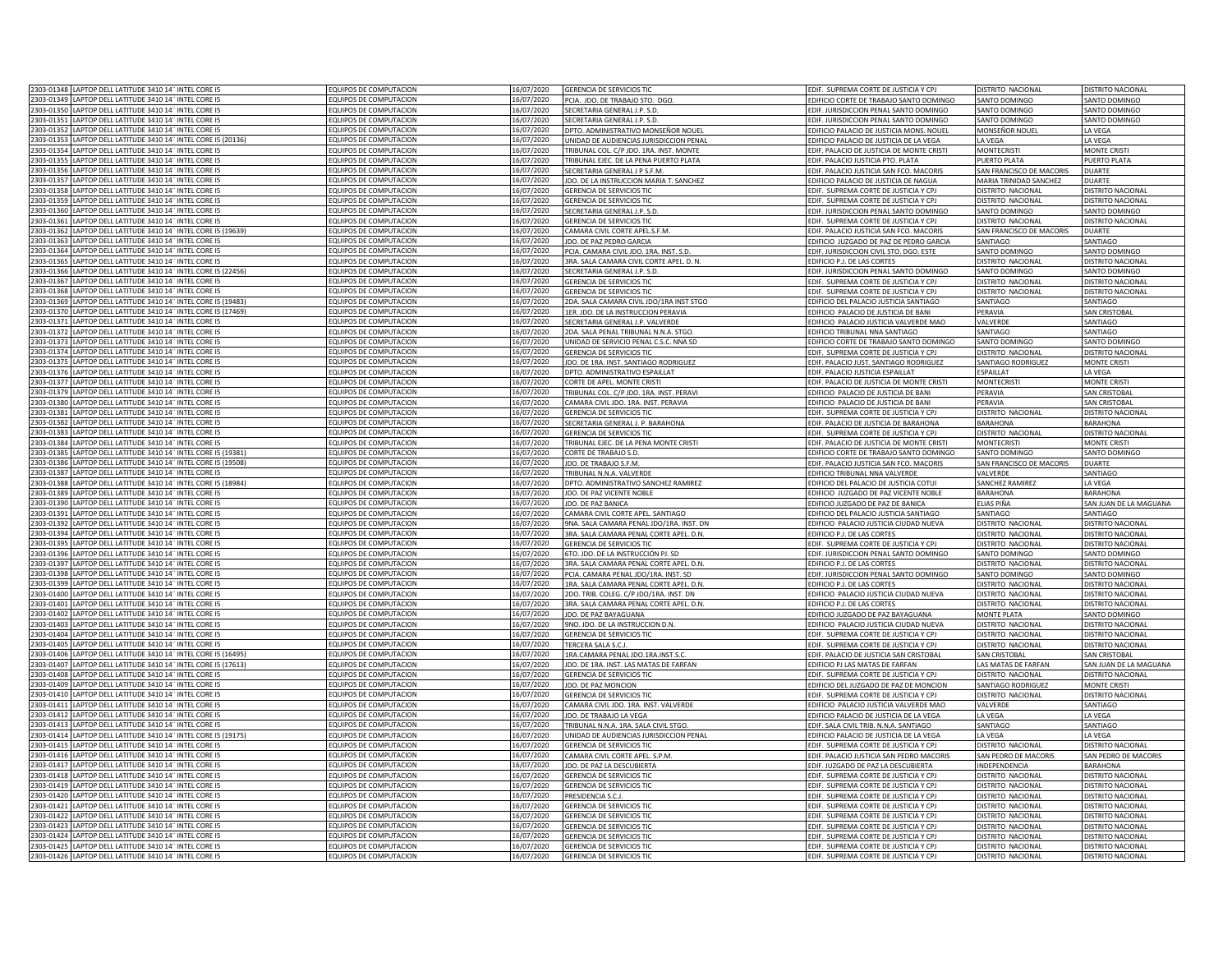| 2303-01427 LAPTOP DELL LATITUDE 3410 14" INTEL CORE I5                                                           | <b>EQUIPOS DE COMPUTACION</b>                         | 16/07/2020 | PCIA.CORTE DE TRABAJO D.N                                            | EDIFICIO DE LA CORTE DE TRABAJO                                                 | DISTRITO NACIONAL                      | DISTRITO NACIONAL                      |
|------------------------------------------------------------------------------------------------------------------|-------------------------------------------------------|------------|----------------------------------------------------------------------|---------------------------------------------------------------------------------|----------------------------------------|----------------------------------------|
| 2303-01428 LAPTOP DELL LATITUDE 3410 14" INTEL CORE I5                                                           | EQUIPOS DE COMPUTACION                                | 16/07/2020 | JDO. DE PAZ VILLA JARAGUA                                            | EDIF. JUZGADO DE PAZ DE VILLA JARAGUA                                           | <b>BAHORUCO</b>                        | BARAHONA                               |
| 2303-01429 LAPTOP DELL LATITUDE 3410 14" INTEL CORE I5                                                           | EQUIPOS DE COMPUTACION                                | 16/07/2020 | 1RA. SALA CAMARA CIVIL JDO/1RA INST STGO                             | EDIFICIO DEL PALACIO JUSTICIA SANTIAGO                                          | SANTIAGO                               | SANTIAGO                               |
| 2303-01430<br>LAPTOP DELL LATITUDE 3410 14" INTEL CORE I5                                                        | EQUIPOS DE COMPUTACION                                | 16/07/2020 |                                                                      |                                                                                 |                                        |                                        |
| 1303-01431                                                                                                       |                                                       |            | <b>GERENCIA DE SERVICIOS TIC</b><br><b>GERENCIA DE SERVICIOS TIO</b> | EDIF. SUPREMA CORTE DE JUSTICIA Y CPJ                                           | DISTRITO NACIONAL<br>DISTRITO NACIONAL | DISTRITO NACIONAL<br>DISTRITO NACIONAL |
| LAPTOP DELL LATITUDE 3410 14" INTEL CORE I5<br>2303-01432<br>LAPTOP DELL LATITUDE 3410 14" INTEL CORE I5 (19248) | QUIPOS DE COMPUTACION<br><b>OUIPOS DE COMPUTACION</b> | 16/07/2020 | ECRETARIA GENERAL J.P. HERMANAS MIRABAL                              | DIF. SUPREMA CORTE DE JUSTICIA Y CPJ<br>DIFICIO DEL PALACIO DE JUSTICIA SALCEDO | SALCEDO                                | <b>UARTE</b>                           |
|                                                                                                                  |                                                       | 16/07/2020 |                                                                      |                                                                                 |                                        |                                        |
| 1303-01433<br>APTOP LENOVO V330-15IKB I5 8VA GENERACION                                                          | QUIPOS DE COMPUTACION                                 | 31/07/2020 | <b>SERENCIA DE SERVICIOS TIC</b>                                     | DIF. SUPREMA CORTE DE JUSTICIA Y CPJ                                            | DISTRITO NACIONAL                      | <b>JISTRITO NACIONAL</b>               |
| 1303-01434<br>APTOP LENOVO V330-15IKB I5 8VA GENERACION                                                          | EQUIPOS DE COMPUTACION                                | 31/07/2020 | ERENCIA DE COMPRAS                                                   | DIF. SUPREMA CORTE DE JUSTICIA Y CPJ                                            | DISTRITO NACIONAL                      | <b>ISTRITO NACIONAL</b>                |
| 2303-0143<br>APTOP LENOVO V330-15IKB I5 8VA GENERACION                                                           | QUIPOS DE COMPUTACION                                 | 31/07/2020 | <b>ENTRO DE CONTACTO</b>                                             | DIF. SUPREMA CORTE DE JUSTICIA Y CPJ                                            | DISTRITO NACIONAL                      | <b>ISTRITO NACIONAL</b>                |
| 2303-01436<br>LAPTOP LENOVO V330-15IKB I5 8VA GENERACION                                                         | EQUIPOS DE COMPUTACION                                | 31/07/2020 | <b>ENTRO DE CONTACTO</b>                                             | DIF. SUPREMA CORTE DE JUSTICIA Y CPJ                                            | <b>ISTRITO NACIONAL</b>                | <b>DISTRITO NACIONA</b>                |
| 2303-01437<br>LAPTOP LENOVO V330-15IKB I5 8VA GENERACION                                                         | EQUIPOS DE COMPUTACION                                | 31/07/2020 | GERENCIA DE SEGURIDAD DE LA INFORMACION                              | EDIF. SUPREMA CORTE DE JUSTICIA Y CPJ                                           | DISTRITO NACIONAL                      | DISTRITO NACIONAL                      |
| 1303-01438<br>APTOP LENOVO V330-15IKB I5 8VA GENERACION                                                          | <b>EQUIPOS DE COMPUTACION</b>                         | 31/07/2020 | GERENCIA DE SERVICIOS TIC                                            | EDIF. SUPREMA CORTE DE JUSTICIA Y CPJ                                           | DISTRITO NACIONAL                      | DISTRITO NACIONAL                      |
| 303-0143<br>LAPTOP LENOVO V330-15IKB I5 8VA GENERACION                                                           | <b>EQUIPOS DE COMPUTACION</b>                         | 31/07/2020 | GERENCIA DE SERVICIOS TIC                                            | EDIF. SUPREMA CORTE DE JUSTICIA Y CPJ                                           | DISTRITO NACIONAL                      | DISTRITO NACIONA                       |
| 303-0144<br>APTOP LENOVO V330-15IKB I5 8VA GENERACION                                                            | <b>EQUIPOS DE COMPUTACION</b>                         | 31/07/2020 | GERENCIA DE SEGURIDAD DE LA INFORMACION                              | DIF. SUPREMA CORTE DE JUSTICIA Y CPJ                                            | DISTRITO NACIONAL                      | <b>DISTRITO NACIONA</b>                |
| 1303-01441<br>APTOP LENOVO V330-15IKB I5 8VA GENERACION                                                          | EQUIPOS DE COMPUTACION                                | 31/07/2020 | GERENCIA DE SEGURIDAD DE LA INFORMACION                              | DIF. SUPREMA CORTE DE JUSTICIA Y CPJ                                            | DISTRITO NACIONAL                      | DISTRITO NACIONAL                      |
| 1303-01442<br>APTOP LENOVO V330-15IKB I5 8VA GENERACION                                                          | QUIPOS DE COMPUTACION                                 | 31/07/2020 | GERENCIA DE SEGURIDAD DE LA INFORMACION                              | DIF. SUPREMA CORTE DE JUSTICIA Y CPJ                                            | DISTRITO NACIONAL                      | <b>DISTRITO NACIONAL</b>               |
| 2303-01443<br>LAPTOP LENOVO V330-15IKB I5 8VA GENERACION                                                         | <b>EQUIPOS DE COMPUTACION</b>                         | 31/07/2020 | <b>GERENCIA DE SERVICIOS TIC</b>                                     | DIF. SUPREMA CORTE DE JUSTICIA Y CPJ                                            | DISTRITO NACIONAL                      | <b>ISTRITO NACIONAL</b>                |
| 2303-01444<br>LAPTOP LENOVO V330-15IKB I5 8VA GENERACION                                                         | EQUIPOS DE COMPUTACION                                | 31/07/2020 | <b>GERENCIA DE SERVICIOS TIC</b>                                     | EDIF. SUPREMA CORTE DE JUSTICIA Y CPJ                                           | DISTRITO NACIONAL                      | DISTRITO NACIONAL                      |
| 2303-01445<br>LAPTOP LENOVO V330-15IKB I5 8VA GENERACION                                                         | EQUIPOS DE COMPUTACION                                | 31/07/2020 | GERENCIA DE SERVICIOS TIC                                            | EDIF. SUPREMA CORTE DE JUSTICIA Y CPJ                                           | DISTRITO NACIONAL                      | DISTRITO NACIONAL                      |
| 303-01446<br>LAPTOP LENOVO V330-15IKB I5 8VA GENERACION                                                          | EQUIPOS DE COMPUTACION                                | 31/07/2020 | OFIC. DE TECNOLOGIAS REGIONAL ZONA ESTE                              | EDIF. JURISDICCION PENAL SANTO DOMINGO                                          | SANTO DOMINGO                          | <b>SANTO DOMINGO</b>                   |
| LAPTOP LENOVO V330-15IKB I5 8VA GENERACION<br>303-01447                                                          | QUIPOS DE COMPUTACION                                 | 31/07/2020 | <b>GERENCIA DE SERVICIOS TIC</b>                                     | DIF. SUPREMA CORTE DE JUSTICIA Y CPJ                                            | <b>JISTRITO NACIONAL</b>               | <b>ISTRITO NACIONAL</b>                |
| 1303-01448<br>APTOP LENOVO V330-15IKB I5 8VA GENERACION                                                          | QUIPOS DE COMPUTACION                                 | 31/07/2020 | GERENCIA DE OPERACIONES TIC (INFRAESTRUCTURA TECNOLOGICA)            | DIF. SUPREMA CORTE DE JUSTICIA Y CPJ                                            | DISTRITO NACIONAL                      | <b>JISTRITO NACIONAL</b>               |
| 1303-01449<br>APTOP LENOVO V330-15IKB I5 8VA GENERACION                                                          | QUIPOS DE COMPUTACION                                 | 31/07/2020 | <b>GERENCIA DE SERVICIOS TIC</b>                                     | DIF. SUPREMA CORTE DE JUSTICIA Y CPJ                                            | DISTRITO NACIONAL                      | <b>ISTRITO NACIONAL</b>                |
|                                                                                                                  |                                                       |            |                                                                      |                                                                                 |                                        |                                        |
| 303-0145<br>APTOP LENOVO V330-15IKB I5 8VA GENERACION                                                            | <b>QUIPOS DE COMPUTACION</b>                          | 31/07/2020 | ERENCIA DE SERVICIOS TIC                                             | DIF. SUPREMA CORTE DE JUSTICIA Y CPJ                                            | DISTRITO NACIONAL                      | <b>ISTRITO NACIONAL</b>                |
| 2303-01451<br>LAPTOP LENOVO V330-15IKB I5 8VA GENERACION                                                         | EQUIPOS DE COMPUTACION                                | 31/07/2020 | ERENCIA DE SERVICIOS MULTICANAL                                      | DIF. SUPREMA CORTE DE JUSTICIA Y CPJ                                            | ISTRITO NACIONAL                       | <b>ISTRITO NACIONAL</b>                |
| 2303-01452<br>LAPTOP LENOVO V330-15IKB I5 8VA GENERACION                                                         | <b>EQUIPOS DE COMPUTACION</b>                         | 31/07/2020 | GERENCIA DE SEGURIDAD DE LA INFORMACION                              | EDIF. SUPREMA CORTE DE JUSTICIA Y CPJ                                           | DISTRITO NACIONAL                      | DISTRITO NACIONAL                      |
| 2303-01453<br>LAPTOP LENOVO V330-15IKB I5 8VA GENERACION                                                         | EQUIPOS DE COMPUTACION                                | 31/07/2020 | GERENCIA DE SEGURIDAD DE LA INFORMACION                              | EDIF. SUPREMA CORTE DE JUSTICIA Y CPJ                                           | DISTRITO NACIONAL                      | DISTRITO NACIONAL                      |
| 2303-01454<br>LAPTOP LENOVO V330-15IKB I5 8VA GENERACION                                                         | <b>EQUIPOS DE COMPUTACION</b>                         | 31/07/2020 | <b>GERENCIA DE SERVICIOS TIO</b>                                     | DIF. SUPREMA CORTE DE JUSTICIA Y CP.                                            | DISTRITO NACIONA                       | <b>DISTRITO NACIONA</b>                |
| 2303-01455<br>LAPTOP LENOVO V330-15IKB I5 8VA GENERACION                                                         | EQUIPOS DE COMPUTACION                                | 31/07/2020 | <b>GERENCIA DE SERVICIOS TIC</b>                                     | DIF. SUPREMA CORTE DE JUSTICIA Y CPJ                                            | DISTRITO NACIONAL                      | DISTRITO NACIONAL                      |
| 2303-01456<br>LAPTOP LENOVO V330-15IKB I5 8VA GENERACION                                                         | <b>EQUIPOS DE COMPUTACION</b>                         | 31/07/2020 | CENTRO DE CONTACTO                                                   | DIF. SUPREMA CORTE DE JUSTICIA Y CP.                                            | DISTRITO NACIONAL                      | <b>DISTRITO NACIONAL</b>               |
| 2303-01457<br>LAPTOP LENOVO V330-15IKB I5 8VA GENERACION                                                         | <b>EQUIPOS DE COMPUTACION</b>                         | 31/07/2020 | <b>GERENCIA DE SERVICIOS TIO</b>                                     | EDIF. SUPREMA CORTE DE JUSTICIA Y CPJ                                           | DISTRITO NACIONA                       | <b>DISTRITO NACIONAL</b>               |
| 2303-01458<br>LAPTOP LENOVO V330-15IKB I5 8VA GENERACION                                                         | EQUIPOS DE COMPUTACION                                | 31/07/2020 | <b>GERENCIA DE SERVICIOS TIO</b>                                     | EDIF. SUPREMA CORTE DE JUSTICIA Y CPJ                                           | DISTRITO NACIONAL                      | <b>JISTRITO NACIONA</b>                |
| 2303-01459<br>LAPTOP LENOVO V330-15IKB I5 8VA GENERACION                                                         | EQUIPOS DE COMPUTACION                                | 31/07/2020 | CENTRO DE CONTACTO                                                   | EDIF. SUPREMA CORTE DE JUSTICIA Y CPJ                                           | DISTRITO NACIONAL                      | DISTRITO NACIONAL                      |
| 2303-01460<br>LAPTOP LENOVO V330-15IKB I5 8VA GENERACION                                                         | EQUIPOS DE COMPUTACION                                | 31/07/2020 | GERENCIA DE SERVICIOS TIC                                            | EDIF. SUPREMA CORTE DE JUSTICIA Y CPJ                                           | DISTRITO NACIONAL                      | DISTRITO NACIONAL                      |
| 2303-01461<br>LAPTOP LENOVO V330-15IKB I5 8VA GENERACION                                                         | EQUIPOS DE COMPUTACION                                | 31/07/2020 | <b>GERENCIA DE SERVICIOS TIC</b>                                     | EDIF. SUPREMA CORTE DE JUSTICIA Y CPJ                                           | DISTRITO NACIONAL                      | DISTRITO NACIONAL                      |
| 303-01462<br>LAPTOP LENOVO V330-15IKB I5 8VA GENERACION                                                          | OUIPOS DE COMPUTACION                                 | 31/07/2020 | <b>GERENCIA DE SERVICIOS TIO</b>                                     | EDIF. SUPREMA CORTE DE JUSTICIA Y CPJ                                           | DISTRITO NACIONAL                      | DISTRITO NACIONAL                      |
| 303-01463<br>LAPTOP LENOVO V330-15IKB I5 8VA GENERACION                                                          | OUIPOS DE COMPUTACION                                 | 31/07/2020 | <b>GERENCIA DE SERVICIOS TIC</b>                                     | EDIF. SUPREMA CORTE DE JUSTICIA Y CPJ                                           | DISTRITO NACIONAL                      | DISTRITO NACIONAL                      |
| 303-01464<br>APTOP LENOVO V330-15IKB I5 8VA GENERACION                                                           | QUIPOS DE COMPUTACION                                 | 31/07/2020 | <b>SERENCIA DE SERVICIOS TIC</b>                                     | FDIE. SUPREMA CORTE DE JUSTICIA Y CPI                                           | DISTRITO NACIONAL                      | <b>DISTRITO NACIONAL</b>               |
| 303-01465<br>APTOP LENOVO V330-15IKB I5 8VA GENERACION                                                           | QUIPOS DE COMPUTACION                                 | 31/07/2020 | <b>ENTRO DE CONTACTO</b>                                             | DIF. SUPREMA CORTE DE JUSTICIA Y CPJ                                            | DISTRITO NACIONAL                      | <b>DISTRITO NACIONAL</b>               |
| 2303-01466<br>LAPTOP LENOVO V330-15IKB I5 8VA GENERACION                                                         | <b>EQUIPOS DE COMPUTACION</b>                         | 31/07/2020 | GERENCIA DE SERVICIOS TIO                                            | EDIF. SUPREMA CORTE DE JUSTICIA Y CPJ                                           | <b>ISTRITO NACIONAL</b>                | <b>ISTRITO NACIONAL</b>                |
| 2303-01467<br>LAPTOP LENOVO V330-15IKB I5 8VA GENERACION                                                         | <b>EQUIPOS DE COMPUTACION</b>                         | 31/07/2020 | <b>GERENCIA DE SERVICIOS TIO</b>                                     | EDIF. SUPREMA CORTE DE JUSTICIA Y CPJ                                           | DISTRITO NACIONAL                      | <b>DISTRITO NACIONAL</b>               |
|                                                                                                                  |                                                       |            |                                                                      |                                                                                 |                                        |                                        |
| 2303-01468<br>LAPTOP LENOVO V330-15IKB I5 8VA GENERACION                                                         | EQUIPOS DE COMPUTACION                                | 31/07/2020 | <b>GERENCIA DE SERVICIOS TI</b>                                      | EDIF. SUPREMA CORTE DE JUSTICIA Y CPJ                                           | <b>ISTRITO NACIONAL</b>                | <b>DISTRITO NACIONA</b>                |
| 2303-01469<br>LAPTOP LENOVO V330-15IKB I5 8VA GENERACION                                                         | EQUIPOS DE COMPUTACION                                | 31/07/2020 | GERENCIA DE SERVICIOS TIC                                            | EDIF. SUPREMA CORTE DE JUSTICIA Y CPJ                                           | DISTRITO NACIONAL                      | DISTRITO NACIONAL                      |
| 303-0147<br>LAPTOP LENOVO V330-15IKB I5 8VA GENERACION                                                           | EQUIPOS DE COMPUTACION                                | 31/07/2020 | <b>GERENCIA DE SERVICIOS MULTICANAL</b>                              | EDIF. SUPREMA CORTE DE JUSTICIA Y CPJ                                           | DISTRITO NACIONAL                      | <b>DISTRITO NACIONA</b>                |
| 2303-01471<br>APTOP LENOVO V330-15IKB I5 8VA GENERACION                                                          | <b>EQUIPOS DE COMPUTACION</b>                         | 31/07/2020 | <b>GERENCIA DE SERVICIOS TIO</b>                                     | DIF. SUPREMA CORTE DE JUSTICIA Y CPJ                                            | <b>DISTRITO NACIONAL</b>               | <b>NISTRITO NACIONA</b>                |
| 1303-01472<br>APTOP LENOVO V330-15IKB I5 8VA GENERACION                                                          | <b>EQUIPOS DE COMPUTACION</b>                         | 31/07/2020 | <b>GERENCIA DE SERVICIOS TIO</b>                                     | DIF. SUPREMA CORTE DE JUSTICIA Y CPJ                                            | <b>DISTRITO NACIONAL</b>               | <b>DISTRITO NACIONA</b>                |
| LAPTOP LENOVO V330-15IKB I5 8VA GENERACION<br>1303-0147                                                          | <b>EQUIPOS DE COMPUTACION</b>                         | 31/07/2020 | CENTRO DE CONTACTO                                                   | DIF. SUPREMA CORTE DE JUSTICIA Y CPJ                                            | DISTRITO NACIONAL                      | <b>DISTRITO NACIONAL</b>               |
| LAPTOP LENOVO V330-15IKB I5 8VA GENERACION<br>2303-01474                                                         | <b>QUIPOS DE COMPUTACION</b>                          | 31/07/2020 | ECRETARIA GENERAL J.P. SANTIAGO                                      | DIFICIO DEL PALACIO JUSTICIA SANTIAGO                                           | SANTIAGO                               | SANTIAGO                               |
| 2303-01475<br>LAPTOP LENOVO V330-15IKB I5 8VA GENERACION                                                         | EQUIPOS DE COMPUTACION                                | 31/07/2020 | CENTRO DE CONTACTO                                                   | DIF. SUPREMA CORTE DE JUSTICIA Y CPJ                                            | DISTRITO NACIONAL                      | DISTRITO NACIONAL                      |
| 2303-01476<br>LAPTOP DELL LATITUDE 5400 14" INTEL CORE I5                                                        | EQUIPOS DE COMPUTACION                                | 31/07/2020 | <b>GERENCIA DE SERVICIOS TIC</b>                                     | DIF. SUPREMA CORTE DE JUSTICIA Y CPJ                                            | DISTRITO NACIONAL                      | DISTRITO NACIONAL                      |
| LAPTOP DELL LATITUDE 5400 14" INTEL CORE I5<br>2303-01477                                                        | EQUIPOS DE COMPUTACION                                | 31/07/2020 | <b>INSPECTORIA GENERAL DEL CPJ</b>                                   | EDIF. SUPREMA CORTE DE JUSTICIA Y CPJ                                           | DISTRITO NACIONAL                      | DISTRITO NACIONAL                      |
| 303-01478<br>APTOP DELLI ATITUDE 3400 14" INTEL CORE IS                                                          | OUIPOS DE COMPUTACION                                 | 15/08/2020 | <b>ENTRO DE CONTACTO</b>                                             | DIF. SUPREMA CORTE DE JUSTICIA Y CPJ                                            | DISTRITO NACIONAL                      | DISTRITO NACIONAL                      |
| 303-01479<br>APTOP DELL LATITUDE 3400 14" INTEL CORE I5                                                          | QUIPOS DE COMPUTACION                                 | 05/08/2020 | OFIC. DE TECNOLOGIAS REGIONAL ZONA NORTE                             | DIFICIO DEL PALACIO ILISTICIA SANTIAGO                                          | SANTIAGO                               | <b>ANTIAGO</b>                         |
| 303-0148<br>PTOP DELL LATITUDE 3400 14" INTEL CORE IS                                                            | QUIPOS DE COMPUTACION                                 | 5/08/2020  | OFIC. DE TECNOLOGIAS REGIONAL ZONA NORTE                             | DIFICIO DEL PALACIO ILISTICIA SANTIAGO                                          | SANTIAGO                               | <b>ANTIAGO</b>                         |
| 303-0148<br>APTOP DELL LATITUDE 3400 14" INTEL CORE I5                                                           | QUIPOS DE COMPUTACION                                 | 5/08/2020  | ENTRO DE CONTACTO                                                    | DIF. SUPREMA CORTE DE JUSTICIA Y CPJ                                            | DISTRITO NACIONAL                      | <b>ISTRITO NACIONAL</b>                |
| 2303-01482<br>APTOP DELL LATITUDE 3400 14" INTEL CORE I5                                                         | <b>QUIPOS DE COMPUTACION</b>                          | 05/08/2020 | ENTRO DE CONTACTO                                                    | DIF. SUPREMA CORTE DE JUSTICIA Y CPJ                                            | DISTRITO NACIONAL                      | <b>ISTRITO NACIONAL</b>                |
| 2303-01483<br>LAPTOP DELL LATITUDE 3400 14" INTEL CORE I5                                                        | EQUIPOS DE COMPUTACION                                | 05/08/2020 | <b>SERENCIA DE SERVICIOS TIO</b>                                     | DIF. SUPREMA CORTE DE JUSTICIA Y CPJ                                            | <b>ISTRITO NACIONAL</b>                | <b>DISTRITO NACIONAL</b>               |
| 2305-16252<br><b>MONITOR 42"</b>                                                                                 | EQUIPOS DE COMPUTACION                                | 21/09/2020 | CENTRO DE GESTION DOCUMENTAL(CGD)                                    | OFIC. COORDINADORA ARCHIVO JUDICIAL                                             | DISTRITO NACIONAL                      | DISTRITO NACIONAL                      |
| 2308-01870<br>ROUTER FIREWALL MIKROTIK CCR1009-7G-1C-1S+PC                                                       | EQUIPOS DE COMPUTACION                                | 08/07/2020 | <b>GERENCIA DE SERVICIOS TIC</b>                                     | EDIF. SUPREMA CORTE DE JUSTICIA Y CPJ                                           | DISTRITO NACIONAL                      | <b>DISTRITO NACIONA</b>                |
| 2308-01871<br>ROUTER FIREWALL MIKROTIK CCR1009-7G-1C-1S+PC                                                       | EQUIPOS DE COMPUTACION                                | 08/07/2020 | <b>GERENCIA DE SERVICIOS TI</b>                                      | DIE. SUPREMA CORTE DE IUSTICIA Y CP                                             | <b>JISTRITO NACIONA</b>                | <b>DISTRITO NACIONA</b>                |
| 2308-01872<br>ROUTER FIREWALL MIKROTIK CCR1009-7G-1C-1S+PC                                                       | <b>EQUIPOS DE COMPUTACION</b>                         | 08/07/2020 | <b>GERENCIA DE SERVICIOS TIO</b>                                     | FDIE. SUPREMA CORTE DE IUSTICIA Y CP                                            | DISTRITO NACIONAL                      | DISTRITO NACIONA                       |
|                                                                                                                  |                                                       |            |                                                                      |                                                                                 |                                        |                                        |
| 2308-01873<br>ROUTER FIREWALL MIKROTIK CCR1009-7G-1C-1S+PC                                                       | <b>EQUIPOS DE COMPUTACION</b>                         | 08/07/2020 | OFICINA DE INFORMATICA P.J.C.N.                                      | EDIFICIO PALACIO JUSTICIA CIUDAD NUEVA                                          | DISTRITO NACIONAL                      | DISTRITO NACIONAL                      |
| 2308-01874<br>ROUTER FIREWALL MIKROTIK CCR1009-7G-1C-1S+PC                                                       | <b>EQUIPOS DE COMPUTACION</b>                         | 08/07/2020 | <b>GERENCIA DE SERVICIOS TIO</b>                                     | EDIF. SUPREMA CORTE DE JUSTICIA Y CPJ                                           | DISTRITO NACIONAL                      | DISTRITO NACIONAL                      |
| 2308-01875<br>SWITCH D-LINK 8 PUERTOS                                                                            | EQUIPOS DE COMPUTACION                                | 15/07/2020 | <b>GERENCIA DE SERVICIOS TIC</b>                                     | EDIF. SUPREMA CORTE DE JUSTICIA Y CPJ                                           | DISTRITO NACIONAL                      | DISTRITO NACIONAL                      |
| 2308-01876 SWITCH D-LINK 8 PUERTOS                                                                               | EQUIPOS DE COMPUTACION                                | 15/07/2020 | DPTO. ADMINISTRATIVO HATO MAYOR                                      | EDIF. PALACIO DE JUSTICIA HATO MAYOR                                            | <b>HATO MAYOR</b>                      | SAN PEDRO DE MACORIS                   |
| 2308-01877 SWITCH D-LINK 8 PUERTOS                                                                               | EQUIPOS DE COMPUTACION                                | 15/07/2020 | <b>GERENCIA DE SERVICIOS TIC</b>                                     | EDIF. SUPREMA CORTE DE JUSTICIA Y CPJ                                           | DISTRITO NACIONAL                      | DISTRITO NACIONAL                      |
| 308-01878<br><b>SWITCH D-LINK 8 PUERTOS</b>                                                                      | <b>EQUIPOS DE COMPUTACION</b>                         | 15/07/2020 | <b>GERENCIA DE SERVICIOS TIC</b>                                     | DIF. SUPREMA CORTE DE JUSTICIA Y CPJ                                            | DISTRITO NACIONAL                      | DISTRITO NACIONAL                      |
| 308-01879<br>SWITCH D-HNK 8 PUFRTOS                                                                              | OUIPOS DE COMPUTACION                                 | 15/07/2020 | ERENCIA DE SERVICIOS TIC                                             | DIF. SUPREMA CORTE DE JUSTICIA Y CPJ                                            | DISTRITO NACIONAL                      | DISTRITO NACIONAL                      |
| 2308-01880<br>SWITCH D-LINK 8 PUERTOS                                                                            | <b>EQUIPOS DE COMPUTACION</b>                         | 15/07/2020 | OFIC. DE TECNOLOGIAS REGIONAL ZONA SUR                               | EDIF, PALACIO DE JUSTICIA SAN CRISTOBAL                                         | SAN CRISTOBAL                          | <b>SAN CRISTOBAL</b>                   |
| 308-01881<br>SWITCH D-LINK 8 PUERTOS                                                                             | QUIPOS DE COMPUTACION                                 | 15/07/2020 | OFIC. DE TECNOLOGIAS REGIONAL ZONA SUR                               | DIF. PALACIO DE JUSTICIA SAN CRISTOBAL                                          | SAN CRISTOBAL                          | AN CRISTOBAL                           |
| 2308-01882<br><b>SWITCH D-LINK 8 PUERTOS</b>                                                                     | QUIPOS DE COMPUTACION                                 | 15/07/2020 | OPTO. ADMINISTRATIVO LA ROMANA                                       | DIF. PALACIO DE JUSTICIA DE LA ROMANA                                           | A ROMANA                               | AN PEDRO DE MACORIS                    |
| 2308-01883<br>SWITCH D-LINK 8 PUERTOS                                                                            | <b>EQUIPOS DE COMPUTACION</b>                         | 15/07/2020 | OFIC. DE TECNOLOGIAS REGIONAL ZONA ESTE                              | DIF. JURISDICCION PENAL SANTO DOMINGO                                           | SANTO DOMINGO                          | ANTO DOMINGO                           |
| 2308-01884<br>SWITCH D-LINK 8 PUERTOS                                                                            | EQUIPOS DE COMPUTACION                                | 15/07/2020 | OFICJUEZ COORD.JDO.DE LA INSTRUCCION SD                              | DIF. JURISDICCION PENAL SANTO DOMINGO                                           | SANTO DOMINGO                          | <b>SANTO DOMINGO</b>                   |
| 2308-01885<br><b>SWITCH D-LINK 8 PUERTOS</b>                                                                     | EQUIPOS DE COMPUTACION                                | 15/07/2020 | OFICINA DE TECNOLOGIA PERAVIA                                        | DIFICIO PALACIO DE JUSTICIA DE BANI                                             | PFRAVIA                                | AN CRISTOBAL                           |
| 308-01886<br><b>SWITCH D-LINK 8 PUERTOS</b>                                                                      | <b>EQUIPOS DE COMPUTACION</b>                         | 15/07/2020 | OFIC. DE TECNOLOGIAS REGIONAL ZONA SUR                               | DIF. PALACIO DE JUSTICIA SAN CRISTOBAL                                          | SAN CRISTOBAL                          | SAN CRISTOBAL                          |
| 308-01887 SWITCH D-LINK 8 PUFRTOS                                                                                | EQUIPOS DE COMPUTACION                                | 15/07/2020 | JDO. DE 1RA. INST. VILLA ALTAGRACIA                                  | EDIF. PALACIO JUSTICIA VILLA ALTAGRACIA                                         | <b>VILLA ALTAGRACIA</b>                | <b>SAN CRISTOBAL</b>                   |
| 2308-01888 SWITCH D-LINK 8 PUERTOS                                                                               | EQUIPOS DE COMPUTACION                                | 15/07/2020 | OFIC. DE TECNOLOGIAS REGIONAL ZONA SUR                               | EDIF. PALACIO DE JUSTICIA SAN CRISTOBAL                                         | <b>SAN CRISTOBAL</b>                   | <b>SAN CRISTOBAL</b>                   |
|                                                                                                                  |                                                       |            |                                                                      |                                                                                 |                                        |                                        |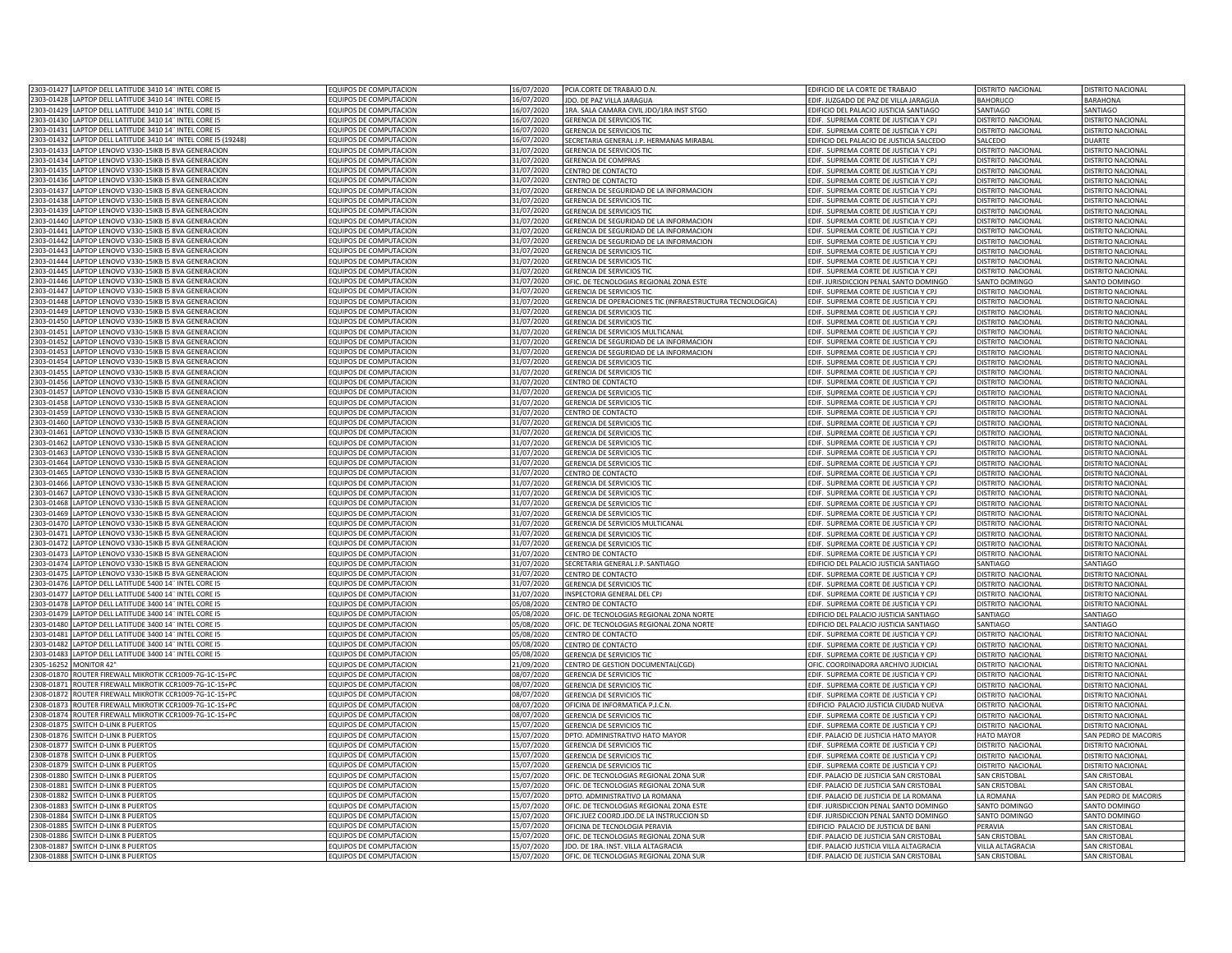|                          | 2308-01889 SWITCH D-LINK 8 PUERTOS                               | <b>EQUIPOS DE COMPUTACION</b>                          | 15/07/2020               | OFIC. DE TECNOLOGIAS REGIONAL ZONA SUR                                            | EDIF. PALACIO DE JUSTICIA SAN CRISTOBAL                                           | <b>SAN CRISTOBAL</b>                   | <b>SAN CRISTOBAL</b>                          |
|--------------------------|------------------------------------------------------------------|--------------------------------------------------------|--------------------------|-----------------------------------------------------------------------------------|-----------------------------------------------------------------------------------|----------------------------------------|-----------------------------------------------|
|                          | 2308-01890 SWITCH D-LINK 8 PUERTOS                               | <b>EQUIPOS DE COMPUTACION</b>                          | 15/07/2020               | OFIC. DE TECNOLOGIAS REGIONAL ZONA SUR                                            | EDIF. PALACIO DE JUSTICIA SAN CRISTOBAL                                           | <b>SAN CRISTOBAL</b>                   | <b>SAN CRISTOBAL</b>                          |
|                          | 2308-01891 SWITCH D-LINK 8 PUERTOS                               | EQUIPOS DE COMPUTACION                                 | 15/07/2020               | OFIC. DE TECNOLOGIAS REGIONAL ZONA SUR                                            | EDIF. PALACIO DE JUSTICIA SAN CRISTOBAL                                           | <b>SAN CRISTOBAL</b>                   | <b>SAN CRISTOBAL</b>                          |
|                          | 2308-01892 SWITCH D-LINK 8 PUERTOS                               | QUIPOS DE COMPUTACION                                  | 15/07/2020               | DPTO. ADMVO. N.N.A. S.C                                                           | EDIFICIO TRIBUNAL NNA SAN CRISTOBAL                                               | <b>SAN CRISTOBAL</b>                   | <b>SAN CRISTOBAL</b>                          |
| 2308-01893               | SWITCH D-LINK 8 PUFRTOS                                          | QUIPOS DE COMPUTACION                                  | 15/07/2020               | OFIC. DE TECNOLOGIAS REGIONAL ZONA SUR                                            | DIF. PALACIO DE JUSTICIA SAN CRISTOBAL                                            | SAN CRISTOBAL                          | SAN CRISTOBAL                                 |
| 2308-01894               | SWITCH D-HNK 8 PUFRTOS                                           | <b>OUIPOS DE COMPUTACION</b>                           | 15/07/2020               | CORTE DE APEL. N.N.A. S.C.                                                        | DIFICIO TRIBUNAL NNA SAN CRISTOBAL                                                | SAN CRISTOBAL                          | SAN CRISTOBAL                                 |
| 2308-01895               | <b>SWITCH D-LINK 8 PUERTOS</b>                                   | QUIPOS DE COMPUTACION                                  | 15/07/2020               | OFIC. DE ARCHIVO IUDICIAL PI SANTIAGO                                             | DIFICIO DEL PALACIO JUSTICIA SANTIAGO                                             | SANTIAGO                               | SANTIAGO                                      |
| 2308-01896               | <b>SWITCH D-LINK 8 PUERTOS</b>                                   | QUIPOS DE COMPUTACION                                  | 15/07/2020               | DPTO. ADMINISTRATIVO VALVERDE                                                     | DIFICIO PALACIO JUSTICIA VALVERDE MAO                                             | VALVERDE                               | <b>ANTIAGO</b>                                |
| 2308-01897               | SWITCH D-LINK 8 PUERTOS                                          | QUIPOS DE COMPUTACION                                  | 15/07/2020               | OFIC. DE TECNOLOGIAS REGIONAL ZONA NORTE                                          | DIFICIO DEL PALACIO JUSTICIA SANTIAGO                                             | ANTIAGO                                | <b>ANTIAGO</b>                                |
|                          | 2308-01898 SWITCH D-LINK 8 PUERTOS                               | EQUIPOS DE COMPUTACION                                 | 15/07/2020               | OFIC. DE TECNOLOGIAS REGIONAL ZONA NORTE                                          | DIFICIO DEL PALACIO JUSTICIA SANTIAGO                                             | SANTIAGO                               | ANTIAGO                                       |
| 2308-01899               | <b>SWITCH D-LINK 8 PUERTOS</b>                                   | EQUIPOS DE COMPUTACION                                 | 15/07/2020               | SECRETARIA GENERAL P.J. S.F.M.                                                    | DIF. PALACIO JUSTICIA SAN FCO. MACORIS                                            | SAN FRANCISCO DE MACORIS               | <b>DUARTE</b>                                 |
| 308-01900                |                                                                  |                                                        |                          |                                                                                   | EDIFICIO PALACIO JUSTICIA VALVERDE MAO                                            |                                        | SANTIAGO                                      |
| 308-01901                | <b>SWITCH D-LINK 8 PUERTOS</b><br><b>SWITCH D-LINK 8 PUERTOS</b> | EQUIPOS DE COMPUTACION<br><b>QUIPOS DE COMPUTACION</b> | 15/07/2020<br>15/07/2020 | CAMARA CIVIL JDO. 1RA. INST. VALVERDE<br>OFIC. DE TECNOLOGIAS REGIONAL ZONA NORTE |                                                                                   | VALVERDE<br>SANTIAGO                   | SANTIAGO                                      |
| 308-01902                | SWITCH D-LINK 8 PUERTOS                                          | QUIPOS DE COMPUTACION                                  | 15/07/2020               | OFIC. DE TECNOLOGIAS REGIONAL ZONA NORT                                           | DIFICIO DEL PALACIO JUSTICIA SANTIAGO<br>DIFICIO DEL PALACIO ILISTICIA SANTIAGO   | SANTIAGO                               | <b>SANTIAGO</b>                               |
| 308-01903                |                                                                  |                                                        |                          |                                                                                   |                                                                                   |                                        |                                               |
|                          | SWITCH D-LINK 8 PUERTOS                                          | QUIPOS DE COMPUTACION                                  | 15/07/2020               | OFIC. DE TECNOLOGIAS REGIONAL ZONA NORTE                                          | DIFICIO DEL PALACIO JUSTICIA SANTIAGO                                             | SANTIAGO                               | SANTIAGO                                      |
| 308-01904                | <b>SWITCH D-LINK 8 PUERTOS</b>                                   | QUIPOS DE COMPUTACION                                  | 15/07/2020               | SECRETARIA GENERAL J.P. SANTIAGO                                                  | DIFICIO DEL PALACIO JUSTICIA SANTIAGO                                             | SANTIAGO                               | SANTIAGO                                      |
| 308-01905                | <b>SWITCH D-LINK 8 PUERTOS</b>                                   | QUIPOS DE COMPUTACION                                  | 15/07/2020               | <b>GERENCIA DE SERVICIOS TIO</b>                                                  | DIF. SUPREMA CORTE DE JUSTICIA Y CPJ                                              | DISTRITO NACIONAL                      | DISTRITO NACIONAL                             |
|                          | 2308-01906 SWITCH D-LINK 8 PUERTOS                               | EQUIPOS DE COMPUTACION                                 | 15/07/2020               | <b>GERENCIA DE SERVICIOS TIC</b>                                                  | EDIF. SUPREMA CORTE DE JUSTICIA Y CPJ                                             | DISTRITO NACIONAL                      | DISTRITO NACIONAL                             |
|                          | 2308-01907 SWITCH D-LINK 8 PUERTOS                               | EQUIPOS DE COMPUTACION                                 | 15/07/2020               | GERENCIA DE SERVICIOS TIC                                                         | EDIF. SUPREMA CORTE DE JUSTICIA Y CPJ                                             | DISTRITO NACIONAL                      | <b>DISTRITO NACIONAL</b>                      |
| 2308-01908               | <b>SWITCH D-LINK 8 PUERTOS</b>                                   | QUIPOS DE COMPUTACION                                  | 15/07/2020               | <b>GERENCIA DE SERVICIOS TIO</b>                                                  | EDIF. SUPREMA CORTE DE JUSTICIA Y CPJ                                             | DISTRITO NACIONAL                      | DISTRITO NACIONAL                             |
| 2308-01909               | SWITCH D-LINK 8 PUFRTOS                                          | OUIPOS DE COMPUTACION                                  | 15/07/2020               | <b>GERENCIA DE SERVICIOS TIO</b>                                                  | DIF. SUPREMA CORTE DE JUSTICIA Y CPJ                                              | <b>DISTRITO NACIONAL</b>               | DISTRITO NACIONAL                             |
| 2308-01910               | SWITCH D-LINK 8 PUERTOS                                          | QUIPOS DE COMPUTACION                                  | 15/07/2020               | <b>GERENCIA DE SERVICIOS TIC</b>                                                  | DIE. SUPREMA CORTE DE IUSTICIA Y CPI                                              | <b>JISTRITO NACIONAL</b>               | DISTRITO NACIONAL                             |
| 2308-01911               | SWITCH D-LINK 8 PUERTOS                                          | QUIPOS DE COMPUTACION                                  | 15/07/2020               | GERENCIA DE SERVICIOS TIC                                                         | EDIF. SUPREMA CORTE DE JUSTICIA Y CPJ                                             | <b>ISTRITO NACIONAL</b>                | DISTRITO NACIONAL                             |
| 2308-0191                | <b>SWITCH D-LINK 8 PUFRTOS</b>                                   | <b>QUIPOS DE COMPUTACION</b>                           | 15/07/2020               | <b>GERENCIA DE SERVICIOS TIO</b>                                                  | DIF. SUPREMA CORTE DE JUSTICIA Y CPJ                                              | <b>ISTRITO NACIONAL</b>                | <b>DISTRITO NACIONAL</b>                      |
| 308-0191                 | SWITCH D-LINK 8 PUERTOS                                          | QUIPOS DE COMPUTACION                                  | 15/07/2020               | <b>SERENCIA DE SERVICIOS TIC</b>                                                  | DIF. SUPREMA CORTE DE JUSTICIA Y CPJ                                              | <b>ISTRITO NACIONAL</b>                | <b>JISTRITO NACIONAL</b>                      |
| 308-01914                | SWITCH D-LINK 8 PUERTOS                                          | QUIPOS DE COMPUTACION                                  | 15/07/2020               | <b>GERENCIA DE SERVICIOS TIO</b>                                                  | EDIF. SUPREMA CORTE DE JUSTICIA Y CP.                                             | DISTRITO NACIONAL                      | DISTRITO NACIONAL                             |
| 2308-01915               | <b>SWITCH D-LINK 8 PUERTOS</b>                                   | QUIPOS DE COMPUTACION                                  | 15/07/2020               | <b>GERENCIA DE SERVICIOS TIC</b>                                                  | EDIF. SUPREMA CORTE DE JUSTICIA Y CPJ                                             | <b>DISTRITO NACIONAL</b>               | DISTRITO NACIONAL                             |
| 308-01916                | <b>SWITCH D-LINK 8 PUERTOS</b>                                   | QUIPOS DE COMPUTACION                                  | 15/07/2020               | <b>GERENCIA DE SERVICIOS TI</b>                                                   | DIF. SUPREMA CORTE DE JUSTICIA Y CP.                                              | <b>ISTRITO NACIONAL</b>                | DISTRITO NACIONA                              |
| 308-01917                | SWITCH D-LINK 8 PUFRTOS                                          | FOUIPOS DE COMPUTACION                                 | 15/07/2020               | <b>GERENCIA DE SERVICIOS TIC</b>                                                  | EDIF. SUPREMA CORTE DE JUSTICIA Y CPJ                                             | DISTRITO NACIONAL                      | DISTRITO NACIONAL                             |
| 308-01918                | SWITCH D-LINK 8 PUFRTOS                                          | <b>QUIPOS DE COMPUTACION</b>                           | 15/07/2020               | <b>GERENCIA DE SERVICIOS TIO</b>                                                  | FDIE. SUPREMA CORTE DE IUSTICIA Y CP                                              | DISTRITO NACIONAL                      | DISTRITO NACIONA                              |
| 308-01919                | SWITCH D-LINK 8 PUERTOS                                          | QUIPOS DE COMPUTACION                                  | 15/07/2020               | <b>GERENCIA DE SERVICIOS TI</b>                                                   | EDIF. SUPREMA CORTE DE JUSTICIA Y CP.                                             | <b>JISTRITO NACIONAL</b>               | DISTRITO NACIONA                              |
| 08-01920                 | <b>SWITCH D-LINK 8 PUERTOS</b>                                   | <b>QUIPOS DE COMPUTACION</b>                           | 15/07/2020               |                                                                                   |                                                                                   |                                        |                                               |
|                          | 308-01921 SWITCH D-LINK 8 PUERTOS                                | QUIPOS DE COMPUTACION                                  | 15/07/2020               | <b>GERENCIA DE SERVICIOS TIO</b><br><b>GERENCIA DE SERVICIOS TIC</b>              | EDIF. SUPREMA CORTE DE JUSTICIA Y CP.<br>EDIF. SUPREMA CORTE DE JUSTICIA Y CPJ    | DISTRITO NACIONAL<br>DISTRITO NACIONAL | <b>DISTRITO NACIONAL</b><br>DISTRITO NACIONAL |
|                          |                                                                  |                                                        |                          |                                                                                   |                                                                                   |                                        |                                               |
|                          | 2308-01922 SWITCH D-LINK 8 PUERTOS                               | <b>EQUIPOS DE COMPUTACION</b>                          | 15/07/2020               | <b>GERENCIA DE SERVICIOS TIC</b>                                                  | EDIF. SUPREMA CORTE DE JUSTICIA Y CPJ                                             | DISTRITO NACIONAL                      | DISTRITO NACIONAL                             |
|                          | 2308-01923 SWITCH D-LINK 8 PUERTOS                               | EQUIPOS DE COMPUTACION                                 | 15/07/2020               | GERENCIA DE SERVICIOS TIC                                                         | EDIF. SUPREMA CORTE DE JUSTICIA Y CPJ                                             | DISTRITO NACIONAL                      | DISTRITO NACIONAL                             |
| 2308-01924               | <b>SWITCH D-LINK 8 PUERTOS</b>                                   | QUIPOS DE COMPUTACION                                  | 15/07/2020               | <b>GERENCIA DE SERVICIOS TIC</b>                                                  | EDIF. SUPREMA CORTE DE JUSTICIA Y CPJ                                             | DISTRITO NACIONAL                      | DISTRITO NACIONAL                             |
| 2308-01925               | <b>SWITCH D-LINK 8 PUERTOS</b>                                   | QUIPOS DE COMPUTACION                                  | 15/07/2020               | 4TO. TRIB. COLEG. C/P JDO/1RA. INST. DN                                           | DIFICIO PALACIO JUSTICIA CIUDAD NUEVA                                             | <b>DISTRITO NACIONAL</b>               | DISTRITO NACIONAL                             |
| 2308-01926               | SWITCH D-HNK 8 PUFRTOS                                           | <b>OUIPOS DE COMPUTACION</b>                           | 15/07/2020               | OFICINA DE INFORMATICA P.J.C.N.                                                   | DIFICIO PALACIO JUSTICIA CIUDAD NUEVA                                             | <b>DISTRITO NACIONAL</b>               | DISTRITO NACIONAL                             |
| 2308-01927               | <b>SWITCH D-LINK 8 PUERTOS</b>                                   | QUIPOS DE COMPUTACION                                  | 15/07/2020               | OFICINA DE INFORMATICA P.J.C.N.                                                   | DIFICIO PALACIO JUSTICIA CIUDAD NUEVA                                             | <b>ISTRITO NACIONAL</b>                | DISTRITO NACIONAL                             |
| 2308-01928               | <b>SWITCH D-LINK 8 PUERTOS</b>                                   | QUIPOS DE COMPUTACION                                  | 15/07/2020               | OFICINA DE INFORMATICA P.J.C.N.                                                   | DIFICIO PALACIO JUSTICIA CIUDAD NUEVA                                             | <b>ISTRITO NACIONAL</b>                | <b>DISTRITO NACIONAL</b>                      |
| 2308-01929               | SWITCH D-LINK 8 PUERTOS                                          | QUIPOS DE COMPUTACION                                  | 15/07/2020               | OFICINA DE INFORMATICA P.J.C.N.                                                   | DIFICIO PALACIO JUSTICIA CIUDAD NUEVA                                             | <b>ISTRITO NACIONAL</b>                | <b>DISTRITO NACIONAL</b>                      |
|                          | 2308-01930 SWITCH D-LINK 8 PUERTOS                               | EQUIPOS DE COMPUTACION                                 | 15/07/2020               | DPTO. ADMINISTRATIVO P.I.C.N                                                      | DIFICIO PALACIO ILISTICIA CIUDAD NUEVA                                            | ISTRITO NACIONAL                       | <b>JISTRITO NACIONA</b>                       |
| 2308-01931               | SWITCH D-LINK 8 PUERTOS                                          | EQUIPOS DE COMPUTACION                                 | 15/07/2020               | DPTO. ADMINISTRATIVO TRIBUNALES FAMILIA                                           | EDIFICIO TRIBUNALES ASUNTOS DE FAMILIA                                            | DISTRITO NACIONAL                      | <b>DISTRITO NACIONAL</b>                      |
| 2308-01932               | SWITCH D-LINK 8 PUERTOS                                          | EQUIPOS DE COMPUTACION                                 | 15/07/2020               | PCIA.CORTE DE TRABAJO D.N                                                         | EDIFICIO DE LA CORTE DE TRABAJO                                                   | DISTRITO NACIONAL                      | <b>DISTRITO NACIONAL</b>                      |
| 308-01933                | <b>SWITCH D-LINK 8 PUERTOS</b>                                   | QUIPOS DE COMPUTACION                                  | 15/07/2020               | DPTO. ADMINISTRATIVO S.D. OESTE                                                   | DIF. TRIBUNALES STO. DGO. OESTE                                                   | SANTO DOMINGO                          | SANTO DOMINGO                                 |
| 308-01934                | SWITCH D-LINK 8 PUERTOS                                          | QUIPOS DE COMPUTACION                                  | 15/07/2020               | CENTRO DE ENTREVISTA D.N.                                                         | DIF. DIREC. FLIA. NIÑEZ, ADOL. Y GENERO                                           | <b>DISTRITO NACIONAL</b>               | <b>DISTRITO NACIONAL</b>                      |
| 308-01935                | SWITCH TP-LINK 16 PUERTOS                                        | QUIPOS DE COMPUTACION                                  | 15/07/2020               | IDO, 1RA, INST, BAHORUCO                                                          | DIF, PALACIO DE JUSTICIA DE NEIBA                                                 | <b>BAHORUCO</b>                        | <b>BARAHONA</b>                               |
| 308-01936                | SWITCH TP-LINK 16 PUERTOS                                        | QUIPOS DE COMPUTACION                                  | 15/07/2020               | CAMARA CIVIL JDO. 1RA. INST. PERAVIA                                              | DIFICIO PALACIO DE JUSTICIA DE BANI                                               | PERAVIA                                | SAN CRISTOBAL                                 |
| 308-01937                | SWITCH TP-LINK 16 PUERTOS                                        | QUIPOS DE COMPUTACION                                  | 15/07/2020               | OFIC. DE TECNOLOGIAS REGIONAL ZONA SUR                                            | DIF. PALACIO DE JUSTICIA SAN CRISTOBAI                                            | SAN CRISTOBAI                          | SAN CRISTOBA                                  |
|                          | 2308-01938 SWITCH TP-LINK 16 PUERTOS                             | EQUIPOS DE COMPUTACION                                 | 15/07/2020               | 1RA.CAMARA PENAL JDO.1RA.INST.S.C.                                                | EDIF. PALACIO DE JUSTICIA SAN CRISTOBAL                                           | <b>SAN CRISTOBAL</b>                   | <b>SAN CRISTOBAL</b>                          |
|                          | 2308-01939 SWITCH TP-LINK 16 PUERTOS                             | EQUIPOS DE COMPUTACION                                 | 15/07/2020               | GERENCIA DE SERVICIOS TIC                                                         | EDIF. SUPREMA CORTE DE JUSTICIA Y CPJ                                             | DISTRITO NACIONAL                      | DISTRITO NACIONAL                             |
|                          | 2308-01940 SWITCH TP-LINK 16 PUERTOS                             | <b>QUIPOS DE COMPUTACION</b>                           |                          |                                                                                   |                                                                                   |                                        |                                               |
| 2308-01941               | SWITCH TP-LINK 16 PUFRTOS                                        | <b>OUIPOS DE COMPUTACION</b>                           | 15/07/2020<br>15/07/2020 | OFIC. DE TECNOLOGIAS REGIONAL ZONA SUR                                            | EDIF. PALACIO DE JUSTICIA SAN CRISTOBAL                                           | SAN CRISTOBAL                          | SAN CRISTOBAL                                 |
|                          |                                                                  |                                                        |                          | OFIC. DE TECNOLOGIAS REGIONAL ZONA SUR                                            | DIF. PALACIO DE JUSTICIA SAN CRISTOBAL                                            | <b>SAN CRISTOBAI</b>                   | <b>SAN CRISTOBAL</b>                          |
| 2308-01942<br>2308-01943 | SWITCH TP-LINK 16 PUERTOS                                        | QUIPOS DE COMPUTACION                                  | 15/07/2020               | OFIC. DE TECNOLOGIAS REGIONAL ZONA SUR                                            | DIE. PALACIO DE IUSTICIA SAN CRISTOBAL                                            | SAN CRISTOBAL                          | <b>SAN CRISTOBAL</b>                          |
|                          | WITCH TP-LINK 16 PUERTOS                                         | QUIPOS DE COMPUTACION                                  | 15/07/2020               | DPTO. ADMINISTRATIVO MONSEÑOR NOUEL                                               | DIFICIO PALACIO DE JUSTICIA MONS. NOUEL                                           | MONSEÑOR NOUEL                         | LA VEGA                                       |
| 2308-01944               | SWITCH TP-LINK 16 PUERTOS                                        | <b>OUIPOS DE COMPUTACION</b>                           | 15/07/2020               | OFICINA DE TECNOLOGIA PUERTO PLATA                                                | DIF. PALACIO JUSTICIA PTO. PLATA                                                  | <b>UERTO PLATA</b>                     | UERTO PLATA                                   |
| 2308-01945               | SWITCH TP-LINK 16 PUERTOS                                        | QUIPOS DE COMPUTACION                                  | 15/07/2020               | OFIC. DE TECNOLOGIAS REGIONAL ZONA NORTE                                          | <b>IFICIO DEL PALACIO JUSTICIA SANTIAGO</b>                                       | SANTIAGO                               | ANTIAGO                                       |
| 1308-01946               | SWITCH TP-LINK 16 PUERTOS                                        | QUIPOS DE COMPUTACION                                  | 15/07/2020               | OFIC. DE TECNOLOGIAS REGIONAL ZONA NORTE                                          | DIFICIO DEL PALACIO JUSTICIA SANTIAGO                                             | SANTIAGO                               | SANTIAGO                                      |
| 2308-01947               | <b>SWITCH TP-LINK 16 PUERTOS</b>                                 | EQUIPOS DE COMPUTACION                                 | 15/07/2020               | OFIC. DE TECNOLOGIAS REGIONAL ZONA NORTE                                          | EDIFICIO DEL PALACIO JUSTICIA SANTIAGO                                            | SANTIAGO                               | SANTIAGO                                      |
| 308-01948                | SWITCH TP-LINK 16 PUERTOS                                        | FOUIPOS DE COMPUTACION                                 | 15/07/2020               | <b>GERENCIA DE SERVICIOS T</b>                                                    | DIF. SUPREMA CORTE DE JUSTICIA Y CP.                                              | <b>ISTRITO NACIONAL</b>                | <b>DISTRITO NACIONA</b>                       |
| 308-01949                | SWITCH TP-LINK 16 PUERTOS                                        | QUIPOS DE COMPUTACION                                  | 15/07/2020               | GERENCIA DE SERVICIOS TIC                                                         | DIF. SUPREMA CORTE DE JUSTICIA Y CPJ                                              | DISTRITO NACIONAL                      | DISTRITO NACIONAL                             |
| 2308-01950               | SWITCH TP-LINK 16 PUFRTOS                                        | FOUIPOS DE COMPUTACION                                 | 15/07/2020               | OFIC. DE TECNOLOGIAS REGIONAL ZONA NORTE                                          | FDIFICIO DEL PALACIO ILISTICIA SANTIAGO                                           | SANTIAGO                               | SANTIAGO                                      |
| 308-01951                | SWITCH TP-LINK 16 PUERTOS                                        | QUIPOS DE COMPUTACION                                  | 15/07/2020               | OFIC, DE TECNOLOGIAS REGIONAL ZONA NORTE                                          | DIFICIO DEL PALACIO JUSTICIA SANTIAGO                                             | SANTIAGO                               | SANTIAGO                                      |
| 308-01952                | SWITCH TP-LINK 16 PUERTOS                                        | QUIPOS DE COMPUTACION                                  | 15/07/2020               | OFIC. DE TECNOLOGIAS REGIONAL ZONA NORTE                                          | DIFICIO DEL PALACIO JUSTICIA SANTIAGO                                             | SANTIAGO                               | SANTIAGO                                      |
| 308-01953                | SWITCH TP-LINK 16 PUFRTOS                                        | <b>OUIPOS DE COMPUTACION</b>                           | 15/07/2020               | <b>GERENCIA DE SERVICIOS TIC</b>                                                  | EDIF. SUPREMA CORTE DE JUSTICIA Y CPJ                                             | DISTRITO NACIONAL                      | DISTRITO NACIONAL                             |
|                          | 308-01954 SWITCH TP-LINK 16 PUERTOS                              | <b>EQUIPOS DE COMPUTACION</b>                          | 15/07/2020               | <b>GERENCIA DE SERVICIOS TIC</b>                                                  | EDIF. SUPREMA CORTE DE JUSTICIA Y CPJ                                             | DISTRITO NACIONAL                      | DISTRITO NACIONAL                             |
|                          | 2308-01955 SWITCH TP-LINK 16 PUERTOS                             | EQUIPOS DE COMPUTACION                                 | 15/07/2020               | <b>GERENCIA DE SERVICIOS TIC</b>                                                  | EDIF. SUPREMA CORTE DE JUSTICIA Y CPJ                                             | DISTRITO NACIONAL                      | DISTRITO NACIONAL                             |
| 2308-01956               | <b>SWITCH TP-LINK 16 PUERTOS</b>                                 | EQUIPOS DE COMPUTACION                                 | 15/07/2020               | DPTO. ADMINISTRATIVO LA ROMANA                                                    | EDIF. PALACIO DE JUSTICIA DE LA ROMANA                                            | LA ROMANA                              | SAN PEDRO DE MACORIS                          |
| 2308-01957               | SWITCH TP-LINK 16 PUERTOS                                        | <b>EQUIPOS DE COMPUTACION</b>                          | 15/07/2020               | GERENCIA DE SERVICIOS TIC                                                         | EDIF. SUPREMA CORTE DE JUSTICIA Y CPJ                                             | DISTRITO NACIONAL                      | DISTRITO NACIONAL                             |
| 2308-01958               | SWITCH TP-LINK 16 PUFRTOS                                        | OUIPOS DE COMPUTACION                                  | 15/07/2020               | LER. JDO. DE LA INSTRUCCION S.C                                                   |                                                                                   | SAN CRISTOBAL                          | SAN CRISTOBAL                                 |
| 2308-01959               | WITCH TP-LINK 16 PUERTOS                                         | QUIPOS DE COMPUTACION                                  | 15/07/2020               | OFICINA DE TECNOLOGIA S.P.M.                                                      | DIF. PALACIO DE JUSTICIA SAN CRISTOBAL<br>DIF. PALACIO JUSTICIA SAN PEDRO MACORIS | SAN PEDRO DE MACORIS                   | SAN PEDRO DE MACORIS                          |
|                          |                                                                  |                                                        |                          |                                                                                   |                                                                                   |                                        |                                               |
| 2308-01960               | SWITCH TP-LINK 16 PUERTOS                                        | QUIPOS DE COMPUTACION                                  | 15/07/2020               | DPTO. ADMINISTRATIVO LA ROMANA                                                    | DIF. PALACIO DE JUSTICIA DE LA ROMANA                                             | A ROMANA                               | AN PEDRO DE MACORIS                           |
| 2308-01961               | <b>SWITCH TP-LINK 16 PUERTOS</b>                                 | QUIPOS DE COMPUTACION                                  | 15/07/2020               | <b>GERENCIA DE SERVICIOS TIO</b>                                                  | DIF. SUPREMA CORTE DE JUSTICIA Y CPJ                                              | <b>ISTRITO NACIONAL</b>                | DISTRITO NACIONAL                             |
|                          | 2308-01962 SWITCH TP-LINK 16 PUERTOS                             | EQUIPOS DE COMPUTACION                                 | 15/07/2020               | OFIC. DE TECNOLOGIAS REGIONAL ZONA SUR                                            | EDIF. PALACIO DE JUSTICIA SAN CRISTOBAI                                           | SAN CRISTOBAI                          | SAN CRISTOBAL                                 |
|                          | 2308-01963 SWITCH TP-LINK 16 PUERTOS                             | EQUIPOS DE COMPUTACION                                 | 15/07/2020               | <b>GERENCIA DE SERVICIOS TIC</b>                                                  | EDIF. SUPREMA CORTE DE JUSTICIA Y CPJ                                             | DISTRITO NACIONAL                      | <b>DISTRITO NACIONAL</b>                      |
|                          | 2308-01964 SWITCH TP-LINK 16 PUERTOS                             | EQUIPOS DE COMPUTACION                                 | 15/07/2020               | <b>GERENCIA DE SERVICIOS TIO</b>                                                  | EDIF. SUPREMA CORTE DE JUSTICIA Y CPJ                                             | <b>DISTRITO NACIONAL</b>               | <b>DISTRITO NACIONA</b>                       |
|                          | 2308-01965 SWITCH TP-LINK 16 PUERTOS                             | EQUIPOS DE COMPUTACION                                 | 15/07/2020               | <b>GERENCIA DE SERVICIOS TIC</b>                                                  | EDIF. SUPREMA CORTE DE JUSTICIA Y CPJ                                             | DISTRITO NACIONAL                      | <b>DISTRITO NACIONAL</b>                      |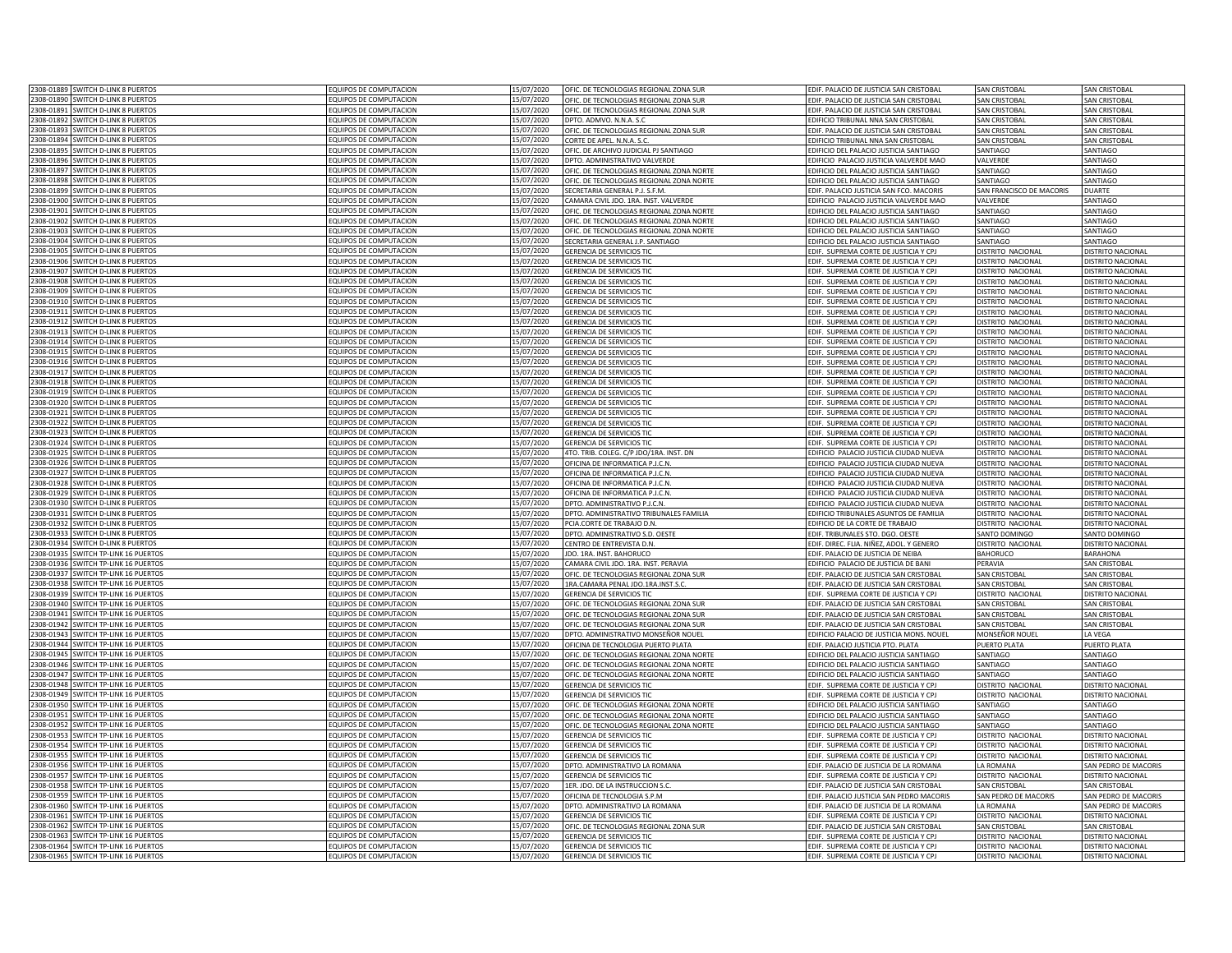| 2308-01966 SWITCH TP-LINK 16 PUERTOS                                            | EQUIPOS DE COMPUTACION                           | 15/07/2020               | GERENCIA DE SERVICIOS TIO                | EDIF. SUPREMA CORTE DE JUSTICIA Y CPJ                                           | DISTRITO NACIONAL      | DISTRITO NACIONAL        |
|---------------------------------------------------------------------------------|--------------------------------------------------|--------------------------|------------------------------------------|---------------------------------------------------------------------------------|------------------------|--------------------------|
| 2308-01967 SWITCH TP-LINK 16 PUERTOS                                            | EQUIPOS DE COMPUTACION                           | 15/07/2020               | GERENCIA DE SERVICIOS TIC                | EDIF. SUPREMA CORTE DE JUSTICIA Y CPJ                                           | DISTRITO NACIONAL      | DISTRITO NACIONAL        |
|                                                                                 |                                                  |                          |                                          |                                                                                 |                        |                          |
| 2308-01968 SWITCH TP-LINK 16 PUERTOS                                            | EQUIPOS DE COMPUTACION                           | 15/07/2020               | GERENCIA DE SERVICIOS TIC                | EDIF. SUPREMA CORTE DE JUSTICIA Y CPJ                                           | DISTRITO NACIONAL      | DISTRITO NACIONAL        |
| 2308-01969<br>SWITCH TP-LINK 16 PUERTOS                                         | EQUIPOS DE COMPUTACION                           | 15/07/2020               | <b>GERENCIA DE SERVICIOS TIO</b>         | EDIF. SUPREMA CORTE DE JUSTICIA Y CPJ                                           | DISTRITO NACIONAL      | <b>DISTRITO NACIONAL</b> |
| 2308-01970<br>SWITCH TP-LINK 16 PUFRTOS                                         | EQUIPOS DE COMPUTACION                           | 15/07/2020               | <b>SERENCIA DE SERVICIOS TIC</b>         | EDIF. SUPREMA CORTE DE JUSTICIA Y CPJ                                           | DISTRITO NACIONAL      | <b>DISTRITO NACIONAL</b> |
| 2308-01971<br>SWITCH TP-LINK 16 PUFRTOS                                         | EQUIPOS DE COMPUTACION                           | 15/07/2020               | <b>FRENCIA DE SERVICIOS TIC</b>          | EDIF. SUPREMA CORTE DE JUSTICIA Y CPJ                                           | DISTRITO NACIONAL      | <b>DISTRITO NACIONAL</b> |
| 2308-01972<br><b>SWITCH TP-LINK 16 PUERTOS</b>                                  | EQUIPOS DE COMPUTACION                           | 15/07/2020               | <b>SERENCIA DE SERVICIOS TIC</b>         | EDIF. SUPREMA CORTE DE JUSTICIA Y CPJ                                           | DISTRITO NACIONAL      | <b>DISTRITO NACIONAL</b> |
| 2308-0197<br>SWITCH TP-LINK 16 PUERTOS                                          | EQUIPOS DE COMPUTACION                           | 15/07/2020               | <b>SERENCIA DE SERVICIOS TIC</b>         | EDIF. SUPREMA CORTE DE JUSTICIA Y CPJ                                           | DISTRITO NACIONAL      | <b>ISTRITO NACIONAL</b>  |
| 2308-0197<br>SWITCH TP-LINK 16 PUERTOS                                          | EQUIPOS DE COMPUTACION                           | 15/07/2020               | <b>GERENCIA DE SERVICIOS TIC</b>         | EDIF. SUPREMA CORTE DE JUSTICIA Y CPJ                                           | DISTRITO NACIONAL      | <b>ISTRITO NACIONAL</b>  |
| SWITCH TP-LINK 16 PUERTOS<br>2308-01975                                         | <b>EQUIPOS DE COMPUTACION</b>                    | 15/07/2020               | GERENCIA DE SERVICIOS TIC                | EDIF. SUPREMA CORTE DE JUSTICIA Y CPJ                                           | DISTRITO NACIONAL      | <b>ISTRITO NACIONAL</b>  |
| 2308-0197<br>SWITCH TP-LINK 16 PUERTOS                                          | EQUIPOS DE COMPUTACION                           | 15/07/2020               | DPTO. ADMINISTRATIVO PJ S.C.,            | EDIF. SUPREMA CORTE DE JUSTICIA Y CPJ                                           | DISTRITO NACIONAL      | <b>DISTRITO NACIONAL</b> |
| 2308-0197                                                                       |                                                  |                          |                                          |                                                                                 |                        | DISTRITO NACIONAL        |
| SWITCH TP-LINK 16 PUERTOS                                                       | EQUIPOS DE COMPUTACION                           | 15/07/2020               | OFICINA DE INFORMATICA P.J.C.N           | EDIFICIO PALACIO JUSTICIA CIUDAD NUEVA                                          | DISTRITO NACIONAL      |                          |
| 2308-0197<br>SWITCH TP-LINK 16 PUERTO!                                          | EQUIPOS DE COMPUTACION                           | 15/07/2020               | OFICINA DE INFORMATICA P.J.C.N           | EDIFICIO PALACIO JUSTICIA CIUDAD NUEVA                                          | DISTRITO NACIONAL      | DISTRITO NACIONA         |
| 2308-0197<br><b>SWITCH TP-LINK 16 PUERTOS</b>                                   | EQUIPOS DE COMPUTACION                           | 15/07/2020               | OFICINA DE INFORMATICA P LC N            | EDIFICIO PALACIO JUSTICIA CIUDAD NUEVA                                          | DISTRITO NACIONAL      | <b>NSTRITO NACIONA</b>   |
| 2308-0198<br>WITCH TP-LINK 16 PUERTOS                                           | EQUIPOS DE COMPUTACION                           | 15/07/2020               | OFICINA DE INFORMATICA P.J.C.N.          | EDIFICIO PALACIO JUSTICIA CIUDAD NUEVA                                          | DISTRITO NACIONAL      | <b>DISTRITO NACIONAL</b> |
| 2308-0198<br>SWITCH TP-LINK 16 PUERTOS                                          | EQUIPOS DE COMPUTACION                           | 15/07/2020               | OFICINA DE INFORMATICA P.J.C.N.          | EDIFICIO PALACIO JUSTICIA CIUDAD NUEVA                                          | DISTRITO NACIONAL      | <b>ISTRITO NACIONAL</b>  |
| SWITCH TP-LINK 16 PUERTOS<br>2308-01982                                         | EQUIPOS DE COMPUTACION                           | 15/07/2020               | OFICINA DE INFORMATICA P.J.C.N.          | EDIFICIO PALACIO JUSTICIA CIUDAD NUEVA                                          | DISTRITO NACIONAL      | <b>DISTRITO NACIONAL</b> |
| 2308-01983 SWITCH TP-LINK 16 PUERTOS                                            | EQUIPOS DE COMPUTACION                           | 15/07/2020               | OFICINA DE INFORMATICA P.J.C.N.          | EDIFICIO PALACIO JUSTICIA CIUDAD NUEVA                                          | DISTRITO NACIONAL      | DISTRITO NACIONAL        |
| 2308-01984 SWITCH TP-LINK 16 PUERTOS                                            | EQUIPOS DE COMPUTACION                           | 15/07/2020               | <b>GERENCIA DE SERVICIOS TIC</b>         | EDIF. SUPREMA CORTE DE JUSTICIA Y CPJ                                           | DISTRITO NACIONAL      | DISTRITO NACIONAL        |
| 2308-01985<br>SWITCH TP-LINK 16 PUERTOS                                         | EQUIPOS DE COMPUTACION                           | 15/07/2020               | GERENCIA DE SERVICIOS TIC                | EDIF. SUPREMA CORTE DE JUSTICIA Y CPJ                                           | DISTRITO NACIONAL      | DISTRITO NACIONAL        |
| 2308-01986<br><b>SWITCH TP-LINK 16 PUFRTOS</b>                                  | FOUIPOS DE COMPUTACION                           | 15/07/2020               | <b>GERENCIA DE SERVICIOS TIC</b>         | EDIF. SUPREMA CORTE DE JUSTICIA Y CPJ                                           | DISTRITO NACIONAL      | <b>DISTRITO NACIONAL</b> |
| 2308-01987<br><b>SWITCH TP-LINK 16 PUERTOS</b>                                  | EQUIPOS DE COMPUTACION                           | 15/07/2020               | <b>SERENCIA DE SERVICIOS TIC</b>         | FDIE. SUPREMA CORTE DE IUSTICIA Y CPI                                           |                        |                          |
| 2308-0198                                                                       |                                                  |                          |                                          |                                                                                 | DISTRITO NACIONAL      | <b>ISTRITO NACIONAL</b>  |
| WITCH TP-LINK 16 PUERTOS                                                        | EQUIPOS DE COMPUTACION                           | 15/07/2020               | <b>SERENCIA DE SERVICIOS TIC</b>         | EDIF. SUPREMA CORTE DE JUSTICIA Y CPJ                                           | DISTRITO NACIONAL      | <b>ISTRITO NACIONAL</b>  |
| 2308-0198<br>WITCH TP-LINK 16 PUFRTO!                                           | FOUIPOS DE COMPUTACION                           | 15/07/2020               | <b>GERENCIA DE SERVICIOS TIC</b>         | DIF. SUPREMA CORTE DE JUSTICIA Y CPJ                                            | DISTRITO NACIONAL      | <b>ISTRITO NACIONAL</b>  |
| 2308-0199<br>SWITCH TP-LINK 16 PUERTO                                           | EQUIPOS DE COMPUTACION                           | 15/07/2020               | <b>SERENCIA DE SERVICIOS TIC</b>         | EDIF. SUPREMA CORTE DE JUSTICIA Y CPJ                                           | DISTRITO NACIONAL      | <b>ISTRITO NACIONAL</b>  |
| 2308-01991<br>SWITCH TP-LINK 16 PUERTO                                          | EQUIPOS DE COMPUTACION                           | 15/07/2020               | <b>GERENCIA DE SERVICIOS TIO</b>         | EDIF. SUPREMA CORTE DE JUSTICIA Y CPJ                                           | DISTRITO NACIONAL      | <b>DISTRITO NACIONAL</b> |
| 2308-01992<br>SWITCH TP-LINK 16 PUERTO:                                         | EQUIPOS DE COMPUTACION                           | 15/07/2020               | GERENCIA DE SERVICIOS TIC                | EDIF. SUPREMA CORTE DE JUSTICIA Y CPJ                                           | DISTRITO NACIONAL      | <b>DISTRITO NACIONAL</b> |
| 2308-01993<br>SWITCH TP-LINK 16 PUERTOS                                         | EQUIPOS DE COMPUTACION                           | 15/07/2020               | <b>GERENCIA DE SERVICIOS TI</b>          | EDIF. SUPREMA CORTE DE JUSTICIA Y CPJ                                           | DISTRITO NACIONAL      | <b>ISTRITO NACIONAL</b>  |
| 2308-01994<br>SWITCH TP-LINK 16 PUFRTOS                                         | EQUIPOS DE COMPUTACION                           | 15/07/2020               | GERENCIA DE SERVICIOS TIC                | EDIF. SUPREMA CORTE DE JUSTICIA Y CPJ                                           | DISTRITO NACIONAL      | DISTRITO NACIONAL        |
| 2308-0199<br>SWITCH TP-LINK 24 PUFRTOS                                          | EQUIPOS DE COMPUTACION                           | 15/07/2020               | OFIC. DE TECNOLOGIAS REGIONAL ZONA SUE   | EDIF, PALACIO DE JUSTICIA SAN CRISTOBAL                                         | <b>SAN CRISTOBAL</b>   | SAN CRISTORAL            |
| 2308-01996<br>SWITCH TP-LINK 24 PUERTOS                                         | EQUIPOS DE COMPUTACION                           | 15/07/2020               | OFIC. DE TECNOLOGIAS REGIONAL ZONA SUF   | EDIF, PALACIO DE JUSTICIA SAN CRISTOBAL                                         | SAN CRISTOBA           | SAN CRISTORAL            |
| 2308-01997<br>SWITCH TP-LINK 24 PUERTO:                                         | EQUIPOS DE COMPUTACION                           |                          |                                          |                                                                                 |                        |                          |
|                                                                                 |                                                  | 15/07/2020               | OFIC. DE TECNOLOGIAS REGIONAL ZONA SUR   | EDIF. PALACIO DE JUSTICIA SAN CRISTOBAL                                         | SAN CRISTOBAL          | SAN CRISTOBAL            |
| 2308-01998<br>SWITCH TP-LINK 24 PUERTOS                                         | EQUIPOS DE COMPUTACION                           | 15/07/2020               | OFIC. DE TECNOLOGIAS REGIONAL ZONA SUR   | EDIF. PALACIO DE JUSTICIA SAN CRISTOBAL                                         | <b>SAN CRISTOBAL</b>   | <b>SAN CRISTOBAL</b>     |
| 2308-01999 SWITCH TP-LINK 24 PUERTOS                                            | EQUIPOS DE COMPUTACION                           | 15/07/2020               | OFIC. DE TECNOLOGIAS REGIONAL ZONA NORTE | EDIFICIO DEL PALACIO JUSTICIA SANTIAGO                                          | SANTIAGO               | SANTIAGO                 |
| 2308-02000<br>SWITCH TP-LINK 24 PUERTOS                                         | EQUIPOS DE COMPUTACION                           | 15/07/2020               | OFIC. DE TECNOLOGIAS REGIONAL ZONA NORTE | EDIFICIO DEL PALACIO JUSTICIA SANTIAGO                                          | SANTIAGO               | SANTIAGO                 |
| 2308-02001<br>SWITCH TP-LINK 24 PUERTOS                                         | EQUIPOS DE COMPUTACION                           | 15/07/2020               | SECRETARIA GENERAL J.P. SANTIAGO         | EDIFICIO DEL PALACIO JUSTICIA SANTIAGO                                          | SANTIAGO               | SANTIAGO                 |
| 2308-02002<br><b>SWITCH TP-LINK 24 PUERTOS</b>                                  | EQUIPOS DE COMPUTACION                           | 15/07/2020               | OFIC. DE TECNOLOGIAS REGIONAL ZONA NORTE | EDIFICIO DEL PALACIO JUSTICIA SANTIAGO                                          | SANTIAGO               | SANTIAGO                 |
| 2308-02003<br><b>SWITCH TP-LINK 24 PUERTOS</b>                                  | FOUIPOS DE COMPUTACION                           | 15/07/2020               | DFICINA DE INFORMATICA P.J.C.N.          | DIFICIO PALACIO JUSTICIA CIUDAD NUEVA                                           | DISTRITO NACIONAL      | <b>DISTRITO NACIONAL</b> |
| 2308-02004<br>WITCH TP-LINK 24 PUERTOS                                          | EQUIPOS DE COMPUTACION                           | 15/07/2020               | DFICINA DE INFORMATICA P.J.C.N.          | DIFICIO PALACIO JUSTICIA CIUDAD NUEVA                                           | DISTRITO NACIONAL      | <b>DISTRITO NACIONAL</b> |
| 2308-0200<br>SWITCH TP-LINK 24 PUERTOS                                          | EQUIPOS DE COMPUTACION                           | 15/07/2020               | DFICINA DE INFORMATICA P.J.C.N.          | EDIFICIO PALACIO JUSTICIA CIUDAD NUEVA                                          | DISTRITO NACIONAL      | <b>ISTRITO NACIONAL</b>  |
| 2308-0200<br><b>SWITCH TP-LINK 24 PUERTOS</b>                                   | EQUIPOS DE COMPUTACION                           | 15/07/2020               | OPTO. ADMINISTRATIVO JDOS. DE TRABAJO    | EDIFICIO DEL JUZGADO DE TRABAJO                                                 | DISTRITO NACIONAL      | <b>ISTRITO NACIONAL</b>  |
|                                                                                 |                                                  |                          |                                          |                                                                                 | DISTRITO NACIONAL      | <b>ISTRITO NACIONA</b>   |
| 2308-02007<br>SWITCH TP-LINK 24 PUERTOS                                         | EQUIPOS DE COMPUTACION                           | 15/07/2020               | GERENCIA DE SERVICIOS TIO                | EDIF. SUPREMA CORTE DE JUSTICIA Y CPJ                                           |                        |                          |
| 2308-0200<br>SWITCH TP-LINK 24 PUERTOS                                          | EQUIPOS DE COMPUTACION                           | 15/07/2020               | <b>GERENCIA DE SERVICIOS TIO</b>         | EDIF. SUPREMA CORTE DE JUSTICIA Y CPJ                                           | DISTRITO NACIONAL      | <b>DISTRITO NACIONAL</b> |
| 2308-0200<br>SWITCH TP-LINK 24 PUERTOS                                          | EQUIPOS DE COMPUTACION                           | 15/07/2020               | <b>GERENCIA DE SERVICIOS TIC</b>         | EDIF. SUPREMA CORTE DE JUSTICIA Y CPJ                                           | DISTRITO NACIONAL      | DISTRITO NACIONAL        |
| 2308-0201<br>SWITCH TP-LINK 24 PUERTO!                                          | EQUIPOS DE COMPUTACION                           | 15/07/2020               | <b>GERENCIA DE SERVICIOS TIO</b>         | EDIF. SUPREMA CORTE DE JUSTICIA Y CPJ                                           | DISTRITO NACIONAL      | <b>DISTRITO NACIONA</b>  |
| <b>SWITCH TP-LINK 24 PUERTOS</b><br>2308-0201                                   | EQUIPOS DE COMPUTACION                           | 15/07/2020               | <b>SERENCIA DE SERVICIOS TI</b>          | EDIF. SUPREMA CORTE DE JUSTICIA Y CPJ                                           | DISTRITO NACIONAL      | <b>DISTRITO NACIONAL</b> |
| 2308-0201<br>SWITCH TP-LINK 24 PUERTOS                                          | EQUIPOS DE COMPUTACION                           | 15/07/2020               | <b>SERENCIA DE SERVICIOS TIC</b>         | EDIF. SUPREMA CORTE DE JUSTICIA Y CPJ                                           | DISTRITO NACIONAL      | <b>DISTRITO NACIONAL</b> |
| 2308-02013<br><b>SWITCH TP-LINK 24 PUERTOS</b>                                  | EQUIPOS DE COMPUTACION                           | 15/07/2020               | DFICINA DE TECNOLOGIA LA ALTAGRACIA      | EDIFICIO DEL PALACIO DE JUSTICIA HIGUEY                                         | HIGUEY                 | AN PEDRO DE MACORIS      |
| SWITCH TP-LINK 24 PUERTOS<br>2308-02014                                         | EQUIPOS DE COMPUTACION                           | 15/07/2020               | <b>GERENCIA DE SERVICIOS TIO</b>         | EDIF. SUPREMA CORTE DE JUSTICIA Y CPJ                                           | DISTRITO NACIONAL      | <b>DISTRITO NACIONAL</b> |
| 2308-02015 SWITCH TP-LINK 24 PUERTOS                                            | EQUIPOS DE COMPUTACION                           | 15/07/2020               | <b>GERENCIA DE SERVICIOS TIC</b>         | EDIF. SUPREMA CORTE DE JUSTICIA Y CPJ                                           | DISTRITO NACIONAL      | DISTRITO NACIONAL        |
| 2308-02016 SWITCH TP-LINK 24 PUERTOS                                            | EQUIPOS DE COMPUTACION                           | 15/07/2020               | GERENCIA DE SERVICIOS TIC                | EDIF. SUPREMA CORTE DE JUSTICIA Y CPJ                                           | DISTRITO NACIONAL      | DISTRITO NACIONAL        |
|                                                                                 |                                                  |                          |                                          |                                                                                 |                        |                          |
| 2308-02017<br><b>SWITCH TP-LINK 24 PUERTOS</b>                                  | EQUIPOS DE COMPUTACION                           | 15/07/2020               | OFIC. DE TECNOLOGIAS REGIONAL ZONA SUR   | EDIF. PALACIO DE JUSTICIA SAN CRISTOBAL                                         | <b>SAN CRISTOBAL</b>   | <b>SAN CRISTOBAL</b>     |
| 2308-02018<br><b>SWITCH TP-LINK 24 PUFRTOS</b>                                  | <b>EQUIPOS DE COMPUTACION</b>                    | 15/07/2020               | <b>GERENCIA DE SERVICIOS TIC</b>         | EDIF. SUPREMA CORTE DE JUSTICIA Y CPJ                                           | DISTRITO NACIONAL      | <b>DISTRITO NACIONAL</b> |
| 2308-02019<br><b>SWITCH TP-LINK 24 PUERTOS</b>                                  | EQUIPOS DE COMPUTACION                           | 15/07/2020               | DEICINA DE TECNOLOGIA S.I.M.             | EDIF. PALACIO JUSTICIA SAN JUAN MAGUANA                                         | SAN JUAN DE LA MAGUANA | SAN IUAN DE LA MAGUANA   |
| 2308-0202<br>WITCH TP-LINK 24 PUERTOS                                           | EQUIPOS DE COMPUTACION                           | 15/07/2020               | <b>SERENCIA DE SERVICIOS TIC</b>         | DIF. SUPREMA CORTE DE JUSTICIA Y CPJ                                            | DISTRITO NACIONAL      | <b>DISTRITO NACIONAL</b> |
| 2308-0202<br>WITCH TP-LINK 24 PUERTOS                                           | EQUIPOS DE COMPUTACION                           | 15/07/2020               | <b>SERENCIA DE SERVICIOS TIC</b>         | DIF. SUPREMA CORTE DE JUSTICIA Y CPJ                                            | DISTRITO NACIONAL      | <b>ISTRITO NACIONAL</b>  |
| 2308-02022<br>SWITCH TP-LINK 24 PUERTO!                                         | EQUIPOS DE COMPUTACION                           | 15/07/2020               | DFICINA DE TECNOLOGIA LA ALTAGRACIA      | DIFICIO DEL PALACIO DE JUSTICIA HIGUEY                                          | <b>HIGUEY</b>          | AN PEDRO DE MACORIS      |
| 2308-02023<br>SWITCH TP-LINK 24 PUERTO                                          | EQUIPOS DE COMPUTACION                           | 15/07/2020               | <b>GERENCIA DE SERVICIOS TIO</b>         | EDIF. SUPREMA CORTE DE JUSTICIA Y CPJ                                           | DISTRITO NACIONAL      | DISTRITO NACIONAL        |
| 2308-02024<br><b>SWITCH TP-LINK 24 PUERTOS</b>                                  | EQUIPOS DE COMPUTACION                           | 15/07/2020               | <b>GERENCIA DE SERVICIOS TIO</b>         | EDIF. SUPREMA CORTE DE JUSTICIA Y CPJ                                           | DISTRITO NACIONAL      | DISTRITO NACIONAL        |
| 2308-0202<br>SWITCH TP-LINK 24 PUERTOS                                          | <b>FOUIPOS DE COMPUTACION</b>                    | 15/07/2020               | <b>GERENCIA DE SERVICIOS TI</b>          | EDIF. SUPREMA CORTE DE JUSTICIA Y CPJ                                           | DISTRITO NACIONA       | ISTRITO NACIONA          |
| 2308-0202<br><b>SWITCH TP-LINK 24 PUERTOS</b>                                   | EQUIPOS DE COMPUTACION                           | 15/07/2020               | <b>GERENCIA DE SERVICIOS TIO</b>         | EDIF. SUPREMA CORTE DE JUSTICIA Y CPJ                                           | DISTRITO NACIONAL      | <b>JISTRITO NACIONAL</b> |
| 2308-02027<br>SWITCH TP-LINK 24 PUFRTOS                                         | <b>FOUIPOS DE COMPUTACION</b>                    | 15/07/2020               | <b>GERENCIA DE SERVICIOS TIC</b>         | EDIF. SUPREMA CORTE DE JUSTICIA Y CPJ                                           | DISTRITO NACIONAL      | DISTRITO NACIONAL        |
| 2308-0202                                                                       |                                                  |                          |                                          |                                                                                 |                        |                          |
| <b>SWITCH TP-LINK 24 PUERTOS</b>                                                | EQUIPOS DE COMPUTACION                           | 15/07/2020               | <b>GERENCIA DE SERVICIOS TIO</b>         | EDIF. SUPREMA CORTE DE JUSTICIA Y CPJ                                           | DISTRITO NACIONAL      | DISTRITO NACIONAL        |
| 2308-02029<br>SWITCH TP-LINK 24 PUERTOS                                         | EQUIPOS DE COMPUTACION                           | 15/07/2020               | <b>GERENCIA DE SERVICIOS TIO</b>         | EDIF. SUPREMA CORTE DE JUSTICIA Y CPJ                                           | DISTRITO NACIONAL      | <b>DISTRITO NACIONAL</b> |
| 2308-02030<br>SWITCH TP-LINK 24 PUFRTOS                                         | EQUIPOS DE COMPUTACION                           | 15/07/2020               | <b>GERENCIA DE SERVICIOS TIO</b>         | EDIF. SUPREMA CORTE DE JUSTICIA Y CPJ                                           | DISTRITO NACIONAL      | DISTRITO NACIONAL        |
| 2308-02031 SWITCH TP-LINK 24 PUERTOS                                            | EQUIPOS DE COMPUTACION                           | 15/07/2020               | GERENCIA DE SERVICIOS TIC                | EDIF. SUPREMA CORTE DE JUSTICIA Y CPJ                                           | DISTRITO NACIONAL      | DISTRITO NACIONAL        |
| 2308-02032 SWITCH TP-LINK 24 PUERTOS                                            | EQUIPOS DE COMPUTACION                           | 15/07/2020               | GERENCIA DE SERVICIOS TIC                | EDIF. SUPREMA CORTE DE JUSTICIA Y CPJ                                           | DISTRITO NACIONAL      | DISTRITO NACIONAL        |
| 2308-02033<br>SWITCH TP-LINK 24 PUERTOS                                         | EQUIPOS DE COMPUTACION                           | 15/07/2020               | GERENCIA DE SERVICIOS TIC                | EDIF. SUPREMA CORTE DE JUSTICIA Y CPJ                                           | DISTRITO NACIONAL      | DISTRITO NACIONAL        |
| 2308-02034<br>SWITCH TP-LINK 24 PUERTOS                                         | EQUIPOS DE COMPUTACION                           | 15/07/2020               | GERENCIA DE SERVICIOS TIO                | EDIF. SUPREMA CORTE DE JUSTICIA Y CPJ                                           | DISTRITO NACIONAL      | <b>DISTRITO NACIONAL</b> |
| 2308-02035<br><b>SWITCH TP-LINK 24 PUFRTOS</b>                                  | EQUIPOS DE COMPUTACION                           | 15/07/2020               | <b>SERENCIA DE SERVICIOS TIC</b>         | EDIF. SUPREMA CORTE DE JUSTICIA Y CPJ                                           | DISTRITO NACIONAL      | <b>DISTRITO NACIONAL</b> |
| 2308-0203<br>WITCH TP-LINK 24 PUERTOS                                           | EQUIPOS DE COMPUTACION                           | 15/07/2020               | <b>FRENCIA DE SERVICIOS TIC</b>          | DIF. SUPREMA CORTE DE JUSTICIA Y CPJ                                            | DISTRITO NACIONAL      | <b>ISTRITO NACIONAL</b>  |
|                                                                                 |                                                  |                          |                                          |                                                                                 |                        |                          |
| 2308-02037<br><b>SWITCH TP-LINK 24 PUERTOS</b>                                  | EQUIPOS DE COMPUTACION                           | 15/07/2020               | <b>SERENCIA DE SERVICIOS TIC</b>         | EDIF. SUPREMA CORTE DE JUSTICIA Y CPJ                                           | DISTRITO NACIONAL      | <b>ISTRITO NACIONAL</b>  |
| 2308-0203<br>SWITCH TP-LINK 24 PUERTOS                                          | EQUIPOS DE COMPUTACION                           | 15/07/2020               | <b>SERENCIA DE SERVICIOS TIC</b>         | EDIF. SUPREMA CORTE DE JUSTICIA Y CPJ                                           | DISTRITO NACIONAL      | <b>DISTRITO NACIONAL</b> |
| 2308-02039<br>SWITCH TP-LINK 24 PUERTO:                                         | EQUIPOS DE COMPUTACION                           | 15/07/2020               | <b>GERENCIA DE SERVICIOS TIO</b>         | EDIF. SUPREMA CORTE DE JUSTICIA Y CPJ                                           | DISTRITO NACIONAL      | <b>DISTRITO NACIONAL</b> |
| 2308-02040<br>SWITCH TP-LINK 48 PUERTOS                                         | EQUIPOS DE COMPUTACION                           | 15/07/2020               | OFIC. DE TECNOLOGIAS REGIONAL ZONA SUR   | EDIF. PALACIO DE JUSTICIA SAN CRISTOBAL                                         | <b>SAN CRISTOBAL</b>   | <b>SAN CRISTOBAL</b>     |
|                                                                                 |                                                  |                          |                                          |                                                                                 |                        |                          |
| 2308-02041<br>SWITCH TP-LINK 48 PUERTOS<br>2308-02042 SWITCH TP-LINK 48 PUERTOS | EQUIPOS DE COMPUTACION<br>EQUIPOS DE COMPUTACION | 15/07/2020<br>15/07/2020 | OFIC. DE TECNOLOGIAS REGIONAL ZONA NORTE | EDIFICIO DEL PALACIO JUSTICIA SANTIAGO<br>EDIF. SUPREMA CORTE DE JUSTICIA Y CPJ | SANTIAGO               | SANTIAGO                 |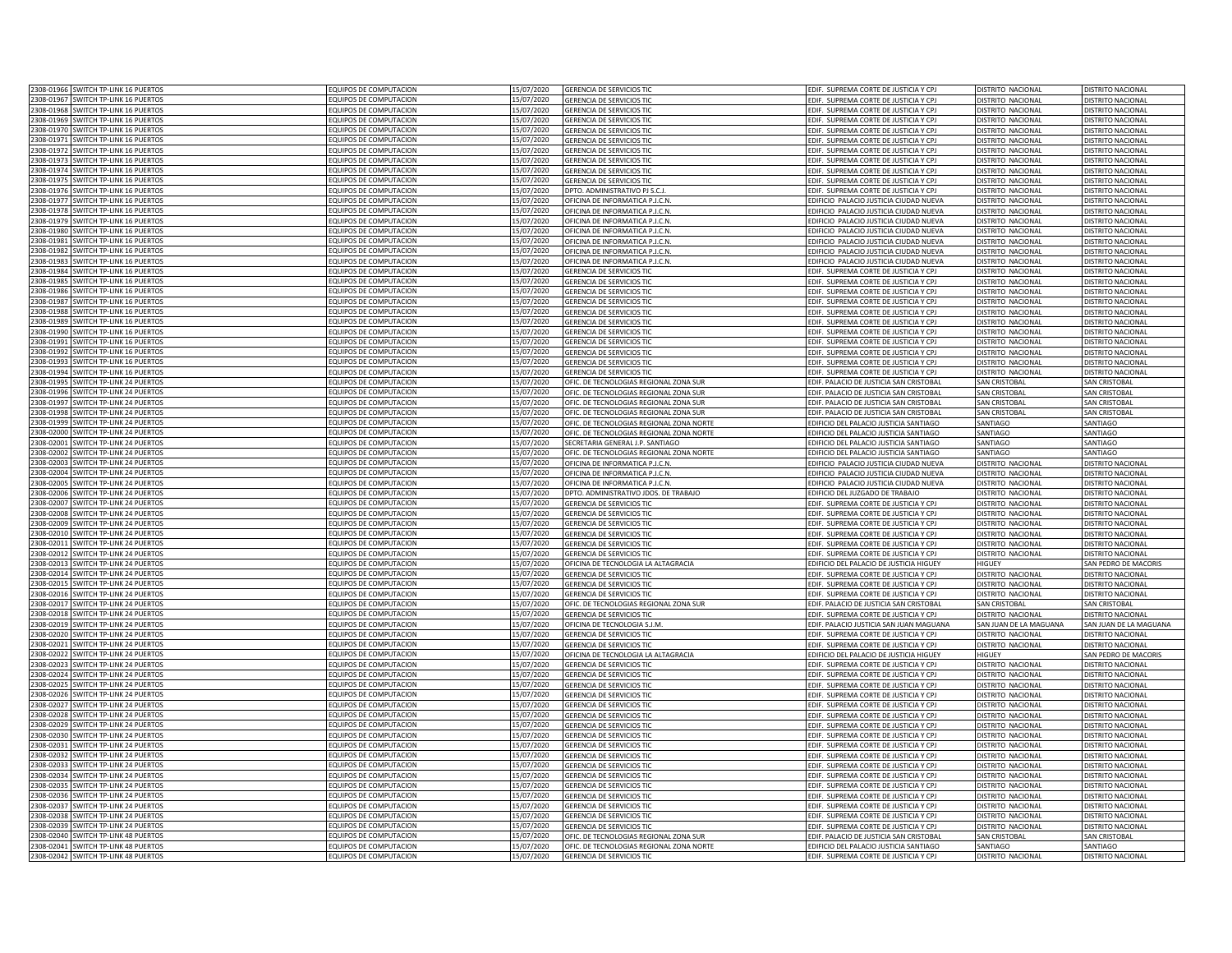|            | 2308-02043 SWITCH TP-LINK 48 PUERTOS                   | EQUIPOS DE COMPUTACION        | 15/07/2020 | OFIC. DE TECNOLOGIAS REGIONAL ZONA SUR   | EDIF. PALACIO DE JUSTICIA SAN CRISTOBAL   | <b>SAN CRISTOBAL</b>     | <b>SAN CRISTOBAL</b>        |
|------------|--------------------------------------------------------|-------------------------------|------------|------------------------------------------|-------------------------------------------|--------------------------|-----------------------------|
|            | 2308-02044 SWITCH TP-LINK 48 PUERTOS                   | EQUIPOS DE COMPUTACION        | 15/07/2020 | GERENCIA DE SERVICIOS TIC                | EDIF. SUPREMA CORTE DE JUSTICIA Y CPJ     | DISTRITO NACIONAL        | DISTRITO NACIONAL           |
|            | 2308-02045 SWITCH TP-LINK 48 PUERTOS                   | EQUIPOS DE COMPUTACION        | 15/07/2020 | GERENCIA DE SERVICIOS TIC                | EDIF. SUPREMA CORTE DE JUSTICIA Y CPJ     | DISTRITO NACIONAL        | DISTRITO NACIONAL           |
| 2308-02046 | <b>SWITCH TP-LINK 48 PUERTOS</b>                       | EQUIPOS DE COMPUTACION        | 15/07/2020 |                                          |                                           |                          |                             |
|            | SWITCH TP-LINK 48 PUFRTOS                              |                               |            | OFIC. DE TECNOLOGIAS REGIONAL ZONA NORTE | EDIFICIO DEL PALACIO JUSTICIA SANTIAGO    | SANTIAGO                 | SANTIAGO                    |
| 308-02047  |                                                        | QUIPOS DE COMPUTACION         | 15/07/2020 | OFIC. DE TECNOLOGIAS REGIONAL ZONA SUR   | EDIF. PALACIO DE JUSTICIA SAN CRISTOBAL   | <b>SAN CRISTOBAL</b>     | <b>SAN CRISTOBAL</b>        |
| 2308-02048 | <b>SWITCH TP-LINK 48 PUERTOS</b>                       | <b>COUIPOS DE COMPUTACION</b> | 15/07/2020 | OFIC. DE TECNOLOGIAS REGIONAL ZONA SUR   | FDIE, PALACIO DE IUSTICIA SAN CRISTOBAL   | <b>SAN CRISTOBAL</b>     | <b>SAN CRISTOBAL</b>        |
| 2308-02049 | <b>SWITCH TP-LINK 48 PUERTOS</b>                       | <b>QUIPOS DE COMPUTACION</b>  | 15/07/2020 | OFIC. DE TECNOLOGIAS REGIONAL ZONA SUR   | EDIF. PALACIO DE JUSTICIA SAN CRISTOBAL   | <b>SAN CRISTOBAL</b>     | AN CRISTOBAL                |
| 2308-02050 | SWITCH UBIQUITI 48 PUERTOS                             | QUIPOS DE COMPUTACION         | 15/07/2020 | <b>GERENCIA DE SERVICIOS TIC</b>         | EDIF. SUPREMA CORTE DE JUSTICIA Y CPJ     | DISTRITO NACIONAL        | <b>ISTRITO NACIONAL</b>     |
| 2308-02051 | SWITCH UBIQUITI 48 PUERTOS                             | QUIPOS DE COMPUTACION         | 15/07/2020 | <b>GERENCIA DE SERVICIOS TIC</b>         | EDIF. SUPREMA CORTE DE JUSTICIA Y CPJ     | <b>DISTRITO NACIONAL</b> | <b>ISTRITO NACIONAL</b>     |
|            | 2308-02052 SWITCH UBIQUITI 48 PUERTOS                  | EQUIPOS DE COMPUTACION        | 15/07/2020 | <b>GERENCIA DE SERVICIOS TIC</b>         | EDIF. SUPREMA CORTE DE JUSTICIA Y CPJ     | DISTRITO NACIONAL        | <b>DISTRITO NACIONAL</b>    |
| 2308-02053 | SWITCH UBIQUITI 48 PUERTOS                             | EQUIPOS DE COMPUTACION        | 15/07/2020 | <b>GERENCIA DE SERVICIOS TIC</b>         | EDIF. SUPREMA CORTE DE JUSTICIA Y CPJ     | DISTRITO NACIONAL        | DISTRITO NACIONAL           |
| 2308-02054 | SWITCH UBIQUITI 48 PUERTOS (UBICADO EN NAP DEL CARIBE) | EQUIPOS DE COMPUTACION        | 15/07/2020 | <b>GERENCIA DE SERVICIOS TIC</b>         | EDIF. SUPREMA CORTE DE JUSTICIA Y CPJ     | DISTRITO NACIONAL        | DISTRITO NACIONAL           |
| 2308-0205  | SWITCH UBIQUITI 48 PUERTOS (UBICADO EN NAP DEL CARIBE) | EQUIPOS DE COMPUTACION        | 15/07/2020 | GERENCIA DE SERVICIOS TIC                | EDIF. SUPREMA CORTE DE JUSTICIA Y CPJ     | DISTRITO NACIONAL        | DISTRITO NACIONAL           |
| 2308-02056 | <b>SWITCH UBIQUITI 48 PUERTOS</b>                      | EQUIPOS DE COMPUTACION        | 15/07/2020 | <b>SERENCIA DE SERVICIOS TIO</b>         | EDIF. SUPREMA CORTE DE JUSTICIA Y CPJ     | DISTRITO NACIONAL        | <b>DISTRITO NACIONAL</b>    |
| 308-02057  | SWITCH UBIQUITI 48 PUERTOS                             | EQUIPOS DE COMPUTACION        | 15/07/2020 | <b>GERENCIA DE SERVICIOS TIC</b>         | EDIF. SUPREMA CORTE DE JUSTICIA Y CPJ     | DISTRITO NACIONAL        | <b>DISTRITO NACIONA</b>     |
|            |                                                        |                               |            |                                          |                                           |                          |                             |
| 2308-02058 | <b>SWITCH UBIQUITI 48 PUERTOS</b>                      | EQUIPOS DE COMPUTACION        | 15/07/2020 | <b>GERENCIA DE SERVICIOS TIC</b>         | EDIF. SUPREMA CORTE DE JUSTICIA Y CPJ     | DISTRITO NACIONAL        | <b>DISTRITO NACIONAL</b>    |
| 2308-02059 | SWITCH UBIQUITI 48 PUERTOS                             | EQUIPOS DE COMPUTACION        | 15/07/2020 | <b>GERENCIA DE SERVICIOS TIC</b>         | EDIF. SUPREMA CORTE DE JUSTICIA Y CPJ     | DISTRITO NACIONAL        | <b>DISTRITO NACIONAL</b>    |
|            | 2309-16399 UPS FORZA 1000VA/600W                       | EQUIPOS DE COMPUTACION        | 08/07/2020 | CENTRO DE INFORMACION JUDICIAL PJCN      | EDIFICIO PALACIO JUSTICIA CIUDAD NUEVA    | DISTRITO NACIONAL        | DISTRITO NACIONAL           |
| 2309-16400 | UPS FORZA 1000VA/600W                                  | EQUIPOS DE COMPUTACION        | 08/07/2020 | CENTRO DE INFORMACION JUDICIAL PJCN      | EDIFICIO PALACIO JUSTICIA CIUDAD NUEVA    | DISTRITO NACIONAL        | DISTRITO NACIONAL           |
| 2309-16401 | UPS FORZA 1000VA/600W                                  | EQUIPOS DE COMPUTACION        | 08/07/2020 | SECRETARIA GENERAL PJ. S.D OESTE         | EDIF. TRIBUNALES STO. DGO. OESTE          | SANTO DOMINGO            | SANTO DOMINGO               |
| 2309-16402 | UPS FORZA 1000VA/600W                                  | OUIPOS DE COMPUTACION         | 08/07/2020 | SECRETARIA GENERAL PJ. S.D OESTE         | EDIF. TRIBUNALES STO. DGO. OESTE          | SANTO DOMINGO            | <b>SANTO DOMINGO</b>        |
| 2309-16403 | UPS FORZA 1000VA/600W                                  | QUIPOS DE COMPUTACION         | 08/07/2020 | SECRETARIA GENERAL PL S.D OESTE          | EDIF. TRIBUNALES STO. DGO. OESTE          | <b>SANTO DOMINGO</b>     | ANTO DOMINGO                |
| 2309-16404 | JPS FORZA 1000VA/600W                                  | <b>QUIPOS DE COMPUTACION</b>  | 08/07/2020 | DA. SALA JDO. DE TRABAJO S.D OESTE       | EDIF. TRIBUNALES STO. DGO. OESTE          | ANTO DOMINGO             | ANTO DOMINGO                |
| 2309-16405 | JPS FORZA 1000VA/600W                                  | QUIPOS DE COMPUTACION         | 08/07/2020 | DA. SALA JDO. DE TRABAJO S.D OESTE       | EDIF. TRIBUNALES STO. DGO. OESTE          | ANTO DOMINGO             | ANTO DOMINGO                |
| 2309-16406 | UPS FORZA 1000VA/600W                                  | QUIPOS DE COMPUTACION         | 08/07/2020 | DA. SALA JDO. DE TRABAJO S.D OESTE       | EDIF. TRIBUNALES STO. DGO. OESTE          | <b>SANTO DOMINGO</b>     | ANTO DOMINGO                |
|            |                                                        |                               |            |                                          |                                           |                          |                             |
| 2309-16407 | UPS FORZA 1000VA/600W                                  | <b>QUIPOS DE COMPUTACION</b>  | 08/07/2020 | 3RA. SALA CAMARA CIVIL JDO/1RA. INST. SD | EDIF. TRIBUNALES STO, DGO, OESTE          | <b>SANTO DOMINGO</b>     | ANTO DOMINGO                |
|            | 2309-16408 UPS FORZA 1000VA/600W                       | <b>QUIPOS DE COMPUTACION</b>  | 08/07/2020 | 3RA. SALA CAMARA CIVIL JDO/1RA. INST. SD | EDIF. TRIBUNALES STO. DGO. OESTE          | SANTO DOMINGO            | <b>SANTO DOMINGO</b>        |
|            | 2309-16409 UPS FORZA 1000VA/600W                       | EQUIPOS DE COMPUTACION        | 08/07/2020 | 6TA. SALA CAMARA CIVIL JDO. 1RA. INST.SD | EDIF. TRIBUNALES STO. DGO. OESTE          | SANTO DOMINGO            | <b>SANTO DOMINGC</b>        |
|            | 2309-16410 UPS FORZA 1000VA/600W                       | <b>EQUIPOS DE COMPUTACION</b> | 08/07/2020 | 3ER. TRIB. COLEG. C/P JDO/1RA. INST. DN  | EDIFICIO PALACIO JUSTICIA CIUDAD NUEVA    | DISTRITO NACIONAL        | DISTRITO NACIONAL           |
|            | 2309-16411 UPS FORZA 1000VA/600W                       | EQUIPOS DE COMPUTACION        | 08/07/2020 | DPTO, ADMINISTRATIVO S.D. OESTE          | <b>EDIE, TRIBUNALES STO, DGO, OFSTE</b>   | SANTO DOMINGO            | <b>SANTO DOMINGO</b>        |
|            | 2309-16412 UPS FORZA 1000VA/600W                       | EQUIPOS DE COMPUTACION        | 08/07/2020 | DPTO, ADMINISTRATIVO S.D. OESTE          | EDIF, TRIBUNALES STO, DGO, OESTE          | <b>SANTO DOMINGC</b>     | <b>SANTO DOMINGO</b>        |
|            | 2309-16413 UPS FORZA 1000VA/600W                       | EQUIPOS DE COMPUTACION        | 08/07/2020 | DPTO. ADMINISTRATIVO S.D. OESTE          | EDIF. TRIBUNALES STO. DGO. OESTE          | SANTO DOMINGO            | <b>SANTO DOMINGO</b>        |
|            | 2309-16414 UPS FORZA 1000VA/600W                       | EQUIPOS DE COMPUTACION        | 08/07/2020 | 7MA. SALA CAMARA CIVIL JDO/1RA. INST. DN | EDIFICIO TRIBUNALES ASUNTOS DE FAMILIA    | DISTRITO NACIONAL        | DISTRITO NACIONAL           |
|            | 2309-16415 UPS FORZA 1000VA/600W                       | EQUIPOS DE COMPUTACION        | 08/07/2020 | 7MA. SALA CAMARA CIVIL JDO/1RA. INST. DN | EDIFICIO TRIBUNALES ASUNTOS DE FAMILIA    | DISTRITO NACIONAL        | DISTRITO NACIONAL           |
|            |                                                        |                               |            |                                          |                                           |                          |                             |
|            | 2309-16416 UPS FORZA 1000VA/600W                       | EQUIPOS DE COMPUTACION        | 08/07/2020 | 7MA. SALA CAMARA CIVIL JDO/1RA. INST. DN | EDIFICIO TRIBUNALES ASUNTOS DE FAMILIA    | DISTRITO NACIONAL        | DISTRITO NACIONAL           |
|            | 2309-16417 UPS FORZA 1000VA/600W                       | EQUIPOS DE COMPUTACION        | 08/07/2020 | CENTRO DE INFORMACION JUDICIAL PJCN      | EDIFICIO PALACIO JUSTICIA CIUDAD NUEVA    | DISTRITO NACIONAL        | <b>DISTRITO NACIONAL</b>    |
|            | 2309-16418 UPS FORZA 1000VA/600W                       | QUIPOS DE COMPUTACION         | 08/07/2020 | 2DO. TRIB. COLEG. C/P JDO/1RA. INST. DN  | EDIFICIO PALACIO JUSTICIA CIUDAD NUEVA    | DISTRITO NACIONAL        | DISTRITO NACIONAL           |
|            | 2309-16419 UPS FORZA 1000VA/600W                       | <b>COUIPOS DE COMPUTACION</b> | 08/07/2020 | OPTO. ADMINISTRATIVO JDOS. DE TRABAJO    | EDIFICIO DEL JUZGADO DE TRABAJO           | DISTRITO NACIONAL        | <b>DISTRITO NACIONAL</b>    |
| 2309-16420 | UPS FORZA 1000VA/600W                                  | <b>QUIPOS DE COMPUTACION</b>  | 08/07/2020 | OPTO. ADMINISTRATIVO JDOS. DE TRABAJO    | EDIFICIO DEL JUZGADO DE TRABAJO           | DISTRITO NACIONAL        | <b>JISTRITO NACIONAL</b>    |
| 2309-16421 | UPS FORZA 1000VA/600W                                  | QUIPOS DE COMPUTACION         | 08/07/2020 | DA. SALA CAMARA PENAL JDO/1RA. INST. DN  | EDIFICIO PALACIO JUSTICIA CIUDAD NUEVA    | DISTRITO NACIONAL        | <b>ISTRITO NACIONAL</b>     |
| 2309-16422 | UPS FORZA 1000VA/600W                                  | QUIPOS DE COMPUTACION         | 08/07/2020 | DFICINA DE INFORMATICA P.J.C.N.          | EDIFICIO PALACIO JUSTICIA CIUDAD NUEVA    | DISTRITO NACIONAL        | <b>ISTRITO NACIONAL</b>     |
|            | 2309-16423 UPS FORZA 1000VA/600W                       | EQUIPOS DE COMPUTACION        | 08/07/2020 | CENTRO DE INFORMACION JUDICIAL PJCN      | EDIFICIO PALACIO JUSTICIA CIUDAD NUEVA    | DISTRITO NACIONAL        | <b>DISTRITO NACIONAL</b>    |
|            | 2309-16424 UPS FORZA 1000VA/600W                       | EQUIPOS DE COMPUTACION        | 08/07/2020 | OFICINA DE INFORMATICA P.J.C.N.          | EDIFICIO PALACIO JUSTICIA CIUDAD NUEVA    | DISTRITO NACIONAL        | DISTRITO NACIONAL           |
|            | 2309-16425 UPS FORZA 1000VA/600W                       | EQUIPOS DE COMPUTACION        | 08/07/2020 | CENTRO DE INFORMACION JUDICIAL PJCN      | EDIFICIO PALACIO JUSTICIA CIUDAD NUEVA    | DISTRITO NACIONAL        | <b>DISTRITO NACIONA</b>     |
|            | 2309-16426 UPS FORZA 1000VA/600W                       |                               |            |                                          |                                           |                          |                             |
|            |                                                        | EQUIPOS DE COMPUTACION        | 08/07/2020 | DFICINA DE INFORMATICA P.J.C.N.          | EDIFICIO PALACIO JUSTICIA CIUDAD NUEVA    | DISTRITO NACIONAL        | <b>DISTRITO NACIONAL</b>    |
|            | 2309-16427 UPS FORZA 1000VA/600W                       | EQUIPOS DE COMPUTACION        | 08/07/2020 | ENTRO DE INFORMACION JUDICIAL PJCN       | EDIFICIO PALACIO JUSTICIA CIUDAD NUEVA    | DISTRITO NACIONAL        | DISTRITO NACIONAL           |
|            | 2309-16428 UPS FORZA 1000VA/600W                       | EQUIPOS DE COMPUTACION        | 08/07/2020 | ENTRO DE INFORMACION JUDICIAL PJCN       | EDIFICIO PALACIO JUSTICIA CIUDAD NUEVA    | DISTRITO NACIONAL        | <b>DISTRITO NACIONA</b>     |
|            | 2309-16429 UPS FORZA 1000VA/600W                       | EQUIPOS DE COMPUTACION        | 08/07/2020 | ORTE DE TRABAJO S.D                      | EDIFICIO CORTE DE TRABAJO SANTO DOMINGO   | SANTO DOMINGO            | <b>SANTO DOMINGO</b>        |
|            | 2309-16430 UPS FORZA 1000VA/600W                       | EQUIPOS DE COMPUTACION        | 08/07/2020 | SECRETARIA GENERAL J.P. S.D.             | EDIF. JURISDICCION PENAL SANTO DOMINGO    | ANTO DOMINGO             | ANTO DOMINGO                |
|            | 2309-16431 UPS FORZA 1000VA/600W                       | EQUIPOS DE COMPUTACION        | 08/07/2020 | PCIA. CAMARA PENAL CORTE APEL.S.D.       | EDIF. CORTE PENAL STO. DGO. (LOS MAMEYES) | SANTO DOMINGO            | SANTO DOMINGO               |
|            | 2309-16432 UPS FORZA 1000VA/600W                       | EQUIPOS DE COMPUTACION        | 08/07/2020 | PCIA. CAMARA PENAL CORTE APEL.S.D.       | EDIF. CORTE PENAL STO. DGO. (LOS MAMEYES) | SANTO DOMINGO            | SANTO DOMINGO               |
|            | 2309-16433 UPS FORZA 1000VA/600W                       | EQUIPOS DE COMPUTACION        | 08/07/2020 | OFICINA DE TECNOLOGIA S.P.M              | EDIF. PALACIO JUSTICIA SAN PEDRO MACORIS  | SAN PEDRO DE MACORIS     | SAN PEDRO DE MACORIS        |
| 2309-16434 | UPS FORZA 1000VA/600W                                  | OUIPOS DE COMPUTACION         | 08/07/2020 | OFICINA DE TECNOLOGIA S.P.M              | EDIF. PALACIO JUSTICIA SAN PEDRO MACORIS  | SAN PEDRO DE MACORIS     | SAN PEDRO DE MACORIS        |
| 2309-16435 | UPS FORZA 1000VA/600W                                  | QUIPOS DE COMPUTACION         | 08/07/2020 | PCIA. CAMARA PENAL CORTE APEL.S.D.       | EDIF. CORTE PENAL STO. DGO. (LOS MAMEYES) | <b>SANTO DOMINGO</b>     | ANTO DOMINGO                |
| 2309-16436 | JPS FORZA 1000VA/600W                                  | <b>QUIPOS DE COMPUTACION</b>  | 08/07/2020 | GERENCIA DE SERVICIOS TIC                | EDIF. SUPREMA CORTE DE JUSTICIA Y CPJ     | DISTRITO NACIONAL        | <b>DISTRITO NACIONAL</b>    |
| 2309-16437 |                                                        |                               |            |                                          |                                           |                          |                             |
|            | UPS FORZA 1000VA/600W                                  | QUIPOS DE COMPUTACION         | 08/07/2020 | <b>GERENCIA DE SERVICIOS TIO</b>         | EDIF. SUPREMA CORTE DE JUSTICIA Y CPJ     | DISTRITO NACIONAL        | <b>ISTRITO NACIONAL</b>     |
| 2309-16438 | UPS FORZA 1000VA/600W                                  | QUIPOS DE COMPUTACION         | 08/07/2020 | <b>GERENCIA DE SERVICIOS TIC</b>         | EDIF. SUPREMA CORTE DE JUSTICIA Y CPJ     | DISTRITO NACIONAL        | <b>ISTRITO NACIONAL</b>     |
| 2309-16439 | UPS FORZA 1000VA/600W                                  | <b>QUIPOS DE COMPUTACION</b>  | 08/07/2020 | GERENCIA DE SERVICIOS TIC                | EDIF. SUPREMA CORTE DE JUSTICIA Y CPJ     | DISTRITO NACIONAL        | <b>DISTRITO NACIONAL</b>    |
|            | 2309-16440 UPS FORZA 1000VA/600W                       | EQUIPOS DE COMPUTACION        | 08/07/2020 | <b>GERENCIA DE SERVICIOS TIO</b>         | EDIF. SUPREMA CORTE DE JUSTICIA Y CPJ     | DISTRITO NACIONAL        | DISTRITO NACIONAL           |
|            | 2309-16441 UPS FORZA 1000VA/600W                       | EQUIPOS DE COMPUTACION        | 08/07/2020 | JDO. DE PAZ DE LA 2DA. CIRC. S.D. ESTE   | EDIF. JUZG. PAZ 2DA. CIRC.STO. DGO. ESTE  | SANTO DOMINGC            | <b>SANTO DOMINGC</b>        |
|            | 2309-16442 UPS FORZA 1000VA/600W                       | <b>EQUIPOS DE COMPUTACION</b> | 08/07/2020 | JDO. DE PAZ DE LA 2DA. CIRC. S.D. ESTE   | EDIF. JUZG. PAZ 2DA. CIRC.STO. DGO. ESTE  | SANTO DOMINGO            | SANTO DOMINGO               |
|            | 2309-16443 UPS FORZA 1000VA/600W                       | EQUIPOS DE COMPUTACION        | 08/07/2020 | <b>GERENCIA DE SERVICIOS TIO</b>         | FDIE. SUPREMA CORTE DE JUSTICIA Y CPI     | DISTRITO NACIONA         | <b>DISTRITO NACIONA</b>     |
|            | 2309-16444 UPS FORZA 1000VA/600W                       | EQUIPOS DE COMPUTACION        | 08/07/2020 | <b>GERENCIA DE SERVICIOS TIC</b>         | EDIF. SUPREMA CORTE DE JUSTICIA Y CPJ     | DISTRITO NACIONAL        | DISTRITO NACIONA            |
| 2309-16445 | UPS FORZA 1000VA/600W                                  | EQUIPOS DE COMPUTACION        | 08/07/2020 | DPTO. ADMINISTRATIVO LA ROMANA           | EDIF. PALACIO DE JUSTICIA DE LA ROMANA    | LA ROMANA                | SAN PEDRO DE MACORIS        |
|            | 2309-16446 UPS FORZA 1000VA/600W                       |                               |            | DPTO. ADMINISTRATIVO LA ROMANA           | EDIF. PALACIO DE JUSTICIA DE LA ROMANA    | LA ROMANA                | SAN PEDRO DE MACORIS        |
|            |                                                        | EQUIPOS DE COMPUTACION        | 08/07/2020 |                                          |                                           |                          |                             |
|            | 2309-16447 UPS FORZA 1000VA/600W                       | EQUIPOS DE COMPUTACION        | 08/07/2020 | DPTO. ADMINISTRATIVO SAMANA              | EDIFICIO DEL PALACIO DE JUSTICIA SAMANA   | SAMANA                   | DUARTE                      |
|            | 2309-16448 UPS FORZA 1000VA/600W                       | EQUIPOS DE COMPUTACION        | 08/07/2020 | DPTO. ADMINISTRATIVO SAMANA              | EDIFICIO DEL PALACIO DE JUSTICIA SAMANA   | SAMANA                   | DUARTE                      |
| 2309-16449 | UPS FORZA 1000VA/600W                                  | EQUIPOS DE COMPUTACION        | 08/07/2020 | OFICINA DE TECNOLOGIA S.P.M              | EDIF. PALACIO JUSTICIA SAN PEDRO MACORIS  | SAN PEDRO DE MACORIS     | SAN PEDRO DE MACORIS        |
| 2309-16450 | UPS FORZA 1000VA/600W                                  | EQUIPOS DE COMPUTACION        | 08/07/2020 | GERENCIA DE SERVICIOS TIC                | EDIF. SUPREMA CORTE DE JUSTICIA Y CPJ     | DISTRITO NACIONAL        | DISTRITO NACIONAL           |
| 2309-16451 | UPS FORZA 1000VA/600W                                  | OUIPOS DE COMPUTACION         | 08/07/2020 | IDO. DE PAZ DE LA 2DA. CIRC. S.D. ESTE   | EDIF. JUZG. PAZ 2DA. CIRC.STO. DGO. ESTE  | <b>SANTO DOMINGO</b>     | <b>SANTO DOMINGO</b>        |
| 2309-16452 | UPS FORZA 1000VA/600W                                  | <b>QUIPOS DE COMPUTACION</b>  | 08/07/2020 | <b>GERENCIA DE SERVICIOS TIC</b>         | FDIE. SUPREMA CORTE DE IUSTICIA Y CPI     | DISTRITO NACIONAL        | <b>JISTRITO NACIONAL</b>    |
|            | 2309-16453 UPS FORZA 1000VA/600W                       | <b>QUIPOS DE COMPUTACION</b>  | 08/07/2020 | <b>PTO. ADMINISTRATIVO LA ROMANA</b>     | EDIF. PALACIO DE JUSTICIA DE LA ROMANA    | LA ROMANA                | AN PEDRO DE MACORIS         |
|            | 2309-16454 UPS FORZA 1000VA/600W                       | QUIPOS DE COMPUTACION         | 08/07/2020 | DPTO, ADMINISTRATIVO SAMANA              | EDIFICIO DEL PALACIO DE JUSTICIA SAMANA   | <b>AMANA</b>             | <b>UARTE</b>                |
|            | 2309-16455 UPS FORZA 1000VA/600W                       | EQUIPOS DE COMPUTACION        | 08/07/2020 | DPTO, ADMINISTRATIVO LA ROMANA           | EDIF. PALACIO DE JUSTICIA DE LA ROMANA    | A ROMANA                 | AN PEDRO DE MACORIS         |
|            | 2309-16456 UPS FORZA 1000VA/600W                       | EQUIPOS DE COMPUTACION        | 08/07/2020 |                                          |                                           |                          |                             |
|            |                                                        |                               |            | DPTO. ADMINISTRATIVO LA ROMANA           | EDIF. PALACIO DE JUSTICIA DE LA ROMANA    | LA ROMANA                | <b>SAN PEDRO DE MACORIS</b> |
|            | 2309-16457 UPS FORZA 1000VA/600W                       | EQUIPOS DE COMPUTACION        | 08/07/2020 | JDO. DE PAZ DE LA 2DA. CIRC. S.D. ESTE   | EDIF. JUZG. PAZ 2DA. CIRC.STO. DGO. ESTE  | SANTO DOMINGO            | <b>SANTO DOMINGO</b>        |
|            | 2309-16458 UPS FORZA 1000VA/600W                       | EQUIPOS DE COMPUTACION        | 08/07/2020 | JDO. DE PAZ DE LA 2DA. CIRC. S.D. ESTE   | EDIF. JUZG. PAZ 2DA. CIRC.STO. DGO. ESTE  | SANTO DOMINGO            | SANTO DOMINGO               |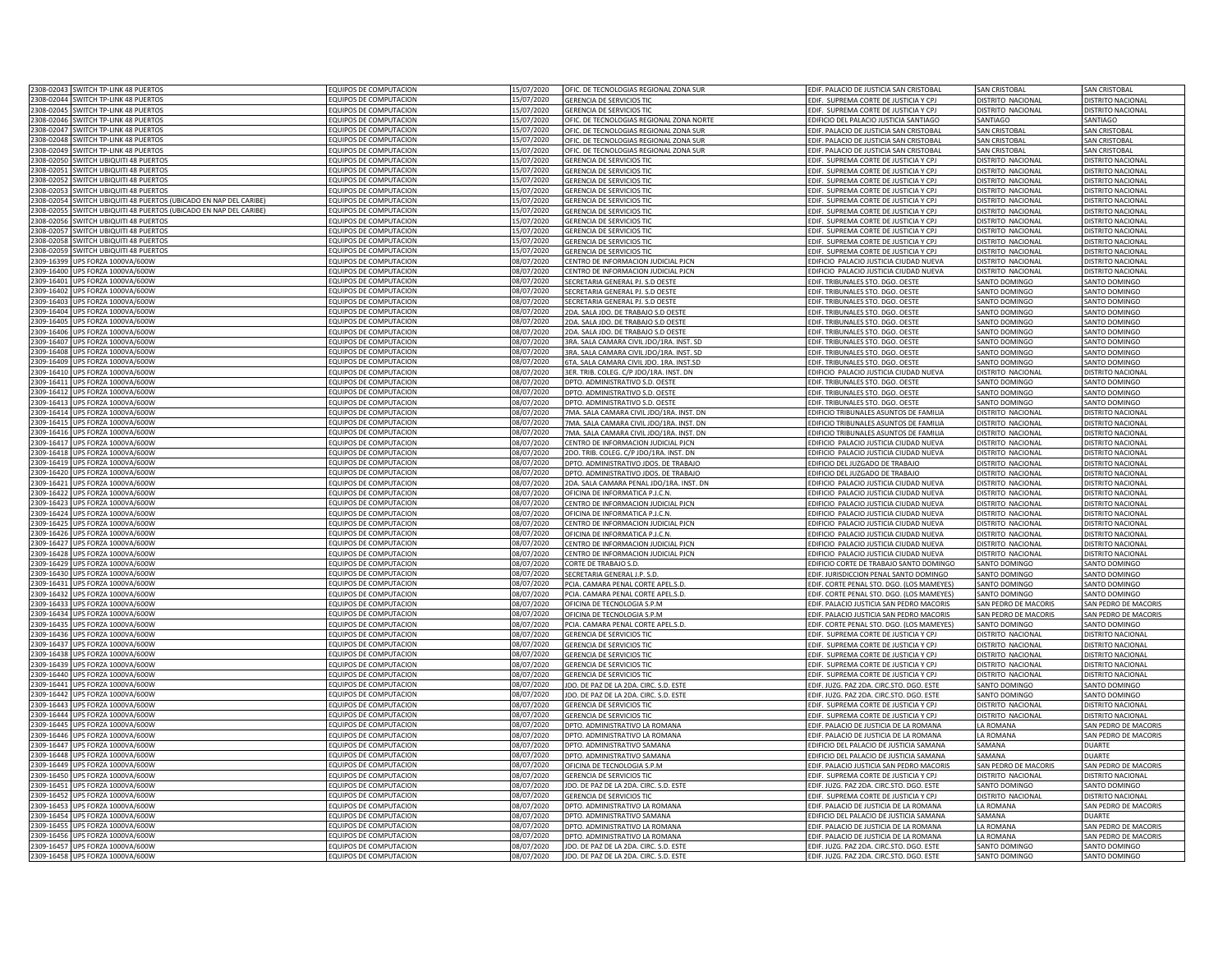| 2309-16459 | UPS FORZA 1000VA/600V            | <b>FOUIPOS DE COMPUTACION</b> | 08/07/2020 | OFICINA DE TECNOLOGIA PERAVIA            | EDIFICIO PALACIO DE JUSTICIA DE BANI       | PERAVIA                  | SAN CRISTOBAL            |
|------------|----------------------------------|-------------------------------|------------|------------------------------------------|--------------------------------------------|--------------------------|--------------------------|
| 2309-16460 | JPS FORZA 1000VA/600W            | FOUIPOS DE COMPUTACION        | 08/07/2020 | OFICINA DE TECNOLOGIA PERAVIA            | EDIFICIO PALACIO DE IUSTICIA DE BAN        | PFRAVIA                  | SAN CRISTOBA             |
|            |                                  |                               |            |                                          |                                            |                          |                          |
| 2309-16461 | UPS FORZA 1000VA/600W            | EQUIPOS DE COMPUTACION        | 08/07/2020 | SALA PENAL 2DO. TRIBUNAL N.N.A. S.C      | <b>FDIFICIO TRIBUNAL NNA SAN CRISTOBAL</b> | SAN CRISTOBAL            | <b>SAN CRISTOBAL</b>     |
| 2309-16462 | UPS FORZA 1000VA/600W            | EQUIPOS DE COMPUTACION        | 08/07/2020 | SALA PENAL 2DO. TRIBUNAL N.N.A. S.C.     | EDIFICIO TRIBUNAL NNA SAN CRISTOBAL        | SAN CRISTOBAL            | <b>SAN CRISTOBAL</b>     |
| 2309-16463 | UPS FORZA 1000VA/600W            | EQUIPOS DE COMPUTACION        | 08/07/2020 | PCIA. CAMARA PENAL CORTE APEL.S.D.       | EDIF. CORTE PENAL STO. DGO. (LOS MAMEYES)  | SANTO DOMINGO            | SANTO DOMINGO            |
| 2309-16464 | UPS FORZA 1000VA/600W            | EQUIPOS DE COMPUTACION        | 08/07/2020 | 1ER. JDO. DE LA INSTRUCCION S.C.         | EDIF, PALACIO DE JUSTICIA SAN CRISTOBAL    | <b>SAN CRISTOBAL</b>     | <b>SAN CRISTOBAL</b>     |
| 2309-16465 | UPS FORZA 1000VA/600W            | FOUIPOS DE COMPUTACION        | 08/07/2020 | <b>GERENCIA DE SERVICIOS TIC</b>         | EDIF. SUPREMA CORTE DE JUSTICIA Y CPJ      | DISTRITO NACIONAL        | <b>JISTRITO NACIONAL</b> |
| 2309-16466 | UPS FORZA 1000VA/600W            | <b>EQUIPOS DE COMPUTACION</b> | 08/07/2020 | <b>GERENCIA DE SERVICIOS TIC</b>         |                                            |                          | <b>DISTRITO NACIONAL</b> |
|            |                                  |                               |            |                                          | EDIF. SUPREMA CORTE DE JUSTICIA Y CPJ      | <b>DISTRITO NACIONAL</b> |                          |
| 2309-16467 | UPS FORZA 1000VA/600W            | <b>EQUIPOS DE COMPUTACION</b> | 08/07/2020 | SECRETARIA GENERAL J. P. BARAHONA        | EDIF. PALACIO DE JUSTICIA DE BARAHONA      | <b>BARAHONA</b>          | <b>BARAHONA</b>          |
| 2309-16468 | IPS FORZA 1000VA/600W            | EQUIPOS DE COMPUTACION        | 08/07/2020 | <b>DFICINA DE TECNOLOGIA BARAHONA</b>    | EDIF. PALACIO DE JUSTICIA DE BARAHONA      | ARAHONA                  | <b>BARAHONA</b>          |
| 2309-16469 | UPS FORZA 1000VA/600W            | EQUIPOS DE COMPUTACION        | 08/07/2020 | IRA. SALA JDO. DE PAZ ESP. TRANS. PERAV  | EDIFICIO PALACIO DE JUSTICIA DE BANI       | PFRAVIA                  | SAN CRISTOBA             |
| 2309-16470 | UPS FORZA 1000VA/600W            | EQUIPOS DE COMPUTACION        | 08/07/2020 | TRIBUNAL COL. C/P JDO. 1RA. INST. PERAVI | EDIFICIO PALACIO DE JUSTICIA DE BANI       | PERAVIA                  | <b>SAN CRISTOBAL</b>     |
|            |                                  |                               |            |                                          |                                            |                          |                          |
|            | 2309-16471 UPS FORZA 1000VA/600W | EQUIPOS DE COMPUTACION        | 08/07/2020 | OFICINA DE TECNOLOGIA BARAHONA           | EDIF. PALACIO DE JUSTICIA DE BARAHONA      | <b>BARAHONA</b>          | <b>BARAHONA</b>          |
| 2309-16472 | UPS FORZA 1000VA/600W            | EQUIPOS DE COMPUTACION        | 08/07/2020 | IDO. DE 1RA. INST. PEDERNALES            | EDIF. PALACIO DE JUSTICIA DE PEDERNALE!    | PEDERNALE!               | BARAHONA                 |
| 2309-16473 | UPS FORZA 1000VA/600W            | EQUIPOS DE COMPUTACION        | 08/07/2020 | IDO. DE LA INSTRUCCION VILLA ALTAGRACIA  | EDIF. PALACIO JUSTICIA VILLA ALTAGRACIA    | <b>ILLA ALTAGRACIA</b>   | SAN CRISTOBA             |
| 2309-16474 | UPS FORZA 1000VA/600W            | EQUIPOS DE COMPUTACION        | 08/07/2020 | CAMARA CIVIL IDO, 1RA, INST. AZUA        | EDIFICIO PALACIO DE JUSTICIA DE AZUA       | A7LIA                    | <b>SAN CRISTOBAL</b>     |
| 2309-16475 | UPS FORZA 1000VA/600W            | EQUIPOS DE COMPUTACION        | 08/07/2020 | SECRETARIA GENERAL J. P. BARAHONA        | EDIF, PALACIO DE JUSTICIA DE BARAHONA      | BARAHONA                 | <b>BARAHONA</b>          |
|            |                                  |                               |            |                                          |                                            |                          |                          |
| 2309-16476 | UPS FORZA 1000VA/600W            | EQUIPOS DE COMPUTACION        | 08/07/2020 | SECRETARIA GENERAL J. P. BARAHONA        | EDIF. PALACIO DE JUSTICIA DE BARAHONA      | <b>BARAHONA</b>          | <b>BARAHONA</b>          |
| 2309-16477 | UPS FORZA 1000VA/600W            | EQUIPOS DE COMPUTACION        | 08/07/2020 | 2DO. JDO. DE LA INSTRUCCION S.C.         | EDIF. PALACIO DE JUSTICIA SAN CRISTOBAL    | SAN CRISTOBAL            | SAN CRISTOBAL            |
| 2309-16478 | UPS FORZA 1000VA/600W            | EQUIPOS DE COMPUTACION        | 08/07/2020 | JDO. DE 1RA. INST. VILLA ALTAGRACIA      | EDIF. PALACIO JUSTICIA VILLA ALTAGRACIA    | VILLA ALTAGRACIA         | <b>SAN CRISTOBAL</b>     |
| 2309-16479 | UPS FORZA 1000VA/600W            | EQUIPOS DE COMPUTACION        | 08/07/2020 | CAMARA PENAL JDO. 1RA. INST. PERAVIA     | EDIFICIO PALACIO DE JUSTICIA DE BANI       | PERAVIA                  | <b>SAN CRISTOBAL</b>     |
| 2309-16480 | UPS FORZA 1000VA/600W            | EQUIPOS DE COMPUTACION        | 08/07/2020 |                                          |                                            | PERAVIA                  |                          |
|            |                                  |                               |            | TRIBUNAL COL. C/P JDO. 1RA. INST. PERAVI | EDIFICIO PALACIO DE JUSTICIA DE BANI       |                          | <b>SAN CRISTOBAL</b>     |
| 2309-16481 | JPS FORZA 1000VA/600W            | EQUIPOS DE COMPUTACION        | 08/07/2020 | DPTO. ADMINISTRATIVO S.J.M.              | EDIF. PALACIO JUSTICIA SAN JUAN MAGUANA    | SAN JUAN DE LA MAGUANA   | SAN JUAN DE LA MAGUANA   |
| 2309-16482 | JPS FORZA 1000VA/600W            | <b>EQUIPOS DE COMPUTACION</b> | 08/07/2020 | DPTO. ADMINISTRATIVO S.J.M.              | EDIF. PALACIO JUSTICIA SAN JUAN MAGUANA    | AN JUAN DE LA MAGUANA    | SAN JUAN DE LA MAGUANA   |
| 2309-16483 | IPS FORZA 1000VA/600W            | <b>EQUIPOS DE COMPUTACION</b> | 08/07/2020 | SECRETARIA GENERAL J. P. BARAHONA        | DIF, PALACIO DE JUSTICIA DE BARAHONA       | <b>ARAHONA</b>           | BARAHONA                 |
| 2309-16484 | IPS FORZA 1000VA/600W            | FOUIPOS DE COMPUTACION        | 08/07/2020 | ECRETARIA GENERAL J. P. BARAHONA         | EDIF. PALACIO DE JUSTICIA DE BARAHONA      | <b>BARAHONA</b>          | <b>BARAHONA</b>          |
| 2309-16485 | IPS FORZA 1000VA/600W            | <b>EQUIPOS DE COMPUTACION</b> | 08/07/2020 | 4TO, TRIB, COLEG, C/P JDO/1RA, INST, DN  | EDIFICIO PALACIO JUSTICIA CIUDAD NUEVA     | ISTRITO NACIONAL         | <b>ISTRITO NACIONAL</b>  |
|            |                                  |                               |            |                                          |                                            |                          |                          |
| 2309-16486 | UPS FORZA 1000VA/600W            | EQUIPOS DE COMPUTACION        | 08/07/2020 | OFIC. DE TECNOLOGIAS REGIONAL ZONA ESTI  | EDIF. JURISDICCION PENAL SANTO DOMINGO     | <b>ANTO DOMING</b>       | ANTO DOMING              |
| 2309-16487 | UPS FORZA 1000VA/600W            | EQUIPOS DE COMPUTACION        | 08/07/2020 | 1RA.CAMARA PENAL JDO.1RA.INST.S.C        | EDIF. PALACIO DE JUSTICIA SAN CRISTOBAL    | <b>SAN CRISTOBAL</b>     | SAN CRISTOBAL            |
| 2309-16488 | UPS FORZA 1000VA/600W            | EQUIPOS DE COMPUTACION        | 08/07/2020 | 1RA. SALA TRIBUNAL EJEC. DE LA PENA S.C. | EDIF. PALACIO DE JUSTICIA SAN CRISTOBAL    | SAN CRISTOBAL            | <b>SAN CRISTOBAL</b>     |
| 2309-16489 | UPS FORZA 1000VA/600W            | FOUIPOS DE COMPUTACION        | 08/07/2020 | <b>GERENCIA DE SERVICIOS TI</b>          | EDIF. SUPREMA CORTE DE JUSTICIA Y CPJ      | <b>ISTRITO NACIONAL</b>  | DISTRITO NACIONA         |
| 2309-16490 | UPS FORZA 1000VA/600W            | EQUIPOS DE COMPUTACION        | 08/07/2020 | OFIC. DE TECNOLOGIAS REGIONAL ZONA NORT  | EDIFICIO DEL PALACIO ILISTICIA SANTIAGO    | <b>ANTIAGO</b>           | SANTIAGO                 |
|            |                                  |                               |            |                                          |                                            |                          |                          |
| 2309-16491 | JPS FORZA 1000VA/600W            | FOUIPOS DE COMPUTACION        | 08/07/2020 | OFIC. DE TECNOLOGIAS REGIONAL ZONA NORTE | EDIFICIO DEL PALACIO JUSTICIA SANTIAGO     | <b>ANTIAGO</b>           | SANTIAGO                 |
| 2309-16492 | UPS FORZA 1000VA/600W            | FOUIPOS DE COMPUTACION        | 08/07/2020 | DPTO. ADMINISTRATIVO ESPAILLAT           | EDIF. PALACIO JUSTICIA ESPAILLAT           | <b>FSPAILLAT</b>         | LA VEGA                  |
| 2309-16493 | UPS FORZA 1000VA/600W            | EQUIPOS DE COMPUTACION        | 08/07/2020 | SECRETARIA GENERAL JUR. PENAL LA VEGA    | EDIFICIO PALACIO DE JUSTICIA DE LA VEGA    | LA VEGA                  | LA VEGA                  |
| 2309-16494 | UPS FORZA 1000VA/600W            | EQUIPOS DE COMPUTACION        | 08/07/2020 | SECRETARIA GENERAL JUR. PENAL LA VEGA    | EDIFICIO PALACIO DE JUSTICIA DE LA VEGA    | LA VEGA                  | LA VEGA                  |
| 2309-16495 |                                  |                               |            |                                          |                                            |                          |                          |
|            | UPS FORZA 1000VA/600W            | EQUIPOS DE COMPUTACION        | 08/07/2020 | OFICINA DE TECNOLOGIA PUERTO PLATA       | EDIF. PALACIO JUSTICIA PTO. PLATA          | PUERTO PLATA             | PUERTO PLATA             |
| 2309-16496 | UPS FORZA 1000VA/600W            | EQUIPOS DE COMPUTACION        | 08/07/2020 | OFIC. DE TECNOLOGIAS REGIONAL ZONA NORTE | EDIFICIO DEL PALACIO JUSTICIA SANTIAGO     | SANTIAGO                 | SANTIAGO                 |
| 2309-16497 | UPS FORZA 1000VA/600W            | FOUIPOS DE COMPUTACION        | 08/07/2020 | SECRETARIA GENERAL PJ MONSEÑOR NOUEL     | EDIFICIO PALACIO DE JUSTICIA MONS. NOUEL   | <b>MONSEÑOR NOUEL</b>    | LA VEGA                  |
| 2309-16498 | UPS FORZA 1000VA/600W            | EQUIPOS DE COMPUTACION        | 08/07/2020 | SECRETARIA GENERAL PJ MONSEÑOR NOUEL     | EDIFICIO PALACIO DE JUSTICIA MONS. NOUEL   | <b>MONSEÑOR NOUEL</b>    | LA VEGA                  |
| 2309-16499 | UPS FORZA 1000VA/600W            | <b>EQUIPOS DE COMPUTACION</b> | 08/07/2020 | <b>GERENCIA DE SERVICIOS TIC</b>         | EDIF. SUPREMA CORTE DE JUSTICIA Y CPJ      | <b>ISTRITO NACIONAL</b>  | <b>DISTRITO NACIONAL</b> |
| 2309-16500 | JPS FORZA 1000VA/600W            | EQUIPOS DE COMPUTACION        | 08/07/2020 | <b>SERENCIA DE SERVICIOS TIC</b>         | EDIF. SUPREMA CORTE DE JUSTICIA Y CPJ      | <b>ISTRITO NACIONAL</b>  | <b>DISTRITO NACIONAL</b> |
|            |                                  |                               |            |                                          |                                            |                          |                          |
| 2309-16501 | UPS FORZA 1000VA/600W            | EQUIPOS DE COMPUTACION        | 08/07/2020 | SECRETARIA GENERAL PJ MONSEÑOR NOUEL     | EDIFICIO PALACIO DE JUSTICIA MONS. NOUEL   | MONSEÑOR NOUEL           | A VEGA                   |
| 2309-16502 | UPS FORZA 1000VA/600W            | EQUIPOS DE COMPUTACION        | 08/07/2020 | DPTO. ADMVO. MARIA TRINIDAD SANCHEZ      | EDIFICIO PALACIO DE JUSTICIA DE NAGUA      | MARIA TRINIDAD SANCHEZ   | DUARTE                   |
| 2309-16503 | UPS FORZA 1000VA/600W            | EQUIPOS DE COMPUTACION        | 08/07/2020 | IDO. DE 1RA. INST. CONSTANZA             | EDIFICIO PALACIO DE JUSTICIA CONSTANZA     | CONSTANZA                | A VEGA                   |
| 2309-16504 | UPS FORZA 1000VA/600W            | EQUIPOS DE COMPUTACION        | 08/07/2020 | DPTO. ADMVO. MARIA TRINIDAD SANCHEZ      | EDIFICIO PALACIO DE JUSTICIA DE NAGUA      | MARIA TRINIDAD SANCHEZ   | <b>OUARTE</b>            |
| 2309-16505 | UPS FORZA 1000VA/600W            | EQUIPOS DE COMPUTACION        | 08/07/2020 | CAMARA CIVIL JDO. 1RA. INST. MONSEÑOR NO | EDIFICIO PALACIO DE JUSTICIA MONS. NOUEL   | MONSEÑOR NOUE            | A VEGA                   |
| 2309-16506 | UPS FORZA 1000VA/600W            | EQUIPOS DE COMPUTACION        | 08/07/2020 | CAMARA CIVIL JDO. 1RA. INST. MONSEÑOR NO |                                            |                          | LA VEGA                  |
|            |                                  |                               |            |                                          | EDIFICIO PALACIO DE JUSTICIA MONS. NOUEL   | <b>MONSEÑOR NOUEL</b>    |                          |
| 2309-16507 | UPS FORZA 1000VA/600W            | EQUIPOS DE COMPUTACION        | 08/07/2020 | OFIC. DE TECNOLOGIAS REGIONAL ZONA NORTE | EDIFICIO DEL PALACIO JUSTICIA SANTIAGO     | <b>ANTIAGO</b>           | SANTIAGO                 |
| 2309-16508 | UPS FORZA 1000VA/600W            | EQUIPOS DE COMPUTACION        | 08/07/2020 | DPTO. ADMINISTRATIVO SANTIAGO RODRIGUEZ  | EDIF. PALACIO JUST. SANTIAGO RODRIGUEZ     | <b>ANTIAGO RODRIGUEZ</b> | <b>MONTE CRIST</b>       |
| 2309-16509 | UPS FORZA 1000VA/600W            | EQUIPOS DE COMPUTACION        | 08/07/2020 | SECRETARIA GENERAL JUR. PENAL LA VEGA    | EDIFICIO PALACIO DE JUSTICIA DE LA VEGA    | LA VEGA                  | LA VEGA                  |
| 2309-16510 | UPS FORZA 1000VA/600W            | EQUIPOS DE COMPUTACION        | 08/07/2020 | SECRETARIA GENERAL J.P. SANCHEZ RAMIREZ  | EDIFICIO DEL PALACIO DE JUSTICIA COTUI     | SANCHEZ RAMIREZ          | LA VEGA                  |
|            |                                  |                               |            |                                          |                                            |                          |                          |
| 2309-16511 | UPS FORZA 1000VA/600W            | EQUIPOS DE COMPUTACION        | 08/07/2020 | DPTO. ADMINISTRATIVO VALVERDE            | EDIFICIO PALACIO JUSTICIA VALVERDE MAO     | VALVERDE                 | SANTIAGO                 |
| 2309-16512 | UPS FORZA 1000VA/600W            | <b>EQUIPOS DE COMPUTACION</b> | 08/07/2020 | OFIC. DE TECNOLOGIAS REGIONAL ZONA NORTE | EDIFICIO DEL PALACIO JUSTICIA SANTIAGO     | SANTIAGO                 | SANTIAGO                 |
| 2309-16513 | UPS FORZA 1000VA/600W            | FOUIPOS DE COMPUTACION        | 08/07/2020 | SECRETARIA GENERAL PJ MONSEÑOR NOUEL     | EDIFICIO PALACIO DE JUSTICIA MONS. NOUEL   | MONSEÑOR NOUEL           | <b>A VFGA</b>            |
| 2309-16514 | UPS FORZA 1000VA/600W            | <b>EQUIPOS DE COMPUTACION</b> | 18/07/2020 | SECRETARIA GENERAL PI MONSEÑOR NOLIEI    | EDIFICIO PALACIO DE JUSTICIA MONS. NOUEL   | <b>MONSEÑOR NOLIEI</b>   | A VEGA                   |
| 2309-16515 | PS FORZA 1000VA/600W             | <b>EQUIPOS DE COMPUTACION</b> | 08/07/2020 | OFICINA DE TECNOLOGIA PUERTO PLATA       | EDIF, PALACIO JUSTICIA PTO, PLATA          | <b>UERTO PLATA</b>       | UERTO PLATA              |
| 2309-16516 | IPS FORZA 1000VA/600W            | OUIPOS DE COMPUTACION         |            |                                          |                                            |                          |                          |
|            |                                  |                               | 08/07/2020 | OFIC. DE TECNOLOGIAS REGIONAL ZONA NORTE | EDIFICIO DEL PALACIO JUSTICIA SANTIAGO     | <b>ANTIAGO</b>           | <b>ANTIAGO</b>           |
| 2309-16517 | JPS FORZA 1000VA/600W            | <b>EQUIPOS DE COMPUTACION</b> | 08/07/2020 | ECRETARIA GENERAL PJ MONSEÑOR NOUEI      | EDIFICIO PALACIO DE JUSTICIA MONS, NOUEL   | MONSEÑOR NOUEL           | A VEGA                   |
| 2309-16518 | UPS FORZA 1000VA/600W            | EQUIPOS DE COMPUTACION        | 08/07/2020 | CENTRO DE ENTREVISTA VALVERDE MAO        | EDIFICIO TRIBUNAL NNA VALVERDE             | VALVERDE                 | SANTIAGO                 |
| 2309-16519 | UPS FORZA 1000VA/600W            | <b>EQUIPOS DE COMPUTACION</b> | 08/07/2020 | GERENCIA DE SERVICIOS TIC                | EDIF. SUPREMA CORTE DE JUSTICIA Y CPJ      | DISTRITO NACIONAL        | DISTRITO NACIONAL        |
| 2309-16520 | JPS FORZA 1000VA/600W            | <b>FOUIPOS DE COMPUTACION</b> | 08/07/2020 | SECRETARIA GENERAL J. P. BARAHONA        | EDIF. PALACIO DE JUSTICIA DE BARAHONA      | <b>BARAHONA</b>          | <b>BARAHONA</b>          |
| 2309-16521 | JPS FORZA 1000VA/600W            | FOUIPOS DE COMPUTACION        | 08/07/2020 |                                          |                                            |                          |                          |
|            |                                  |                               |            | <b>GERENCIA DE SERVICIOS TIC</b>         | EDIF. SUPREMA CORTE DE JUSTICIA Y CPJ      | ISTRITO NACIONAL         | <b>DISTRITO NACIONAL</b> |
| 2309-16522 | UPS FORZA 1000VA/600W            | EQUIPOS DE COMPUTACION        | 08/07/2020 | <b>GERENCIA DE SERVICIOS TIC</b>         | EDIF. SUPREMA CORTE DE JUSTICIA Y CPJ      | ISTRITO NACIONA          | <b>JISTRITO NACIONA</b>  |
| 2309-16523 | UPS FORZA 1000VA/600W            | EQUIPOS DE COMPUTACION        | 08/07/2020 | PCIA. CAMARA PENAL CORTE APEL. D.N.      | EDIFICIO P.J. DE LAS CORTES                | <b>DISTRITO NACIONAL</b> | <b>DISTRITO NACIONAL</b> |
| 2309-16524 | UPS FORZA 1000VA/600W            | EQUIPOS DE COMPUTACION        | 08/07/2020 | <b>3ER. JDO. DE LA INSTRUCCION D.N</b>   | EDIFICIO PALACIO JUSTICIA CIUDAD NUEVA     | <b>DISTRITO NACIONAL</b> | <b>DISTRITO NACIONAL</b> |
| 2309-16525 | UPS FORZA 1000VA/600W            | EQUIPOS DE COMPUTACION        | 08/07/2020 | SECRETARIA GENERAL J. P. BARAHONA        | EDIF. PALACIO DE JUSTICIA DE BARAHONA      | <b>BARAHONA</b>          | <b>BARAHONA</b>          |
| 2309-16526 |                                  |                               |            |                                          |                                            |                          |                          |
|            | UPS FORZA 1000VA/600W            | EQUIPOS DE COMPUTACION        | 08/07/2020 | SECRETARIA GENERAL J. P. BARAHONA        | EDIF. PALACIO DE JUSTICIA DE BARAHONA      | <b>BARAHONA</b>          | <b>BARAHONA</b>          |
| 2309-16527 | UPS FORZA 1000VA/600W            | EQUIPOS DE COMPUTACION        | 08/07/2020 | <b>GERENCIA DE SERVICIOS TIC</b>         | EDIF. SUPREMA CORTE DE JUSTICIA Y CPJ      | DISTRITO NACIONAL        | DISTRITO NACIONAL        |
| 2309-16528 | UPS FORZA 1000VA/600W            | EQUIPOS DE COMPUTACION        | 08/07/2020 | <b>GERENCIA DE SERVICIOS TIC</b>         | EDIF. SUPREMA CORTE DE JUSTICIA Y CPJ      | DISTRITO NACIONAL        | <b>DISTRITO NACIONAL</b> |
| 2309-16529 | UPS FORZA 1000VA/600W            | FOUIPOS DE COMPUTACION        | 08/07/2020 | <b>GERENCIA DE SERVICIOS TIC</b>         | EDIF. SUPREMA CORTE DE JUSTICIA Y CPJ      | DISTRITO NACIONAL        | <b>DISTRITO NACIONAL</b> |
| 2309-16530 | UPS FORZA 1000VA/600W            | <b>EQUIPOS DE COMPUTACION</b> | 08/07/2020 | <b>GERENCIA DE SERVICIOS TIC</b>         | FDIE. SUPREMA CORTE DE IUSTICIA Y CPI      | <b>DISTRITO NACIONAL</b> | <b>DISTRITO NACIONAL</b> |
| 2309-16531 |                                  |                               |            |                                          |                                            |                          |                          |
|            | UPS FORZA 1000VA/600W            | <b>EQUIPOS DE COMPUTACION</b> | 08/07/2020 | <b>GERENCIA DE SERVICIOS TIC</b>         | EDIF. SUPREMA CORTE DE JUSTICIA Y CPJ      | <b>DISTRITO NACIONAL</b> | <b>DISTRITO NACIONAL</b> |
| 2309-16532 | UPS FORZA 1000VA/600W            | <b>QUIPOS DE COMPUTACION</b>  | 08/07/2020 | <b>SERENCIA DE SERVICIOS TIC</b>         | EDIF. SUPREMA CORTE DE JUSTICIA Y CPJ      | ISTRITO NACIONAL         | <b>ISTRITO NACIONAL</b>  |
| 2309-16533 | UPS FORZA 1000VA/600W            | EQUIPOS DE COMPUTACION        | 08/07/2020 | <b>SERENCIA DE SERVICIOS TIC</b>         | FDIE. SUPREMA CORTE DE IUSTICIA Y CPI      | ISTRITO NACIONAL         | <b>JISTRITO NACIONAL</b> |
|            | 2309-16534 UPS FORZA 1000VA/600W | EQUIPOS DE COMPUTACION        | 08/07/2020 | GERENCIA DE SERVICIOS TIC                | EDIF. SUPREMA CORTE DE JUSTICIA Y CPJ      | DISTRITO NACIONAL        | DISTRITO NACIONAL        |
|            | 2309-16535 UPS FORZA 1000VA/600W | EQUIPOS DE COMPUTACION        | 08/07/2020 | GERENCIA DE SERVICIOS TIC                | EDIF. SUPREMA CORTE DE JUSTICIA Y CPJ      | DISTRITO NACIONAL        | <b>DISTRITO NACIONAL</b> |
|            |                                  |                               |            |                                          |                                            |                          |                          |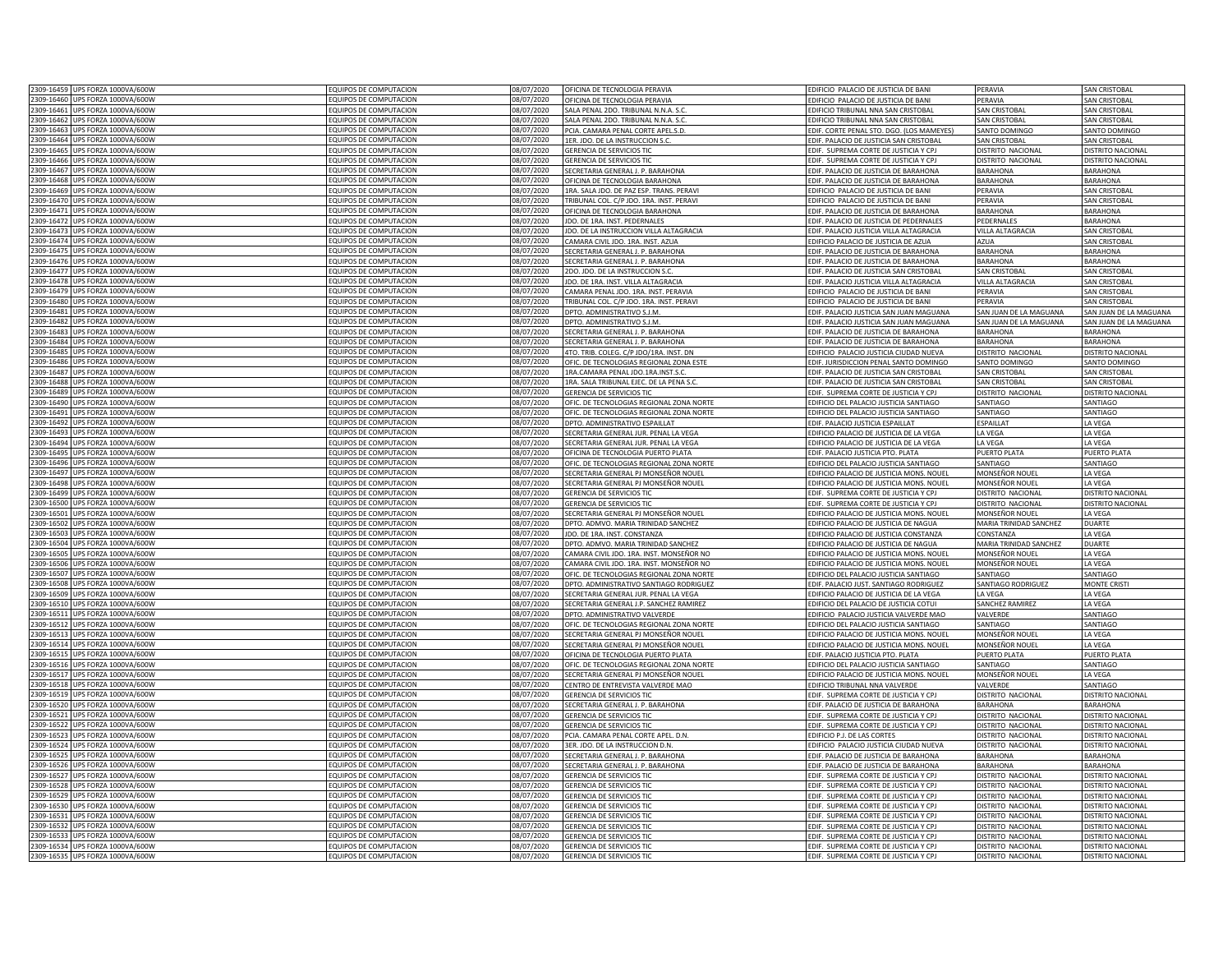|            | 2309-16536 UPS FORZA 1000VA/600W                                  | EQUIPOS DE COMPUTACION                           | 08/07/2020               | <b>GERENCIA DE SERVICIOS TIC</b>                                 | EDIF. SUPREMA CORTE DE JUSTICIA Y CPJ                                            | DISTRITO NACIONAL                  | DISTRITO NACIONAL                  |
|------------|-------------------------------------------------------------------|--------------------------------------------------|--------------------------|------------------------------------------------------------------|----------------------------------------------------------------------------------|------------------------------------|------------------------------------|
| 2309-16537 | UPS FORZA 1000VA/600W                                             | EQUIPOS DE COMPUTACION                           | 08/07/2020               | GERENCIA DE SERVICIOS TIC                                        | EDIF. SUPREMA CORTE DE JUSTICIA Y CPJ                                            | DISTRITO NACIONAL                  | DISTRITO NACIONAL                  |
| 2309-16538 | UPS FORZA 1000VA/600W                                             | EQUIPOS DE COMPUTACION                           | 08/07/2020               | GERENCIA DE SERVICIOS TIC                                        | EDIF. SUPREMA CORTE DE JUSTICIA Y CPJ                                            | DISTRITO NACIONAL                  | DISTRITO NACIONAL                  |
| 2309-16539 | UPS FORZA 1000VA/600W                                             | <b>EQUIPOS DE COMPUTACION</b>                    | 08/07/2020               |                                                                  |                                                                                  | <b>AZUA</b>                        |                                    |
| 2309-16540 |                                                                   |                                                  |                          | DPTO. ADMINISTRATIVO AZUA                                        | EDIFICIO PALACIO DE JUSTICIA DE AZUA                                             |                                    | <b>SAN CRISTOBAL</b>               |
|            | UPS FORZA 1000VA/600W                                             | EQUIPOS DE COMPUTACION                           | 08/07/2020               | OFIC. DE TECNOLOGIAS REGIONAL ZONA SUR                           | EDIF. PALACIO DE JUSTICIA SAN CRISTOBAL                                          | <b>SAN CRISTOBAL</b>               | SAN CRISTOBAL                      |
| 2309-16541 | UPS FORZA 1000VA/600W                                             | FOUIPOS DE COMPUTACION                           | 08/07/2020               | <b>GERENCIA DE SERVICIOS TIC</b>                                 | EDIF. SUPREMA CORTE DE JUSTICIA Y CPJ                                            | <b>DISTRITO NACIONAL</b>           | DISTRITO NACIONAL                  |
| 2309-16542 | UPS FORZA 1000VA/600W                                             | <b>EQUIPOS DE COMPUTACION</b>                    | 08/07/2020               | <b>GERENCIA DE SERVICIOS TIC</b>                                 | EDIF. SUPREMA CORTE DE JUSTICIA Y CPJ                                            | <b>DISTRITO NACIONAL</b>           | <b>DISTRITO NACIONAL</b>           |
| 2309-16543 | UPS FORZA 1000VA/600W                                             | <b>EQUIPOS DE COMPUTACION</b>                    | 08/07/2020               | IDO. DE LA INSTRUCCION ELIAS PIÑA                                | EDIF. PALACIO DE JUSTICIA EL COMENDADOR                                          | LIAS PIÑA                          | AN JUAN DE LA MAGUANA              |
| 2309-16544 | UPS FORZA 1000VA/600W                                             | EQUIPOS DE COMPUTACION                           | 08/07/2020               | OFIC. DE TECNOLOGIAS REGIONAL ZONA SUR                           | EDIF. PALACIO DE JUSTICIA SAN CRISTOBAL                                          | AN CRISTOBAL                       | SAN CRISTOBAL                      |
| 2309-16545 | UPS FORZA 1000VA/600W                                             | EQUIPOS DE COMPUTACION                           | 08/07/2020               | <b>SECRETARIA GENERAL SCI</b>                                    | EDIF. SUPREMA CORTE DE JUSTICIA Y CPJ                                            | <b>JISTRITO NACIONAL</b>           | DISTRITO NACIONAL                  |
| 2309-16546 | UPS FORZA 1000VA/600W                                             | <b>EQUIPOS DE COMPUTACION</b>                    | 08/07/2020               | <b>GERENCIA DE SERVICIOS TIC</b>                                 | EDIF. SUPREMA CORTE DE JUSTICIA Y CPJ                                            | DISTRITO NACIONAL                  | DISTRITO NACIONAL                  |
| 2309-16547 | UPS FORZA 1000VA/600W                                             | EQUIPOS DE COMPUTACION                           | 08/07/2020               | <b>GERENCIA DE SERVICIOS TIO</b>                                 | EDIF. SUPREMA CORTE DE JUSTICIA Y CPJ                                            | DISTRITO NACIONAL                  | DISTRITO NACIONAL                  |
| 2309-16548 | UPS FORZA 1000VA/600W                                             | EQUIPOS DE COMPUTACION                           | 08/07/2020               | CAMARA PENAL JDO. 1RA INST. AZUA                                 | EDIFICIO PALACIO DE JUSTICIA DE AZUA                                             | A7UA                               | <b>SAN CRISTOBAL</b>               |
| 2309-16549 | UPS FORZA ONLINE 3000VA/3000W                                     | EQUIPOS DE COMPUTACION                           | 08/07/2020               | GERENCIA DE SERVICIOS TIC                                        | EDIF. SUPREMA CORTE DE JUSTICIA Y CPJ                                            | <b>DISTRITO NACIONAL</b>           | <b>DISTRITO NACIONA</b>            |
| 2309-16550 | UPS FORZA ONLINE 3000VA/3000W                                     | EQUIPOS DE COMPUTACION                           | 08/07/2020               | <b>GERENCIA DE SERVICIOS TIC</b>                                 | EDIF. SUPREMA CORTE DE JUSTICIA Y CPJ                                            | <b>DISTRITO NACIONAL</b>           | <b>DISTRITO NACIONAL</b>           |
|            |                                                                   |                                                  |                          |                                                                  |                                                                                  |                                    |                                    |
| 2309-16551 | UPS FORZA ONLINE 3000VA/3000W                                     | EQUIPOS DE COMPUTACION                           | 08/07/2020               | <b>GERENCIA DE SERVICIOS TIC</b>                                 | EDIF. SUPREMA CORTE DE JUSTICIA Y CPJ                                            | <b>DISTRITO NACIONAL</b>           | <b>DISTRITO NACIONAL</b>           |
| 2309-16552 | UPS FORZA ONLINE 3000VA/3000W                                     | EQUIPOS DE COMPUTACION                           | 08/07/2020               | <b>GERENCIA DE SERVICIOS TIC</b>                                 | EDIF. SUPREMA CORTE DE JUSTICIA Y CPJ                                            | <b>DISTRITO NACIONAL</b>           | <b>ISTRITO NACIONAL</b>            |
| 2309-16553 | UPS FORZA ONLINE 3000VA/3000W                                     | EQUIPOS DE COMPUTACION                           | 08/07/2020               | GERENCIA DE SERVICIOS TIC                                        | EDIF. SUPREMA CORTE DE JUSTICIA Y CPJ                                            | DISTRITO NACIONAL                  | DISTRITO NACIONAL                  |
| 2309-16554 | UPS FORZA ONLINE 3000VA/3000W                                     | EQUIPOS DE COMPUTACION                           | 08/07/2020               | GERENCIA DE SERVICIOS TIC                                        | EDIF. SUPREMA CORTE DE JUSTICIA Y CPJ                                            | DISTRITO NACIONAL                  | DISTRITO NACIONAL                  |
| 2309-16555 | UPS FORZA ONLINE 3000VA/3000W                                     | EQUIPOS DE COMPUTACION                           | 08/07/2020               | <b>GERENCIA DE SERVICIOS TIC</b>                                 | EDIF. SUPREMA CORTE DE JUSTICIA Y CPJ                                            | DISTRITO NACIONAL                  | DISTRITO NACIONAL                  |
| 2309-16556 | UPS FORZA ONLINE 3000VA/3000W                                     | FOUIPOS DE COMPUTACION                           | 08/07/2020               | <b>GERENCIA DE SERVICIOS TIC</b>                                 | EDIF. SUPREMA CORTE DE JUSTICIA Y CPJ                                            | <b>DISTRITO NACIONAL</b>           | <b>DISTRITO NACIONAL</b>           |
| 2309-16557 | UPS FORZA ONLINE 3000VA/3000W                                     | <b>EQUIPOS DE COMPUTACION</b>                    | 08/07/2020               | <b>GERENCIA DE SERVICIOS TIC</b>                                 | EDIF. SUPREMA CORTE DE JUSTICIA Y CPJ                                            | <b>ISTRITO NACIONAL</b>            | <b>ISTRITO NACIONAL</b>            |
| 2309-16558 | JPS FORZA ONLINE 3000VA/3000W                                     | EQUIPOS DE COMPUTACION                           | 08/07/2020               | <b>GERENCIA DE SERVICIOS TIC</b>                                 | EDIF. SUPREMA CORTE DE JUSTICIA Y CPJ                                            | DISTRITO NACIONAL                  | <b>DISTRITO NACIONAL</b>           |
| 2309-1655  | PS FORZA ONLINE 3000VA/3000W                                      | OUIPOS DE COMPUTACION                            | 15/07/2020               | <b>SERENCIA DE SERVICIOS TIC</b>                                 | EDIF. SUPREMA CORTE DE JUSTICIA Y CPJ                                            | ISTRITO NACIONAL                   | <b>ISTRITO NACIONAL</b>            |
|            |                                                                   |                                                  |                          |                                                                  |                                                                                  |                                    |                                    |
| 2309-16560 | UPS FORZA ONLINE 3000VA/3000W                                     | <b>EQUIPOS DE COMPUTACION</b>                    | 15/07/2020               | <b>SERENCIA DE SERVICIOS TIC</b>                                 | EDIF. SUPREMA CORTE DE JUSTICIA Y CPJ                                            | ISTRITO NACIONAL                   | <b>ISTRITO NACIONAL</b>            |
| 2309-16561 | JPS FORZA ONLINE 3000VA/3000W                                     | <b>EQUIPOS DE COMPUTACION</b>                    | 15/07/2020               | <b>GERENCIA DE SERVICIOS TIC</b>                                 | EDIF. SUPREMA CORTE DE JUSTICIA Y CPJ                                            | <b>DISTRITO NACIONAL</b>           | DISTRITO NACIONAL                  |
| 2309-16562 | UPS FORZA ONLINE 3000VA/3000W                                     | EQUIPOS DE COMPUTACION                           | 15/07/2020               | <b>GERENCIA DE SERVICIOS TIC</b>                                 | EDIF. SUPREMA CORTE DE JUSTICIA Y CPJ                                            | <b>DISTRITO NACIONAL</b>           | DISTRITO NACIONAL                  |
| 2309-16563 | UPS FORZA ONLINE 3000VA/3000W                                     | FOUIPOS DE COMPUTACION                           | 15/07/2020               | <b>GERENCIA DE SERVICIOS TIO</b>                                 | EDIF. SUPREMA CORTE DE JUSTICIA Y CPJ                                            | ISTRITO NACIONAL                   | <b>DISTRITO NACIONA</b>            |
| 2309-16564 | UPS FORZA ONLINE 3000VA/3000W                                     | EQUIPOS DE COMPUTACION                           | 29/07/2020               | GERENCIA DE SERVICIOS TIC                                        | EDIF. SUPREMA CORTE DE JUSTICIA Y CPJ                                            | ISTRITO NACIONAL                   | <b>DISTRITO NACIONAL</b>           |
| 2309-16565 | UPS FORZA ONLINE 3000VA/3000W                                     | FOUIPOS DE COMPUTACION                           | 29/07/2020               | <b>GERENCIA DE SERVICIOS TIC</b>                                 | FDIE. SUPREMA CORTE DE IUSTICIA Y CPI                                            | <b>JISTRITO NACIONAL</b>           | DISTRITO NACIONA                   |
| 2309-16566 | UPS FORZA ONLINE 3000VA/3000W                                     | EQUIPOS DE COMPUTACION                           | 29/07/2020               | <b>GERENCIA DE SERVICIOS TIC</b>                                 | EDIF. SUPREMA CORTE DE JUSTICIA Y CPJ                                            | <b>JISTRITO NACIONAL</b>           | DISTRITO NACIONAL                  |
| 2309-16567 | UPS FORZA ONLINE 3000VA/3000W                                     | EQUIPOS DE COMPUTACION                           | 29/07/2020               | <b>GERENCIA DE SERVICIOS TIO</b>                                 | EDIF. SUPREMA CORTE DE JUSTICIA Y CPJ                                            | DISTRITO NACIONAL                  | <b>DISTRITO NACIONAL</b>           |
| 2309-16568 | UPS FORZA ONLINE 3000VA/3000W                                     | EQUIPOS DE COMPUTACION                           | 29/07/2020               | <b>GERENCIA DE SERVICIOS TIC</b>                                 | EDIF. SUPREMA CORTE DE JUSTICIA Y CPJ                                            | <b>JISTRITO NACIONAL</b>           | DISTRITO NACIONAL                  |
| 2309-16569 | UPS FORZA ONLINE 3000VA/3000W                                     | EQUIPOS DE COMPUTACION                           | 29/07/2020               | GERENCIA DE SERVICIOS TIC                                        | EDIF. SUPREMA CORTE DE JUSTICIA Y CPJ                                            | DISTRITO NACIONAL                  | DISTRITO NACIONAL                  |
|            |                                                                   |                                                  |                          |                                                                  |                                                                                  |                                    |                                    |
| 2309-16570 | UPS FORZA ONLINE 3000VA/3000W                                     | EQUIPOS DE COMPUTACION                           | 29/07/2020               | GERENCIA DE SERVICIOS TIC                                        | EDIF. SUPREMA CORTE DE JUSTICIA Y CPJ                                            | DISTRITO NACIONAL                  | DISTRITO NACIONAL                  |
| 2309-16571 | UPS FORZA ONLINE 3000VA/3000W                                     | EQUIPOS DE COMPUTACION                           | 29/07/2020               | <b>GERENCIA DE SERVICIOS TIC</b>                                 | EDIF. SUPREMA CORTE DE JUSTICIA Y CPJ                                            | <b>DISTRITO NACIONAL</b>           | <b>DISTRITO NACIONAL</b>           |
| 2309-16572 | UPS FORZA ONLINE 3000VA/3000W                                     | EQUIPOS DE COMPUTACION                           | 29/07/2020               | <b>GERENCIA DE SERVICIOS TIC</b>                                 | EDIF. SUPREMA CORTE DE JUSTICIA Y CPJ                                            | <b>DISTRITO NACIONAL</b>           | <b>DISTRITO NACIONAL</b>           |
| 2309-16573 | UPS FORZA ONLINE 3000VA/3000W                                     | FOUIPOS DE COMPUTACION                           | 29/07/2020               | <b>GERENCIA DE SERVICIOS TIC</b>                                 | EDIF. SUPREMA CORTE DE JUSTICIA Y CPJ                                            | <b>JISTRITO NACIONAL</b>           | <b>ISTRITO NACIONAL</b>            |
| 2309-16574 | UPS FORZA ONLINE 3000VA/3000W                                     | <b>EQUIPOS DE COMPUTACION</b>                    | 29/07/2020               | <b>SERENCIA DE SERVICIOS TIC</b>                                 | EDIF. SUPREMA CORTE DE JUSTICIA Y CPJ                                            | <b>ISTRITO NACIONAL</b>            | <b>DISTRITO NACIONAL</b>           |
| 2309-16575 | UPS FORZA ONLINE 3000VA/3000W                                     | EQUIPOS DE COMPUTACION                           | 29/07/2020               | <b>GERENCIA DE SERVICIOS TIC</b>                                 | EDIF. SUPREMA CORTE DE JUSTICIA Y CPJ                                            | <b>ISTRITO NACIONAL</b>            | <b>DISTRITO NACIONAL</b>           |
| 2309-16576 | UPS FORZA ONLINE 3000VA/3000W                                     | EQUIPOS DE COMPUTACION                           | 29/07/2020               | <b>GERENCIA DE SERVICIOS TIC</b>                                 | EDIF. SUPREMA CORTE DE JUSTICIA Y CPJ                                            | ISTRITO NACIONAL                   | <b>ISTRITO NACIONAL</b>            |
|            | 2309-16577 UPS FORZA ONLINE 3000VA/3000W                          | EQUIPOS DE COMPUTACION                           | 29/07/2020               | <b>SERENCIA DE SERVICIOS TIO</b>                                 | EDIF. SUPREMA CORTE DE JUSTICIA Y CPJ                                            | <b>ISTRITO NACIONAL</b>            | <b>ISTRITO NACIONAL</b>            |
| 2309-16578 | UPS FORZA ONLINE 3000VA/3000W                                     | EQUIPOS DE COMPUTACION                           | 29/07/2020               | GERENCIA DE SERVICIOS TIC                                        | EDIF. SUPREMA CORTE DE JUSTICIA Y CPJ                                            | DISTRITO NACIONAL                  | DISTRITO NACIONAL                  |
| 2309-16579 |                                                                   |                                                  |                          |                                                                  |                                                                                  |                                    | DISTRITO NACIONAL                  |
|            | UPS FORZA ONLINE 3000VA/3000W                                     | EQUIPOS DE COMPUTACION                           | 29/07/2020               | GERENCIA DE SERVICIOS TIC                                        | EDIF. SUPREMA CORTE DE JUSTICIA Y CPJ                                            | DISTRITO NACIONAL                  |                                    |
| 2316-00018 | CONSO DE ADMI CENT FORTIGATE100E (UBICADO EN NAP DEL CARIBE       | EQUIPOS DE COMPUTACION                           | 28/10/2020               | GERENCIA DE OPERACIONES TIC (INFRAESTRUCTURA TECNOLOGICA)        | EDIF. SUPREMA CORTE DE JUSTICIA Y CPJ                                            | ISTRITO NACIONAL                   | <b>DISTRITO NACIONA</b>            |
| 2316-00019 | ONSO DE ADMI CENTRA FORTIGATE100E(UBICADO EN NAP DEL CARIBE       | EQUIPOS DE COMPUTACION                           | 28/10/2020               | SERENCIA DE OPERACIONES TIC (INFRAESTRUCTURA TECNOLOGICA)        | EDIF. SUPREMA CORTE DE JUSTICIA Y CPJ                                            | <b>ISTRITO NACIONAL</b>            | <b>NISTRITO NACIONA</b>            |
| 2316-0002  | REWALL FORTIGATE 80E-BDL-950-36                                   | EQUIPOS DE COMPUTACION                           | 28/10/2020               | <b>GERENCIA DE OPERACIONES TIC (INFRAESTRUCTURA TECNOLOGICA)</b> | EDIF. SUPREMA CORTE DE JUSTICIA Y CPJ                                            | <b>DISTRITO NACIONAL</b>           | <b>DISTRITO NACIONAL</b>           |
| 2316-00021 | IREWALL FORTIGATE 80E-BDL-950-36                                  | EQUIPOS DE COMPUTACION                           | 28/10/2020               | GERENCIA DE OPERACIONES TIC (INFRAESTRUCTURA TECNOLOGICA)        | EDIF. SUPREMA CORTE DE JUSTICIA Y CPJ                                            | <b>DISTRITO NACIONAL</b>           | <b>DISTRITO NACIONAL</b>           |
| 2316-00022 | IREWALL FORTIGATE 80E-BDL-950-36                                  | EQUIPOS DE COMPUTACION                           | 28/10/2020               | GERENCIA DE OPERACIONES TIC (INFRAESTRUCTURA TECNOLOGICA)        | EDIF. SUPREMA CORTE DE JUSTICIA Y CPJ                                            | <b>DISTRITO NACIONAL</b>           | <b>DISTRITO NACIONAL</b>           |
| 2316-00023 | IREWALL FORTIGATE 100E-BDL-950-36                                 | EQUIPOS DE COMPUTACION                           | 28/10/2020               | GERENCIA DE SERVICIOS TIC                                        | EDIF. SUPREMA CORTE DE JUSTICIA Y CPJ                                            | DISTRITO NACIONAL                  | DISTRITO NACIONAL                  |
| 2316-00024 | IREWALL FORTIGATE 100E-BDL-950-36                                 | EQUIPOS DE COMPUTACION                           | 28/10/2020               | GERENCIA DE SERVICIOS TIC                                        | EDIF. SUPREMA CORTE DE JUSTICIA Y CPJ                                            | DISTRITO NACIONAL                  | DISTRITO NACIONAL                  |
| 2316-00025 | IREWALL FORTIGATE 100E-BDL-950-36                                 | EQUIPOS DE COMPUTACION                           | 28/10/2020               | GERENCIA DE SERVICIOS TIC                                        | EDIF. SUPREMA CORTE DE JUSTICIA Y CPJ                                            | DISTRITO NACIONAL                  | DISTRITO NACIONAL                  |
| 2316-00026 | IRFWALL FORTIGATE 100F-BDI-950-36                                 | FOUIPOS DE COMPUTACION                           | 28/10/2020               | GERENCIA DE OPERACIONES TIC (INFRAESTRUCTURA TECNOLOGICA)        | EDIF. SUPREMA CORTE DE JUSTICIA Y CPJ                                            | <b>DISTRITO NACIONAL</b>           | <b>DISTRITO NACIONAL</b>           |
| 2316-00027 | IREWALL FORTIGATE 100E-BDL-950-36                                 | <b>EQUIPOS DE COMPUTACION</b>                    | 28/10/2020               | GERENCIA DE OPERACIONES TIC (INFRAESTRUCTURA TECNOLOGICA)        | FDIE. SUPREMA CORTE DE JUSTICIA Y CPI                                            | <b>ISTRITO NACIONAL</b>            | <b>JISTRITO NACIONAL</b>           |
| 2316-00028 | REWALL FORTIGATE 100E-BDL-950-36                                  | EQUIPOS DE COMPUTACION                           | 28/10/2020               | GERENCIA DE OPERACIONES TIC (INFRAESTRUCTURA TECNOLOGICA)        | EDIF. SUPREMA CORTE DE JUSTICIA Y CPJ                                            | <b>ISTRITO NACIONAL</b>            | <b>ISTRITO NACIONAL</b>            |
|            |                                                                   |                                                  |                          |                                                                  |                                                                                  |                                    |                                    |
| 2316-00029 | REWALL FORTIGATE 100E-BDL-950-36                                  | EQUIPOS DE COMPUTACION                           | 28/10/2020               | <b>GERENCIA DE SERVICIOS TIC</b>                                 | EDIF. SUPREMA CORTE DE JUSTICIA Y CPJ                                            | ISTRITO NACIONAL                   | <b>ISTRITO NACIONAL</b>            |
| 2316-00030 | IREWALL FORTIGATE 200E-BDL-950-36                                 | <b>EQUIPOS DE COMPUTACION</b>                    | 28/10/2020               | <b>SERENCIA DE SERVICIOS TIC</b>                                 | EDIF. SUPREMA CORTE DE JUSTICIA Y CPJ                                            | <b>ISTRITO NACIONAL</b>            | <b>ISTRITO NACIONAL</b>            |
| 2316-0003  | REWALL FORTIGATE 300E-BDL-950-36                                  | EQUIPOS DE COMPUTACION                           | 28/10/2020               | GERENCIA DE OPERACIONES TIC (INFRAESTRUCTURA TECNOLOGICA)        | EDIF. SUPREMA CORTE DE JUSTICIA Y CPJ                                            | <b>ISTRITO NACIONAL</b>            | DISTRITO NACIONAL                  |
| 2316-00032 | IREWALL FORTIGATE 300E-BDL-950-36                                 | EQUIPOS DE COMPUTACION                           | 28/10/2020               | OFICINA DE INFORMATICA P.J.C.N                                   | EDIFICIO PALACIO JUSTICIA CIUDAD NUEVA                                           | <b>DISTRITO NACIONAL</b>           | <b>DISTRITO NACIONAL</b>           |
| 2319-00084 | ABLET LENOVO M10 HD 10.1                                          | EQUIPOS DE COMPUTACION                           | 03/07/2020               | PCIA. CAMARA PENAL CORTE APEL. D.N                               | EDIFICIO P.J. DE LAS CORTES                                                      | ISTRITO NACIONAL                   | <b>ISTRITO NACIONA</b>             |
| 2319-00085 | TABLET LENOVO M10 HD 10.1                                         | EQUIPOS DE COMPUTACION                           | 03/07/2020               | PCIA. CAMARA PENAL CORTE APEL. D.N                               | EDIFICIO P.J. DE LAS CORTES                                                      | <b>ISTRITO NACIONAL</b>            | <b>DISTRITO NACIONAL</b>           |
| 2319-00086 | TABLET LENOVO M10 HD 10.1                                         | FOUIPOS DE COMPUTACION                           | 03/07/2020               | PCIA, CAMARA PENAL CORTE APEL, D.N.                              | EDIFICIO P.J. DE LAS CORTES                                                      | <b>JISTRITO NACIONAL</b>           | DISTRITO NACIONA                   |
| 2319-00087 | TABLET LENOVO M10 HD 10.1                                         | EQUIPOS DE COMPUTACION                           | 03/07/2020               | PCIA, CAMARA PENAL CORTE APEL, D.N                               | <b>EDIFICIO P.I. DE LAS CORTES</b>                                               | <b>JISTRITO NACIONAL</b>           | <b>JISTRITO NACIONA</b>            |
| 2319-00088 | TABLET LENOVO M10 HD 10.1                                         | EQUIPOS DE COMPUTACION                           | 03/07/2020               | PCIA. CAMARA PENAL CORTE APEL. D.N.                              | EDIFICIO P.J. DE LAS CORTES                                                      | DISTRITO NACIONAL                  | <b>DISTRITO NACIONAL</b>           |
| 2319-00089 | TABLET LENOVO M10 HD 10.1                                         | FOUIPOS DE COMPUTACION                           |                          |                                                                  | EDIFICIO P.I. DE LAS CORTES                                                      | <b>JISTRITO NACIONAL</b>           | DISTRITO NACIONAL                  |
|            |                                                                   |                                                  | 03/07/2020               | PCIA. CAMARA PENAL CORTE APEL. D.N.                              |                                                                                  |                                    |                                    |
| 2319-00090 | TABLET LENOVO M10 HD 10.1                                         | EQUIPOS DE COMPUTACION                           | 03/07/2020               | PCIA, CAMARA PENAL CORTE APEL, D.N.                              | EDIFICIO P.J. DE LAS CORTES                                                      | <b>JISTRITO NACIONAL</b>           | DISTRITO NACIONAL                  |
| 2319-00091 | TABLET LENOVO M10 HD 10.1                                         | EQUIPOS DE COMPUTACION                           | 03/07/2020               | PCIA. CAMARA PENAL CORTE APEL. D.N.                              | EDIFICIO P.J. DE LAS CORTES                                                      | DISTRITO NACIONAL                  | DISTRITO NACIONAL                  |
| 2319-00092 | TABLET LENOVO M10 HD 10.1                                         | EQUIPOS DE COMPUTACION                           | 03/07/2020               | PCIA. CAMARA PENAL CORTE APEL. D.N.                              | EDIFICIO P.J. DE LAS CORTES                                                      | DISTRITO NACIONAL                  | DISTRITO NACIONAL                  |
| 2319-00093 | TABLET LENOVO M10 HD 10.1                                         | EQUIPOS DE COMPUTACION                           | 03/07/2020               | PCIA. CAMARA PENAL CORTE APEL. D.N.                              | EDIFICIO P.J. DE LAS CORTES                                                      | <b>DISTRITO NACIONAL</b>           | <b>DISTRITO NACIONAL</b>           |
| 2319-00094 | TABLET LENOVO M10 HD 10.1                                         | FOUIPOS DE COMPUTACION                           | 03/07/2020               | <b>GERENCIA DE SERVICIOS TIC</b>                                 | EDIF. SUPREMA CORTE DE JUSTICIA Y CPJ                                            | <b>JISTRITO NACIONAL</b>           | <b>DISTRITO NACIONAL</b>           |
| 2319-00095 | TABLET LENOVO M10 HD 10.1                                         | <b>EQUIPOS DE COMPUTACION</b>                    | 03/07/2020               | <b>GERENCIA DE SERVICIOS TIC</b>                                 | FDIE. SUPREMA CORTE DE IUSTICIA Y CPI                                            | <b>ISTRITO NACIONAL</b>            | <b>JISTRITO NACIONAL</b>           |
| 2319-00096 | TABLET LENOVO M10 HD 10.1                                         | <b>EQUIPOS DE COMPUTACION</b>                    | 03/07/2020               | <b>GERENCIA DE SERVICIOS TIC</b>                                 | EDIF. SUPREMA CORTE DE JUSTICIA Y CPJ                                            | ISTRITO NACIONAL                   | <b>ISTRITO NACIONAL</b>            |
| 2319-00097 | TABLET LENOVO M10 HD 10.1                                         | EQUIPOS DE COMPUTACION                           | 03/07/2020               | DFICINA DE INFORMATICA P.J.C.N.                                  | EDIFICIO PALACIO JUSTICIA CIUDAD NUEVA                                           | ISTRITO NACIONAL                   | <b>DISTRITO NACIONAL</b>           |
|            |                                                                   |                                                  |                          |                                                                  |                                                                                  |                                    |                                    |
|            |                                                                   |                                                  |                          |                                                                  |                                                                                  |                                    |                                    |
| 2319-00098 | TABLET LENOVO M10 HD 10.1                                         | EQUIPOS DE COMPUTACION                           | 03/07/2020               | <b>GERENCIA DE SERVICIOS TIC</b>                                 | EDIF. SUPREMA CORTE DE JUSTICIA Y CPJ                                            | ISTRITO NACIONAL                   | <b>DISTRITO NACIONAL</b>           |
| 2319-00099 | TABLET LENOVO M10 HD 10.1                                         | <b>EQUIPOS DE COMPUTACION</b>                    | 03/07/2020               | GERENCIA DE SERVICIOS TIC                                        | EDIF. SUPREMA CORTE DE JUSTICIA Y CPJ                                            | DISTRITO NACIONAL                  | DISTRITO NACIONAL                  |
| 2319-00100 | TABLET LENOVO M10 HD 10.1<br>2319-00101 TABLET LENOVO M10 HD 10.1 | EQUIPOS DE COMPUTACION<br>EQUIPOS DE COMPUTACION | 03/07/2020<br>03/07/2020 | OFICINA DE INFORMATICA P.J.C.N.<br>DPTO. ADMINISTRATIVO S.D      | EDIFICIO PALACIO JUSTICIA CIUDAD NUEVA<br>EDIF. JURISDICCION PENAL SANTO DOMINGO | DISTRITO NACIONAL<br>SANTO DOMINGO | DISTRITO NACIONAL<br>SANTO DOMINGO |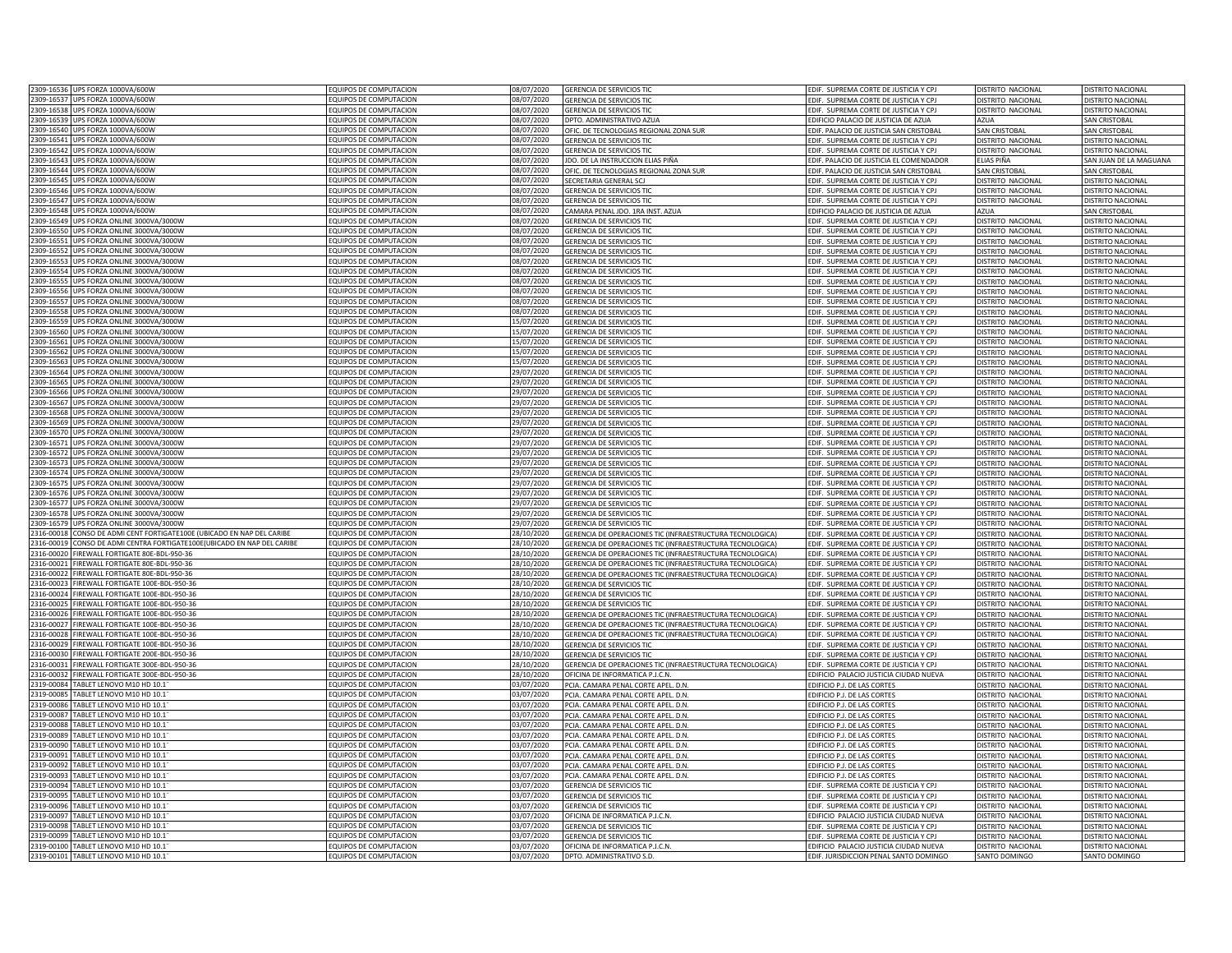| 2319-00102 TABLET LENOVO M10 HD 10.1                                 | EQUIPOS DE COMPUTACION                         | 03/07/2020 | OFIC. DE TECNOLOGIAS REGIONAL ZONA ESTE                        | EDIF. JURISDICCION PENAL SANTO DOMINGO                                            | SANTO DOMINGO                                      | SANTO DOMINGO                          |
|----------------------------------------------------------------------|------------------------------------------------|------------|----------------------------------------------------------------|-----------------------------------------------------------------------------------|----------------------------------------------------|----------------------------------------|
| 2319-00103 TABLET LENOVO M10 HD 10.1                                 | EQUIPOS DE COMPUTACION                         | 03/07/2020 | DIR. GRAL DE ADM. Y CARRERA JUDICIAL                           | EDIF. SUPREMA CORTE DE JUSTICIA Y CPJ                                             | DISTRITO NACIONAL                                  | DISTRITO NACIONAL                      |
| 2319-00104<br>TABLET LENOVO M10 HD 10.1                              | EQUIPOS DE COMPUTACION                         | 03/07/2020 | DPTO. ADMINISTRATIVO S.D.                                      | EDIF. JURISDICCION PENAL SANTO DOMINGO                                            | SANTO DOMINGO                                      | SANTO DOMINGO                          |
| 2319-00105<br>TABLET LENOVO M10 HD 10.1                              | <b>EQUIPOS DE COMPUTACION</b>                  | 03/07/2020 | OFIC. DE TECNOLOGIAS REGIONAL ZONA ESTE                        |                                                                                   |                                                    |                                        |
| 319-00106                                                            |                                                |            |                                                                | EDIF. JURISDICCION PENAL SANTO DOMINGO                                            | SANTO DOMINGO<br><b>DISTRITO NACIONAL</b>          | SANTO DOMINGO<br>DISTRITO NACIONAL     |
| TABLET LENOVO M10 HD 10.1<br>2319-00107<br>TABLET LENOVO M10 HD 10.1 | QUIPOS DE COMPUTACION<br>OUIPOS DE COMPUTACION | 03/07/2020 | <b>GERENCIA DE SERVICIOS TIC</b><br>OPTO, ADMINISTRATIVO S.P.M | EDIF. SUPREMA CORTE DE JUSTICIA Y CPJ                                             | SAN PEDRO DE MACORIS                               | SAN PEDRO DE MACORIS                   |
|                                                                      |                                                | 03/07/2020 |                                                                | EDIF. PALACIO JUSTICIA SAN PEDRO MACORIS                                          |                                                    |                                        |
| 1319-00108<br>TABLET LENOVO M10 HD 10.1                              | <b>EQUIPOS DE COMPUTACION</b>                  | 03/07/2020 | DPTO. ADMINISTRATIVO S.P.M                                     | EDIF. PALACIO JUSTICIA SAN PEDRO MACORIS                                          | SAN PEDRO DE MACORIS                               | SAN PEDRO DE MACORIS                   |
| 1319-00109<br>ABLET LENOVO M10 HD 10.1                               | EQUIPOS DE COMPUTACION                         | 03/07/2020 | DPTO. ADMINISTRATIVO S.P.M                                     | EDIF. PALACIO JUSTICIA SAN PEDRO MACORIS                                          | AN PEDRO DE MACORIS                                | AN PEDRO DE MACORIS                    |
| 319-0011<br>ABLET LENOVO M10 HD 10.1                                 | QUIPOS DE COMPUTACION                          | 3/07/2020  | OPTO, ADMINISTRATIVO S.P.M                                     | EDIF. PALACIO JUSTICIA SAN PEDRO MACORIS                                          | AN PEDRO DE MACORIS                                | AN PEDRO DE MACORIS                    |
| TABLET LENOVO M10 HD 10.1<br>2319-00111                              | EQUIPOS DE COMPUTACION                         | 03/07/2020 | DPTO. ADMINISTRATIVO S.P.M                                     | EDIF. PALACIO JUSTICIA SAN PEDRO MACORIS                                          | SAN PEDRO DE MACORIS                               | AN PEDRO DE MACORIS                    |
| 2319-00112<br>TABLET LENOVO M10 HD 10.1                              | EQUIPOS DE COMPUTACION                         | 03/07/2020 | DPTO. ADMINISTRATIVO S.P.M                                     | EDIF. PALACIO JUSTICIA SAN PEDRO MACORIS                                          | SAN PEDRO DE MACORIS                               | SAN PEDRO DE MACORIS                   |
| 1319-00113<br>TABLET LENOVO M10 HD 10.1                              | EQUIPOS DE COMPUTACION                         | 03/07/2020 | DPTO. ADMINISTRATIVO S.P.M                                     | EDIF. PALACIO JUSTICIA SAN PEDRO MACORIS                                          | SAN PEDRO DE MACORIS                               | SAN PEDRO DE MACORIS                   |
| 2319-00114<br>TABLET LENOVO M10 HD 10.1                              | EQUIPOS DE COMPUTACION                         | 03/07/2020 | DPTO. ADMINISTRATIVO S.P.M.                                    | EDIF. PALACIO JUSTICIA SAN PEDRO MACORIS                                          | SAN PEDRO DE MACORIS                               | SAN PEDRO DE MACORIS                   |
| 2319-00115<br>TABLET LENOVO M10 HD 10.1                              | EQUIPOS DE COMPUTACION                         | 03/07/2020 | CAMARA CIVIL JDO. 1RA. INST. LA ALTAGRAC                       | EDIFICIO DEL PALACIO DE JUSTICIA HIGUEY                                           | <b>HIGHEY</b>                                      | SAN PEDRO DE MACORIS                   |
| 2319-00116<br>TABLET LENOVO M10 HD 10.1                              | <b>EQUIPOS DE COMPUTACION</b>                  | 03/07/2020 | DPTO, ADMINISTRATIVO S.P.M                                     | EDIF, PALACIO JUSTICIA SAN PEDRO MACORIS                                          | SAN PEDRO DE MACORIS                               | SAN PEDRO DE MACORIS                   |
| 1319-00117<br>TABLET LENOVO M10 HD 10.1                              | QUIPOS DE COMPUTACION                          | 03/07/2020 | DPTO. ADMINISTRATIVO S.P.M                                     | EDIF. PALACIO JUSTICIA SAN PEDRO MACORIS                                          | SAN PEDRO DE MACORIS                               | SAN PEDRO DE MACORIS                   |
| TABLET LENOVO M10 HD 10.1<br>2319-00118                              | <b>EQUIPOS DE COMPUTACION</b>                  | 03/07/2020 | DPTO. ADMINISTRATIVO S.P.M                                     | EDIF. PALACIO JUSTICIA SAN PEDRO MACORIS                                          | SAN PEDRO DE MACORIS                               | SAN PEDRO DE MACORIS                   |
| 2319-00119 TABLET LENOVO M10 HD 10.1                                 | EQUIPOS DE COMPUTACION                         | 03/07/2020 | DPTO. ADMINISTRATIVO S.P.M.                                    | EDIF. PALACIO JUSTICIA SAN PEDRO MACORIS                                          | SAN PEDRO DE MACORIS                               | SAN PEDRO DE MACORIS                   |
| 2319-00120<br>TABLET LENOVO M10 HD 10.1                              | EQUIPOS DE COMPUTACION                         | 03/07/2020 | 2DO. JDO.DE LA INSTRUCCION LA ALTAGRACIA                       | EDIFICIO DEL PALACIO DE JUSTICIA HIGUEY                                           | HIGUEY                                             | SAN PEDRO DE MACORIS                   |
| 319-00121<br>TABLET LENOVO M10 HD 10.1                               | <b>EQUIPOS DE COMPUTACION</b>                  | 03/07/2020 | DPTO. ADMINISTRATIVO S.P.M.                                    | EDIF. PALACIO JUSTICIA SAN PEDRO MACORIS                                          | SAN PEDRO DE MACORIS                               | SAN PEDRO DE MACORIS                   |
| 319-00122<br>TABLET LENOVO M10 HD 10.1                               | OUIPOS DE COMPUTACION                          | 3/07/2020  | <b>GERENCIA DE SERVICIOS TIC</b>                               | EDIF. SUPREMA CORTE DE JUSTICIA Y CPJ                                             | <b>ISTRITO NACIONAL</b>                            | DISTRITO NACIONAL                      |
| 1319-00123<br>TABLET LENOVO M10 HD 10.1                              | QUIPOS DE COMPUTACION                          | 03/07/2020 | <b>SERENCIA DE SERVICIOS TIC</b>                               |                                                                                   |                                                    |                                        |
| 1319-00124<br>TABLET LENOVO M10 HD 10.1                              | QUIPOS DE COMPUTACION                          | 3/07/2020  | <b>GERENCIA DE SERVICIOS TIC</b>                               | EDIF. SUPREMA CORTE DE JUSTICIA Y CPJ<br>EDIF. SUPREMA CORTE DE JUSTICIA Y CPJ    | <b>ISTRITO NACIONAL</b><br><b>ISTRITO NACIONAL</b> | DISTRITO NACIONAL<br>DISTRITO NACIONAL |
| FABLET LENOVO M10 HD 10.1                                            |                                                |            |                                                                |                                                                                   |                                                    |                                        |
| 319-00125                                                            | QUIPOS DE COMPUTACION                          | 3/07/2020  | DO. DE PAZ DE LA 1RA. CIRC. LA VEGA                            | EDIF JDO PAZ 1ERA. CIRC. Y TRANSITO LV                                            | A VFGA                                             | <b>A VFGA</b>                          |
| TABLET LENOVO M10 HD 10.1<br>2319-00126                              | <b>EQUIPOS DE COMPUTACION</b>                  | 03/07/2020 | <b>SERENCIA DE SERVICIOS TIO</b>                               | EDIF. SUPREMA CORTE DE JUSTICIA Y CP.                                             | <b>ISTRITO NACIONAL</b>                            | <b>DISTRITO NACIONAL</b>               |
| 1319-00127<br>TABLET LENOVO M10 HD 10.1                              | QUIPOS DE COMPUTACION                          | 03/07/2020 | <b>GERENCIA DE SERVICIOS TIO</b>                               | EDIF. SUPREMA CORTE DE JUSTICIA Y CPJ                                             | DISTRITO NACIONAL                                  | <b>DISTRITO NACIONAL</b>               |
| 2319-00128<br>TABLET LENOVO M10 HD 10.1                              | EQUIPOS DE COMPUTACION                         | 03/07/2020 | SECRETARIA GENERAL DESPACHO J.P. MOCA                          | EDIF. PALACIO JUSTICIA ESPAILLAT                                                  | ESPAILLAT                                          | LA VEGA                                |
| 319-00129<br>TABLET LENOVO M10 HD 10.1                               | FOUIPOS DE COMPUTACION                         | 03/07/2020 | <b>GERENCIA DE SERVICIOS TI</b>                                | EDIF. SUPREMA CORTE DE JUSTICIA Y CP.                                             | ISTRITO NACIONAL                                   | <b>DISTRITO NACIONAL</b>               |
| 319-00130<br>ABLET LENOVO M10 HD 10.1                                | EQUIPOS DE COMPUTACION                         | 03/07/2020 | <b>GERENCIA DE SERVICIOS TIO</b>                               | EDIF. SUPREMA CORTE DE JUSTICIA Y CP.                                             | ISTRITO NACIONAL                                   | DISTRITO NACIONAL                      |
| 2319-00131<br>TABLET LENOVO M10 HD 10.1                              | FOUIPOS DE COMPUTACION                         | 03/07/2020 | <b>GERENCIA DE SERVICIOS TIO</b>                               | FDIE. SUPREMA CORTE DE IUSTICIA Y CP                                              | DISTRITO NACIONAL                                  | DISTRITO NACIONA                       |
| 2319-0013<br>TABLET LENOVO M10 HD 10.1                               | <b>EQUIPOS DE COMPUTACION</b>                  | 03/07/2020 | <b>GERENCIA DE SERVICIOS TI</b>                                | EDIF. SUPREMA CORTE DE JUSTICIA Y CP.                                             | <b>ISTRITO NACIONAL</b>                            | DISTRITO NACIONA                       |
| 2319-0013<br>TABLET LENOVO M10 HD 10.1                               | <b>EQUIPOS DE COMPUTACION</b>                  | 03/07/2020 | <b>GERENCIA DE SERVICIOS TI</b>                                | EDIF. SUPREMA CORTE DE JUSTICIA Y CP.                                             | <b>ISTRITO NACIONAL</b>                            | <b>DISTRITO NACIONAL</b>               |
| 2319-00134<br>TABLET LENOVO M10 HD 10.1                              | EQUIPOS DE COMPUTACION                         | 03/07/2020 | <b>GERENCIA DE SERVICIOS TIC</b>                               | EDIF. SUPREMA CORTE DE JUSTICIA Y CPJ                                             | <b>DISTRITO NACIONAL</b>                           | DISTRITO NACIONAL                      |
| 2319-00135<br>TABLET LENOVO M10 HD 10.1                              | <b>EQUIPOS DE COMPUTACION</b>                  | 03/07/2020 | CAMARA CIVIL JDO. 1RA. INST. ESPAILLAT                         | EDIF. PALACIO JUSTICIA ESPAILLAT                                                  | ESPAILLAT                                          | LA VEGA                                |
| 2319-00136<br>TABLET LENOVO M10 HD 10.1                              | EQUIPOS DE COMPUTACION                         | 03/07/2020 | DPTO. ADMINISTRATIVO SANTIAGO                                  | EDIFICIO DEL PALACIO JUSTICIA SANTIAGO                                            | SANTIAGO                                           | SANTIAGO                               |
| 2319-00137<br>TABLET LENOVO M10 HD 10.1                              | <b>EQUIPOS DE COMPUTACION</b>                  | 03/07/2020 | DPTO. ADMINISTRATIVO SANTIAGO                                  | EDIFICIO DEL PALACIO JUSTICIA SANTIAGO                                            | SANTIAGO                                           | SANTIAGO                               |
| 319-00138<br>TABLET LENOVO M10 HD 10.1                               | QUIPOS DE COMPUTACION                          | 03/07/2020 | DPTO. ADMINISTRATIVO SANTIAGO                                  | EDIFICIO DEL PALACIO JUSTICIA SANTIAGO                                            | SANTIAGO                                           | SANTIAGO                               |
| 319-00139<br>TABLET LENOVO M10 HD 10.1                               | OUIPOS DE COMPUTACION                          | 03/07/2020 | DPTO. ADMINISTRATIVO SANTIAGO                                  | EDIFICIO DEL PALACIO JUSTICIA SANTIAGO                                            | SANTIAGO                                           | SANTIAGO                               |
| 1319-00140<br>ABLET LENOVO M10 HD 10.1                               | QUIPOS DE COMPUTACION                          | 03/07/2020 | DPTO. ADMINISTRATIVO SANTIAGO                                  | EDIFICIO DEL PALACIO JUSTICIA SANTIAGO                                            | SANTIAGO                                           | SANTIAGO                               |
| 1319-00141<br>ABLET LENOVO M10 HD 10.1                               | QUIPOS DE COMPUTACION                          | 03/07/2020 | OFIC. DE TECNOLOGIAS REGIONAL ZONA NORTE                       | EDIFICIO DEL PALACIO JUSTICIA SANTIAGO                                            | SANTIAGO                                           | ANTIAGO                                |
|                                                                      |                                                |            |                                                                |                                                                                   |                                                    |                                        |
| 1319-00142<br>TABLET LENOVO M10 HD 10.1                              | QUIPOS DE COMPUTACION                          | 03/07/2020 | 7MA. SALA CAM. CIVIL JDO/1RA INST STGO                         | EDIFICIO DEL PALACIO JUSTICIA SANTIAGO                                            | SANTIAGO                                           | <b>ANTIAGO</b>                         |
| 2319-00143<br>TABLET LENOVO M10 HD 10.1                              | EQUIPOS DE COMPUTACION                         | 03/07/2020 | OFIC. DE TECNOLOGIAS REGIONAL ZONA NORTI                       | EDIFICIO DEL PALACIO JUSTICIA SANTIAGO                                            | SANTIAGO                                           | <b>ANTIAGO</b>                         |
| 2319-00144<br>TABLET LENOVO M10 HD 10.1                              | EQUIPOS DE COMPUTACION                         | 03/07/2020 | DPTO. ADMINISTRATIVO SANTIAGO                                  | EDIFICIO DEL PALACIO JUSTICIA SANTIAGO                                            | SANTIAGO                                           | SANTIAGO                               |
| 2319-00145<br>TABLET LENOVO M10 HD 10.1                              | EQUIPOS DE COMPUTACION                         | 03/07/2020 | SECRETARIA GENERAL J.P. VALVERDE                               | EDIFICIO PALACIO JUSTICIA VALVERDE MAC                                            | VALVERDE                                           | SANTIAGO                               |
| 2319-00146<br>TABLET LENOVO M10 HD 10.1                              | EQUIPOS DE COMPUTACION                         | 03/07/2020 | SECRETARIA GENERAL J.P. VALVERD                                | EDIFICIO PALACIO JUSTICIA VALVERDE MAC                                            | VALVERDE                                           | SANTIAGO                               |
| 2319-00147<br>TABLET LENOVO M10 HD 10.1                              | EQUIPOS DE COMPUTACION                         | 03/07/2020 | DPTO, ADMINISTRATIVO SANTIAGO                                  | EDIFICIO DEL PALACIO JUSTICIA SANTIAGO                                            | SANTIAGO                                           | <b>SANTIAGO</b>                        |
| 1319-00148<br>TABLET LENOVO M10 HD 10.1                              | <b>EQUIPOS DE COMPUTACION</b>                  | 03/07/2020 | DPTO, ADMINISTRATIVO SANTIAGO                                  | <b>EDIFICIO DEL PALACIO JUSTICIA SANTIAGO</b>                                     | SANTIAGO                                           | SANTIAGO                               |
| 1319-00149<br>TABLET LENOVO M10 HD 10.1                              | <b>EQUIPOS DE COMPUTACION</b>                  | 03/07/2020 | DPTO. ADMINISTRATIVO S.C                                       | EDIF. PALACIO DE JUSTICIA SAN CRISTOBAL                                           | SAN CRISTOBAL                                      | SAN CRISTOBA                           |
| 1319-00150<br>TABLET LENOVO M10 HD 10.1                              | <b>EQUIPOS DE COMPUTACION</b>                  | 03/07/2020 | DPTO. ADMINISTRATIVO S.O                                       | EDIF. PALACIO DE JUSTICIA SAN CRISTOBAL                                           | SAN CRISTOBAL                                      | SAN CRISTOBA                           |
| 2319-00151<br>TABLET LENOVO M10 HD 10.1                              | EQUIPOS DE COMPUTACION                         | 03/07/2020 | OFIC. DE TECNOLOGIAS REGIONAL ZONA SUR                         | EDIF. PALACIO DE JUSTICIA SAN CRISTOBAL                                           | <b>SAN CRISTOBAL</b>                               | <b>SAN CRISTOBAL</b>                   |
| 2319-00152 TABLET LENOVO M10 HD 10.1                                 | EQUIPOS DE COMPUTACION                         | 03/07/2020 | DPTO. ADMINISTRATIVO S.C.                                      | EDIF. PALACIO DE JUSTICIA SAN CRISTOBAL                                           | <b>SAN CRISTOBAL</b>                               | <b>SAN CRISTOBAL</b>                   |
| 319-00153<br>TABLET LENOVO M10 HD 10.1                               | <b>EQUIPOS DE COMPUTACION</b>                  | 03/07/2020 | DPTO. ADMINISTRATIVO S.C                                       | EDIF. PALACIO DE JUSTICIA SAN CRISTOBAL                                           | SAN CRISTOBAL                                      | SAN CRISTOBAL                          |
| 319-00154<br>TABLET LENOVO M10 HD 10.1                               | OUIPOS DE COMPUTACION                          | 13/07/2020 | JDO. DE PAZ BAJOS DE HAINA                                     | EDIF. JUZGADO DE PAZ DE BAJOS DE HAINA                                            | SAN CRISTOBAL                                      | SAN CRISTOBAL                          |
| 319-00155<br>ABLET LENOVO M10 HD 10.1                                | QUIPOS DE COMPUTACION                          | 3/07/2020  | DPTO. ADMINISTRATIVO S.C                                       | DIE, PALACIO DE IUSTICIA SAN CRISTOBAL                                            | <b>SAN CRISTORAL</b>                               | SAN CRISTORAL                          |
| 319-00156<br><b>EARLET LENOVO M10 HD 101</b>                         | OLIIPOS DE COMPLITACION                        | 3/07/2020  | DPTO. ADMINISTRATIVO S.C.                                      | EDIF. PALACIO DE JUSTICIA SAN CRISTOBAL                                           | SAN CRISTOBAL                                      | SAN CRISTOBAL                          |
| 319-00157<br>ABLET LENOVO M10 HD 10.1                                | OUIPOS DE COMPUTACION                          | 3/07/2020  | DPTO. ADMINISTRATIVO S.C                                       | EDIF. PALACIO DE JUSTICIA SAN CRISTOBAL                                           | AN CRISTOBAL                                       | SAN CRISTOBAL                          |
| TABLET LENOVO M10 HD 10.1<br>2319-00158                              | <b>EQUIPOS DE COMPUTACION</b>                  | 03/07/2020 | <b>IRA.SALA IDO.DE PAZ ESP.TRANS.S.C</b>                       | <b>EDIFICIO TRIBUNAL DE TRANSITO S.C.</b>                                         | AN CRISTOBAL                                       | <b>AN CRISTOBAL</b>                    |
| 2319-00159<br>TABLET LENOVO M10 HD 10.1                              | <b>EQUIPOS DE COMPUTACION</b>                  | 03/07/2020 | DPTO. ADMINISTRATIVO S.O                                       | EDIF, PALACIO DE JUSTICIA SAN CRISTOBAL                                           | SAN CRISTOBAL                                      | <b>SAN CRISTOBA</b>                    |
| 2319-00160<br>TABLET LENOVO M10 HD 10.1                              | EQUIPOS DE COMPUTACION                         | 03/07/2020 | DPTO. ADMINISTRATIVO S.O                                       | EDIF. PALACIO DE JUSTICIA SAN CRISTOBAL                                           | <b>SAN CRISTOBAL</b>                               | SAN CRISTOBAL                          |
| 2319-00161<br>TABLET LENOVO M10 HD 10.1                              | EQUIPOS DE COMPUTACION                         | 03/07/2020 | CAMARA PENAL JDO, 1RA, INST, SAMANA                            |                                                                                   | CAMANA                                             | <b>DUART</b>                           |
| 2319-00162<br>TABLET LENOVO M10 HD 10.1                              | EQUIPOS DE COMPUTACION                         | 03/07/2020 | JDO. DE PAZ SAMANA                                             | EDIFICIO DEL PALACIO DE JUSTICIA SAMANA                                           | SAMANA                                             | <b>DUARTE</b>                          |
| 2319-00163<br>TABLET LENOVO M10 HD 10.1                              | FOUIPOS DE COMPUTACION                         | 03/07/2020 | IDO. DE LA INSTRUCCION MARIA T. SANCHEZ                        | EDIFICIO DEL PALACIO DE JUSTICIA SAMANA<br>EDIFICIO PALACIO DE ILISTICIA DE NAGUA | MARIA TRINIDAD SANCHEZ                             | <b>DUARTE</b>                          |
|                                                                      |                                                |            |                                                                |                                                                                   |                                                    |                                        |
| 2319-00164<br>TABLET LENOVO M10 HD 10.1                              | EQUIPOS DE COMPUTACION                         | 03/07/2020 | JDO. DE PAZ SAMANA                                             | EDIFICIO DEL PALACIO DE JUSTICIA SAMANA                                           | SAMANA                                             | <b>DUARTE</b>                          |
| 2319-0016<br>TABLET LENOVO M10 HD 10.1                               | <b>EQUIPOS DE COMPUTACION</b>                  | 03/07/2020 | OFIC. DE TECNOLOGIA SAN FCO. MACORIS                           | EDIF. PALACIO JUSTICIA SAN FCO. MACORIS                                           | SAN FRANCISCO DE MACORIS                           | <b>DUARTE</b>                          |
| TABLET LENOVO M10 HD 10.1<br>2319-00166                              | FOUIPOS DE COMPUTACION                         | 03/07/2020 | JDO. DE PAZ SAMANA                                             | EDIFICIO DEL PALACIO DE JUSTICIA SAMANA                                           | SAMANA                                             | <b>DUARTE</b>                          |
| 2319-00167<br>TABLET LENOVO M10 HD 10.1                              | EQUIPOS DE COMPUTACION                         | 03/07/2020 | TRIB. COLEG C/P JDO 1RA INST MARIA T SAN                       | EDIFICIO PALACIO DE JUSTICIA DE NAGUA                                             | MARIA TRINIDAD SANCHEZ                             | <b>DUARTE</b>                          |
| 2319-00168<br>TABLET LENOVO M10 HD 10.1                              | EQUIPOS DE COMPUTACION                         | 03/07/2020 | OFIC. DE TECNOLOGIA SAN FCO. MACORIS                           | EDIF. PALACIO JUSTICIA SAN FCO. MACORIS                                           | SAN FRANCISCO DE MACORIS                           | <b>DUARTE</b>                          |
| 2319-00169<br>TABLET LENOVO M10 HD 10.1                              | EQUIPOS DE COMPUTACION                         | 03/07/2020 | DPTO. ADMINISTRATIVO SAMANA                                    | EDIFICIO DEL PALACIO DE JUSTICIA SAMANA                                           | SAMANA                                             | <b>DUARTE</b>                          |
| 1319-00170<br>TABLET LENOVO M10 HD 10.1                              | EQUIPOS DE COMPUTACION                         | 03/07/2020 | CAMARA PENAL JDO. 1RA. INST. SAMANA                            | EDIFICIO DEL PALACIO DE JUSTICIA SAMANA                                           | SAMANA                                             | <b>DUARTE</b>                          |
| 319-00171<br>TABLET LENOVO M10 HD 10.1                               | FOUIPOS DE COMPUTACION                         | 03/07/2020 | OPTO. ADMINISTRATIVO S.J.M.                                    | EDIF. PALACIO JUSTICIA SAN JUAN MAGUANA                                           | SAN JUAN DE LA MAGUANA                             | SAN JUAN DE LA MAGUANA                 |
| 1319-00172<br>ABLET LENOVO M10 HD 10.1                               | <b>EQUIPOS DE COMPUTACION</b>                  | 03/07/2020 | DPTO. ADMINISTRATIVO S.J.M                                     | EDIF. PALACIO JUSTICIA SAN JUAN MAGUANA                                           | SAN JUAN DE LA MAGUANA                             | SAN IUAN DE LA MAGUANA                 |
| 1319-00173<br>TABLET LENOVO M10 HD 10.1                              | QUIPOS DE COMPUTACION                          | 03/07/2020 | DPTO, ADMINISTRATIVO S.J.M                                     | EDIF. PALACIO JUSTICIA SAN JUAN MAGUANA                                           | AN JUAN DE LA MAGUANA                              | AN JUAN DE LA MAGUANA                  |
| 1319-00174<br>TABLET LENOVO M10 HD 10.1                              | QUIPOS DE COMPUTACION                          | 03/07/2020 | OPTO, ADMINISTRATIVO S.J.M                                     | EDIF. PALACIO JUSTICIA SAN JUAN MAGUANA                                           | SAN JUAN DE LA MAGUANA                             | AN JUAN DE LA MAGUANA                  |
| 2319-00175<br>TABLET LENOVO M10 HD 10.1                              | EQUIPOS DE COMPUTACION                         | 03/07/2020 | DPTO, ADMINISTRATIVO S.J.M                                     | EDIF. PALACIO JUSTICIA SAN JUAN MAGUANA                                           | SAN JUAN DE LA MAGUANA                             | SAN JUAN DE LA MAGUANA                 |
| 2319-00176<br>TABLET LENOVO M10 HD 10.1                              | EQUIPOS DE COMPUTACION                         | 03/07/2020 | DPTO. ADMINISTRATIVO MONTE CRISTI                              | EDIF. PALACIO DE JUSTICIA DE MONTE CRISTI                                         | <b>MONTECRISTI</b>                                 | MONTE CRISTI                           |
| 2319-00177<br>TABLET LENOVO M10 HD 10.1                              | EQUIPOS DE COMPUTACION                         | 03/07/2020 | DPTO. ADMINISTRATIVO MONTE CRISTI                              | EDIF. PALACIO DE JUSTICIA DE MONTE CRISTI                                         | <b>MONTECRISTI</b>                                 | <b>MONTE CRISTI</b>                    |
| 2319-00178 TABLET LENOVO M10 HD 10.1                                 | <b>EQUIPOS DE COMPUTACION</b>                  | 03/07/2020 | CAMARA CIVIL JDO. 1RA. INST. MONTE CRIST                       | EDIF. PALACIO DE JUSTICIA DE MONTE CRISTI                                         |                                                    | <b>MONTE CRISTI</b>                    |
|                                                                      |                                                |            |                                                                |                                                                                   | <b>MONTECRISTI</b>                                 |                                        |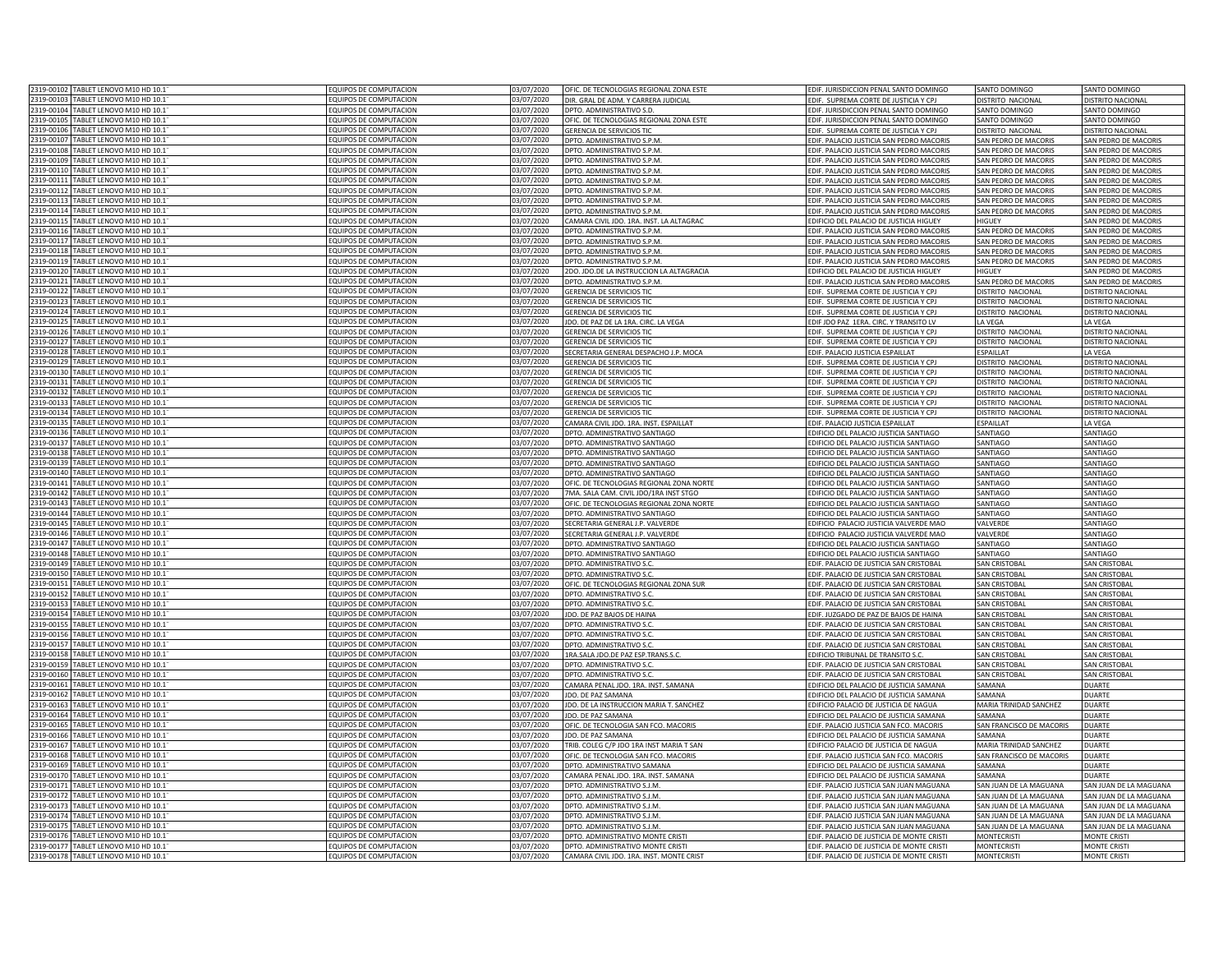| 2319-00179 | TABLET LENOVO M10 HD 10.1            | EQUIPOS DE COMPUTACION        | 3/07/2020  | <b>JDO. DE PAZ DAJABON</b>                      | EDIFICIO PALACIO DE JUSTICIA DAJABON      | DAJABON                   | <b>MONTE CRISTI</b>      |
|------------|--------------------------------------|-------------------------------|------------|-------------------------------------------------|-------------------------------------------|---------------------------|--------------------------|
| 319-00180  | TABLET LENOVO M10 HD 10.1            | FOUIPOS DE COMPUTACION        | 03/07/2020 | PTO. ADMINISTRATIVO SANTIAGO RODRIGUEZ          | EDIF. PALACIO JUST. SANTIAGO RODRIGUEZ    | <b>SANTIAGO RODRIGUEZ</b> | <b>MONTE CRIST</b>       |
| 2319-00181 | TABLET LENOVO M10 HD 10.1            | EQUIPOS DE COMPUTACION        | 03/07/2020 | <b>SECRETARIA GENERAL P. J. DE PUERTO PLATA</b> | EDIF. PALACIO JUSTICIA PTO. PLATA         | PUFRTO PLATA              | <b>PUERTO PLATA</b>      |
|            |                                      |                               |            |                                                 |                                           |                           |                          |
| 2319-00182 | TABLET LENOVO M10 HD 10.1"           | EQUIPOS DE COMPUTACION        | 03/07/2020 | SECRETARIA GENERAL P. J. DE PUERTO PLATA        | EDIF. PALACIO JUSTICIA PTO. PLATA         | PUERTO PLATA              | <b>PUERTO PLATA</b>      |
| 2319-00183 | TABLET LENOVO M10 HD 10.1            | EQUIPOS DE COMPUTACION        | 03/07/2020 | SECRETARIA GENERAL P. J. DE PUERTO PLATA        | EDIF. PALACIO JUSTICIA PTO. PLATA         | PUERTO PLATA              | PUERTO PLATA             |
| 1319-00184 | TABLET LENOVO M10 HD 10.1            | EQUIPOS DE COMPUTACION        | 03/07/2020 | SECRETARIA GENERAL P. J. DE PUERTO PLATA        | EDIF. PALACIO JUSTICIA PTO. PLATA         | PUERTO PLATA              | PUERTO PLATA             |
| 319-00185  | TABLET LENOVO M10 HD 10.1            | EQUIPOS DE COMPUTACION        | 13/07/2020 | ECRETARIA GENERAL P. J. DE PUERTO PLATA         | EDIF. PALACIO JUSTICIA PTO. PLATA         | PUERTO PLATA              | PUERTO PLATA             |
| 319-00186  | TABLET LENOVO M10 HD 10.1            | <b>EQUIPOS DE COMPUTACION</b> | 3/07/2020  | JDO. DE PAZ ESP. TRANS. BARAHONA                | EDIF. PALACIO DE JUSTICIA DE BARAHONA     | <b>BARAHONA</b>           | BARAHONA                 |
| 319-00187  | TABLET LENOVO M10 HD 10.1            | <b>EQUIPOS DE COMPUTACION</b> | 3/07/2020  | OFICINA DE TECNOLOGIA BARAHONA                  | EDIF. PALACIO DE JUSTICIA DE BARAHONA     | <b>BARAHONA</b>           | BARAHONA                 |
| 319-00188  | TABLET LENOVO M10 HD 10.1            | EQUIPOS DE COMPUTACION        | 3/07/2020  | GERENCIA DE SERVICIOS TIC                       | EDIF. SUPREMA CORTE DE JUSTICIA Y CPJ     | <b>ISTRITO NACIONAL</b>   | DISTRITO NACIONAL        |
| 2319-00189 | TABLET LENOVO M10 HD 10.1            | EQUIPOS DE COMPUTACION        | 03/07/2020 | CAMARA PENAL CORTE APEL. BARAHONA               | EDIF. PALACIO DE JUSTICIA DE BARAHONA     | <b>BARAHONA</b>           | <b>BARAHONA</b>          |
|            | 2319-00190 TABLET LENOVO M10 HD 10.1 | EQUIPOS DE COMPUTACION        | 03/07/2020 | OFICINA DE TECNOLOGIA BARAHONA                  | EDIF. PALACIO DE JUSTICIA DE BARAHONA     | BARAHONA                  | <b>BARAHONA</b>          |
|            |                                      |                               |            |                                                 |                                           |                           |                          |
| 319-00191  | TABLET LENOVO M10 HD 10.1            | EQUIPOS DE COMPUTACION        | 03/07/2020 | SECRETARIA GENERAL DESPACHO J.P. MOCA           | EDIF. PALACIO JUSTICIA ESPAILLAT          | ESPAILLAT                 | LA VEGA                  |
| 319-00197  | SAMSUNG GALAXY TAB A T295            | EQUIPOS DE COMPUTACION        | 07/09/2020 | GERENCIA DE SERVICIOS TIO                       | EDIF. SUPREMA CORTE DE JUSTICIA Y CPJ     | DISTRITO NACIONAL         | DISTRITO NACIONA         |
| 319-00198  | SAMSUNG GALAXY TAB A T295            | <b>QUIPOS DE COMPUTACION</b>  | 07/09/2020 | <b>GERENCIA DE SERVICIOS TIO</b>                | EDIF. SUPREMA CORTE DE JUSTICIA Y CPJ     | DISTRITO NACIONAL         | <b>DISTRITO NACIONAL</b> |
| 1319-00199 | SAMSUNG GALAXY TAB A T295            | <b>EQUIPOS DE COMPUTACION</b> | 07/09/2020 | GERENCIA DE SERVICIOS TIO                       | EDIF. SUPREMA CORTE DE JUSTICIA Y CPJ     | DISTRITO NACIONAL         | <b>DISTRITO NACIONAL</b> |
| 319-00200  | SAMSUNG GALAXY TAB A T295            | EQUIPOS DE COMPUTACION        | 07/09/2020 | GERENCIA DE SERVICIOS TIO                       | EDIF. SUPREMA CORTE DE JUSTICIA Y CPJ     | DISTRITO NACIONAL         | <b>DISTRITO NACIONAL</b> |
|            | 319-00201 SAMSUNG GALAXY TAB A T295  | EQUIPOS DE COMPUTACION        | 07/09/2020 | GERENCIA DE SERVICIOS TIC                       | EDIF. SUPREMA CORTE DE JUSTICIA Y CPJ     | DISTRITO NACIONAL         | DISTRITO NACIONAL        |
| 1319-00202 | SAMSUNG GALAXY TAB A T295            | EQUIPOS DE COMPUTACION        | 17/09/2020 | GERENCIA DE SERVICIOS TIC                       | EDIF. SUPREMA CORTE DE JUSTICIA Y CPJ     | DISTRITO NACIONAL         | <b>DISTRITO NACIONAL</b> |
|            |                                      |                               |            |                                                 |                                           |                           |                          |
| 1319-00203 | SAMSUNG GALAXY TAB A T295            | EQUIPOS DE COMPUTACION        | 17/09/2020 | <b>GERENCIA DE SERVICIOS TIC</b>                | EDIF. SUPREMA CORTE DE JUSTICIA Y CPJ     | <b>DISTRITO NACIONAL</b>  | DISTRITO NACIONAL        |
| 319-00204  | SAMSUNG GALAXY TAB A T295            | <b>EQUIPOS DE COMPUTACION</b> | 7/09/2020  | GERENCIA DE SERVICIOS TIO                       | EDIF. SUPREMA CORTE DE JUSTICIA Y CPJ     | <b>DISTRITO NACIONAL</b>  | <b>DISTRITO NACIONAL</b> |
| 1319-00205 | SAMSUNG GALAXY TAB A T295            | EQUIPOS DE COMPUTACION        | 17/09/2020 | <b>GERENCIA DE SERVICIOS TIC</b>                | EDIF. SUPREMA CORTE DE JUSTICIA Y CPJ     | <b>JISTRITO NACIONAL</b>  | DISTRITO NACIONAL        |
| 139-00206  | SAMSUNG GALAXY TAB A T295            | EQUIPOS DE COMPUTACION        | 7/09/2020  | <b>SERENCIA DE SERVICIOS TIC</b>                | EDIF. SUPREMA CORTE DE JUSTICIA Y CPJ     | DISTRITO NACIONAL         | DISTRITO NACIONAL        |
| 319-00207  | SAMSUNG GALAXY TAB A T295            | OUIPOS DE COMPUTACION         | 7/09/2020  | <b>SERENCIA DE SERVICIOS TIO</b>                | EDIF. SUPREMA CORTE DE JUSTICIA Y CPJ     | ISTRITO NACIONAL          | DISTRITO NACIONAL        |
| 319-00208  | SAMSUNG GALAXY TAB A T295            | EQUIPOS DE COMPUTACION        | 7/09/2020  | <b>GERENCIA DE SERVICIOS TIO</b>                | EDIF. SUPREMA CORTE DE JUSTICIA Y CPJ     | <b>ISTRITO NACIONAL</b>   | DISTRITO NACIONAL        |
| 319-00209  | SAMSUNG GALAXY TAB A T295            | EQUIPOS DE COMPUTACION        | 07/09/2020 | SECRETARIA GENERAL J.P. S.D.                    | EDIF. JURISDICCION PENAL SANTO DOMINGO    | <b>SANTO DOMINGC</b>      | SANTO DOMINGO            |
| 319-00210  | SAMSUNG GALAXY TAB A T295            | EQUIPOS DE COMPUTACION        | 17/09/2020 | SECRETARIA GENERAL J.P. S.D                     | EDIF. JURISDICCION PENAL SANTO DOMINGO    | <b>SANTO DOMINGO</b>      | SANTO DOMINGO            |
| 319-00211  | SAMSUNG GALAXY TAB A T295            | <b>FOUIPOS DE COMPUTACION</b> | 07/09/2020 |                                                 |                                           |                           |                          |
| 2319-00212 | SAMSUNG GALAXY TAB A T295            | EQUIPOS DE COMPUTACION        | 07/09/2020 | SECRETARIA GENERAL J.P. S.D                     | EDIF. JURISDICCION PENAL SANTO DOMINGO    | <b>SANTO DOMINGO</b>      | SANTO DOMINGO            |
|            |                                      |                               |            | SECRETARIA GENERAL J.P. S.D                     | EDIF. JURISDICCION PENAL SANTO DOMINGO    | <b>SANTO DOMINGO</b>      | SANTO DOMINGO            |
| 2319-00213 | SAMSUNG GALAXY TAB A T295            | <b>EQUIPOS DE COMPUTACION</b> | 07/09/2020 | <b>GERENCIA DE SERVICIOS TIO</b>                | EDIF. SUPREMA CORTE DE JUSTICIA Y CPJ     | DISTRITO NACIONAL         | <b>DISTRITO NACIONA</b>  |
| 1319-00214 | SAMSUNG GALAXY TAB A T295            | EQUIPOS DE COMPUTACION        | 07/09/2020 | <b>GERENCIA DE SERVICIOS TIC</b>                | EDIF. SUPREMA CORTE DE JUSTICIA Y CPJ     | DISTRITO NACIONAL         | DISTRITO NACIONA         |
| 1319-0021  | SAMSUNG GALAXY TAB A T295            | EQUIPOS DE COMPUTACION        | 07/09/2020 | OFIC. DE TECNOLOGIAS REGIONAL ZONA SUR          | EDIF. PALACIO DE JUSTICIA SAN CRISTOBAL   | <b>SAN CRISTOBAL</b>      | <b>SAN CRISTOBAL</b>     |
| 2319-00216 | SAMSUNG GALAXY TAB A T295            | EQUIPOS DE COMPUTACION        | 07/09/2020 | <b>GERENCIA DE SERVICIOS TIC</b>                | EDIF. SUPREMA CORTE DE JUSTICIA Y CPJ     | DISTRITO NACIONAL         | <b>DISTRITO NACIONAL</b> |
| 2319-00217 | SAMSUNG GALAXY TAB A T295            | EQUIPOS DE COMPUTACION        | 07/09/2020 | GERENCIA DE SERVICIOS TIC                       | EDIF. SUPREMA CORTE DE JUSTICIA Y CPJ     | DISTRITO NACIONAL         | DISTRITO NACIONAL        |
| 1319-00218 | SAMSUNG GALAXY TAB A T295            | EQUIPOS DE COMPUTACION        | )7/09/2020 | GERENCIA DE SERVICIOS TIC                       | EDIF. SUPREMA CORTE DE JUSTICIA Y CPJ     | DISTRITO NACIONAL         | <b>DISTRITO NACIONAL</b> |
| 2319-00219 | SAMSUNG GALAXY TAB A T295            | EQUIPOS DE COMPUTACION        | 07/09/2020 |                                                 |                                           |                           |                          |
|            |                                      |                               |            | <b>GERENCIA DE SERVICIOS TIO</b>                | EDIF. SUPREMA CORTE DE JUSTICIA Y CPJ     | <b>DISTRITO NACIONAL</b>  | <b>DISTRITO NACIONAL</b> |
| 319-00220  | SAMSUNG GALAXY TAB A T295            | <b>EQUIPOS DE COMPUTACION</b> | 07/09/2020 | GERENCIA DE SERVICIOS TIC                       | EDIF. SUPREMA CORTE DE JUSTICIA Y CPJ     | DISTRITO NACIONAL         | DISTRITO NACIONAL        |
| 1319-00221 | SAMSUNG GALAXY TAB A T295            | <b>EQUIPOS DE COMPUTACION</b> | 7/09/2020  | <b>GERENCIA DE SERVICIOS TIO</b>                | EDIF. SUPREMA CORTE DE JUSTICIA Y CPJ     | DISTRITO NACIONAL         | <b>DISTRITO NACIONAL</b> |
| 319-00223  | SAMSUNG GALAXY TAB A T295            | <b>QUIPOS DE COMPUTACION</b>  | 7/09/2020  | <b>GERENCIA DE SERVICIOS TIO</b>                | EDIF. SUPREMA CORTE DE JUSTICIA Y CPJ     | <b>DISTRITO NACIONAL</b>  | DISTRITO NACIONAL        |
| 1319-00223 | SAMSUNG GALAXY TAB A T295            | EQUIPOS DE COMPUTACION        | 07/09/2020 | <b>GERENCIA DE SERVICIOS TIO</b>                | EDIF. SUPREMA CORTE DE JUSTICIA Y CPJ     | ISTRITO NACIONAL          | DISTRITO NACIONAL        |
| 1319-00224 | SAMSUNG GALAXY TAB A T295            | EQUIPOS DE COMPUTACION        | 7/09/2020  | <b>GERENCIA DE SERVICIOS TIO</b>                | EDIF. SUPREMA CORTE DE JUSTICIA Y CPJ     | <b>DISTRITO NACIONAL</b>  | DISTRITO NACIONAL        |
| 2319-00225 | SAMSUNG GALAXY TAB A T295            | EQUIPOS DE COMPUTACION        | 17/09/2020 | <b>GERENCIA DE SERVICIOS TI</b>                 | EDIF. SUPREMA CORTE DE JUSTICIA Y CP.     | DISTRITO NACIONAL         | <b>DISTRITO NACIONA</b>  |
| 1319-00226 | SAMSUNG GALAXY TAB A T295            | EQUIPOS DE COMPUTACION        | 07/09/2020 | CENTRO DE CONTACTO                              | EDIF. SUPREMA CORTE DE JUSTICIA Y CPJ     | <b>DISTRITO NACIONAL</b>  | DISTRITO NACIONAL        |
| 319-00227  |                                      |                               | 07/09/2020 |                                                 |                                           |                           | <b>DISTRITO NACIONA</b>  |
|            | SAMSUNG GALAXY TAB A T295            | EQUIPOS DE COMPUTACION        |            | <b>GERENCIA DE SERVICIOS TIO</b>                | EDIF. SUPREMA CORTE DE JUSTICIA Y CPJ     | DISTRITO NACIONAL         |                          |
| 139-00228  | SAMSUNG GALAXY TAB A T295            | EQUIPOS DE COMPUTACION        | 07/09/2020 | <b>ENTRO DE CONTACTO</b>                        | EDIF. SUPREMA CORTE DE JUSTICIA Y CPJ     | DISTRITO NACIONAL         | DISTRITO NACIONAL        |
| 319-00229  | SAMSUNG GALAXY TAB A T295            | <b>QUIPOS DE COMPUTACION</b>  | 7/09/2020  | <b>SERENCIA DE SERVICIOS TIO</b>                | EDIF. SUPREMA CORTE DE JUSTICIA Y CPJ     | <b>DISTRITO NACIONAL</b>  | <b>DISTRITO NACIONAL</b> |
| 319-00230  | SAMSUNG GALAXY TAB A T295            | EQUIPOS DE COMPUTACION        | 7/09/2020  | PTO. ADMINISTRATIVO TRIBUNALES FAMILIA          | EDIFICIO TRIBUNALES ASUNTOS DE FAMILIA    | <b>DISTRITO NACIONAL</b>  | <b>DISTRITO NACIONAL</b> |
| 1319-00231 | SAMSUNG GALAXY TAB A T295            | <b>EQUIPOS DE COMPUTACION</b> | 07/09/2020 | OFIC. DE TECNOLOGIAS REGIONAL ZONA SUR          | EDIF. PALACIO DE JUSTICIA SAN CRISTOBAL   | <b>SAN CRISTOBAL</b>      | <b>SAN CRISTOBAL</b>     |
| 2319-00232 | SAMSUNG GALAXY TAB A T295            | EQUIPOS DE COMPUTACION        | )7/09/2020 | GERENCIA DE SERVICIOS TIC                       | EDIF. SUPREMA CORTE DE JUSTICIA Y CPJ     | DISTRITO NACIONAL         | <b>DISTRITO NACIONAL</b> |
| 1319-00233 | SAMSUNG GALAXY TAB A T295            | EQUIPOS DE COMPUTACION        | )7/09/2020 | <b>GERENCIA DE SERVICIOS TIC</b>                | EDIF. SUPREMA CORTE DE JUSTICIA Y CPJ     | DISTRITO NACIONAL         | DISTRITO NACIONAL        |
| 319-00234  | SAMSUNG GALAXY TAB A T295            | EQUIPOS DE COMPUTACION        | 17/09/2020 | OFIC. DE TECNOLOGIAS REGIONAL ZONA SUR          | EDIF. PALACIO DE JUSTICIA SAN CRISTOBAL   | <b>SAN CRISTOBAL</b>      | <b>SAN CRISTOBAL</b>     |
| 319-00235  | SAMSUNG GALAXY TAB A T295            | FOUIPOS DE COMPUTACION        | 7/09/2020  | DO. DE PAZ CAMBITA GARABITO                     | EDIF. JDO. DE PAZ DE CAMBITA GARABITO     | <b>SAN CRISTOBAL</b>      | <b>SAN CRISTOBAL</b>     |
| 319-00236  | SAMSUNG GALAXY TAB A T295            | <b>EQUIPOS DE COMPUTACION</b> | 7/09/2020  | <b>SERENCIA DE SERVICIOS TIC</b>                | EDIF. SUPREMA CORTE DE JUSTICIA Y CPJ     | DISTRITO NACIONAL         | DISTRITO NACIONA         |
|            |                                      |                               |            |                                                 |                                           |                           |                          |
| 319-00237  | SAMSUNG GALAXY TAB A T295            | <b>QUIPOS DE COMPUTACION</b>  | 7/09/2020  | GERENCIA DE SERVICIOS TIC                       | EDIF. SUPREMA CORTE DE JUSTICIA Y CPJ     | <b>DISTRITO NACIONAL</b>  | DISTRITO NACIONAL        |
| 319-00238  | SAMSUNG GALAXY TAB A T295            | QUIPOS DE COMPUTACION         | 7/09/2020  | <b>GERENCIA DE SERVICIOS TIO</b>                | EDIF. SUPREMA CORTE DE JUSTICIA Y CPJ     | <b>ISTRITO NACIONA</b>    | DISTRITO NACIONA         |
| 1319-00239 | SAMSUNG GALAXY TAB A T295            | EQUIPOS DE COMPUTACION        | 17/09/2020 | <b>SERENCIA DE SERVICIOS TIO</b>                | FDIE. SUPREMA CORTE DE IUSTICIA Y CPI     | <b>ISTRITO NACIONAL</b>   | DISTRITO NACIONA         |
| 1319-00240 | SAMSUNG GALAXY TAB A T295            | EQUIPOS DE COMPUTACION        | 07/09/2020 | <b>GERENCIA DE SERVICIOS TIO</b>                | EDIF. SUPREMA CORTE DE JUSTICIA Y CPJ     | DISTRITO NACIONAL         | DISTRITO NACIONA         |
| 1319-00241 | SAMSUNG GALAXY TAB A T295            | EQUIPOS DE COMPUTACION        | 07/09/2020 | <b>GERENCIA DE SERVICIOS TIO</b>                | EDIF. SUPREMA CORTE DE JUSTICIA Y CPJ     | <b>DISTRITO NACIONAL</b>  | DISTRITO NACIONAL        |
| 319-00242  | SAMSUNG GALAXY TAB A T295            | EQUIPOS DE COMPUTACION        | 07/09/2020 | <b>GERENCIA DE SERVICIOS TIO</b>                | EDIF. SUPREMA CORTE DE JUSTICIA Y CPJ     | DISTRITO NACIONAL         | <b>DISTRITO NACIONAL</b> |
| 2319-00243 | SAMSUNG GALAXY TAB A T295            | EQUIPOS DE COMPUTACION        | 07/09/2020 | GERENCIA DE SERVICIOS TIO                       | EDIF. SUPREMA CORTE DE JUSTICIA Y CPJ     | <b>JISTRITO NACIONAL</b>  | DISTRITO NACIONA         |
| 1319-00244 | SAMSUNG GALAXY TAB A T295            | EQUIPOS DE COMPUTACION        | 07/09/2020 | GERENCIA DE SERVICIOS TIO                       | EDIF. SUPREMA CORTE DE JUSTICIA Y CPJ     | DISTRITO NACIONAL         | <b>DISTRITO NACIONAL</b> |
| 1319-00245 | SAMSUNG GALAXY TAB A T295            | EQUIPOS DE COMPUTACION        | 07/09/2020 | GERENCIA DE SERVICIOS TIO                       | EDIF. SUPREMA CORTE DE JUSTICIA Y CPJ     | DISTRITO NACIONAL         | DISTRITO NACIONAL        |
|            |                                      |                               |            |                                                 |                                           |                           |                          |
| 2402-00243 | TELEVISOR LED TECNOMASTER 43"        | EQUIPOS DE COMUNICACION       | 23/09/2020 | TRIB. COLEG C/P JDO 1RA INST MARIA T SAN        | EDIFICIO PALACIO DE JUSTICIA DE NAGUA     | MARIA TRINIDAD SANCHEZ    | <b>DUARTE</b>            |
| 402-00244  | TELEVISOR LED TECNOMASTER 43"        | EQUIPOS DE COMUNICACION       | 23/09/2020 | OFICINA DE TECNOLOGIA MONTE CRISTI              | EDIF. PALACIO DE JUSTICIA DE MONTE CRISTI | <b>MONTECRISTI</b>        | <b>MONTE CRISTI</b>      |
| 402-00245  | TELEVISOR LED TECNOMASTER 43"        | EQUIPOS DE COMUNICACION       | 23/09/2020 | OFIC. DE TECNOLOGIAS REGIONAL ZONA NORTE        | EDIFICIO DEL PALACIO JUSTICIA SANTIAGO    | SANTIAGO                  | SANTIAGO                 |
| 402-00246  | TELEVISOR LED TECNOMASTER 43"        | EQUIPOS DE COMUNICACION       | 13/09/2020 | OFICINA DE TECNOLOGIA LA VEGA                   | EDIFICIO PALACIO DE JUSTICIA DE LA VEGA   | LA VEGA                   | LA VEGA                  |
| 402-00247  | <b>TELEVISOR LED TECNOMASTER 43"</b> | EQUIPOS DE COMUNICACION       | 3/09/2020  | DFIC. DE TECNOLOGIAS REGIONAL ZONA SUR          | EDIF. PALACIO DE JUSTICIA SAN CRISTOBAL   | <b>SAN CRISTOBAL</b>      | SAN CRISTOBAL            |
| 402-00248  | <b>TELEVISOR LED TECNOMASTER 43</b>  | EQUIPOS DE COMUNICACION       | 3/09/2020  | OFIC. DE TECNOLOGIAS REGIONAL ZONA SUR          | EDIF. PALACIO DE JUSTICIA SAN CRISTOBAL   | <b>AN CRISTORAL</b>       | SAN CRISTOBAL            |
| 402-00249  | ELEVISOR LED TECNOMASTER 43          | EQUIPOS DE COMUNICACION       | 3/09/2020  | ECRETARIA GENERAL J.P. S.J.M.                   | EDIF. PALACIO JUSTICIA SAN JUAN MAGUANA   | AN JUAN DE LA MAGUANA     | SAN JUAN DE LA MAGUANA   |
| 402-0025   | TELEVISOR LED TECNOMASTER 43'        | EQUIPOS DE COMUNICACION       | 13/09/2020 | ORTE DE APEL. N.N.A. S.C                        | EDIFICIO TRIBUNAL NNA SAN CRISTOBAL       | AN CRISTOBAL              | SAN CRISTOBAL            |
|            |                                      |                               |            |                                                 |                                           |                           |                          |
| 402-00251  | TELEVISOR LED TECNOMASTER 43'        | EQUIPOS DE COMUNICACION       | 23/09/2020 | OFICINA DE INFORMATICA P.J.C.N                  | EDIFICIO PALACIO JUSTICIA CIUDAD NUEVA    | <b>DISTRITO NACIONA</b>   | DISTRITO NACIONA         |
| 402-00252  | TELEVISOR LED TECNOMASTER 43         | EQUIPOS DE COMUNICACION       | 23/09/2020 | OFICINA DE INFORMATICA P.J.C.N                  | EDIFICIO PALACIO JUSTICIA CIUDAD NUEVA    | DISTRITO NACIONAL         | <b>DISTRITO NACIONAL</b> |
| 402-00253  | TELEVISOR LED TECNOMASTER 43         | EQUIPOS DE COMUNICACION       | 23/09/2020 | 9NA. SALA CAMARA PENAL JDO/1RA. INST. DN        | EDIFICIO PALACIO JUSTICIA CIUDAD NUEVA    | <b>DISTRITO NACIONAL</b>  | <b>DISTRITO NACIONA</b>  |
| 402-00254  | TELEVISOR LED TECNOMASTER 43"        | EQUIPOS DE COMUNICACION       | 23/09/2020 | OFIC. JUDICIAL SERV/ATENC. PERMANENTE DN        | EDIFICIO PALACIO JUSTICIA CIUDAD NUEVA    | DISTRITO NACIONAL         | DISTRITO NACIONAL        |
| 402-00255  | ELEVISOR LED TECNOMASTER 43"         | EQUIPOS DE COMUNICACION       | 13/09/2020 | DPTO, ADMINISTRATIVO S.P.M                      | EDIF. PALACIO JUSTICIA SAN PEDRO MACORIS  | AN PEDRO DE MACORIS       | SAN PEDRO DE MACORIS     |
| 402-00256  | <b>TELEVISOR LED TECNOMASTER 43</b>  | EQUIPOS DE COMUNICACION       | 23/09/2020 | OPTO. ADMINISTRATIVO EL SEIBO                   | EDIFICIO PALACIO DE JUSTICIA DE EL SEIBO  | L SEYBO                   | SAN PEDRO DE MACORIS     |
| 402-00257  | TELEVISOR LED TECNOMASTER 43"        | EQUIPOS DE COMUNICACION       | 23/09/2020 | DPTO. ADMINISTRATIVO LA ROMANA                  | EDIF. PALACIO DE JUSTICIA DE LA ROMANA    | LA ROMANA                 | SAN PEDRO DE MACORIS     |
|            |                                      |                               |            |                                                 |                                           |                           |                          |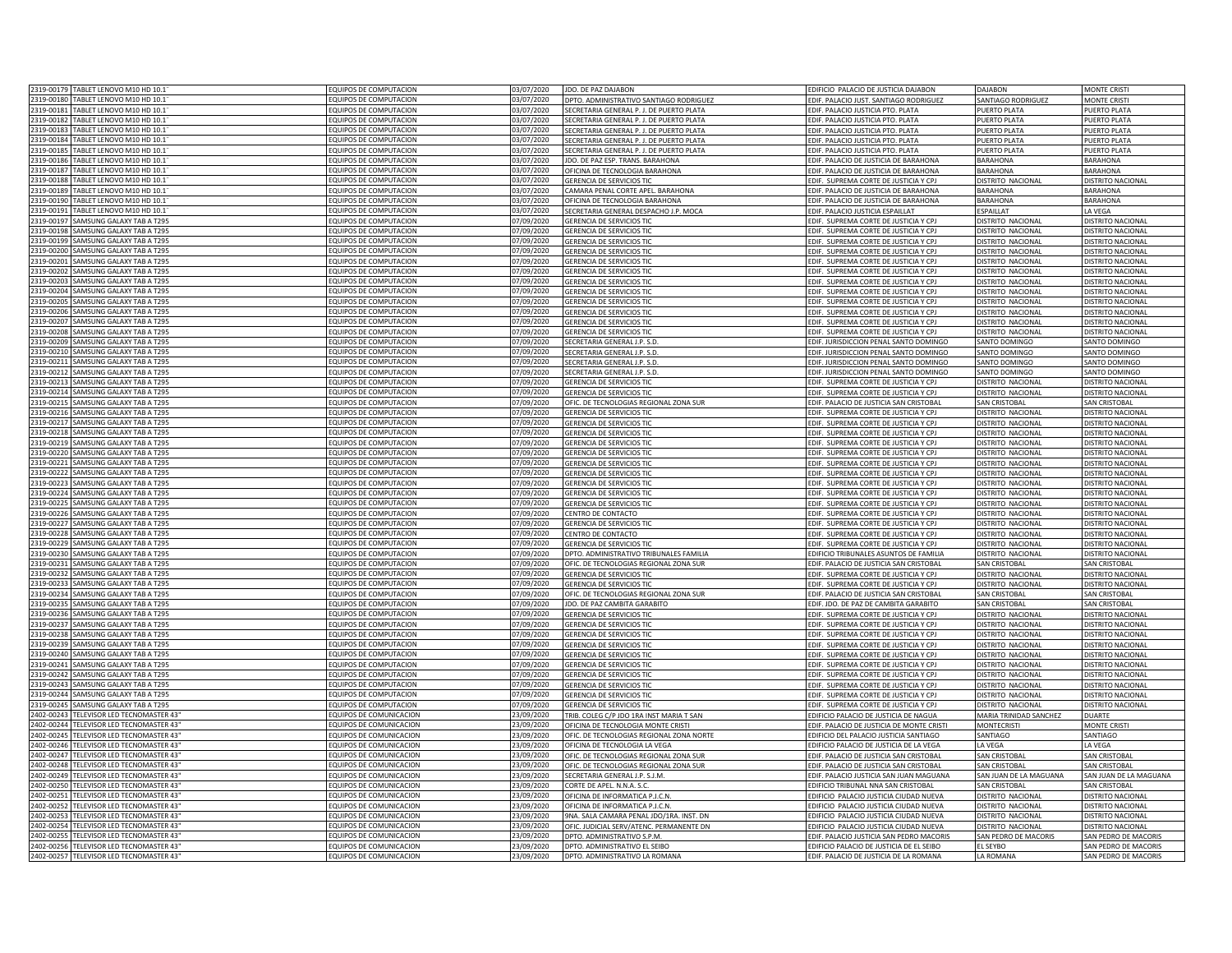| 2402-00258 TELEVISOR LED TECNOMASTER 43                                  | FOUIPOS DE COMUNICACION                           | 23/09/2020 | DPTO. ADMINISTRATIVO LA ALTAGRACIA       | EDIFICIO DEL PALACIO DE JUSTICIA HIGUEY   | HIGUEY                   | SAN PEDRO DE MACORIS     |
|--------------------------------------------------------------------------|---------------------------------------------------|------------|------------------------------------------|-------------------------------------------|--------------------------|--------------------------|
| 2402-00259 TELEVISOR LED TECNOMASTER 43                                  | EQUIPOS DE COMUNICACION                           | 23/09/2020 | <b>GERENCIA DE SERVICIOS TIO</b>         | FDIE. SUPREMA CORTE DE IUSTICIA Y CPI     | DISTRITO NACIONAL        | DISTRITO NACIONA         |
|                                                                          |                                                   |            |                                          |                                           |                          |                          |
| 2402-00260 TELEVISOR LED TECNOMASTER 43"                                 | EQUIPOS DE COMUNICACION                           | 23/09/2020 | <b>GERENCIA DE SERVICIOS TIO</b>         | EDIF. SUPREMA CORTE DE JUSTICIA Y CPJ     | DISTRITO NACIONAL        | DISTRITO NACIONAL        |
| 2402-00261 TELEVISOR LED TECNOMASTER 55" UHD                             | EQUIPOS DE COMUNICACION                           | 23/09/2020 | 1ER. TRIBUNAL COL. C/P JDO/1RA INST STGO | EDIFICIO DEL PALACIO JUSTICIA SANTIAGO    | SANTIAGO                 | SANTIAGO                 |
| 2402-00262<br>TELEVISOR LED TECNOMASTER 55" UHD                          | EQUIPOS DE COMUNICACION                           | 23/09/2020 | DPTO. ADMINISTRATIVO S.F.M.              | EDIF. PALACIO JUSTICIA SAN FCO. MACORIS   | SAN FRANCISCO DE MACORIS | <b>DUARTE</b>            |
| 2402-00263<br>TELEVISOR LED TECNOMASTER 55" UHD                          | EQUIPOS DE COMUNICACION                           | 23/09/2020 | SECRETARIA GENERAL P. J. DE PUERTO PLATA | EDIF. PALACIO JUSTICIA PTO. PLATA         | PUERTO PLATA             | PUERTO PLATA             |
| 2402-00264<br>TFI FVISOR I FD TFCNOMASTER 55" UHD                        | FOUIPOS DE COMUNICACION                           | 3/09/2020  | OFIC. DE TECNOLOGIAS REGIONAL ZONA SUR   | EDIF. PALACIO DE JUSTICIA SAN CRISTOBAL   | SAN CRISTOBAL            | <b>SAN CRISTOBAL</b>     |
| 2402-00265<br>TELEVISOR LED TECNOMASTER 55" UHD                          | EQUIPOS DE COMUNICACION                           | 23/09/2020 | OFIC. DE TECNOLOGIAS REGIONAL ZONA SUR   | FDIE, PALACIO DE ILISTICIA SAN CRISTOBAL  | SAN CRISTOBAL            | <b>SAN CRISTOBAL</b>     |
| 2402-00266<br>TELEVISOR LED TECNOMASTER 55" UHD                          | EQUIPOS DE COMUNICACION                           | 23/09/2020 | OFIC. DE TECNOLOGIAS REGIONAL ZONA SUR   | EDIF. PALACIO DE JUSTICIA SAN CRISTOBAL   | <b>SAN CRISTOBAL</b>     | SAN CRISTOBAL            |
| 2402-00267<br>TELEVISOR LED TECNOMASTER 55" UHD                          | EQUIPOS DE COMUNICACION                           | 3/09/2020  | OFICINA DE INFORMATICA P.J.C.N.          | EDIFICIO PALACIO JUSTICIA CIUDAD NUEVA    | <b>ISTRITO NACIONAL</b>  | DISTRITO NACIONAL        |
| 2402-00268 TELEVISOR LED TECNOMASTER 55" UHD                             | EQUIPOS DE COMUNICACION                           | 23/09/2020 | OFICINA DE INFORMATICA P.J.C.N.          | EDIFICIO PALACIO JUSTICIA CIUDAD NUEVA    | ISTRITO NACIONAL         | DISTRITO NACIONAL        |
|                                                                          |                                                   |            |                                          |                                           |                          |                          |
| 2402-00269 TELEVISOR LED TECNOMASTER 55" UHD                             | EQUIPOS DE COMUNICACION                           | 23/09/2020 | OFICINA DE INFORMATICA P.J.C.N           | EDIFICIO PALACIO JUSTICIA CIUDAD NUEVA    | DISTRITO NACIONAL        | DISTRITO NACIONAL        |
| 2402-00270 TELEVISOR LED TECNOMASTER 55" UHD                             | EQUIPOS DE COMUNICACION                           | 23/09/2020 | OFICINA ADMVA. TRIB. N.N.A. STO. DGO     | EDIF. JURISDICCION NNA SANTO DOMINGO      | SANTO DOMINGO            | SANTO DOMINGO            |
| 2402-00271<br>TELEVISOR LED TECNOMASTER 55" UHD                          | EQUIPOS DE COMUNICACION                           | 23/09/2020 | DPTO. ADMINISTRATIVO S.D. OESTI          | EDIF. TRIBUNALES STO. DGO. OESTE          | SANTO DOMINGO            | SANTO DOMINGO            |
| 2402-00272<br>TELEVISOR LED TECNOMASTER 55" UHD                          | <b>EQUIPOS DE COMUNICACION</b>                    | 23/09/2020 | OFIC. DE TECNOLOGIAS REGIONAL ZONA ESTE  | EDIF. JURISDICCION PENAL SANTO DOMINGO    | <b>ANTO DOMINGO</b>      | SANTO DOMINGO            |
| 2402-00273<br>TELEVISOR LED TECNOMASTER 55" UHD                          | EQUIPOS DE COMUNICACION                           | 23/09/2020 | <b>GERENCIA DE SERVICIOS TIC</b>         | EDIF. SUPREMA CORTE DE JUSTICIA Y CPJ     | DISTRITO NACIONAL        | DISTRITO NACIONA         |
| 2402-00274<br>TELEVISOR LED TECNOMASTER 55" UHD                          | EQUIPOS DE COMUNICACION                           | 23/09/2020 | SAI A AUGUSTA                            | EDIF. SUPREMA CORTE DE JUSTICIA Y CPJ     | <b>JISTRITO NACIONAL</b> | <b>DISTRITO NACIONAL</b> |
| 2402-00275<br>TELEVISOR LED TECNOMASTER 55" UHD                          | EQUIPOS DE COMUNICACION                           | 23/09/2020 | 2DA. SALA CAMARA PENAL CORTE APEL. D.N   | EDIFICIO P.J. DE LAS CORTES               | DISTRITO NACIONAL        | DISTRITO NACIONAL        |
| 2402-00276<br>TELEVISOR LED TECNOMASTER 55" UHD                          | EQUIPOS DE COMUNICACION                           | 23/09/2020 | 2DA. SALA CAMARA PENAL CORTE APEL. D.N.  | EDIFICIO P.J. DE LAS CORTES               | DISTRITO NACIONAL        | <b>DISTRITO NACIONAL</b> |
| 2402-00277<br>TELEVISOR LED TECNOMASTER 55" UHD                          | EQUIPOS DE COMUNICACION                           | 23/09/2020 | DPTO. ADMINISTRATIVO S.P.M.              | EDIF. PALACIO JUSTICIA SAN PEDRO MACORIS  | SAN PEDRO DE MACORIS     | SAN PEDRO DE MACORIS     |
| 2402-00278<br>TELEVISOR LED TECNOMASTER 55" UHD                          | EQUIPOS DE COMUNICACION                           | 23/09/2020 | OFICINA DE INFORMATICA P.J.C.N.          | EDIFICIO PALACIO JUSTICIA CIUDAD NUEVA    | DISTRITO NACIONAL        | DISTRITO NACIONAL        |
| 2403-00084<br>GRABADORA DE VIDEO NVR 32CH 16 SALIDA POE HIKVISION        | EQUIPOS DE COMUNICACION                           | 21/09/2020 | CENTRO DE GESTION DOCUMENTAL(CGD)        | OFIC. COORDINADORA ARCHIVO JUDICIAL       | DISTRITO NACIONAL        | <b>DISTRITO NACIONAL</b> |
| INIDAD DE VIDEOCONFERENCIA YEALINK MVC800<br>2413-00009                  | EQUIPOS DE COMUNICACION                           |            | ALMACEN DE DESPACHO MOB. Y EQUIPOS OFIC  | EDIFICIO P.J. DE LAS CORTES               | DISTRITO NACIONAL        | <b>DISTRITO NACIONAL</b> |
| CAJA FUERTE YALE 35X25X25CM DIGITAL CON CLAVE<br>3104-00224              | OUIPOS DE SEGURIDAD                               | 14/10/2020 |                                          | EDIF. SUPREMA CORTE DE JUSTICIA Y CPJ     |                          | <b>DISTRITO NACIONAL</b> |
|                                                                          |                                                   | 01/07/2020 | SECCION DE TRANSPORTACION                |                                           | DISTRITO NACIONAL        |                          |
| 3203-00598<br><b>IEVERA EJECUTIVA DAEWOO</b>                             | EQUIPOS DE COCINA                                 | 0/07/2020  | PTO. ADMINISTRATIVO PJ S.C.J.            | EDIF. SUPREMA CORTE DE JUSTICIA Y CPJ     | ISTRITO NACIONAL         | <b>DISTRITO NACIONAL</b> |
| 3203-00599<br>NFVERA FRIGIDAIRE                                          | EQUIPOS DE COCINA                                 | 0/07/2020  | OPTO. ADMINISTRATIVO PJ S.C.J.           | EDIF. SUPREMA CORTE DE JUSTICIA Y CPJ     | ISTRITO NACIONAL         | <b>DISTRITO NACIONAL</b> |
| 3203-00600<br>NEVERA EJECUTIVA FRIGIDARE                                 | EQUIPOS DE COCINA                                 | 3/11/2020  | DPTO, ADMINISTRATIVO PJ S.C.J            | EDIF. SUPREMA CORTE DE JUSTICIA Y CPJ     | ISTRITO NACIONAL         | DISTRITO NACIONAL        |
| 3204-00143<br>TANQUE HIDRONEUMATICO 80 GLS EN FIBRA MARA GLOBAL WATER    | EQUIPOS DE COCINA                                 | 22/07/2020 | PTO, ADMINISTRATIVO S.P.M                | EDIF. PALACIO JUSTICIA SAN PEDRO MACOR    | AN PEDRO DE MACOR        | SAN PEDRO DE MACORI:     |
| TANQUE HIDRONEUMATICO 120 GLS EN FIBRA MARA GLOBAL WATER<br>3204-00144   | <b>EQUIPOS DE COCINA</b>                          | 22/07/2020 | DPTO. ADMINISTRATIVO P.J.C.N.            | EDIFICIO PALACIO JUSTICIA CIUDAD NUEVA    | DISTRITO NACIONAL        | DISTRITO NACIONAL        |
| 3204-00145<br>TANQUE HIDRONEUMATICO 35 GLS EN FIBRA MARCA GLOBAL WATER   | EQUIPOS DE COCINA                                 | 24/07/2020 | UNIDAD DE SERVICIOS Y MANTENIMIENTO      | EDIFICIO P.J. DE LAS CORTES               | DISTRITO NACIONAL        | <b>DISTRITO NACIONAL</b> |
| 3204-00146<br>TANOUF HIDRONFUMATICO 35 GI S EN FIBRA MARCA GI OBAL WATER | <b>FOUIPOS DE COCINA</b>                          | 24/07/2020 | PCIA, CAMARA PENAL CORTE APEL.S.D        | EDIF. CORTE PENAL STO. DGO. (LOS MAMEYES) | SANTO DOMINGO            | SANTO DOMINGO            |
| 3204-00147<br>TANQUE HIDRONEUMATICO 35 GLS EN FIBRA MARCA GLOBAL WATER   | EQUIPOS DE COCINA                                 | 24/07/2020 | OFICINA ADMVA, TRIB, N.N.A. STO, DGC     | EDIF. JURISDICCION NNA SANTO DOMINGO      | SANTO DOMINGO            | SANTO DOMINGO            |
| 3204-00148<br>TANOUE HIDRONEUMATICO 80 GI S EN FIBRA MARCA GI OBAL WATER | <b>FOUIPOS DE COCINA</b>                          | 16/09/2020 | UNIDAD DE SERVICIOS Y MANTENIMIENTO      | EDIFICIO P.J. DE LAS CORTES               | DISTRITO NACIONAL        | <b>DISTRITO NACIONAL</b> |
| 3204-00149<br>TANQUE HIDRONEUMATICO 120 GLS EN FIBRA MARCA GLOBAL WATER  | EQUIPOS DE COCINA                                 | 16/09/2020 | DPTO. ADMINISTRATIVO S.F.M.              | EDIF. PALACIO JUSTICIA SAN FCO. MACORIS   | SAN FRANCISCO DE MACORIS | <b>DUARTE</b>            |
| 3204-00150<br>TANQUE HIDRONEUMATICO 35 GLS EN FIBRA MARCA GLOBAL WATER   | <b>EQUIPOS DE COCINA</b>                          | 28/09/2020 | UNIDAD DE SERVICIOS Y MANTENIMIENTO      | EDIFICIO P.J. DE LAS CORTES               | DISTRITO NACIONAL        | DISTRITO NACIONAL        |
| 3204-00151<br>TANQUE HIDRONEUMATICO 35 GLS EN FIBRA MARCA GLOBAL WATER   | EQUIPOS DE COCINA                                 | 28/09/2020 | UNIDAD DE SERVICIOS Y MANTENIMIENTO      | EDIFICIO P.J. DE LAS CORTES               | DISTRITO NACIONAL        | <b>DISTRITO NACIONAL</b> |
|                                                                          |                                                   |            |                                          |                                           |                          |                          |
| 3307-00039<br>PULIDORA DEWALT DWE4020-BE 4-1/2" 800W                     | HERRAMIENTAS Y REPUESTO MAYORES                   | 07/08/2020 | OFIC. COORDINADORA ARCHIVO JUDICIAL      | EDIF. OFICINA COORD. ARCHIVO JUDICIAL     | DISTRITO NACIONAL        | <b>DISTRITO NACIONAL</b> |
| PULIDORA DEWALT DWE4020-BE 4-1/2" 800W<br>3307-00040                     | HERRAMIENTAS Y REPUESTO MAYORES                   | 07/08/2020 | OFIC. COORDINADORA ARCHIVO JUDICIAL      | EDIF. OFICINA COORD. ARCHIVO JUDICIAL     | DISTRITO NACIONAL        | DISTRITO NACIONAL        |
| 3313-00119 TALADRO MARTILLO BOSCH 800W                                   | <b>IERRAMIENTAS Y REPUESTO MAYORES</b>            | 08/07/2020 | TALLER DE FRANISTERIA                    | EDIFICIO NAVE DE LA S. C. J.              | DISTRITO NACIONAL        | DISTRITO NACIONAL        |
| 3313-00120<br>TALADRO MARTILLO BOSCH 800W                                | <b>IERRAMIENTAS Y REPUESTO MAYORES</b>            | 08/07/2020 | TALLER DE EBANISTERIA                    | EDIFICIO NAVE DE LA S. C. J.              | DISTRITO NACIONAL        | DISTRITO NACIONAL        |
| 3313-00121<br>TALADRO DEWALT D25133K-B3 1" 800W                          | <b>IERRAMIENTAS Y REPUESTO MAYORES</b>            | 29/07/2020 | OFIC. COORDINADORA ARCHIVO JUDICIAL      | EDIF. OFICINA COORD. ARCHIVO JUDICIAL     | <b>ISTRITO NACIONAL</b>  | DISTRITO NACIONAL        |
| 3313-00122<br>ALADRO DEWALT DCD796D2-B3 1/2" 20V                         | <b>IERRAMIENTAS Y REPUESTO MAYORES</b>            | 29/07/2020 | OFIC. COORDINADORA ARCHIVO JUDICIAL      | EDIF. OFICINA COORD. ARCHIVO JUDICIAL     | <b>ISTRITO NACIONAL</b>  | DISTRITO NACIONAL        |
| 3319-00028 SIERRA CIRCULAR MANUAL 10 PULGADAS 110V                       | HERRAMIENTAS Y REPUESTO MAYORES                   | 08/07/2020 | TALLER DE FRANISTERIA                    | EDIFICIO NAVE DE LA S. C. J.              | ISTRITO NACIONAL         | DISTRITO NACIONAL        |
| 3319-00029 SIERRA CIRCULAR MANUAL 10 PULGADAS 110V                       | HERRAMIENTAS Y REPUESTO MAYORES                   | 08/07/2020 | TALLER DE EBANISTERIA                    | EDIFICIO NAVE DE LA S. C. J.              | DISTRITO NACIONAL        | DISTRITO NACIONAL        |
| 3402-00158 PIZARRA DIGITAL                                               | EQUIPO EDUCACIONAL CIENTIFICO Y RECREATIVO        | 16/07/2020 | <b>GERENCIA DE SERVICIOS TIO</b>         | EDIF. SUPREMA CORTE DE JUSTICIA Y CPJ     | DISTRITO NACIONAL        | <b>DISTRITO NACIONAL</b> |
| CAMARA GOPRO HERO 8 BLACK 801<br>3404-00422                              | EQUIPO EDUCACIONAL CIENTIFICO Y RECREATIVO        | 03/07/2020 | UNIDAD DE SERVICIOS AUDIOVISUALES        | EDIF. SUPREMA CORTE DE JUSTICIA Y CPJ     | DISTRITO NACIONAL        | <b>DISTRITO NACIONA</b>  |
| CAMARA FOTOGRAFICA DE OBJETIVO FIJO SIN ESPEJO SONY A7 III<br>3404-00423 | EQUIPO EDUCACIONAL CIENTIFICO Y RECREATIVO        | 17/07/2020 | UNIDAD DE SERVICIOS AUDIOVISUALES        | EDIF. SUPREMA CORTE DE JUSTICIA Y CPJ     | DISTRITO NACIONAL        | DISTRITO NACIONAL        |
| 3404-00424<br>CAMARA WEB PARA CONFERENCIAS LOGITECH                      | EQUIPO EDUCACIONAL CIENTIFICO Y RECREATIVO        | 18/08/2020 | <b>GERENCIA DE SERVICIOS TIC</b>         | EDIF. SUPREMA CORTE DE JUSTICIA Y CPJ     | <b>ISTRITO NACIONAL</b>  | <b>DISTRITO NACIONAL</b> |
| 3404-00425<br>CAMARA WEB PARA CONFERENCIAS LOGITECH                      | EQUIPO EDUCACIONAL CIENTIFICO Y RECREATIVO        | 18/08/2020 | <b>GERENCIA DE SERVICIOS TIO</b>         | EDIF. SUPREMA CORTE DE JUSTICIA Y CPJ     | <b>JISTRITO NACIONAL</b> | <b>DISTRITO NACIONAL</b> |
|                                                                          |                                                   |            |                                          |                                           |                          |                          |
| CAMARA WEB PARA CONFERENCIAS LOGITECH<br>3404-00426                      | EQUIPO EDUCACIONAL CIENTIFICO Y RECREATIVO        | 18/08/2020 | 3ER. TRIB. COLEG. C/P JDO/1RA. INST. DN  | EDIFICIO PALACIO JUSTICIA CIUDAD NUEVA    | DISTRITO NACIONAL        | DISTRITO NACIONAL        |
| 3404-00427<br>CAMARA WEB PARA CONFERENCIAS LOGITECH                      | EQUIPO EDUCACIONAL CIENTIFICO Y RECREATIVO        | 18/08/2020 | <b>GERENCIA DE SERVICIOS TIC</b>         | EDIF. SUPREMA CORTE DE JUSTICIA Y CPJ     | DISTRITO NACIONAL        | <b>DISTRITO NACIONAL</b> |
| 3404-00428<br>CAMARA WEB PARA CONFERENCIAS LOGITECH                      | EQUIPO EDUCACIONAL CIENTIFICO Y RECREATIVO        | 18/08/2020 | <b>GERENCIA DE SERVICIOS TIC</b>         | EDIF. SUPREMA CORTE DE JUSTICIA Y CPJ     | DISTRITO NACIONAL        | DISTRITO NACIONAL        |
| 3404-00429<br>CAMARA WEB PARA CONFERENCIAS LOGITECH                      | EQUIPO EDUCACIONAL CIENTIFICO Y RECREATIVO        | 18/08/2020 | GERENCIA DE SERVICIOS TIC                | EDIF. SUPREMA CORTE DE JUSTICIA Y CPJ     | DISTRITO NACIONAL        | DISTRITO NACIONAL        |
| 3404-00430<br>CAMARA WEB PARA CONFERENCIAS LOGITECH                      | <b>QUIPO EDUCACIONAL CIENTIFICO Y RECREATIVO</b>  | 18/08/2020 | JDO. DE TRABAJO S.C                      | EDIF. PALACIO DE JUSTICIA SAN CRISTOBAL   | <b>SAN CRISTOBAL</b>     | SAN CRISTOBAL            |
| 3404-00431<br>CAMARA WEB PARA CONFERENCIAS LOGITECH                      | EQUIPO EDUCACIONAL CIENTIFICO Y RECREATIVO        | 18/08/2020 | 1RA. SALA CAMARA CIVIL JDO.1RA.INST. S.C | EDIF. PALACIO DE JUSTICIA SAN CRISTOBAL   | SAN CRISTOBAL            | <b>SAN CRISTOBAL</b>     |
| 3404-00432<br>AMARA WEB PARA CONFERENCIAS LOGITECH                       | <b>EQUIPO EDUCACIONAL CIENTIFICO Y RECREATIVO</b> | 18/08/2020 | CAMARA PENAL CORTE APEL. S.C.            | EDIF. PALACIO DE JUSTICIA SAN CRISTOBAL   | SAN CRISTOBAL            | <b>SAN CRISTOBAL</b>     |
| 3404-00433<br>AMARA WEB PARA CONFERENCIAS LOGITECH                       | <b>QUIPO EDUCACIONAL CIENTIFICO Y RECREATIVO</b>  | 8/08/2020  | <b>SERENCIA DE SERVICIOS TIC</b>         | EDIF. SUPREMA CORTE DE JUSTICIA Y CPJ     | <b>ISTRITO NACIONAL</b>  | <b>DISTRITO NACIONA</b>  |
| 3404-00434<br>AMARA WEB PARA CONFERENCIAS LOGITECH                       | QUIPO EDUCACIONAL CIENTIFICO Y RECREATIVO         | 8/08/2020  | GERENCIA DE SERVICIOS TIC                | EDIF. SUPREMA CORTE DE JUSTICIA Y CPJ     | ISTRITO NACIONAL         | DISTRITO NACIONAL        |
| AMARA WEB PARA CONFERENCIAS LOGITECH<br>3404-00435                       | EQUIPO EDUCACIONAL CIENTIFICO Y RECREATIVO        | 18/08/2020 | <b>GERENCIA DE SERVICIOS TIO</b>         | EDIF. SUPREMA CORTE DE JUSTICIA Y CPJ     | <b>ISTRITO NACIONAL</b>  | DISTRITO NACIONAL        |
| 3404-00436<br>CAMARA WEB PARA CONFERENCIAS LOGITECH                      | EQUIPO EDUCACIONAL CIENTIFICO Y RECREATIVO        | 18/08/2020 | <b>GERENCIA DE SERVICIOS TIO</b>         | EDIF. SUPREMA CORTE DE JUSTICIA Y CPJ     | ISTRITO NACIONA          | <b>DISTRITO NACIONA</b>  |
| 3404-00437<br>CAMARA WEB PARA CONFERENCIAS LOGITECH                      | EQUIPO EDUCACIONAL CIENTIFICO Y RECREATIVO        | 18/08/2020 | GERENCIA DE SERVICIOS TIO                | EDIF. SUPREMA CORTE DE JUSTICIA Y CPJ     | DISTRITO NACIONAL        | DISTRITO NACIONAL        |
| 3404-00438<br>CAMARA WEB PARA CONFERENCIAS LOGITECH                      | EQUIPO EDUCACIONAL CIENTIFICO Y RECREATIVO        | 18/08/2020 | <b>GERENCIA DE SERVICIOS TIO</b>         | EDIF. SUPREMA CORTE DE JUSTICIA Y CPJ     | DISTRITO NACIONAL        | DISTRITO NACIONAL        |
| CAMARA WEB PARA CONFERENCIAS LOGITECH<br>3404-00439                      | EQUIPO EDUCACIONAL CIENTIFICO Y RECREATIVO        | 18/08/2020 | <b>GERENCIA DE SERVICIOS TI</b>          | EDIF. SUPREMA CORTE DE JUSTICIA Y CPJ     | <b>JISTRITO NACIONAL</b> | DISTRITO NACIONA         |
| 3404-00440<br>CAMARA WEB PARA CONFERENCIAS LOGITECH                      | EQUIPO EDUCACIONAL CIENTIFICO Y RECREATIVO        | 18/08/2020 | <b>SERENCIA DE SERVICIOS TI</b>          | FDIE. SUPREMA CORTE DE IUSTICIA Y CPI     | <b>JISTRITO NACIONAL</b> | DISTRITO NACIONA         |
| 3404-00441<br>CAMARA WEB PARA CONFERENCIAS LOGITECH                      | EQUIPO EDUCACIONAL CIENTIFICO Y RECREATIVO        | 18/08/2020 | <b>GERENCIA DE SERVICIOS TIO</b>         | EDIF. SUPREMA CORTE DE JUSTICIA Y CPJ     | DISTRITO NACIONAL        | <b>DISTRITO NACIONAL</b> |
| 3404-00442<br>CAMARA WEB PARA CONFERENCIAS LOGITECH                      | FOUIPO FDUCACIONAL CIENTIFICO Y RECREATIVO        |            |                                          |                                           |                          |                          |
|                                                                          |                                                   | 18/08/2020 | <b>GERENCIA DE SERVICIOS TI</b>          | EDIF. SUPREMA CORTE DE JUSTICIA Y CPJ     | DISTRITO NACIONAL        | <b>DISTRITO NACIONAL</b> |
| 3404-00443<br>CAMARA WEB PARA CONFERENCIAS LOGITECH                      | EQUIPO EDUCACIONAL CIENTIFICO Y RECREATIVO        | 18/08/2020 | <b>GERENCIA DE SERVICIOS TIO</b>         | EDIF. SUPREMA CORTE DE JUSTICIA Y CPJ     | DISTRITO NACIONAL        | DISTRITO NACIONAL        |
| 3404-00444<br>CAMARA WEB PARA CONFERENCIAS LOGITECH                      | EQUIPO EDUCACIONAL CIENTIFICO Y RECREATIVO        | 07/09/2020 | GERENCIA DE SERVICIOS TIC                | EDIF. SUPREMA CORTE DE JUSTICIA Y CPJ     | DISTRITO NACIONAL        | <b>DISTRITO NACIONAL</b> |
| 3404-00445<br>CAMARA WEB PARA CONFERENCIAS LOGITECH                      | EQUIPO EDUCACIONAL CIENTIFICO Y RECREATIVO        | 07/09/2020 | <b>GERENCIA DE SERVICIOS TIC</b>         | EDIF. SUPREMA CORTE DE JUSTICIA Y CPJ     | DISTRITO NACIONAL        | <b>DISTRITO NACIONAL</b> |
| 3404-00446<br>AMARA WEB PARA CONFERENCIAS LOGITECH                       | EQUIPO EDUCACIONAL CIENTIFICO Y RECREATIVO        | 07/09/2020 | GERENCIA DE SERVICIOS TIC                | EDIF. SUPREMA CORTE DE JUSTICIA Y CPJ     | DISTRITO NACIONAL        | DISTRITO NACIONAL        |
| CAMARA WEB PARA CONFERENCIAS LOGITECH<br>3404-00447                      | FOUIPO EDUCACIONAL CIENTIFICO Y RECREATIVO        | 07/09/2020 | <b>GERENCIA DE SERVICIOS TIO</b>         | EDIF. SUPREMA CORTE DE JUSTICIA Y CPJ     | DISTRITO NACIONAL        | DISTRITO NACIONAL        |
| CAMARA WEB PARA CONFERENCIAS LOGITECH<br>3404-00448                      | FOUIPO EDUCACIONAL CIENTIFICO Y RECREATIVO        | 07/09/2020 | <b>GERENCIA DE SERVICIOS TIO</b>         | FDIE. SUPREMA CORTE DE JUSTICIA Y CPI     | <b>JISTRITO NACIONAL</b> | DISTRITO NACIONAL        |
| 3404-00449<br>AMARA WEB PARA CONFERENCIAS LOGITECH                       | EQUIPO EDUCACIONAL CIENTIFICO Y RECREATIVO        | 07/09/2020 | GERENCIA DE SERVICIOS TIC                | EDIF. SUPREMA CORTE DE JUSTICIA Y CPJ     | ISTRITO NACIONAL         | DISTRITO NACIONAL        |
| 3404-00450<br>AMARA WEB PARA CONFERENCIAS LOGITECH                       | EQUIPO EDUCACIONAL CIENTIFICO Y RECREATIVO        | 07/09/2020 | <b>GERENCIA DE SERVICIOS TI</b>          | EDIF. SUPREMA CORTE DE JUSTICIA Y CPJ     | <b>ISTRITO NACIONAL</b>  | DISTRITO NACIONAL        |
| 3404-00451<br>CAMARA WEB PARA CONFERENCIAS LOGITECH                      | EQUIPO EDUCACIONAL CIENTIFICO Y RECREATIVO        | 07/09/2020 | OFICINA DE INFORMATICA P.I.C.N           | EDIFICIO PALACIO JUSTICIA CIUDAD NUEVA    | ISTRITO NACIONAL         | DISTRITO NACIONAL        |
| 3404-00452<br>CAMARA WEB PARA CONFERENCIAS LOGITECH                      | EQUIPO EDUCACIONAL CIENTIFICO Y RECREATIVO        | 07/09/2020 | <b>GERENCIA DE SERVICIOS TIC</b>         | EDIF. SUPREMA CORTE DE JUSTICIA Y CPJ     | DISTRITO NACIONAL        | <b>DISTRITO NACIONAL</b> |
| 3404-00453 CAMARA WEB PARA CONFERENCIAS LOGITECH                         | EQUIPO EDUCACIONAL CIENTIFICO Y RECREATIVO        | 07/09/2020 | <b>GERENCIA DE SERVICIOS TIC</b>         | EDIF. SUPREMA CORTE DE JUSTICIA Y CPJ     | DISTRITO NACIONAL        | <b>DISTRITO NACIONAL</b> |
|                                                                          |                                                   |            |                                          |                                           |                          |                          |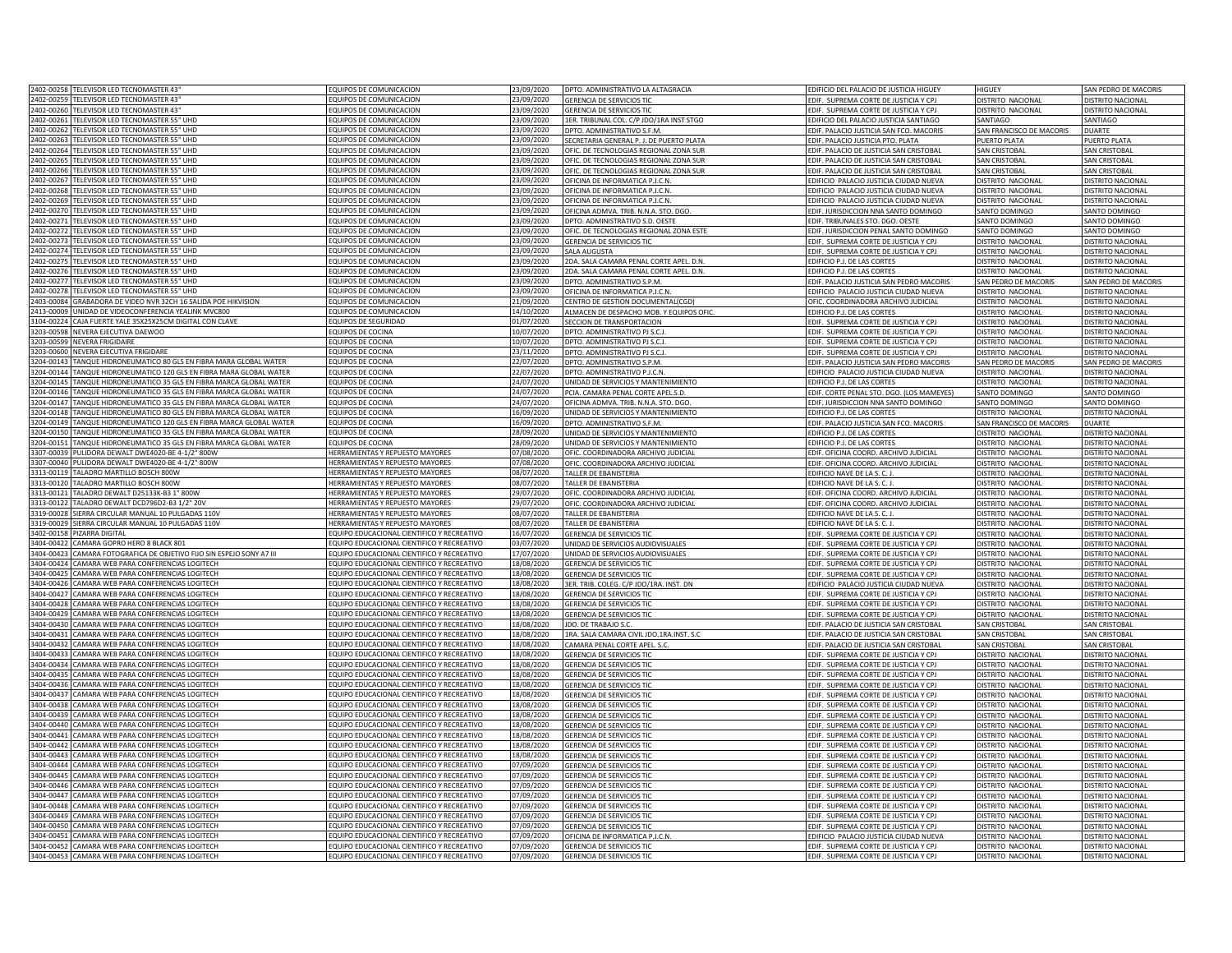| 3404-00454 CAMARA WEB PARA CONFERENCIAS LOGITECH                                             | EQUIPO EDUCACIONAL CIENTIFICO Y RECREATIVO       | 07/09/2020               | <b>GERENCIA DE SERVICIOS TI</b>                              | EDIF. SUPREMA CORTE DE JUSTICIA Y CP.                                  | DISTRITO NACIONAL        | DISTRITO NACIONA                            |
|----------------------------------------------------------------------------------------------|--------------------------------------------------|--------------------------|--------------------------------------------------------------|------------------------------------------------------------------------|--------------------------|---------------------------------------------|
| 3404-00455<br>CAMARA WEB PARA CONFERENCIAS LOGITECH                                          | EQUIPO EDUCACIONAL CIENTIFICO Y RECREATIVO       | 07/09/2020               | <b>GERENCIA DE SERVICIOS TIO</b>                             | EDIF. SUPREMA CORTE DE JUSTICIA Y CPJ                                  | DISTRITO NACIONAL        | DISTRITO NACIONA                            |
| 3404-00456<br>CAMARA WEB PARA CONFERENCIAS LOGITECH                                          | EQUIPO EDUCACIONAL CIENTIFICO Y RECREATIVO       | 07/09/2020               | <b>GERENCIA DE SERVICIOS TI</b>                              |                                                                        | DISTRITO NACIONAL        | DISTRITO NACIONA                            |
|                                                                                              |                                                  |                          |                                                              | EDIF. SUPREMA CORTE DE JUSTICIA Y CPJ                                  |                          |                                             |
| 3404-00457<br>CAMARA WEB PARA CONFERENCIAS LOGITECH                                          | EQUIPO EDUCACIONAL CIENTIFICO Y RECREATIVO       | 07/09/2020               | <b>GERENCIA DE SERVICIOS TIC</b>                             | EDIF. SUPREMA CORTE DE JUSTICIA Y CPJ                                  | DISTRITO NACIONAL        | <b>DISTRITO NACIONAL</b>                    |
| 3404-00458<br>CAMARA WEB PARA CONFERENCIAS LOGITECH                                          | EQUIPO EDUCACIONAL CIENTIFICO Y RECREATIVO       | 07/09/2020               | OFIC. DE TECNOLOGIAS REGIONAL ZONA ESTE                      | EDIF. JURISDICCION PENAL SANTO DOMINGO                                 | SANTO DOMINGO            | SANTO DOMINGO                               |
| 3404-00459<br>CAMARA DOMO (INTERIOR) 4.0 MP IP-HILOOK                                        | EQUIPO EDUCACIONAL CIENTIFICO Y RECREATIVO       | 21/09/2020               | CENTRO DE GESTION DOCUMENTAL(CGD)                            | OFIC. COORDINADORA ARCHIVO JUDICIAL                                    | DISTRITO NACIONAL        | <b>DISTRITO NACIONAL</b>                    |
| 3404-00460<br>CAMARA DOMO (INTERIOR) 4.0 MP IP-HILOOK                                        | FOUIPO EDUCACIONAL CIENTIFICO Y RECREATIVO       | 21/09/2020               | CENTRO DE GESTION DOCUMENTAL(CGD)                            | OFIC. COORDINADORA ARCHIVO JUDICIAL                                    | DISTRITO NACIONAL        | DISTRITO NACIONAL                           |
| 3404-00461<br>CAMARA DOMO (INTERIOR) 4.0 MP IP-HILOOK                                        | EQUIPO EDUCACIONAL CIENTIFICO Y RECREATIVO       | 21/09/2020               | CENTRO DE GESTION DOCUMENTAL(CGD)                            | OFIC. COORDINADORA ARCHIVO IUDICIAI                                    | DISTRITO NACIONAL        | DISTRITO NACIONAL                           |
| 3404-00462<br>AMARA DOMO (INTERIOR) 4.0 MP IP-HILOOK                                         | EQUIPO EDUCACIONAL CIENTIFICO Y RECREATIVO       | 21/09/2020               | CENTRO DE GESTION DOCUMENTAL(CGD)                            | OFIC. COORDINADORA ARCHIVO JUDICIAL                                    | <b>ISTRITO NACIONAL</b>  | DISTRITO NACIONAL                           |
| 3404-00463<br>AMARA DOMO (INTERIOR) 4.0 MP IP-HILOOK                                         | EQUIPO EDUCACIONAL CIENTIFICO Y RECREATIVO       | 21/09/2020               | CENTRO DE GESTION DOCUMENTAL(CGD)                            | OFIC. COORDINADORA ARCHIVO JUDICIAL                                    | <b>ISTRITO NACIONAL</b>  | DISTRITO NACIONAL                           |
| 3404-00464<br>CAMARA DOMO (INTERIOR) 4.0 MP IP-HILOOK                                        | EQUIPO EDUCACIONAL CIENTIFICO Y RECREATIVO       | 21/09/2020               | CENTRO DE GESTION DOCUMENTAL(CGD                             | OFIC. COORDINADORA ARCHIVO JUDICIAL                                    | <b>ISTRITO NACIONAL</b>  | DISTRITO NACIONAL                           |
| 3404-00465<br>CAMARA DOMO (INTERIOR) 4.0 MP IP-HILOOK                                        | EQUIPO EDUCACIONAL CIENTIFICO Y RECREATIVO       | 21/09/2020               | CENTRO DE GESTION DOCUMENTAL(CGD)                            | OFIC. COORDINADORA ARCHIVO JUDICIAL                                    | DISTRITO NACIONAL        | <b>DISTRITO NACIONA</b>                     |
| 3404-00466<br>CAMARA BULLET (EXTERIOR) 4.0 MP IP-HILOOK                                      | EQUIPO EDUCACIONAL CIENTIFICO Y RECREATIVO       | 21/09/2020               | CENTRO DE GESTION DOCUMENTAL(CGD)                            | OFIC. COORDINADORA ARCHIVO JUDICIAL                                    | DISTRITO NACIONAL        | DISTRITO NACIONAL                           |
| CAMARA BULLET (EXTERIOR) 4.0 MP IP-HILOOK<br>3404-00467                                      | EQUIPO EDUCACIONAL CIENTIFICO Y RECREATIVO       | 21/09/2020               | CENTRO DE GESTION DOCUMENTAL(CGD)                            | OFIC. COORDINADORA ARCHIVO JUDICIAL                                    | DISTRITO NACIONAL        | <b>DISTRITO NACIONA</b>                     |
| 3404-00468<br>CAMARA BULLET (EXTERIOR) 4.0 MP IP-HILOOK                                      | EQUIPO EDUCACIONAL CIENTIFICO Y RECREATIVO       | 21/09/2020               | CENTRO DE GESTION DOCUMENTAL(CGD)                            | OFIC. COORDINADORA ARCHIVO JUDICIAL                                    | DISTRITO NACIONAL        | DISTRITO NACIONAL                           |
| 3404-00469<br>CAMARA BULLET (EXTERIOR) 4.0 MP IP-HILOOK                                      | EQUIPO EDUCACIONAL CIENTIFICO Y RECREATIVO       | 21/09/2020               | CENTRO DE GESTION DOCUMENTAL(CGD)                            | OFIC. COORDINADORA ARCHIVO JUDICIAL                                    | <b>DISTRITO NACIONAL</b> | <b>DISTRITO NACIONAL</b>                    |
|                                                                                              |                                                  |                          |                                                              |                                                                        |                          |                                             |
| 3404-00470<br>CAMARA BULLET (EXTERIOR) 4.0 MP IP-HILOOK                                      | EQUIPO EDUCACIONAL CIENTIFICO Y RECREATIVO       | 21/09/2020               | CENTRO DE GESTION DOCUMENTALICGD)                            | OFIC, COORDINADORA ARCHIVO JUDICIAL                                    | <b>DISTRITO NACIONAL</b> | <b>DISTRITO NACIONAL</b>                    |
| 3404-00471<br>CAMARA BULLET (EXTERIOR) 4.0 MP IP-HILOOK                                      | EQUIPO EDUCACIONAL CIENTIFICO Y RECREATIVO       | 21/09/2020               | CENTRO DE GESTION DOCUMENTAL(CGD)                            | OFIC. COORDINADORA ARCHIVO JUDICIAL                                    | DISTRITO NACIONAL        | DISTRITO NACIONAL                           |
| 3404-00472<br>CAMARA BULLET (EXTERIOR) 4.0 MP IP-HILOOK                                      | EQUIPO EDUCACIONAL CIENTIFICO Y RECREATIVO       | 21/09/2020               | CENTRO DE GESTION DOCUMENTAL(CGD)                            | OFIC. COORDINADORA ARCHIVO JUDICIAL                                    | DISTRITO NACIONAL        | <b>DISTRITO NACIONAL</b>                    |
| 3404-00473<br>CAMARA BULLET (EXTERIOR) 4.0 MP IP-HILOOK                                      | EQUIPO EDUCACIONAL CIENTIFICO Y RECREATIVO       | 21/09/2020               | CENTRO DE GESTION DOCUMENTAL(CGD)                            | OFIC. COORDINADORA ARCHIVO JUDICIAL                                    | DISTRITO NACIONAL        | DISTRITO NACIONAL                           |
| 3404-00474<br>CAMARA BULLET (EXTERIOR) 4.0 MP IP-HILOOK                                      | EQUIPO EDUCACIONAL CIENTIFICO Y RECREATIVO       | 21/09/2020               | CENTRO DE GESTION DOCUMENTAL(CGD)                            | OFIC. COORDINADORA ARCHIVO JUDICIAL                                    | DISTRITO NACIONAL        | DISTRITO NACIONAL                           |
| 3404-00475<br>AMARA BULLET (EXTERIOR) 4.0 MP IP-HILOOK                                       | QUIPO EDUCACIONAL CIENTIFICO Y RECREATIVO        | 21/09/2020               | CENTRO DE GESTION DOCUMENTAL(CGD)                            | OFIC. COORDINADORA ARCHIVO JUDICIAL                                    | DISTRITO NACIONAL        | <b>DISTRITO NACIONAL</b>                    |
| 3404-00476<br>AMARA BULLET (EXTERIOR) 4.0 MP IP-HILOOK                                       | OUIPO EDUCACIONAL CIENTIFICO Y RECREATIVO        | 21/09/2020               | CENTRO DE GESTION DOCUMENTAL(CGD)                            | OFIC. COORDINADORA ARCHIVO IUDICIAI                                    | <b>JISTRITO NACIONAL</b> | DISTRITO NACIONAL                           |
| 3404-00477<br>AMARA BULLET (EXTERIOR) 4.0 MP IP-HILOOK                                       | <b>QUIPO EDUCACIONAL CIENTIFICO Y RECREATIVO</b> | 1/09/2020                | ENTRO DE GESTION DOCUMENTAL(CGD)                             | TEIC, COORDINADORA ARCHIVO IUDICIAI                                    | <b>JISTRITO NACIONAL</b> | DISTRITO NACIONAL                           |
| 3404-00478<br>AMARA BULLET (EXTERIOR) 4.0 MP IP-HILOOK                                       | <b>QUIPO EDUCACIONAL CIENTIFICO Y RECREATIVO</b> | 1/09/2020                | ENTRO DE GESTION DOCUMENTAL(CGD)                             | OFIC. COORDINADORA ARCHIVO JUDICIAL                                    | ISTRITO NACIONAL         | DISTRITO NACIONAL                           |
| 3404-00479<br>AMARA BULLET (EXTERIOR) 4.0 MP IP-HILOOK                                       | QUIPO EDUCACIONAL CIENTIFICO Y RECREATIVO        | 1/09/2020                | CENTRO DE GESTION DOCUMENTAL(CGD)                            | OFIC. COORDINADORA ARCHIVO JUDICIAL                                    | ISTRITO NACIONAL         | DISTRITO NACIONAL                           |
| ESTABILIZADOR DE MANO PARA CAMARA DE ACCION<br>3405-00001                                    | EQUIPO EDUCACIONAL CIENTIFICO Y RECREATIVO       | 03/07/2020               | JNIDAD DE SERVICIOS AUDIOVISUALES                            | EDIF. SUPREMA CORTE DE JUSTICIA Y CPJ                                  | <b>ISTRITO NACIONAL</b>  | <b>DISTRITO NACIONAL</b>                    |
| 3405-00002<br>ESTABILIZADOR PARA CAMARA DJI RONIN SC 3 EJES                                  | EQUIPO EDUCACIONAL CIENTIFICO Y RECREATIVO       | 03/07/2020               | UNIDAD DE SERVICIOS AUDIOVISUALES                            | EDIF. SUPREMA CORTE DE JUSTICIA Y CPJ                                  | <b>DISTRITO NACIONAL</b> | <b>DISTRITO NACIONAL</b>                    |
|                                                                                              |                                                  |                          |                                                              |                                                                        |                          |                                             |
| 3511-00009<br>CABINA DE DESINFECCION (TUNEL OZONO)<br>CABINA DE DESINFECCIÓN (TUNEL OZONO    | EQUIPOS MEDICOS, SANITARIOS Y VETERINARIOS       | 07/07/2020<br>07/07/2020 | DPTO, ADMINISTRATIVO S.<br>DPTO. ADMINISTRATIVO MONTE CRISTI | EDIF. PALACIO DE JUSTICIA SAN CRISTOBAL                                | SAN CRISTOBAL            | <b>SAN CRISTOBAL</b><br><b>MONTE CRISTI</b> |
| 3511-00010                                                                                   | EQUIPOS MEDICOS, SANITARIOS Y VETERINARIOS       |                          |                                                              | EDIF. PALACIO DE JUSTICIA DE MONTE CRISTI                              | <b>MONTFCRIST</b>        |                                             |
| 3511-00011<br>CABINA DE DESINFECCION (TUNEL OZONO                                            | EQUIPOS MEDICOS, SANITARIOS Y VETERINARIOS       | 07/07/2020               | DPTO, ADMINISTRATIVO BARAHONA                                | EDIF, PALACIO DE JUSTICIA DE BARAHONA                                  | <b>BARAHONA</b>          | RARAHONA                                    |
| 3511-00012<br>CABINA DE DESINFECCION (TUNEL OZONO)                                           | EQUIPOS MEDICOS, SANITARIOS Y VETERINARIOS       | 07/07/2020               | DPTO, ADMINISTRATIVO S.J.M                                   | EDIF, PALACIO JUSTICIA SAN JUAN MAGUANA                                | SAN JUAN DE LA MAGUANA   | SAN IUAN DE LA MAGUANA                      |
| 3601-00073<br>PLANTA ELECTRICA CATERPILAR DE 300KW ABIERTA TRIFASICA                         | PLANTAS ELECTRICAS                               | 30/10/2020               | DPTO. ADMINISTRATIVO LA VEGA                                 | EDIFICIO PALACIO DE JUSTICIA DE LA VEGA                                | LA VEGA                  | LA VEGA                                     |
| 3802-00429<br>BOMBA DE AGUA PEDROLLO 0.5 HF                                                  | OTROS ACTIVOS FIJOS                              | 07/08/2020               | DPTO, ADMINISTRATIVO S.D                                     | EDIF. JURISDICCION PENAL SANTO DOMINGO                                 | SANTO DOMINGO            | SANTO DOMINGO                               |
| 3802-00430 BOMBA DE AGUA PEDROLLO 0.5 HP                                                     | OTROS ACTIVOS FIJOS                              | 07/08/2020               | DPTO. ADMINISTRATIVO EL SEIBO                                | EDIFICIO PALACIO DE JUSTICIA DE EL SEIBO                               | <b>EL SEYBO</b>          | SAN PEDRO DE MACORIS                        |
| 3802-00431<br>BOMBA DE AGUA PEDROLLO 0.5 HP                                                  | OTROS ACTIVOS FIJOS                              | 07/08/2020               | DPTO. ADMINISTRATIVO SAMANA                                  | EDIFICIO DEL PALACIO DE JUSTICIA SAMANA                                | SAMANA                   | <b>DUARTE</b>                               |
| 3802-00432<br>BOMBA DE AGUA PEDROLLO 1 HP                                                    | OTROS ACTIVOS FIJOS                              | 07/08/2020               | TRIBUNAL N.N.A. LA ROMANA                                    | EDIF. TRIBNUNAL N.N.A LA ROMANA                                        | LA ROMANA                | SAN PEDRO DE MACORIS                        |
| 3802-00433<br>BOMBA DE AGUA PEDROLLO 1 HP                                                    | OTROS ACTIVOS FIJOS                              | 07/08/2020               | JDO. DE PAZ BOCA CHICA                                       | EDIF. JUZGADO DE PAZ BOCA CHICA                                        | SANTO DOMINGO            | SANTO DOMINGO                               |
| 3802-00434 BOMBA DE AGUA PEDROLLO 1.5 HP                                                     | OTROS ACTIVOS FIJOS                              | 07/08/2020               | PCIA. CAMARA PENAL CORTE APEL.S.D.                           | EDIF. CORTE PENAL STO. DGO. (LOS MAMEYES)                              |                          |                                             |
|                                                                                              |                                                  |                          |                                                              |                                                                        |                          |                                             |
|                                                                                              |                                                  |                          |                                                              |                                                                        | SANTO DOMINGO            | SANTO DOMINGO                               |
| 3802-00435<br>BOMBA DE AGUA PEDROLLO 1.5 HP                                                  | <b>OTROS ACTIVOS FIJOS</b>                       | 07/08/2020               | DPTO. ADMINISTRATIVO BAHORUCO                                | EDIF. PALACIO DE JUSTICIA DE NEIBA                                     | BAHORLICO                | BARAHONA                                    |
| 3802-00436<br>BOMBA DE AGUA PEDROLLO 1.5 HP                                                  | <b>ITROS ACTIVOS FIJOS</b>                       | 7/08/2020                | <b>INIDAD DE SERVICIOS Y MANTENIMIENTO</b>                   | EDIFICIO P.J. DE LAS CORTES                                            | <b>ISTRITO NACIONAL</b>  | DISTRITO NACIONAL                           |
| 3802-00437<br>BOMBA DE AGUA PEDROLLO 3 HP                                                    | <b>OTROS ACTIVOS FIJOS</b>                       | 07/08/2020               | JNIDAD DE SERVICIOS Y MANTENIMIENTO                          | <b>EDIFICIO P.J. DE LAS CORTES</b>                                     | ISTRITO NACIONAL         | <b>DISTRITO NACIONAL</b>                    |
| 3802-00438 BOMBA DE AGUA PEDROLLO 5.5 HP                                                     | OTROS ACTIVOS FIJOS                              | 07/08/2020               | DPTO, ADMINISTRATIVO P.J.C.N.                                | EDIFICIO PALACIO JUSTICIA CIUDAD NUEVA                                 | DISTRITO NACIONAL        | DISTRITO NACIONAL                           |
| 3802-00439 BOMBA DE AGUA PEDROLLO 5.5 HP                                                     | OTROS ACTIVOS FIJOS                              | 07/08/2020               | DPTO. ADMINISTRATIVO S.F.M.                                  | EDIF. PALACIO JUSTICIA SAN FCO. MACORIS                                | SAN FRANCISCO DE MACORIS | <b>DUARTE</b>                               |
| 3802-00440 BOMBA SUMERGIBLE PEDROLLO 1 HP                                                    | OTROS ACTIVOS FIJOS                              | 07/08/2020               | DPTO. ADMINISTRATIVO P.J.C.N.                                | EDIFICIO PALACIO JUSTICIA CIUDAD NUEVA                                 | DISTRITO NACIONAL        | DISTRITO NACIONAL                           |
| BOMBA SUMERGIBLE PEDROLLO 1 HP<br>3802-00441                                                 | OTROS ACTIVOS FIJOS                              | 07/08/2020               | CENTRO DE SERVICIOS COMUNES N.N.A. SD                        | EDIFICIO CORTE DE TRABAJO SANTO DOMINGO                                | SANTO DOMINGO            | SANTO DOMINGO                               |
| 3802-00442<br>BOMBA DE AGUA PEDROLLO 1 HP                                                    | OTROS ACTIVOS FIJOS                              | 11/11/2020               | DPTO. ADMINISTRATIVO LA ALTAGRACIA                           | EDIFICIO DEL PALACIO DE JUSTICIA HIGUEY                                | HIGUEY                   | SAN PEDRO DE MACORI!                        |
| 3802-00443<br>BOMBA DE AGUA PEDROLLO 1.5 HF                                                  | OTROS ACTIVOS FIJOS                              | 11/11/2020               | UNIDAD DE SERVICIOS Y MANTENIMIENTO                          | EDIFICIO P.J. DE LAS CORTES                                            | DISTRITO NACIONAL        | DISTRITO NACIONAL                           |
| 3802-00444<br><b>BOMBA DE AGUA PEDROLLO 3 HP</b>                                             | OTROS ACTIVOS FIJOS                              |                          |                                                              |                                                                        |                          |                                             |
|                                                                                              |                                                  | 11/11/2020               | DPTO. ADMINISTRATIVO LA ROMANA                               | EDIF. PALACIO DE JUSTICIA DE LA ROMANA                                 | LA ROMANA                | SAN PEDRO DE MACORIS<br>DISTRITO NACIONAL   |
| 3802-00445 BOMBA DE AGUA PEDROLLO 5.5 HP                                                     | OTROS ACTIVOS FIJOS                              | 11/11/2020               | DPTO. ADMVO PJ CORTE DE APELACION                            | EDIFICIO P.J. DE LAS CORTES                                            | DISTRITO NACIONAL        |                                             |
| 3802-00446<br>BOMBA DE AGUA PEDROLLO 1 HP                                                    | OTROS ACTIVOS FIJOS                              | 11/11/2020               | UNIDAD DE SERVICIOS Y MANTENIMIENTO                          | EDIFICIO P.J. DE LAS CORTES                                            | DISTRITO NACIONAL        | <b>DISTRITO NACIONAL</b>                    |
| 3802-00447 BOMBA DE AGUA PEDROLLO 0.5 HP                                                     | OTROS ACTIVOS FIJOS                              | 11/11/2020               | JDO. DE PAZ BAYAGUANA                                        | EDIFICIO JUZGADO DE PAZ BAYAGUANA                                      | <b>MONTE PLATA</b>       | SANTO DOMINGO                               |
| BOMBA DE AGUA PEDROLLO 0.5 HP                                                                | OTROS ACTIVOS FIJOS                              | 11/11/2020               | UNIDAD DE SERVICIOS Y MANTENIMIENTO                          | EDIFICIO P.J. DE LAS CORTES                                            | DISTRITO NACIONAL        | DISTRITO NACIONAL                           |
| 3802-00448<br>3802-00449 BOMBA DE AGUA PEDROLLO 0.5 HP                                       | <b>OTROS ACTIVOS FIJOS</b>                       | 1/11/2020                | TRIBUNAL N.N.A. NAGUA                                        | EDIF. TRIB. NNA MARIA TRINIDAD SANCHEZ                                 | MARIA TRINIDAD SANCHEZ   | <b>DUARTE</b>                               |
| BOMBA FUMIGADORA DE 20 LITROS MARCA BELLOTA                                                  | <b>OTROS ACTIVOS FIJOS</b>                       | 01/07/2020               | OPTO. ADMINISTRATIVO MONTE PLATA                             | EDIF, PALACIO DE JUSTICIA DE MONTE PLATA                               | <b>MONTE PLATA</b>       | SANTO DOMINGO                               |
| OMBA FUMIGADORA DE 20 LITROS MARCA BELLOTA                                                   | <b><i>OTROS ACTIVOS FIJOS</i></b>                | 01/07/2020               | ALMACEN DE DESPACHO MOB. Y FOUIPOS OFIC                      | <b>EDIFICIO P.J. DE LAS CORTES</b>                                     | <b>ISTRITO NACIONAL</b>  | <b>DISTRITO NACIONAL</b>                    |
| 3805-00057<br>BOMBA FUMIGADORA DE 20 LITROS MARCA BELLOTA                                    | <b>OTROS ACTIVOS FIJOS</b>                       | 01/07/2020               | <b>INIDAD DE SERVICIOS Y MANTENIMIENTO</b>                   | DIFICIO P.J. DE LAS CORTES                                             | ISTRITO NACIONAL         | DISTRITO NACIONAL                           |
| 3805-00055<br>3805-00056<br>3805-00058<br><b>3OMBA FUMIGADORA DE 20 LITROS MARCA BELLOTA</b> | <b>OTROS ACTIVOS FIJOS</b>                       | 01/07/2020               | DPTO, ADMINISTRATIVO BARAHONA                                | EDIF, PALACIO DE JUSTICIA DE BARAHONA                                  | <b>BARAHONA</b>          | <b>BARAHONA</b>                             |
| BOMBA FUMIGADORA DE 20 LITROS MARCA BELLOTA<br>3805-00059                                    | OTROS ACTIVOS FIJOS                              | 01/07/2020               | PTO. ADMINISTRATIVO JDOS. DE TRABAJO                         | EDIFICIO DEL JUZGADO DE TRABAJO                                        | DISTRITO NACIONAL        | DISTRITO NACIONAL                           |
| BOMBA FUMIGADORA DE 20 LITROS MARCA BELLOTA<br>3805-00060                                    | OTROS ACTIVOS FIJOS                              | 01/07/2020               | DPTO. ADMINISTRATIVO LA VEGA                                 | EDIFICIO PALACIO DE JUSTICIA DE LA VEGA                                | <b>IA VFGA</b>           | LA VEGA                                     |
| 3805-00061<br>BOMBA FUMIGADORA DE 20 LITROS MARCA BELLOTA                                    | OTROS ACTIVOS FIJOS                              | 01/07/2020               | IDO. DE PAZ IARABACOA                                        | EDIFICIO JUZGADO DE PAZ DE JARABACOA                                   | CONSTANZA                | LA VEGA                                     |
| 3805-00062<br>BOMBA FUMIGADORA DE 20 LITROS MARCA BELLOTA                                    | OTROS ACTIVOS FIJOS                              | 01/07/2020               | UNIDAD DE SERVICIOS Y MANTENIMIENTO                          | EDIFICIO P.J. DE LAS CORTES                                            | <b>JISTRITO NACIONAL</b> | <b>DISTRITO NACIONAL</b>                    |
| 3805-00063<br>BOMBA FUMIGADORA DE 20 LITROS MARCA BELLOTA                                    | OTROS ACTIVOS FIJOS                              | 01/07/2020               | JDO. DE PAZ GASPAR HERNANDEZ                                 | FDIF. IUZG. DF PAZ DF GASPAR HFRNANDFZ                                 | <b>ESPAILLA</b>          | LA VEGA                                     |
| 3805-00064<br>BOMBA FUMIGADORA DE 20 LITROS MARCA BELLOTA                                    | OTROS ACTIVOS FIJOS                              | 01/07/2020               | JDO. DE PAZ PIEDRA BLANCA                                    | EDIFICIO JUZGADO DE PAZ DE PIEDRA BLANCA                               | MONSEÑOR NOUEL           | LA VEGA                                     |
| 3805-00065<br>BOMBA FUMIGADORA DE 20 LITROS MARCA BELLOTA                                    | OTROS ACTIVOS FIJOS                              | 01/07/2020               | DPTO. ADMINISTRATIVO LA VEGA                                 | EDIFICIO PALACIO DE JUSTICIA DE LA VEGA                                | LA VEGA                  | LA VEGA                                     |
| 3805-00066                                                                                   |                                                  |                          | DPTO. ADMINISTRATIVO S.F.M.                                  |                                                                        |                          | <b>DUARTE</b>                               |
| BOMBA FUMIGADORA DE 20 LITROS MARCA BELLOTA                                                  | OTROS ACTIVOS FIJOS                              | 01/07/2020               |                                                              | EDIF. PALACIO JUSTICIA SAN FCO. MACORIS                                | SAN FRANCISCO DE MACORIS |                                             |
| 3805-00067<br>BOMBA FUMIGADORA DE 20 LITROS MARCA BELLOTA                                    | OTROS ACTIVOS FIJOS                              | 01/07/2020               | DPTO. ADMINISTRATIVO LA VEGA                                 | EDIFICIO PALACIO DE JUSTICIA DE LA VEGA                                | LA VEGA                  | LA VEGA                                     |
| 3805-00068<br>BOMBA FUMIGADORA DE 20 LITROS MARCA BELLOTA                                    | OTROS ACTIVOS FIJOS                              | 01/07/2020               | DPTO. ADMINISTRATIVO LA VEGA                                 | EDIFICIO PALACIO DE JUSTICIA DE LA VEGA                                | LA VEGA                  | LA VEGA                                     |
| 3805-00069<br>BOMBA FUMIGADORA DE 20 LITROS MARCA BELLOTA                                    | OTROS ACTIVOS FIJOS                              | 01/07/2020               | DPTO. ADMINISTRATIVO LA VEGA                                 | EDIFICIO PALACIO DE JUSTICIA DE LA VEGA                                | LA VEGA                  | LA VEGA                                     |
| 3805-00070<br>BOMBA FUMIGADORA DE 20 LITROS MARCA BELLOTA                                    | OTROS ACTIVOS FIJOS                              | 01/07/2020               | DPTO. ADMINISTRATIVO S.F.M.                                  | EDIF. PALACIO JUSTICIA SAN FCO. MACORIS                                | SAN FRANCISCO DE MACORIS | <b>DUARTE</b>                               |
| 3805-00071<br>BOMBA FUMIGADORA DE 20 LITROS MARCA BELLOTA                                    | OTROS ACTIVOS FIJOS                              | 01/07/2020               | OPTO. ADMINISTRATIVO S.F.M.                                  | EDIF. PALACIO JUSTICIA SAN FCO. MACORIS                                | SAN FRANCISCO DE MACORIS | <b>DUARTE</b>                               |
| BOMBA FUMIGADORA DE 20 LITROS MARCA BELLOTA<br>3805-00072                                    | <b>OTROS ACTIVOS FIJOS</b>                       | 01/07/2020               | DPTO, ADMINISTRATIVO S.P.M                                   | EDIF. PALACIO JUSTICIA SAN PEDRO MACORIS                               | SAN PEDRO DE MACORIS     | SAN PEDRO DE MACORIS                        |
| 3805-00073<br><b>3OMBA FUMIGADORA DE 20 LITROS MARCA BELLOTA</b>                             | <b>OTROS ACTIVOS FIJOS</b>                       | 01/07/2020               | DPTO. ADMINISTRATIVO SANTIAGO                                | EDIFICIO DEL PALACIO JUSTICIA SANTIAGO                                 | <b>SANTIAGO</b>          | SANTIAGO                                    |
| BOMBA FUMIGADORA DE 20 LITROS MARCA BELLOTA<br>3805-00074                                    | OTROS ACTIVOS FIJOS                              | 01/07/2020               | DPTO. ADMINISTRATIVO SANTIAGO                                | EDIFICIO DEL PALACIO JUSTICIA SANTIAGO                                 | <b>ANTIAGO</b>           | SANTIAGO                                    |
| BOMBA FUMIGADORA DE 20 LITROS MARCA BELLOTA<br>3805-00075                                    | OTROS ACTIVOS FIJOS                              | 01/07/2020               | DPTO. ADMINISTRATIVO PUERTO PLATA                            | EDIF. PALACIO JUSTICIA PTO. PLATA                                      | PUERTO PLAT/             | PUERTO PLATA                                |
| 3805-00076 BOMBA FUMIGADORA DE 20 LITROS MARCA BELLOTA                                       | OTROS ACTIVOS FIJOS                              | 01/07/2020               | DPTO. ADMINISTRATIVO PUERTO PLATA                            | EDIF. PALACIO JUSTICIA PTO. PLATA<br>EDIF. PALACIO JUSTICIA PTO. PLATA | PUERTO PLATA             | <b>PUERTO PLATA</b>                         |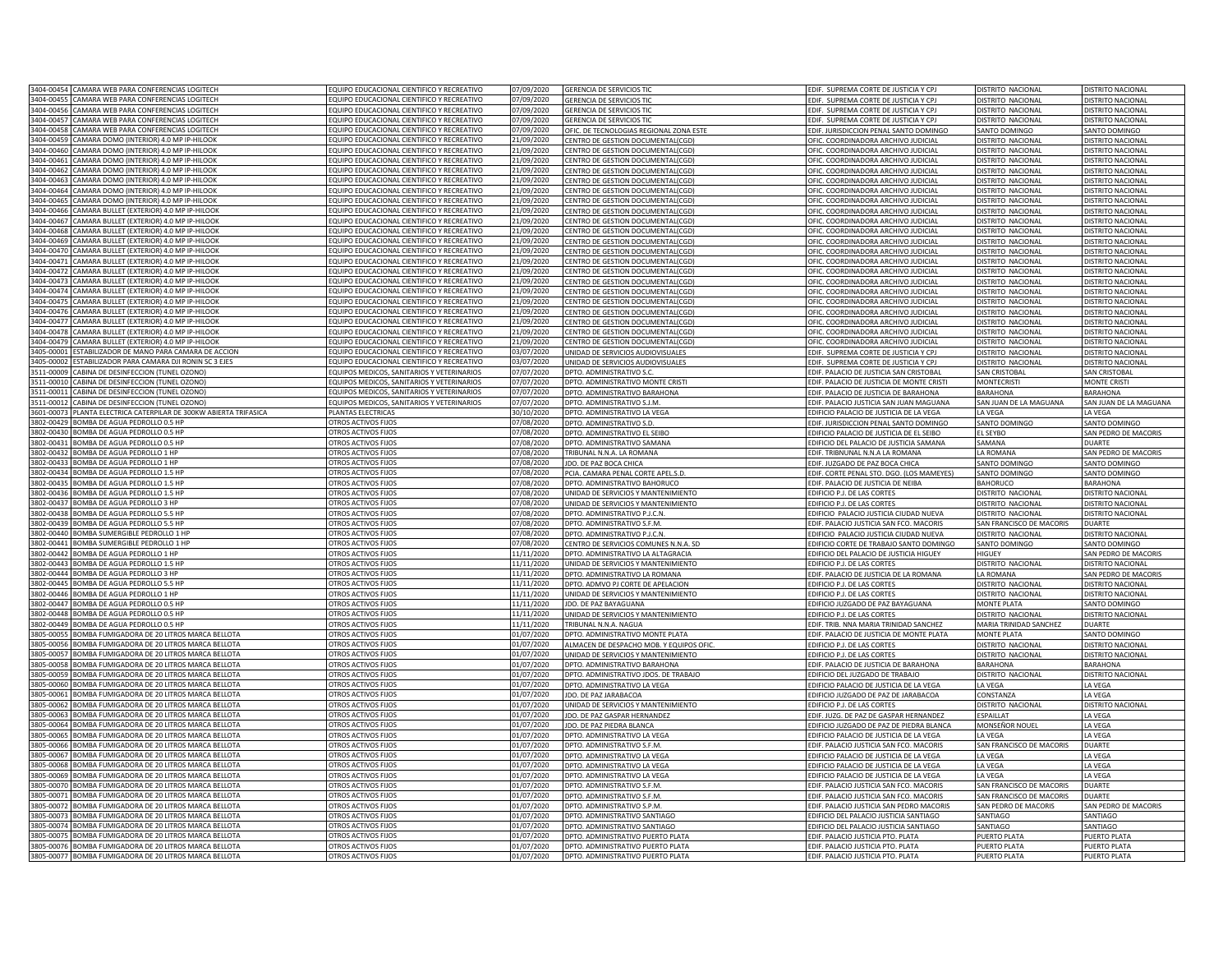|                        | 3805-00078 BOMBA FUMIGADORA DE 20 LITROS MARCA BELLOTA                                     | OTROS ACTIVOS FIJOS                                      | 01/07/2020               | DPTO. ADMINISTRATIVO PUERTO PLATA                         | EDIF. PALACIO JUSTICIA PTO. PLATA             | PUFRTO PLATA             | PUFRTO PLATA             |
|------------------------|--------------------------------------------------------------------------------------------|----------------------------------------------------------|--------------------------|-----------------------------------------------------------|-----------------------------------------------|--------------------------|--------------------------|
|                        | 3805-00079 BOMBA FUMIGADORA DE 20 LITROS MARCA BELLOTA                                     | OTROS ACTIVOS FIJOS                                      | 01/07/2020               | DPTO. ADMINISTRATIVO PUERTO PLATA                         | EDIF. PALACIO JUSTICIA PTO. PLATA             | PUERTO PLATA             | PUERTO PLATA             |
|                        | 3805-00080 BOMBA FUMIGADORA DE 20 LITROS MARCA BELLOTA                                     | OTROS ACTIVOS FIJOS                                      | 01/07/2020               | DPTO. ADMINISTRATIVO S.P.M.                               | EDIF. PALACIO JUSTICIA SAN PEDRO MACORIS      | SAN PEDRO DE MACORIS     | SAN PEDRO DE MACORIS     |
| 3805-00081             | BOMBA FUMIGADORA DE 20 LITROS MARCA BELLOTA                                                | OTROS ACTIVOS FIJOS                                      | 01/07/2020               | DPTO. ADMINISTRATIVO S.P.M.                               | EDIF. PALACIO JUSTICIA SAN PEDRO MACORIS      | SAN PEDRO DE MACORIS     | SAN PEDRO DE MACORIS     |
| 8805-00082             | BOMBA FUMIGADORA DE 20 LITROS MARCA BELLOTA                                                | <b>OTROS ACTIVOS FIJOS</b>                               | 01/07/2020               | DPTO. ADMINISTRATIVO S.P.M                                | DIF. PALACIO JUSTICIA SAN PEDRO MACORIS       | SAN PEDRO DE MACORIS     | AN PEDRO DE MACORIS      |
| 3805-00083             | <b>3OMBA FUMIGADORA DE 20 LITROS MARCA BELLOTA</b>                                         | <b>OTROS ACTIVOS FLIOS</b>                               | 01/07/2020               | DPTO. ADMINISTRATIVO S.P.M.                               | DIF. PALACIO JUSTICIA SAN PEDRO MACORIS       | SAN PEDRO DE MACORIS     | SAN PEDRO DE MACORIS     |
| 3805-00084             | BOMBA FUMIGADORA DE 20 LITROS MARCA BELLOTA                                                | <b>OTROS ACTIVOS FIJOS</b>                               | 01/07/2020               | DPTO. ADMINISTRATIVO S.F.M.                               | DIF. PALACIO JUSTICIA SAN FCO. MACORIS        | SAN FRANCISCO DE MACORIS | <b>DUARTE</b>            |
| 3805-00085             | <b>SOMBA FUMIGADORA DE 20 LITROS MARCA BELLOTA</b>                                         | <b>DTROS ACTIVOS FIJOS</b>                               | 01/07/2020               | RIBUNAL N.N.A. LA ROMANA                                  | DIF. TRIBNUNAL N.N.A LA ROMANA                | A ROMANA                 | AN PEDRO DE MACORIS      |
| 805-0008               | <b>SOMBA FUMIGADORA DE 20 LITROS MARCA BELLOTA</b>                                         | <b>DTROS ACTIVOS FIJOS</b>                               | 01/07/2020               | DO. DE PAZ GUAYMATE                                       | DIFICIO DEL JUZGADO DE PAZ DE GUAYMATE        | A ROMANA                 | AN PEDRO DE MACORIS      |
| 3805-00087             | BOMBA FUMIGADORA DE 20 LITROS MARCA BELLOTA                                                | OTROS ACTIVOS FIJOS                                      | 01/07/2020               | DPTO. ADMINISTRATIVO S.P.M                                | <b>IF. PALACIO JUSTICIA SAN PEDRO MACORIS</b> | AN PEDRO DE MACORIS      | AN PEDRO DE MACORIS      |
| 3805-00088             | BOMBA FUMIGADORA DE 20 LITROS MARCA BELLOTA                                                | OTROS ACTIVOS FIJOS                                      | 01/07/2020               | DPTO. ADMINISTRATIVO SANTIAGO                             | <b>DIFICIO DEL PALACIO JUSTICIA SANTIAGO</b>  | SANTIAGO                 | SANTIAGO                 |
| 805-00089              | BOMBA FUMIGADORA DE 20 LITROS MARCA BELLOTA                                                | <b>OTROS ACTIVOS FIJOS</b>                               | 01/07/2020               | JDO. DE PAZ LOS ALMACIGOS                                 | <b>JDO. DE PAZ LOS ALMACIGOS</b>              | SANTIAGO RODRIGUEZ       | <b>MONTE CRISTI</b>      |
| 305-00090              | BOMBA FUMIGADORA DE 20 LITROS MARCA BELLOTA                                                | <b>OTROS ACTIVOS FIJOS</b>                               | 01/07/2020               | DPTO, ADMINISTRATIVO MONTE CRIST                          | DIF. PALACIO DE JUSTICIA DE MONTE CRISTI      | <b>MONTECRIST</b>        | <b>MONTE CRISTI</b>      |
| 305-0009               | BOMBA FUMIGADORA DE 20 LITROS MARCA BELLOTA                                                | <b>TROS ACTIVOS FIJOS</b>                                | 01/07/2020               | DPTO. ADMINISTRATIVO MONTE CRISTI                         | DIF. PALACIO DE JUSTICIA DE MONTE CRISTI      | <b>MONTECRISTI</b>       | <b>MONTE CRISTI</b>      |
| 305-0009               | BOMBA FUMIGADORA DE 20 LITROS MARCA BELLOTA                                                | <b>TROS ACTIVOS FIJOS</b>                                | 01/07/2020               | <b>DO. DE PAZ LUPERON</b>                                 | DIFICIO DEL JDO. DE PAZ DE LUPERON            | PUERTO PLATA             | PUERTO PLATA             |
| 305-0009               | BOMBA FUMIGADORA DE 20 LITROS MARCA BELLOTA                                                | <b>TROS ACTIVOS FIJOS</b>                                | 01/07/2020               | DPTO. ADMINISTRATIVO PUERTO PLATA                         | DIF. PALACIO JUSTICIA PTO. PLATA              | UERTO PLATA              | PUERTO PLATA             |
| 05-00094               | BOMBA FUMIGADORA DE 20 LITROS MARCA BELLOTA                                                | <b>OTROS ACTIVOS FIJOS</b>                               | 01/07/2020               | <b>IDO. DE PAZ SOSUA</b>                                  | DIFICIO DEL JUZGADO DE PAZ DE SOSUA           | PUERTO PLATA             | PUERTO PLATA             |
| 3805-00095             | BOMBA FUMIGADORA DE 20 LITROS MARCA BELLOTA                                                | OTROS ACTIVOS FIJOS                                      | 01/07/2020               | DPTO. ADMINISTRATIVO MONTE CRISTI                         | DIF. PALACIO DE JUSTICIA DE MONTE CRISTI      | <b>MONTECRISTI</b>       | <b>MONTE CRISTI</b>      |
| 3805-00096             | BOMBA FUMIGADORA DE 20 LITROS MARCA BELLOTA                                                | OTROS ACTIVOS FIJOS                                      | 01/07/2020               | DPTO. ADMINISTRATIVO S.P.M.                               | EDIF. PALACIO JUSTICIA SAN PEDRO MACORIS      | SAN PEDRO DE MACORIS     | SAN PEDRO DE MACORIS     |
| 8805-00097             | BOMBA FUMIGADORA DE 20 LITROS MARCA BELLOTA                                                |                                                          |                          | DPTO, ADMINISTRATIVO S.P.M.                               |                                               | SAN PEDRO DE MACORIS     |                          |
| 3805-00098             | BOMBA FUMIGADORA DE 20 LITROS MARCA BELLOTA                                                | <b>DTROS ACTIVOS FIJOS</b><br><b>OTROS ACTIVOS FIIOS</b> | 01/07/2020<br>01/07/2020 |                                                           | DIF. PALACIO JUSTICIA SAN PEDRO MACORIS       |                          | SAN PEDRO DE MACORIS     |
|                        |                                                                                            |                                                          |                          | DPTO, ADMINISTRATIVO S.P.M.                               | DIF. PALACIO JUSTICIA SAN PEDRO MACORIS       | SAN PEDRO DE MACORIS     | SAN PEDRO DE MACORIS     |
| 3805-00099             | <b>BOMBA FUMIGADORA DE 20 LITROS MARCA BELLOTA</b>                                         | <b>TROS ACTIVOS FIJOS</b>                                | 01/07/2020               | DPTO. ADMINISTRATIVO S.P.M                                | DIF. PALACIO JUSTICIA SAN PEDRO MACORIS       | SAN PEDRO DE MACORIS     | SAN PEDRO DE MACORIS     |
| 3805-00100             | <b>BOMBA FUMIGADORA DE 20 LITROS MARCA BELLOTA</b>                                         | <b>TROS ACTIVOS FIJOS</b>                                | 01/07/2020               | DPTO. ADMINISTRATIVO SANTIAGO                             | DIFICIO DEL PALACIO JUSTICIA SANTIAGO         | SANTIAGO                 | <b>ANTIAGO</b>           |
| 805-0010               | OMBA FUMIGADORA DE 20 LITROS MARCA BELLOTA                                                 | TROS ACTIVOS FIJOS                                       | 01/07/2020               | DPTO. ADMINISTRATIVO MONTE CRISTI                         | DIF. PALACIO DE JUSTICIA DE MONTE CRIST       | MONTECRIST               | MONTE CRIST              |
| 805-0010               | BOMBA FUMIGADORA DE 20 LITROS MARCA BELLOTA                                                | <b>OTROS ACTIVOS FIJOS</b>                               | 01/07/2020               | DPTO. ADMINISTRATIVO S.D.                                 | DIF. JURISDICCION PENAL SANTO DOMINGO         | <b>SANTO DOMINGO</b>     | <b>ANTO DOMINGO</b>      |
| 805-00103              | BOMBA FUMIGADORA DE 20 LITROS MARCA BELLOTA                                                | <b>OTROS ACTIVOS FIJOS</b>                               | 01/07/2020               | DPTO. ADMINISTRATIVO S.F.M                                | DIF. PALACIO JUSTICIA SAN FCO. MACORIS        | SAN FRANCISCO DE MACORIS | <b>DUARTE</b>            |
| 805-00104              | BOMBA FUMIGADORA DE 20 LITROS MARCA BELLOTA                                                | <b>OTROS ACTIVOS FIJOS</b>                               | 01/07/2020               | DPTO. ADMINISTRATIVO S.P.M                                | EDIF. PALACIO JUSTICIA SAN PEDRO MACORIS      | SAN PEDRO DE MACORIS     | SAN PEDRO DE MACORIS     |
| 305-00105              | BOMBA FUMIGADORA DE 20 LITROS MARCA BELLOTA                                                | <b>OTROS ACTIVOS FIJOS</b>                               | 01/07/2020               | OPTO, ADMINISTRATIVO S.P.M                                | DIF. PALACIO JUSTICIA SAN PEDRO MACORIS       | SAN PEDRO DE MACORIS     | SAN PEDRO DE MACORIS     |
| 805-00106              | BOMBA FUMIGADORA DE 20 LITROS MARCA BELLOTA                                                | <b>OTROS ACTIVOS FIJOS</b>                               | 01/07/2020               | DPTO. ADMINISTRATIVO S.P.M                                | DIF. PALACIO JUSTICIA SAN PEDRO MACORIS       | SAN PEDRO DE MACORIS     | SAN PEDRO DE MACORIS     |
| 805-00107              | BOMBA FUMIGADORA DE 20 LITROS MARCA BELLOTA                                                | OTROS ACTIVOS FIIOS                                      | 01/07/2020               | DPTO. ADMINISTRATIVO S.P.M                                | EDIF. PALACIO JUSTICIA SAN PEDRO MACORIS      | SAN PEDRO DE MACORIS     | SAN PEDRO DE MACORIS     |
| 305-00108              | BOMBA FUMIGADORA DE 20 LITROS MARCA BELLOTA                                                | <b>DTROS ACTIVOS FIJOS</b>                               | 01/07/2020               | DPTO. ADMINISTRATIVO MONTE CRIST                          | DIF, PALACIO DE JUSTICIA DE MONTE CRIST       | <b>MONTFCRIST</b>        | <b>MONTE CRISTI</b>      |
| 05-00109               | BOMBA FUMIGADORA DE 20 LITROS MARCA BELLOTA                                                | OTROS ACTIVOS FIJOS                                      | 01/07/2020               | DPTO. ADMINISTRATIVO MONTE CRISTI                         | EDIF. PALACIO DE JUSTICIA DE MONTE CRISTI     | <b>MONTECRIST</b>        | MONTE CRIST              |
| 805-00110              | BOMBA FUMIGADORA DE 20 LITROS MARCA BELLOTA                                                | OTROS ACTIVOS FIJOS                                      | 01/07/2020               | DPTO. ADMINISTRATIVO MONTE CRISTI                         | EDIF. PALACIO DE JUSTICIA DE MONTE CRISTI     | <b>MONTFCRISTI</b>       | <b>MONTE CRISTI</b>      |
| 805-00111              | BOMBA FUMIGADORA DE 20 LITROS MARCA BELLOTA                                                | OTROS ACTIVOS FIJOS                                      | 01/07/2020               | JDO. DE PAZ LOS ALMACIGOS                                 | <b>JDO. DE PAZ LOS ALMACIGOS</b>              | SANTIAGO RODRIGUEZ       | <b>MONTE CRISTI</b>      |
| 3805-00112             | BOMBA FUMIGADORA DE 20 LITROS MARCA BELLOTA                                                | OTROS ACTIVOS FIJOS                                      | 01/07/2020               | DPTO. ADMINISTRATIVO PUERTO PLATA                         | EDIF. PALACIO JUSTICIA PTO. PLATA             | PUERTO PLATA             | PUERTO PLATA             |
| 8805-00113             | BOMBA FUMIGADORA DE 20 LITROS MARCA BELLOTA                                                | OTROS ACTIVOS FIJOS                                      | 01/07/2020               | IDO. DE PAZ LAS TERRENAS                                  | DIFICIO DEL JUZGADO PAZ LAS TERRENAS          | SAMANA                   | <b>DUARTE</b>            |
| 3805-00114             | BOMBA FUMIGADORA DE 20 LITROS MARCA BELLOTA                                                | OTROS ACTIVOS FIJOS                                      | 01/07/2020               | DPTO, ADMINISTRATIVO S.F.M                                | DIF. PALACIO JUSTICIA SAN FCO. MACORIS        | SAN FRANCISCO DE MACORIS | DUARTE                   |
| 3805-00115             | BOMBA FUMIGADORA DE 20 LITROS MARCA BELLOTA                                                | <b>OTROS ACTIVOS FLIOS</b>                               | 01/07/2020               | DPTO. ADMINISTRATIVO S.F.M.                               | DIF. PALACIO JUSTICIA SAN FCO. MACORIS        | SAN FRANCISCO DE MACORIS | <b>DUARTE</b>            |
| 3805-00116             | <b>BOMBA FUMIGADORA DE 20 LITROS MARCA BELLOTA</b>                                         | <b>DTROS ACTIVOS FIJOS</b>                               | 01/07/2020               | DPTO. ADMINISTRATIVO S.F.M.                               | DIF. PALACIO JUSTICIA SAN FCO. MACORIS        | SAN FRANCISCO DE MACORIS | DUARTE                   |
| 8805-00117             | BOMBA FUMIGADORA DE 20 LITROS MARCA BELLOTA                                                | <b>OTROS ACTIVOS FIJOS</b>                               | 01/07/2020               | DPTO. ADMINISTRATIVO SANTIAGO                             | DIFICIO DEL PALACIO JUSTICIA SANTIAGO         | SANTIAGO                 | <b>ANTIAGO</b>           |
| 3805-00118             | BOMBA FUMIGADORA DE 20 LITROS MARCA BELLOTA                                                | <b>DTROS ACTIVOS FIJOS</b>                               | 01/07/2020               | PTO. ADMINISTRATIVO SANTIAGO                              | DIFICIO DEL PALACIO JUSTICIA SANTIAGO         | ANTIAGO                  | <b>ANTIAGO</b>           |
| 3805-00119             | BOMBA FUMIGADORA DE 20 LITROS MARCA BELLOTA                                                | OTROS ACTIVOS FIJOS                                      | 01/07/2020               | <b>PTO, ADMINISTRATIVO SANTIAGO</b>                       | DIFICIO DEL PALACIO JUSTICIA SANTIAGO         | SANTIAGO                 | SANTIAGO                 |
| 3805-00120             | BOMBA FUMIGADORA DE 20 LITROS MARCA BELLOTA                                                | OTROS ACTIVOS FIJOS                                      | 01/07/2020               | DPTO. ADMINISTRATIVO S.P.M.                               | DIF. PALACIO JUSTICIA SAN PEDRO MACORIS       | SAN PEDRO DE MACORIS     | SAN PEDRO DE MACORIS     |
| 8805-00121             | BOMBA FUMIGADORA DE 20 LITROS MARCA BELLOTA                                                | OTROS ACTIVOS FIJOS                                      | 01/07/2020               | DPTO. ADMINISTRATIVO LA VEGA                              | EDIFICIO PALACIO DE JUSTICIA DE LA VEGA       | LA VEGA                  | LA VEGA                  |
| 305-00122              | BOMBA FUMIGADORA DE 20 LITROS MARCA BELLOTA                                                | <b>OTROS ACTIVOS FIJOS</b>                               | 01/07/2020               | DPTO. ADMINISTRATIVO LA VEGA                              | DIFICIO PALACIO DE JUSTICIA DE LA VEGA        | A VEGA                   | LA VEGA                  |
| 305-0012               | BOMBA FUMIGADORA DE 20 LITROS MARCA BELLOTA                                                | <b>DTROS ACTIVOS FIJOS</b>                               | 01/07/2020               | DPTO. ADMINISTRATIVO LA VEGA                              | DIFICIO PALACIO DE JUSTICIA DE LA VEGA        | A VEGA                   | LA VEGA                  |
| 305-0012               | BOMBA FUMIGADORA DE 20 LITROS MARCA BELLOTA                                                | <b>TROS ACTIVOS FIJOS</b>                                | 01/07/2020               | DPTO, ADMINISTRATIVO LA VEGA                              | DIFICIO PALACIO DE JUSTICIA DE LA VEGA        | A VEGA                   | LA VEGA                  |
| 805-00125              | BOMBA FUMIGADORA DE 20 LITROS MARCA BELLOTA                                                | <b>TROS ACTIVOS FIJOS</b>                                | 01/07/2020               | DPTO. ADMINISTRATIVO LA VEGA                              | DIFICIO PALACIO DE JUSTICIA DE LA VEGA        | A VEGA                   | LA VEGA                  |
|                        |                                                                                            |                                                          |                          |                                                           |                                               |                          |                          |
| 05-00126<br>3805-00127 | BOMBA FUMIGADORA DE 20 LITROS MARCA BELLOTA<br>BOMBA FUMIGADORA DE 20 LITROS MARCA BELLOTA | <b>OTROS ACTIVOS FIJOS</b><br>OTROS ACTIVOS FIJOS        | 01/07/2020<br>01/07/2020 | DPTO. ADMINISTRATIVO SANTIAGO<br>JDO. DE PAZ PEDRO GARCIA | DIFICIO DEL PALACIO JUSTICIA SANTIAGO         | SANTIAGO<br>SANTIAGO     | SANTIAGO<br>SANTIAGO     |
|                        |                                                                                            |                                                          |                          |                                                           | DIFICIO JUZGADO DE PAZ DE PEDRO GARCIA        |                          |                          |
| 805-00128              | BOMBA FUMIGADORA DE 20 LITROS MARCA BELLOTA                                                | OTROS ACTIVOS FIJOS                                      | 01/07/2020               | DPTO. ADMINISTRATIVO SANTIAGO                             | EDIFICIO DEL PALACIO JUSTICIA SANTIAGO        | SANTIAGO                 | SANTIAGO                 |
| 8805-00129             | BOMBA FUMIGADORA DE 20 LITROS MARCA BELLOTA                                                | OTROS ACTIVOS FIJOS                                      | 01/07/2020               | DPTO. ADMINISTRATIVO SANTIAGO                             | DIFICIO DEL PALACIO JUSTICIA SANTIAGO         | SANTIAGO                 | SANTIAGO                 |
| 3805-00130             | BOMBA FUMIGADORA DE 20 LITROS MARCA BELLOTA                                                | <b>DTROS ACTIVOS FIJOS</b>                               | 01/07/2020               | DPTO, ADMINISTRATIVO MONTE CRIST                          | DIF. PALACIO DE JUSTICIA DE MONTE CRISTI      | <b>MONTECRISTI</b>       | MONTE CRISTI             |
| 3805-00131             | <b>BOMBA FUMIGADORA DE 20 LITROS MARCA BELLOTA</b>                                         | <b>TROS ACTIVOS FIJOS</b>                                | 01/07/2020               | DPTO, ADMINISTRATIVO MONTE CRISTI                         | DIF. PALACIO DE JUSTICIA DE MONTE CRISTI      | <b>MONTFCRISTI</b>       | <b>MONTE CRISTI</b>      |
| 3805-00132             | OMBA FUMIGADORA DE 20 LITROS MARCA BELLOTA                                                 | <b>TROS ACTIVOS FIJOS</b>                                | 01/07/2020               | OPTO. ADMINISTRATIVO LA VEGA                              | DIFICIO PALACIO DE JUSTICIA DE LA VEGA        | A VEGA                   | LA VEGA                  |
| 805-00133              | <b>OMBA FUMIGADORA DE 20 LITROS MARCA BELLOTA</b>                                          | <b>TROS ACTIVOS FIJOS</b>                                | 01/07/2020               | DPTO, ADMINISTRATIVO SANTIAGO                             | DIFICIO DEL PALACIO JUSTICIA SANTIAGO         | SANTIAGO                 | ANTIAGO                  |
| 3805-00134             | BOMBA FUMIGADORA DE 20 LITROS MARCA BELLOTA                                                | <b>OTROS ACTIVOS FIJOS</b>                               | 01/07/2020               | OPTO. ADMINISTRATIVO LA VEGA                              | DIFICIO PALACIO DE JUSTICIA DE LA VEGA        | A VFGA                   | A VEGA                   |
| 8805-0013              | BOMBA FUMIGADORA DE 20 LITROS MARCA BELLOTA                                                | <b>OTROS ACTIVOS FIJOS</b>                               | 01/07/2020               | DPTO, ADMINISTRATIVO LA VEGA                              | DIFICIO PALACIO DE JUSTICIA DE LA VEGA        | A VEGA                   | LA VEGA                  |
| 3805-00136             | BOMBA FUMIGADORA DE 20 LITROS MARCA BELLOTA                                                | OTROS ACTIVOS FIJOS                                      | 01/07/2020               | DPTO. ADMINISTRATIVO S.P.M.                               | EDIF. PALACIO JUSTICIA SAN PEDRO MACORIS      | SAN PEDRO DE MACORIS     | SAN PEDRO DE MACORIS     |
| 805-00137              | BOMBA FUMIGADORA DE 20 LITROS MARCA BELLOTA                                                | <b>OTROS ACTIVOS FIJOS</b>                               | 01/07/2020               | OPTO. ADMINISTRATIVO MONTE CRIST                          | DIF. PALACIO DE JUSTICIA DE MONTE CRIST       | <b>MONTECRIS</b>         | MONTE CRIST              |
| 305-00138              | BOMBA FUMIGADORA DE 20 LITROS MARCA BELLOTA                                                | <b>TROS ACTIVOS FIJOS</b>                                | 01/07/2020               | DPTO. ADMINISTRATIVO SANTIAGO                             | DIFICIO DEL PALACIO JUSTICIA SANTIAGO         | SANTIAGO                 | SANTIAGO                 |
| 805-00139              | BOMBA FUMIGADORA DE 20 LITROS MARCA BELLOTA                                                | OTROS ACTIVOS FIIOS                                      | 01/07/2020               | DPTO. ADMINISTRATIVO SANTIAGO                             | DIFICIO DEL PALACIO ILISTICIA SANTIAGO        | SANTIAGO                 | SANTIAGO                 |
| 305-00140              | BOMBA FUMIGADORA DE 20 LITROS MARCA BELLOTA                                                | <b>DTROS ACTIVOS FIJOS</b>                               | 01/07/2020               | DPTO. ADMINISTRATIVO S.D                                  | DIF, JURISDICCION PENAL SANTO DOMINGO         | SANTO DOMINGC            | SANTO DOMINGO            |
| 05-00141               | BOMBA FUMIGADORA DE 20 LITROS MARCA BELLOTA                                                | OTROS ACTIVOS FIJOS                                      | 01/07/2020               | DPTO. ADMINISTRATIVO S.D                                  | EDIF. JURISDICCION PENAL SANTO DOMINGO        | SANTO DOMINGO            | SANTO DOMINGO            |
| 805-00142              | BOMBA FUMIGADORA DE 20 LITROS MARCA BELLOTA                                                | OTROS ACTIVOS FIJOS                                      | 01/07/2020               | DPTO, ADMINISTRATIVO SANTIAGO                             | EDIFICIO DEL PALACIO JUSTICIA SANTIAGO        | SANTIAGO                 | SANTIAGO                 |
| 805-00143              | BOMBA FUMIGADORA DE 20 LITROS MARCA BELLOTA                                                | OTROS ACTIVOS FIJOS                                      | 01/07/2020               | DPTO, ADMINISTRATIVO S.F.M.                               | EDIF. PALACIO JUSTICIA SAN FCO. MACORIS       | SAN FRANCISCO DE MACORIS | <b>DUARTE</b>            |
|                        | 3805-00144 BOMBA FUMIGADORA DE 20 LITROS MARCA BELLOTA                                     | OTROS ACTIVOS FIJOS                                      | 01/07/2020               | DPTO. ADMINISTRATIVO S.F.M.                               | EDIF. PALACIO JUSTICIA SAN FCO. MACORIS       | SAN FRANCISCO DE MACORIS | <b>DUARTE</b>            |
| 8805-00145             | BOMBA FUMIGADORA DE 20 LITROS MARCA BELLOTA                                                | OTROS ACTIVOS FIJOS                                      | 01/07/2020               | DPTO. ADMINISTRATIVO SANTIAGO                             | EDIFICIO DEL PALACIO JUSTICIA SANTIAGO        | SANTIAGO                 | SANTIAGO                 |
| 8805-00146             | BOMBA FUMIGADORA DE 20 LITROS MARCA BELLOTA                                                | OTROS ACTIVOS FIJOS                                      | 01/07/2020               | DPTO. ADMINISTRATIVO PUERTO PLATA                         | DIF. PALACIO JUSTICIA PTO. PLATA              | PUERTO PLATA             | PUERTO PLATA             |
| 3805-00147             | BOMBA FUMIGADORA DE 20 LITROS MARCA BELLOTA                                                | <b>OTROS ACTIVOS FIIOS</b>                               | 01/07/2020               | OPTO. ADMINISTRATIVO S.F.M.                               | DIF. PALACIO JUSTICIA SAN FCO. MACORIS        | SAN FRANCISCO DE MACORIS | DUARTE                   |
| 3805-00148             | <b>BOMBA FUMIGADORA DE 20 LITROS MARCA BELLOTA</b>                                         | <b>DTROS ACTIVOS FIJOS</b>                               | 01/07/2020               | DPTO. ADMINISTRATIVO PUERTO PLATA                         | DIE, PALACIO IUSTICIA PTO, PLATA              | <b>UFRTO PLATA</b>       | UERTO PLATA              |
| 3805-00149             | BOMBA FUMIGADORA DE 20 LITROS MARCA BELLOTA                                                | <b>TROS ACTIVOS FIJOS</b>                                | 01/07/2020               | DPTO. ADMINISTRATIVO S.F.M.                               | DIF. PALACIO JUSTICIA SAN FCO. MACORIS        | AN FRANCISCO DE MACORIS  | DUARTE                   |
| 3805-00150             | BOMBA FUMIGADORA DE 20 LITROS MARCA BELLOTA                                                | <b>OTROS ACTIVOS FIJOS</b>                               | 01/07/2020               | OPTO. ADMINISTRATIVO S.F.M                                | DIF. PALACIO JUSTICIA SAN FCO. MACORIS        | SAN FRANCISCO DE MACORIS | <b>OUARTE</b>            |
| 3805-00151             | BOMBA FUMIGADORA DE 20 LITROS MARCA BELLOTA                                                | OTROS ACTIVOS FIJOS                                      | 01/07/2020               | DPTO. ADMINISTRATIVO S.F.M.                               | DIF. PALACIO JUSTICIA SAN FCO. MACORIS        | SAN FRANCISCO DE MACORIS | DUARTE                   |
| 3805-00152             | BOMBA FUMIGADORA DE 20 LITROS MARCA BELLOTA                                                | OTROS ACTIVOS FIJOS                                      | 01/07/2020               | JDO. DE PAZ SANCHEZ                                       | DIFICIO JUZGADO DE PAZ DE SANCHEZ             | SAMANA                   | DUARTE                   |
| 3805-00153             | BOMBA FUMIGADORA DE 20 LITROS MARCA BELLOTA                                                | OTROS ACTIVOS FIJOS                                      | 01/07/2020               | JDO. DE PAZ LOS HIDALGOS                                  | DIFICIO DEL JUZ.DE PAZ DE LOS HIDALGOS        | PUERTO PLATA             | PUFRTO PLATA             |
|                        | 3805-00154 BOMBA FUMIGADORA DE 20 LITROS MARCA BELLOTA                                     | OTROS ACTIVOS FIJOS                                      | 01/07/2020               | ALMACEN DE DESPACHO MOB. Y EQUIPOS OFIC                   | DIFICIO P.J. DE LAS CORTES                    | DISTRITO NACIONAL        | <b>DISTRITO NACIONAL</b> |
|                        |                                                                                            |                                                          |                          |                                                           |                                               |                          |                          |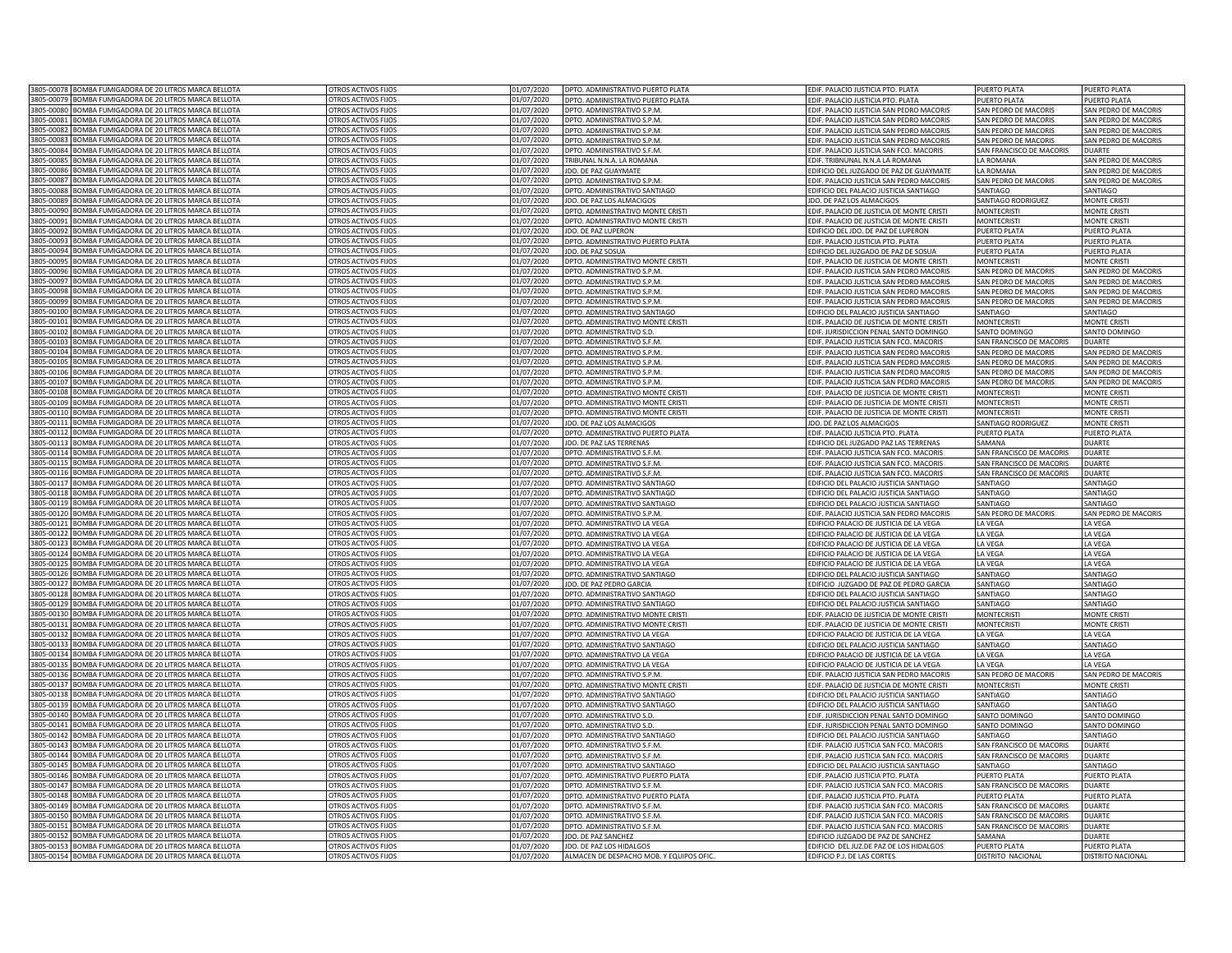|                       | 3805-00155 BOMBA FUMIGADORA DE 20 LITROS MARCA MAXIMO                                          | OTROS ACTIVOS FIJOS                               | 10/07/2020               | DPTO. ADMINISTRATIVO BARAHONA                                  | EDIF. PALACIO DE JUSTICIA DE BARAHONA                                          | <b>BARAHONA</b>                           | <b>BARAHONA</b>                    |
|-----------------------|------------------------------------------------------------------------------------------------|---------------------------------------------------|--------------------------|----------------------------------------------------------------|--------------------------------------------------------------------------------|-------------------------------------------|------------------------------------|
|                       | 3805-00156 BOMBA FUMIGADORA DE 20 LITROS MARCA MAXIMO                                          | OTROS ACTIVOS FIJOS                               | 10/07/2020               | CORTE DE APEL. N.N.A. LA VEGA                                  | EDIFICIO CORTE NNA LA VEGA                                                     | LA VEGA                                   | LA VEGA                            |
| 3805-00157            | BOMBA FUMIGADORA DE 20 LITROS MARCA MAXIMO                                                     | OTROS ACTIVOS FIJOS                               | 10/07/2020               | DPTO. ADMINISTRATIVO BARAHONA                                  | EDIF. PALACIO DE JUSTICIA DE BARAHONA                                          | <b>BARAHONA</b>                           | <b>BARAHONA</b>                    |
| 805-00158             | OMBA FUMIGADORA DE 20 LITROS MARCA MAXIMO                                                      | OTROS ACTIVOS FIJOS                               | 10/07/2020               | DPTO. ADMINISTRATIVO SANCHEZ RAMIREZ                           | EDIFICIO DEL PALACIO DE JUSTICIA COTUI                                         | SANCHEZ RAMIREZ                           | LA VEGA                            |
| 805-00159             | OMBA FUMIGADORA DE 20 LITROS MARCA MAXIMO                                                      | OTROS ACTIVOS FIJOS                               | 10/07/2020               | DPTO. ADMINISTRATIVO ESPAILLAT                                 | EDIF. PALACIO JUSTICIA ESPAILLAT                                               | SPAILLAT                                  | LA VEGA                            |
| 805-00160             | OMBA FUMIGADORA DE 20 LITROS MARCA MAXIMO                                                      | OTROS ACTIVOS FIJOS                               | 10/07/2020               | <b>PTO, ADMINISTRATIVO BARAHONA</b>                            | EDIF, PALACIO DE JUSTICIA DE BARAHONA                                          | BARAHONA                                  | BARAHONA                           |
| 305-0016              | OMBA FUMIGADORA DE 20 LITROS MARCA MAXIMO                                                      | OTROS ACTIVOS FIJOS                               | 10/07/2020               | DPTO. ADMINISTRATIVO LA VEGA                                   | FDIFICIO PALACIO DE IUSTICIA DE LA VEGA                                        | A VFGA                                    | <b>IA VEGA</b>                     |
| 805-0016              | OMBA FUMIGADORA DE 20 LITROS MARCA MAXIMO                                                      | <b>OTROS ACTIVOS FIJOS</b>                        | 10/07/2020               | <b>DPTO. ADMINISTRATIVO LA VEGA</b>                            | EDIFICIO PALACIO DE JUSTICIA DE LA VEGA                                        | A VEGA                                    | LA VEGA                            |
| 805-0016              | OMBA FUMIGADORA DE 20 LITROS MARCA MAXIMO                                                      | OTROS ACTIVOS FIJOS                               | 10/07/2020               | DPTO. ADMINISTRATIVO LA VEGA                                   | EDIFICIO PALACIO DE JUSTICIA DE LA VEGA                                        | A VEGA                                    | LA VEGA                            |
| 805-00164             | BOMBA FUMIGADORA DE 20 LITROS MARCA MAXIMO                                                     | OTROS ACTIVOS FIJOS                               | 10/07/2020               | DPTO. ADMINISTRATIVO BARAHONA                                  | EDIF. PALACIO DE JUSTICIA DE BARAHONA                                          | BARAHONA                                  | BARAHONA                           |
| 805-0016              | OMBA FUMIGADORA DE 20 LITROS MARCA MAXIMO                                                      | OTROS ACTIVOS FIJOS                               | 10/07/2020               | 7MA. SALA CAMARA CIVIL JDO/1RA. INST. SD                       | EDIF. TRIBUNALES SANTO DOMINGO NORTE                                           | <b>SANTO DOMINGO</b>                      | SANTO DOMINGC                      |
| 805-0016              | OMBA FUMIGADORA DE 20 LITROS MARCA MAXIMO                                                      | OTROS ACTIVOS FIJOS                               | 10/07/2020               | DPTO. ADMINISTRATIVO ESPAILLAT                                 | EDIF. PALACIO JUSTICIA ESPAILLAT                                               | ESPAILLAT                                 | LA VEGA                            |
| 805-001               | OMBA FUMIGADORA DE 20 LITROS MARCA MAXIMO                                                      | OTROS ACTIVOS FIJOS                               | 10/07/2020               | DPTO, ADMINISTRATIVO MONSEÑOR NOUEL                            | FDIFICIO PALACIO DE ILISTICIA MONS, NOUFI                                      | MONSEÑOR NOUEL                            | <b>IA VEGA</b>                     |
| 305-0016              | OMBA FUMIGADORA DE 20 LITROS MARCA MAXIMO                                                      | OTROS ACTIVOS FIJOS                               | 10/07/2020               | DPTO. ADMINISTRATIVO LA VEGA                                   | DIFICIO PALACIO DE IUSTICIA DE LA VEGA                                         | A VFGA                                    | <b>IA VEGA</b>                     |
| 305-0016              | OMBA FUMIGADORA DE 20 LITROS MARCA MAXIMO                                                      | OTROS ACTIVOS FIJOS                               | 10/07/2020               | DPTO. ADMINISTRATIVO S.J.M                                     | EDIF. PALACIO JUSTICIA SAN JUAN MAGUANA                                        | SAN JUAN DE LA MAGUANA                    | SAN JUAN DE LA MAGUANA             |
| 805-0013              | OMBA FUMIGADORA DE 20 LITROS MARCA MAXIMO                                                      | <b>OTROS ACTIVOS FIJOS</b>                        | 10/07/2020               | DPTO. ADMINISTRATIVO LA VEGA                                   | EDIFICIO PALACIO DE JUSTICIA DE LA VEGA                                        | A VFGA                                    | <b>IA VEGA</b>                     |
| 8805-00171            | BOMBA FUMIGADORA DE 20 LITROS MARCA MAXIMO                                                     | OTROS ACTIVOS FIJOS                               | 10/07/2020               | DPTO. ADMINISTRATIVO S.J.M.                                    | EDIF. PALACIO JUSTICIA SAN JUAN MAGUANA                                        | SAN JUAN DE LA MAGUANA                    | SAN JUAN DE LA MAGUANA             |
| 805-00172             | <b>SOMBA FUMIGADORA DE 20 LITROS MARCA MAXIMO</b>                                              | OTROS ACTIVOS FIJOS                               | 10/07/2020               | DPTO. ADMINISTRATIVO S.J.M.                                    | EDIF. PALACIO JUSTICIA SAN JUAN MAGUANA                                        | SAN JUAN DE LA MAGUANA                    | SAN JUAN DE LA MAGUANA             |
| 805-0017<br>805-00174 | OMBA FUMIGADORA DE 20 LITROS MARCA MAXIMO                                                      | <b>OTROS ACTIVOS FIJOS</b><br>OTROS ACTIVOS FIIOS | 10/07/2020               | DPTO. ADMINISTRATIVO S.J.M.                                    | EDIF. PALACIO JUSTICIA SAN JUAN MAGUANA                                        | SAN JUAN DE LA MAGUANA                    | SAN JUAN DE LA MAGUANA             |
| 805-0017              | OMBA FUMIGADORA DE 20 LITROS MARCA MAXIMO<br>OMBA FUMIGADORA DE 20 LITROS MARCA MAXIMO         | <b>OTROS ACTIVOS FIJOS</b>                        | 10/07/2020<br>10/07/2020 | DPTO, ADMINISTRATIVO S.J.M                                     | EDIF. PALACIO JUSTICIA SAN JUAN MAGUANA                                        | SAN JUAN DE LA MAGUANA<br><b>BARAHONA</b> | SAN JUAN DE LA MAGUANA             |
| 805-0013              | OMBA FUMIGADORA DE 20 LITROS MARCA MAXIMO                                                      | <b>OTROS ACTIVOS FIJOS</b>                        | 10/07/2020               | DPTO, ADMINISTRATIVO BARAHONA<br>DPTO. ADMINISTRATIVO S.C      | DIF. PALACIO DE JUSTICIA DE BARAHONA<br>DIE, PALACIO DE IUSTICIA SAN CRISTOBAL | AN CRISTORAL                              | BARAHONA<br>SAN CRISTOBAL          |
| 805-0017              | OMBA FUMIGADORA DE 20 LITROS MARCA MAXIMO                                                      | <b>OTROS ACTIVOS FIJOS</b>                        | 10/07/2020               | DPTO. ADMINISTRATIVO LA VEGA                                   | DIFICIO PALACIO DE JUSTICIA DE LA VEGA                                         | A VEGA                                    | A VEGA                             |
| 305-0017              | OMBA FUMIGADORA DE 20 LITROS MARCA MAXIMO                                                      | <b>OTROS ACTIVOS FIJOS</b>                        | 10/07/2020               | <b>PTO. ADMINISTRATIVO S.C</b>                                 | DIF. PALACIO DE JUSTICIA SAN CRISTOBAL                                         | AN CRISTOBAL                              | <b>SAN CRISTOBAL</b>               |
| 805-0017              | <b>SOMBA FUMIGADORA DE 20 LITROS MARCA MAXIMO</b>                                              | OTROS ACTIVOS FIJOS                               | 10/07/2020               | DPTO, ADMINISTRATIVO S.                                        | EDIF. PALACIO DE JUSTICIA SAN CRISTOBA                                         | <b>AN CRISTOBA</b>                        | <b>SAN CRISTOBA</b>                |
| 805-00180             | OMBA FUMIGADORA DE 20 LITROS MARCA MAXIMO                                                      | OTROS ACTIVOS FIJOS                               | 10/07/2020               | DPTO. ADMINISTRATIVO S.O                                       | EDIF. PALACIO DE JUSTICIA SAN CRISTOBAL                                        | SAN CRISTOBAL                             | <b>SAN CRISTOBAL</b>               |
| 305-0018              | OMBA FUMIGADORA DE 20 LITROS MARCA MAXIMO                                                      | OTROS ACTIVOS FIJOS                               | 10/07/2020               | DPTO, ADMINISTRATIVO S.F.M                                     | EDIF, PALACIO JUSTICIA SAN FCO, MACORIS                                        | SAN FRANCISCO DE MACORIS                  | <b>DUARTE</b>                      |
| 805-0018              | OMBA FUMIGADORA DE 20 LITROS MARCA MAXIMO                                                      | OTROS ACTIVOS FIJOS                               | 10/07/2020               | DPTO. ADMINISTRATIVO S.                                        | EDIF. PALACIO DE JUSTICIA SAN CRISTOBAL                                        | <b>AN CRISTORA</b>                        | SAN CRISTOBAL                      |
| 305-0018              | OMBA FUMIGADORA DE 20 LITROS MARCA MAXIMO                                                      | OTROS ACTIVOS FIJOS                               | 10/07/2020               | DPTO. ADMINISTRATIVO S.I.M                                     | FDIE. PALACIO IUSTICIA SAN IUAN MAGUANA                                        | SAN IUAN DE LA MAGUANA                    | SAN IUAN DE LA MAGUANA             |
| 305-0018              | OMBA FUMIGADORA DE 20 LITROS MARCA MAXIMO                                                      | OTROS ACTIVOS FIJOS                               | 10/07/2020               | DPTO. ADMINISTRATIVO S.C                                       | EDIF. PALACIO DE JUSTICIA SAN CRISTOBAL                                        | SAN CRISTOBAL                             | <b>SAN CRISTOBAL</b>               |
| 305-0018              | OMBA FUMIGADORA DE 20 LITROS MARCA MAXIMO                                                      | OTROS ACTIVOS FIJOS                               | 10/07/2020               | DO. DE PAZ SAN VICTOR                                          | EDIFICIO DEL JUZGADO DE PAZ SAN VICTOR                                         | <b>ESPAILLAT</b>                          | LA VEGA                            |
| 805-00186             | BOMBA FUMIGADORA DE 20 LITROS MARCA MAXIMO                                                     | OTROS ACTIVOS FIJOS                               | 10/07/2020               | DPTO. ADMINISTRATIVO S.I.M                                     | FDIF, PALACIO JUSTICIA SAN JUAN MAGUANA                                        | SAN JUAN DE LA MAGUANA                    | SAN JUAN DE LA MAGUANA             |
| 805-00187             | OMBA FUMIGADORA DE 20 LITROS MARCA MAXIMO                                                      | OTROS ACTIVOS FIJOS                               | 10/07/2020               | DPTO. ADMINISTRATIVO S.C.                                      | EDIF. PALACIO DE JUSTICIA SAN CRISTOBAL                                        | SAN CRISTOBAL                             | <b>SAN CRISTOBAL</b>               |
| 805-00188             | BOMBA FUMIGADORA DE 20 LITROS MARCA MAXIMO                                                     | OTROS ACTIVOS FIJOS                               | 10/07/2020               | DPTO, ADMINISTRATIVO S.O                                       | EDIF. PALACIO DE JUSTICIA SAN CRISTOBAL                                        | SAN CRISTOBAL                             | <b>SAN CRISTOBAL</b>               |
| 805-00189             | OMBA FUMIGADORA DE 20 LITROS MARCA MAXIMO                                                      | OTROS ACTIVOS FIJOS                               | 10/07/2020               | DPTO. ADMINISTRATIVO S.O                                       | EDIF. PALACIO DE JUSTICIA SAN CRISTOBAL                                        | SAN CRISTOBAL                             | <b>SAN CRISTOBAL</b>               |
| 805-0019              | OMBA FUMIGADORA DE 20 LITROS MARCA MAXIMO                                                      | OTROS ACTIVOS FIJOS                               | 10/07/2020               | OPTO. ADMINISTRATIVO S.F.M.                                    | DIF. PALACIO JUSTICIA SAN FCO. MACORIS                                         | AN FRANCISCO DE MACORIS                   | DUARTE                             |
| 805-0019              | OMBA FUMIGADORA DE 20 LITROS MARCA MAXIMO                                                      | OTROS ACTIVOS FIJOS                               | 10/07/2020               | <b>PTO. ADMINISTRATIVO S.C.</b>                                | DIF. PALACIO DE JUSTICIA SAN CRISTOBAL                                         | AN CRISTORAL                              | <b>SAN CRISTOBAL</b>               |
| 305-0019              | OMBA FUMIGADORA DE 20 LITROS MARCA MAXIMO                                                      | OTROS ACTIVOS FIJOS                               | 10/07/2020               | DPTO. ADMINISTRATIVO S.C                                       | DIF. PALACIO DE JUSTICIA SAN CRISTOBAL                                         | AN CRISTORAL                              | <b>SAN CRISTOBAL</b>               |
| 805-0019              | OMBA FUMIGADORA DE 20 LITROS MARCA MAXIMO                                                      | OTROS ACTIVOS FIJOS                               | 10/07/2020               | OPTO. ADMINISTRATIVO S.F.M.                                    | DIF. PALACIO JUSTICIA SAN FCO. MACORIS                                         | AN FRANCISCO DE MACORIS                   | <b>DUARTE</b>                      |
| 805-00194             | BOMBA FUMIGADORA DE 20 LITROS MARCA MAXIMO                                                     | OTROS ACTIVOS FIJOS                               | 10/07/2020               | DPTO, ADMINISTRATIVO S.O                                       | EDIF. PALACIO DE JUSTICIA SAN CRISTOBAL                                        | <b>AN CRISTOBAL</b>                       | <b>SAN CRISTOBAI</b>               |
| 805-00195             | BOMBA FUMIGADORA DE 20 LITROS MARCA MAXIMO                                                     | OTROS ACTIVOS FIJOS                               | 10/07/2020               | ALMACEN DE DESPACHO MOB. Y EQUIPOS OFIC.                       | EDIFICIO P.J. DE LAS CORTES                                                    | DISTRITO NACIONAL                         | <b>DISTRITO NACIONAL</b>           |
|                       |                                                                                                |                                                   |                          |                                                                |                                                                                |                                           |                                    |
| 305-00196             | <b>SOMBA FUMIGADORA DE 20 LITROS MARCA MAXIMO</b>                                              | OTROS ACTIVOS FIJOS                               | 10/07/2020               | DPTO. ADMINISTRATIVO S.J.M                                     | EDIF. PALACIO JUSTICIA SAN JUAN MAGUANA                                        | SAN JUAN DE LA MAGUANA                    | SAN JUAN DE LA MAGUANA             |
| 805-0019              | OMBA FUMIGADORA DE 20 LITROS MARCA MAXIMO                                                      | OTROS ACTIVOS FIJOS                               | 10/07/2020               | 7MA. SALA CAMARA CIVIL JDO/1RA. INST. SD                       | EDIF. TRIBUNALES SANTO DOMINGO NORTE                                           | <b>SANTO DOMINGO</b>                      | SANTO DOMINGO                      |
| 305-0019              | OMBA FUMIGADORA DE 20 LITROS MARCA MAXIMO                                                      | OTROS ACTIVOS FIJOS                               | 10/07/2020               | DPTO. ADMINISTRATIVO BARAHONA                                  | EDIF. PALACIO DE JUSTICIA DE BARAHONA                                          | <b>BARAHONA</b>                           | <b>BARAHONA</b>                    |
| 305-0019              | OMBA FUMIGADORA DE 20 LITROS MARCA MAXIMO                                                      | <b>OTROS ACTIVOS FIJOS</b>                        | 10/07/2020               | DPTO, ADMINISTRATIVO S.J.M                                     | EDIF, PALACIO JUSTICIA SAN JUAN MAGUANA                                        | AN JUAN DE LA MAGUANA                     | SAN JUAN DE LA MAGUANA             |
| 805-0020              | OMBA FUMIGADORA DE 20 LITROS MARCA MAXIMO                                                      | OTROS ACTIVOS FIJOS                               | 10/07/2020               | DPTO. ADMINISTRATIVO S.O                                       | EDIF. PALACIO DE JUSTICIA SAN CRISTOBAL                                        | AN CRISTOBAL                              | <b>SAN CRISTOBAI</b>               |
| 805-00201             | OMBA FUMIGADORA DE 20 LITROS MARCA MAXIMO                                                      | OTROS ACTIVOS FIJOS                               | 10/07/2020               | DPTO. ADMINISTRATIVO BARAHONA                                  | EDIF. PALACIO DE JUSTICIA DE BARAHONA                                          | BARAHONA                                  | <b>BARAHONA</b>                    |
| 805-00202             | BOMBA FUMIGADORA DE 20 LITROS MARCA MAXIMO                                                     | OTROS ACTIVOS FIJOS                               | 10/07/2020               | DPTO. ADMINISTRATIVO S.J.M.                                    | EDIF. PALACIO JUSTICIA SAN JUAN MAGUANA                                        | SAN JUAN DE LA MAGUANA                    | SAN JUAN DE LA MAGUANA             |
| 805-00203             | BOMBA FUMIGADORA DE 20 LITROS MARCA MAXIMO                                                     | OTROS ACTIVOS FIJOS                               | 10/07/2020               | DPTO. ADMINISTRATIVO S.J.M.                                    | EDIF. PALACIO JUSTICIA SAN JUAN MAGUANA                                        | SAN JUAN DE LA MAGUANA                    | SAN JUAN DE LA MAGUANA             |
| 805-00204             | OMBA FUMIGADORA DE 20 LITROS MARCA MAXIMO                                                      | OTROS ACTIVOS FIJOS                               | 10/07/2020               | DPTO, ADMINISTRATIVO S.F.M.                                    | EDIF. PALACIO JUSTICIA SAN FCO. MACORIS                                        | SAN FRANCISCO DE MACORIS                  | DUARTE                             |
| 805-0020              | OMBA FUMIGADORA DE 20 LITROS MARCA MAXIMO                                                      | <b>OTROS ACTIVOS FIJOS</b>                        | 10/07/2020               | DPTO. ADMINISTRATIVO S.P.M.                                    | EDIF. PALACIO JUSTICIA SAN PEDRO MACORIS                                       | AN PEDRO DE MACORIS                       | SAN PEDRO DE MACORIS               |
| 805-0020              | MBA FUMIGADORA DE 20 LITROS MARCA MAXIMO                                                       | <b>OTROS ACTIVOS FIJOS</b>                        | 10/07/2020               | DO DE PAZ RIO SAN ILIAN                                        | DIFICIO JUZGADO DE PAZ DE RIO SAN JUAN                                         | <b>MARIA TRINIDAD SANCHEZ</b>             | <b>NIARTE</b>                      |
| 105-0020              | MBA FUMIGADORA DE 20 LITROS MARCA MAXIMO                                                       | <b>OTROS ACTIVOS FIJOS</b>                        | 10/07/2020               | PTO. ADMINISTRATIVO BARAHONA                                   | DIF. PALACIO DE JUSTICIA DE BARAHONA                                           | <b>ARAHONA</b>                            | <b>ARAHONA</b>                     |
| 805-00208             | OMBA FUMIGADORA DE 20 LITROS MARCA MAXIMO                                                      | <b>OTROS ACTIVOS FIJOS</b>                        | 10/07/2020               | DPTO. ADMINISTRATIVO BARAHONA                                  | EDIF. PALACIO DE JUSTICIA DE BARAHONA                                          | ARAHONA                                   | <b>BARAHONA</b>                    |
| 305-0020              | MBA FUMIGADORA DE 20 LITROS MARCA MAXIMO                                                       | <b>OTROS ACTIVOS FIJOS</b>                        | 10/07/2020               | <b>PTO, ADMINISTRATIVO BARAHONA</b>                            | EDIF. PALACIO DE JUSTICIA DE BARAHONA                                          | BARAHONA                                  | BARAHONA                           |
| 805-00210             | BOMBA FUMIGADORA DE 20 LITROS MARCA MAXIMO                                                     | OTROS ACTIVOS FIJOS                               | 10/07/2020               | <b>PTO, ADMINISTRATIVO S.J.M</b>                               | EDIF. PALACIO JUSTICIA SAN JUAN MAGUAN                                         | AN JUAN DE LA MAGUANA                     | SAN JUAN DE LA MAGUANA             |
| 805-0021              | OMBA FUMIGADORA DE 20 LITROS MARCA MAXIMO                                                      | OTROS ACTIVOS FIJOS                               | 10/07/2020               | DPTO. ADMINISTRATIVO BARAHONA                                  | EDIF. PALACIO DE JUSTICIA DE BARAHONA                                          | <b>BARAHONA</b>                           | <b>BARAHONA</b>                    |
| 805-002               | OMBA FUMIGADORA DE 20 LITROS MARCA MAXIMO                                                      | <b>OTROS ACTIVOS FIJOS</b>                        | 10/07/2020               | DPTO. ADMINISTRATIVO BARAHONA                                  | EDIF. PALACIO DE JUSTICIA DE BARAHONA                                          | <b>BARAHONA</b>                           | <b>BARAHONA</b>                    |
| 805-0021              | OMBA FUMIGADORA DE 20 LITROS MARCA MAXIMO                                                      | OTROS ACTIVOS FIJOS                               | 10/07/2020               | DPTO. ADMINISTRATIVO S.C                                       | EDIF. PALACIO DE JUSTICIA SAN CRISTOBAL                                        | SAN CRISTORA                              | <b>SAN CRISTORAL</b>               |
| 805-002               | OMBA FUMIGADORA DE 20 LITROS MARCA MAXIMO                                                      | OTROS ACTIVOS FIJOS                               | 10/07/2020               | DPTO. ADMINISTRATIVO BARAHONA                                  | EDIF, PALACIO DE JUSTICIA DE BARAHONA                                          | <b>BARAHONA</b>                           | <b>BARAHONA</b>                    |
| 305-002               | OMBA FUMIGADORA DE 20 LITROS MARCA MAXIMO                                                      | OTROS ACTIVOS FIJOS                               | 10/07/2020               | DPTO. ADMINISTRATIVO BARAHONA                                  | EDIF. PALACIO DE JUSTICIA DE BARAHONA                                          | BARAHONA                                  | BARAHONA                           |
| 805-002:              | OMBA FUMIGADORA DE 20 LITROS MARCA MAXIMO                                                      | OTROS ACTIVOS FIJOS                               | 10/07/2020               | DPTO, ADMINISTRATIVO BARAHONA                                  | EDIF, PALACIO DE JUSTICIA DE BARAHONA                                          | BARAHONA                                  | <b>BARAHONA</b>                    |
| 805-00217             | BOMBA FUMIGADORA DE 20 LITROS MARCA MAXIMO                                                     | OTROS ACTIVOS FIJOS                               | 10/07/2020               | DPTO. ADMINISTRATIVO S.C                                       | EDIF. PALACIO DE JUSTICIA SAN CRISTOBAL                                        | <b>SAN CRISTORA</b>                       | <b>SAN CRISTOBAL</b>               |
| 805-00218             | <b>SOMBA FUMIGADORA DE 20 LITROS MARCA MAXIMO</b>                                              | OTROS ACTIVOS FIJOS                               | 10/07/2020               | DPTO. ADMINISTRATIVO BARAHONA                                  | EDIF. PALACIO DE JUSTICIA DE BARAHONA                                          | <b>BARAHONA</b>                           | <b>BARAHONA</b>                    |
| 805-0021              | BOMBA FUMIGADORA DE 20 LITROS MARCA MAXIMO                                                     | OTROS ACTIVOS FIJOS                               | 10/07/2020               | DPTO. ADMINISTRATIVO BARAHONA                                  | EDIF. PALACIO DE JUSTICIA DE BARAHONA                                          | BARAHONA                                  | BARAHONA                           |
| 805-0022<br>805-00221 | OMBA FUMIGADORA DE 20 LITROS MARCA MAXIMO<br>OMBA FUMIGADORA DE 20 LITROS MARCA MAXIMO         | OTROS ACTIVOS FIJOS<br>OTROS ACTIVOS FIJOS        | 10/07/2020               | DPTO. ADMINISTRATIVO S.C                                       | EDIF. PALACIO DE JUSTICIA SAN CRISTOBAL                                        | SAN CRISTOBA                              | <b>SAN CRISTOBAI</b>               |
| 305-0022              | MBA FUMIGADORA DE 20 LITROS MARCA MAXIMO                                                       | OTROS ACTIVOS FIJOS                               | 10/07/2020<br>10/07/2020 | OPTO. ADMINISTRATIVO BARAHONA                                  | DIF. PALACIO DE JUSTICIA DE BARAHONA                                           | BARAHONA<br><b>ARAHONA</b>                | BARAHONA<br>BARAHONA               |
| 305-0022              |                                                                                                | <b>OTROS ACTIVOS FIJOS</b>                        | 10/07/2020               | PTO. ADMINISTRATIVO BARAHONA                                   | DIF. PALACIO DE JUSTICIA DE BARAHONA                                           |                                           |                                    |
| 805-0022              | MBA FUMIGADORA DE 20 LITROS MARCA MAXIMO                                                       | OTROS ACTIVOS FIJOS                               | 10/07/2020               | <b>PTO. ADMINISTRATIVO S.C.</b>                                | DIF. PALACIO DE JUSTICIA SAN CRISTOBAL                                         | AN CRISTOBAL                              | <b>SAN CRISTOBAI</b>               |
| 805-0022              | OMBA FUMIGADORA DE 20 LITROS MARCA MAXIMO<br>BOMBA FUMIGADORA DE 20 LITROS MARCA MAXIMO        | OTROS ACTIVOS FIJOS                               | 10/07/2020               | <b>PTO. ADMINISTRATIVO BARAHONA</b>                            | DIF. PALACIO DE JUSTICIA DE BARAHONA                                           | ARAHONA<br>BARAHONA                       | <b>BARAHONA</b><br>BARAHONA        |
|                       |                                                                                                |                                                   |                          | DPTO. ADMINISTRATIVO BARAHONA                                  | EDIF. PALACIO DE JUSTICIA DE BARAHONA                                          |                                           |                                    |
| 805-0022<br>805-0022  | <b>SOMBA FUMIGADORA DE 20 LITROS MARCA MAXIMO</b><br>OMBA FUMIGADORA DE 20 LITROS MARCA MAXIMO | OTROS ACTIVOS FIJOS<br>OTROS ACTIVOS FIJOS        | 10/07/2020<br>10/07/2020 | DPTO. ADMINISTRATIVO BARAHONA<br>DPTO. ADMINISTRATIVO BARAHONA | EDIF. PALACIO DE JUSTICIA DE BARAHONA<br>EDIF. PALACIO DE JUSTICIA DE BARAHONA | BARAHONA<br>RARAHONA                      | <b>BARAHONA</b><br><b>BARAHONA</b> |
| 805-002               | OMBA FUMIGADORA DE 20 LITROS MARCA MAXIMO                                                      | OTROS ACTIVOS FIJOS                               | 10/07/2020               | DPTO ADMINISTRATIVOS                                           | EDIF, PALACIO DE JUSTICIA SAN CRISTOBAL                                        | <b>AN CRISTORA</b>                        | SAN CRISTOBA                       |
| 305-0022              | OMBA FUMIGADORA DE 20 LITROS MARCA MAXIMO                                                      | OTROS ACTIVOS FIJOS                               | 10/07/2020               | DPTO, ADMINISTRATIVO BARAHONA                                  | FDIF. PALACIO DE IUSTICIA DE BARAHONA                                          | <b>BARAHONA</b>                           | BARAHONA                           |
| 805-0023              | BOMBA FUMIGADORA DE 20 LITROS MARCA MAXIMO<br>BOMBA FUMIGADORA DE 20 LITROS MARCA MAXIMO       | <b>OTROS ACTIVOS FIJOS</b>                        | 10/07/2020               | <b>IDO. DE PAZ DUVERGE</b>                                     | EDIFICIO JUZGADO DE PAZ DE DUVERGE                                             | NDEPENDENCIA                              | <b>BARAHON</b>                     |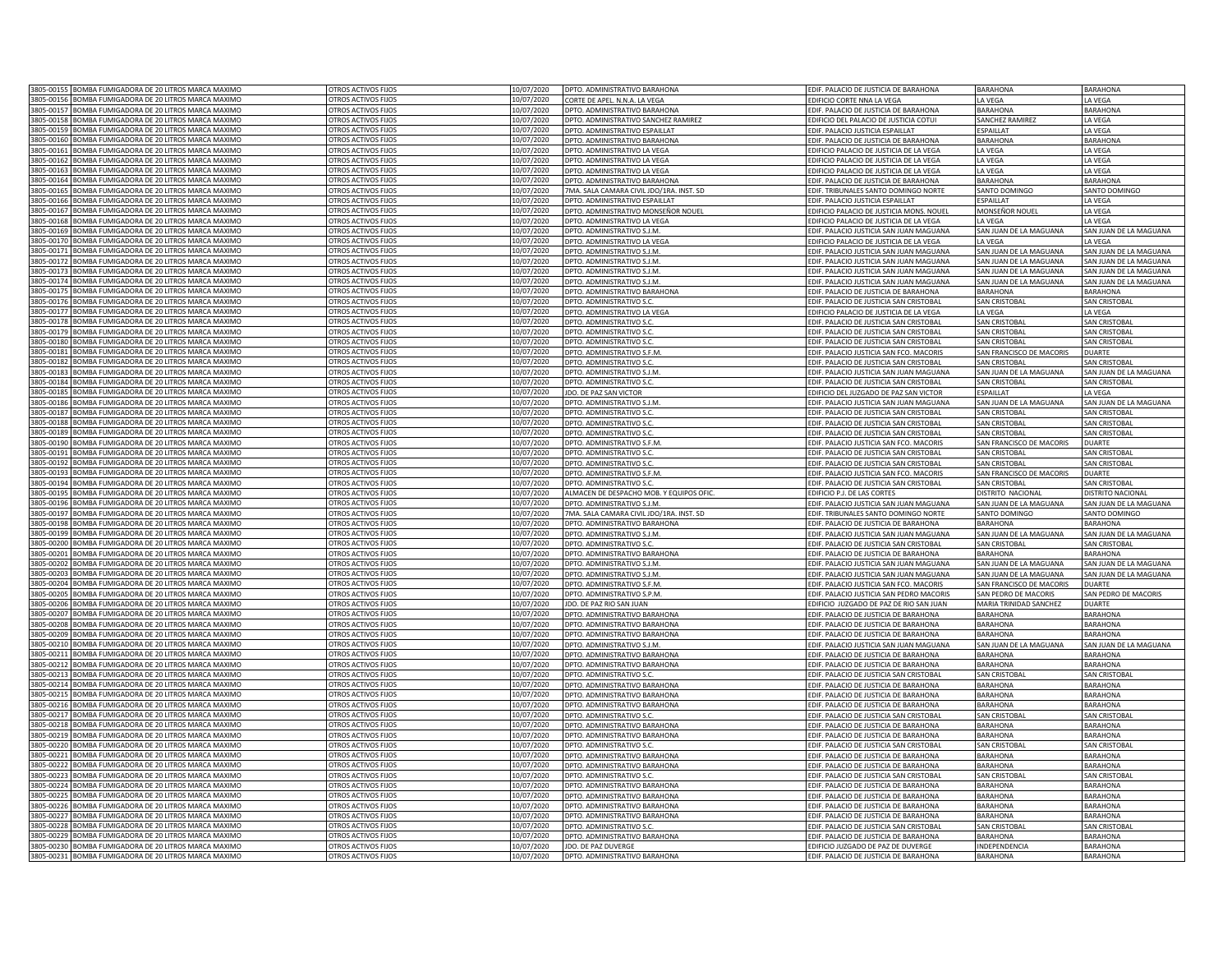|              | 3805-00232 BOMBA FUMIGADORA DE 20 LITROS MARCA MAXIMO | OTROS ACTIVOS FIJOS        | 10/07/2020 | DPTO. ADMINISTRATIVO S.C                       | EDIF. PALACIO DE JUSTICIA SAN CRISTOBAL        | SAN CRISTORA                    | <b>SAN CRISTOBAL</b>     |
|--------------|-------------------------------------------------------|----------------------------|------------|------------------------------------------------|------------------------------------------------|---------------------------------|--------------------------|
|              | 3805-00233 BOMBA FUMIGADORA DE 20 LITROS MARCA MAXIMO | OTROS ACTIVOS FIJOS        | 10/07/2020 | DPTO. ADMINISTRATIVO BARAHONA                  | EDIF. PALACIO DE JUSTICIA DE BARAHONA          | BARAHONA                        | <b>BARAHONA</b>          |
|              | 3805-00234 BOMBA FUMIGADORA DE 20 LITROS MARCA MAXIMO | OTROS ACTIVOS FIJOS        | 10/07/2020 | DPTO. ADMINISTRATIVO S.F.M.                    | EDIF. PALACIO JUSTICIA SAN FCO. MACORIS        | SAN FRANCISCO DE MACORIS        | <b>DUARTE</b>            |
| 805-00235    | OMBA FUMIGADORA DE 20 LITROS MARCA MAXIMO             | OTROS ACTIVOS FIJOS        | 10/07/2020 |                                                |                                                |                                 |                          |
| 805-00236    |                                                       |                            |            | DPTO. ADMINISTRATIVO S.C                       | EDIF. PALACIO DE JUSTICIA SAN CRISTOBAL        | <b>SAN CRISTOBAL</b>            | <b>SAN CRISTOBAL</b>     |
|              | OMBA FUMIGADORA DE 20 LITROS MARCA MAXIMO             | OTROS ACTIVOS FIJOS        | 0/07/2020  | DPTO. ADMINISTRATIVO BARAHONA                  | DIF. PALACIO DE JUSTICIA DE BARAHONA           | BARAHONA                        | <b>BARAHONA</b>          |
| 805-00237    | OMBA FUMIGADORA DE 20 LITROS MARCA MAXIMO             | OTROS ACTIVOS FIJOS        | 0/07/2020  | <b>PTO. ADMINISTRATIVO S.C</b>                 | DIF, PALACIO DE JUSTICIA SAN CRISTOBAL         | SAN CRISTOBAL                   | SAN CRISTOBAL            |
| 805-0023     | OMBA FUMIGADORA DE 20 LITROS MARCA MAXIMO             | OTROS ACTIVOS FIJOS        | 0/07/2020  | DPTO. ADMINISTRATIVO S.C                       | DIF. PALACIO DE JUSTICIA SAN CRISTOBAL         | SAN CRISTOBAL                   | <b>SAN CRISTOBAL</b>     |
| 805-0023     | OMBA FUMIGADORA DE 20 LITROS MARCA MAXIMO             | OTROS ACTIVOS FIJOS        | 0/07/2020  | OPTO. ADMINISTRATIVO S.C                       | DIF. PALACIO DE JUSTICIA SAN CRISTOBAL         | AN CRISTOBAL                    | AN CRISTOBAL             |
| 305-0024     | OMBA FUMIGADORA DE 20 LITROS MARCA MAXIMO             | OTROS ACTIVOS FIJOS        | 0/07/2020  | OPTO. ADMINISTRATIVO S.J.M                     | IF. PALACIO JUSTICIA SAN JUAN MAGUANA          | SAN JUAN DE LA MAGUANA          | AN JUAN DE LA MAGUANA    |
| 805-00241    | <b>3OMBA FUMIGADORA DE 20 LITROS MARCA MAXIMO</b>     | OTROS ACTIVOS FIJOS        | 10/07/2020 | DPTO. ADMINISTRATIVO S.J.M.                    | DIF. PALACIO JUSTICIA SAN JUAN MAGUANA         | AN JUAN DE LA MAGUANA           | SAN JUAN DE LA MAGUANA   |
| 805-00242    | <b>SOMBA FUMIGADORA DE 20 LITROS MARCA MAXIMO</b>     | OTROS ACTIVOS FIJOS        | 10/07/2020 | 7MA. SALA CAMARA CIVIL JDO/1RA. INST. SD       | DIF. TRIBUNALES SANTO DOMINGO NORTE            | SANTO DOMINGC                   | SANTO DOMINGO            |
| 805-0024     | OMBA FUMIGADORA DE 20 LITROS MARCA MAXIMO             | OTROS ACTIVOS FIJOS        | 10/07/2020 | JDO. DE PAZ JANICO                             | DIFICIO DEL JUZGADO DE PAZ DE JANICO           | SANTIAGO                        | SANTIAGO                 |
| 805-0024     | OMBA FUMIGADORA DE 20 LITROS MARCA MAXIMO             | OTROS ACTIVOS FIJOS        | 10/07/2020 | DPTO. ADMINISTRATIVO S.0                       | DIF. PALACIO DE JUSTICIA SAN CRISTOBAL         | SAN CRISTOBA                    | <b>SAN CRISTOBAI</b>     |
| 305-0024     | OMBA FUMIGADORA DE 20 LITROS MARCA MAXIMO             | <b>OTROS ACTIVOS FIJOS</b> | 10/07/2020 | DPTO ADMINISTRATIVO MONTE CRIST                | DIF, PALACIO DE JUSTICIA DE MONTE CRISTI       | <b>MONTECRIST</b>               | <b>MONTE CRIST</b>       |
| 305-0024     | OMBA FUMIGADORA DE 20 LITROS MARCA MAXIMO             | OTROS ACTIVOS FIJOS        | 10/07/2020 | ALMACEN DE DESPACHO MOB. Y EQUIPOS OFIC        | DIFICIO P.J. DE LAS CORTES                     | <b>ISTRITO NACIONAL</b>         | DISTRITO NACIONAL        |
| 305-0024     | OMBA FUMIGADORA DE 20 LITROS MARCA MAXIMO             | OTROS ACTIVOS FIJOS        | 10/07/2020 | DPTO. ADMINISTRATIVO S.F.M.                    | DIF. PALACIO JUSTICIA SAN FCO. MACORIS         | <b>SAN FRANCISCO DE MACORIS</b> | <b>DUARTE</b>            |
| 805-00248    | OMBA FUMIGADORA DE 20 LITROS MARCA MAXIMO             | OTROS ACTIVOS FIJOS        | 10/07/2020 | DPTO. ADMINISTRATIVO S.F.M.                    | DIF. PALACIO JUSTICIA SAN FCO. MACORIS         | <b>SAN FRANCISCO DE MACORIS</b> | <b>DUARTE</b>            |
| 805-00249    | BOMBA FUMIGADORA DE 20 LITROS MARCA MAXIMO            | OTROS ACTIVOS FIJOS        | 10/07/2020 | CORTE DE APEL. N.N.A. S.F.M.                   |                                                |                                 | <b>DUARTE</b>            |
| 805-00250    | OMBA FUMIGADORA DE 20 LITROS MARCA MAXIMO             | OTROS ACTIVOS FIJOS        |            |                                                | DIF. TRIBUNAL NNA DUARTE                       | SAN FRANCISCO DE MACORIS        |                          |
|              |                                                       |                            | 10/07/2020 | DPTO. ADMINISTRATIVO S.J.M.                    | EDIF. PALACIO JUSTICIA SAN JUAN MAGUANA        | SAN JUAN DE LA MAGUANA          | SAN JUAN DE LA MAGUANA   |
| 805-00251    | OMBA FUMIGADORA DE 20 LITROS MARCA MAXIMO             | OTROS ACTIVOS FIJOS        | 10/07/2020 | DPTO, ADMINISTRATIVO S.J.M                     | DIF. PALACIO JUSTICIA SAN JUAN MAGUANA         | SAN JUAN DE LA MAGUANA          | SAN JUAN DE LA MAGUANA   |
| 805-00252    | OMBA FUMIGADORA DE 20 LITROS MARCA MAXIMO             | OTROS ACTIVOS FIJOS        | 0/07/2020  | DPTO. ADMINISTRATIVO S.I.M.                    | DIF. PALACIO JUSTICIA SAN JUAN MAGUANA         | SAN JUAN DE LA MAGUANA          | SAN JUAN DE LA MAGUANA   |
| 805-00253    | OMBA FUMIGADORA DE 20 LITROS MARCA MAXIMO             | OTROS ACTIVOS FIJOS        | 0/07/2020  | DPTO. ADMINISTRATIVO S.C                       | DIF. PALACIO DE JUSTICIA SAN CRISTOBAL         | SAN CRISTOBAL                   | SAN CRISTOBAL            |
| 805-00254    | OMBA FUMIGADORA DE 20 LITROS MARCA MAXIMO             | OTROS ACTIVOS FIJOS        | 0/07/2020  | OPTO. ADMINISTRATIVO MONTE CRISTI              | DIF. PALACIO DE JUSTICIA DE MONTE CRISTI       | <b>MONTECRISTI</b>              | <b>MONTE CRISTI</b>      |
| 305-0025     | MBA FUMIGADORA DE 20 LITROS MARCA MAXIMO              | <b>ITROS ACTIVOS FIIOS</b> | 0/07/2020  | PTO. ADMINISTRATIVO SANTIAGO RODRIGUEZ         | DIF. PALACIO JUST. SANTIAGO RODRIGUEZ          | ANTIAGO RODRIGUEZ               | <b>JONTE CRISTI</b>      |
| 805-00256    | OMBA FUMIGADORA DE 20 LITROS MARCA MAXIMO             | OTROS ACTIVOS FIJOS        | 10/07/2020 | JDO. DE PAZ LAGUNA SALADA                      | DIFICIO JUZGADO PAZ DE LAGUNA SALADA           | VALVERDE                        | ANTIAGO                  |
| 805-0025     | OMBA FUMIGADORA DE 20 LITROS MARCA MAXIMO             | OTROS ACTIVOS FIJOS        | 10/07/2020 | DPTO. ADMINISTRATIVO MONTE CRISTI              | EDIF, PALACIO DE JUSTICIA DE MONTE CRIST       | <b>MONTECRISTI</b>              | <b>MONTE CRISTI</b>      |
| 805-00258    | OMBA FUMIGADORA DE 20 LITROS MARCA MAXIMO             | OTROS ACTIVOS FIJOS        | 10/07/2020 | JDO. DE PAZ VILLA GONZALEZ                     | EDIFICIO JUZGADO DE PAZ VILLA GONZALEZ         | SANTIAGO                        | SANTIAGO                 |
| 805-0025     | OMBA FUMIGADORA DE 20 LITROS MARCA MAXIMO             | OTROS ACTIVOS FIJOS        | 10/07/2020 | JDO. DE PAZ TAMBORI                            | DIFICIO JDO. DE PAZ TAMBORIL                   | SANTIAGO                        | SANTIAGO                 |
| 305-0026     | OMBA FUMIGADORA DE 20 LITROS MARCA MAXIMO             | OTROS ACTIVOS FIJOS        | 0/07/2020  | TRIBUNAL N.N.A. VALVERDE                       | DIFICIO TRIBUNAL NNA VALVERDE                  | AI VERDE                        | SANTIAGO                 |
| 305-0026     | OMBA FUMIGADORA DE 20 LITROS MARCA MAXIMO             | OTROS ACTIVOS FIJOS        | 10/07/2020 | ALMACEN DE DESPACHO MOB. Y EQUIPOS OFIC        | DIFICIO P. L DE LAS CORTES                     | <b>JISTRITO NACIONA</b>         | <b>DISTRITO NACIONA</b>  |
|              |                                                       |                            |            |                                                |                                                |                                 |                          |
| 805-0026     | OMBA FUMIGADORA DE 20 LITROS MARCA MAXIMO             | OTROS ACTIVOS FIJOS        | 10/07/2020 | ALMACEN DE DESPACHO MOB. Y EQUIPOS OFIC        | DIFICIO P. L DE LAS CORTES                     | <b>JISTRITO NACIONA</b>         | <b>DISTRITO NACIONA</b>  |
| 305-0026     | OMBA FUMIGADORA DE 20 LITROS MARCA MAXIMO             | OTROS ACTIVOS FIJOS        | 10/07/2020 | ALMACEN DE DESPACHO MOB. Y EQUIPOS OFIC        | DIFICIO P.J. DE LAS CORTES                     | <b>ISTRITO NACIONAL</b>         | DISTRITO NACIONAL        |
| 805-00264    | <b>3OMBA FUMIGADORA DE 20 LITROS MARCA MAXIMO</b>     | OTROS ACTIVOS FIJOS        | 10/07/2020 | ALMACEN DE DESPACHO MOB. Y EQUIPOS OFIC        | <b>EDIFICIO P.J. DE LAS CORTES</b>             | DISTRITO NACIONAL               | DISTRITO NACIONAL        |
| 805-00265    | BOMBA FUMIGADORA DE 20 LITROS MARCA MAXIMO            | OTROS ACTIVOS FIJOS        | 10/07/2020 | ALMACEN DE DESPACHO MOB. Y EQUIPOS OFIC.       | <b>EDIFICIO P.J. DE LAS CORTES</b>             | DISTRITO NACIONAL               | DISTRITO NACIONAL        |
| 805-00266    | BOMBA FUMIGADORA DE 20 LITROS MARCA MAXIMO            | OTROS ACTIVOS FIJOS        | 10/07/2020 | ALMACEN DE DESPACHO MOB. Y EQUIPOS OFIC.       | <b>EDIFICIO P.J. DE LAS CORTES</b>             | DISTRITO NACIONAL               | DISTRITO NACIONAL        |
| 805-00267    | OMBA FUMIGADORA DE 20 LITROS MARCA MAXIMO             | OTROS ACTIVOS FIJOS        | 0/07/2020  | DPTO. ADMINISTRATIVO S.F.M.                    | <b>DIF. PALACIO JUSTICIA SAN FCO. MACORIS</b>  | SAN FRANCISCO DE MACORIS        | <b>DUARTE</b>            |
| 805-00268    | OMBA FUMIGADORA DE 20 LITROS MARCA MAXIMO             | OTROS ACTIVOS FIJOS        | 0/07/2020  | ALMACEN DE DESPACHO MOB. Y EQUIPOS OFIC.       | DIFICIO P.J. DE LAS CORTES                     | ISTRITO NACIONAL                | <b>DISTRITO NACIONAL</b> |
| 805-00269    | OMBA FUMIGADORA DE 20 LITROS MARCA MAXIMO             | OTROS ACTIVOS FIJOS        | 0/07/2020  | OPTO, ADMINISTRATIVO S.C                       | DIF. PALACIO DE JUSTICIA SAN CRISTOBAL         | <b>SAN CRISTOBAL</b>            | SAN CRISTOBAL            |
| 805-0027     | OMBA FUMIGADORA DE 20 LITROS MARCA MAXIMO             | OTROS ACTIVOS FIJOS        | 0/07/2020  | DPTO. ADMINISTRATIVO S.I.M                     | DIF. PALACIO JUSTICIA SAN JUAN MAGUANA         | SAN JUAN DE LA MAGUANA          | SAN JUAN DE LA MAGUANA   |
| 805-0027     | OMBA FUMIGADORA DE 20 LITROS MARCA MAXIMO             | OTROS ACTIVOS FIJOS        | 0/07/2020  | ALMACEN DE DESPACHO MOB. Y EQUIPOS OFIC.       | DIFICIO P.J. DE LAS CORTES                     | <b>ISTRITO NACIONAL</b>         | <b>ISTRITO NACIONAL</b>  |
|              |                                                       |                            |            |                                                |                                                |                                 |                          |
| 805-0027     | OMBA FUMIGADORA DE 20 LITROS MARCA MAXIMO             | OTROS ACTIVOS FIJOS        | 0/07/2020  | OPTO. ADMINISTRATIVO SANTIAGO                  | DIFICIO DEL PALACIO JUSTICIA SANTIAGO          | SANTIAGO                        | ANTIAGO                  |
| 805-0027     | OMBA FUMIGADORA DE 20 LITROS MARCA MAXIMO             | OTROS ACTIVOS FIJOS        | 10/07/2020 | DPTO. ADMINISTRATIVO MONTE CRIST               | DIF. PALACIO DE JUSTICIA DE MONTE CRISTI       | MONTECRISTI                     | <b>MONTE CRISTI</b>      |
| 805-0027     | BOMBA FUMIGADORA DE 20 LITROS MARCA MAXIMO            | OTROS ACTIVOS FIJOS        | 10/07/2020 | DPTO. ADMINISTRATIVO SANTIAGO                  | DIFICIO DEL PALACIO JUSTICIA SANTIAGO          | SANTIAGO                        | SANTIAGO                 |
| 305-002      | OMBA FUMIGADORA DE 20 LITROS MARCA MAXIMO             | OTROS ACTIVOS FIJOS        | 10/07/2020 | JDO. DE PAZ LOS ALMACIGOS                      | <b>JDO. DE PAZ LOS ALMACIGOS</b>               | SANTIAGO RODRIGUEZ              | <b>MONTE CRISTI</b>      |
| 305-002      | OMBA FUMIGADORA DE 20 LITROS MARCA MAXIMO             | OTROS ACTIVOS FIJOS        | 10/07/2020 | DPTO. ADMINISTRATIVO MONTE CRISTI              | DIF. PALACIO DE JUSTICIA DE MONTE CRISTI       | MONTECRISTI                     | <b>MONTE CRISTI</b>      |
| 805-002      | OMBA FUMIGADORA DE 20 LITROS MARCA MAXIMO             | OTROS ACTIVOS FIJOS        | 10/07/2020 | ALMACEN DE DESPACHO MOB. Y EQUIPOS OFIC        | DIFICIO P.J. DE LAS CORTES                     | <b>ISTRITO NACIONAL</b>         | <b>DISTRITO NACIONA</b>  |
| 805-002      | OMBA FUMIGADORA DE 20 LITROS MARCA MAXIMO             | OTROS ACTIVOS FIJOS        | 10/07/2020 | <b>ALMACEN DE DESPACHO MOB. Y EQUIPOS OFIC</b> | DIFICIO P.J. DE LAS CORTES                     | <b>ISTRITO NACIONAL</b>         | <b>DISTRITO NACIONAL</b> |
| 805-0023     | OMBA FUMIGADORA DE 20 LITROS MARCA MAXIMO             | OTROS ACTIVOS FIJOS        | 10/07/2020 | DPTO. ADMINISTRATIVO S.J.M                     | DIF. PALACIO JUSTICIA SAN JUAN MAGUANA         | AN JUAN DE LA MAGUANA           | SAN JUAN DE LA MAGUANA   |
| 805-00280    | OMBA FUMIGADORA DE 20 LITROS MARCA MAXIMO             | OTROS ACTIVOS FIJOS        | 10/07/2020 | DPTO. ADMINISTRATIVO S.F.M.                    | DIF. PALACIO JUSTICIA SAN FCO. MACORIS         | <b>SAN FRANCISCO DE MACORIS</b> | DUARTE                   |
| 805-00281    | BOMBA FUMIGADORA DE 20 LITROS MARCA MAXIMO            | OTROS ACTIVOS FIJOS        | 10/07/2020 | ALMACEN PROVISIONAL EDIFICIO CERVANTES         | EDIF. SUPREMA CORTE DE JUSTICIA Y CPJ          | DISTRITO NACIONAL               | DISTRITO NACIONAL        |
| 805-00282    | <b>3OMBA FUMIGADORA DE 20 LITROS MARCA MAXIMO</b>     | OTROS ACTIVOS FIJOS        | 10/07/2020 | DPTO. ADMINISTRATIVO S.F.M.                    | EDIF. PALACIO JUSTICIA SAN FCO. MACORIS        | SAN FRANCISCO DE MACORIS        | <b>DUARTE</b>            |
| 805-00283    | OMBA FUMIGADORA DE 20 LITROS MARCA MAXIMO             | OTROS ACTIVOS FIJOS        |            |                                                |                                                |                                 |                          |
| 805-00284    | OMBA FUMIGADORA DE 20 LITROS MARCA MAXIMO             | OTROS ACTIVOS FIJOS        | 10/07/2020 | DPTO. ADMINISTRATIVO MONTE CRISTI              | EDIF. PALACIO DE JUSTICIA DE MONTE CRISTI      | <b>MONTECRISTI</b>              | <b>MONTE CRISTI</b>      |
|              |                                                       |                            | 0/07/2020  | DPTO. ADMINISTRATIVO S.C.                      | DIF. PALACIO DE JUSTICIA SAN CRISTOBAL         | SAN CRISTOBAL                   | <b>SAN CRISTOBAL</b>     |
| 805-00285    | OMBA FUMIGADORA DE 20 LITROS MARCA MAXIMO             | OTROS ACTIVOS FIJOS        | 0/07/2020  | DPTO. ADMINISTRATIVO S.P.M.                    | DIF. PALACIO JUSTICIA SAN PEDRO MACORIS        | SAN PEDRO DE MACORIS            | SAN PEDRO DE MACORIS     |
| 805-00286    | OMBA FUMIGADORA DE 20 LITROS MARCA MAXIMO             | OTROS ACTIVOS FIJOS        | 0/07/2020  | JDO. DE PAZ ESPERANZA                          | DIFICIO JDO. DE PAZ ESPERANZA                  | <b>ALVERDE</b>                  | <b>SANTIAGO</b>          |
| 305-0028     | MBA FUMIGADORA DE 20 LITROS MARCA MAXIMO              | <b>OTROS ACTIVOS FIJOS</b> | 0/07/2020  | DO. DE PAZ VILLA BISONO                        | DIFICIO DEL JUZGADO DE PAZ VILLA BISONO        | ANTIAGO                         | ANTIAGO                  |
| 805-00288    | OMBA FUMIGADORA DE 20 LITROS MARCA MAXIMO             | OTROS ACTIVOS FIJOS        | 10/07/2020 | ALMACEN DE DESPACHO MOB. Y EQUIPOS OFI         | <b>IFICIO P.J. DE LAS CORTES</b>               | <b>ISTRITO NACIONAL</b>         | <b>STRITO NACIONAL</b>   |
| 805-00289    | OMBA FUMIGADORA DE 20 LITROS MARCA MAXIMO             | OTROS ACTIVOS FIJOS        | 10/07/2020 | ALMACEN DE DESPACHO MOB. Y EQUIPOS OFIC        | DIFICIO P.J. DE LAS CORTES                     | DISTRITO NACIONAL               | DISTRITO NACIONAL        |
| 805-00290    | OMBA FUMIGADORA DE 20 LITROS MARCA MAXIMO             | OTROS ACTIVOS FIJOS        | 10/07/2020 | ALMACEN DE DESPACHO MOB. Y EQUIPOS OFIC        | EDIFICIO P.J. DE LAS CORTES                    | DISTRITO NACIONAL               | <b>DISTRITO NACIONAL</b> |
| $805 - 0029$ | OMBA FUMIGADORA DE 20 LITROS MARCA MAXIMO             | OTROS ACTIVOS FIJOS        | 10/07/2020 | ALMACEN DE DESPACHO MOB. Y EQUIPOS OFI         | DIFICIO P.J. DE LAS CORTES                     | ISTRITO NACIONAL                | <b>DISTRITO NACIONA</b>  |
| 305-0029     | OMBA FUMIGADORA DE 20 LITROS MARCA MAXIMO             | OTROS ACTIVOS FIJOS        | 0/07/2020  | ALMACEN DE DESPACHO MOB. Y EQUIPOS OFIC        | DIFICIO P.J. DE LAS CORTES                     | ISTRITO NACIONAL                | <b>ISTRITO NACIONAL</b>  |
| 305-0029     | OMBA FUMIGADORA DE 20 LITROS MARCA MAXIMO             | OTROS ACTIVOS FIJOS        | 10/07/2020 | DPTO. ADMINISTRATIVO S.P.M                     | DIE, PALACIO JUSTICIA SAN PEDRO MACORIS        | SAN PEDRO DE MACORIS            | SAN PEDRO DE MACORIS     |
| 305-0029     | OMBA FUMIGADORA DE 20 LITROS MARCA MAXIMO             | OTROS ACTIVOS FIJOS        | 10/07/2020 | DPTO, ADMINISTRATIVO S.P.M.                    | DIF, PALACIO JUSTICIA SAN PEDRO MACORIS        | SAN PEDRO DE MACORIS            | SAN PEDRO DE MACORIS     |
| 805-0029     | OMBA FUMIGADORA DE 20 LITROS MARCA MAXIMO             | OTROS ACTIVOS FIJOS        | 10/07/2020 | DPTO. ADMINISTRATIVO S.P.M.                    | DIF. PALACIO JUSTICIA SAN PEDRO MACORIS        | SAN PEDRO DE MACORIS            | SAN PEDRO DE MACORIS     |
| 805-00296    |                                                       |                            |            | DPTO. ADMINISTRATIVO S.P.M                     |                                                | SAN PEDRO DE MACORIS            | SAN PEDRO DE MACORIS     |
|              | OMBA FUMIGADORA DE 20 LITROS MARCA MAXIMO             | OTROS ACTIVOS FIJOS        | 10/07/2020 |                                                | EDIF. PALACIO JUSTICIA SAN PEDRO MACORIS       |                                 |                          |
| 805-00297    | OMBA FUMIGADORA DE 20 LITROS MARCA MAXIMO             | OTROS ACTIVOS FIJOS        | 10/07/2020 | DPTO. ADMINISTRATIVO S.P.M                     | EDIF. PALACIO JUSTICIA SAN PEDRO MACORIS       | SAN PEDRO DE MACORIS            | SAN PEDRO DE MACORIS     |
| 805-00298    | BOMBA FUMIGADORA DE 20 LITROS MARCA MAXIMO            | OTROS ACTIVOS FIJOS        | 10/07/2020 | DPTO. ADMINISTRATIVO S.P.M.                    | EDIF. PALACIO JUSTICIA SAN PEDRO MACORIS       | SAN PEDRO DE MACORIS            | SAN PEDRO DE MACORIS     |
| 805-00299    | OMBA FUMIGADORA DE 20 LITROS MARCA MAXIMO             | OTROS ACTIVOS FIJOS        | 10/07/2020 | DPTO. ADMINISTRATIVO S.P.M.                    | EDIF. PALACIO JUSTICIA SAN PEDRO MACORIS       | SAN PEDRO DE MACORIS            | SAN PEDRO DE MACORIS     |
| 805-00300    | OMBA FUMIGADORA DE 20 LITROS MARCA MAXIMO             | OTROS ACTIVOS FIJOS        | 10/07/2020 | DPTO, ADMINISTRATIVO S.P.M.                    | DIF. PALACIO JUSTICIA SAN PEDRO MACORIS        | SAN PEDRO DE MACORIS            | SAN PEDRO DE MACORIS     |
| 805-00301    | OMBA FUMIGADORA DE 20 LITROS MARCA MAXIMO             | OTROS ACTIVOS FIJOS        | 0/07/2020  | <b>PTO. ADMINISTRATIVO S.P.M</b>               | DIF. PALACIO JUSTICIA SAN PEDRO MACORIS        | <b>SAN PEDRO DE MACORIS</b>     | SAN PEDRO DE MACORIS     |
| 305-0030     | OMBA FUMIGADORA DE 20 LITROS MARCA MAXIMO             | OTROS ACTIVOS FIJOS        | 0/07/2020  | DPTO. ADMINISTRATIVO S.P.M                     | DIF. PALACIO JUSTICIA SAN PEDRO MACORIS        | SAN PEDRO DE MACORIS            | SAN PEDRO DE MACORIS     |
| 305-0030     | OMBA FUMIGADORA DE 20 LITROS MARCA MAXIMO             | <b>OTROS ACTIVOS FIJOS</b> | 0/07/2020  | OPTO. ADMINISTRATIVO SANTIAGO                  | DIFICIO DEL PALACIO JUSTICIA SANTIAGO          | ANTIAGO                         | ANTIAGO                  |
| 305-0030     | OMBA FUMIGADORA DE 20 LITROS MARCA MAXIMO             | OTROS ACTIVOS FIJOS        | 0/07/2020  | DPTO. ADMINISTRATIVO CORTE DE TRABAJO DN       | DIFICIO DE LA CORTE DE TRABAJO                 | ISTRITO NACIONAL                | <b>ISTRITO NACIONAL</b>  |
| 805-00305    | OMBA FUMIGADORA DE 20 LITROS MARCA MAXIMO             | OTROS ACTIVOS FIJOS        | 10/07/2020 | JDO. DE PAZ SABANA IGLESIA                     |                                                | SANTIAGO                        | SANTIAGO                 |
|              |                                                       |                            |            |                                                | DIFICIO JUZGADO DE PAZ SABANA IGLESIA          |                                 |                          |
| 8805-00306   | BOMBA FUMIGADORA DE 20 LITROS MARCA MAXIMO            | OTROS ACTIVOS FIJOS        | 10/07/2020 | ALMACEN DE DESPACHO MOB. Y EQUIPOS OFIC.       | DIFICIO P.J. DE LAS CORTES                     | <b>DISTRITO NACIONAL</b>        | DISTRITO NACIONAL        |
| 805-00307    | BOMBA FUMIGADORA DE 20 LITROS MARCA MAXIMO            | OTROS ACTIVOS FIJOS        | 10/07/2020 | DPTO. ADMINISTRATIVO S.C.                      | <b>EDIF. PALACIO DE JUSTICIA SAN CRISTOBAL</b> | <b>SAN CRISTOBAL</b>            | <b>SAN CRISTOBAL</b>     |
| 3805-00308   | BOMBA FUMIGADORA DE 20 LITROS MARCA MAXIMO            | OTROS ACTIVOS FIJOS        | 10/07/2020 | DPTO. ADMINISTRATIVO JDOS. DE TRANS. D.N       | DIFICIO TRIBUNAL DE TRANSITO                   | DISTRITO NACIONAL               | <b>DISTRITO NACIONAL</b> |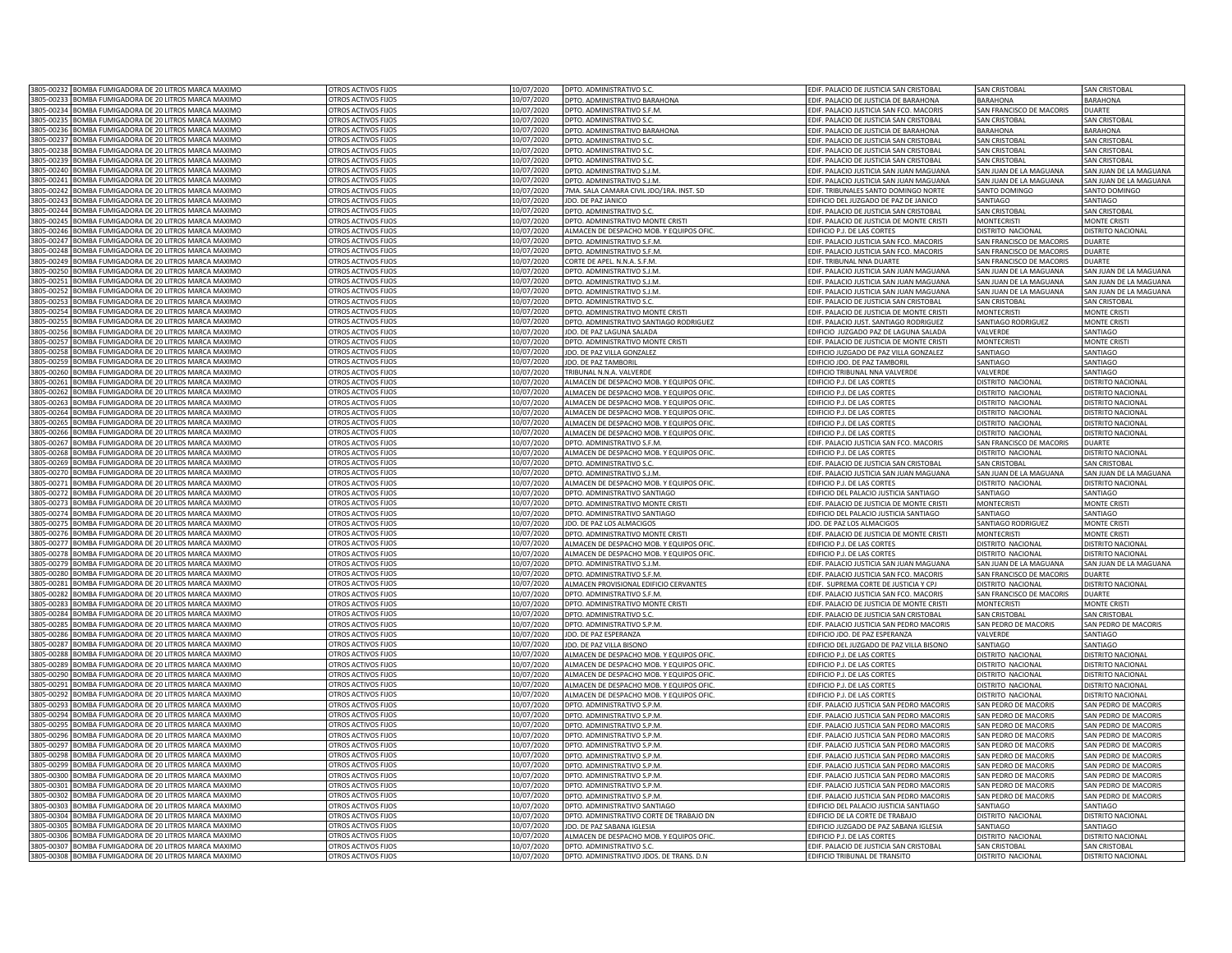|            | 3805-00309 BOMBA FUMIGADORA DE 20 LITROS MARCA MAXIMO                                  | OTROS ACTIVOS FIJOS                        | 10/07/2020               | ALMACEN DE DESPACHO MOB. Y EQUIPOS OFIC        | EDIFICIO P.J. DE LAS CORTES                  | DISTRITO NACIONAL                           | <b>JISTRITO NACIONAL</b> |
|------------|----------------------------------------------------------------------------------------|--------------------------------------------|--------------------------|------------------------------------------------|----------------------------------------------|---------------------------------------------|--------------------------|
|            | 3805-00310 BOMBA FUMIGADORA DE 20 LITROS MARCA MAXIMO                                  | OTROS ACTIVOS FIJOS                        | 10/07/2020               | ALMACEN DE DESPACHO MOB. Y EQUIPOS OFIC.       | EDIFICIO P.J. DE LAS CORTES                  | DISTRITO NACIONAL                           | DISTRITO NACIONAL        |
| 3805-00311 | BOMBA FUMIGADORA DE 20 LITROS MARCA MAXIMO                                             | OTROS ACTIVOS FIJOS                        | 10/07/2020               | ALMACEN DE DESPACHO MOB. Y EQUIPOS OFIC.       | EDIFICIO P.J. DE LAS CORTES                  | DISTRITO NACIONAL                           | DISTRITO NACIONAL        |
| 805-00312  | OMBA FUMIGADORA DE 20 LITROS MARCA MAXIMO                                              | OTROS ACTIVOS FIJOS                        | 10/07/2020               |                                                |                                              |                                             |                          |
|            |                                                                                        |                                            |                          | DPTO. ADMINISTRATIVO BARAHONA                  | EDIF. PALACIO DE JUSTICIA DE BARAHONA        | BARAHONA                                    | BARAHONA                 |
| 805-0031   | OMBA FUMIGADORA DE 20 LITROS MARCA MAXIMO                                              | OTROS ACTIVOS FIJOS                        | 10/07/2020               | ALMACEN DE DESPACHO MOB. Y EQUIPOS OFIC.       | <b>EDIFICIO P.J. DE LAS CORTES</b>           | DISTRITO NACIONAL                           | <b>DISTRITO NACIONAL</b> |
| 805-0031   | OMBA FUMIGADORA DE 20 LITROS MARCA MAXIMO                                              | OTROS ACTIVOS FIIOS                        | 10/07/2020               | LLMACEN DE DESPACHO MOB. Y EQUIPOS OFIC.       | <b>EDIFICIO P.J. DE LAS CORTES</b>           | DISTRITO NACIONAL                           | <b>DISTRITO NACIONAL</b> |
| 805-0031   | OMBA FUMIGADORA DE 20 LITROS MARCA MAXIMO                                              | OTROS ACTIVOS FIJOS                        | 10/07/2020               | ALMACEN DE DESPACHO MOB. Y EQUIPOS OFIC.       | <b>EDIFICIO P.J. DE LAS CORTES</b>           | DISTRITO NACIONAL                           | <b>JISTRITO NACIONAL</b> |
| 805-0031   | OMBA FUMIGADORA DE 20 LITROS MARCA MAXIMO                                              | OTROS ACTIVOS FIJOS                        | 10/07/2020               | PTO. ADMINISTRATIVO BARAHONA                   | DIF. PALACIO DE JUSTICIA DE BARAHONA         | BARAHONA                                    | <b>ARAHONA</b>           |
| 305-0031   | OMBA FUMIGADORA DE 20 LITROS MARCA MAXIMO                                              | OTROS ACTIVOS FIJOS                        | 10/07/2020               | PTO. ADMINISTRATIVO JUR. LABORAL S.D           | EDIFICIO CORTE DE TRABAJO SANTO DOMINGO      | SANTO DOMINGO                               | ANTO DOMINGO             |
| 8805-00318 | BOMBA FUMIGADORA DE 20 LITROS MARCA MAXIMO                                             | OTROS ACTIVOS FIJOS                        | 10/07/2020               | ALMACEN DE DESPACHO MOB. Y EQUIPOS OFIC        | EDIFICIO P.J. DE LAS CORTES                  | <b>ISTRITO NACIONAL</b>                     | <b>DISTRITO NACIONAL</b> |
| 805-0031   | OMBA FUMIGADORA DE 20 LITROS MARCA MAXIMO                                              | OTROS ACTIVOS FIJOS                        | 10/07/2020               | ALMACEN DE DESPACHO MOB. Y EQUIPOS OFIC        | EDIFICIO P.J. DE LAS CORTES                  | DISTRITO NACIONAL                           | <b>DISTRITO NACIONAL</b> |
| 805-0032   | OMBA FUMIGADORA DE 20 LITROS MARCA MAXIMO                                              | OTROS ACTIVOS FIJOS                        | 10/07/2020               | ALMACEN DE DESPACHO MOB. Y EQUIPOS OFIC        | EDIFICIO P.J. DE LAS CORTES                  | DISTRITO NACIONAL                           | DISTRITO NACIONA         |
| 805-0032   | OMBA FUMIGADORA DE 20 LITROS MARCA MAXIMO                                              | OTROS ACTIVOS FIJOS                        | 10/07/2020               | ALMACEN DE DESPACHO MOB. Y EQUIPOS OFIC        | EDIFICIO P.J. DE LAS CORTES                  | DISTRITO NACIONAL                           | DISTRITO NACIONA         |
| 805-003    | OMBA FUMIGADORA DE 20 LITROS MARCA MAXIMO                                              | OTROS ACTIVOS FIJOS                        | 10/07/2020               | ALMACEN DE DESPACHO MOB. Y EQUIPOS OFIC        | DIFICIO P. L DE LAS CORTES                   | <b>JISTRITO NACIONAL</b>                    | DISTRITO NACIONA         |
| 805-0032   | OMBA FUMIGADORA DE 20 LITROS MARCA MAXIMO                                              | OTROS ACTIVOS FIJOS                        | 10/07/2020               | ALMACEN DE DESPACHO MOB. Y EQUIPOS OFIC.       | <b>EDIFICIO P.J. DE LAS CORTES</b>           | DISTRITO NACIONAL                           | DISTRITO NACIONAL        |
| 805-0032   | OMBA FUMIGADORA DE 20 LITROS MARCA MAXIMO                                              | OTROS ACTIVOS FIIOS                        | 10/07/2020               | <b>PTO. ADMINISTRATIVO BARAHONA</b>            | <b>EDIF. PALACIO DE JUSTICIA DE BARAHONA</b> | <b>BARAHONA</b>                             | <b>BARAHONA</b>          |
| 805-00325  | BOMBA FUMIGADORA DE 20 LITROS MARCA MAXIMO                                             | OTROS ACTIVOS FIJOS                        | 10/07/2020               | ALMACEN DE DESPACHO MOB. Y EQUIPOS OFIC        | EDIFICIO P.J. DE LAS CORTES                  | DISTRITO NACIONAL                           | DISTRITO NACIONAL        |
| 805-00326  | OMBA FUMIGADORA DE 20 LITROS MARCA MAXIMO                                              | OTROS ACTIVOS FIJOS                        | 10/07/2020               | ALMACEN DE DESPACHO MOB. Y EQUIPOS OFIC.       | EDIFICIO P.J. DE LAS CORTES                  | DISTRITO NACIONAL                           | DISTRITO NACIONAL        |
| 805-0032   | OMBA FUMIGADORA DE 20 LITROS MARCA MAXIMO                                              | OTROS ACTIVOS FIJOS                        | 10/07/2020               | ALMACEN DE DESPACHO MOB. Y EQUIPOS OFIC.       | EDIFICIO P.J. DE LAS CORTES                  | DISTRITO NACIONAL                           | DISTRITO NACIONAL        |
| 805-0032   | OMBA FUMIGADORA DE 20 LITROS MARCA MAXIMO                                              | OTROS ACTIVOS FIJOS                        | 10/07/2020               | ALMACEN DE DESPACHO MOB. Y EQUIPOS OFIC        | EDIFICIO P.J. DE LAS CORTES                  | DISTRITO NACIONAL                           | <b>DISTRITO NACIONAL</b> |
| 805-0032   | MBA FUMIGADORA DE 20 LITROS MARCA MAXIMO                                               | <b>OTROS ACTIVOS FIIOS</b>                 | 10/07/2020               |                                                |                                              | <b>ISTRITO NACIONAL</b>                     | <b>DISTRITO NACIONAL</b> |
| 305-0033   |                                                                                        |                                            |                          | ALMACEN DE DESPACHO MOB. Y EQUIPOS OFIC.       | DIFICIO P.J. DE LAS CORTES                   |                                             |                          |
|            | MBA FUMIGADORA DE 20 LITROS MARCA MAXIMO                                               | <b>OTROS ACTIVOS FIJOS</b>                 | 10/07/2020               | DO. DE PAZ DE LA 3RA. CIRC. D.N.               | DIFICIO JDO. DE PAZ DE LA 3RA. CIRC. DN      | <b>ISTRITO NACIONAL</b>                     | <b>ISTRITO NACIONAL</b>  |
| 805-0033   | MBA FUMIGADORA DE 20 LITROS MARCA MAXIMO                                               | <b>OTROS ACTIVOS FIJOS</b>                 | 10/07/2020               | ALMACEN DE DESPACHO MOB. Y EQUIPOS OFIC.       | DIFICIO P.J. DE LAS CORTES                   | DISTRITO NACIONAL                           | <b>ISTRITO NACIONAL</b>  |
| 305-0033   | OMBA FUMIGADORA DE 20 LITROS MARCA MAXIMO                                              | OTROS ACTIVOS FIJOS                        | 10/07/2020               | LMACEN DE DESPACHO MOB. Y EQUIPOS OFIC         | DIFICIO P.J. DE LAS CORTES                   | <b>ISTRITO NACIONAL</b>                     | <b>ISTRITO NACIONA</b>   |
| 805-0033   | OMBA FUMIGADORA DE 20 LITROS MARCA MAXIMO                                              | OTROS ACTIVOS FIJOS                        | 10/07/2020               | ALMACEN DE DESPACHO MOB. Y EQUIPOS OFIC        | DIFICIO P.J. DE LAS CORTES                   | ISTRITO NACIONAL                            | <b>DISTRITO NACIONA</b>  |
| 805-00334  | OMBA FUMIGADORA DE 20 LITROS MARCA MAXIMO                                              | OTROS ACTIVOS FIJOS                        | 10/07/2020               | ALMACEN DE DESPACHO MOB. Y EQUIPOS OFIC        | EDIFICIO P.J. DE LAS CORTES                  | DISTRITO NACIONA                            | <b>DISTRITO NACIONA</b>  |
| 805-0033   | OMBA FUMIGADORA DE 20 LITROS MARCA MAXIMO                                              | OTROS ACTIVOS FIJOS                        | 10/07/2020               | ALMACEN DE DESPACHO MOB. Y EQUIPOS OFIC        | EDIFICIO P.J. DE LAS CORTES                  | DISTRITO NACIONAL                           | DISTRITO NACIONA         |
| 805-0033   | OMBA FUMIGADORA DE 20 LITROS MARCA MAXIMO                                              | OTROS ACTIVOS FIIOS                        | 10/07/2020               | ALMACEN DE DESPACHO MOB. Y FOUIPOS OFIC        | DIFICIO P. L DE LAS CORTES                   | DISTRITO NACIONAL                           | <b>JISTRITO NACIONA</b>  |
| 805-0033   | OMBA FUMIGADORA DE 20 LITROS MARCA MAXIMO                                              | OTROS ACTIVOS FIJOS                        | 10/07/2020               | DPTO. ADMINISTRATIVO MONTE PLATA               | EDIF. PALACIO DE JUSTICIA DE MONTE PLATA     | MONTF PLATA                                 | <b>ANTO DOMINGO</b>      |
| 805-0033   | OMBA FUMIGADORA DE 20 LITROS MARCA MAXIMO                                              | OTROS ACTIVOS FIIOS                        | 10/07/2020               | ALMACEN DE DESPACHO MOB. Y EQUIPOS OFIC        | <b>EDIFICIO P.J. DE LAS CORTES</b>           | DISTRITO NACIONAL                           | <b>JISTRITO NACIONA</b>  |
| 805-0033   | OMBA FUMIGADORA DE 20 LITROS MARCA MAXIMO                                              | OTROS ACTIVOS FIJOS                        | 10/07/2020               | ALMACEN DE DESPACHO MOB. Y EQUIPOS OFIC        | <b>EDIFICIO P.J. DE LAS CORTES</b>           | DISTRITO NACIONAL                           | <b>JISTRITO NACIONA</b>  |
| 805-00340  | BOMBA FUMIGADORA DE 20 LITROS MARCA MAXIMO                                             | OTROS ACTIVOS FIJOS                        | 10/07/2020               | ALMACEN DE DESPACHO MOB. Y EQUIPOS OFIC        | FDIFICIO P. L DE LAS CORTES                  | DISTRITO NACIONAL                           | <b>JISTRITO NACIONAL</b> |
| 805-00341  | BOMBA FUMIGADORA DE 20 LITROS MARCA MAXIMO                                             | OTROS ACTIVOS FIJOS                        | 10/07/2020               | ALMACEN DE DESPACHO MOB. Y EQUIPOS OFIC        | EDIFICIO P.J. DE LAS CORTES                  | DISTRITO NACIONAL                           | DISTRITO NACIONAL        |
| 805-00342  | BOMBA FUMIGADORA DE 20 LITROS MARCA MAXIMO                                             | OTROS ACTIVOS FIJOS                        | 10/07/2020               | ALMACEN DE DESPACHO MOB. Y EQUIPOS OFIC.       | EDIFICIO P.J. DE LAS CORTES                  | DISTRITO NACIONAL                           | DISTRITO NACIONAL        |
| 805-00343  | OMBA FUMIGADORA DE 20 LITROS MARCA MAXIMO                                              | OTROS ACTIVOS FIJOS                        | 10/07/2020               | ALMACEN DE DESPACHO MOB. Y EQUIPOS OFIC        | EDIFICIO P.J. DE LAS CORTES                  | DISTRITO NACIONAL                           | <b>DISTRITO NACIONAL</b> |
| 805-0034   | OMBA FUMIGADORA DE 20 LITROS MARCA MAXIMO                                              | OTROS ACTIVOS FIJOS                        | 10/07/2020               | LLMACEN DE DESPACHO MOB. Y EQUIPOS OFIC.       | EDIFICIO P.J. DE LAS CORTES                  | DISTRITO NACIONAL                           | DISTRITO NACIONAL        |
| 805-0034   | OMBA FUMIGADORA DE 20 LITROS MARCA MAXIMO                                              | OTROS ACTIVOS FIJOS                        | 10/07/2020               | LLMACEN DE DESPACHO MOB. Y EQUIPOS OFIC.       | EDIFICIO P.J. DE LAS CORTES                  | DISTRITO NACIONAL                           | <b>JISTRITO NACIONAL</b> |
| 805-0034   | MBA FUMIGADORA DE 20 LITROS MARCA MAXIMO                                               | OTROS ACTIVOS FIJOS                        | 10/07/2020               |                                                |                                              |                                             | <b>JISTRITO NACIONAL</b> |
| 805-00347  |                                                                                        | OTROS ACTIVOS FIJOS                        | 10/07/2020               | LMACEN DE DESPACHO MOB. Y EQUIPOS OFIC         | DIFICIO P.J. DE LAS CORTES                   | <b>ISTRITO NACIONAL</b>                     |                          |
|            | OMBA FUMIGADORA DE 20 LITROS MARCA MAXIMO                                              |                                            |                          | ALMACEN DE DESPACHO MOB. Y EQUIPOS OFIC        | DIFICIO P.J. DE LAS CORTES                   | DISTRITO NACIONAL                           | <b>ISTRITO NACIONAL</b>  |
| 805-00348  | <b>SOMBA FUMIGADORA DE 20 LITROS MARCA MAXIMO</b>                                      | OTROS ACTIVOS FIJOS                        | 10/07/2020               | ALMACEN DE DESPACHO MOB. Y EQUIPOS OFIC        | EDIFICIO P.J. DE LAS CORTES                  | DISTRITO NACIONAL                           | <b>DISTRITO NACIONAL</b> |
| 805-00349  | BOMBA FUMIGADORA DE 20 LITROS MARCA MAXIMO                                             | OTROS ACTIVOS FIJOS                        | 10/07/2020               | ALMACEN DE DESPACHO MOB. Y EQUIPOS OFIC.       | EDIFICIO P.J. DE LAS CORTES                  | DISTRITO NACIONAL                           | DISTRITO NACIONAL        |
| 805-0035   | OMBA FUMIGADORA DE 20 LITROS MARCA MAXIMO                                              | OTROS ACTIVOS FIJOS                        | 10/07/2020               | ALMACEN DE DESPACHO MOB. Y EQUIPOS OFIC        | EDIFICIO P.J. DE LAS CORTES                  | DISTRITO NACIONAL                           | <b>JISTRITO NACIONA</b>  |
| 805-0035   | OMBA FUMIGADORA DE 20 LITROS MARCA MAXIMO                                              | OTROS ACTIVOS FIJOS                        | 10/07/2020               | ALMACEN DE DESPACHO MOB. Y EQUIPOS OFIC        | EDIFICIO P.J. DE LAS CORTES                  | DISTRITO NACIONAL                           | DISTRITO NACIONAL        |
| 805-0035   | OMBA FUMIGADORA DE 20 LITROS MARCA MAXIMO                                              | OTROS ACTIVOS FIIOS                        | 10/07/2020               | ALMACEN DE DESPACHO MOB. Y EQUIPOS OFIC        | <b>EDIFICIO P.J. DE LAS CORTES</b>           | DISTRITO NACIONAL                           | <b>JISTRITO NACIONA</b>  |
| 805-0035   | OMBA FUMIGADORA DE 20 LITROS MARCA MAXIMO                                              | OTROS ACTIVOS FIJOS                        | 10/07/2020               | <b>ILMACEN DE DESPACHO MOB. Y EQUIPOS OFIC</b> | DIFICIO P. L DE LAS CORTES                   | DISTRITO NACIONAL                           | <b>JISTRITO NACIONA</b>  |
| 305-0035   | OMBA FUMIGADORA DE 20 LITROS MARCA MAXIMO                                              | OTROS ACTIVOS FIJOS                        | 10/07/2020               | LMACEN DE DESPACHO MOB. Y EQUIPOS OFIC         | DIFICIO P.J. DE LAS CORTES                   | <b>ISTRITO NACIONAL</b>                     | <b>DISTRITO NACIONAL</b> |
| 805-00355  | BOMBA FUMIGADORA DE 20 LITROS MARCA MAXIMO                                             | OTROS ACTIVOS FIJOS                        | 10/07/2020               | ALMACEN DE DESPACHO MOB. Y EQUIPOS OFIC.       | EDIFICIO P.J. DE LAS CORTES                  | DISTRITO NACIONAL                           | <b>JISTRITO NACIONAL</b> |
| 805-00356  | BOMBA FUMIGADORA DE 20 LITROS MARCA MAXIMO                                             | OTROS ACTIVOS FIJOS                        | 10/07/2020               | ALMACEN DE DESPACHO MOB. Y EQUIPOS OFIC.       | EDIFICIO P.J. DE LAS CORTES                  | DISTRITO NACIONAL                           | DISTRITO NACIONAL        |
| 8805-0035  | OMBA FUMIGADORA DE 20 LITROS MARCA MAXIMO                                              | OTROS ACTIVOS FIJOS                        | 10/07/2020               | ALMACEN DE DESPACHO MOB. Y EQUIPOS OFIC.       | EDIFICIO P.J. DE LAS CORTES                  | DISTRITO NACIONAL                           | DISTRITO NACIONAL        |
| 805-0035   | OMBA FUMIGADORA DE 20 LITROS MARCA MAXIMO                                              | OTROS ACTIVOS FIJOS                        | 10/07/2020               | ALMACEN DE DESPACHO MOB. Y EQUIPOS OFIC        | EDIFICIO P.J. DE LAS CORTES                  | DISTRITO NACIONAL                           | DISTRITO NACIONAL        |
| 805-0035   | OMBA FUMIGADORA DE 20 LITROS MARCA MAXIMO                                              | <b>OTROS ACTIVOS FIJOS</b>                 | 10/07/2020               | ALMACEN DE DESPACHO MOB. Y EQUIPOS OFIC.       | <b>EDIFICIO P.J. DE LAS CORTES</b>           | DISTRITO NACIONAL                           | <b>DISTRITO NACIONAL</b> |
| 305-0036   | MBA FUMIGADORA DE 20 LITROS MARCA MAXIMO                                               | <b>TROS ACTIVOS FIIOS</b>                  | 10/07/2020               | ALMACEN DE DESPACHO MOB. Y EQUIPOS OFIC.       | DIFICIO P.J. DE LAS CORTES                   | <b>DISTRITO NACIONAL</b>                    | <b>NSTRITO NACIONAL</b>  |
| 305-0036   | MBA FUMIGADORA DE 20 LITROS MARCA MAXIMO                                               | <b>OTROS ACTIVOS FIJOS</b>                 | 10/07/2020               | <b>NIMACEN DE DESPACHO MOB. Y FOUIPOS OFIC</b> | DIFICIO P.I. DE LAS CORTES                   | <b>JISTRITO NACIONAL</b>                    | <b>JISTRITO NACIONAL</b> |
| 305-0036   | OMBA FUMIGADORA DE 20 LITROS MARCA MAXIMO                                              | <b>OTROS ACTIVOS FIJOS</b>                 | 10/07/2020               | LMACEN DE DESPACHO MOB. Y EQUIPOS OFIC         | DIFICIO P.J. DE LAS CORTES                   | <b>ISTRITO NACIONAL</b>                     | <b>ISTRITO NACIONAL</b>  |
| 305-0036   | OMBA FUMIGADORA DE 20 LITROS MARCA MAXIMO                                              | <b>OTROS ACTIVOS FIJOS</b>                 | 10/07/2020               | LLMACEN DE DESPACHO MOB. Y EQUIPOS OFIC        | DIFICIO P.J. DE LAS CORTES                   | <b>ISTRITO NACIONAL</b>                     | <b>ISTRITO NACIONAL</b>  |
| 805-00364  | OMBA FUMIGADORA DE 20 LITROS MARCA MAXIMO                                              | OTROS ACTIVOS FIJOS                        | 10/07/2020               | ALMACEN DE DESPACHO MOB. Y EQUIPOS OFI         | <b>EDIFICIO P.J. DE LAS CORTES</b>           | ISTRITO NACIONAL                            | <b>DISTRITO NACIONA</b>  |
| 305-0036   | OMBA FUMIGADORA DE 20 LITROS MARCA MAXIMO                                              | OTROS ACTIVOS FIJOS                        | 10/07/2020               | ALMACEN DE DESPACHO MOB. Y EQUIPOS OFIC        | EDIFICIO P.J. DE LAS CORTES                  |                                             | <b>DISTRITO NACIONA</b>  |
| 305-0036   |                                                                                        |                                            |                          |                                                | EDIFICIO P.J. DE LAS CORTES                  | <b>ISTRITO NACIONA</b><br>DISTRITO NACIONAL | DISTRITO NACIONAL        |
| 805-0036   | OMBA FUMIGADORA DE 20 LITROS MARCA MAXIMO<br>OMBA FUMIGADORA DE 20 LITROS MARCA MAXIMO | OTROS ACTIVOS FIJOS<br>OTROS ACTIVOS FIJOS | 10/07/2020<br>10/07/2020 | ALMACEN DE DESPACHO MOB. Y EQUIPOS OFIC        | <b>EDIFICIO P.I. DE LAS CORTES</b>           | DISTRITO NACIONAL                           | DISTRITO NACIONAL        |
| 305-0036   |                                                                                        | OTROS ACTIVOS FIIOS                        |                          | ALMACEN DE DESPACHO MOB. Y EQUIPOS OFIC        |                                              |                                             |                          |
|            | OMBA FUMIGADORA DE 20 LITROS MARCA MAXIMO                                              |                                            | 10/07/2020               | ALMACEN DE DESPACHO MOB. Y FOUIPOS OFIC        | DIFICIO P.I. DE LAS CORTES                   | DISTRITO NACIONAL                           | DISTRITO NACIONA         |
| 305-0036   | OMBA FUMIGADORA DE 20 LITROS MARCA MAXIMO                                              | OTROS ACTIVOS FIJOS                        | 10/07/2020               | ALMACEN DE DESPACHO MOB. Y EQUIPOS OFIC        | EDIFICIO P.J. DE LAS CORTES                  | DISTRITO NACIONAL                           | DISTRITO NACIONAL        |
| 805-0037   | OMBA FUMIGADORA DE 20 LITROS MARCA MAXIMO                                              | OTROS ACTIVOS FIJOS                        | 10/07/2020               | <b>LLMACEN DE DESPACHO MOB. Y EQUIPOS OFIC</b> | EDIFICIO P.J. DE LAS CORTES                  | DISTRITO NACIONAL                           | DISTRITO NACIONA         |
| 805-00371  | BOMBA FUMIGADORA DE 20 LITROS MARCA MAXIMO                                             | OTROS ACTIVOS FIJOS                        | 10/07/2020               | ALMACEN DE DESPACHO MOB. Y FOUIPOS OFIC        | <b>EDIFICIO P.I. DE LAS CORTES</b>           | DISTRITO NACIONAL                           | DISTRITO NACIONAL        |
| 805-0037   | OMBA FUMIGADORA DE 20 LITROS MARCA MAXIMO                                              | OTROS ACTIVOS FIJOS                        | 10/07/2020               | ALMACEN DE DESPACHO MOB. Y EQUIPOS OFIC        | EDIFICIO P.J. DE LAS CORTES                  | DISTRITO NACIONAL                           | DISTRITO NACIONAL        |
| 805-0037   | OMBA FUMIGADORA DE 20 LITROS MARCA MAXIMO                                              | OTROS ACTIVOS FIJOS                        | 10/07/2020               | ALMACEN DE DESPACHO MOB. Y EQUIPOS OFIC        | EDIFICIO P.J. DE LAS CORTES                  | DISTRITO NACIONAL                           | DISTRITO NACIONAL        |
| 805-0037   | OMBA FUMIGADORA DE 20 LITROS MARCA MAXIMO                                              | OTROS ACTIVOS FIJOS                        | 10/07/2020               | ALMACEN DE DESPACHO MOB. Y EQUIPOS OFIC        | EDIFICIO P.J. DE LAS CORTES                  | DISTRITO NACIONAL                           | <b>DISTRITO NACIONAL</b> |
| 805-0037   | OMBA FUMIGADORA DE 20 LITROS MARCA MAXIMO                                              | OTROS ACTIVOS FIIOS                        | 10/07/2020               | LMACEN DE DESPACHO MOB. Y EQUIPOS OFIC.        | <b>EDIFICIO P.J. DE LAS CORTES</b>           | DISTRITO NACIONAL                           | <b>DISTRITO NACIONAL</b> |
| 805-0037   | OMBA FUMIGADORA DE 20 LITROS MARCA MAXIMO                                              | OTROS ACTIVOS FIJOS                        | 10/07/2020               | LMACEN DE DESPACHO MOB. Y EQUIPOS OFIC         | <b>EDIFICIO P.J. DE LAS CORTES</b>           | JISTRITO NACIONAL                           | <b>JISTRITO NACIONAL</b> |
| 305-0037   | OMBA FUMIGADORA DE 20 LITROS MARCA MAXIMO                                              | OTROS ACTIVOS FIJOS                        | 10/07/2020               | LIMACEN DE DESPACHO MOB. Y EQUIPOS OFIC.       | <b>EDIFICIO P.J. DE LAS CORTES</b>           | DISTRITO NACIONAL                           | <b>ISTRITO NACIONAL</b>  |
| 805-0037   | OMBA FUMIGADORA DE 20 LITROS MARCA MAXIMO                                              | OTROS ACTIVOS FIJOS                        | 10/07/2020               | LMACEN DE DESPACHO MOB. Y EQUIPOS OFIC         | DIFICIO P.J. DE LAS CORTES                   | <b>DISTRITO NACIONAL</b>                    | <b>ISTRITO NACIONA</b>   |
| 805-0037   | BOMBA FUMIGADORA DE 20 LITROS MARCA MAXIMO                                             | OTROS ACTIVOS FIJOS                        | 10/07/2020               | ALMACEN DE DESPACHO MOB. Y EQUIPOS OFIC        | EDIFICIO P.J. DE LAS CORTES                  | <b>DISTRITO NACIONAL</b>                    | <b>DISTRITO NACIONA</b>  |
| 805-00380  | <b>SOMBA FUMIGADORA DE 20 LITROS MARCA MAXIMO</b>                                      | OTROS ACTIVOS FIJOS                        | 10/07/2020               | ALMACEN DE DESPACHO MOB. Y EQUIPOS OFIC        | EDIFICIO P.J. DE LAS CORTES                  | DISTRITO NACIONAL                           | DISTRITO NACIONA         |
| 305-0038   | OMBA FUMIGADORA DE 20 LITROS MARCA MAXIMO                                              | OTROS ACTIVOS FIJOS                        | 10/07/2020               | ALMACEN DE DESPACHO MOB. Y EQUIPOS OFIC        | EDIFICIO P.J. DE LAS CORTES                  | DISTRITO NACIONAL                           | DISTRITO NACIONA         |
| 305-0038   | OMBA FUMIGADORA DE 20 LITROS MARCA MAXIMO                                              | OTROS ACTIVOS FIJOS                        | 10/07/2020               | ALMACEN DE DESPACHO MOB. Y EQUIPOS OFIC        | DIFICIO P. L DE LAS CORTES                   | <b>JISTRITO NACIONAL</b>                    | <b>JISTRITO NACIONA</b>  |
| 305-0038   | OMBA FUMIGADORA DE 20 LITROS MARCA MAXIMO                                              | OTROS ACTIVOS FIJOS                        | 10/07/2020               | <b>LIMACEN DE DESPACHO MOB. Y EQUIPOS OFIC</b> | DIFICIO P.I. DE LAS CORTES                   | DISTRITO NACIONAL                           | <b>JISTRITO NACIONA</b>  |
| 805-0038   |                                                                                        |                                            |                          |                                                |                                              |                                             |                          |
|            | BOMBA FUMIGADORA DE 20 LITROS MARCA MAXIMO                                             | OTROS ACTIVOS FIJOS                        | 10/07/2020               | ALMACEN DE DESPACHO MOB. Y EQUIPOS OFIC        | <b>EDIFICIO P.J. DE LAS CORTES</b>           | DISTRITO NACIONAL                           | <b>DISTRITO NACIONAL</b> |
| 8805-00385 | BOMBA FUMIGADORA DE 20 LITROS MARCA MAXIMO                                             | OTROS ACTIVOS FIJOS                        | 10/07/2020               | ALMACEN DE DESPACHO MOB. Y EQUIPOS OFIC        | EDIFICIO P.J. DE LAS CORTES                  | DISTRITO NACIONAL                           | DISTRITO NACIONAL        |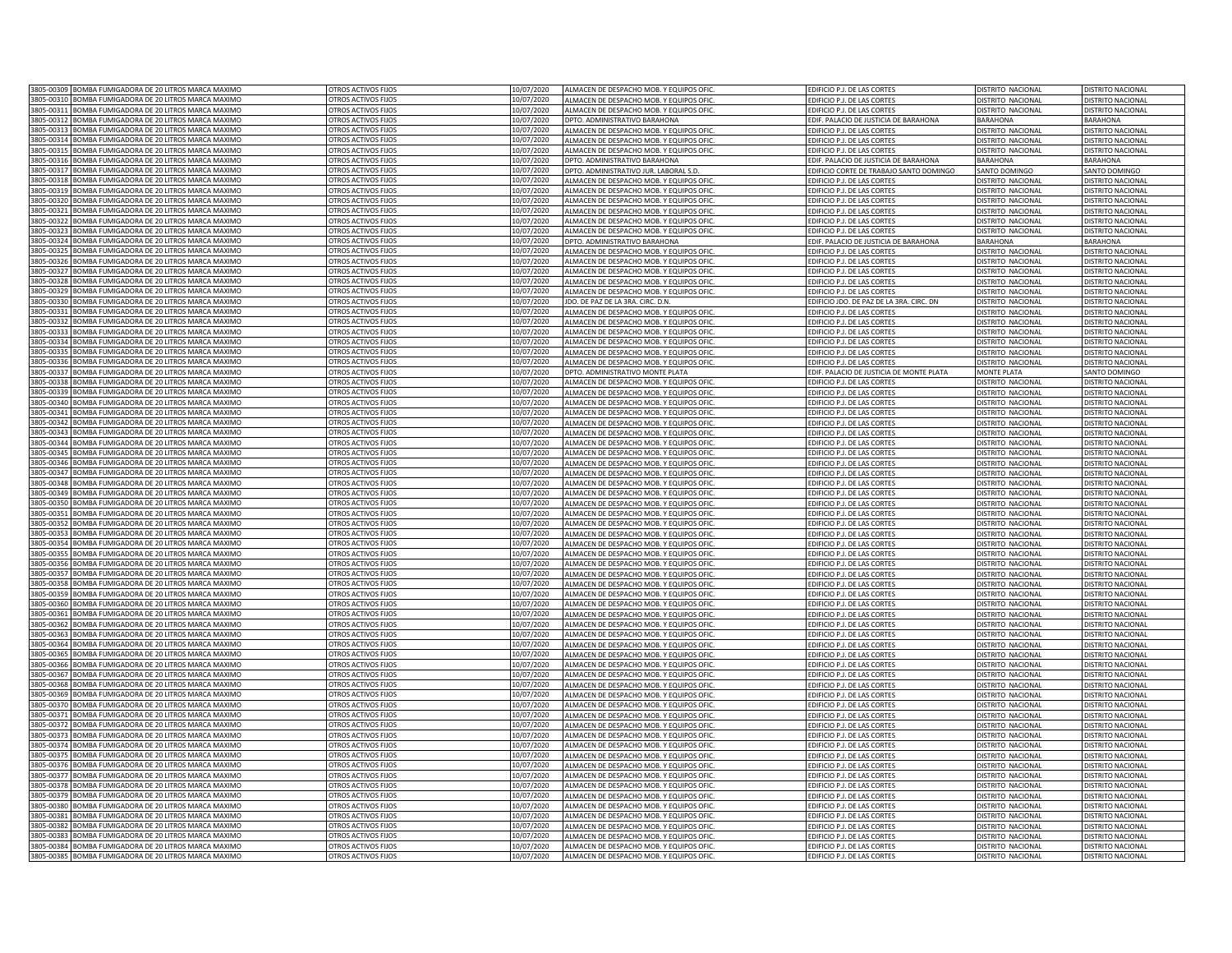| 3805-00386 BOMBA FUMIGADORA DE 20 LITROS MARCA MAXIMO           | OTROS ACTIVOS FIJOS        | 10/07/2020               | ALMACEN DE DESPACHO MOB. Y EQUIPOS OFIC         | EDIFICIO P.J. DE LAS CORTES                              | DISTRITO NACIONAL        | DISTRITO NACIONAL                                    |
|-----------------------------------------------------------------|----------------------------|--------------------------|-------------------------------------------------|----------------------------------------------------------|--------------------------|------------------------------------------------------|
| 3805-00387 BOMBA FUMIGADORA DE 20 LITROS MARCA MAXIMO           | OTROS ACTIVOS FIJOS        | 10/07/2020               | DPTO. ADMINISTRATIVO S.D. NORTE                 | EDIF. TRIBUNALES SANTO DOMINGO NORTE                     | SANTO DOMINGO            | SANTO DOMINGO                                        |
| 3805-00388<br>BOMBA FUMIGADORA DE 20 LITROS MARCA MAXIMO        | OTROS ACTIVOS FIJOS        | 10/07/2020               | ALMACEN DE DESPACHO MOB. Y EQUIPOS OFIC         | EDIFICIO P.J. DE LAS CORTES                              | DISTRITO NACIONAL        | DISTRITO NACIONAL                                    |
| 3805-00389<br>BOMBA FUMIGADORA DE 20 LITROS MARCA MAXIMO        | OTROS ACTIVOS FIJOS        | 10/07/2020               | <b>ILMACEN DE DESPACHO MOB. Y EQUIPOS OFIC.</b> | <b>EDIFICIO P.J. DE LAS CORTES</b>                       | DISTRITO NACIONAL        | DISTRITO NACIONAL                                    |
| 3805-00390<br><b>3OMBA FUMIGADORA DE 20 LITROS MARCA MAXIMO</b> | OTROS ACTIVOS FIJOS        | 10/07/2020               | LMACEN DE DESPACHO MOB. Y EQUIPOS OFIC          | DIFICIO P.I. DE LAS CORTES                               | DISTRITO NACIONAL        | DISTRITO NACIONAL                                    |
| 3805-00391<br>OMBA FUMIGADORA DE 20 LITROS MARCA MAXIMO         | OTROS ACTIVOS FIJOS        | 10/07/2020               | LIMACEN DE DESPACHO MOB. Y EQUIPOS OFIC         | <b>EDIFICIO P.J. DE LAS CORTES</b>                       | DISTRITO NACIONAL        | DISTRITO NACIONAL                                    |
| 3805-00392<br>BOMBA FUMIGADORA DE 20 LITROS MARCA MAXIMO        | OTROS ACTIVOS FIJOS        | 10/07/2020               | LIMACEN DE DESPACHO MOB. Y EQUIPOS OFIC         | DIFICIO P.J. DE LAS CORTES                               | DISTRITO NACIONAL        | <b>DISTRITO NACIONAL</b>                             |
| 3805-00393<br>BOMBA FUMIGADORA DE 20 LITROS MARCA MAXIMO        | OTROS ACTIVOS FIJOS        | 10/07/2020               | ALMACEN DE DESPACHO MOB. Y EQUIPOS OFIC         | EDIFICIO P.J. DE LAS CORTES                              | DISTRITO NACIONAL        | DISTRITO NACIONAL                                    |
| 3805-0039<br>BOMBA FUMIGADORA DE 20 LITROS MARCA MAXIMO         | OTROS ACTIVOS FIJOS        | 10/07/2020               | ALMACEN DE DESPACHO MOB. Y EQUIPOS OFIC         | EDIFICIO P.J. DE LAS CORTES                              | DISTRITO NACIONAL        | DISTRITO NACIONAL                                    |
| BOMBA FUMIGADORA DE 20 LITROS MARCA MAXIMO<br>3805-0039         | OTROS ACTIVOS FIJOS        | 10/07/2020               | ALMACEN DE DESPACHO MOB. Y EQUIPOS OFIC         | EDIFICIO P.J. DE LAS CORTES                              | DISTRITO NACIONAL        | DISTRITO NACIONAL                                    |
| BOMBA FUMIGADORA DE 20 LITROS MARCA MAXIMO<br>3805-003          | OTROS ACTIVOS FIJOS        | 0/07/2020                | ALMACEN DE DESPACHO MOB. Y EQUIPOS OFIC         | <b>EDIFICIO P.J. DE LAS CORTES</b>                       | DISTRITO NACIONAL        | <b>DISTRITO NACIONA</b>                              |
| BOMBA FUMIGADORA DE 20 LITROS MARCA MAXIMO<br>3805-0039         | OTROS ACTIVOS FIJOS        | 10/07/2020               | ALMACEN DE DESPACHO MOB. Y EQUIPOS OFIC         | EDIFICIO P.J. DE LAS CORTES                              | DISTRITO NACIONAL        | DISTRITO NACIONA                                     |
| 805-0039<br>BOMBA FUMIGADORA DE 20 LITROS MARCA MAXIMO          | OTROS ACTIVOS FIJOS        | 10/07/2020               | ALMACEN DE DESPACHO MOB. Y EQUIPOS OFIC         | EDIFICIO P.J. DE LAS CORTES                              | DISTRITO NACIONAL        | DISTRITO NACIONAL                                    |
| 805-0039<br>BOMBA FUMIGADORA DE 20 LITROS MARCA MAXIMO          | OTROS ACTIVOS FIJOS        | 10/07/2020               | LMACEN DE DESPACHO MOB. Y EQUIPOS OFIC          | <b>EDIFICIO P.J. DE LAS CORTES</b>                       | DISTRITO NACIONAL        | DISTRITO NACIONA                                     |
| 3805-00400<br>BOMBA FUMIGADORA DE 20 LITROS MARCA MAXIMO        | OTROS ACTIVOS FIJOS        | 10/07/2020               | LLMACEN DE DESPACHO MOB. Y EQUIPOS OFIC         |                                                          |                          |                                                      |
|                                                                 |                            |                          |                                                 | EDIFICIO P.J. DE LAS CORTES                              | DISTRITO NACIONAL        | DISTRITO NACIONAL                                    |
| 3805-00401<br>BOMBA FUMIGADORA DE 20 LITROS MARCA MAXIMO        | OTROS ACTIVOS FIJOS        | 10/07/2020               | 7MA. SALA CAMARA CIVIL JDO/1RA. INST. SD        | EDIF. TRIBUNALES SANTO DOMINGO NORTE                     | SANTO DOMINGO            | SANTO DOMINGO                                        |
| 3805-00402<br>BOMBA FUMIGADORA DE 20 LITROS MARCA MAXIMO        | OTROS ACTIVOS FIJOS        | 10/07/2020               | ALMACEN DE DESPACHO MOB. Y EQUIPOS OFIC         | EDIFICIO P.J. DE LAS CORTES                              | DISTRITO NACIONAL        | DISTRITO NACIONAL                                    |
| 3805-00403<br>BOMBA FUMIGADORA DE 20 LITROS MARCA MAXIMO        | OTROS ACTIVOS FIJOS        | 10/07/2020               | ALMACEN DE DESPACHO MOB. Y EQUIPOS OFIC         | EDIFICIO P.J. DE LAS CORTES                              | DISTRITO NACIONAL        | DISTRITO NACIONAL                                    |
| 3805-0040-<br>OMBA FUMIGADORA DE 20 LITROS MARCA MAXIMO         | OTROS ACTIVOS FIIOS        | 0/07/2020                | ALMACEN DE DESPACHO MOB. Y EQUIPOS OFIC         | DIFICIO P.J. DE LAS CORTES                               | DISTRITO NACIONAL        | DISTRITO NACIONAL                                    |
| 3805-0040<br>OMBA FUMIGADORA DE 20 LITROS MARCA MAXIMO          | OTROS ACTIVOS FIJOS        | 0/07/2020                | ALMACEN DE DESPACHO MOB. Y EQUIPOS OFIC         | DIFICIO P.I. DE LAS CORTES                               | <b>JISTRITO NACIONAL</b> | DISTRITO NACIONAL                                    |
| 3805-0040<br>OMBA FUMIGADORA DE 20 LITROS MARCA MAXIMO          | OTROS ACTIVOS FIJOS        | 0/07/2020                | LMACEN DE DESPACHO MOB. Y EQUIPOS OFIC          | DIFICIO P. L DE LAS CORTES                               | <b>JISTRITO NACIONAL</b> | <b>DISTRITO NACIONAL</b>                             |
| 3805-0040<br>OMBA FUMIGADORA DE 20 LITROS MARCA MAXIMO          | OTROS ACTIVOS FIJOS        | 0/07/2020                | LMACEN DE DESPACHO MOB. Y EQUIPOS OFIC          | DIFICIO P.J. DE LAS CORTES                               | <b>JISTRITO NACIONAL</b> | <b>DISTRITO NACIONAL</b>                             |
| 3805-0040<br>OMBA FUMIGADORA DE 20 LITROS MARCA MAXIMO          | OTROS ACTIVOS FIJOS        | 0/07/2020                | LLMACEN DE DESPACHO MOB. Y EQUIPOS OFIC         | DIFICIO P.J. DE LAS CORTES                               | <b>DISTRITO NACIONAL</b> | <b>DISTRITO NACIONAL</b>                             |
| 3805-00409<br>BOMBA FUMIGADORA DE 20 LITROS MARCA MAXIMO        | OTROS ACTIVOS FIJOS        | 10/07/2020               | LMACEN DE DESPACHO MOB. Y EQUIPOS OFI           | <b>EDIFICIO P.J. DE LAS CORTES</b>                       | DISTRITO NACIONAL        | <b>DISTRITO NACIONAL</b>                             |
| 3805-00410<br>BOMBA FUMIGADORA DE 20 LITROS MARCA MAXIMO        | OTROS ACTIVOS FIJOS        | 10/07/2020               | ALMACEN DE DESPACHO MOB. Y EQUIPOS OFIC         | EDIFICIO P.J. DE LAS CORTES                              | DISTRITO NACIONAL        | DISTRITO NACIONAL                                    |
| 805-0041<br>BOMBA FUMIGADORA DE 20 LITROS MARCA MAXIMO          | OTROS ACTIVOS FIJOS        | 10/07/2020               | ALMACEN DE DESPACHO MOB. Y EQUIPOS OFIC         | EDIFICIO P.J. DE LAS CORTES                              | DISTRITO NACIONAL        | DISTRITO NACIONAL                                    |
| 3805-0041<br>BOMBA FUMIGADORA DE 20 LITROS MARCA MAXIMO         | OTROS ACTIVOS FIJOS        | 10/07/2020               | ALMACEN DE DESPACHO MOB. Y EQUIPOS OFIC         | EDIFICIO P.J. DE LAS CORTES                              | DISTRITO NACIONAL        | DISTRITO NACIONA                                     |
| 805-0041<br>BOMBA FUMIGADORA DE 20 LITROS MARCA MAXIMO          | OTROS ACTIVOS FIJOS        | 10/07/2020               | ALMACEN DE DESPACHO MOB. Y FOUIPOS OFIC         | <b>EDIFICIO P. L DE LAS CORTES</b>                       | DISTRITO NACIONA         | DISTRITO NACIONA                                     |
| 805-0041<br><b>SOMBA FUMIGADORA DE 20 LITROS MARCA MAXIMO</b>   | OTROS ACTIVOS FIJOS        | 10/07/2020               | LLMACEN DE DESPACHO MOB. Y EQUIPOS OFIC         | EDIFICIO P.J. DE LAS CORTES                              | DISTRITO NACIONAL        | <b>DISTRITO NACIONAL</b>                             |
| 805-0041<br><b>SOMBA FUMIGADORA DE 20 LITROS MARCA MAXIMO</b>   | OTROS ACTIVOS FIJOS        | 10/07/2020               | LMACEN DE DESPACHO MOB. Y EQUIPOS OFIC          | <b>EDIFICIO P. L DE LAS CORTES</b>                       | DISTRITO NACIONAL        | DISTRITO NACIONA                                     |
| 3805-00416<br>BOMBA FUMIGADORA DE 20 LITROS MARCA MAXIMO        | OTROS ACTIVOS FIJOS        | 10/07/2020               | ALMACEN DE DESPACHO MOB. Y EQUIPOS OFIC         | EDIFICIO P.J. DE LAS CORTES                              | DISTRITO NACIONAL        | <b>DISTRITO NACIONAL</b>                             |
| 3805-00417 BOMBA FUMIGADORA DE 20 LITROS MARCA MAXIMO           | OTROS ACTIVOS FIJOS        | 10/07/2020               | ALMACEN DE DESPACHO MOB. Y EQUIPOS OFIC         | EDIFICIO P.J. DE LAS CORTES                              | DISTRITO NACIONAL        | DISTRITO NACIONAL                                    |
| 3805-00418<br>BOMBA FUMIGADORA DE 20 LITROS MARCA MAXIMO        | OTROS ACTIVOS FIJOS        | 10/07/2020               | ALMACEN DE DESPACHO MOB. Y EQUIPOS OFIC         | EDIFICIO P.J. DE LAS CORTES                              | DISTRITO NACIONAL        | DISTRITO NACIONAL                                    |
| 3805-00419<br>BOMBA FUMIGADORA DE 20 LITROS MARCA MAXIMO        | OTROS ACTIVOS FIJOS        |                          | ALMACEN DE DESPACHO MOB. Y EQUIPOS OFIC         | EDIFICIO P.J. DE LAS CORTES                              | DISTRITO NACIONAL        | DISTRITO NACIONAL                                    |
| 3805-00420<br>BOMBA FUMIGADORA DE 20 LITROS MARCA MAXIMO        | OTROS ACTIVOS FIJOS        | 10/07/2020<br>10/07/2020 |                                                 |                                                          |                          |                                                      |
| 3805-0042<br>OMBA FUMIGADORA DE 20 LITROS MARCA MAXIMO          | OTROS ACTIVOS FIJOS        | 10/07/2020               | <b>LLMACEN DE DESPACHO MOB. Y EQUIPOS OFIC</b>  | DIFICIO P.J. DE LAS CORTES<br>DIFICIO P.I. DE LAS CORTES | DISTRITO NACIONAL        | <b>DISTRITO NACIONAL</b><br><b>DISTRITO NACIONAL</b> |
|                                                                 |                            |                          | LIMACEN DE DESPACHO MOB. Y EQUIPOS OFIC         |                                                          | DISTRITO NACIONAL        |                                                      |
| 3805-00422<br>OMBA FUMIGADORA DE 20 LITROS MARCA MAXIMO         | OTROS ACTIVOS FIJOS        | 10/07/2020               | LIMACEN DE DESPACHO MOB. Y EQUIPOS OFIC         | DIFICIO P.J. DE LAS CORTES                               | DISTRITO NACIONAL        | DISTRITO NACIONAL                                    |
| 3805-00423<br>OMBA FUMIGADORA DE 20 LITROS MARCA MAXIMO         | OTROS ACTIVOS FIJOS        | 10/07/2020               | LIMACEN DE DESPACHO MOB. Y EQUIPOS OFIC         | DIFICIO P.J. DE LAS CORTES                               | DISTRITO NACIONAL        | DISTRITO NACIONAL                                    |
| 3805-00424<br>BOMBA FUMIGADORA DE 20 LITROS MARCA MAXIMO        | OTROS ACTIVOS FIJOS        | 10/07/2020               | ALMACEN DE DESPACHO MOB. Y EQUIPOS OFIC         | EDIFICIO P.J. DE LAS CORTES                              | DISTRITO NACIONAL        | <b>DISTRITO NACIONAL</b>                             |
| 3805-00425<br>BOMBA FUMIGADORA DE 20 LITROS MARCA MAXIMO        | OTROS ACTIVOS FIJOS        | 10/07/2020               | ALMACEN DE DESPACHO MOB. Y EQUIPOS OFIC         | EDIFICIO P.J. DE LAS CORTES                              | DISTRITO NACIONAL        | DISTRITO NACIONAL                                    |
| BOMBA FUMIGADORA DE 20 LITROS MARCA MAXIMO<br>3805-0042         | OTROS ACTIVOS FIJOS        | 10/07/2020               | ALMACEN DE DESPACHO MOB. Y EQUIPOS OFIC         | EDIFICIO P.J. DE LAS CORTES                              | DISTRITO NACIONAL        | DISTRITO NACIONAL                                    |
| BOMBA FUMIGADORA DE 20 LITROS MARCA MAXIMO<br>3805-0042         | OTROS ACTIVOS FIJOS        | 10/07/2020               | ALMACEN DE DESPACHO MOB. Y EQUIPOS OFIC         | <b>EDIFICIO P.J. DE LAS CORTES</b>                       | DISTRITO NACIONAL        | <b>DISTRITO NACIONA</b>                              |
| 3805-00428<br>BOMBA FUMIGADORA DE 20 LITROS MARCA MAXIMO        | OTROS ACTIVOS FIJOS        | 10/07/2020               | ALMACEN DE DESPACHO MOB. Y EQUIPOS OFIC         | DIFICIO P.J. DE LAS CORTES                               | DISTRITO NACIONAL        | <b>DISTRITO NACIONAL</b>                             |
| 3805-00429<br>BOMBA FUMIGADORA DE 20 LITROS MARCA MAXIMO        | OTROS ACTIVOS FIJOS        | 10/07/2020               | ALMACEN DE DESPACHO MOB. Y EQUIPOS OFIC         | EDIFICIO P.J. DE LAS CORTES                              | DISTRITO NACIONAL        | <b>DISTRITO NACIONAL</b>                             |
| 805-00430<br>BOMBA FUMIGADORA DE 20 LITROS MARCA MAXIMO         | OTROS ACTIVOS FIJOS        | 10/07/2020               | LMACEN DE DESPACHO MOB. Y EQUIPOS OFIC          | EDIFICIO P.J. DE LAS CORTES                              | DISTRITO NACIONAL        | <b>DISTRITO NACIONAL</b>                             |
| BOMBA FUMIGADORA DE 20 LITROS MARCA MAXIMO<br>3805-00431        | OTROS ACTIVOS FIJOS        | 10/07/2020               | ALMACEN DE DESPACHO MOB. Y EQUIPOS OFIC         | <b>EDIFICIO P.J. DE LAS CORTES</b>                       | DISTRITO NACIONAL        | DISTRITO NACIONAL                                    |
| 3805-00432<br>BOMBA FUMIGADORA DE 20 LITROS MARCA MAXIMO        | OTROS ACTIVOS FIJOS        | 10/07/2020               | ALMACEN DE DESPACHO MOB. Y EQUIPOS OFIC         | EDIFICIO P.J. DE LAS CORTES                              | DISTRITO NACIONAL        | DISTRITO NACIONAL                                    |
| 3805-00433<br>BOMBA FUMIGADORA DE 20 LITROS MARCA MAXIMO        | OTROS ACTIVOS FIJOS        | 10/07/2020               | ALMACEN DE DESPACHO MOB. Y EQUIPOS OFIC.        | EDIFICIO P.J. DE LAS CORTES                              | DISTRITO NACIONAL        | DISTRITO NACIONAL                                    |
| 3805-00434<br>BOMBA FUMIGADORA DE 20 LITROS MARCA MAXIMO        | OTROS ACTIVOS FIJOS        | 10/07/2020               | ALMACEN DE DESPACHO MOB. Y EQUIPOS OFIC         | EDIFICIO P.J. DE LAS CORTES                              | DISTRITO NACIONAL        | DISTRITO NACIONAL                                    |
| 3805-0043<br>OMBA FUMIGADORA DE 20 LITROS MARCA MAXIMO          | OTROS ACTIVOS FIJOS        | 0/07/2020                | ALMACEN DE DESPACHO MOB. Y EQUIPOS OFIC         | <b>EDIFICIO P.J. DE LAS CORTES</b>                       | DISTRITO NACIONAL        | <b>JISTRITO NACIONAL</b>                             |
| 3805-0043<br>OMBA FUMIGADORA DE 20 LITROS MARCA MAXIMO          | OTROS ACTIVOS FIIOS        | 0/07/2020                | LIMACEN DE DESPACHO MOB. Y EQUIPOS OFIC         | DIFICIO P. L DE LAS CORTES                               | DISTRITO NACIONAL        | <b>JISTRITO NACIONAL</b>                             |
| 3805-0043<br>OMBA FUMIGADORA DE 20 LITROS MARCA MAXIMO          | OTROS ACTIVOS FIJOS        | 0/07/2020                | <b>ILMACEN DE DESPACHO MOB. Y EQUIPOS OFIC.</b> | DIFICIO P.J. DE LAS CORTES                               | <b>JISTRITO NACIONAL</b> | <b>DISTRITO NACIONAL</b>                             |
| 3805-0043<br><b>OMBA FUMIGADORA DE 20 LITROS MARCA MAXIMO</b>   | <b>OTROS ACTIVOS FLIOS</b> | 0/07/2020                | LMACEN DE DESPACHO MOB. Y EQUIPOS OFIC          | DIFICIO P.J. DE LAS CORTES                               | DISTRITO NACIONAL        | <b>DISTRITO NACIONAL</b>                             |
| <b>3OMBA FUMIGADORA DE 20 LITROS MARCA MAXIMO</b><br>3805-0043  | OTROS ACTIVOS FIJOS        | 10/07/2020               | LLMACEN DE DESPACHO MOB. Y EQUIPOS OFIC         | <b>EDIFICIO P.J. DE LAS CORTES</b>                       | DISTRITO NACIONAL        | <b>DISTRITO NACIONAL</b>                             |
| BOMBA FUMIGADORA DE 20 LITROS MARCA MAXIMO<br>3805-00440        | OTROS ACTIVOS FIJOS        | 10/07/2020               | ALMACEN DE DESPACHO MOB. Y EQUIPOS OFIC         | EDIFICIO P.J. DE LAS CORTES                              | DISTRITO NACIONAL        | DISTRITO NACIONAL                                    |
| BOMBA FUMIGADORA DE 20 LITROS MARCA MAXIMO<br>3805-00441        | OTROS ACTIVOS FIJOS        | 10/07/2020               | ALMACEN DE DESPACHO MOB. Y EQUIPOS OFIC         | EDIFICIO P.J. DE LAS CORTES                              | DISTRITO NACIONAL        | DISTRITO NACIONAL                                    |
| 3805-00442<br>BOMBA FUMIGADORA DE 20 LITROS MARCA MAXIMO        | OTROS ACTIVOS FIJOS        | 10/07/2020               | ALMACEN DE DESPACHO MOB. Y EQUIPOS OFIC         | EDIFICIO P.J. DE LAS CORTES                              | DISTRITO NACIONAL        | <b>DISTRITO NACIONA</b>                              |
| 3805-00443<br>BOMBA FUMIGADORA DE 20 LITROS MARCA MAXIMO        | OTROS ACTIVOS FIJOS        | 10/07/2020               | ALMACEN DE DESPACHO MOB. Y EQUIPOS OFIC         | EDIFICIO P.J. DE LAS CORTES                              | DISTRITO NACIONAL        | <b>DISTRITO NACIONAL</b>                             |
| 3805-0044<br>BOMBA FUMIGADORA DE 20 LITROS MARCA MAXIMO         | OTROS ACTIVOS FIJOS        | 10/07/2020               | ALMACEN DE DESPACHO MOB. Y EQUIPOS OFIC         | <b>EDIFICIO P. L DE LAS CORTES</b>                       | DISTRITO NACIONAL        | <b>DISTRITO NACIONAL</b>                             |
| 805-0044<br>BOMBA FUMIGADORA DE 20 LITROS MARCA MAXIMO          | OTROS ACTIVOS FIJOS        | 10/07/2020               | LMACEN DE DESPACHO MOB. Y EQUIPOS OFIC          | <b>EDIFICIO P. I. DE LAS CORTES</b>                      | DISTRITO NACIONA         | <b>DISTRITO NACIONAL</b>                             |
|                                                                 |                            |                          |                                                 |                                                          |                          |                                                      |
| BOMBA FUMIGADORA DE 20 LITROS MARCA MAXIMO<br>3805-00446        | OTROS ACTIVOS FIJOS        | 10/07/2020               | LIMACEN DE DESPACHO MOB. Y EQUIPOS OFIC         | EDIFICIO P.J. DE LAS CORTES                              | DISTRITO NACIONAL        | DISTRITO NACIONAL                                    |
| 3805-00447<br>BOMBA FUMIGADORA DE 20 LITROS MARCA MAXIMO        | OTROS ACTIVOS FIJOS        | 10/07/2020               | <b>LLMACEN DE DESPACHO MOB. Y EQUIPOS OFIC</b>  | EDIFICIO P.J. DE LAS CORTES                              | DISTRITO NACIONAL        | DISTRITO NACIONAL                                    |
| 3805-00448 BOMBA FUMIGADORA DE 20 LITROS MARCA MAXIMO           | OTROS ACTIVOS FIJOS        | 10/07/2020               | ALMACEN DE DESPACHO MOB. Y EQUIPOS OFIC         | EDIFICIO P.J. DE LAS CORTES                              | DISTRITO NACIONAL        | DISTRITO NACIONAL                                    |
| 3805-00449<br>BOMBA FUMIGADORA DE 20 LITROS MARCA MAXIMO        | OTROS ACTIVOS FIJOS        | 10/07/2020               | ALMACEN DE DESPACHO MOB. Y EQUIPOS OFIC         | EDIFICIO P.J. DE LAS CORTES                              | DISTRITO NACIONAL        | DISTRITO NACIONAL                                    |
| 3805-00450<br>BOMBA FUMIGADORA DE 20 LITROS MARCA MAXIMO        | OTROS ACTIVOS FIJOS        | 10/07/2020               | LLMACEN DE DESPACHO MOB. Y EQUIPOS OFIC         | EDIFICIO P.J. DE LAS CORTES                              | DISTRITO NACIONAL        | DISTRITO NACIONAL                                    |
| 3805-00451<br>BOMBA FUMIGADORA DE 20 LITROS MARCA MAXIMO        | OTROS ACTIVOS FIIOS        | 10/07/2020               | ALMACEN DE DESPACHO MOB. Y EQUIPOS OFIC         | <b>EDIFICIO P.J. DE LAS CORTES</b>                       | DISTRITO NACIONAL        | DISTRITO NACIONAL                                    |
| 3805-00452<br>BOMBA FUMIGADORA DE 20 LITROS MARCA MAXIMO        | OTROS ACTIVOS FIJOS        | 10/07/2020               | <b>LLMACEN DE DESPACHO MOB. Y EQUIPOS OFIC</b>  | DIFICIO P.J. DE LAS CORTES                               | DISTRITO NACIONAL        | DISTRITO NACIONAL                                    |
| 3805-00453<br>OMBA FUMIGADORA DE 20 LITROS MARCA MAXIMO         | OTROS ACTIVOS FIJOS        | 10/07/2020               | LLMACEN DE DESPACHO MOB. Y EQUIPOS OFIC         | DIFICIO P.I. DE LAS CORTES                               | DISTRITO NACIONAL        | DISTRITO NACIONAL                                    |
| 3805-00454<br>OMBA FUMIGADORA DE 20 LITROS MARCA MAXIMO         | OTROS ACTIVOS FIJOS        | 10/07/2020               | ALMACEN DE DESPACHO MOB. Y EQUIPOS OFIC         | DIFICIO P.J. DE LAS CORTES                               | DISTRITO NACIONAL        | <b>DISTRITO NACIONAL</b>                             |
| 3806-0015<br>TINACO DE 530 GLS MARCA TINACOM                    | OTROS ACTIVOS FIJOS        | 22/07/2020               | DO. DE PAZ SABANA LARGA                         | DIFICIO JDO. DE PAZ SABANA LARGA                         | SAN JOSE DE OCOA         | <b>AN CRISTOBAL</b>                                  |
| 3806-00157<br>TINACO DE 530 GLS MARCA TINACOM                   | OTROS ACTIVOS FIJOS        | 22/07/2020               | DPTO. ADMINISTRATIVO MONTE CRISTI               | EDIF. PALACIO DE JUSTICIA DE MONTE CRISTI                | <b>MONTECRISTI</b>       | <b>MONTE CRISTI</b>                                  |
| 3806-00158<br>TINACO DE 530 GLS MARCA TINACOM                   | OTROS ACTIVOS FIJOS        | 22/07/2020               | DPTO. ADMINISTRATIVO ELIAS PIÑA                 | EDIF. PALACIO DE JUSTICIA EL COMENDADOR                  | ELIAS PIÑA               | SAN JUAN DE LA MAGUANA                               |
| TINACO DE 530 GLS MARCA TINACOM<br>3806-0015                    | OTROS ACTIVOS FIJOS        | 22/07/2020               | IDO. DE PAZ RANCHO ARRIBA                       | EDIFICIO JDO. DE PAZ DE RANCHO ARRIBA                    | SAN JOSE DE OCOA         | SAN CRISTOBAL                                        |
| <b>TINACO DE 530 GLS MARCA TINACOM</b><br>3806-0016             | OTROS ACTIVOS FIJOS        | 16/09/2020               | TRIBUNAL N.N.A. ESPAILLAT                       | DIF, TRIB, NIÑOS, NIÑAS Y ADOLESC, MOCA                  | <b>FSPAILLAT</b>         | A VEGA                                               |
| 3806-0016<br><b>INACO DE 530 GLS MARCA TINACOM</b>              | OTROS ACTIVOS FIJOS        | 6/09/2020                | IDO. DE PAZ LUPERON                             | EDIFICIO DEL JDO, DE PAZ DE LUPERON                      | PUFRTO PLATA             | PUFRTO PLATA                                         |
| 3806-00162<br>TINACO DE 530 GLS MARCA TINACOM                   | OTROS ACTIVOS FIJOS        | 16/09/2020               | DPTO. ADMINISTRATIVO LA ALTAGRACIA              | EDIFICIO DEL PALACIO DE JUSTICIA HIGUEY                  | HIGUEY                   | SAN PEDRO DE MACORIS                                 |
| 3806-00163 TINACO DE 530 GLS MARCA TINACOM                      | OTROS ACTIVOS FIJOS        | 16/09/2020               | 2DA. SALA PENAL TRIBUNAL N.N.A. STGO            | EDIFICIO TRIBUNAL NNA SANTIAGO                           | SANTIAGO                 | SANTIAGO                                             |
|                                                                 |                            |                          |                                                 |                                                          |                          |                                                      |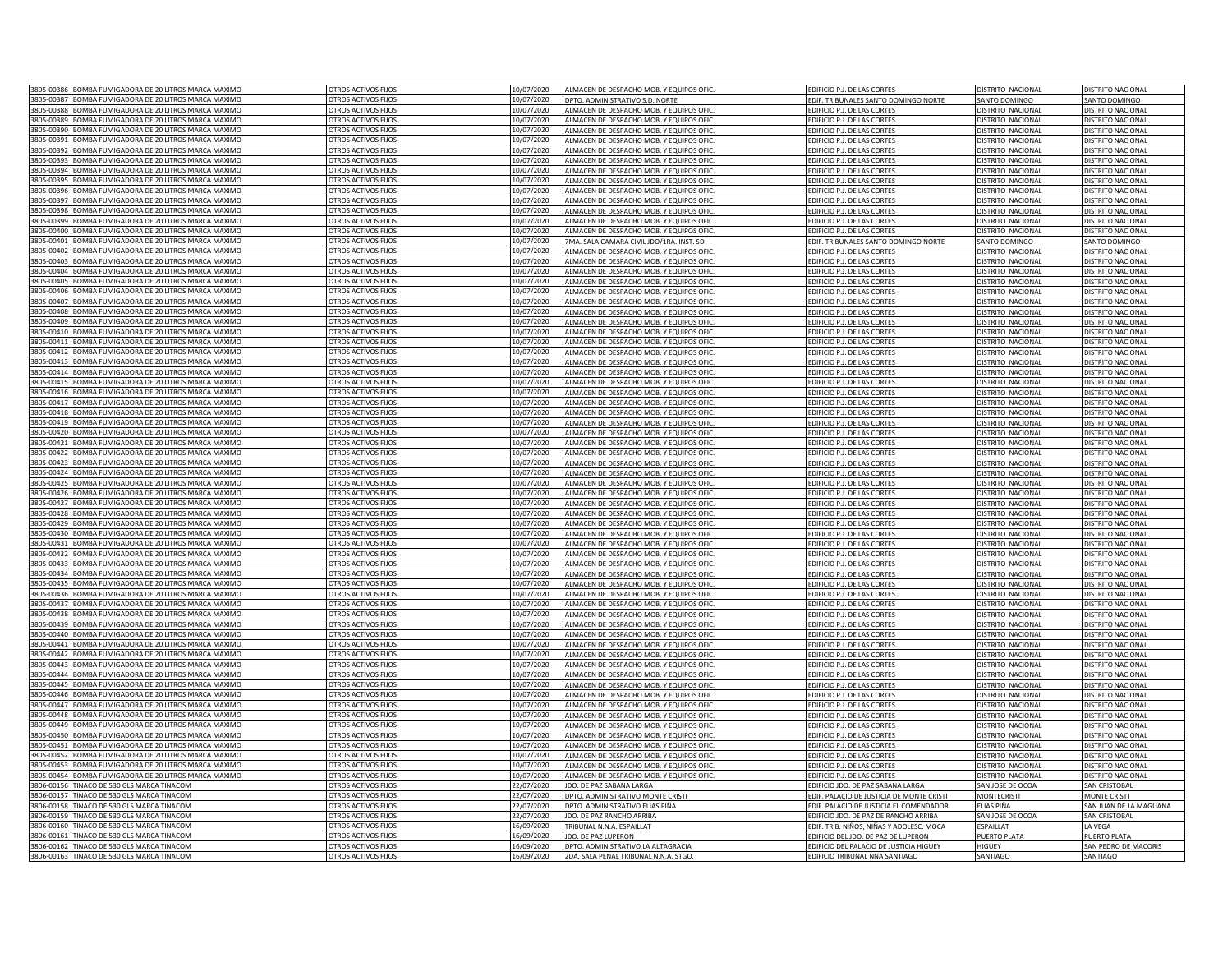|                        | 3824-00180 BUZON TRANSPARENTE EN ACRILICO                                                                 | OTROS ACTIVOS FIJOS                                      | 15/07/2020               | DPTO. ADMINISTRATIVO MONTE CRISTI                                                         | EDIF. PALACIO DE JUSTICIA DE MONTE CRISTI                                     | <b>MONTFCRISTI</b>                                  | <b>MONTE CRISTI</b>                           |
|------------------------|-----------------------------------------------------------------------------------------------------------|----------------------------------------------------------|--------------------------|-------------------------------------------------------------------------------------------|-------------------------------------------------------------------------------|-----------------------------------------------------|-----------------------------------------------|
|                        | 3824-00181 BUZON TRANSPARENTE EN ACRILICO                                                                 | OTROS ACTIVOS FIJOS                                      | 15/07/2020               | ALMACEN DE DESPACHO MOB. Y EQUIPOS OFIC.                                                  | EDIFICIO P.J. DE LAS CORTES                                                   | DISTRITO NACIONAL                                   | DISTRITO NACIONAL                             |
|                        | 3824-00182 BUZON TRANSPARENTE EN ACRILICO                                                                 | OTROS ACTIVOS FIJOS                                      | 15/07/2020               | DPTO. ADMVO PJ CORTE DE APELACION                                                         | EDIFICIO P.J. DE LAS CORTES                                                   | DISTRITO NACIONAL                                   | DISTRITO NACIONAL                             |
| 824-00183              | <b>BUZON TRANSPARENTE EN ACRILICO</b>                                                                     | OTROS ACTIVOS FIJOS                                      | 15/07/2020               | DPTO. ADMINISTRATIVO PUERTO PLATA                                                         | EDIF. PALACIO JUSTICIA PTO. PLATA                                             | PUERTO PLATA                                        | PUERTO PLATA                                  |
| 824-00184              | UZON TRANSPARENTE EN ACRILICO                                                                             | OTROS ACTIVOS FIJOS                                      | 15/07/2020               | DPTO. ADMINISTRATIVO SANTIAGO                                                             | EDIFICIO DEL PALACIO JUSTICIA SANTIAGO                                        | SANTIAGO                                            | SANTIAGO                                      |
| 824-00185              | UZON TRANSPARENTE EN ACRILICO                                                                             | <b>OTROS ACTIVOS FLIOS</b>                               | 15/07/2020               | OPTO, ADMINISTRATIVO S.P.M.                                                               | EDIF. PALACIO JUSTICIA SAN PEDRO MACORIS                                      | AN PEDRO DE MACORIS                                 | SAN PEDRO DE MACORIS                          |
| 824-00186              | UZON TRANSPARENTE EN ACRILICO                                                                             | OTROS ACTIVOS FIJOS                                      | 15/07/2020               | DPTO. ADMINISTRATIVO S.F.M.                                                               | FDIE, PALACIO ILISTICIA SAN ECO, MACORIS                                      | AN FRANCISCO DE MACORIS                             | <b>DUARTE</b>                                 |
| 824-00187              | UZON TRANSPARENTE EN ACRILICO                                                                             | <b>OTROS ACTIVOS FIJOS</b>                               | 15/07/2020               | OPTO. ADMINISTRATIVO LA VEGA                                                              | EDIFICIO PALACIO DE JUSTICIA DE LA VEGA                                       | A VEGA                                              | A VEGA                                        |
| 824-00188              | UZON TRANSPARENTE EN ACRILICO                                                                             | <b>OTROS ACTIVOS FIJOS</b>                               | 15/07/2020               | DPTO, ADMINISTRATIVO S.P.M                                                                | EDIF. PALACIO JUSTICIA SAN PEDRO MACORIS                                      | SAN PEDRO DE MACORIS                                | SAN PEDRO DE MACORIS                          |
| 824-00189              | BUZON TRANSPARENTE EN ACRILICO                                                                            | OTROS ACTIVOS FIJOS                                      | 15/07/2020               | DPTO. ADMVO PJ CORTE DE APELACION                                                         | EDIFICIO P.J. DE LAS CORTES                                                   | <b>DISTRITO NACIONAL</b>                            | DISTRITO NACIONAL                             |
| 824-00190              | BUZON TRANSPARENTE EN ACRILICO                                                                            | OTROS ACTIVOS FIJOS                                      | 15/07/2020               | DPTO. ADMINISTRATIVO S.P.M                                                                | EDIF. PALACIO JUSTICIA SAN PEDRO MACORIS                                      | SAN PEDRO DE MACORIS                                | SAN PEDRO DE MACORIS                          |
| 824-0019               | <b>JUZON TRANSPARENTE EN ACRILICO</b>                                                                     | OTROS ACTIVOS FIJOS                                      | 15/07/2020               | DPTO. ADMINISTRATIVO BARAHONA                                                             | EDIF. PALACIO DE JUSTICIA DE BARAHONA                                         | <b>BARAHONA</b>                                     | <b>BARAHONA</b>                               |
| 824-0019               | UZON TRANSPARENTE EN ACRILICO                                                                             | OTROS ACTIVOS FIJOS                                      | 15/07/2020               | ALMACEN DE DESPACHO MOB. Y FOUIPOS OFIC                                                   | FDIFICIO P. L DE LAS CORTES                                                   | DISTRITO NACIONAL                                   | DISTRITO NACIONAL                             |
| 324-0019               | <b>JUZON TRANSPARENTE EN ACRILICO</b>                                                                     | OTROS ACTIVOS FIJOS                                      | 15/07/2020               | DPTO, ADMINISTRATIVO PJ S.C.                                                              | EDIF. SUPREMA CORTE DE JUSTICIA Y CPJ                                         | DISTRITO NACIONAL                                   | <b>DISTRITO NACIONAL</b>                      |
| 824-0019               | <b>IUZON TRANSPARENTE EN ACRILICO</b>                                                                     | OTROS ACTIVOS FIJOS                                      | 15/07/2020               | DPTO. ADMINISTRATIVO S.D. OESTE                                                           | EDIF. TRIBUNALES STO. DGO. OESTE                                              | <b>SANTO DOMINGO</b>                                | SANTO DOMINGO                                 |
| 824-0019               | <b>ILIZON TRANSPARENTE EN ACRILICO</b>                                                                    | <b>OTROS ACTIVOS FIJOS</b>                               | 15/07/2020               | DPTO. ADMINISTRATIVO S.C                                                                  | EDIF. PALACIO DE JUSTICIA SAN CRISTOBAL                                       | SAN CRISTOBAL                                       | <b>SAN CRISTOBAL</b>                          |
|                        | 3824-00196 BUZON TRANSPARENTE EN ACRILICO                                                                 | OTROS ACTIVOS FIJOS                                      | 17/07/2020               | ALMACEN DE DESPACHO MOB. Y EQUIPOS OFIC                                                   | EDIFICIO P.J. DE LAS CORTES                                                   | <b>JISTRITO NACIONAL</b>                            | <b>DISTRITO NACIONAL</b>                      |
| 3824-00197             | BUZON TRANSPARENTE EN ACRILICO                                                                            | OTROS ACTIVOS FIJOS                                      | 17/07/2020               | DPTO. ADMINISTRATIVO S.J.M.                                                               | EDIF. PALACIO JUSTICIA SAN JUAN MAGUANA                                       | SAN JUAN DE LA MAGUANA                              | SAN JUAN DE LA MAGUANA                        |
| 824-00198<br>824-00217 | UZON TRANSPARENTE EN ACRILICO<br><b>UZON TRANSPARENTE EN ACRILICO</b>                                     | <b>OTROS ACTIVOS FIJOS</b><br><b>OTROS ACTIVOS FIIOS</b> | 17/07/2020               | ALMACEN DE DESPACHO MOB. Y EQUIPOS OFIC.<br>ALMACEN DE DESPACHO MOB. Y EQUIPOS OFIC.      | EDIFICIO P.J. DE LAS CORTES                                                   | DISTRITO NACIONAL                                   | DISTRITO NACIONAL                             |
| 835-0034               | <b>PARADOR CROMADO EN ACERO INOXIDABLE CINTA NEGRA</b>                                                    | <b>OTROS ACTIVOS FIJOS</b>                               | 22/07/2020<br>08/07/2020 |                                                                                           | EDIFICIO P.J. DE LAS CORTES                                                   | DISTRITO NACIONAL                                   | <b>DISTRITO NACIONAL</b>                      |
| 335-0034               | PARADOR CROMADO EN ACERO INOXIDABLE CINTA NEGRA                                                           | <b>OTROS ACTIVOS FIJOS</b>                               | 08/07/2020               | DPTO. ADMINISTRATIVO PJ S.C.J.<br><b>PTO. ADMINISTRATIVO PLS.C.</b>                       | EDIF. SUPREMA CORTE DE JUSTICIA Y CPJ<br>DIE. SUPREMA CORTE DE JUSTICIA Y CPI | <b>DISTRITO NACIONAL</b><br><b>ISTRITO NACIONAL</b> | DISTRITO NACIONAL<br><b>DISTRITO NACIONAL</b> |
| 335-0034               | PARADOR CROMADO EN ACERO INOXIDABLE CINTA NEGRA                                                           | <b>OTROS ACTIVOS FIJOS</b>                               | 08/07/2020               | OPTO. ADMINISTRATIVO PJ S.C.J.                                                            | EDIF. SUPREMA CORTE DE JUSTICIA Y CPJ                                         | <b>ISTRITO NACIONAL</b>                             | DISTRITO NACIONAL                             |
| 835-00346              | EPARADOR CROMADO EN ACERO INOXIDABLE CINTA NEGRA                                                          | <b>OTROS ACTIVOS FIJOS</b>                               | 08/07/2020               | OPTO. ADMINISTRATIVO PJ S.C.J                                                             | DIF. SUPREMA CORTE DE JUSTICIA Y CPJ                                          | <b>ISTRITO NACIONAL</b>                             | <b>DISTRITO NACIONAL</b>                      |
| 835-00347              | SEPARADOR CROMADO EN ACERO INOXIDABLE CINTA NEGRA                                                         | OTROS ACTIVOS FIJOS                                      | 08/07/2020               | DPTO, ADMINISTRATIVO PJ S.C.                                                              | EDIF. SUPREMA CORTE DE JUSTICIA Y CP.                                         | <b>ISTRITO NACIONAL</b>                             | <b>DISTRITO NACIONAL</b>                      |
| 835-00348              | EPARADOR CROMADO EN ACERO INOXIDABLE CINTA NEGRA                                                          | OTROS ACTIVOS FIJOS                                      | 08/07/2020               | DPTO. ADMINISTRATIVO PJ S.C.J                                                             | EDIF. SUPREMA CORTE DE JUSTICIA Y CPJ                                         | DISTRITO NACIONAL                                   | DISTRITO NACIONAL                             |
| 335-0034               | EPARADOR CROMADO EN ACERO INOXIDABLE CINTA NEGRA                                                          | OTROS ACTIVOS FIJOS                                      | 08/07/2020               | DPTO, ADMINISTRATIVO PJ S.C.J                                                             | EDIF. SUPREMA CORTE DE JUSTICIA Y CPJ                                         | DISTRITO NACIONAL                                   | <b>DISTRITO NACIONAL</b>                      |
| 835-0035               | EPARADOR CROMADO EN ACERO INOXIDABLE CINTA NEGRA                                                          | OTROS ACTIVOS FIJOS                                      | 08/07/2020               | DPTO. ADMINISTRATIVO PI S.C.                                                              | EDIF. SUPREMA CORTE DE JUSTICIA Y CP.                                         | <b>DISTRITO NACIONA</b>                             | DISTRITO NACIONA                              |
| 335-0035               | EPARADOR CROMADO EN ACERO INOXIDABLE CINTA NEGRA                                                          | OTROS ACTIVOS FIJOS                                      | 08/07/2020               | DPTO. ADMINISTRATIVO PI S.C.                                                              | FDIE. SUPREMA CORTE DE IUSTICIA Y CPI                                         | DISTRITO NACIONAL                                   | DISTRITO NACIONAL                             |
| 835-0035               | EPARADOR CROMADO EN ACERO INOXIDABLE CINTA NEGRA                                                          | OTROS ACTIVOS FIJOS                                      | 08/07/2020               | DPTO. ADMINISTRATIVO PJ S.C.J                                                             | EDIF. SUPREMA CORTE DE JUSTICIA Y CPJ                                         | DISTRITO NACIONAL                                   | <b>DISTRITO NACIONAL</b>                      |
| 335-0035               | EPARADOR CROMADO EN ACERO INOXIDABLE CINTA NEGRA                                                          | OTROS ACTIVOS FIJOS                                      | 08/07/2020               | DPTO. ADMINISTRATIVO PJ S.C.                                                              | EDIF. SUPREMA CORTE DE JUSTICIA Y CPJ                                         | DISTRITO NACIONAL                                   | <b>DISTRITO NACIONAL</b>                      |
|                        | 835-00354 SEPARADOR CROMADO EN ACERO INOXIDABLE CINTA NEGRA                                               | OTROS ACTIVOS FIJOS                                      | 08/07/2020               | DPTO. ADMINISTRATIVO PLS.C.                                                               | FDIE. SUPREMA CORTE DE IUSTICIA Y CPI                                         | DISTRITO NACIONAL                                   | DISTRITO NACIONAL                             |
| 8835-00355             | SEPARADOR CROMADO EN ACERO INOXIDABLE CINTA NEGRA                                                         | OTROS ACTIVOS FIJOS                                      | 08/07/2020               | DPTO. ADMINISTRATIVO PJ S.C.J.                                                            | EDIF. SUPREMA CORTE DE JUSTICIA Y CPJ                                         | DISTRITO NACIONAL                                   | DISTRITO NACIONAL                             |
| 8835-00356             | SEPARADOR CROMADO EN ACERO INOXIDABLE CINTA NEGRA                                                         | OTROS ACTIVOS FIJOS                                      | 08/07/2020               | DPTO, ADMINISTRATIVO PJ S.C.J                                                             | EDIF. SUPREMA CORTE DE JUSTICIA Y CPJ                                         | DISTRITO NACIONAL                                   | <b>DISTRITO NACIONAL</b>                      |
| 835-0035               | EPARADOR CROMADO EN ACERO INOXIDABLE CINTA NEGRA                                                          | OTROS ACTIVOS FIJOS                                      | 08/07/2020               | DPTO, ADMINISTRATIVO PJ S.C.                                                              | EDIF. SUPREMA CORTE DE JUSTICIA Y CPJ                                         | DISTRITO NACIONAL                                   | DISTRITO NACIONAL                             |
| 835-00358              | PARADOR CROMADO EN ACERO INOXIDABLE CINTA NEGRA                                                           | OTROS ACTIVOS FIJOS                                      | 08/07/2020               | OPTO. ADMINISTRATIVO PJ S.C.J                                                             | EDIF. SUPREMA CORTE DE JUSTICIA Y CPJ                                         | <b>DISTRITO NACIONAL</b>                            | DISTRITO NACIONAL                             |
| 835-0035               | <b>EPARADOR CROMADO EN ACERO INOXIDABLE CINTA NEGRA</b>                                                   | OTROS ACTIVOS FIJOS                                      | 08/07/2020               | <b>PTO. ADMINISTRATIVO PI S.C.I</b>                                                       | EDIF. SUPREMA CORTE DE JUSTICIA Y CPJ                                         | <b>DISTRITO NACIONAL</b>                            | DISTRITO NACIONAL                             |
| 335-00360              | EPARADOR CROMADO EN ACERO INOXIDABLE CINTA NEGRA                                                          | OTROS ACTIVOS FIJOS                                      | 08/07/2020               | DPTO. ADMINISTRATIVO PI S.C.                                                              | EDIF. SUPREMA CORTE DE JUSTICIA Y CPJ                                         | <b>DISTRITO NACIONAL</b>                            | DISTRITO NACIONAL                             |
| 8835-0036              | EPARADOR CROMADO EN ACERO INOXIDABLE CINTA NEGRA                                                          | OTROS ACTIVOS FIJOS                                      | 08/07/2020               | OPTO. ADMINISTRATIVO PJ S.C.J                                                             | EDIF. SUPREMA CORTE DE JUSTICIA Y CPJ                                         | <b>ISTRITO NACIONAL</b>                             | DISTRITO NACIONAL                             |
| 3835-00362             | SEPARADOR CROMADO EN ACERO INOXIDABLE CINTA NEGRA                                                         | OTROS ACTIVOS FIJOS                                      | 08/07/2020               | DPTO, ADMINISTRATIVO PJ S.C.J                                                             | EDIF. SUPREMA CORTE DE JUSTICIA Y CPJ                                         | DISTRITO NACIONAL                                   | <b>DISTRITO NACIONAL</b>                      |
| 835-00363              | SEPARADOR CROMADO EN ACERO INOXIDABLE CINTA NEGRA                                                         | OTROS ACTIVOS FIJOS                                      | 08/07/2020               | DPTO. ADMVO PJ CORTE DE APELACION                                                         | EDIFICIO P.J. DE LAS CORTES                                                   | DISTRITO NACIONAL                                   | DISTRITO NACIONAL                             |
| 335-00364              | SEPARADOR CROMADO EN ACERO INOXIDABLE CINTA NEGRA                                                         | OTROS ACTIVOS FIJOS                                      | 08/07/2020               | DPTO. ADMVO PJ CORTE DE APELACION                                                         | EDIFICIO P.J. DE LAS CORTES                                                   | DISTRITO NACIONAL                                   | <b>DISTRITO NACIONAL</b>                      |
| 335-0036               | EPARADOR CROMADO EN ACERO INOXIDABLE CINTA NEGRA                                                          | OTROS ACTIVOS FIJOS                                      | 08/07/2020               | DPTO. ADMVO PJ CORTE DE APELACION                                                         | EDIFICIO P.J. DE LAS CORTES                                                   | DISTRITO NACIONAL                                   | <b>DISTRITO NACIONAL</b>                      |
| 835-0036               | EPARADOR CROMADO EN ACERO INOXIDABLE CINTA NEGRA                                                          | OTROS ACTIVOS FIJOS                                      | 08/07/2020               | DPTO. ADMVO PI CORTE DE APFI ACION                                                        | EDIFICIO P.J. DE LAS CORTES                                                   | DISTRITO NACIONAL                                   | DISTRITO NACIONAL                             |
| 335-0036               | EPARADOR CROMADO EN ACERO INOXIDABLE CINTA NEGRA                                                          | <b>OTROS ACTIVOS FIJOS</b>                               | 08/07/2020               | DPTO, ADMVO PJ CORTE DE APELACION                                                         | FDIFICIO P. L DE LAS CORTES                                                   | DISTRITO NACIONAL                                   | <b>DISTRITO NACIONAL</b>                      |
| 335-0036               | EPARADOR CROMADO EN ACERO INOXIDABLE CINTA NEGRA                                                          | OTROS ACTIVOS FIJOS                                      | 08/07/2020               | DPTO. ADMVO PJ CORTE DE APELACION                                                         | EDIFICIO P.J. DE LAS CORTES                                                   | DISTRITO NACIONAL                                   | <b>DISTRITO NACIONAL</b>                      |
| 835-00369              | SEPARADOR CROMADO EN ACERO INOXIDABLE CINTA NEGRA                                                         | OTROS ACTIVOS FIJOS                                      | 08/07/2020               | DPTO. ADMVO PJ CORTE DE APELACION                                                         | <b>EDIFICIO P. L DE LAS CORTES</b>                                            | DISTRITO NACIONAL                                   | <b>DISTRITO NACIONAL</b>                      |
| 835-00370              | SEPARADOR CROMADO EN ACERO INOXIDABLE CINTA NEGRA                                                         | OTROS ACTIVOS FIJOS                                      | 08/07/2020               | DPTO. ADMVO PJ CORTE DE APELACION                                                         | EDIFICIO P.J. DE LAS CORTES                                                   | DISTRITO NACIONAL                                   | DISTRITO NACIONAL                             |
| 835-00371              | SEPARADOR CROMADO EN ACERO INOXIDABLE CINTA NEGRA                                                         | OTROS ACTIVOS FIJOS                                      | 08/07/2020               | DPTO. ADMVO PJ CORTE DE APELACION                                                         | EDIFICIO P.J. DE LAS CORTES                                                   | DISTRITO NACIONAL                                   | DISTRITO NACIONAL                             |
| 835-00372              | EPARADOR CROMADO EN ACERO INOXIDABLE CINTA NEGRA                                                          | OTROS ACTIVOS FIJOS                                      | 08/07/2020               | DPTO. ADMVO PJ CORTE DE APELACION                                                         | EDIFICIO P.J. DE LAS CORTES                                                   | <b>DISTRITO NACIONAL</b>                            | DISTRITO NACIONAL                             |
| 835-00373              | EPARADOR CROMADO EN ACERO INOXIDABLE CINTA NEGRA                                                          | <b>OTROS ACTIVOS FIJOS</b>                               | 09/09/2020               | ALMACEN DE DESPACHO MOB. Y EQUIPOS OFIC.                                                  | EDIFICIO P.J. DE LAS CORTES                                                   | <b>DISTRITO NACIONAL</b>                            | DISTRITO NACIONAL                             |
| 835-00374<br>335-0037  | PARADOR CROMADO EN ACERO INOXIDABLE CINTA NEGRA<br><b>PARADOR CROMADO EN ACERO INOXIDABLE CINTA NEGRA</b> | <b>OTROS ACTIVOS FIJOS</b>                               | 09/09/2020               | ALMACEN DE DESPACHO MOB. Y EQUIPOS OFIC.                                                  | DIFICIO P.J. DE LAS CORTES                                                    | <b>DISTRITO NACIONAL</b>                            | DISTRITO NACIONAL                             |
| 835-0037               | EPARADOR CROMADO EN ACERO INOXIDABLE CINTA NEGRA                                                          | <b>OTROS ACTIVOS FIJOS</b><br><b>OTROS ACTIVOS FIJOS</b> | 09/09/2020<br>09/09/2020 | OPTO. ADMINISTRATIVO S.P.M.                                                               | DIF. PALACIO JUSTICIA SAN PEDRO MACORIS                                       | AN PEDRO DE MACORIS                                 | <b>SAN PEDRO DE MACORIS</b>                   |
| 835-0037               | EPARADOR CROMADO EN ACERO INOXIDABLE CINTA NEGRA                                                          | <b>OTROS ACTIVOS FIJOS</b>                               | 09/09/2020               | LIMACEN DE DESPACHO MOB. Y EQUIPOS OFIC<br><b>LLMACEN DE DESPACHO MOB. Y EQUIPOS OFIC</b> | EDIFICIO P.J. DE LAS CORTES<br>EDIFICIO P.J. DE LAS CORTES                    | <b>ISTRITO NACIONAL</b><br><b>DISTRITO NACIONAL</b> | DISTRITO NACIONAL<br><b>DISTRITO NACIONAL</b> |
| 835-00378              | SEPARADOR CROMADO EN ACERO INOXIDABLE CINTA NEGRA                                                         | OTROS ACTIVOS FIJOS                                      | 09/09/2020               | PTO, ADMINISTRATIVO MONTE CRIST                                                           | EDIF, PALACIO DE JUSTICIA DE MONTE CRISTI                                     | <b>MONTECRISTI</b>                                  | <b>MONTE CRISTI</b>                           |
| 835-0037               | EPARADOR CROMADO EN ACERO INOXIDABLE CINTA NEGRA                                                          | OTROS ACTIVOS FIJOS                                      | 09/09/2020               | ALMACEN DE DESPACHO MOB. Y EQUIPOS OFIC                                                   | EDIFICIO P.J. DE LAS CORTES                                                   | DISTRITO NACIONAL                                   | DISTRITO NACIONAL                             |
| 335-0038               | EPARADOR CROMADO EN ACERO INOXIDABLE CINTA NEGRA                                                          | <b>OTROS ACTIVOS FIJOS</b>                               | 09/09/2020               | ALMACEN DE DESPACHO MOB. Y EQUIPOS OFIC                                                   | EDIFICIO P.J. DE LAS CORTES                                                   | DISTRITO NACIONAL                                   | <b>DISTRITO NACIONAL</b>                      |
| 835-00381              | <b>FPARADOR CROMADO EN ACERO INOXIDABLE CINTA NEGRA</b>                                                   | OTROS ACTIVOS FIJOS                                      | 09/09/2020               | SECRETARIA GENERAL P. I. DE PUERTO PLATA                                                  | EDIF. PALACIO JUSTICIA PTO. PLATA                                             | PUFRTO PLATA                                        | PUFRTO PLATA                                  |
| 335-0038               | EPARADOR CROMADO EN ACERO INOXIDABLE CINTA NEGRA                                                          | OTROS ACTIVOS FIJOS                                      | 09/09/2020               | ALMACEN DE DESPACHO MOB. Y EQUIPOS OFIC                                                   | <b>EDIFICIO P. I. DE LAS CORTES</b>                                           | DISTRITO NACIONAL                                   | <b>DISTRITO NACIONAL</b>                      |
| 335-0038               | EPARADOR CROMADO EN ACERO INOXIDABLE CINTA NEGRA                                                          | OTROS ACTIVOS FIJOS                                      | 09/09/2020               | DPTO. ADMINISTRATIVO S.P.M                                                                | EDIF. PALACIO JUSTICIA SAN PEDRO MACORIS                                      | SAN PEDRO DE MACORIS                                | SAN PEDRO DE MACORIS                          |
| 835-0038               | EPARADOR CROMADO EN ACERO INOXIDABLE CINTA NEGRA                                                          | OTROS ACTIVOS FIJOS                                      | 09/09/2020               | SECRETARIA GENERAL P. J. DE PUERTO PLATA                                                  | EDIF, PALACIO JUSTICIA PTO, PLATA                                             | PUERTO PLATA                                        | <b>PUERTO PLATA</b>                           |
| 835-00385              | SEPARADOR CROMADO EN ACERO INOXIDABLE CINTA NEGRA                                                         | OTROS ACTIVOS FIJOS                                      | 09/09/2020               | DPTO. ADMINISTRATIVO SANTIAGO                                                             | EDIFICIO DEL PALACIO JUSTICIA SANTIAGO                                        | <b>GANTIAGO</b>                                     | SANTIAGO                                      |
| 835-00386              | SEPARADOR CROMADO EN ACERO INOXIDABLE CINTA NEGRA                                                         | OTROS ACTIVOS FIJOS                                      | 09/09/2020               | DPTO. ADMINISTRATIVO S.J.M.                                                               | EDIF. PALACIO JUSTICIA SAN JUAN MAGUANA                                       | SAN JUAN DE LA MAGUANA                              | SAN JUAN DE LA MAGUANA                        |
| 835-00387              | SEPARADOR CROMADO EN ACERO INOXIDABLE CINTA NEGRA                                                         | OTROS ACTIVOS FIJOS                                      | 09/09/2020               | ALMACEN DE DESPACHO MOB. Y EQUIPOS OFIC                                                   | EDIFICIO P.J. DE LAS CORTES                                                   | DISTRITO NACIONAL                                   | DISTRITO NACIONAL                             |
| 835-00388              | EPARADOR CROMADO EN ACERO INOXIDABLE CINTA NEGRA                                                          | OTROS ACTIVOS FIJOS                                      | 09/09/2020               | ECRETARIA GENERAL P. J. DE PUERTO PLATA                                                   | EDIF. PALACIO JUSTICIA PTO. PLATA                                             | PUERTO PLATA                                        | PUERTO PLATA                                  |
| 835-00389              | EPARADOR CROMADO EN ACERO INOXIDABLE CINTA NEGRA                                                          | OTROS ACTIVOS FIJOS                                      | 09/09/2020               | PTO. ADMINISTRATIVO S.P.M.                                                                | DIF. PALACIO JUSTICIA SAN PEDRO MACORIS                                       | AN PEDRO DE MACORIS                                 | SAN PEDRO DE MACORIS                          |
| 335-0039               | PARADOR CROMADO EN ACERO INOXIDABLE CINTA NEGRA                                                           | OTROS ACTIVOS FIJOS                                      | 09/09/2020               | ECRETARIA GENERAL P. J. DE PUERTO PLATA                                                   | DIF. PALACIO JUSTICIA PTO. PLATA                                              | UERTO PLATA                                         | PUERTO PLATA                                  |
| 335-0039               | PARADOR CROMADO EN ACERO INOXIDABLE CINTA NEGRA                                                           | <b>OTROS ACTIVOS FIJOS</b>                               | 09/09/2020               | PTO. ADMINISTRATIVO SANTIAGO                                                              | DIFICIO DEL PALACIO JUSTICIA SANTIAGO                                         | ANTIAGO                                             | <b>SANTIAGO</b>                               |
| 835-0039               | EPARADOR CROMADO EN ACERO INOXIDABLE CINTA NEGRA                                                          | OTROS ACTIVOS FIJOS                                      | 09/09/2020               | PTO. ADMINISTRATIVO S.P.M.                                                                | DIF. PALACIO JUSTICIA SAN PEDRO MACORIS                                       | AN PEDRO DE MACORIS                                 | AN PEDRO DE MACORIS                           |
| 835-00393              | SEPARADOR CROMADO EN ACERO INOXIDABLE CINTA NEGRA                                                         | OTROS ACTIVOS FIJOS                                      | 09/09/2020               | SECRETARIA GENERAL P. J. DE PUERTO PLATA                                                  | EDIF. PALACIO JUSTICIA PTO. PLATA                                             | PUERTO PLATA                                        | PUERTO PLATA                                  |
| 835-00394              | EPARADOR CROMADO EN ACERO INOXIDABLE CINTA NEGRA                                                          | OTROS ACTIVOS FIJOS                                      | 09/09/2020               | DPTO. ADMINISTRATIVO MONTE CRISTI                                                         | EDIF. PALACIO DE JUSTICIA DE MONTE CRISTI                                     | MONTECRIST                                          | <b>MONTE CRISTI</b>                           |
| 835-0039               | EPARADOR CROMADO EN ACERO INOXIDABLE CINTA NEGRA                                                          | OTROS ACTIVOS FIJOS                                      | 09/09/2020               | DPTO. ADMINISTRATIVO S.C                                                                  | EDIF, PALACIO DE JUSTICIA SAN CRISTOBAL                                       | SAN CRISTOBA                                        | <b>SAN CRISTOBAL</b>                          |
| 335-003                | EPARADOR CROMADO EN ACERO INOXIDABLE CINTA NEGRA                                                          | OTROS ACTIVOS FIJOS                                      | 09/09/2020               | DPTO, ADMINISTRATIVO MONTE CRISTI                                                         | EDIF, PALACIO DE JUSTICIA DE MONTE CRIST                                      | <b>MONTFCRISTI</b>                                  | <b>MONTE CRISTI</b>                           |
| 335-003                | EPARADOR CROMADO EN ACERO INOXIDABLE CINTA NEGRA                                                          | OTROS ACTIVOS FIJOS                                      | 09/09/2020               | DPTO, ADMINISTRATIVO S.J.M.                                                               | EDIF. PALACIO JUSTICIA SAN JUAN MAGUANA                                       | SAN JUAN DE LA MAGUANA                              | SAN JUAN DE LA MAGUANA                        |
| 835-00398              | EPARADOR CROMADO EN ACERO INOXIDABLE CINTA NEGRA                                                          | <b>OTROS ACTIVOS FIJOS</b>                               | 09/09/2020               | ALMACEN DE DESPACHO MOB. Y EQUIPOS OFIC                                                   | EDIFICIO P.J. DE LAS CORTES                                                   | DISTRITO NACIONAL                                   | DISTRITO NACIONAL                             |
| 3835-00399             | SEPARADOR CROMADO EN ACERO INOXIDABLE CINTA NEGRA                                                         | OTROS ACTIVOS FIJOS                                      | 09/09/2020               | SECRETARIA GENERAL P. J. DE PUERTO PLATA                                                  | EDIF. PALACIO JUSTICIA PTO. PLATA                                             | PUERTO PLATA                                        | <b>PUERTO PLATA</b>                           |